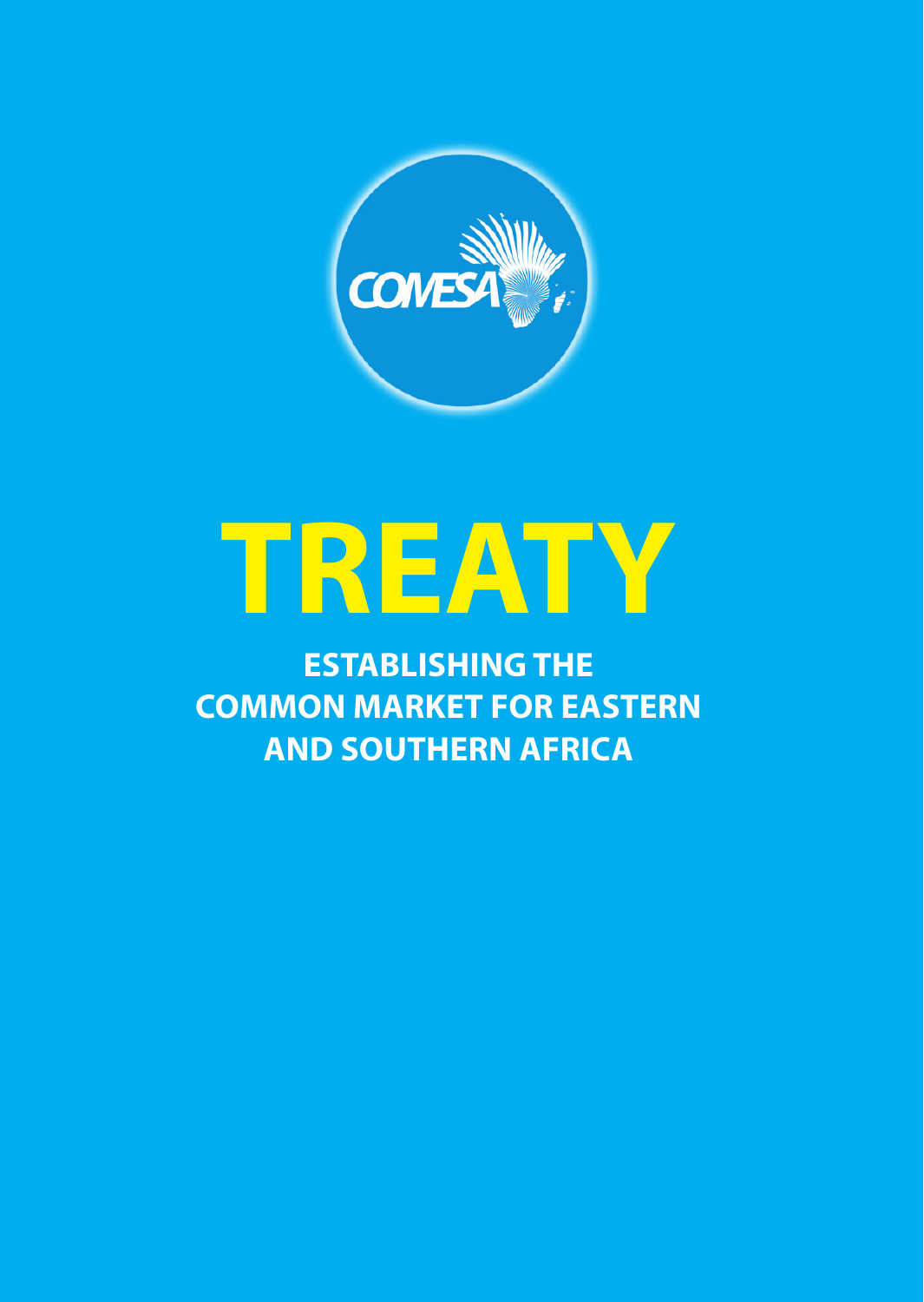## COMESA TREATY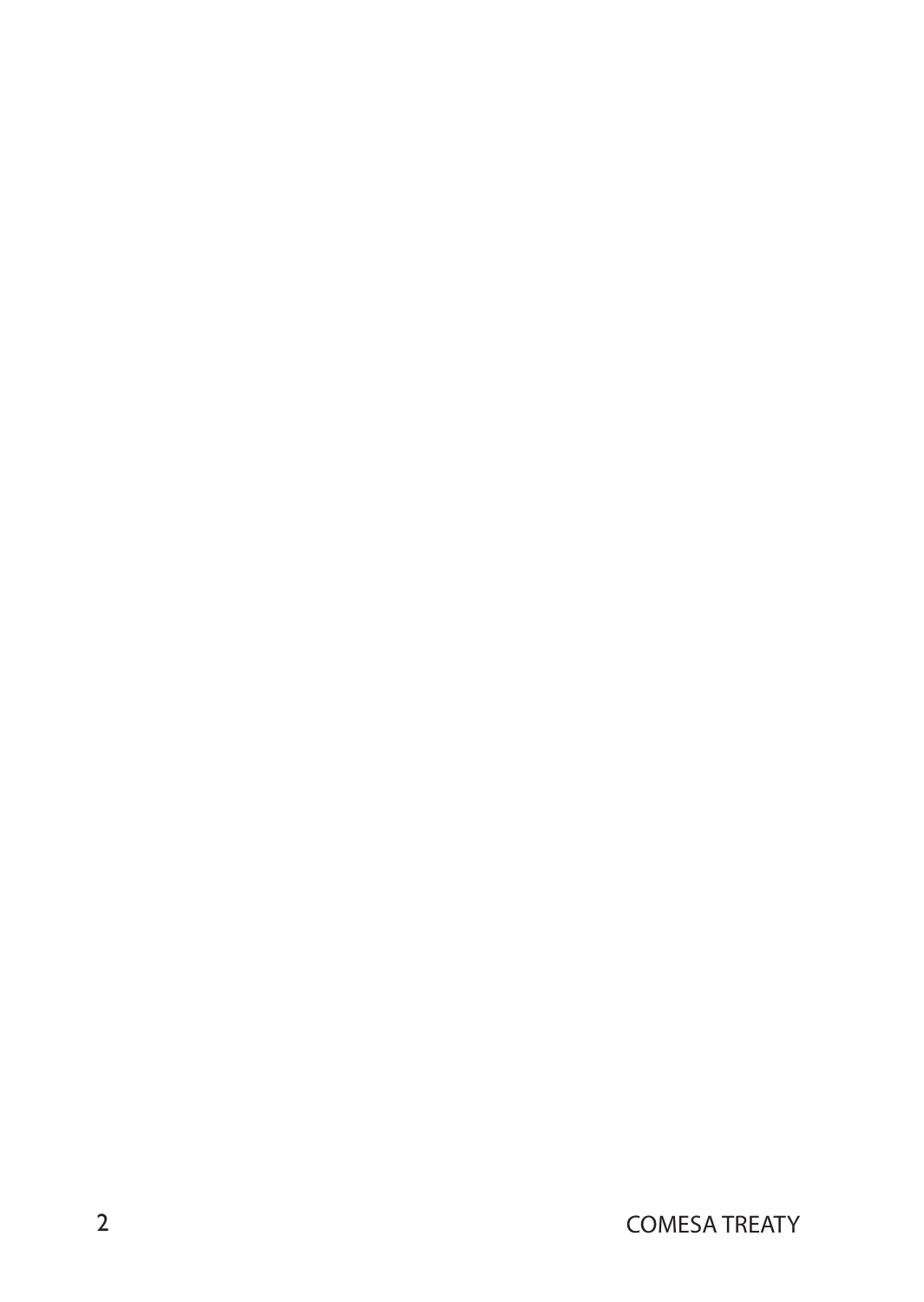# **TREATY**

## **ESTABLISHING THE COMMON MARKET FOR EASTERN AND SOUTHERN AFRICA**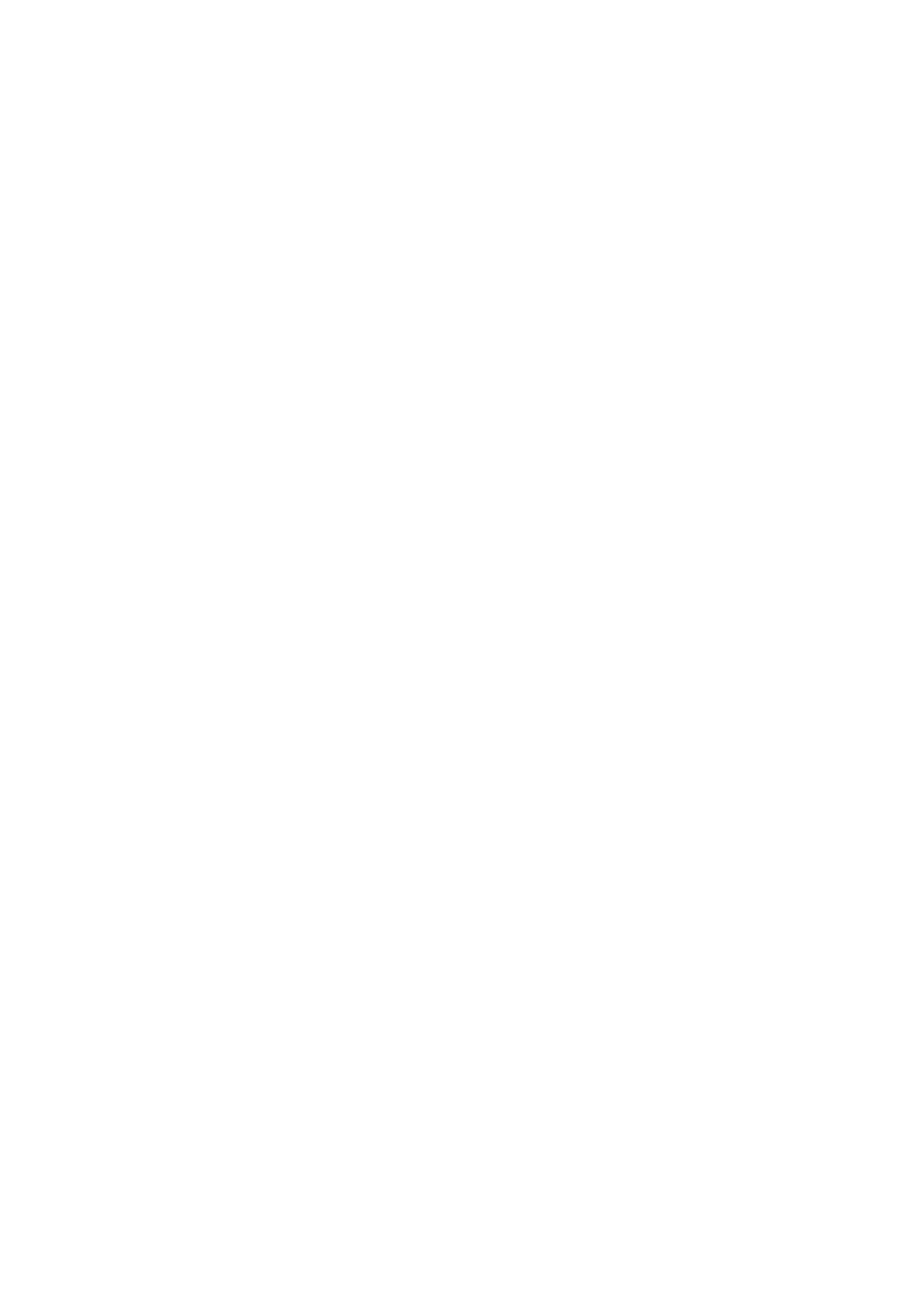## **Contents**

| <b>PREAMBLE</b>                                                     | 1  |
|---------------------------------------------------------------------|----|
| <b>CHAPTER ONE</b>                                                  |    |
| THE COMMON MARKET FOR EASTERN AND SOUTHERN AFRICA                   |    |
| <b>ARTICLE 1</b>                                                    |    |
| <b>Establishment and Membership</b>                                 | 4  |
| <b>CHAPTER TWO</b>                                                  |    |
| <b>INTERPRETATION</b>                                               |    |
| <b>ARTICLE 2</b>                                                    |    |
| Interpretation                                                      | 6  |
| <b>CHAPTER THREE</b>                                                |    |
| <b>AIMS AND OBJECTIVES</b>                                          |    |
| <b>ARTICLE 3</b>                                                    |    |
| Aims and Objectives of the Common Market                            | 18 |
| <b>ARTICLE 4</b>                                                    |    |
| <b>Specific Undertakings</b>                                        | 19 |
| <b>ARTICLE 5</b>                                                    |    |
| <b>General Undertakings</b>                                         | 24 |
| <b>ARTICLE 6</b>                                                    |    |
| <b>Fundamental Principles</b>                                       | 26 |
| <b>CHAPTER FOUR</b>                                                 |    |
| <b>ORGANS OF THE COMMON MARKET</b>                                  |    |
| <b>ARTICLE 7</b>                                                    |    |
| <b>Organs of the Common Market</b>                                  | 28 |
| <b>ARTICLE 8</b>                                                    |    |
| The Authority Composition and Functions                             | 29 |
| <b>ARTICLE 9</b>                                                    |    |
| <b>The Council of Ministers</b>                                     | 30 |
| <b>ARTICLE 10</b>                                                   |    |
| Regulations, Directives, Decisions, Recommendations and Opinions of |    |
| Council                                                             | 33 |
| <b>ARTICLE 11</b>                                                   |    |
| Reasons for Regulations, Decisions and Directives                   |    |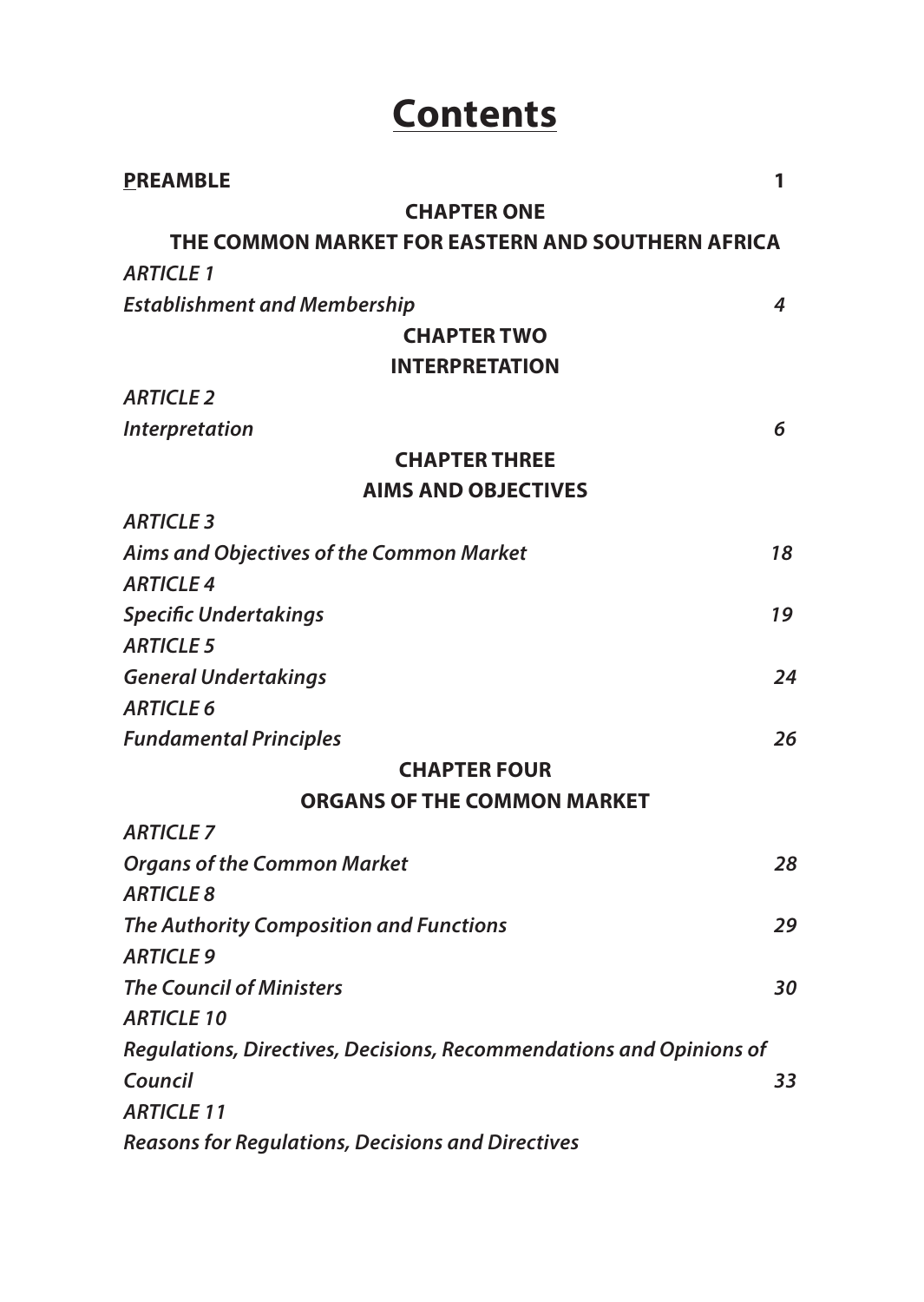| <b>ARTICLE 12</b>                                                           |    |
|-----------------------------------------------------------------------------|----|
| Entry into Force of Regulations, Directives and Decisions of the Council 34 |    |
| <b>ARTICLE 13</b>                                                           |    |
| The Committee of Governors of Central Banks Composition and                 |    |
| <b>Functions</b>                                                            | 35 |
| <b>ARTICLE 14</b>                                                           |    |
| <b>Intergovernmental Committee Composition and Functions</b>                | 36 |
| <b>ARTICLE 15</b>                                                           |    |
| <b>Technical Committees Composition and Functions</b>                       | 38 |
| <b>ARTICLE 16</b>                                                           |    |
| <b>Functions of the Technical Committees</b>                                | 40 |
| <b>ARTICLE 17</b>                                                           |    |
| The Secretariat and the Secretary-General                                   | 41 |
| <b>ARTICLE 18</b>                                                           |    |
| Consultative Committee of the Business Community and Other Interest         |    |
| <b>Groups - Composition and Functions</b>                                   | 45 |
| <b>CHAPTER FIVE</b>                                                         |    |
| THE COURT OF JUSTICE                                                        |    |
| <b>ARTICLE 19</b>                                                           |    |
| <b>Establishment of the Court</b>                                           | 47 |
| <b>ARTICLE 20</b>                                                           |    |
| <b>Composition of the Court</b>                                             | 47 |
| <b>ARTICLE 21</b>                                                           |    |
| <b>Tenure of Office and Resignation</b>                                     | 48 |
| <b>ARTICLE 22</b>                                                           |    |
| Removal from Office and Temporary Membership of the Court                   | 49 |
| <b>ARTICLE 23</b>                                                           |    |
| <b>General Jurisdiction of the Court</b>                                    | 51 |
| <b>ARTICLE 24</b>                                                           |    |
| <b>Reference by Member States</b>                                           | 52 |
| <b>ARTICLE 25</b>                                                           |    |
| Reference by the Secretary-General                                          | 52 |
| <b>ARTICLE 26</b>                                                           |    |
| Reference by Legal and Natural Persons                                      | 53 |
| <b>ARTICLE 27</b>                                                           |    |
| Jurisdiction Over Claims by Common Market Employees and                     |    |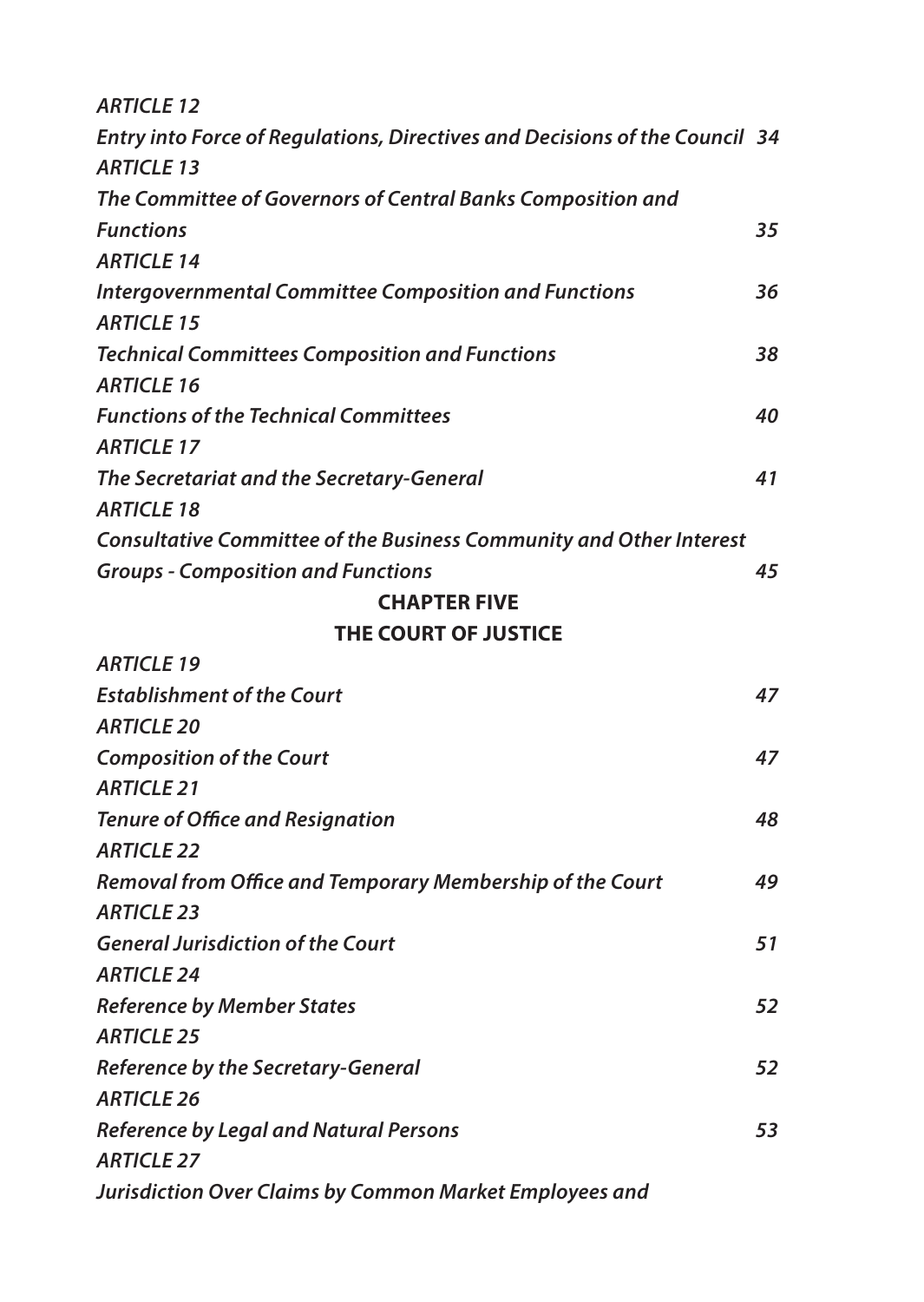| Third Parties Against the Common Market or its Institutions   | 54 |
|---------------------------------------------------------------|----|
| <b>ARTICLE 28</b>                                             |    |
| Jurisdiction under Arbitration Clauses and Special Agreements | 54 |
| <b>ARTICLE 29</b>                                             |    |
| <b>Jurisdiction of National Courts</b>                        | 55 |
| <b>ARTICLE 30</b>                                             |    |
| <b>National Courts and Preliminary Rulings</b>                | 55 |
| <b>ARTICLE 31</b>                                             |    |
| <b>Judgment of the Court</b>                                  | 56 |
| <b>ARTICLE 32</b>                                             |    |
| <b>Advisory Opinions of the Court</b>                         | 57 |
| <b>ARTICLE 33</b>                                             |    |
| <b>Representation before the Court</b>                        | 58 |
| <b>ARTICLE 34</b>                                             |    |
| <b>Acceptance of Court Judgments</b>                          | 59 |
| <b>ARTICLE 35</b>                                             |    |
| <b>Interim Orders</b>                                         | 59 |
| <b>ARTICLE 36</b>                                             |    |
| <b>Intervention</b>                                           | 60 |
| <b>ARTICLE 37</b>                                             |    |
| Proceedings                                                   | 60 |
| <b>ARTICLE 38</b>                                             |    |
| <b>Rules of Court</b>                                         | 60 |
| <b>ARTICLE 39</b>                                             |    |
| Immunity of the President and Judges                          | 61 |
| <b>ARTICLE 40</b>                                             |    |
| <b>Execution of Judgment</b>                                  | 61 |
| <b>ARTICLE 41</b>                                             |    |
| <b>Registrar and Other Staff</b>                              | 62 |
| <b>ARTICLE 42</b>                                             |    |
| <b>Budget</b>                                                 | 62 |
| <b>ARTICLE 43</b>                                             |    |
| <b>Official Languages of the Court</b>                        | 63 |
| <b>ARTICLE 44</b>                                             |    |
| <b>Seat of the Court</b>                                      | 63 |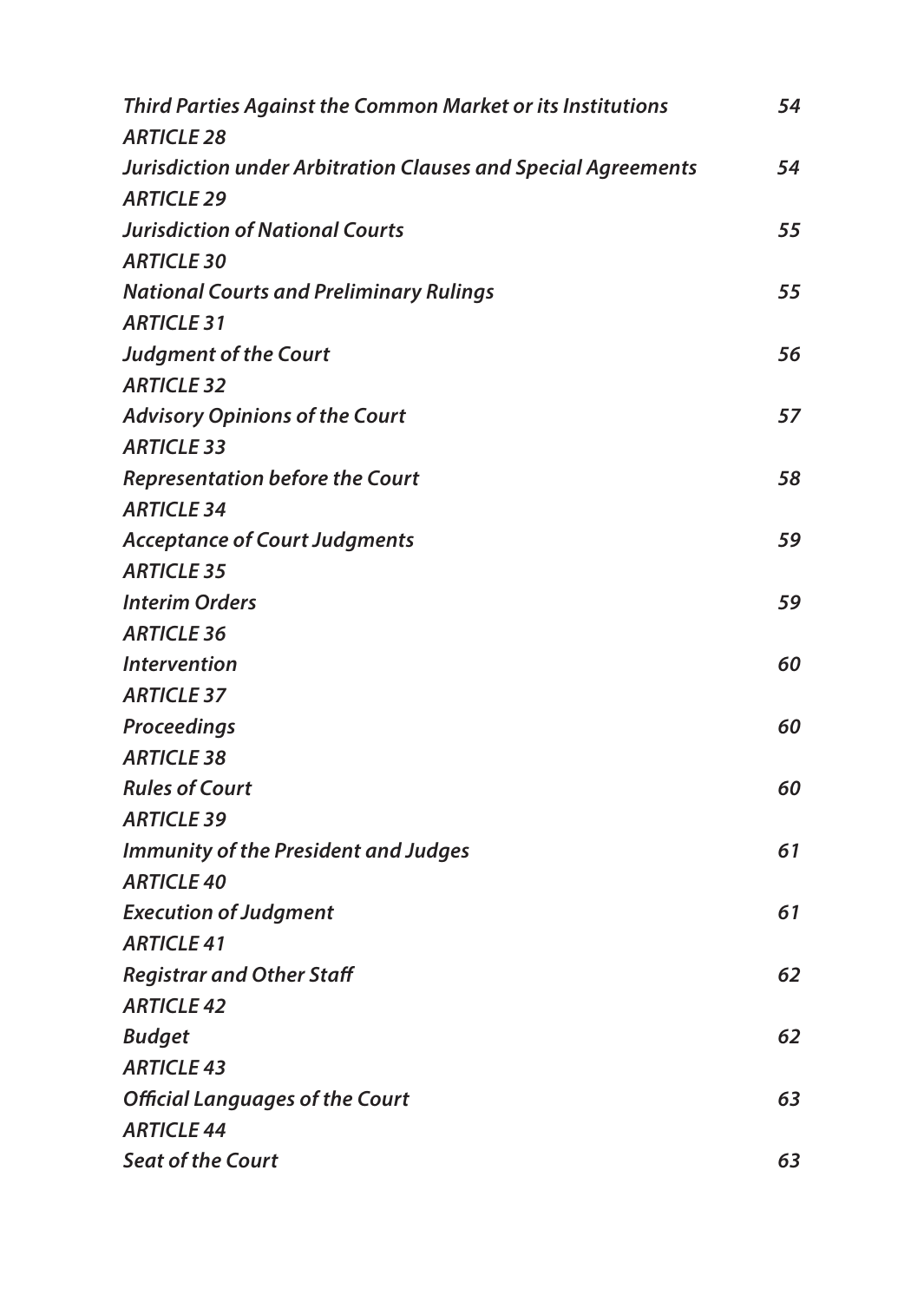#### **CHAPTER SIX**

| <b>CO-OPERATION IN TRADE LIBERALISATION AND DEVELOPMENT</b>      |    |
|------------------------------------------------------------------|----|
| <b>ARTICLE 45</b>                                                |    |
| Scope of Co-operation in Trade Liberalisation and Development    | 64 |
| <b>ARTICLE 46</b>                                                |    |
| <b>Customs Duties</b>                                            | 64 |
| <b>ARTICLE 47</b>                                                |    |
| <b>Common External Tariff</b>                                    | 66 |
| <b>ARTICLE 48</b>                                                |    |
| <b>Rules of Origin</b>                                           | 66 |
| <b>ARTICLE 49</b>                                                |    |
| <b>Elimination of Non-tariff Barriers on Common Market Goods</b> | 67 |
| <b>ARTICLE 50</b>                                                |    |
| Security and Other Restrictions to Trade                         | 68 |
| <b>ARTICLE 51</b>                                                |    |
| Dumping                                                          | 70 |
| <b>ARTICLE 52</b>                                                |    |
| <b>Subsidies Granted by Member States</b>                        | 72 |
| <b>ARTICLE 53</b>                                                |    |
| <b>Exceptions to Levying of Countervailing Duty</b>              | 73 |
| <b>ARTICLE 54</b>                                                |    |
| Co-operation in the Investigation of Dumping and Subsidies       | 74 |
| <b>ARTICLE 55</b>                                                |    |
| Competition                                                      | 74 |
| <b>ARTICLE 56</b>                                                |    |
| <b>Most Favoured Nation Treatment</b>                            | 76 |
| <b>ARTICLE 57</b>                                                |    |
| <b>National Treatment</b>                                        | 77 |
| <b>ARTICLE 58</b>                                                |    |
| <b>Customs Administration</b>                                    | 77 |
| <b>ARTICLE 59</b>                                                |    |
| <b>Drawback</b>                                                  | 77 |
| <b>ARTICLE 60</b>                                                |    |
| <b>Remedy for Loss of Revenue</b>                                | 78 |
| <b>ARTICLE 61</b>                                                |    |
| <b>Safequard Clause</b>                                          | 78 |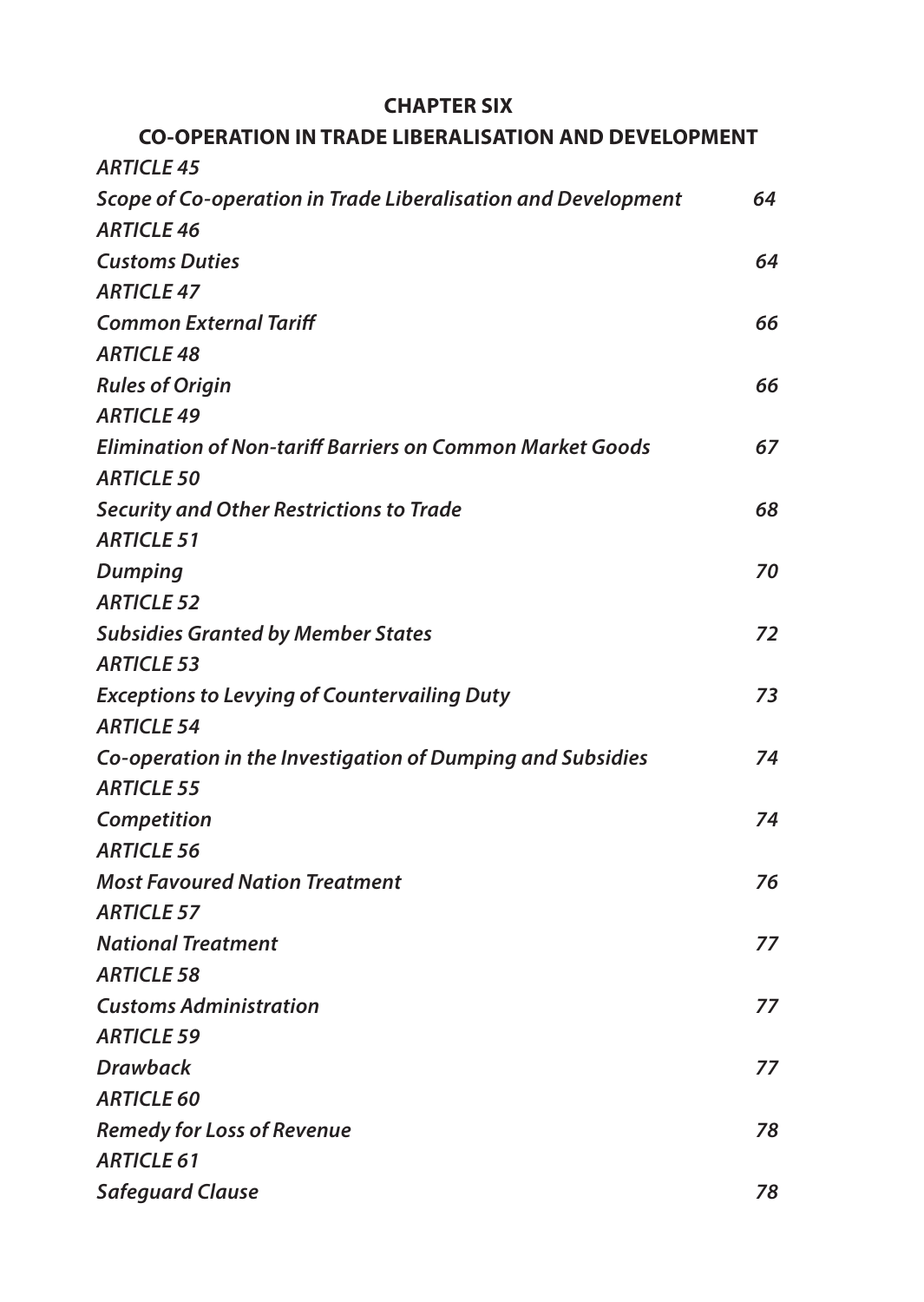**ARTICLE 62** *Trade Promotion 79* **CHAPTER SEVEN COMMON MARKET CUSTOMS CO-OPERATION** *ARTICLE 63 Scope of Customs Co-operation 82* **ARTICLE 64** *Common Market Tariff Treatment 83 ARTICLE 65 Communication of Customs Information 85 ARTICLE 66 Prevention, Investigation and Suppression of Customs Offences 86* **CHAPTER EIGHT RE-EXPORTATION OF GOODS ARTICLE 67** *General Provisions 92 ARTICLE 68 Refund and Remission of Duties and Taxes 93* **CHAPTER NINE SIMPLIFICATION AND HARMONISATION OF TRADE DOCUMENTS AND PROCEDURES** *ARTICLE 69 Trade Documents and Procedures 95 ARTICLE 70 Trade Facilitation 96 ARTICLE 71 Standardisation of Trade Documents and Information 97* **CHAPTER TEN MONETARY AND FINANCIAL CO-OPERATION ARTICLE 72** *Scope of Co-operation 99 ARTICLE 73 Settlement of Payments 100 ARTICLE 74 Unit of Account 100* **ARTICLE 75**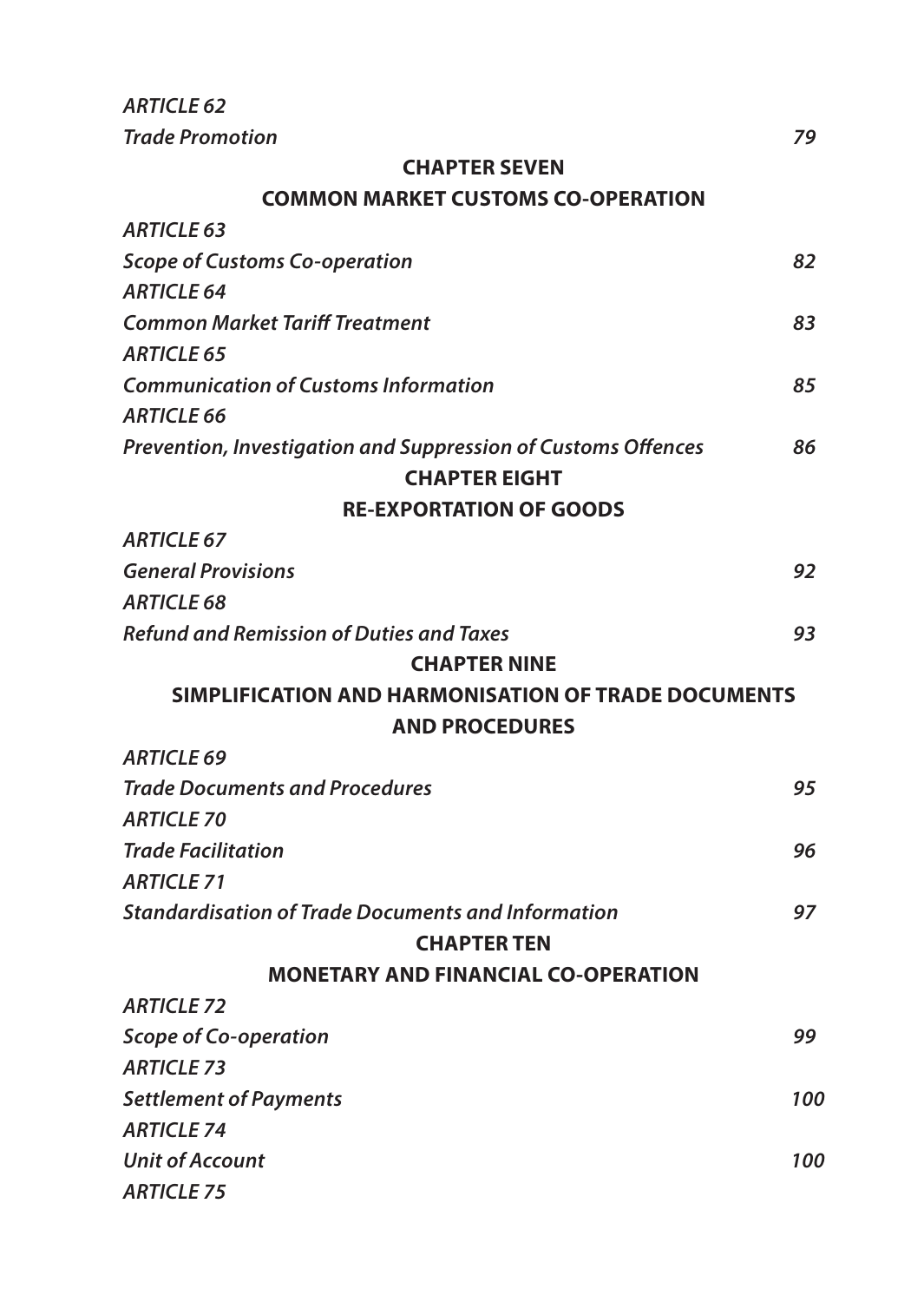| <b>Establishment of a Payments Union</b>           | 101 |
|----------------------------------------------------|-----|
| <b>ARTICLE 76</b>                                  |     |
| <b>Monetary and Fiscal Policy Harmonisation</b>    | 102 |
| <b>ARTICLE 77</b>                                  |     |
| <b>Establishment of Currency Convertibility</b>    | 103 |
| <b>ARTICLE 78</b>                                  |     |
| Formation of an Exchange Rate Union                | 104 |
| <b>ARTICLE 79</b>                                  |     |
| Regional Macro-economic Co-ordination              | 104 |
| <b>ARTICLE 80</b>                                  |     |
| <b>Banking and Capital Market Development</b>      | 105 |
| <b>ARTICLE 81</b>                                  |     |
| <b>Capital Movement</b>                            | 106 |
| <b>ARTICLE 82</b>                                  |     |
| <b>Joint Project Financing</b>                     | 107 |
| <b>ARTICLE 83</b>                                  |     |
| <b>Safeguard Measures</b>                          | 107 |
| <b>CHAPTER ELEVEN</b>                              |     |
| <b>CO-OPERATION IN THE DEVELOPMENT</b>             |     |
| OF TRANSPORT AND COMMUNICATIONS                    |     |
| <b>ARTICLE 84</b>                                  |     |
| <b>Common Transport and Communication Policies</b> | 109 |
| <b>ARTICLE 85</b>                                  |     |
| <b>Roads and Road Transport</b>                    | 110 |
| <b>ARTICLE 86</b>                                  |     |
| <b>Railways and Rail Transport</b>                 | 114 |
| <b>ARTICLE 87</b>                                  |     |
| <b>Air Transport</b>                               | 117 |
| <b>ARTICLE 88</b>                                  |     |
| <b>Maritime Transport and Ports</b>                | 120 |
| <b>ARTICLE 89</b>                                  |     |
| <b>Inland Waterway Transport</b>                   | 123 |
| <b>ARTICLE 90</b>                                  |     |
| <b>Pipeline Transport</b>                          | 124 |
| <b>ARTICLE 91</b>                                  |     |
| <b>Multimodal Transport</b>                        | 125 |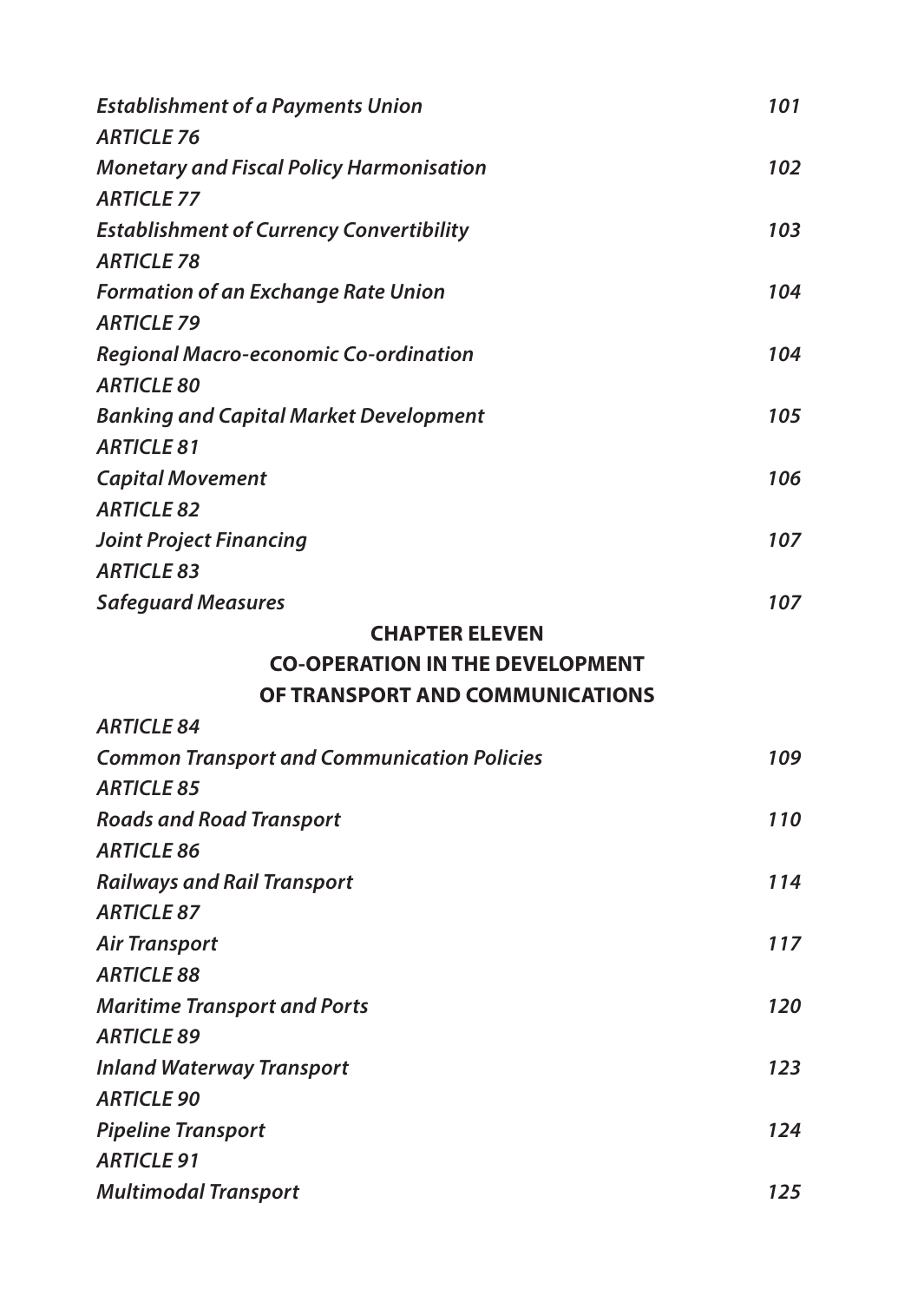| <b>ARTICLE 92</b>                                                 |     |
|-------------------------------------------------------------------|-----|
| <b>Freight Booking Centres</b>                                    | 126 |
| <b>ARTICLE 93</b>                                                 |     |
| Freight Forwarders, Customs Clearing Agents and Shipping Agents   | 126 |
| <b>ARTICLE 94</b>                                                 |     |
| <b>Meteorological Services</b>                                    | 127 |
| <b>ARTICLE 95</b>                                                 |     |
| <b>Postal Services</b>                                            | 128 |
| <b>ARTICLE 96</b>                                                 |     |
| <b>Telecommunications</b>                                         | 128 |
| <b>ARTICLE 97</b>                                                 |     |
| <b>Radio and Television</b>                                       | 130 |
| <b>ARTICLE 98</b>                                                 |     |
| <b>Common Provisions</b>                                          | 131 |
| <b>CHAPTER TWELVE</b>                                             |     |
| <b>CO-OPERATION IN INDUSTRIAL DEVELOPMENT</b>                     |     |
| <b>ARTICLE 99</b>                                                 |     |
| Scope of Co-operation in Industrial Development                   | 132 |
| <b>ARTICLE 100</b>                                                |     |
| <b>Strategy and Priority Areas</b>                                | 133 |
| <b>ARTICLE 101</b>                                                |     |
| <b>Multinational Industrial Enterprises</b>                       | 135 |
| <b>ARTICLE 102</b>                                                |     |
| Industrial Manpower Development, Training, Management and         |     |
| <b>Consultancy Services</b>                                       | 138 |
| <b>ARTICLE 103</b>                                                |     |
| Industrial Research and Development and the Acquisition of Modern |     |
| <b>Technology</b>                                                 | 139 |
| <b>ARTICLE 104</b>                                                |     |
| Exchange of Industrial and Technological Information              | 139 |
| <b>ARTICLE 105</b>                                                |     |
| Mechanism for the Promotion of Industrial Development             | 141 |
| <b>CHAPTER THIRTEEN</b>                                           |     |
| <b>CO-OPERATION IN THE DEVELOPMENT OF ENERGY</b>                  |     |
| <b>ARTICLE 106</b>                                                |     |
| <b>Scope of Co-operation</b>                                      | 144 |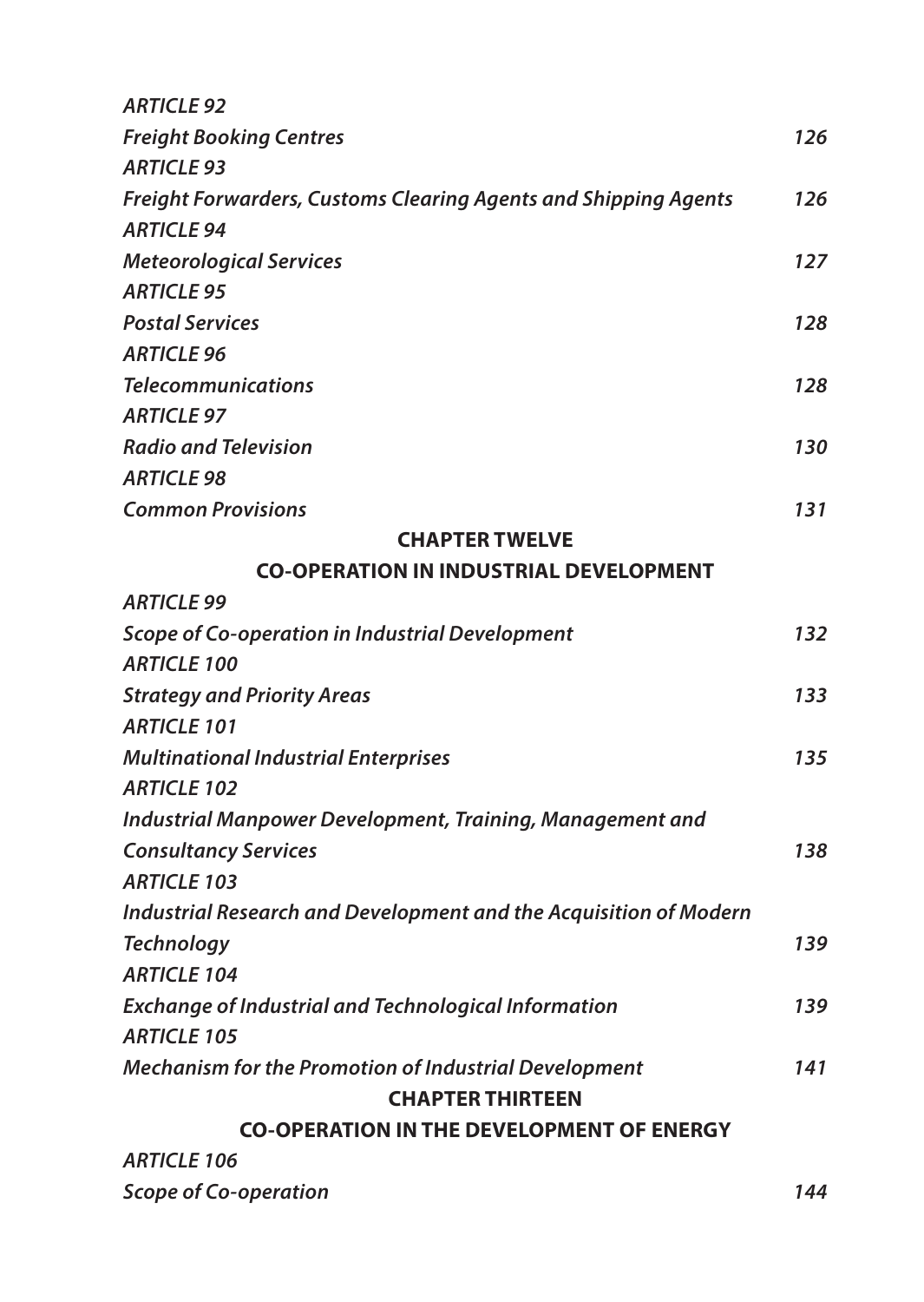| <b>ARTICLE 107</b>                                                               |     |
|----------------------------------------------------------------------------------|-----|
| <b>Trade in Energy Resources</b>                                                 | 145 |
| <b>ARTICLE 108</b>                                                               |     |
| <b>Efficient Use of Energy in Transport</b>                                      | 145 |
| <b>ARTICLE 109</b>                                                               |     |
| <b>International Agreements</b>                                                  | 146 |
| <b>CHAPTER FOURTEEN</b>                                                          |     |
| <b>CO-OPERATION IN HEALTH MATTERS</b>                                            |     |
| <b>ARTICLE 110</b>                                                               |     |
| <b>Scope of Co-operation</b>                                                     | 147 |
| <b>ARTICLE 111</b>                                                               |     |
| Illicit Drug Trafficking and Use of Banned Ingredients<br><b>CHAPTER FIFTEEN</b> | 149 |
| <b>STANDARDISATION AND QUALITY ASSURANCE</b>                                     |     |
| <b>ARTICLE 112</b>                                                               |     |
| Role of Standardisation and Quality Assurance                                    | 151 |
| <b>ARTICI F 113</b>                                                              |     |
| <b>Establishment of Standards</b>                                                | 152 |
| <b>ARTICLE 114</b>                                                               |     |
| <b>Quality Assurance</b>                                                         | 153 |
| <b>ARTICLE 115</b>                                                               |     |
| Certification and Laboratory Accreditation                                       | 154 |
| <b>ARTICLE 116</b>                                                               |     |
| Metrology                                                                        | 155 |
| <b>ARTICLE 117</b>                                                               |     |
| <b>Co-operation in Testing</b>                                                   | 156 |
| <b>ARTICLE 118</b>                                                               |     |
| Documentation and Information                                                    | 156 |
| <b>ARTICLE 119</b>                                                               |     |
| Training in Standardisation and Quality Assurance                                | 156 |
| <b>ARTICLE 120</b>                                                               |     |
| <b>Publicity of Standardisation Activities</b>                                   | 157 |
| <b>ARTICLE 121</b>                                                               |     |
| <b>Administrative Procedures</b>                                                 | 158 |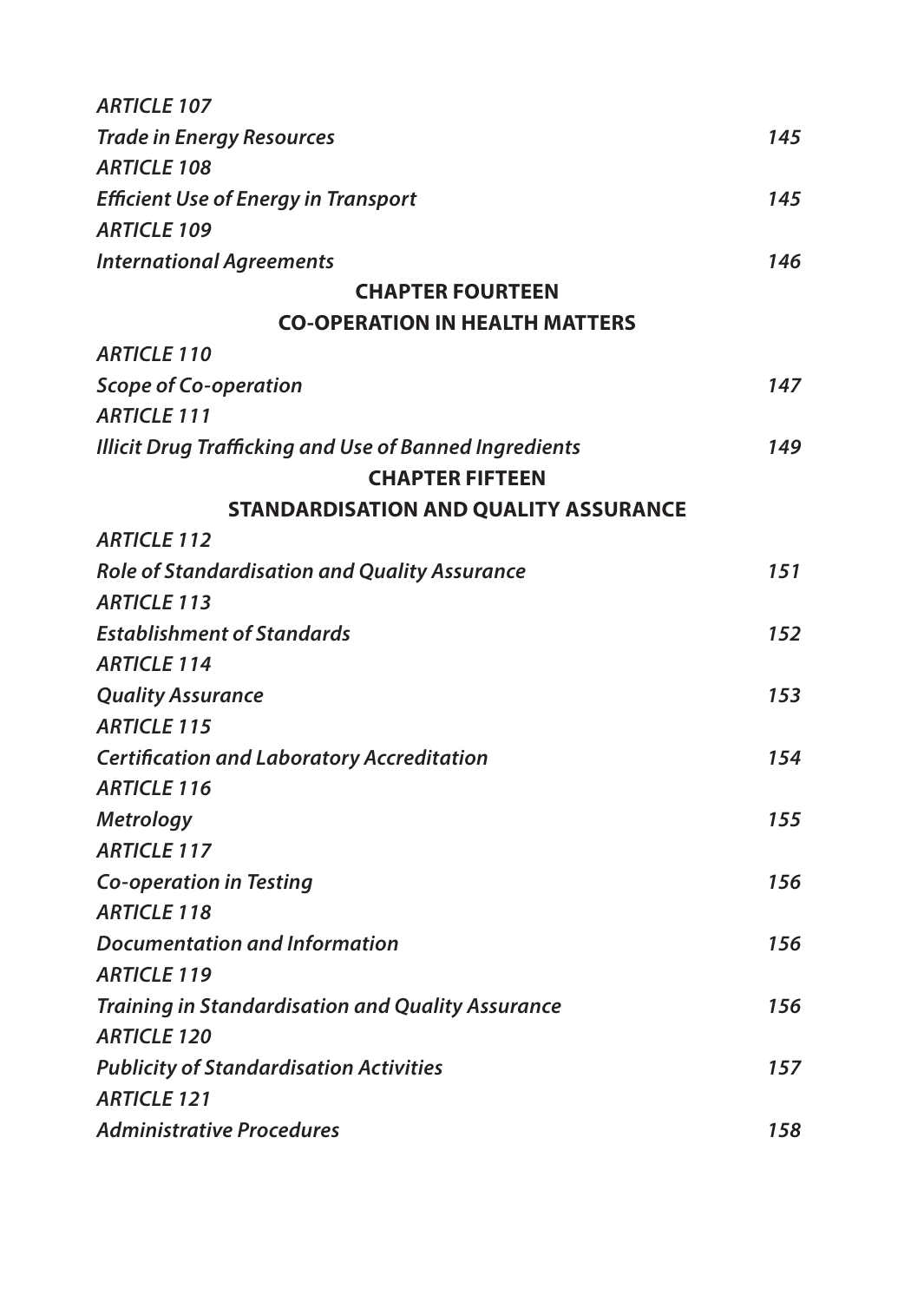#### **CHAPTER SIXTEEN**

#### **CO-OPERATION IN THE DEVELOPMENT OF NATURAL RESOURCES, ENVIRONMENT AND WILDLIFE**

| <b>ARTICLE 122</b>                                                      |     |
|-------------------------------------------------------------------------|-----|
| Scope and Principles of Co-operation                                    | 159 |
| <b>ARTICLE 123</b>                                                      |     |
| Co-operation in Management of Natural Resources                         | 161 |
| <b>ARTICLE 124</b>                                                      |     |
| Co-operation in the Management of the Environment                       | 163 |
| <b>ARTICLE 125</b>                                                      |     |
| Prevention of Illegal International Trade in Toxic and Hazardous Wastes | 166 |
| <b>ARTICLE 126</b>                                                      |     |
| <b>Wildlife Development and Management</b>                              | 167 |
| <b>CHAPTER SEVENTEEN</b>                                                |     |
| <b>CO-OPERATION IN THE DEVELOPMENT OF SCIENCE AND TECHNOLOGY</b>        |     |
| <b>ARTICLE 127</b>                                                      |     |
| <b>Scope of Co-operation</b>                                            | 170 |
| <b>ARTICLE 128</b>                                                      |     |
| Promotion of Science and Technology                                     | 172 |
| <b>CHAPTER EIGHTEEN</b>                                                 |     |
| <b>CO-OPERATION IN AGRICULTURE AND RURAL DEVELOPMENT</b>                |     |
| <b>ARTICLE 129</b>                                                      |     |
| Objectives of Co-operation in Agricultural Development                  | 175 |
| <b>ARTICLE 130</b>                                                      |     |
| Co-operation in Agricultural Development                                | 176 |
| <b>ARTICLE 131</b>                                                      |     |
| Co-operation in the Supply of Staple Foods                              | 177 |
| <b>ARTICLE 132</b>                                                      |     |
| Co-operation in the Export of Agricultural Commodities                  | 178 |
| <b>ARTICLE 133</b>                                                      |     |
| Co-operation in Agro-industries                                         | 179 |
| <b>ARTICLE 134</b>                                                      |     |
| Co-operation in Agricultural Research and Extension                     | 180 |
| <b>ARTICLE 135</b>                                                      |     |
| Co-operation in Drought and Desertification Management                  | 181 |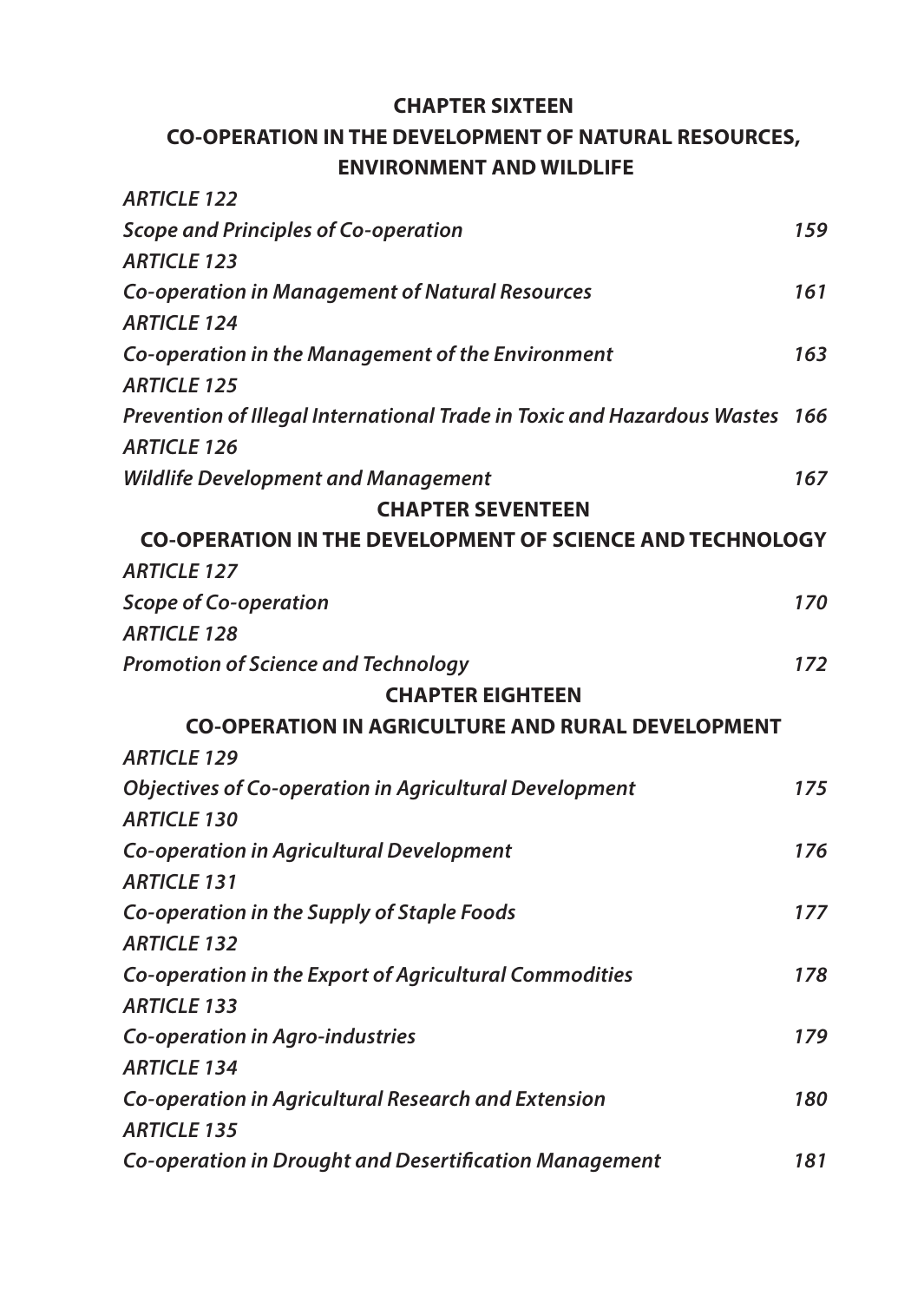| <b>ARTICLE 137</b>                                                                                |     |
|---------------------------------------------------------------------------------------------------|-----|
| <b>Strengthening Farmers Participation in Agricultural Development</b><br><b>CHAPTER NINETEEN</b> | 183 |
| <b>CO-OPERATION IN TOURISM</b>                                                                    |     |
| <b>ARTICLE 138</b>                                                                                |     |
| <b>Promotion of Tourism</b>                                                                       | 185 |
| <b>CHAPTER TWENTY</b>                                                                             |     |
| <b>DEVELOPMENT OF COMPREHENSIVE INFORMATION SYSTEMS</b>                                           |     |
| <b>ARTICLE 139</b>                                                                                |     |
| <b>The Common Market Information System</b>                                                       | 188 |
| <b>ARTICLE 140</b>                                                                                |     |
| Co-operation in Statistical Development                                                           | 191 |
| <b>ARTICLE 141</b>                                                                                |     |
| <b>Trade Information</b>                                                                          | 193 |
| <b>ARTICLE 142</b>                                                                                |     |
| <b>Depository Library</b>                                                                         | 193 |
| <b>CHAPTER TWENTY</b>                                                                             |     |
| <b>ONESOCIAL AND CULTURAL AFFAIRS</b>                                                             |     |
| <b>ARTICLE 143</b>                                                                                |     |
| Co-operation in Social and Cultural Affairs                                                       | 195 |
| <b>CHAPTER TWENTY-TWO</b>                                                                         |     |
| <b>LEAST DEVELOPED COUNTRIES AND ECONOMICALLY</b>                                                 |     |
| <b>DEPRESSED AREAS</b>                                                                            |     |
| <b>ARTICLE 144</b>                                                                                |     |
| <b>Strengthening Capacity for Co-operation</b>                                                    | 197 |
| <b>ARTICLE 145</b>                                                                                |     |
| <b>Development of Infrastructures</b>                                                             | 198 |
| <b>ARTICLE 146</b>                                                                                |     |
| Industrial Development of the Least Developed Countries and                                       |     |
| <b>Economically Depressed Area</b>                                                                | 200 |
| <b>ARTICLE 147</b>                                                                                |     |
| Agriculture and Agro-Industrial Development of the Least Developed                                |     |
| <b>Countries and Economically Depressed Areas</b>                                                 | 201 |
| <b>ARTICI F 148</b>                                                                               |     |
| <b>Development of Services</b>                                                                    | 202 |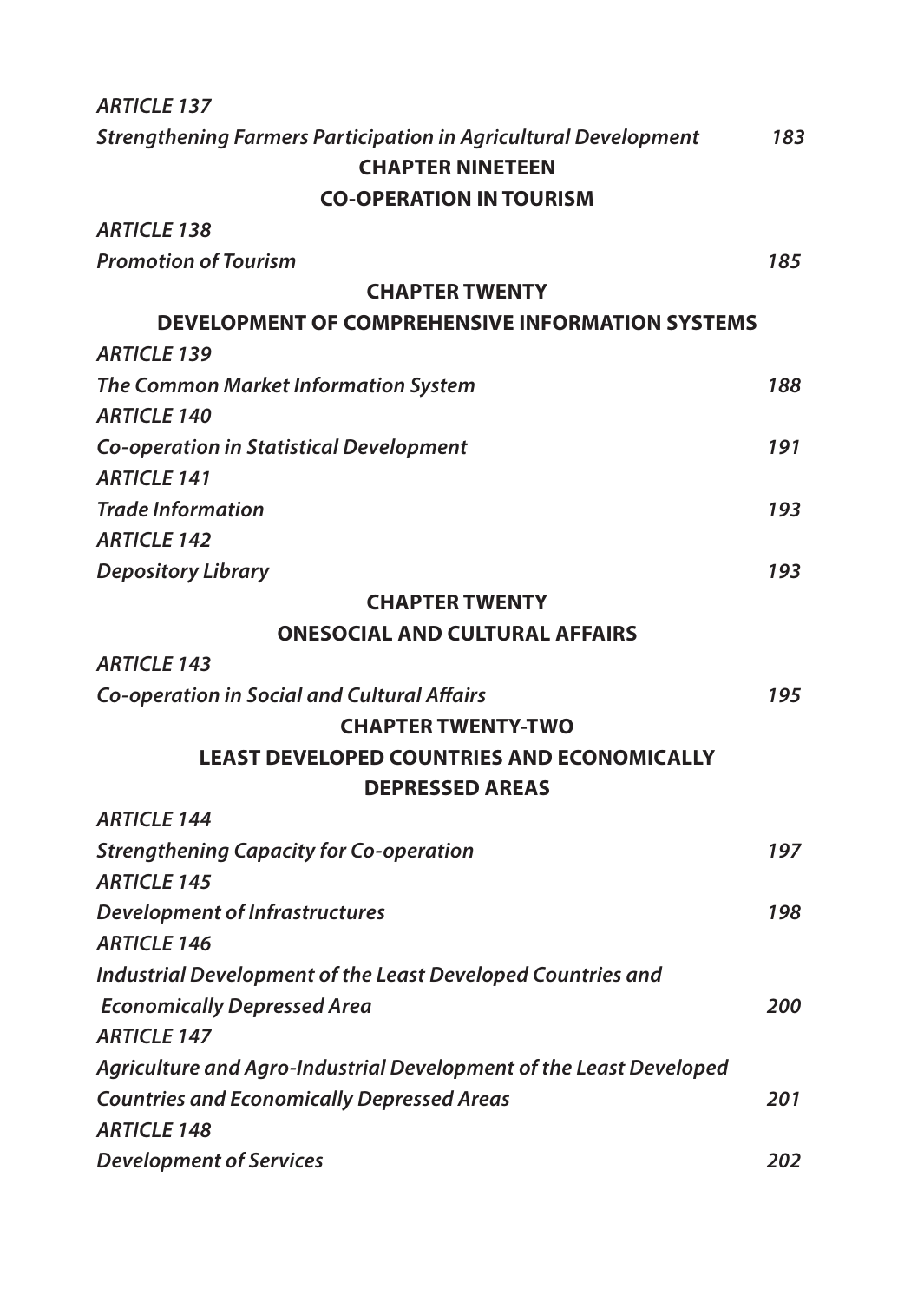| <b>ARTICLE 149</b>                                                                 |     |
|------------------------------------------------------------------------------------|-----|
| <b>Other Areas of Co-operation</b>                                                 | 203 |
| <b>ARTICLE 150</b>                                                                 |     |
| Special Fund for Co-operation, Compensation and Development                        | 203 |
| <b>CHAPTER TWENTY-THREE</b>                                                        |     |
| <b>DEVELOPMENT OF THE PRIVATE SECTOR</b>                                           |     |
| <b>ARTICLE 151</b>                                                                 |     |
| Creation of an Enabling Environment for the Private Sector                         | 204 |
| <b>ARTICLE 152</b>                                                                 |     |
| <b>Strengthening the Private Sector</b>                                            | 206 |
| <b>ARTICLE 153</b>                                                                 |     |
| Co-operation Among Chambers of Commerce and Other Business                         |     |
| <b>Organisations</b>                                                               | 208 |
| <b>CHAPTER TWENTY-FOUR</b>                                                         |     |
| <b>WOMEN IN DEVELOPMENT AND BUSINESS</b>                                           |     |
| <b>ARTICLE 154</b>                                                                 |     |
| <b>Role of Women in Development</b>                                                | 210 |
| <b>ARTICLE 155</b>                                                                 |     |
| <b>Role of Women in Business</b>                                                   | 211 |
| <b>CHAPTER TWENTY-FIVE</b>                                                         |     |
| <b>HUMAN RESOURCES DEVELOPMENT AND</b>                                             |     |
| <b>TECHNICAL CO-OPERATION</b>                                                      |     |
| <b>ARTICLE 156</b>                                                                 |     |
| <b>Development and Utilisation of Human Resources</b>                              | 213 |
| <b>ARTICLE 157</b>                                                                 |     |
| <b>Technical Co-operation</b>                                                      | 214 |
| <b>CHAPTER TWENTY-SIX</b>                                                          |     |
| <b>INVESTMENT PROMOTION AND PROTECTION</b>                                         |     |
| <b>ARTICLE 158</b>                                                                 | 216 |
| Scope of Co-operation in Investment Promotion and Protection<br><b>ARTICLE 159</b> |     |
| <b>Investment Promotion and Protection</b>                                         | 216 |
| <b>ARTICLE 160</b>                                                                 |     |
| Information on Investment Incentives and Opportunities                             | 220 |
| <b>ARTICLE 161</b>                                                                 |     |
| <b>Double Taxation Agreements</b>                                                  | 220 |
|                                                                                    |     |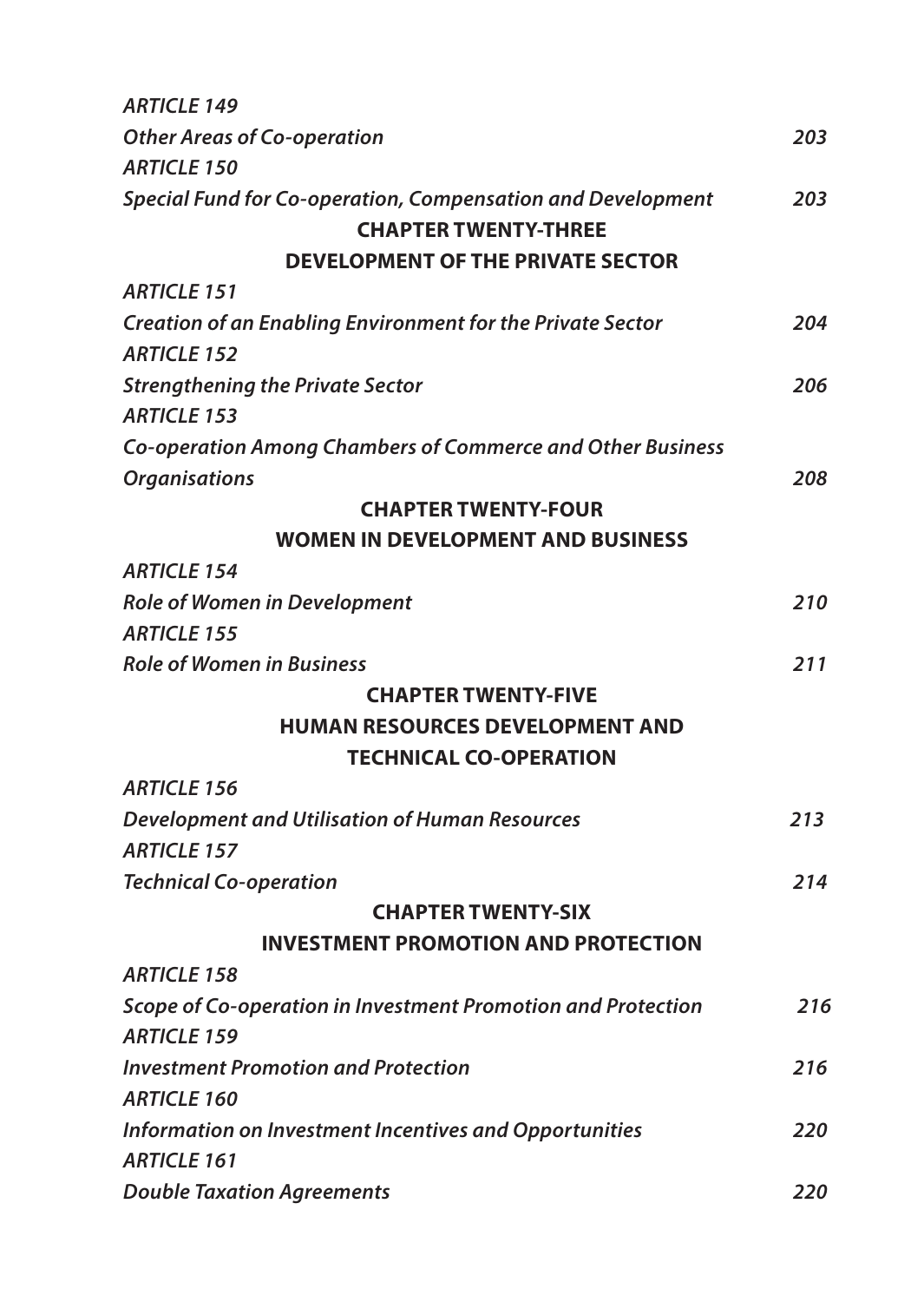| <b>ARTICLE 162</b>                                       |     |
|----------------------------------------------------------|-----|
| <b>Multilateral Investment Agreements</b>                | 221 |
| <b>CHAPTER TWENTY-SEVEN</b>                              |     |
| <b>REGIONAL PEACE AND SECURITY</b>                       |     |
| <b>ARTICLE 163</b>                                       |     |
| <b>Scope of Co-operation</b>                             | 222 |
| <b>CHAPTER TWENTY-EIGHT</b>                              |     |
| FREE MOVEMENT OF PERSONS, LABOUR, SERVICES, RIGHT OF     |     |
| <b>ESTABLISHMENT AND RESIDENCE</b>                       |     |
| <b>ARTICLE 164</b>                                       |     |
| <b>Scope of Co-operation</b>                             | 223 |
| <b>CHAPTER TWENTY-NINE</b>                               |     |
| <b>CO-OPERATION IN OTHER FIELDS</b>                      |     |
| <b>ARTICLE 165</b>                                       |     |
| <b>General Co-operation</b>                              | 224 |
| <b>CHAPTER THIRTY</b>                                    |     |
| <b>FINANCIAL PROVISIONS</b>                              |     |
| <b>ARTICLE 166</b>                                       |     |
| <b>Budget</b>                                            | 225 |
| <b>ARTICLE 167</b>                                       |     |
| <b>Contributions by Member States</b>                    | 226 |
| <b>ARTICLE 168</b>                                       |     |
| <b>Common Market Levy and Other Resources</b>            | 226 |
| <b>ARTICLE 169</b>                                       |     |
| <b>Accounts of the Secretariat and External Auditors</b> | 227 |
| <b>ARTICLE 170</b>                                       |     |
| <b>Financial Regulations</b>                             | 229 |
| <b>CHAPTER THIRTY-ONE</b>                                |     |
| <b>SANCTIONS</b>                                         |     |
| <b>ARTICLE 171</b>                                       |     |
| <b>Sanctions</b>                                         | 230 |
| <b>ARTICLE 172</b>                                       |     |
| Continuation of Obligations and Re-admission             | 232 |
| <b>CHAPTER THIRTY-TWO</b>                                |     |
| <b>IMPLEMENTATION AND MONITORING ARRANGEMENTS</b>        |     |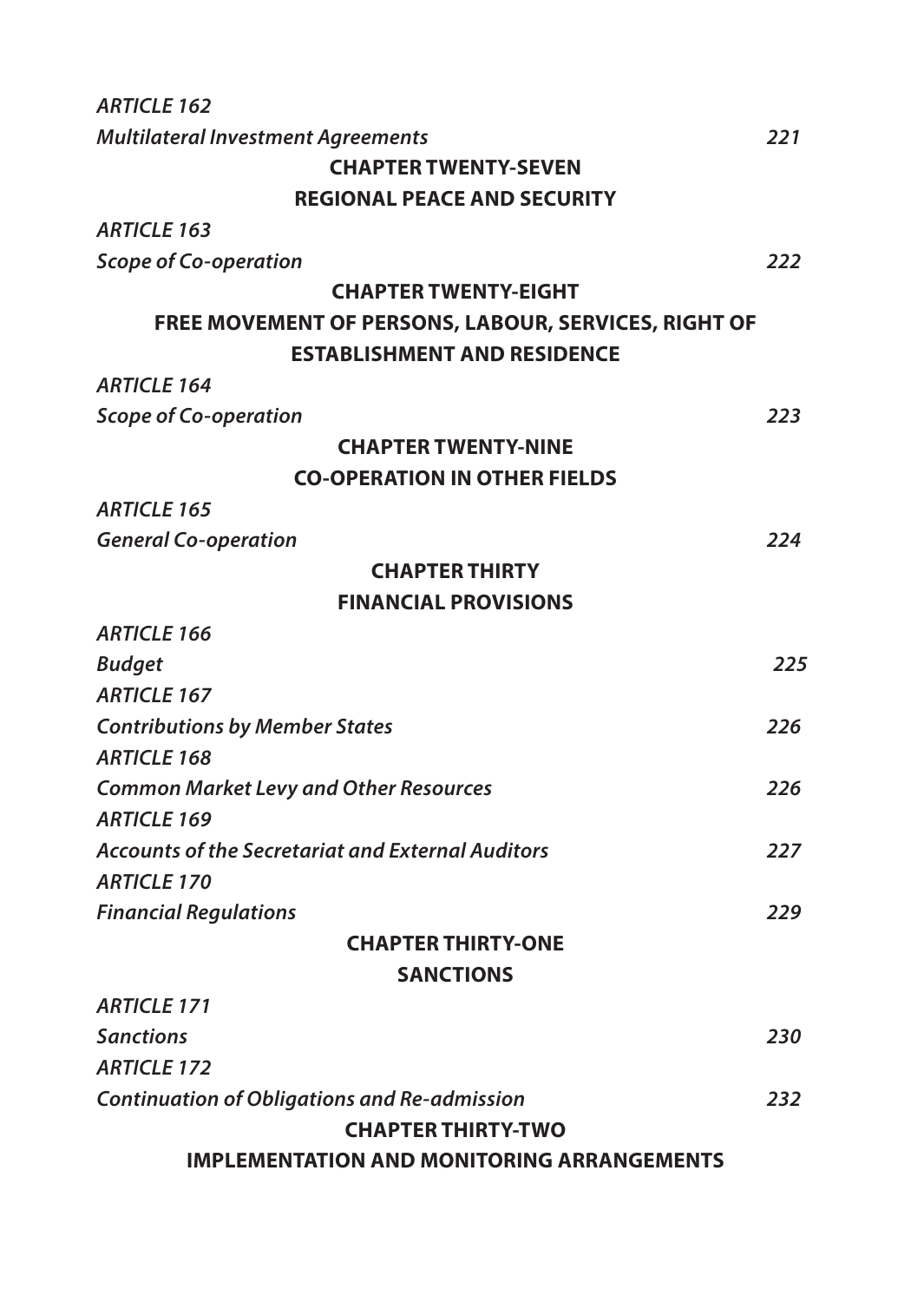| <b>ARTICLE 173</b>                                                 |     |
|--------------------------------------------------------------------|-----|
| <b>Scope of Co-operation</b>                                       | 233 |
| <b>CHAPTER THIRTY-THREE</b>                                        |     |
| <b>EXISTING INSTITUTIONS AND AGREEMENTS</b>                        |     |
| <b>ARTICLE 174</b>                                                 |     |
| Continuance in Force of Certain Institutions and Agreements        | 236 |
| <b>ARTICLE 175</b>                                                 |     |
| Relationship Between the Institutions of the Common Market and the |     |
| <b>Common Market</b>                                               | 238 |
| <b>ARTICLE 176</b>                                                 |     |
| <b>Dissolution of Certain Existing Institutions</b>                | 239 |
| <b>CHAPTER THIRTY-FOUR</b>                                         |     |
| <b>ECONOMIC COMMUNITY FOR EASTERN AND SOUTHERN AFRICA</b>          |     |
| <b>ARTICLE 177</b>                                                 |     |
| Gradual Establishment of an Economic Community for Eastern         |     |
| and Southern Africa                                                | 240 |
| <b>CHAPTER THIRTY-FIVE</b>                                         |     |
| <b>RELATIONS WITH OTHER ORGANISATIONS AND CO-OPERATING</b>         |     |
| <b>PARTNERS</b>                                                    |     |
| <b>ARTICLE 178</b>                                                 |     |
| Relations with the African Economic Community                      | 241 |
| <b>ARTICLE 179</b>                                                 |     |
| <b>Relations with Other Regional Economic Communities</b>          | 242 |
| <b>ARTICLE 180</b>                                                 |     |
| Relations with other Intergovernmental Organisations               | 242 |
| <b>ARTICI F 181</b>                                                |     |
| <b>Relations with Co-operating Partners</b>                        | 243 |
| <b>ARTICLE 182</b>                                                 | 244 |
| <b>Specialised Agencies</b><br><b>ARTICLE 183</b>                  |     |
| <b>Association with Other Countries</b>                            | 245 |
| <b>CHAPTER THIRTY-SIX</b>                                          |     |
| <b>GENERAL, TRANSITIONAL AND FINAL PROVISIONS</b>                  |     |
| <b>ARTICLE 184</b>                                                 |     |
| <b>Headquarters of the Common Market</b>                           | 246 |
| <b>ARTICLE 185</b>                                                 |     |
|                                                                    |     |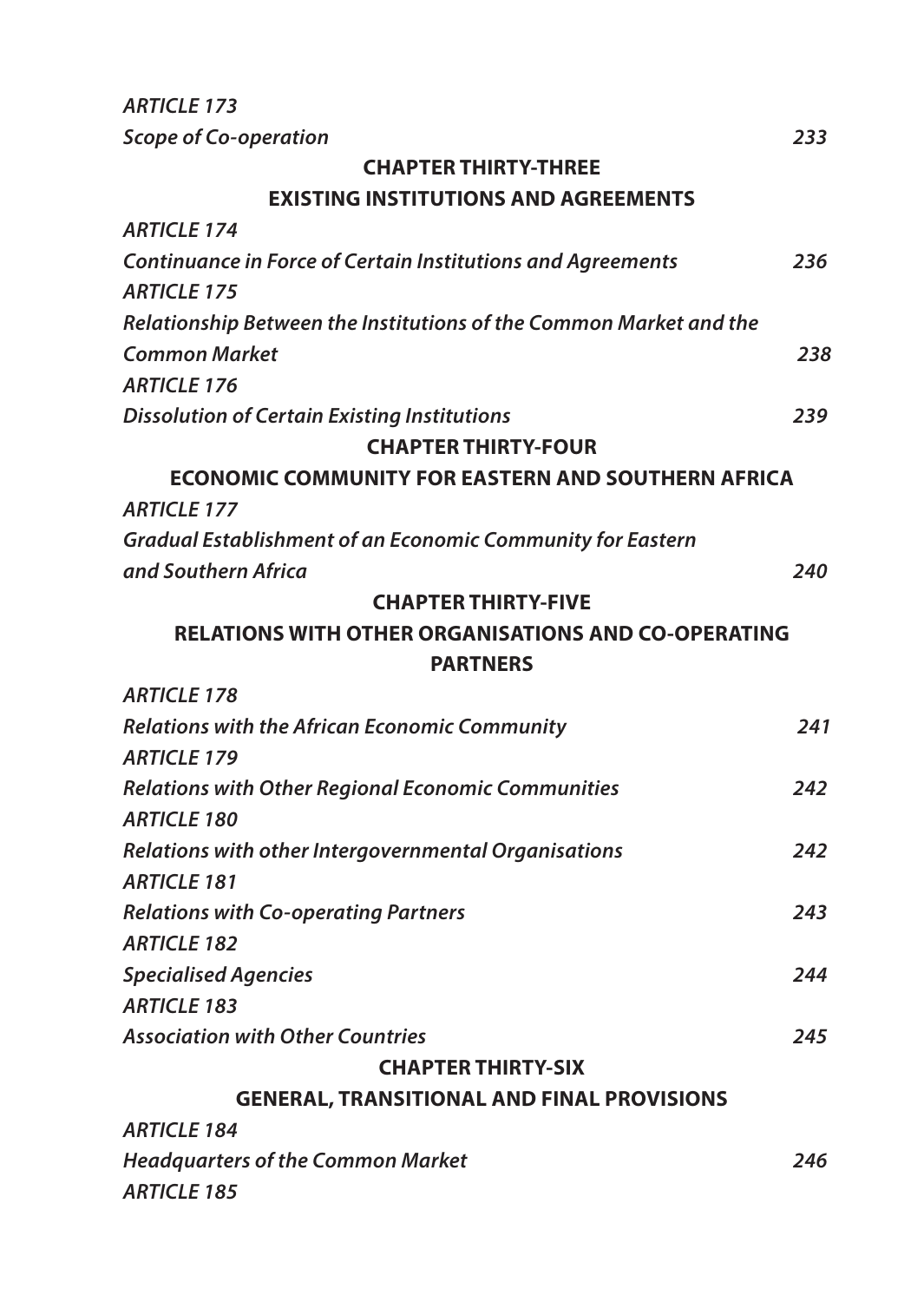| <b>Official Languages</b>                               | 246   |
|---------------------------------------------------------|-------|
| <b>ARTICLE 186</b>                                      |       |
| <b>Status, Privileges and Immunities</b>                | 246   |
| <b>ARTICLE 187</b>                                      |       |
| <b>Transitional Arrangements</b>                        | 248   |
| <b>ARTICLE 188</b>                                      |       |
| Dissolution of the Preferential Trade Area              | 249   |
| <b>ARTICLE 189</b>                                      |       |
| <b>Transfer of Assets and Liabilities</b>               | 249   |
| <b>ARTICLE 190</b>                                      |       |
| Amendment                                               | 250   |
| <b>ARTICLE 191</b>                                      |       |
| Withdrawal                                              | 252   |
| <b>ARTICLE 192</b>                                      |       |
| <b>Termination of Operations</b>                        | 253   |
| <b>ARTICLE 193</b>                                      |       |
| <b>Annexes to the Treaty</b>                            | 255   |
| <b>ARTICLE 194</b>                                      | Entry |
| into Force, Ratification and Accession                  | 255   |
| <b>ARTICLE 195</b>                                      |       |
| <b>Depository</b>                                       | 256   |
| <b>ANNEXI</b>                                           |       |
| <b>PROTOCOL ON TRANSIT TRADE AND TRANSIT FACILITIES</b> |       |
| PREAMBLE                                                | 257   |
| THE HIGH CONTRACTING PARTIES                            | 257   |
| <b>ARTICLE 1</b>                                        |       |
| <b>Interpretation</b>                                   | 257   |
| <b>ARTICLE 2</b>                                        |       |
| <b>General Provisions</b>                               | 261   |
| <b>ARTICLE 3</b>                                        |       |
| <b>Scope of Application</b>                             | 263   |
| <b>ARTICLE 4</b>                                        |       |
| <b>Licensing of Carriers</b>                            | 264   |
| <b>ARTICLE 5</b>                                        |       |
| <b>Approval of Means of Transport</b>                   | 266   |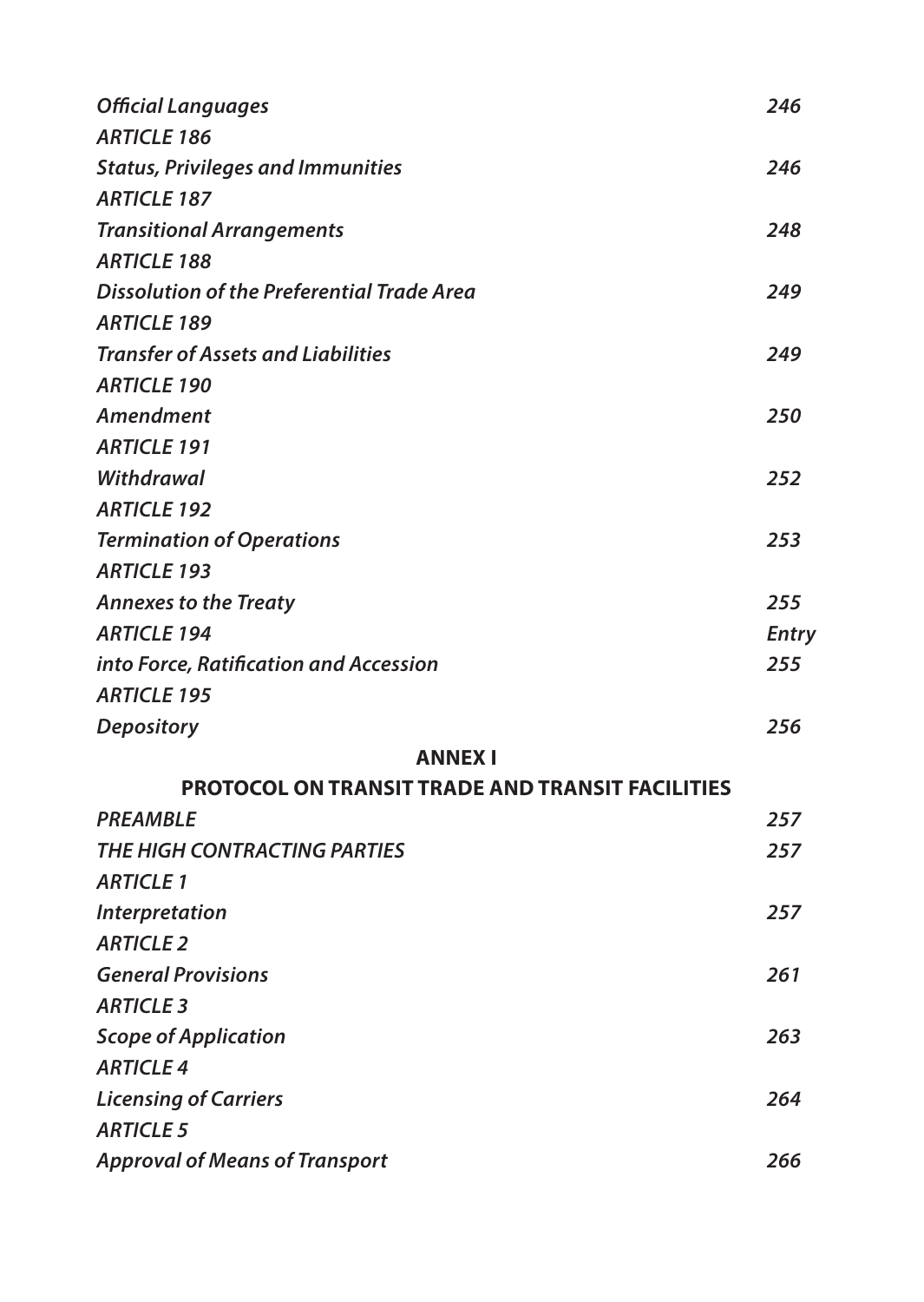| <b>ARTICLE 7</b>                                               |     |
|----------------------------------------------------------------|-----|
| <b>Common Market Transit Document</b>                          | 267 |
| <b>ARTICI F 8</b>                                              |     |
| <b>Exemption from Customs Examinations and Charges</b>         | 268 |
| <b>ARTICLE 9</b>                                               |     |
| <b>Transit Procedures</b>                                      | 269 |
| <b>ARTICLE 10</b>                                              |     |
| <b>Obligations of the Member States and Sureties</b>           | 273 |
| <b>ARTICLE 11</b>                                              |     |
| <b>Miscellaneous Provisions</b>                                | 276 |
| <b>APPENDIX I</b>                                              |     |
| NOTE FOR THE USE OF THE COMMONMARKET                           |     |
| <b>TRANSIT DOCUMENT</b>                                        | 280 |
| <b>APPENDIX II</b>                                             |     |
| <b>REGULATIONS RELATING TO TECHNICAL CONDITIONS APPLICABLE</b> |     |
| TO MEANS OF TRANSPORT OTHER THAN PORTERS AND                   |     |
| PACK ANIMALS WHICH MAY BE ACCEPTED FOR TRANSPORT               |     |
| OF GOODS WITHIN THECOMMON MARKET                               |     |
| <b>UNDER CUSTOMS SEAL</b>                                      | 284 |
| <b>APPENDIX III</b>                                            |     |
| <b>Certificate of Approval of Means of Transport</b>           | 287 |
| <b>APPENDIX IV</b>                                             |     |
| <b>CERTIFIED DECLARATION OF EXAMINATION OF CONTENTS OF</b>     |     |
| <b>MEANS OF COMMON MARKET TRANSPORT</b>                        |     |
| <b>Front of Report Form</b>                                    | 289 |
| <b>Back of report form</b>                                     | 291 |
| <b>APPENDIX V</b>                                              |     |
| <b>COMMON MARKET TRANSIT PLATES</b>                            | 292 |
| <b>ANNEX II</b>                                                |     |
| <b>PROTOCOL ON THIRD PARTY MOTOR VEHICLE INSURANCE</b>         |     |
| <b>SCHEME</b>                                                  | 293 |
| <b>PART ONE</b>                                                |     |
| <b>GENERAL PROVISIONS</b>                                      |     |
| <b>ARTICLE 1</b>                                               |     |
| <i><u><b>Interpretation</b></u></i>                            | 293 |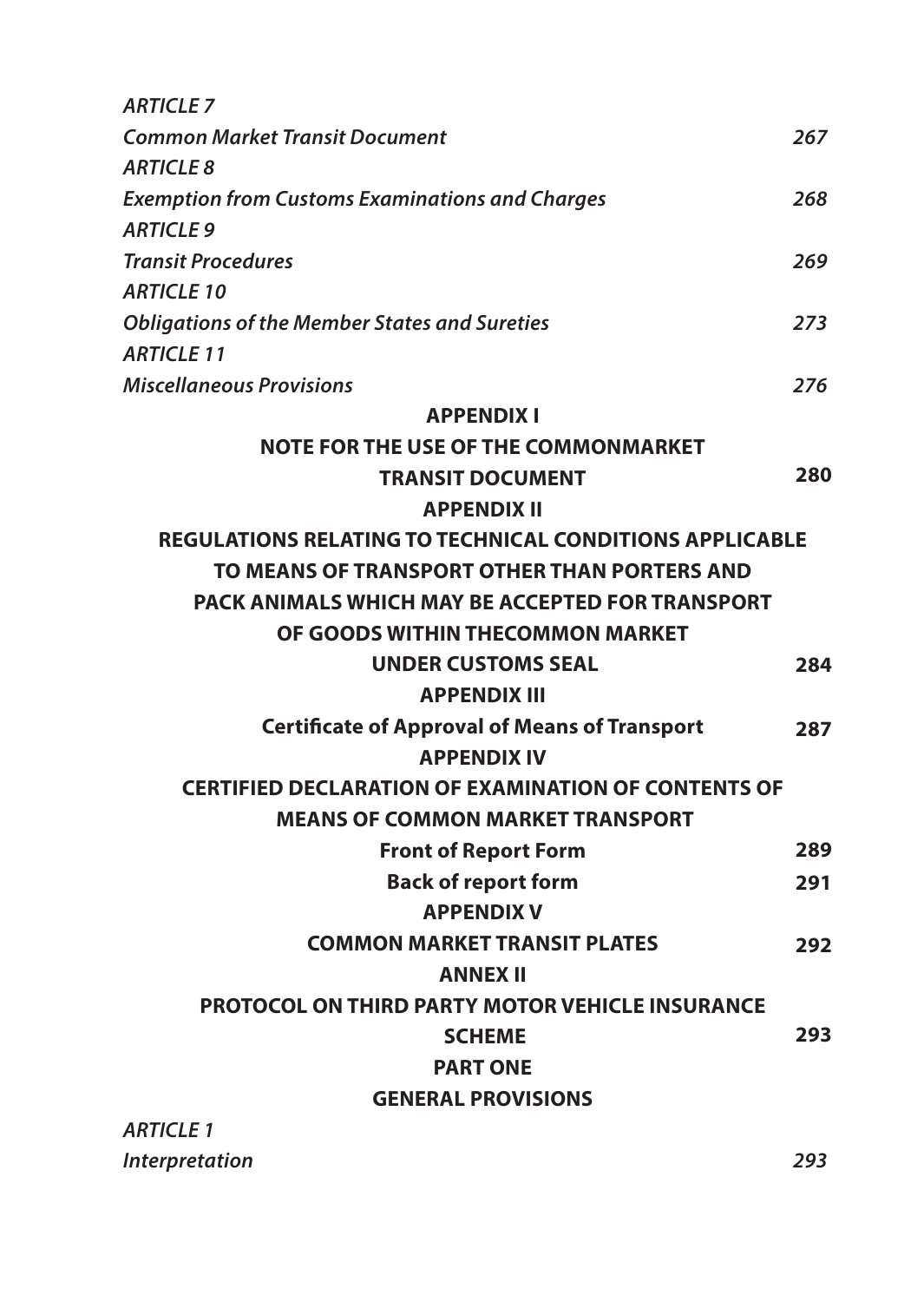| <b>ARTICLE 2</b>                                                  |     |
|-------------------------------------------------------------------|-----|
| <b>Objective</b>                                                  | 295 |
| <b>ARTICLE 3</b>                                                  |     |
| <b>Structure of the Scheme</b>                                    | 295 |
| <b>PART TWO</b>                                                   |     |
| <b>REGULATIONS CONCERNING THE YELLOW CARD</b>                     |     |
| <b>ARTICLE 4</b>                                                  |     |
| <b>Participants in the Scheme</b>                                 | 297 |
| <b>ARTICLE 5</b>                                                  | 297 |
| <b>Obligations of the Participants</b>                            | 297 |
| <b>ARTICLE 6</b>                                                  |     |
| <b>The Common Market Yellow Card</b>                              | 298 |
| <b>ARTICLE 7</b>                                                  |     |
| Validity of the Yellow Card                                       | 301 |
| <b>PART THREE</b>                                                 |     |
| THE NATIONAL BUREAU                                               |     |
| <b>ARTICLE 8</b>                                                  |     |
| Designation of the National Bureau Composition of National Bureau | 302 |
| <b>ARTICLE 10</b>                                                 |     |
| <b>Financing of the National Bureau</b>                           | 302 |
| <b>ARTICLE 11</b>                                                 |     |
| <b>Withdrawal of Designation</b>                                  | 302 |
| <b>ARTICLE 12</b>                                                 |     |
| <b>Functions of the National Bureau</b>                           | 303 |
| <b>ARTICLE 13</b>                                                 |     |
| The National Bureau as the issuing Agency                         | 303 |
| <b>ARTICLE 14</b>                                                 |     |
| The National Bureau as a Handling Agency                          | 305 |
| <b>PART FOUR</b>                                                  |     |
| THE COUNCIL OF BUREAUX                                            |     |
| <b>ARTICLE 15</b>                                                 |     |
| <b>Creation of a Council of Bureaux</b>                           | 306 |
| <b>ARTICLE 16</b>                                                 |     |
| <b>Composition of the Council of Bureaux</b>                      | 306 |
| <b>ARTICLE 17</b>                                                 |     |
| <b>Meetings of the Council of Bureaux</b>                         | 307 |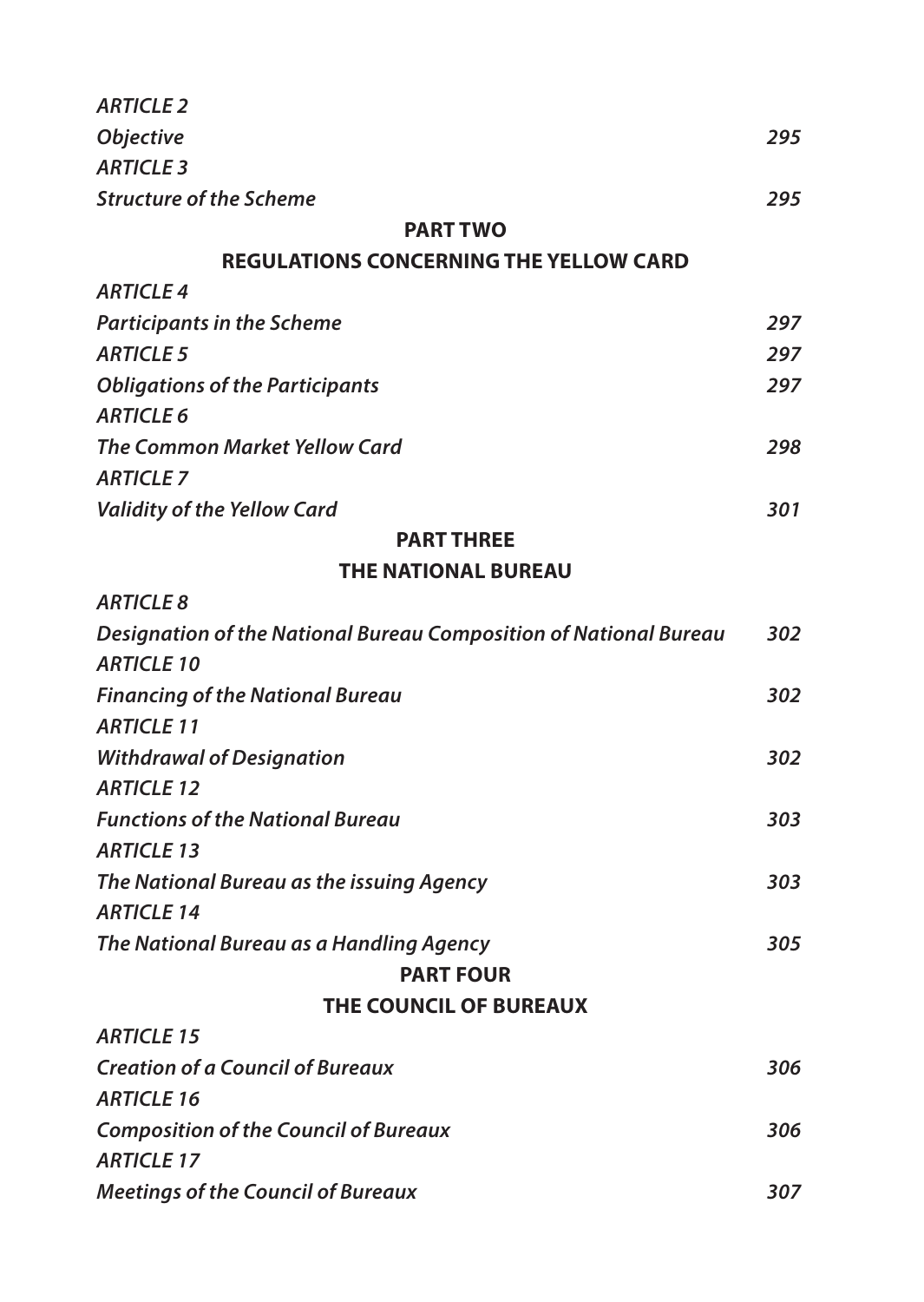*ARTICLE 18 Functions of the Council of Bureaux 308*

#### **ANNEX III**

#### **PROTOCOL RELATING TO THE UNIQUE SITUATION OF LESOTHO, NAMIBIA AND SWAZILAND**

| <b>ARTICLE 1</b>                         |     |
|------------------------------------------|-----|
| <b>Scope of Exceptions</b>               | 310 |
| Article 2                                |     |
| <b>Obligations' of the LNS Countries</b> | 311 |
| <b>ARTICLE 3</b>                         |     |
| <i>Implementation</i>                    | 312 |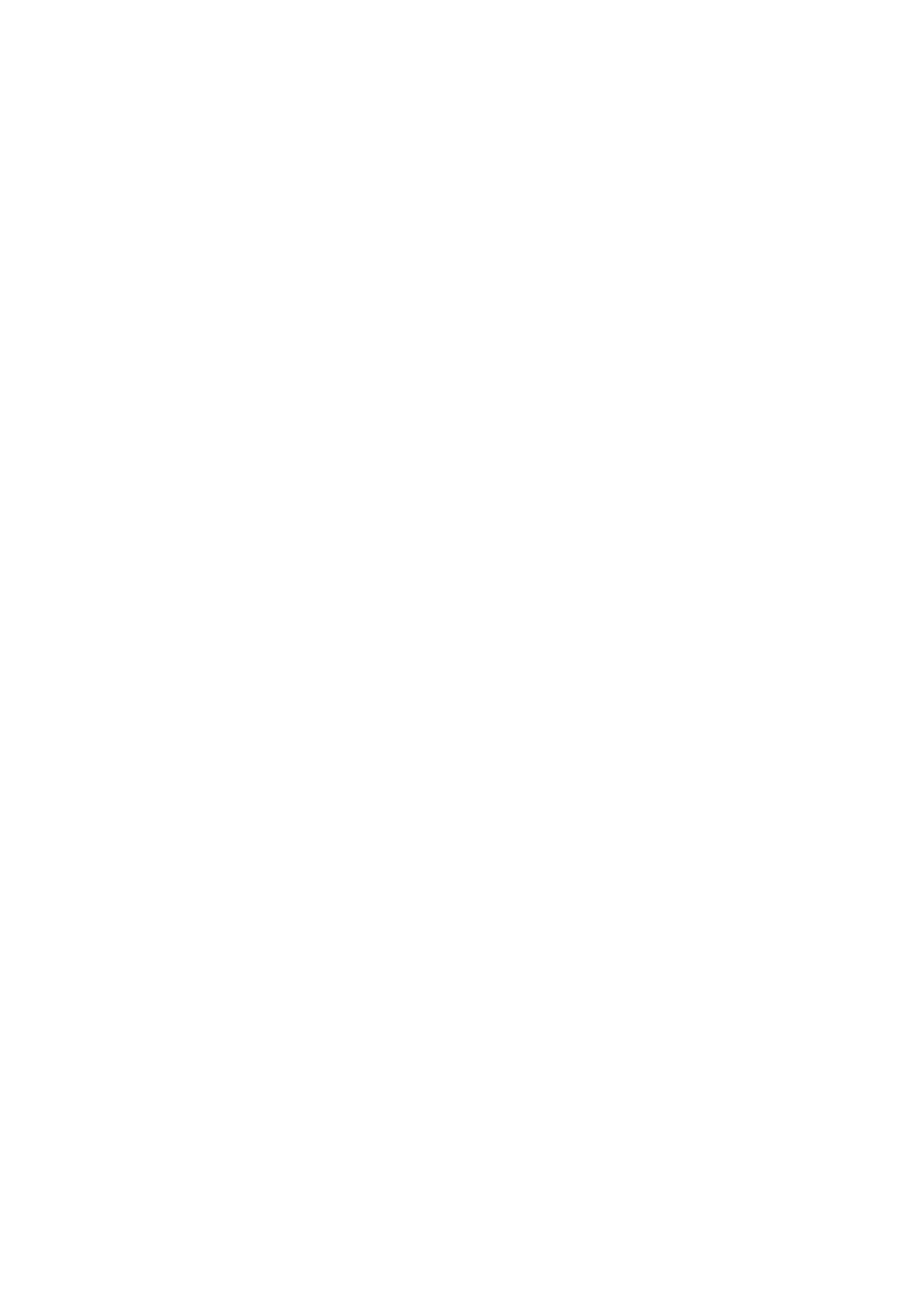## **PREAMBLE**

The President of the Republic of Angola; The President of the Republic of Burundi; The President of the Federal Islamic Republic of the Comoros; The President of the Republic of Djibouti; The President of the State of Eritrea; The President of the Transitional Government of Ethiopia; The President of the Republic of Kenya; His Majesty the King of the Kingdom of Lesotho; The President of the Republic of Madagascar; The Life President of the Republic of Malawi; The Prime Minister of the Republic of Mauritius; The President of the Republic of Mozambique; The President of the Republic of Namibia; The President of the Republic of Rwanda; The President of the Republic of Seychelles; The President of the Somali Democratic Republic; The President of the Republic of Sudan; His Majesty the King of the Kingdom of Swaziland; The President of the United Republic of Tanzania; The President of the Republic of Uganda; The President of the Republic of Zaire; The President of the Republic of Zambia; and The President of the Republic of Zimbabwe: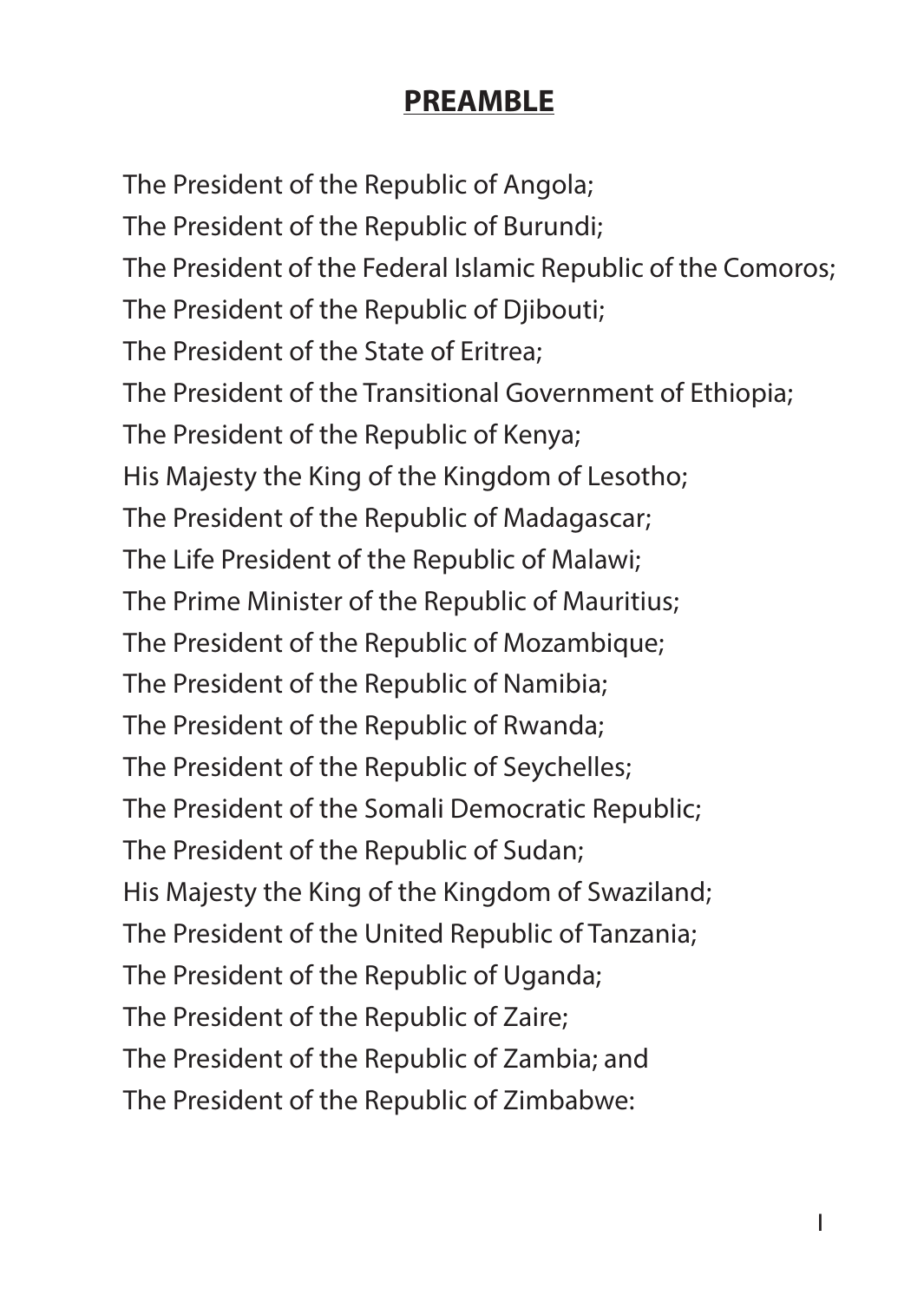**CONSCIOUS** of the overriding need to establish a Common Market for Eastern and Southern Africa;

**BEARING IN MIND** the establishment among their respective States of the Preferential Trade Area for Eastern and Southern African States as a first step towards the creation of a Common Market and eventually of an Economic Community for Eastern and Southern Africa;

**RECALLING** the provisions of Article 29 of the Treaty for the Establishment of the Preferential Trade Area for Eastern and Southern African States to the effect that steps should be taken to develop the Preferential Trade Area established by that Treaty into a Common Market and eventually into an Economic Community;

**RECALLING** further the decision of the Authority of the Preferential Trade Area for Eastern and Southern African States taken at its Tenth Meeting held in Lusaka, Zambia from 30 - 31 January, 1992 to transform the Preferential Trade Area for Eastern and Southern African States into a Common Market for Eastern and Southern Africa;

2 COMESA TREATY **INSPIRED** by the objectives of the Treaty for the Establishment of the African Economic Community and in compliance with the provisions of Article 28(1) of the said Treaty;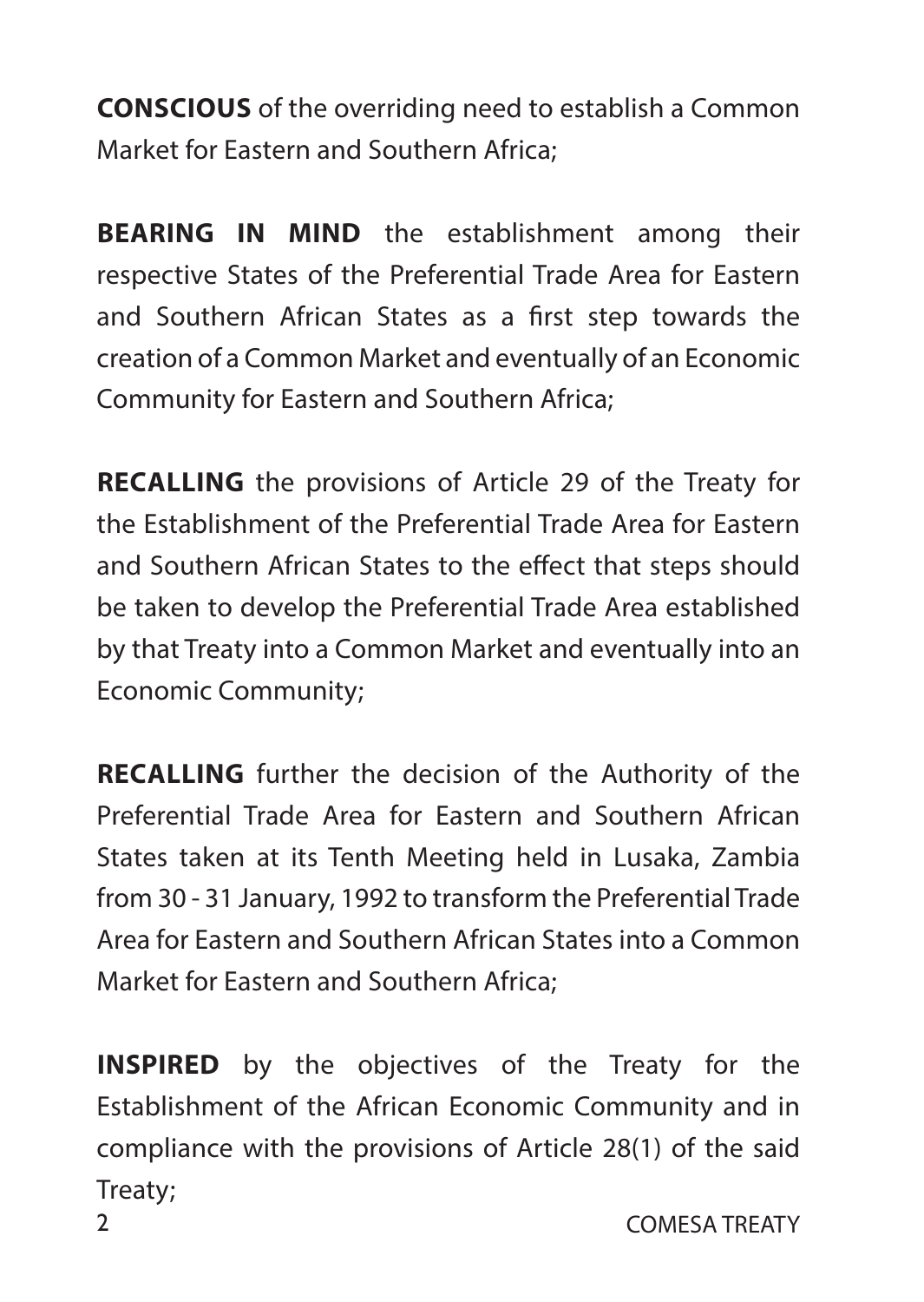**DETERMINED** to mark a new stage in the process of economic integration with the establishment of a Common Market for Eastern and Southern Africa and the consolidation of their economic co-operation through the implementation of common policies and programmes aimed at achieving sustainable growth and development;

**RESOLVED** to strengthen and achieve convergence of their economies through the attainment of a full market integration;

**HAVING REGARD** to the principles of international law governing relations between sovereign states, and the principles of liberty, fundamental freedoms and the rule of law; and

In view of further steps which have to be taken in order to advance the economic integration of Eastern and Southern Africa;

### **HEREBY AGREE AS FOLLOWS:**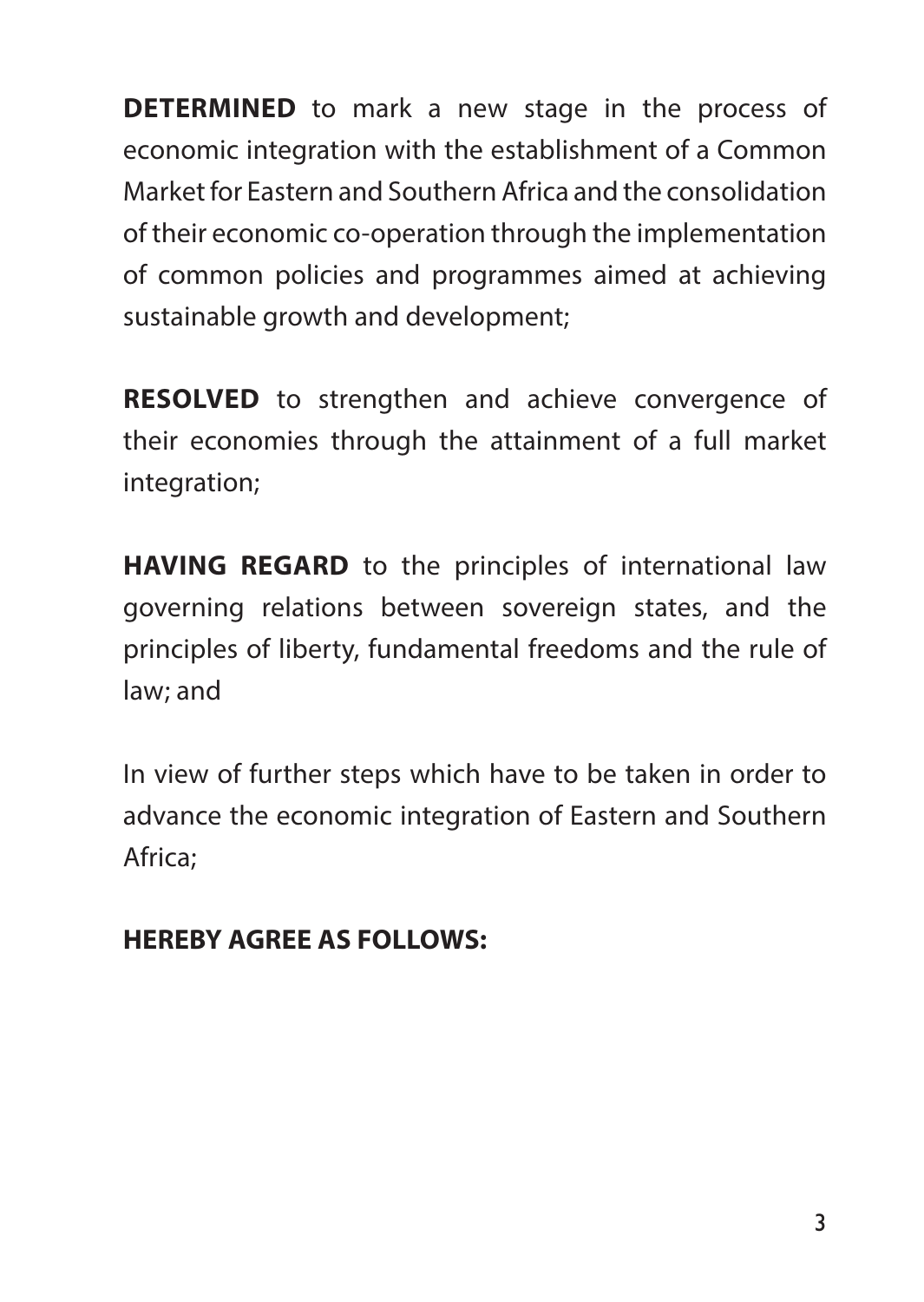## **CHAPTER ONE**

## **THE COMMON MARKET FOR EASTERN AND SOUTHERN AFRICA**

## *ARTICLE 1 Establishment and Membership*

- **1. THE HIGH CONTRACTING PARTIES HEREBY** establish among themselves a Common Market for Eastern and Southern Africa herein referred to as the Common Market.
- 2. Membership of the Common Market shall be open to the following Member States of the Preferential Trade Area for Eastern and Southern African States:

The Republic of Angola; The Republic of Burundi; The Federal Islamic Republic of the Comoros; The Republic of Zaire; The Republic of Djibouti; The Republic of Egypt; The State of Eritrea; The Government of Ethiopia; The Republic of Kenya; The Republic of Madagascar; The Republic of Malawi;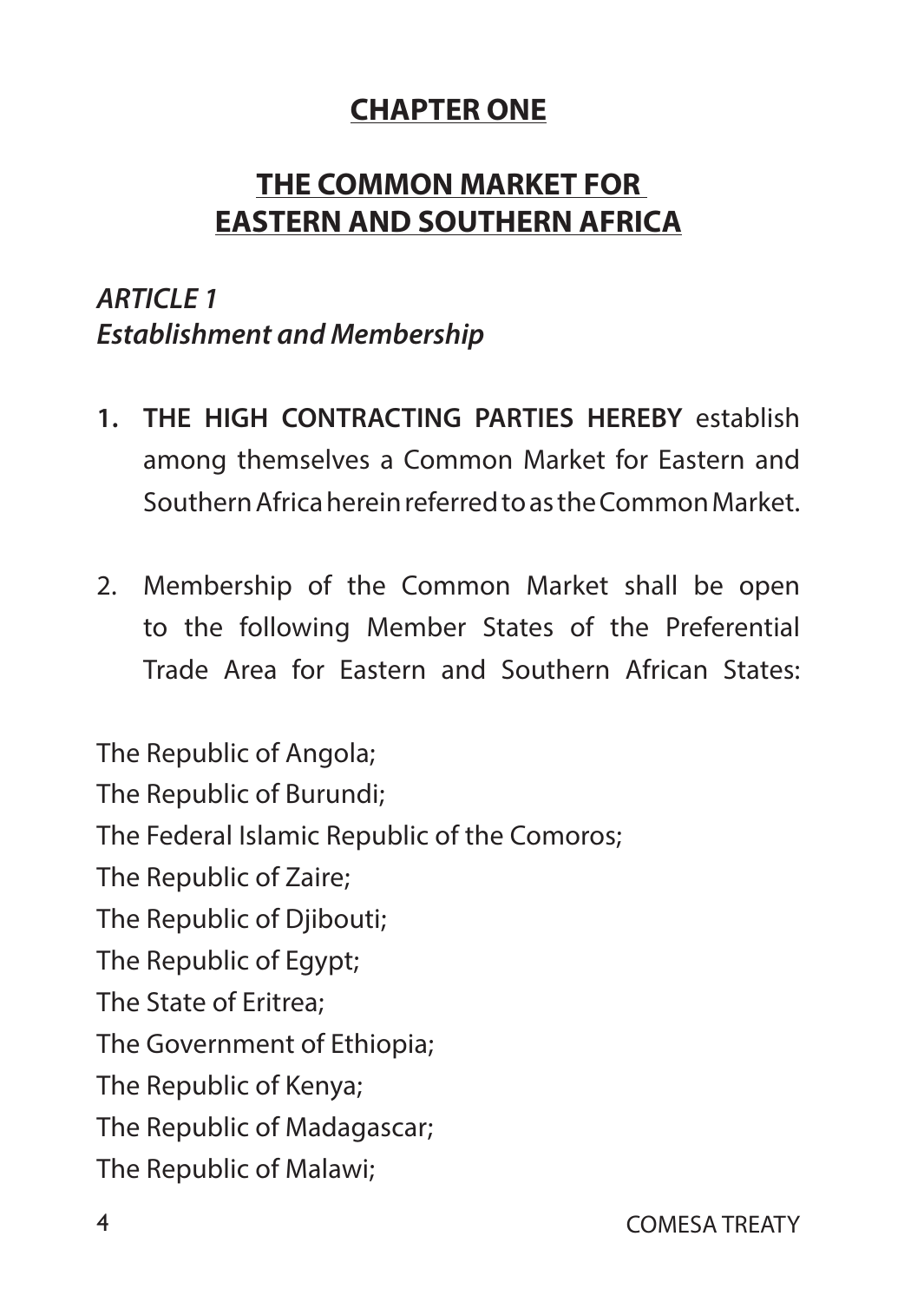The Republic of Mauritius; The Republic of Namibia; The Republic of Rwanda; The Republic of Seychelles; The Republic of Sudan; The Kingdom of Swaziland; The United Republic of Tanzania; The Republic of Uganda; The Republic of Zambia; and The Republic of Zimbabwe.

3. The following States of Eastern and Southern Africa may become Member States of the Common Market upon fulfilling such conditions as may be determined by the Authority:

The Republic of Botswana; and

The Republic of South Africa (Post-Apartheid).

4. The Authority may admit a State not referred to under paragraph 2 or 3 of this Article, which is an immediate neighbour of a member State as a member State of the Common Market for Eastern and Southern Africa, upon fulfilling such conditions as may be determined by the Authority.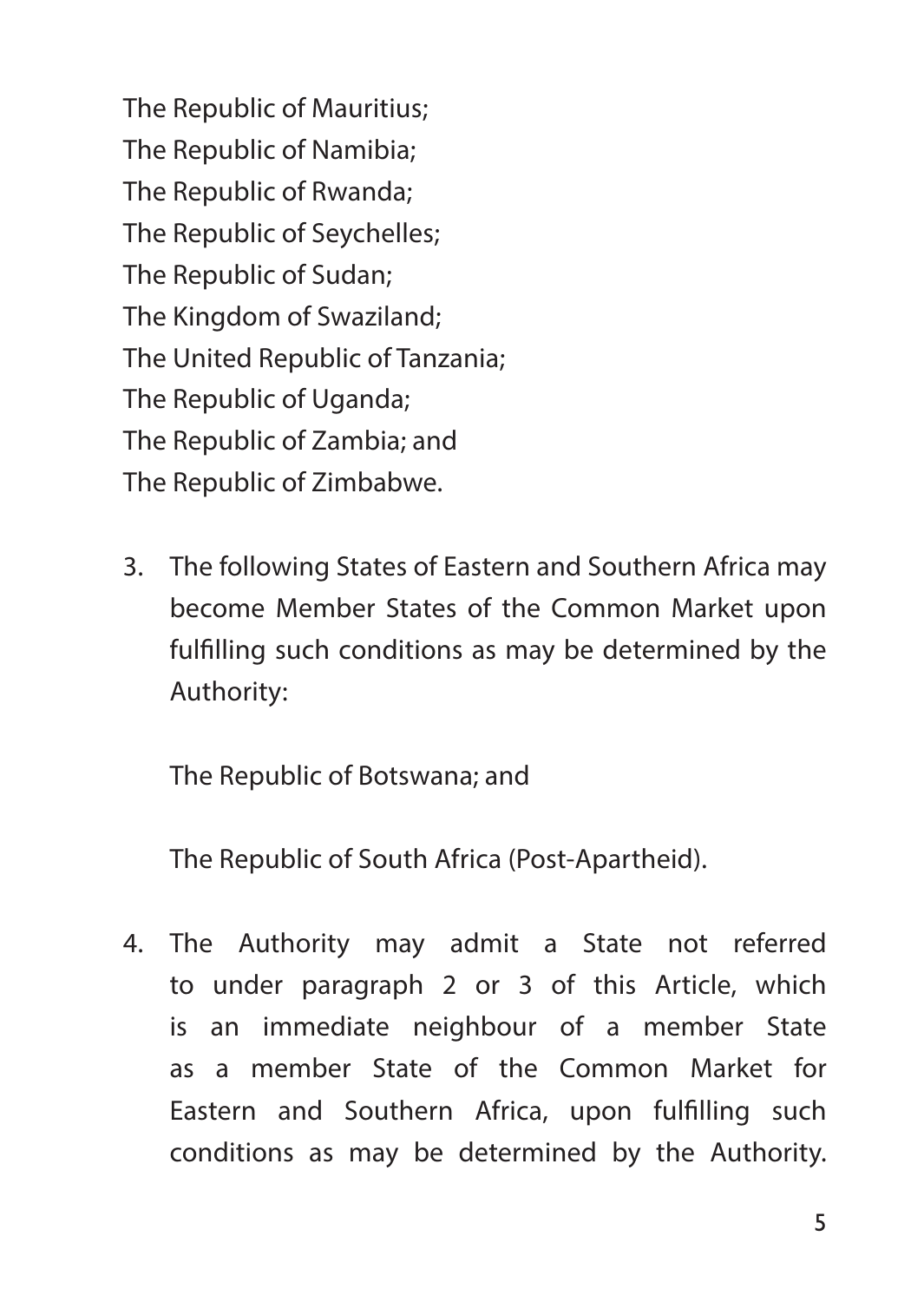## **CHAPTER TWO**

## **INTERPRETATION**

## *ARTICLE 2 Interpretation*

In this Treaty unless the context otherwise requires:

"ARSO" means the African Regional Organisation for Standardisation;

"African regional standards" means technical standards issued by ARSO;

"Authority" means the Authority of the Common Market established by Article 7 of this Treaty;

"Bureau of the Council" means the Chairman, Vice-Chairman and Rapporteur elected in accordance with the Rules of Procedure of the meetings of the Council;

"Business community" means all commercial and industrial organisations or unions of national chambers of commerce and industry representing agriculture, tourism, commerce, finance, manufacturing, mining and transport, however styled and established under the laws of a Member State;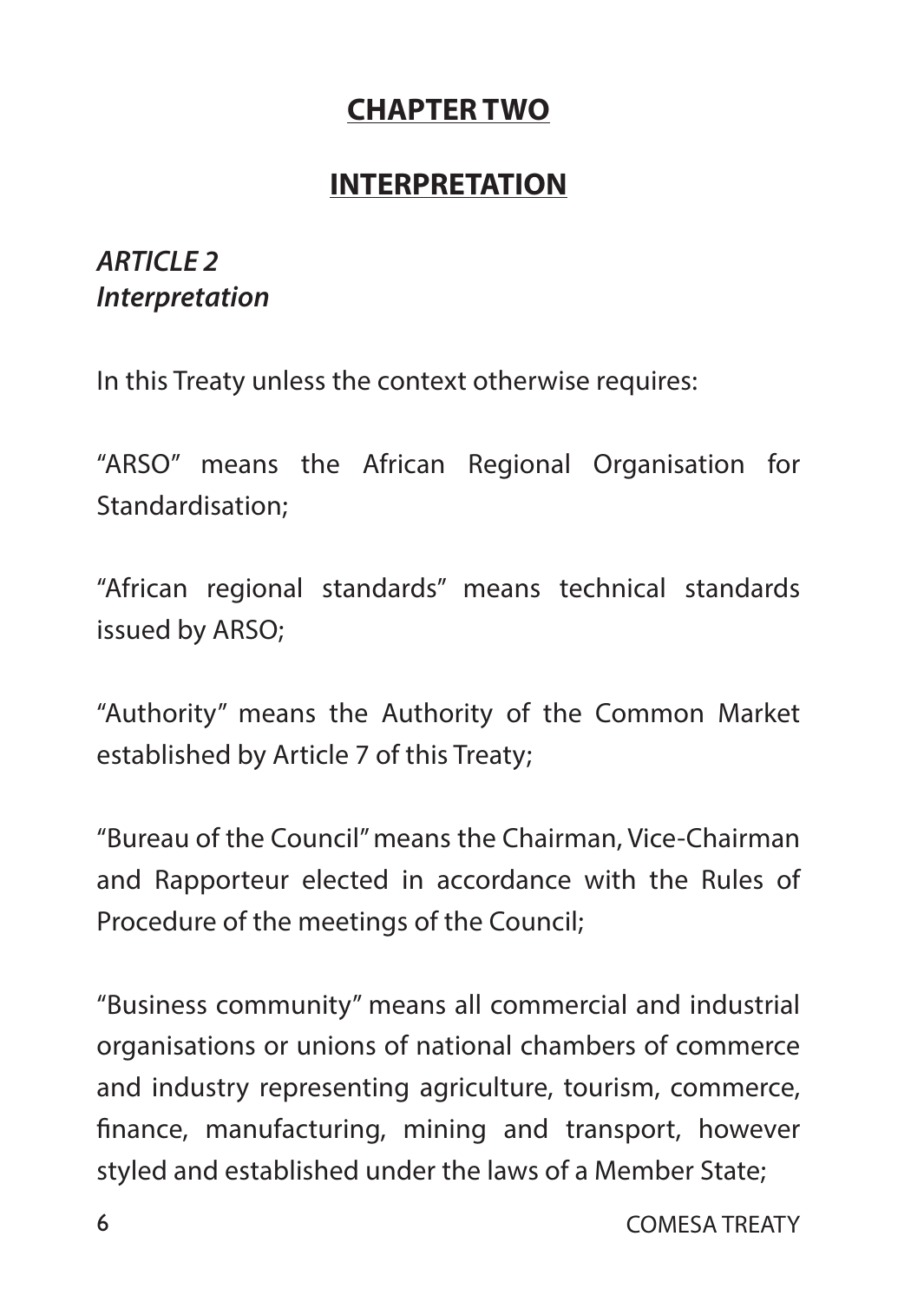"CGIAR" means the Consultative Group on International Agricultural Research;

"C.I.F." means Cost Insurance and Freight;

"Clearing House" means the Clearing House established by Article 1 of the Charter on the Establishment of the Clearing House;

"CMA" means Common Monetary Area of Southern Africa;

"Common Market" means the Common Market for Eastern and Southern Africa established by Article 1 of this Treaty;

"common external tariff" means an identical rate of tariff imposed on goods imported from third countries;

"Common carrier" includes a person or an undertaking engaged in the business of providing services for the carriage of goods and passengers for hire or reward and operating as such under the laws of a Member State;

"Company or firm" means a company or a firm constituted or registered under the laws of a Member State regulating companies and firms;

"Consensus" means general agreement, characterised by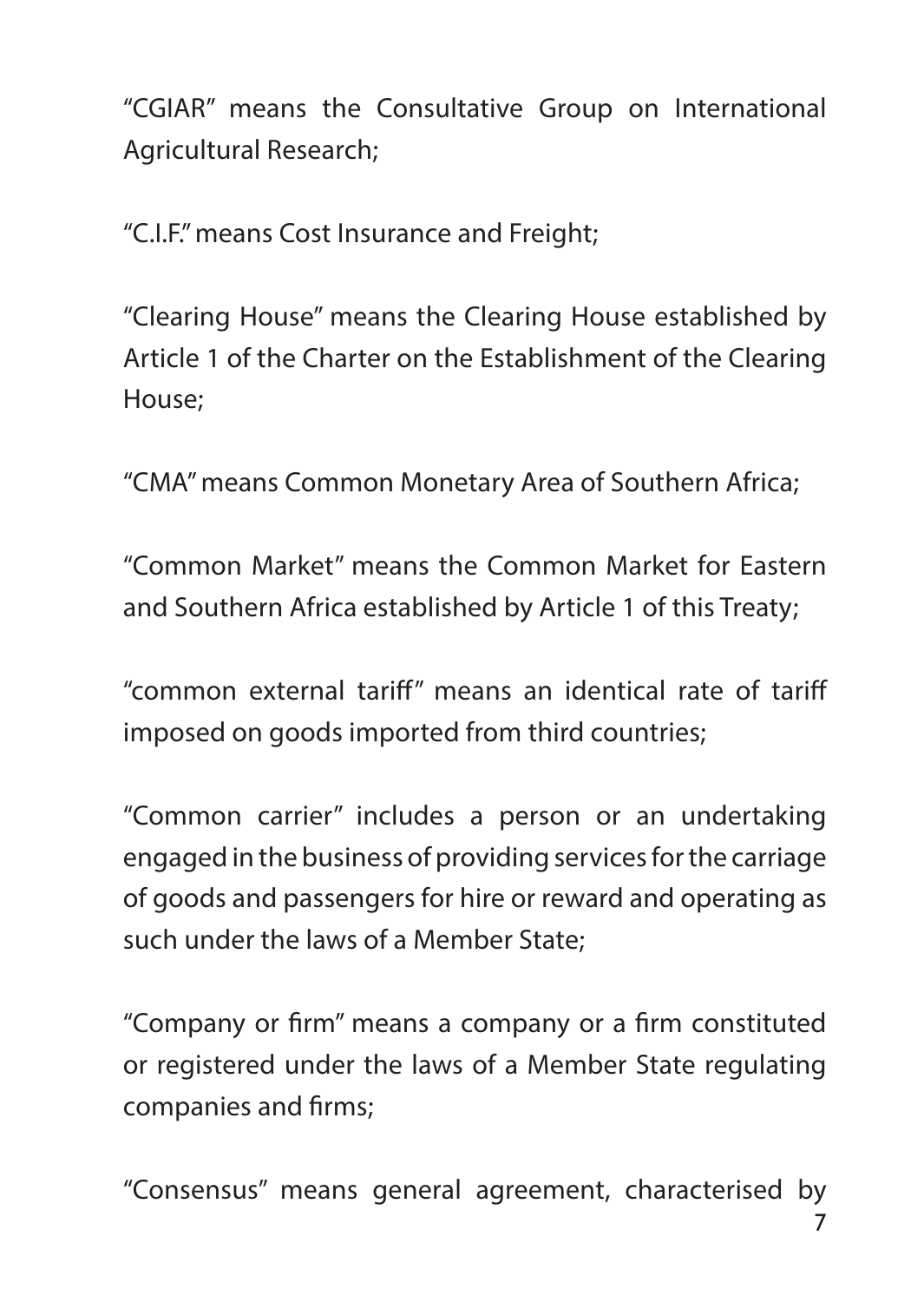the absence of objection to issues secured by a process that involves seeking to take into account the views of all parties concerned and to reconcile any conflicting arguments;

"Consultative Committee" means the Consultative Committee of the business community and other interest groups established by Article 7 of this Treaty;

"Co-operation" includes the undertaking by the Member States in common, jointly or in concert of activities undertaken in furtherance of the objectives of the Common Market as provided for under this Treaty or under any contract or agreement made thereunder or in relation to the objectives of the Common Market;

"Council" means the Council of Ministers of the Common Market established by Article 7 of this Treaty;

"Countervailing duty" means a specific duty levied for the purposes of offsetting any subsidy bestowed directly or indirectly upon the manufacture, production or export of any product;

"Court" means the Court of Justice of the Common Market established by Article 7 of this Treaty;

8 COMESA TREATY "Customs clearing agent" means a person, who provides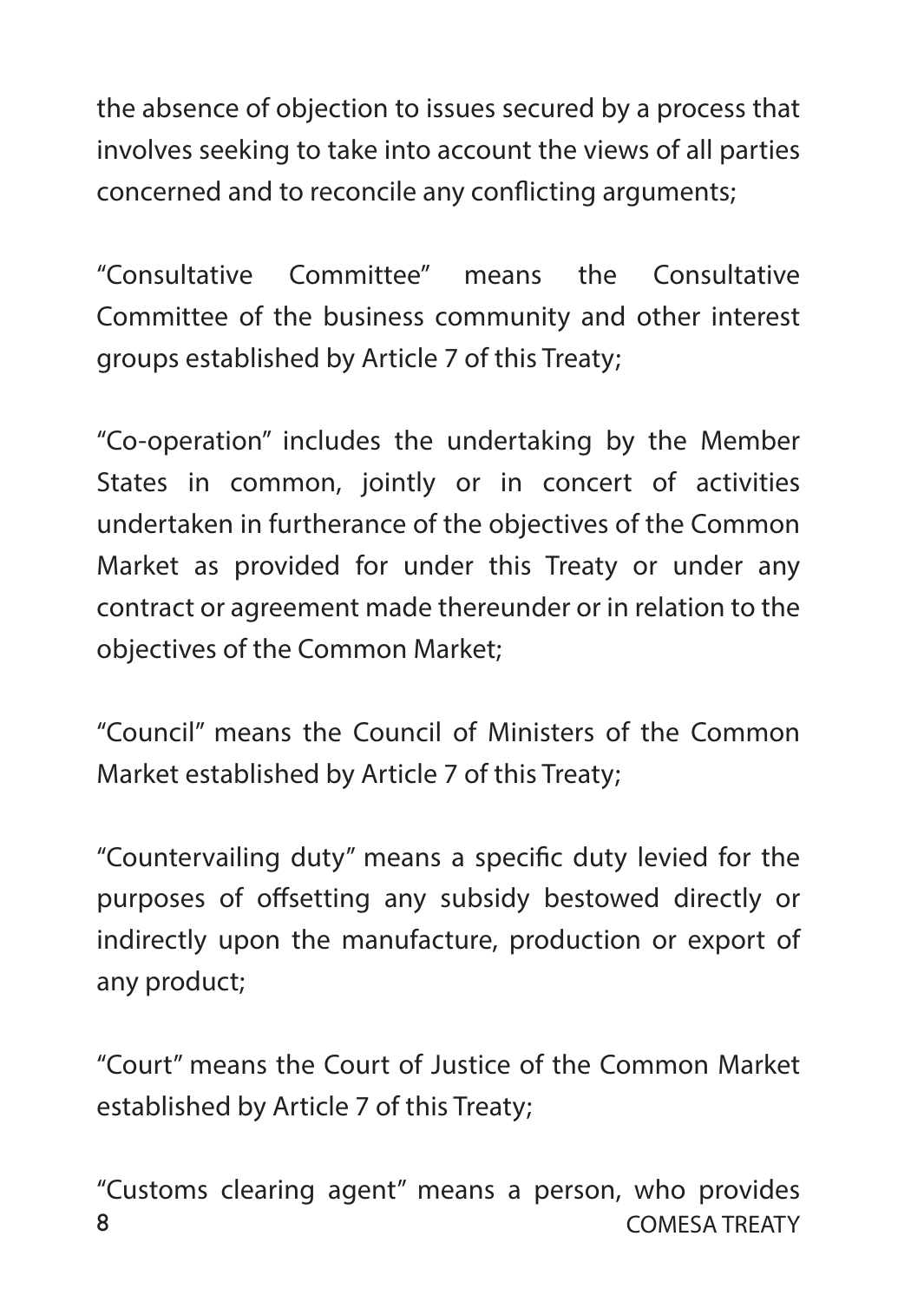services at a fee, in connection with documentation and customs clearance of import and export of goods consignments:

"Customs duties" means import or export duties and other charges of equivalent effect levied on goods by reason of their importation or exportation and includes suspended duties and fiscal duties or taxes where such duties or taxes affect the importation or exportation of goods but does not include internal duties and taxes such as sales, turnover or consumption taxes, imposed otherwise than in respect of the importation or exportation of goods;

"Customs offence" means any breach or attempted breach of customs law;

"Customs law" means all the statutory provisions applied by the customs administration on the importation, exportation, transit or movement of goods whether or not they involve the collection of duties or taxes (or security thereof), on the enforcement of prohibitions, restrictions or control or exchange control regulations or on any other customs regime;

"Customs territory" means the territory in which the customs law of a Member State applies in full;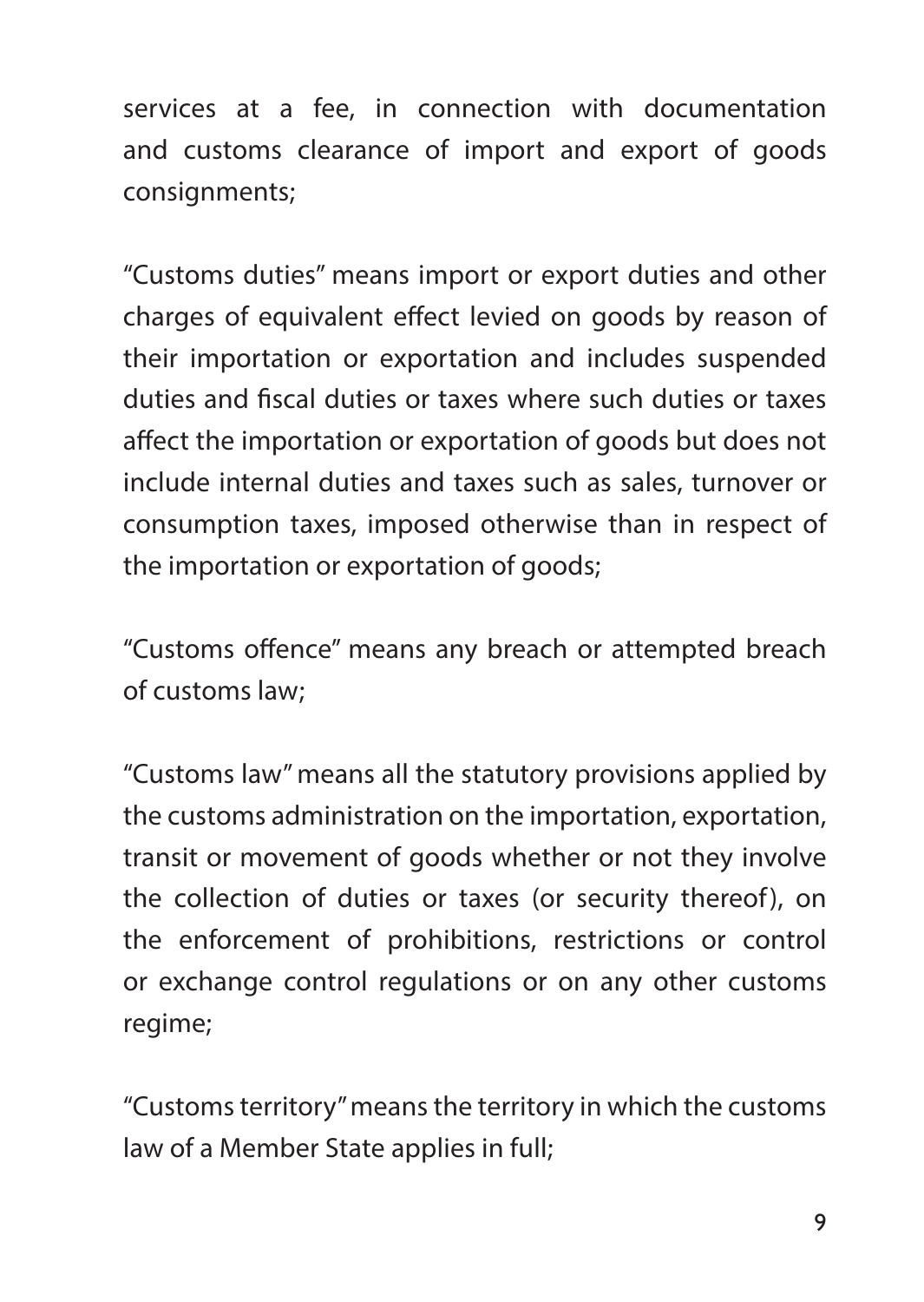"Designated airline" means an airline which has been designated and authorized to operate the agreed services by a competent authority of a Member State;

"Economically depressed area" means any area so designated by the Council;

"Export duties" means customs duties and other charges of equivalent effect levied on goods by reason of their exportation;

"F.O.B." means Free On Board;

"Free zone" means a part of the territory of a Member State where any goods introduced into that State are considered, in so far as import duties are concerned, as being outside its customs territory and are not subject to the usual customs control;

"Freight forwarder " means a person engaged at a fee, either as an agent for other transport operators or on his own account in the management of transport services and related documentation;

"GNP" means Gross National Product;

10 COMESA TREATY "Goods declaration" means a statement made in the form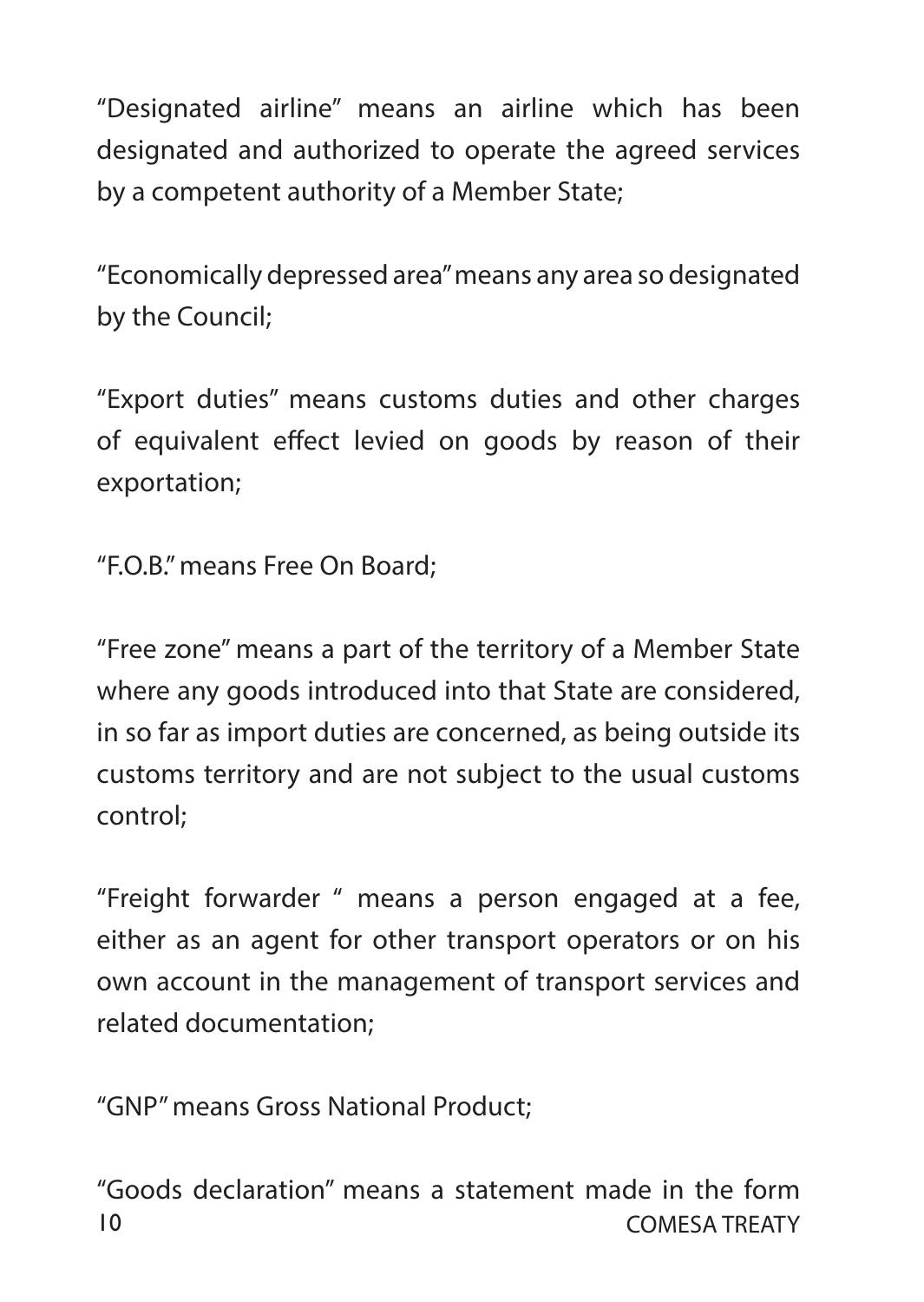prescribed by the customs administration by which the persons concerned furnish the particulars which the customs administration requires to be declared for purposes of the application of the relevant customs procedure;

"Goods in transit" means goods being conveyed between two Member States or between a Member State and a third country and passing through another Member State or Member States and, "transit" shall be construed accordingly;

"IAEA" means the International Atomic Energy Agency;

"Import duties" means customs duties and other charges of equivalent effect levied on goods by reason of their importation;

"Importing State" means a Member State from which goods imported into that State are subsequently re-exported to another Member State;

"Intergovernmental Committee" means the Intergovernmental Committee of Experts established by Article 7 of this Treaty;

"International standards" means standards that are adopted by international standardising or standards organisations and made available to the public;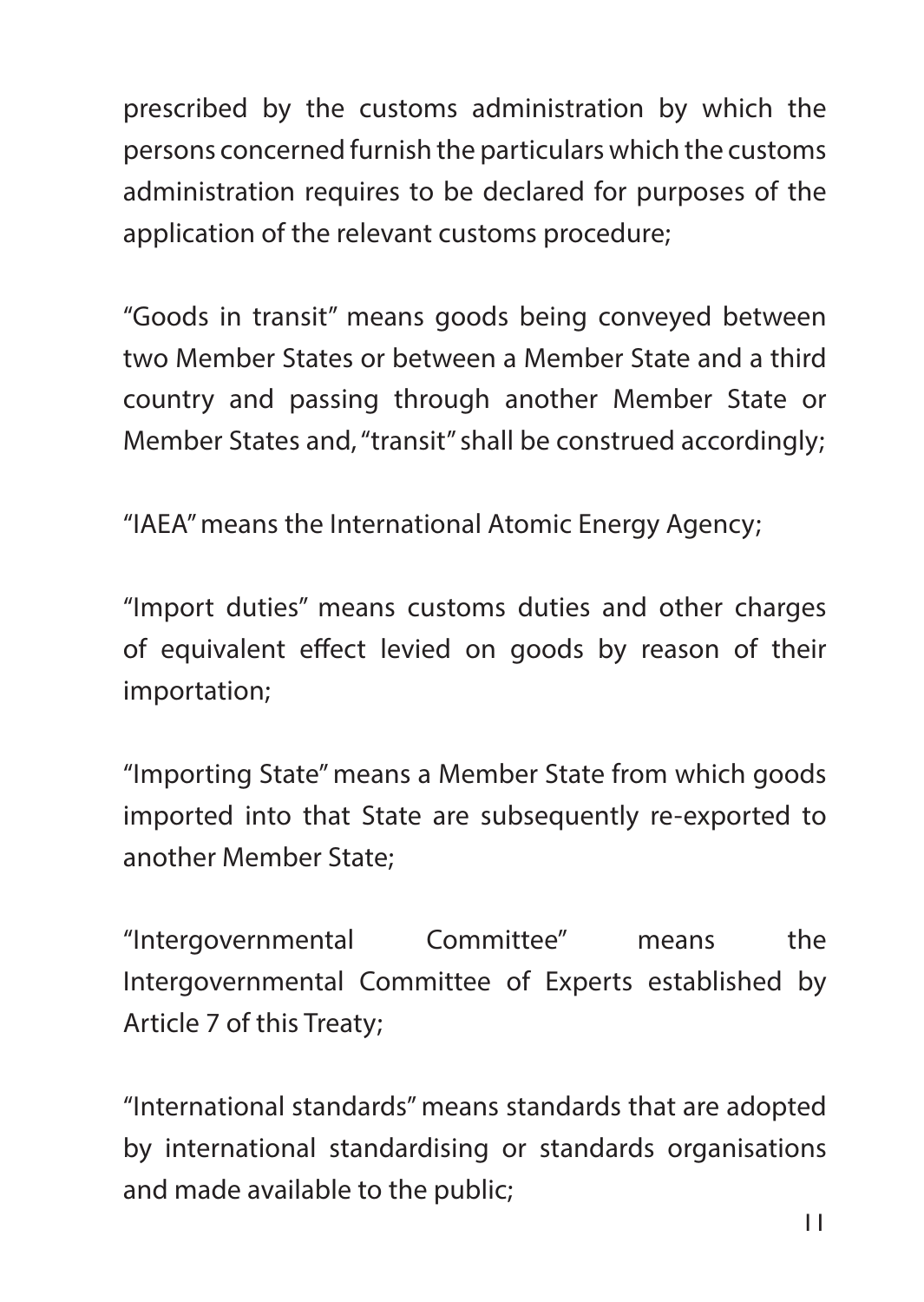"Judge" means a Judge of the Court serving on the First Instance Division or Appellate Division;

"Least developed country" means any Member State so designated by the Authority;

"Member State" means a Member State of the Common Market;

"Monetary authority" means a Central Bank or any other institution authorised by a Member State to issue currency within its territory;

"Most favoured nation treatment" means any advantage, favour, privilege or immunity granted by any Member State to any product originating in or destined for any third country and shall be accorded immediately and unconditionally to the like product originating in or destined for the territories of all other Member States;

"Multimodal transport" means the transport of goods and services from one point to another by two or more modes of transport on the basis of a single contract issued by the person organising such services and while such person assumes responsibility for the execution of the whole operation;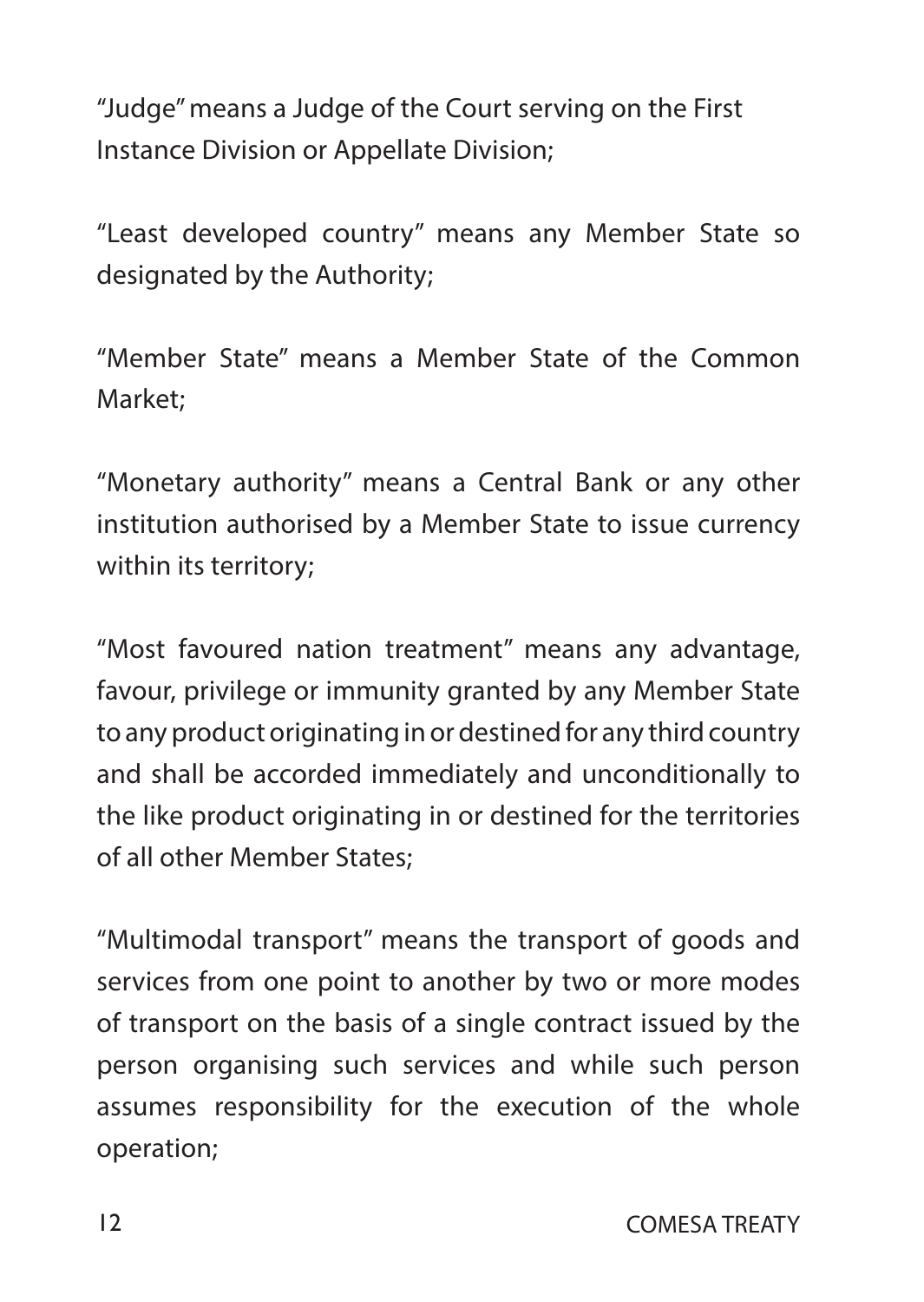"Multimodal transport facilities" include items such as heavy lift swinging devices, twin deck cranes, gantry crane, elevators, large carriers, mechanized storage, low loaders, access facilities, low-profile straddle carriers, mobile cranes, container gantry cranes, side loaders, heavy duty forklifts, heavy duty tractors, heavy duty trailers, portable ramps, flat wagons (flats) for containers, low tare special user wagons and trucks for containers, pallets and web-slings for preslung cargoes for different commodities;

"Multinational industrial enterprise" means an industrial enterprise registered in two or more Member States and which is owned by a person or persons resident in a Member State;

"National standards bodies" means all national institutions whose main concern is with standardisation or quality assurance at the national level in the Member States;

"National standards" means standards that are adopted by national standards bodies and made available to the public;

"Other charges of equivalent effect" means any tax, surtax, levy or charge imposed on imports and not on like locally produced products and does not include fees and similar charges commensurate with the cost of services rendered;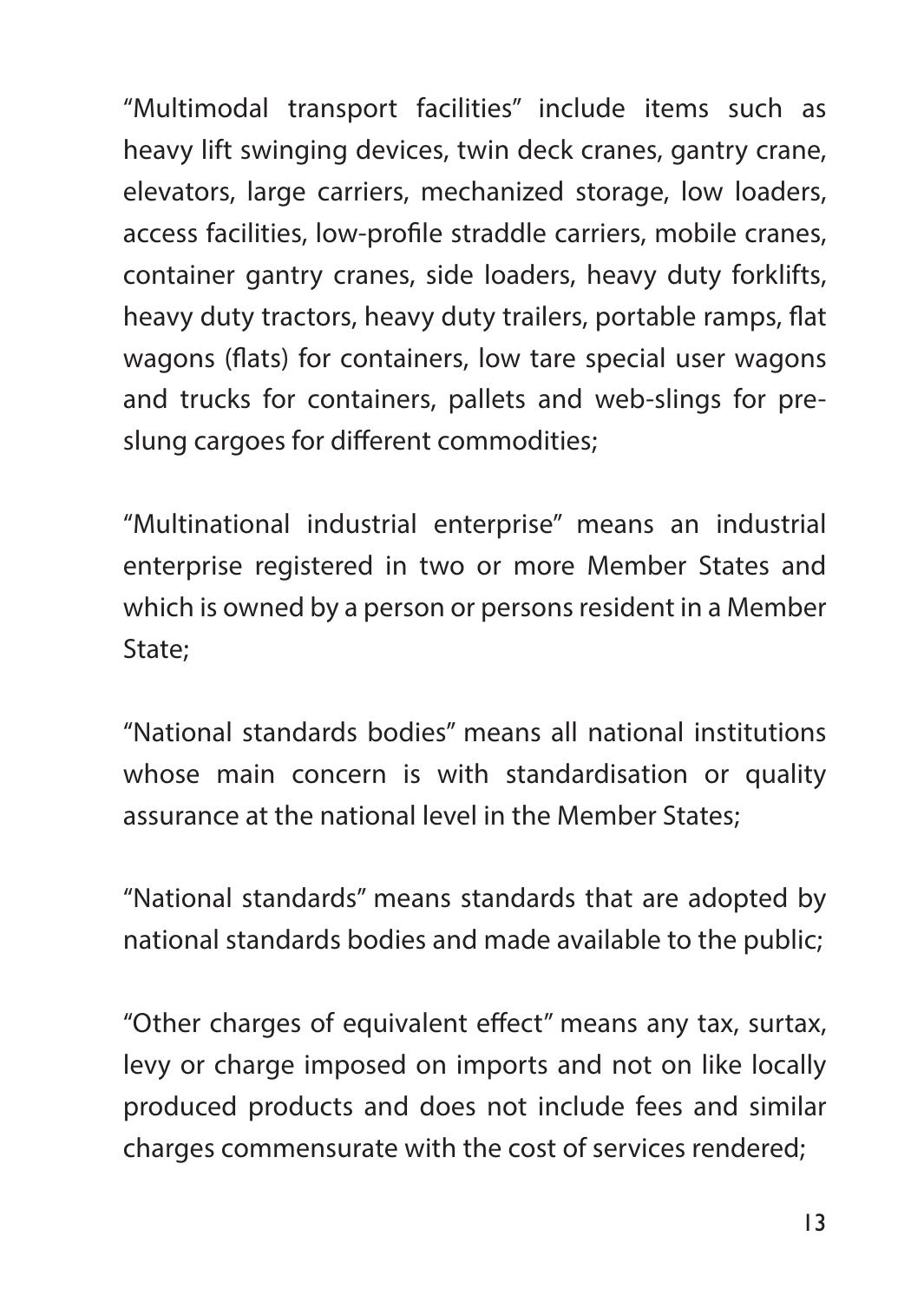"Person" means a natural or legal person;

"Preferential Trade Area" means the Preferential Trade Area for Eastern and Southern African States (hereinafter referred to as PTA) established by Article 1 of the Treaty for the Establishment of the Preferential Trade Area for Eastern and Southern African States;

"Receiving State" means a Member State into which reexports consigned from another Member State are imported for domestic use in that State;

"Re-exports" means goods which are imported and kept under bonded warehouse for re-exportation from the importing state to the receiving state;

"Region" means the geographical area covered by the Common Market;

"Rules of Court" means the Rules of Court in force as adopted pursuant to Article 38;

"SACU" means the Southern African Customs Union;

"Secretariat" means the Secretariat of the Common Market established by Article 7 of this Treaty;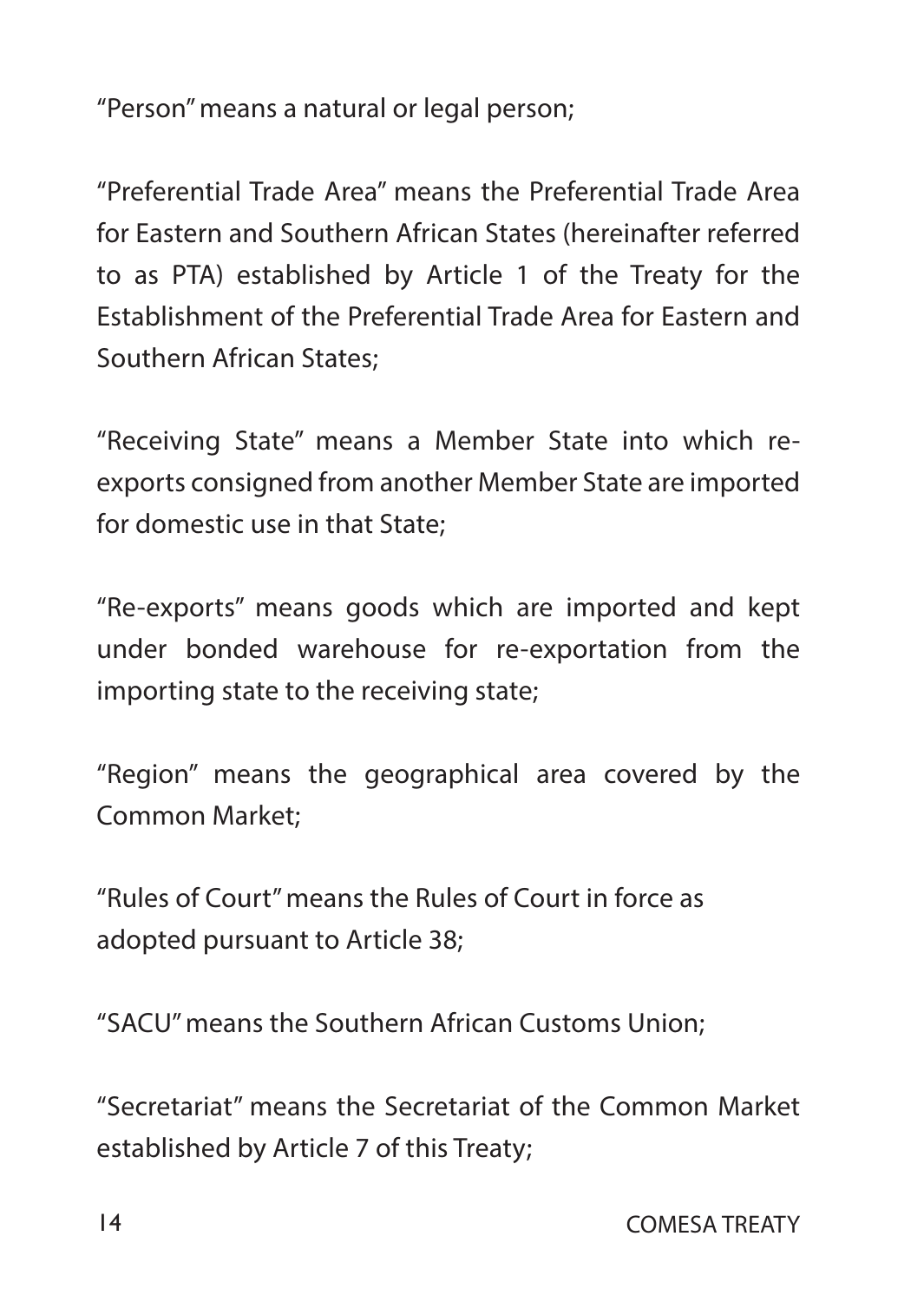"Secretary-General" means the Secretary-General of the Common Market provided for by Article 17 of this Treaty;

"Services" means services provided for remuneration and are governed by the provisions relating to freedom of movement of goods, capital and persons;

"Shipping agent" means a local representative of a shipping company;

"Technical Committee" means any of the technical committees established by Article 7 of this Treaty;

"Telecommunications" means any form of transmission, emission or reception signals, writing, images and sounds or intelligence of any nature by wire, radio, optical or other electro magnetic systems;

"Telecommunications administrations" means the government designated organisations and recognised private operating agencies accepted by the Member States and offering telecommunication services;

"Temporary admission" means customs procedures under which certain goods brought within a customs territory are exempted from payment of import duties and are free of import prohibition and restrictions on condition that they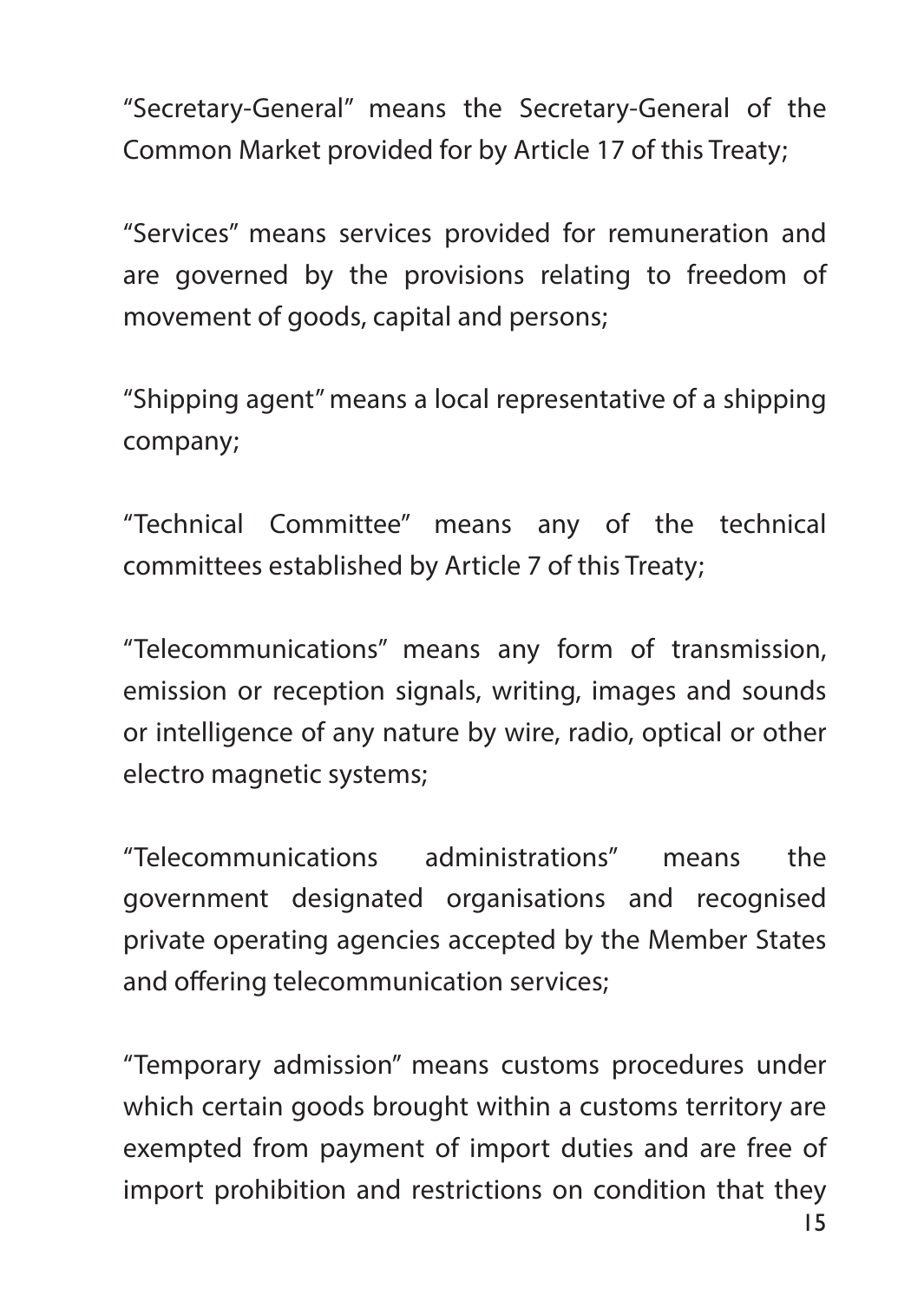are, within a specified period re-exported from the Member State into which they were imported;

"Third country" means any country other than a Member State;

"Trade facilitation" means the co-ordination and rationalization of trade procedures and documents relating to the movement of goods from their place of origin to their destination;

"Trade procedures" means activities related to the collection, presentation, processing and dissemination of data and information concerning all activities constituting international trade;

"Transport operations" means the provision of services for the carrying of goods and passengers for hire or reward and all matters incidental to or connected therewith;

"Treaty" means the Treaty Establishing the Common Market for Eastern and Southern Africa;

"UNCED" means United Nations Conference on Environment and Development;

16 COMESA TREATY "UNEP" means United Nations Environmental Programme;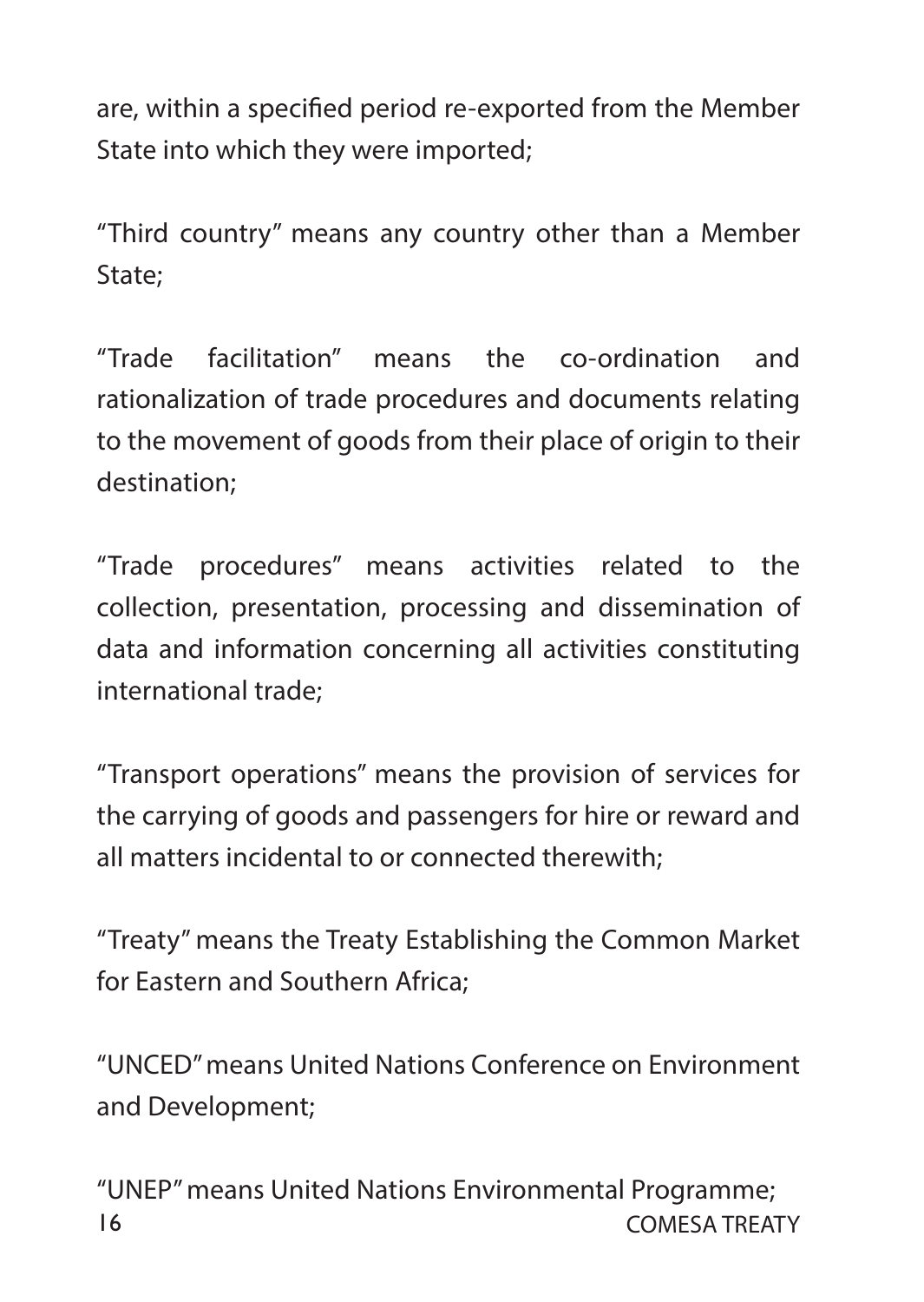"UNESCO" means the United Nations Educational, Scientific and Cultural Organisation;

"UNIDO" means the United Nations Industrial Development Organisation;

"Unique situation of LNS countries" means the unique situation of Lesotho, Namibia and Swaziland arising from their membership of SACU, and CMA; and

"Valid travel document" means a passport or any other valid travel document establishing the identity of the holder, issued by or on behalf of the Member State of which he is a citizen and shall also include laissez passer issued by the Common Market to its officials.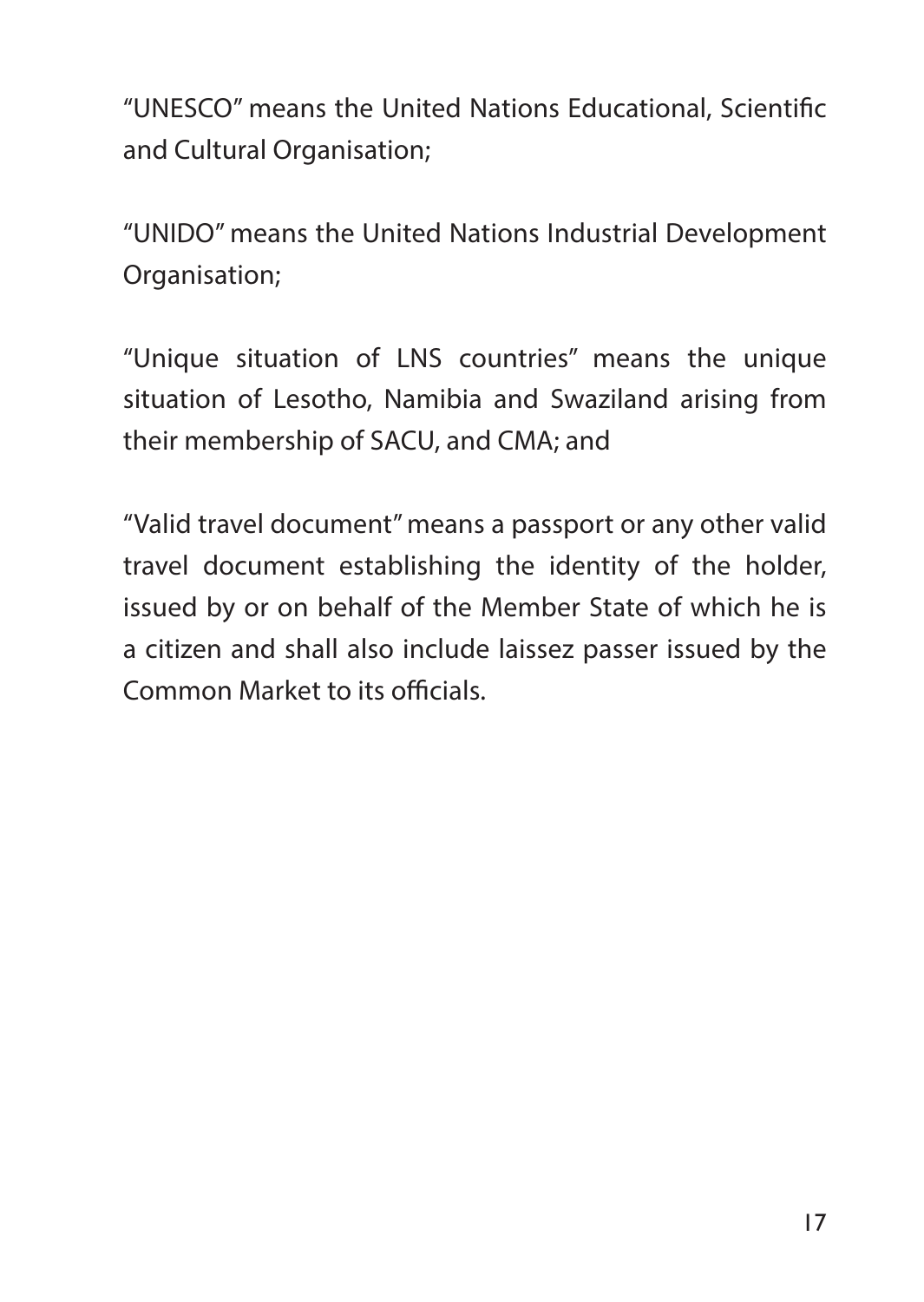### **CHAPTER THREE**

#### **AIMS AND OBJECTIVES**

# *ARTICLE 3 Aims and Objectives of the Common Market*

The aims and objectives of the Common Market shall be:

- (a) to attain sustainable growth and development of the Member States by promoting a more balanced and harmonious development of its production and marketing structures;
- (b) to promote joint development in all fields of economic activity and the joint adoption of macro-economic policies and programmes to raise the standard of living of its peoples and to foster closer relations among its Member States;
- (c) to co-operate in the creation of an enabling environment for foreign, cross border and domestic investment including the joint promotion of research and adaptation of science and technology for development;

18 COMESA TREATY (d) to co-operate in the promotion of peace, security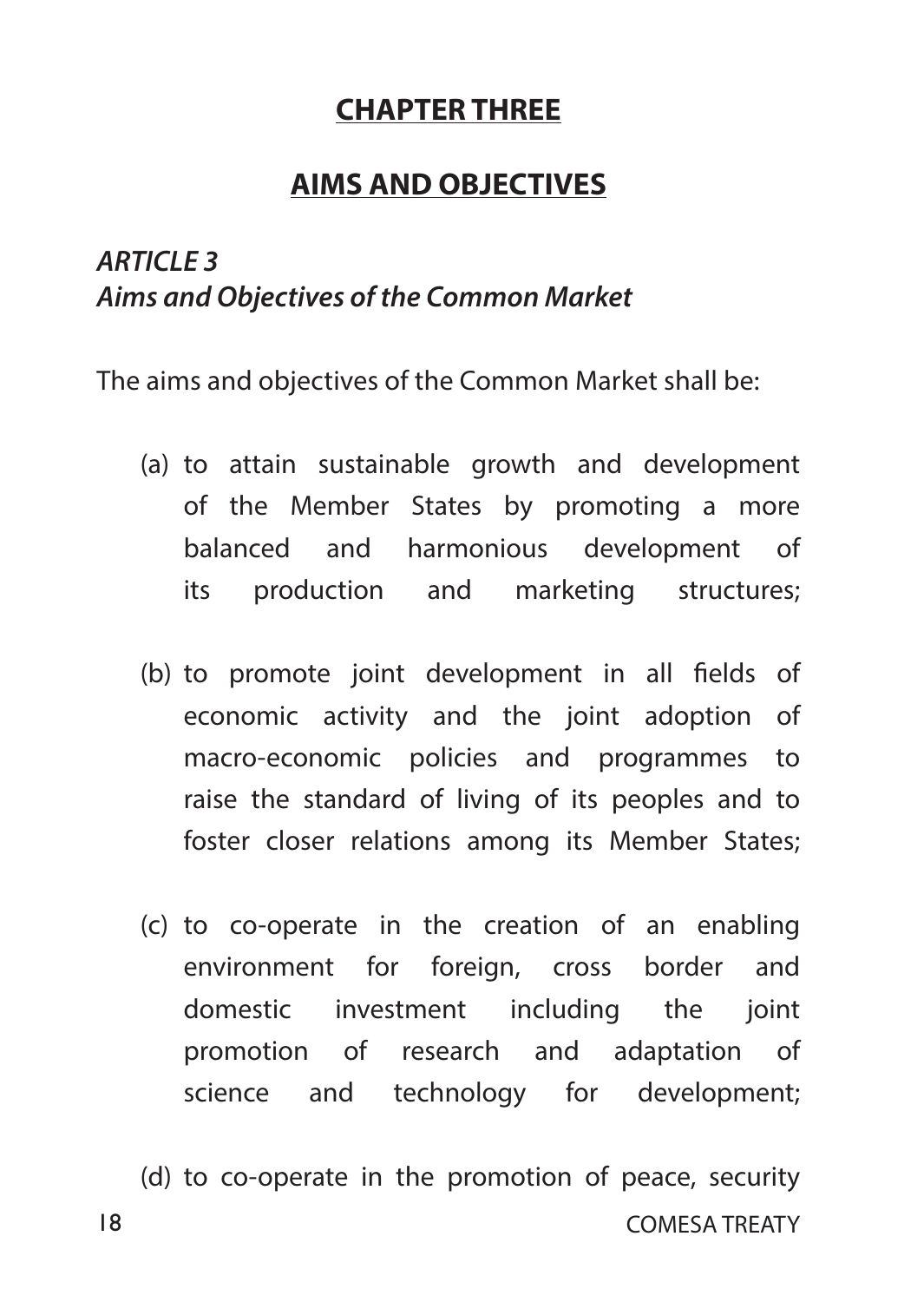and stability among the Member States in order to enhance economic development in the region;

- (e) to co-operate in strengthening the relations between the Common Market and the rest of the world and the adoption of common positions in international fora; and
- (f) to contribute towards the establishment, progress and the realisation of the objectives of the African Economic Community.

# *ARTICLE 4 Specific Undertakings*

In order to promote the achievement of the aims and objectives of the Common Market as set out in Article 3 of this Treaty and in accordance with the relevant provisions of this Treaty, the Member States shall:

- 1. In the field of trade liberalisation and customs cooperation:
	- (a) establish a customs union, abolish all non-tariff barriers to trade among themselves; establish a common external tariff; co-operate in customs procedures and activities;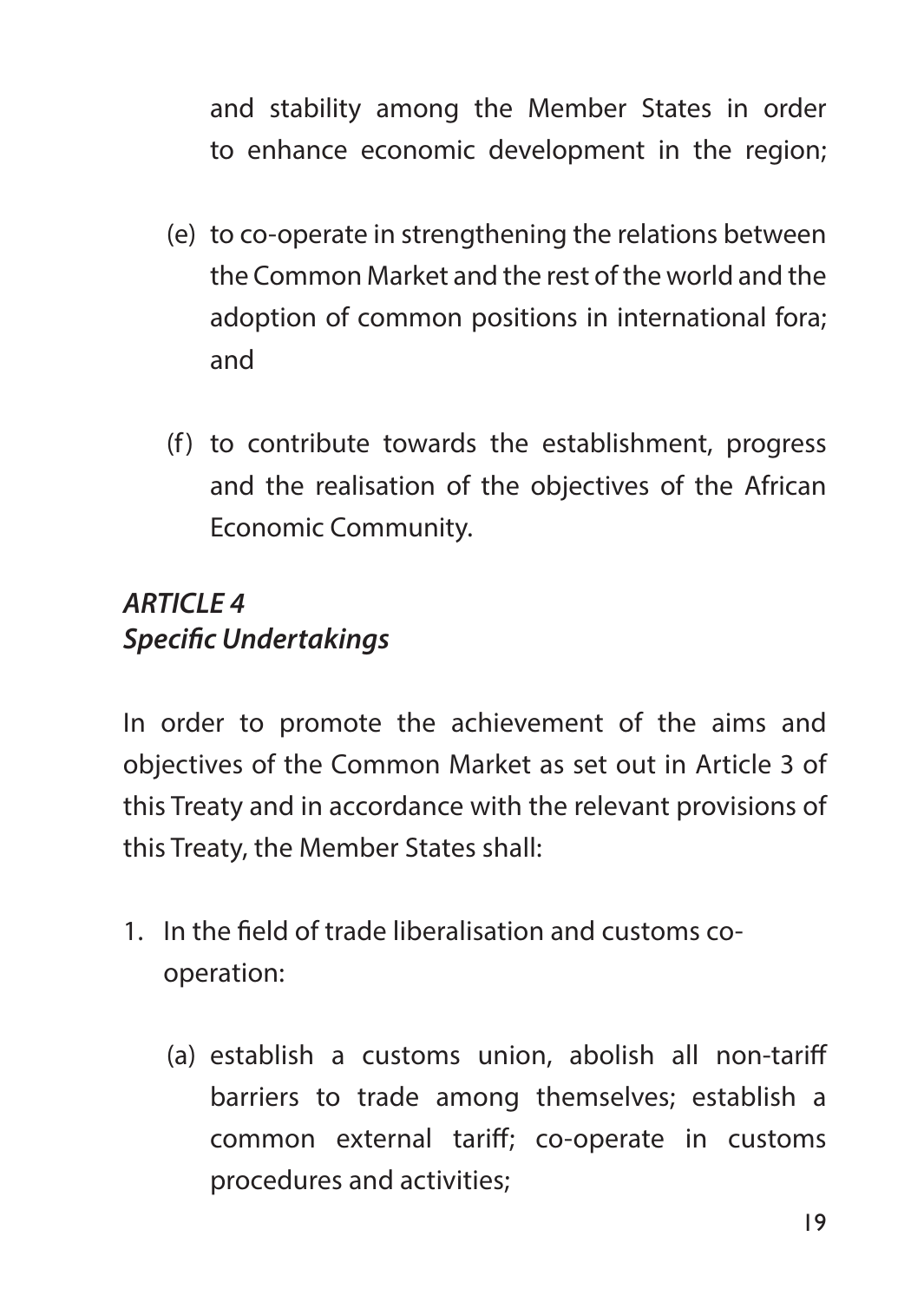- (b) adopt a common customs bond guarantee scheme;
- (b) simplify and harmonize their trade documents and procedures;
- (d) establish conditions regulating the re-export of goods from third countries within the Common Market;
- (e) establish rules of origin with respect to products originating in the Member States; and
- (f) recognise the unique situation of Lesotho, Namibia and Swaziland within the context of the Common Market and to grant temporary exemptions to Lesotho, Namibia and Swaziland from the full application of specified provisions of this Treaty.
- 2. In the field of transport and communications:
	- (a) foster such co-operation among themselves as would facilitate the production of goods and facilitate trade in goods and services and the movement of persons;

20 COMESA TREATY (b) make regulations for facilitating transit trade within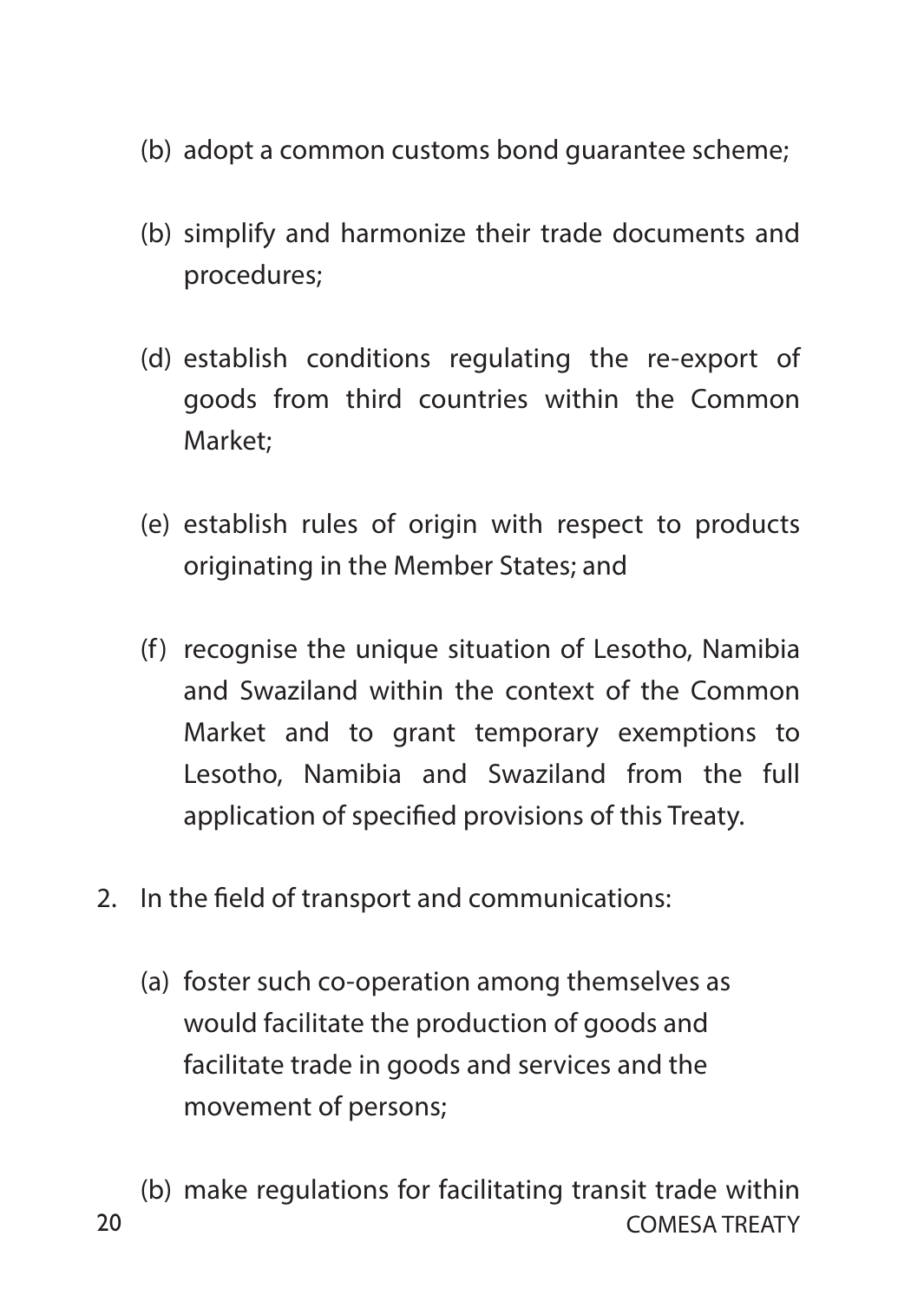the Common Market; and

- (c) adopt a Third Party Motor Vehicle Insurance Scheme.
- 3. In the field of industry and energy:
	- (a) eliminate rigidities in the structures of production and manufacturing so as to provide goods and services that are of high quality and are competitive in the Common Market;
	- (b) provide an appropriate enabling environment for the participation of the private sector in economic development and co-operation within the Common Market;
	- (b) co-operate in the field of industrial development;
	- (d) adopt common standards, measurements systems and quality assurance practices in respect of goods produced and traded within the Common Market; and
	- (e) provide an enabling stable and secure investment climate.
- 4. In the field of monetary affairs and finance: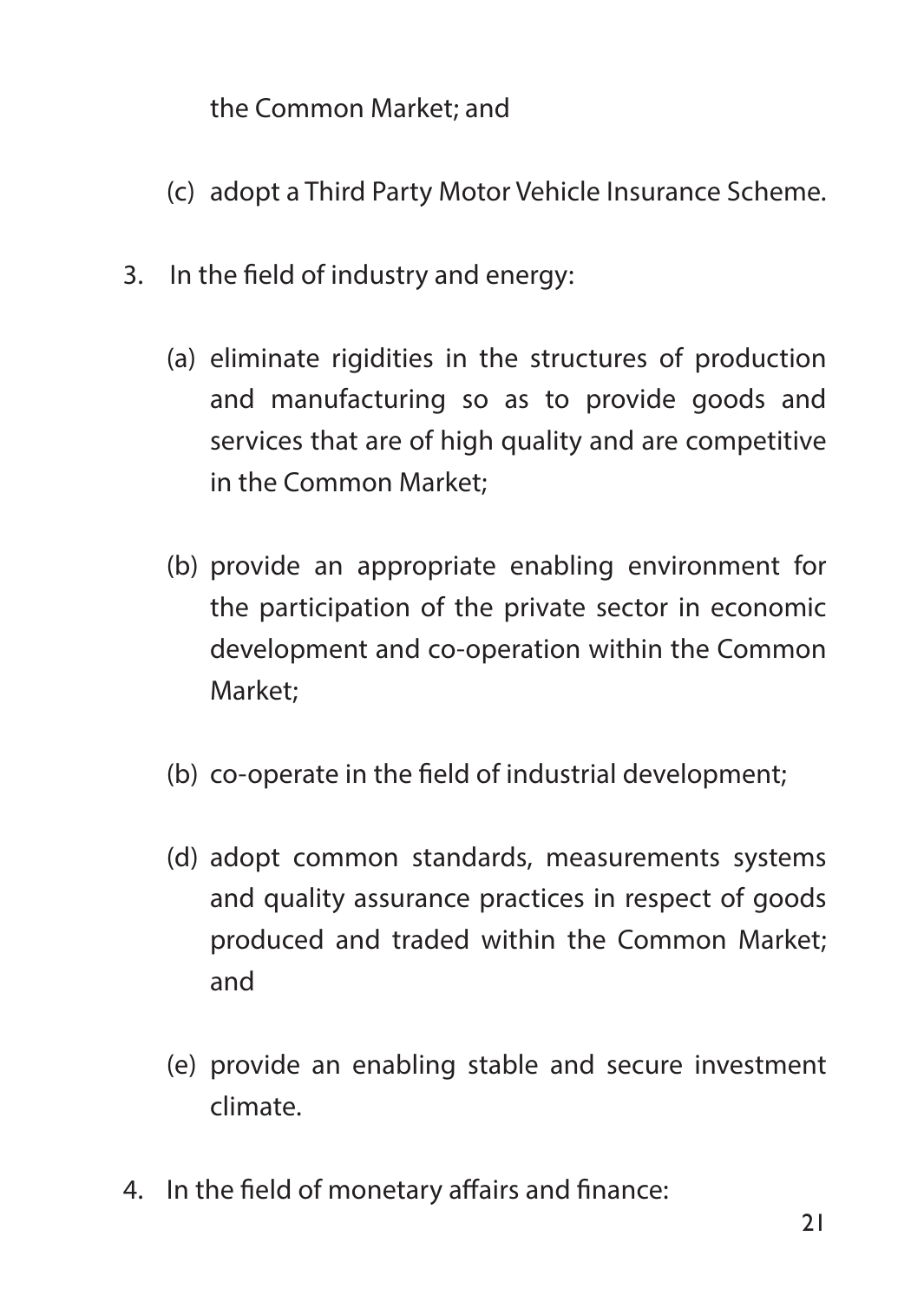- (a) co-operate in monetary and financial matters and gradually establish convertibility of their currencies and a payments union as a basis for the eventual establishment of a monetary union;
- (b) harmonise their macro-economic policies;
- (c) remove obstacles to the free movement of services and capital within the Common Market; and
- (d) recognise the unique situation of Lesotho, Namibia and Swaziland within the context of the Common Market and to grant temporary exemptions to Lesotho, Namibia and Swaziland from the full application of specified provisions of this Treaty.
- 5. In the field of agriculture:
	- (a) co-operate in the agricultural development;
	- (b) adopt a common agricultural policy;
	- (c) enhance regional food sufficiency;
	- (d) co-operate in the export of agricultural commodities;
	- (e) co-ordinate their policies regarding the establishment of agro-industries;
	- (f) co-operate in agricultural research and extension; and
	- (g) enhance rural development.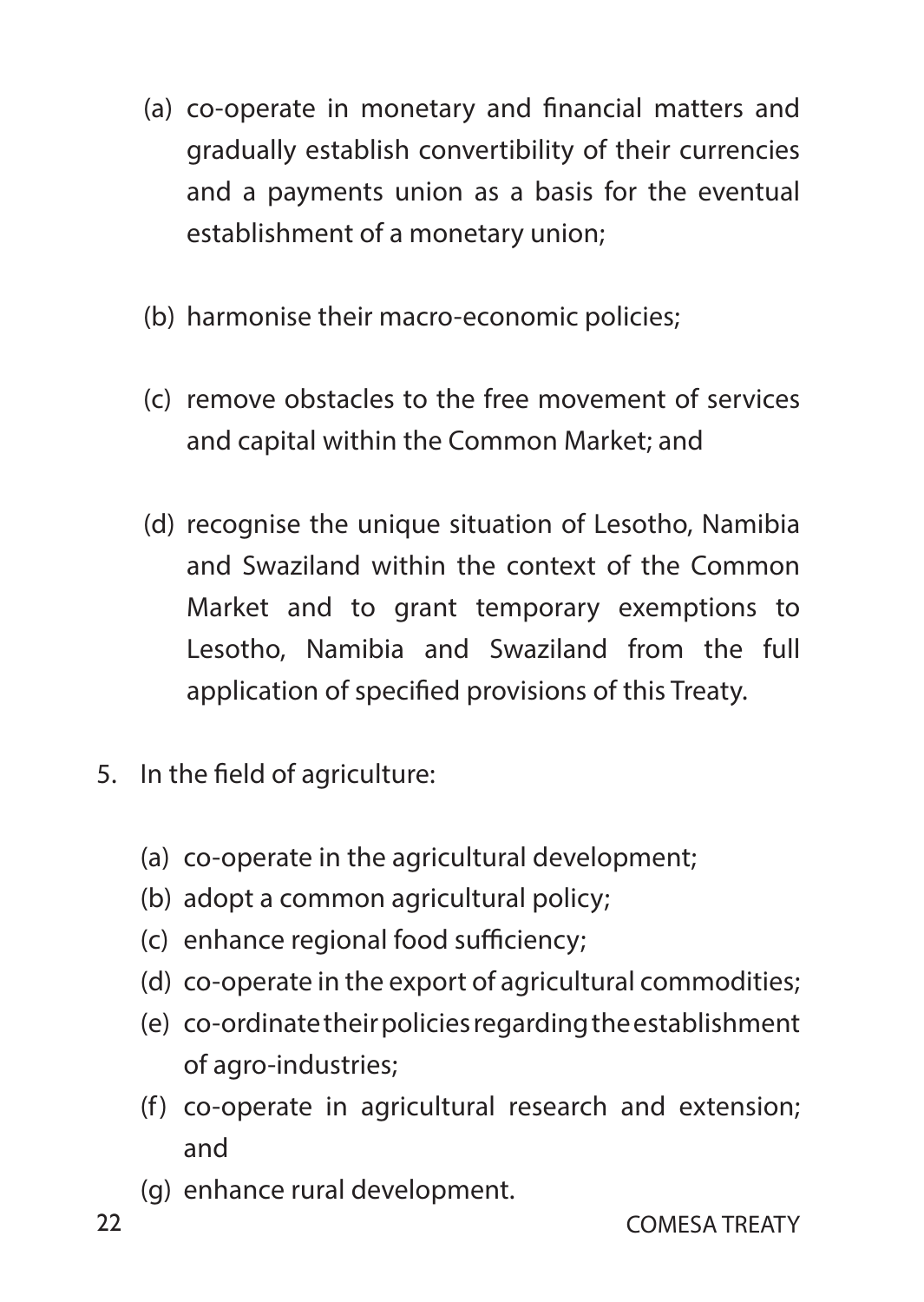- 6. In the field of economic and social development:
	- (a) harmonise the methodology of collection, processing and analysis of information required to meet the objectives of the Common Market;
	- (b) harmonise or approximate their laws to the extent required for the proper functioning of the Common Market;
	- (c) promote the accelerated development of the least developed countries and economically depressed areas through the implementation of special programmes and projects in various fields of economic development;
	- (d) adopt a regional policy that will look into all possible economic problems that Member States may face during the implementation of this Treaty and propose ways and means of redressing such problems in a manner that will satisfy the conditions of equitable and balanced development within the Common Market;
	- (e) remove obstacles to the free movement of persons, labour and services, right of establishment for investors and right of residence within the Common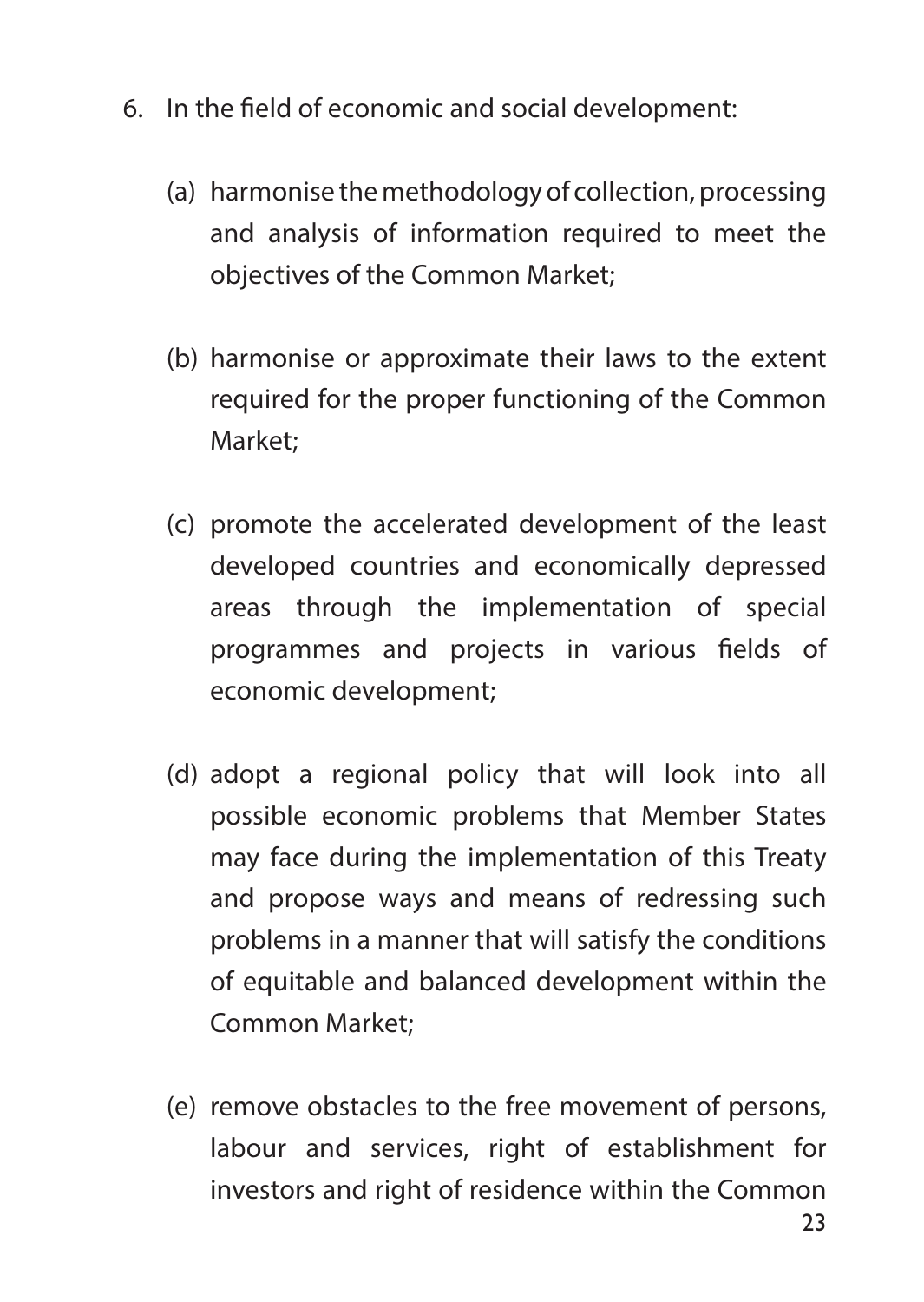Market;

- (f) promote co-operation in social and cultural affairs between themselves;
- (g) co-operate in tourism and wildlife development and management;
- (h) co-operate in the development and management of natural resources, energy and environment; and
- (i) take, jointly, such other steps as are necessary to further the aims of the Common Market.

# *ARTICLE 5 General Undertakings*

- 1. The Member States shall make every effort to plan and direct their development policies with a view to creating conditions favourable for the achievement of the aims of the Common Market and the implementation of the provisions of this Treaty and shall abstain from any measures likely to jeopardize the achievement of the aims of the Common Market or the implementation of the provisions of this Treaty.
- 24 COMESA TREATY 2. Each Member State shall take steps to secure the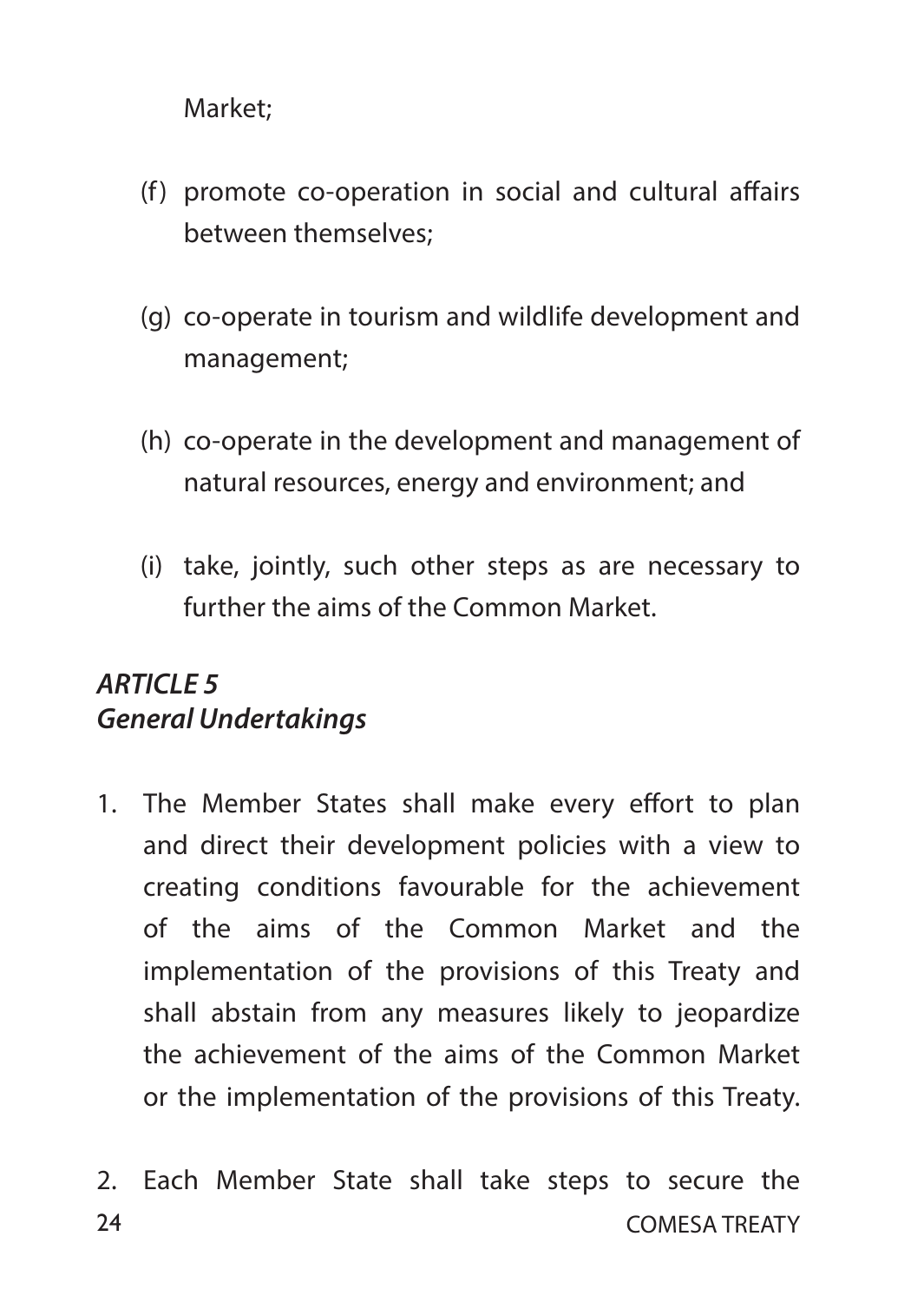enactment of and the continuation of such legislation to give effect to this Treaty and in particular:

- (a) to confer upon the Common Market legal capacity and personality required for the performance of its functions; and
- (b) to confer upon the regulations of the Council the force of law and the necessary legal effect within its territory.
- 3. Each Member State shall:
	- (a) designate a Ministry with whom the Secretary-General may communicate in connection with any matter arising out of the implementation and application of this Treaty, and notify such designation to the Secretary-General;
	- (b) transmit to the Secretariat copies of all relevant existing and future legislation and its official gazettes; and
	- (c) where it is required under this Treaty, supply or exchange information to or with another Member State and send copies of such information to the Secretariat.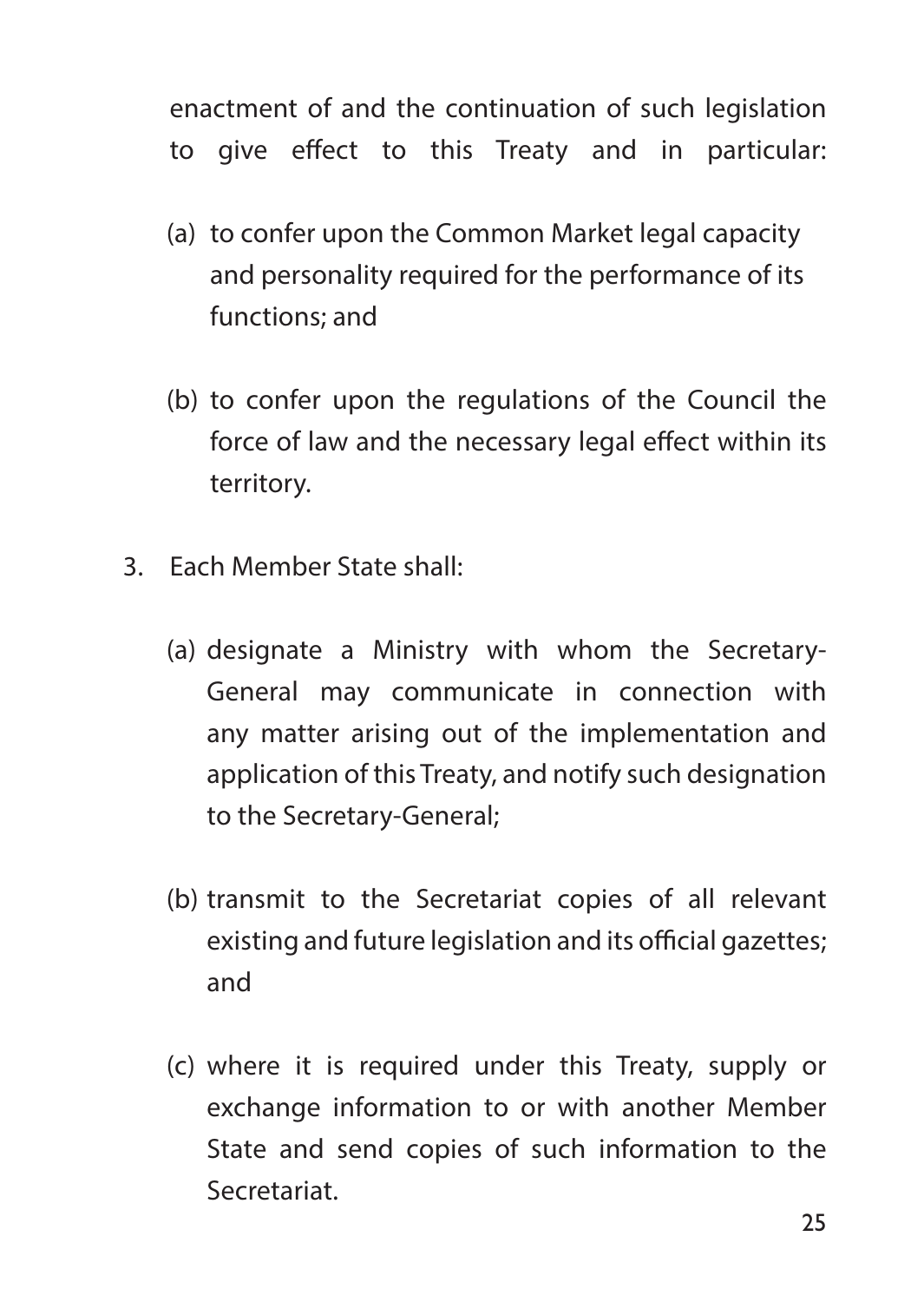4. The Member States undertake to accord the Common Market and its staff the privileges and immunities accorded to similar international organisations in their territories and in accordance with the Agreement on Privileges and Immunities.

# *ARTICLE 6 Fundamental Principles*

The Member States, in pursuit of the aims and objectives stated in Article 3 of this Treaty, and in conformity with the Treaty for the Establishment of the African Economic Community signed at Abuja, Nigeria on 3rd June, 1991, agree to adhere to the following principles:

- (a) equality and inter-dependence of the Member States;
- (b) solidarity and collective self-reliance among the Member States;
- (c) inter-State co-operation, harmonisation of policies and integration of programmes among the Member States;
- (d) non-aggression between the Member States;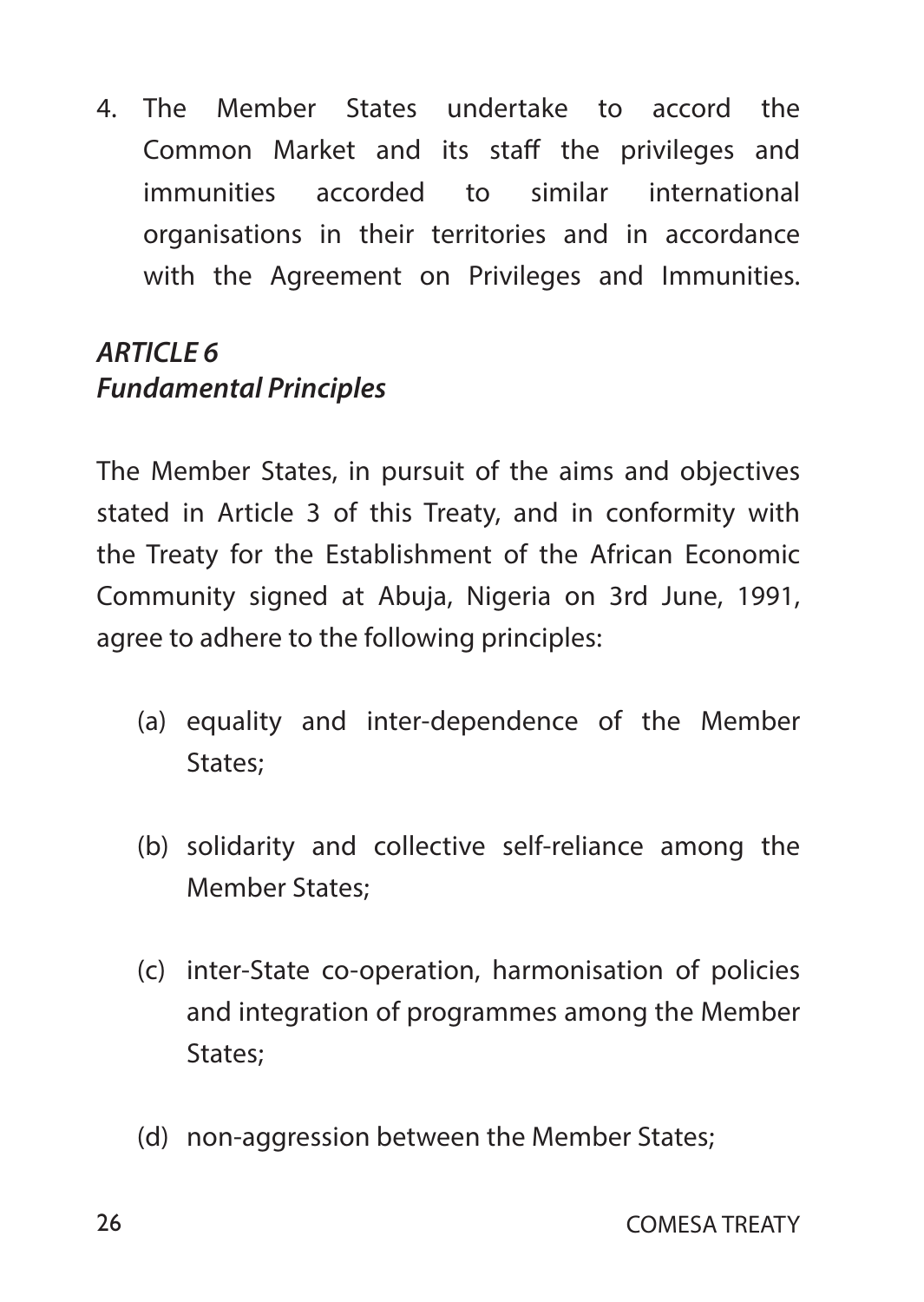- (e) recognition, promotion and protection of human and peoples' rights in accordance with the provisions of the African Charter on Human and Peoples' Rights:
- (f) accountability, economic justice and popular participation in development;
- (g) the recognition and observance of the rule of law;
- (h) the promotion and sustenance of a democratic system of governance in each Member State;
- (i) the maintenance of regional peace and stability through the promotion and strengthening of good neighbourliness; and
- (j) the peaceful settlement of disputes among the Member States, the active co-operation between neighbouring countries and the promotion of a peaceful environment as a pre-requisite for their economic development.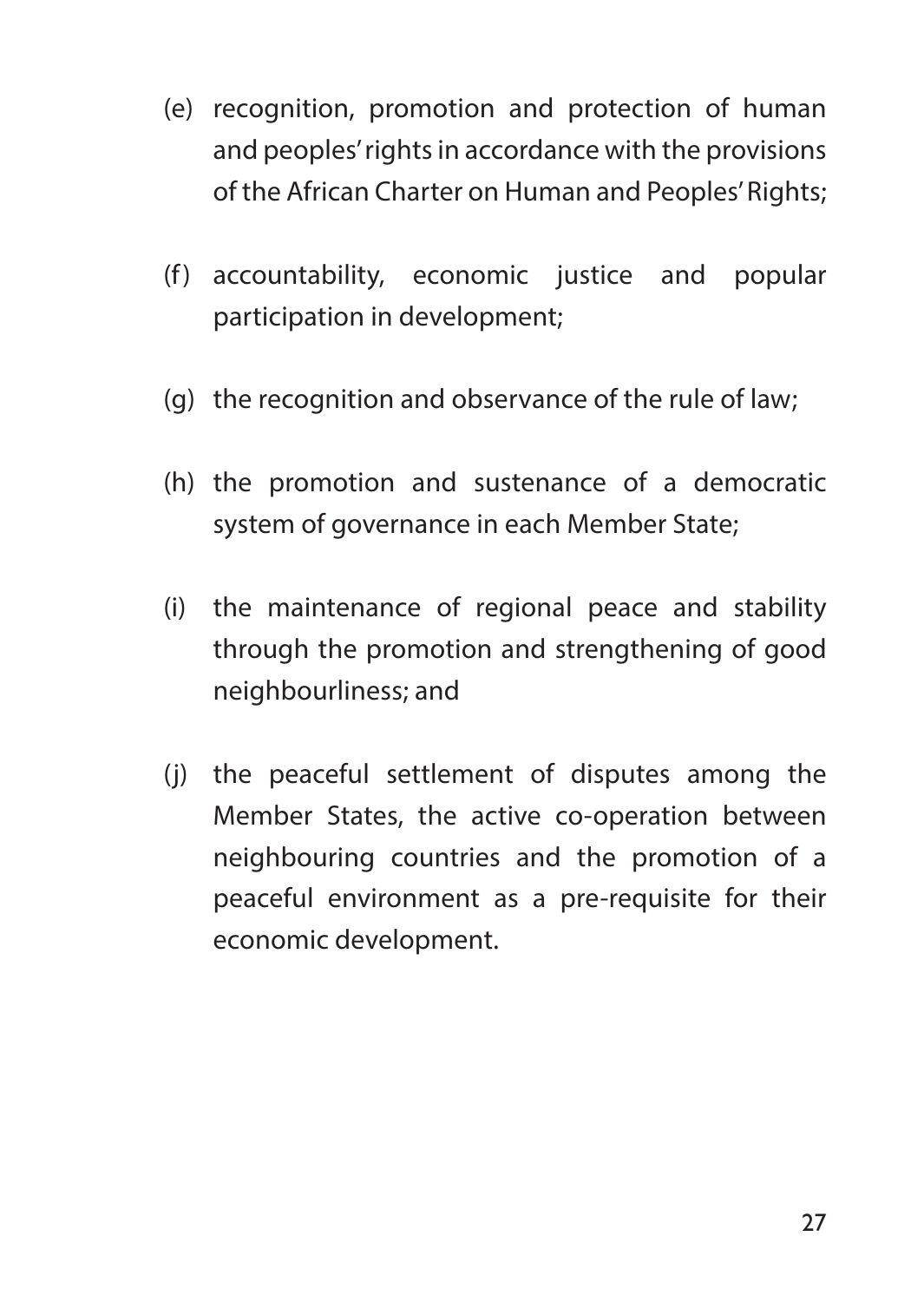# **CHAPTER FOUR**

### **ORGANS OF THE COMMON MARKET**

# *ARTICLE 7 Organs of the Common Market*

- 1. There shall be established as organs of the Common Market:
	- (a) the Authority;
	- (b) the Council;
	- (c) the Court of Justice;
	- (d) the Committee of Governors of Central Banks;
	- (e) the Intergovernmental Committee;
	- (f) the Technical Committees;
	- (g) the Secretariat; and
	- (h) the Consultative Committee.
- 28 COMESA TREATY 2. The Secretary-General, in consultation with the Bureau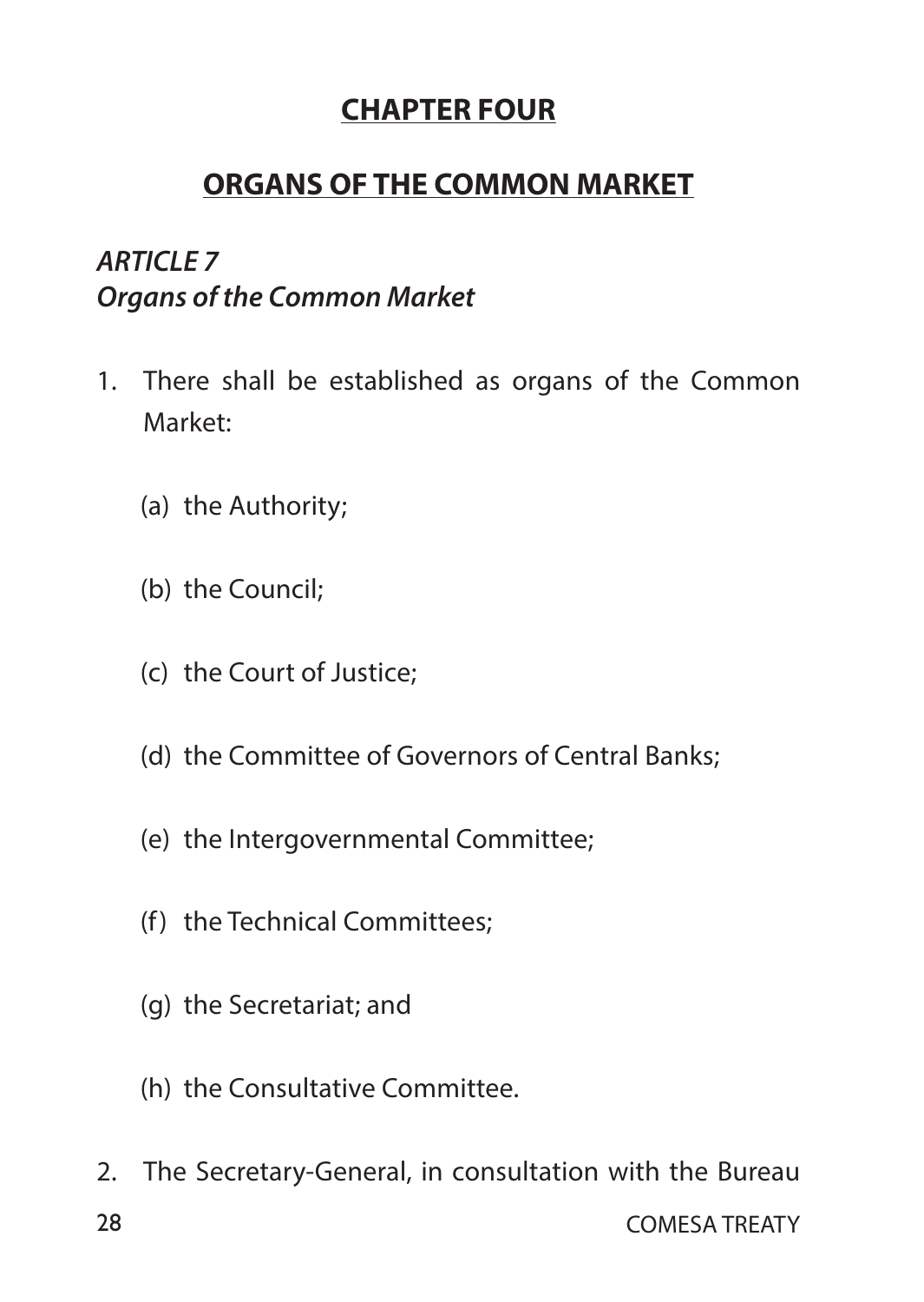of the Council may convene Sectoral Ministerial meetings to consider and take decisions on technical sectoral issues not having budgetary implications.

- 3. The decisions of the sectoral ministerial meetings taken in pursuance of the provisions of paragraph 2 of this Article shall take effect and shall be endorsed at the next meeting of the Council following the sectoral ministerial meeting.
- 4. The organs of the Common Market shall perform their functions and act within the limits of the powers conferred upon them by or under this Treaty.

#### *ARTICLE 8 The Authority Composition and Functions*

- 1. The Authority shall consist of the Heads of State or Government of the Member States.
- 2. The Authority shall be the supreme Policy Organ of the Common Market and shall be responsible for the general policy and direction and control of the performance of the executive functions of the Common Market and the achievement of its aims and objectives and shall have such other powers as are vested in it under this Treaty.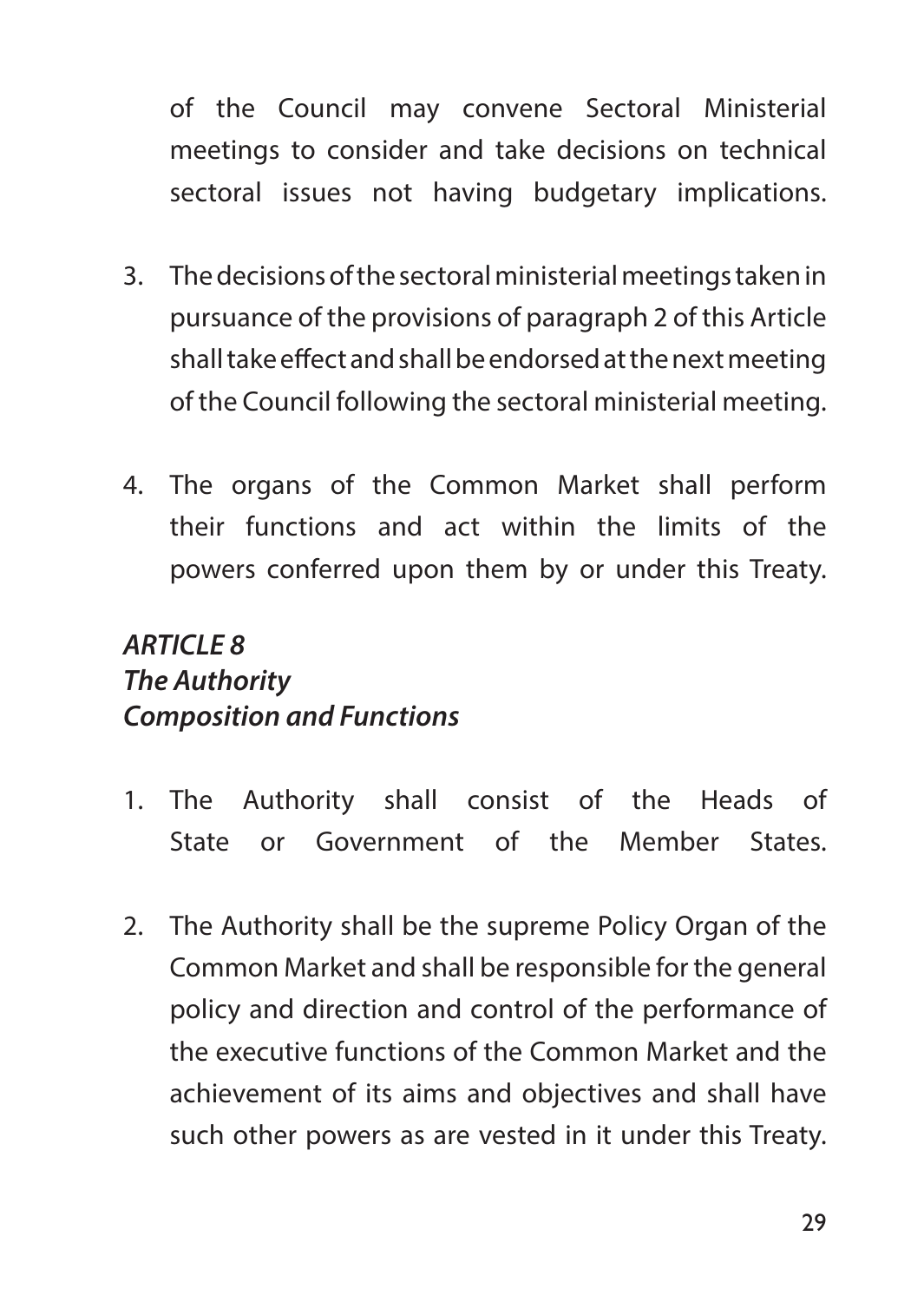- 3. Subject to the provisions of this Treaty, the directions and decisions of the Authority taken or given in pursuance of the provisions of this Treaty, shall as the case may be, be binding on the Member States and on all other organs of the Common Market other than the Court in the exercise of its jurisdiction, and on those to whom they may be addressed to under this Treaty.
- 4. The directions and decisions of the Authority shall be notified to those to whom they are addressed and shall take effect upon the receipt of such notification or on such date as may be specified in the direction or decision.
- 5. The Authority shall meet once every year and may hold extraordinary meetings at the request of any member of the Authority, provided that such a request is supported by one-third of the members of the Authority.
- 6. Subject to the provisions of this Treaty, the Authority shall determine its own Rules of Procedure.
- 7. The decisions of the Authority shall be taken by consensus.

# *ARTICLE 9 The Council of Ministers* **Composition and Functions**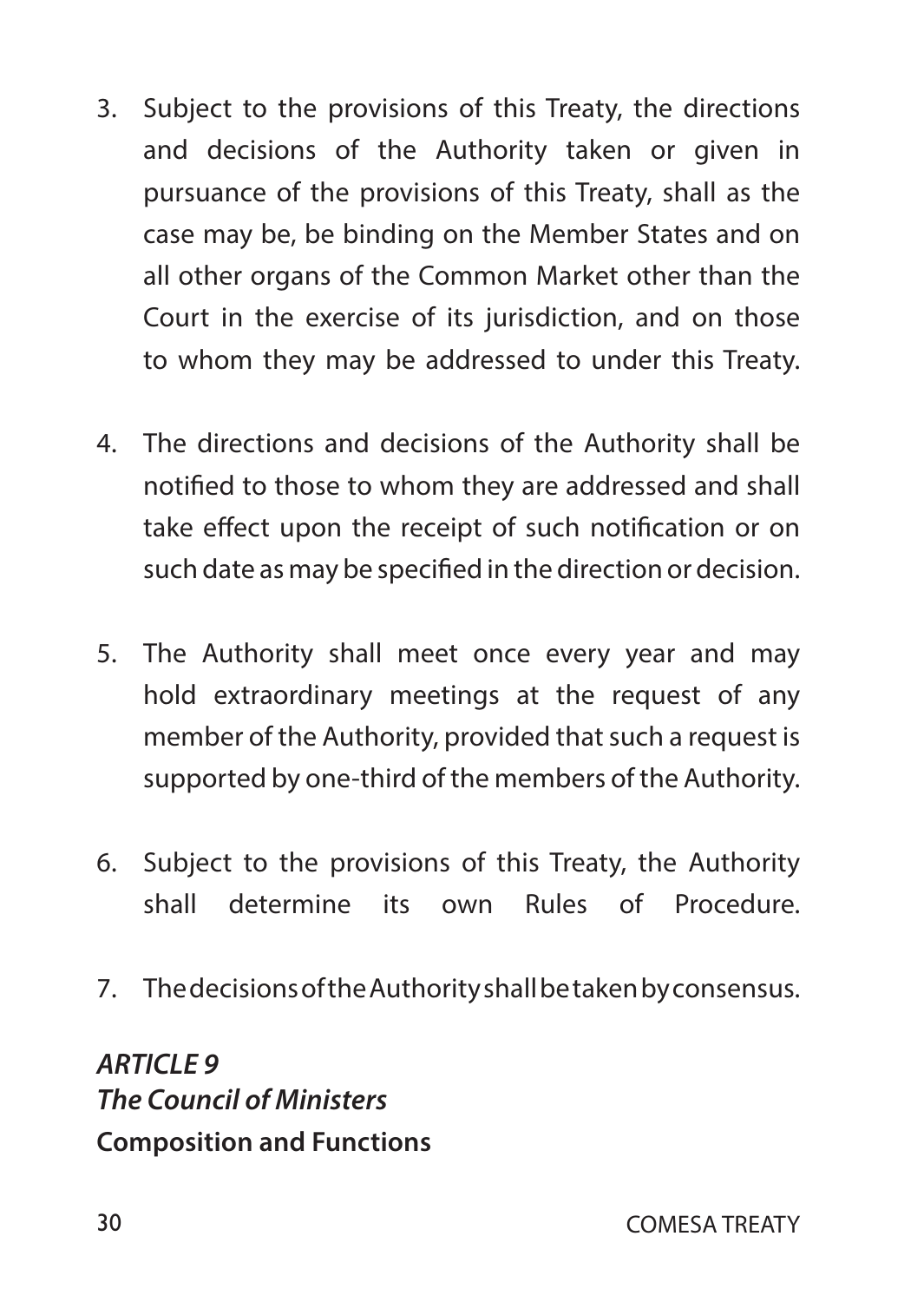- 1. The Council of Ministers of the Common Market shall consist of such Ministers as may be designated by each Member State.
- 2. It shall be the responsibility of the Council to:
	- (a) monitor and keep under constant review and ensure the proper functioning and development of the Common Market in accordance with the provisions of this Treaty;
	- (b) make recommendations to the Authority on matters of policy aimed at the efficient and harmonious functioning and development of the Common Market;
	- (c) give directions to all other subordinate organs of the Common Market other than the Court in the exercise of its jurisdiction;
	- (d) make regulations, issue directives, take decisions, make recommendations and give opinions in accordance with the provisions of this Treaty;
	- (e) request advisory opinions from the Court in accordance with the provisions of this Treaty;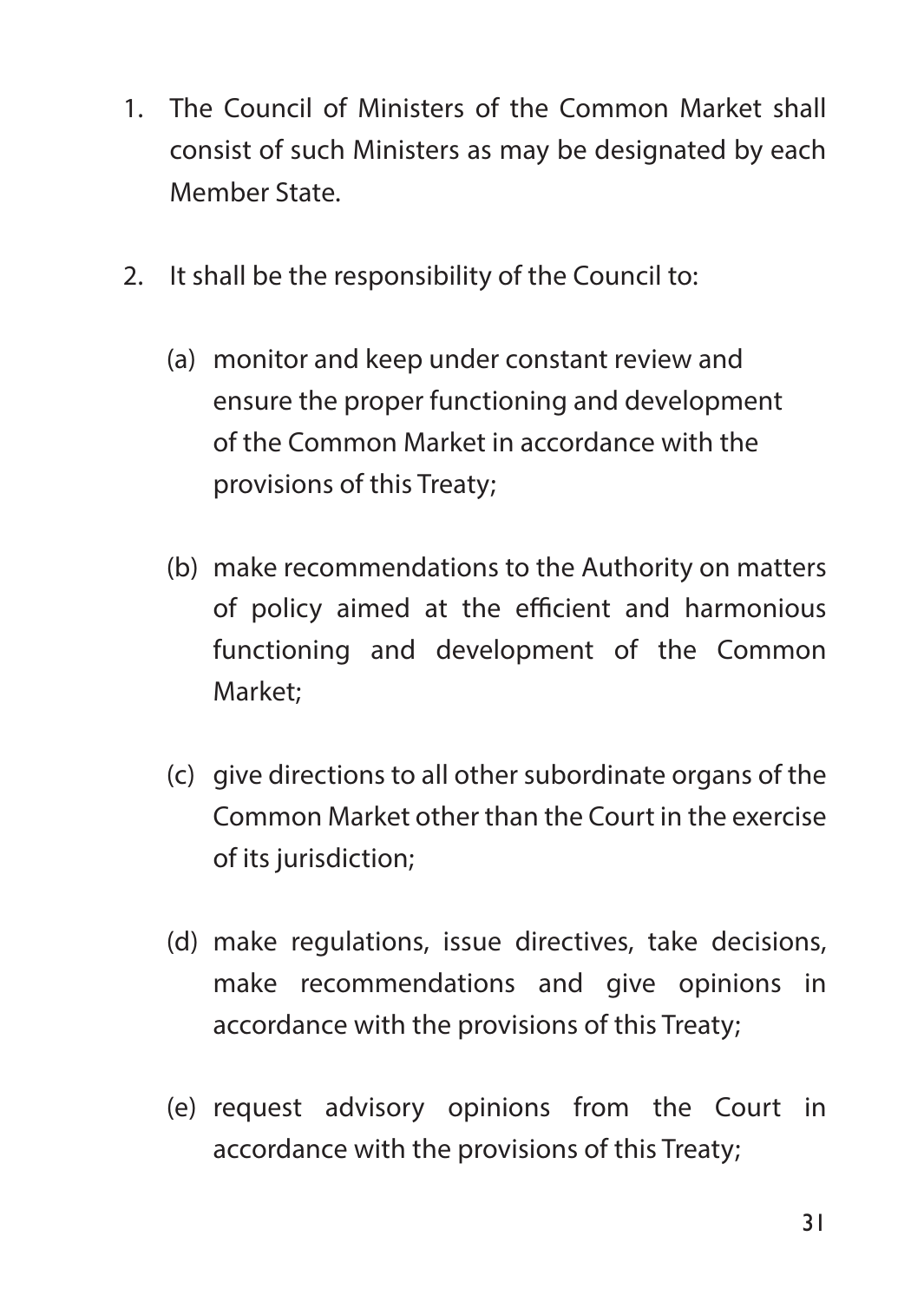- (f) consider and approve the budgets of the Secretariat and the Court;
- (g) consider what measures should be taken by Member States in order to promote the attainment of the aims of the Common Market;
- (h) make Staff Rules and Regulations and Financial Regulations of the Secretariat;
- (i) make recommendations to the Authority on the designation of Least Developed Countries;
- (j) designate economically depressed areas of the Common Market; and
- (k) exercise such other powers and perform such other functions as are vested in or conferred on it by this Treaty.
- 32 COMESA TREATY 3. Subject to the provisions of this Treaty, the regulations, directives and decisions of the Council taken or given in pursuance of the provisions of this Treaty shall be binding on the Member States, on all subordinate organs of the Common Market other than the Court in the exercise of its jurisdiction and on those to whom they may under this Treaty, be addressed.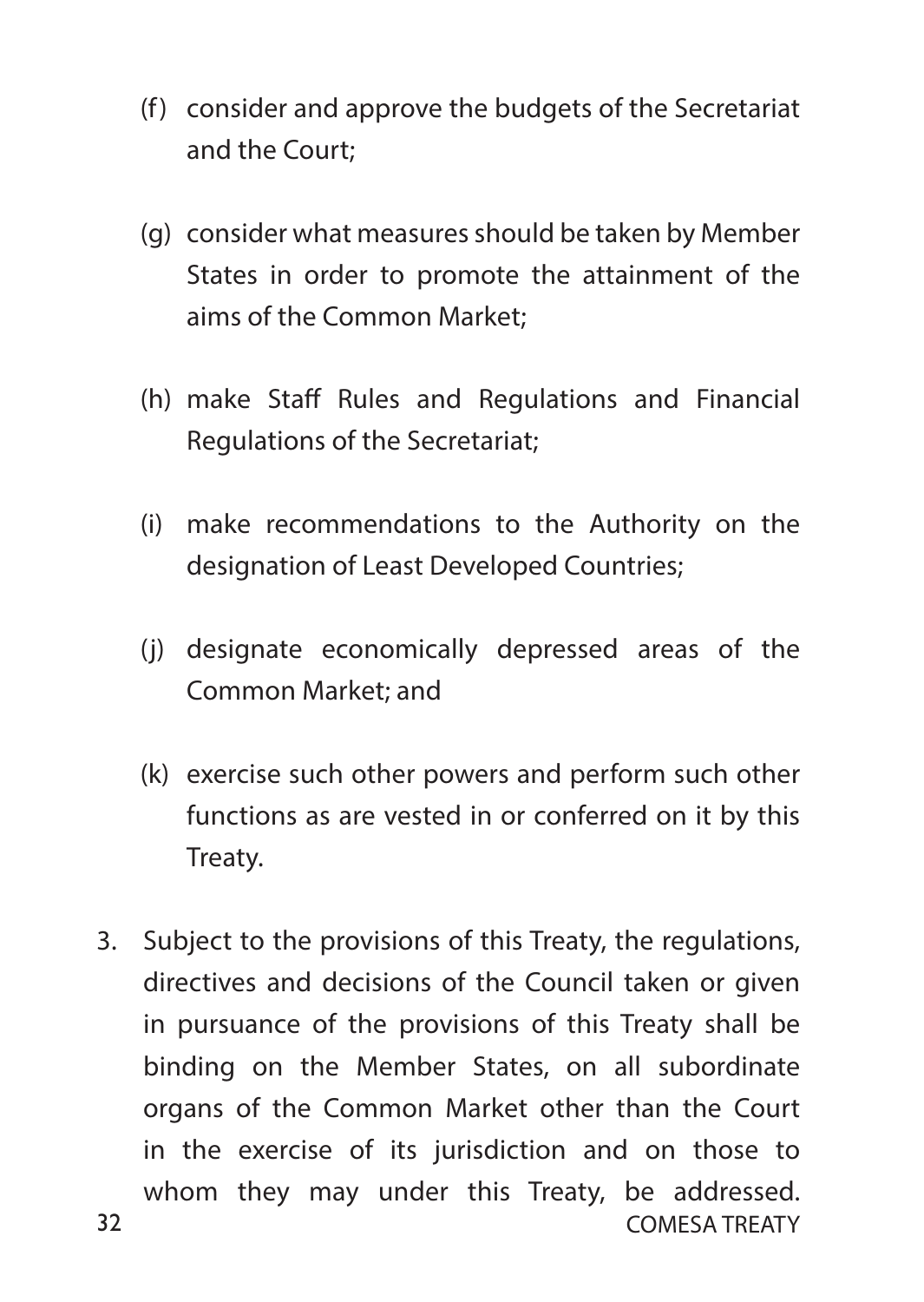- 4. The Council shall meet once a year immediately preceding a meeting of the Authority. Extraordinary meetings of the Council may be held at the request of a Member State provided that such a request is supported by at least one-third of the Member States.
- 5. Subject to any directions that the Authority may give and to the provisions of this Treaty, the Council shall determine its own Rules of Procedure.
- 6. The decisions of the Council shall be taken by consensus, failing which by two-thirds majority of the members of the Council.
- 7. Where an objection is recorded on behalf of a Member State to a proposal submitted for the decision of the Council, the proposal shall, unless such objection is withdrawn, be referred to the Authority for its decision.

#### *ARTICLE 10*

# *Regulations, Directives, Decisions, Recommendations and Opinions of Council*

1. The Council may, in accordance with the provisions of this Treaty, make regulations, issue directives, take decisions, make recommendations or deliver opinions.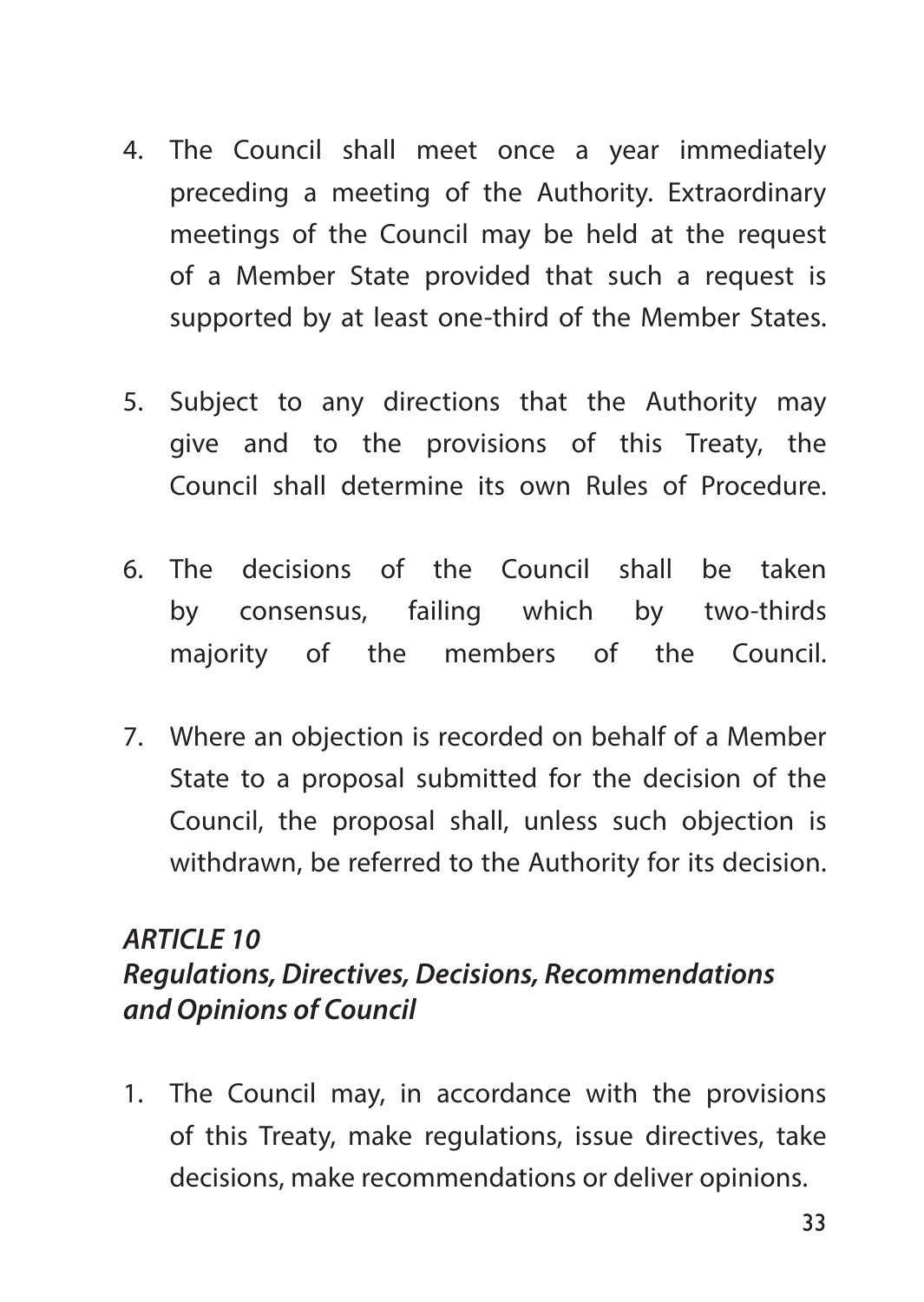- 2. A regulation shall be binding on all the Member States in its entirety.
- 3. A directive shall be binding upon each Member State to which it is addressed as to the result to be achieved but not as to the means of achieving it.
- 4. A decision shall be binding upon those to whom it is addressed.
- 5. A recommendation and an opinion shall have no binding force.

# *ARTICLE 11 Reasons for Regulations, Decisions and Directives*

Regulations, directives and decisions of the Council shall state the reasons on which they are based and shall refer to any proposals or opinions which were required to be obtained pursuant to this Treaty.

### *ARTICLE 12 Entry into Force of Regulations, Directives and Decisions of the Council*

1. Regulations shall be published in the Official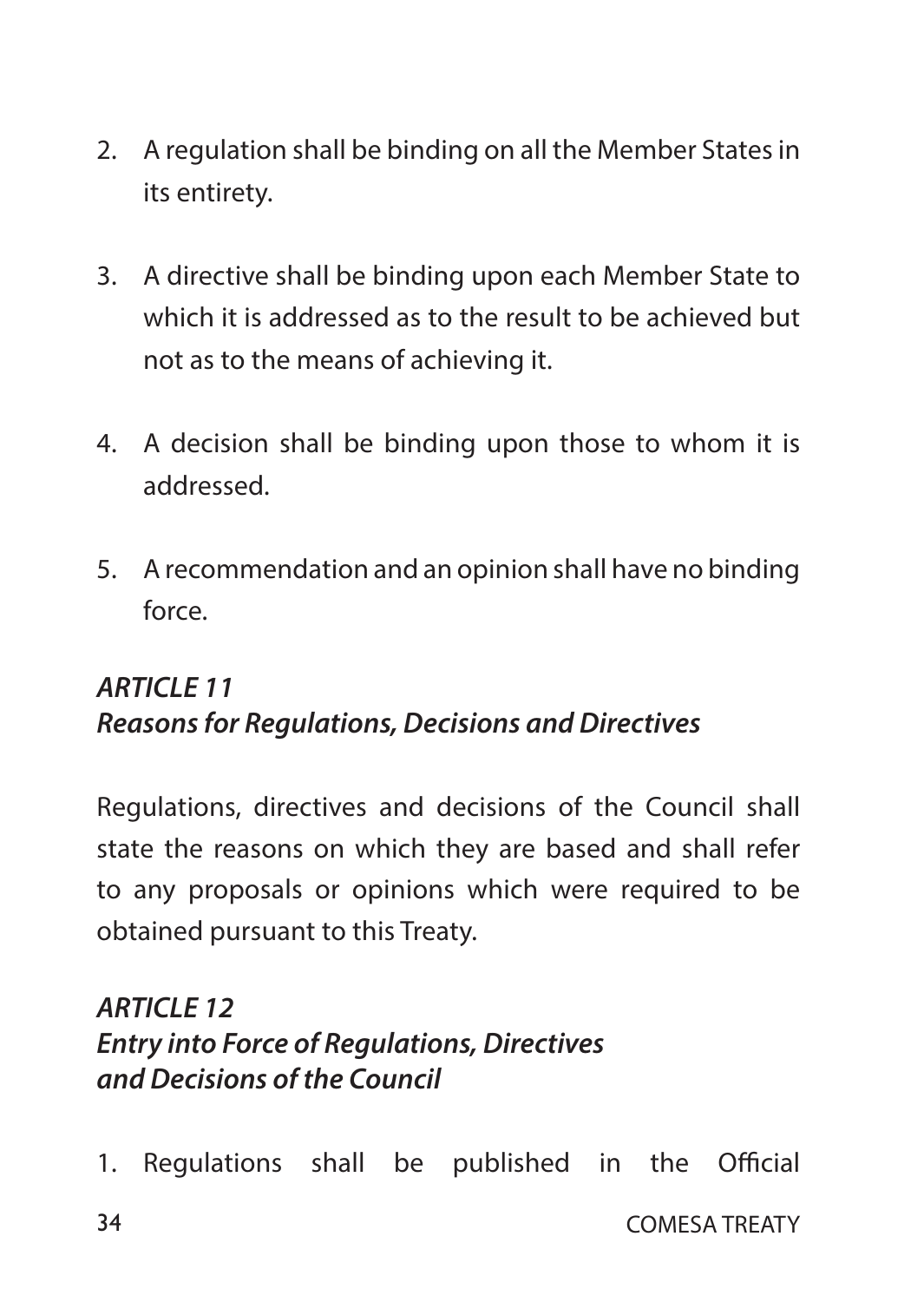Gazette of the Common Market and shall enter into force on the date of their publication or such later date as may be specified in the Regulations.

2. Directives and decisions shall be notified to those to whom they are addressed and shall take effect upon the receipt of such notification or on such date as may be specified in the directives or decisions.

#### *ARTICLE 13 The Committee of Governors of Central Banks Composition and Functions*

- 1. The Committee of Governors of Central Banks shall consist of the governors of the monetary authorities designated for that purpose by the Member States.
- 2. The Committee of Governors of Central Banks shall:
	- (a) be responsible for the development of programmes and action plans in the field of finance and monetary co-operation;
	- (b) monitor and keep under constant review and ensure the proper implementation of the programmes and plans adopted pursuant to the provisions of Chapter Ten of this Treaty on Monetary and Financial Co-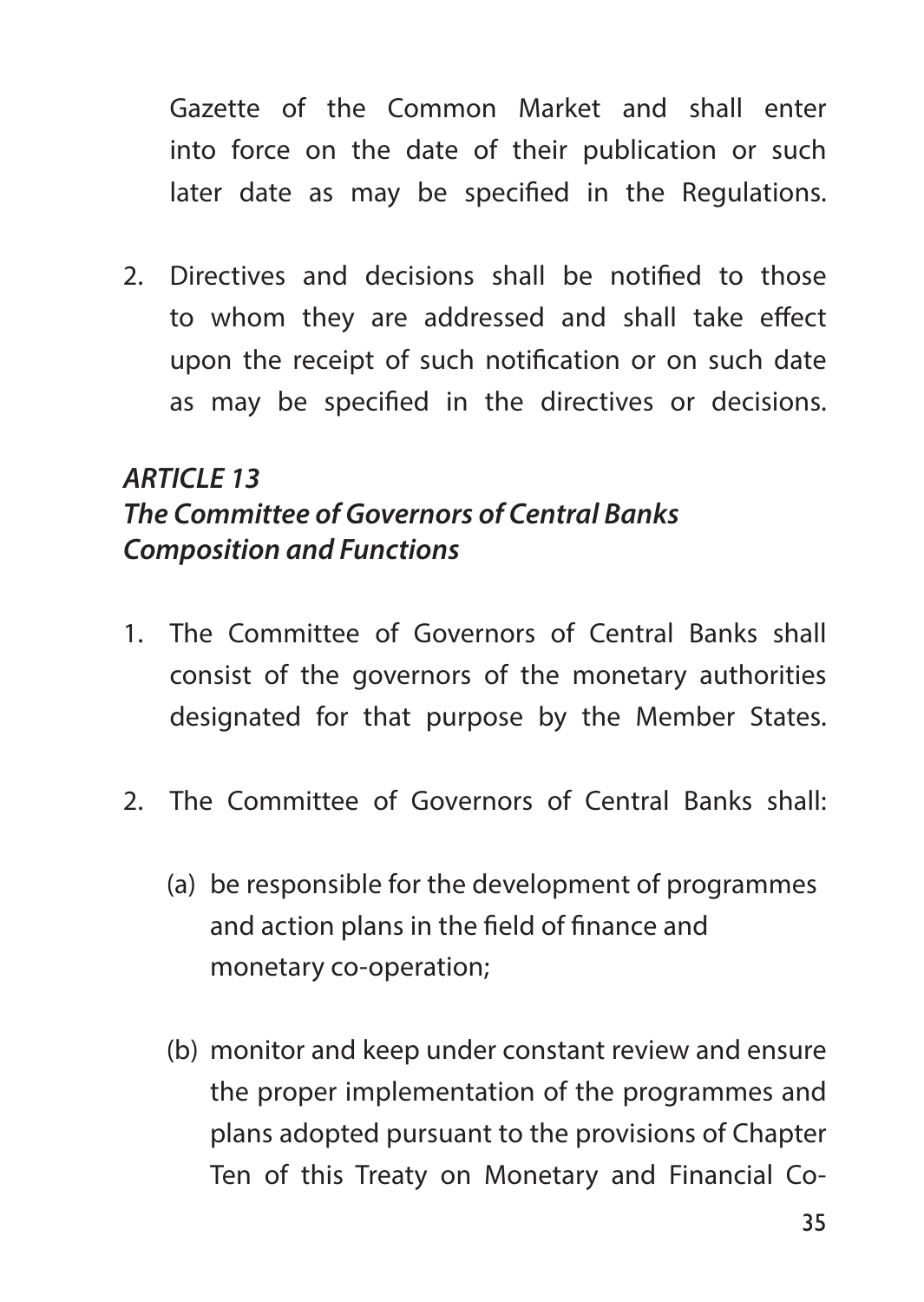operation;

- (c) for the purposes of sub-paragraphs (a) and (b) of this paragraph, request the Secretary-General to undertake specific investigations;
- (d) consider reports and recommendations from the Technical Committee on Finance and Monetary Affairs;
- (e) submit from time to time, reports and recommendations to the Council concerning the implementation of the Finance and Monetary Cooperation programme; and
- (f) have such other functions as are conferred upon it by or under this Treaty.
- 3. Subject to any directions which may be given by the Council, the Committee of Governors of Central Banks shall meet once a year and shall, subject to this Treaty, determine its own Rules of Procedure.

**ARTICLE 14** *Intergovernmental Committee Composition and Functions*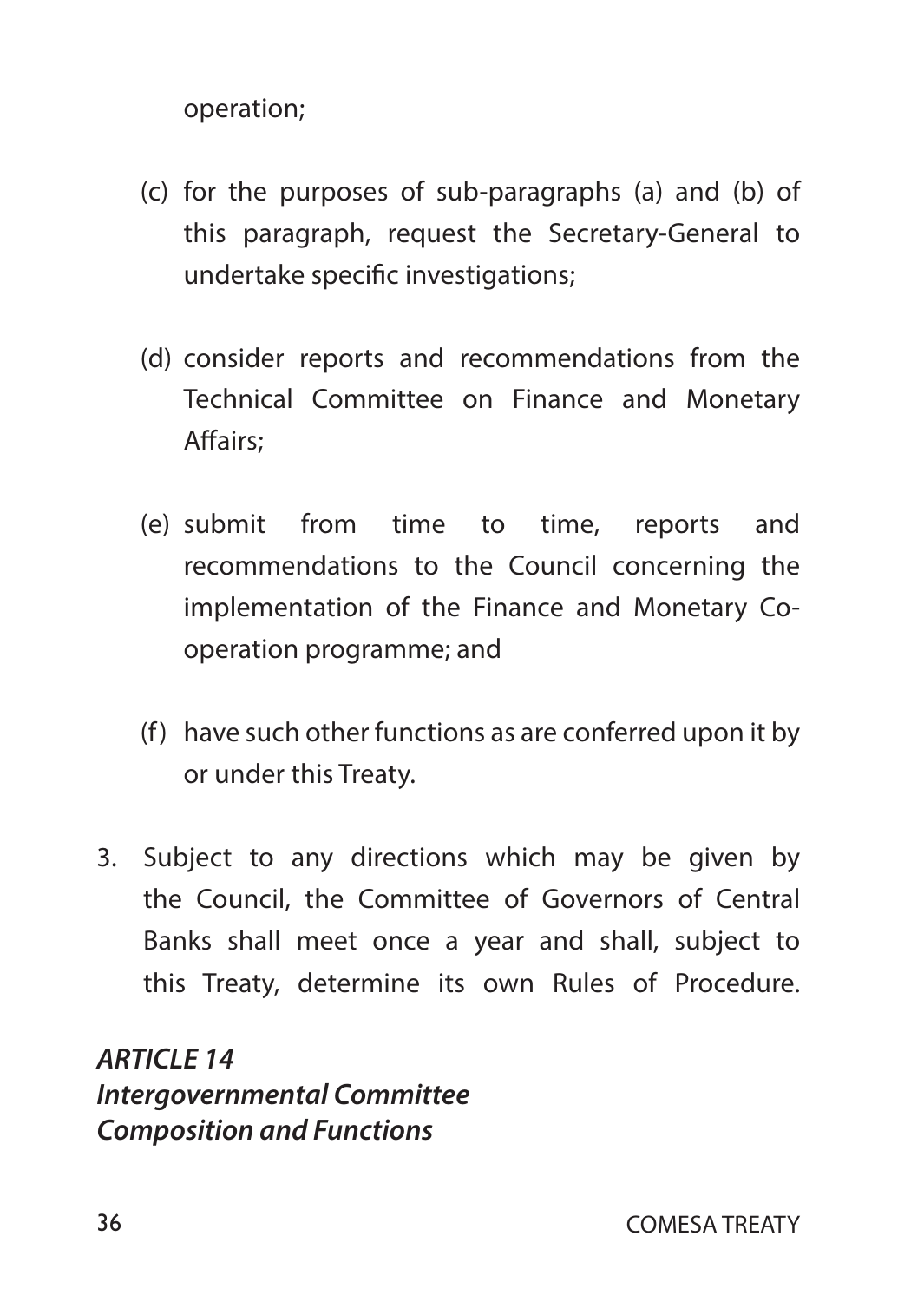- 1. The Intergovernmental Committee shall consist of such Permanent or Principal Secretaries as may be designated by each Member State.
- 2. The Intergovernmental Committee shall:
	- (a) be responsible for the development of programmes and action plans in all the sectors of co-operation except in the finance and monetary sector;
	- (b) monitor and keep under constant review and ensure proper functioning and development of the Common Market in accordance with the provisions of this Treaty;
	- (c) oversee the implementation of the provisions of this Treaty and for that purpose may request a Technical Committee to investigate any particular matter;
	- (d) for the purposes of sub-paragraph (a) of this paragraph, request the Secretary-General to undertake specific investigations;
	- (e) submit from time to time either on its own initiative or upon the request of the Council reports and recommendations to the Council; and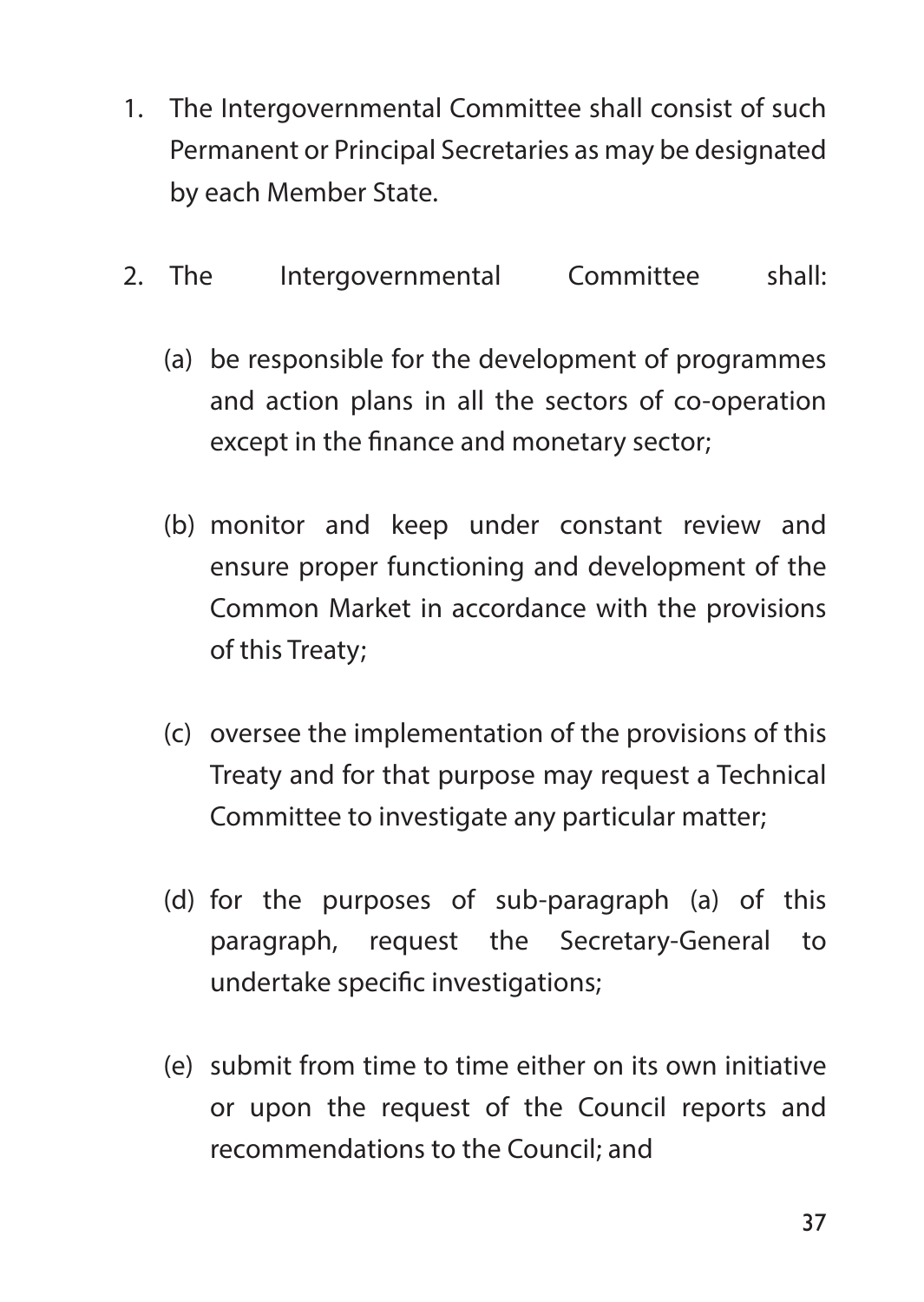- (f) have such other functions as are conferred upon it by or under this Treaty.
- 3. Subject to any directions which may be given by the Council, the Intergovernmental Committee shall meet once a year and shall, subject to this Treaty, determine its own Rules of Procedure.

### **ARTICLE 15** *Technical Committees Composition and Functions*

- 1. The Technical Committees of the Common Market shall be the following:
	- (a) the Committee on Administrative and Budgetary Matters;
	- (b) the Committee on Agriculture ;
	- (c) the Committee on Comprehensive Information Systems;
	- (d) the Committee on Energy;
	- (e) the Committee on Finance and Monetary Affairs;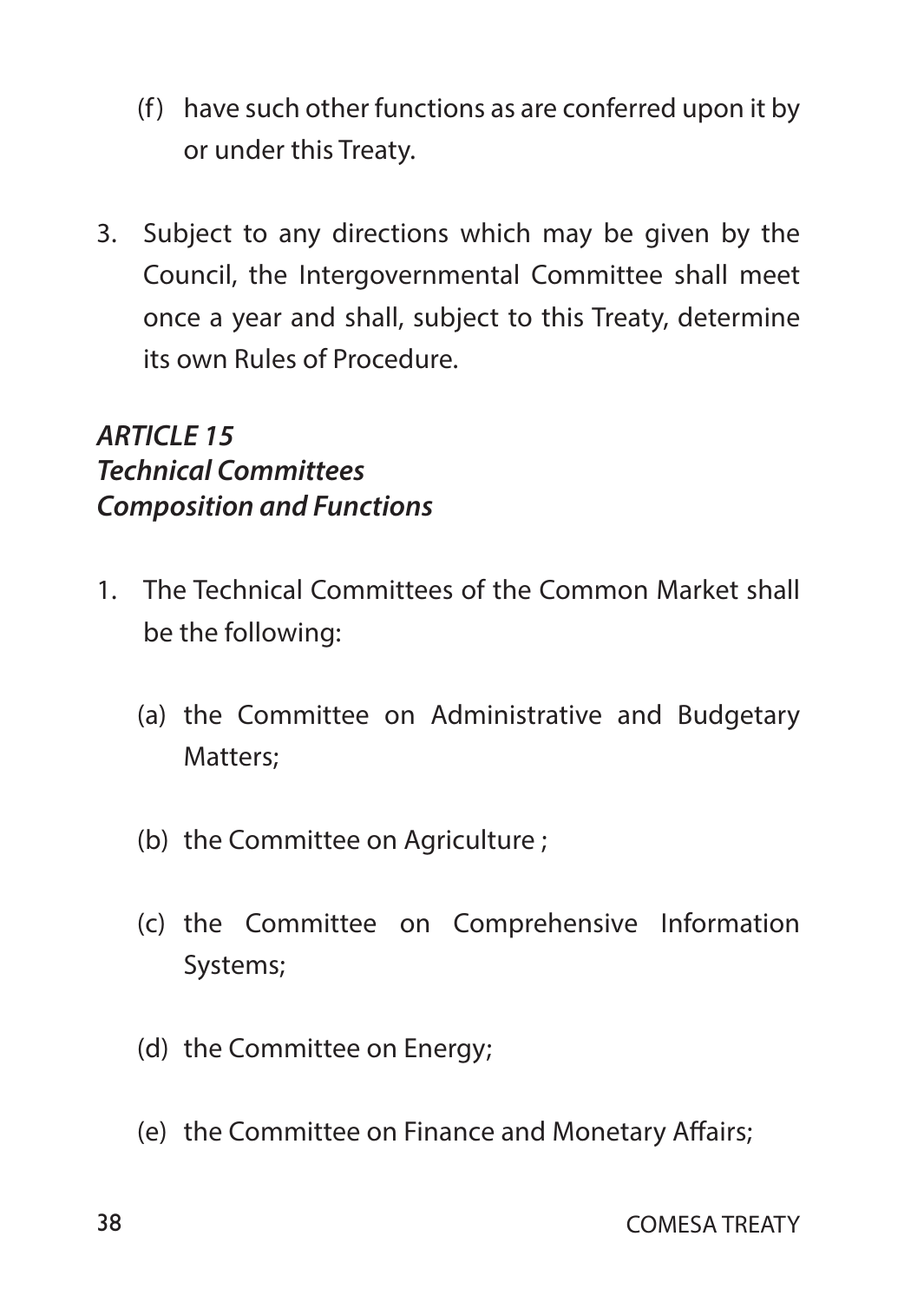- (f) the Committee on Industry;
- (g) the Committee on Labour, Human Resources and Social and Cultural Affairs;
- (h) the Committee on Legal Affairs;
- (i) the Committee on Natural Resources and Environment;
- (j) the Committee on Tourism and Wildlife;
- (k) the Committee on Trade and Customs; and
- (l) the Committee on Transport and Communications.
- 2. The Technical Committees shall be composed of representatives of the Member States designated for that purpose.
- 3. The Council may establish such additional Technical Committees as may be necessary for the attainment of the objectives of this Treaty.
- 4. The Technical Committees shall meet as often as necessary for the proper discharge of their functions and shall determine their own Rules of Procedure.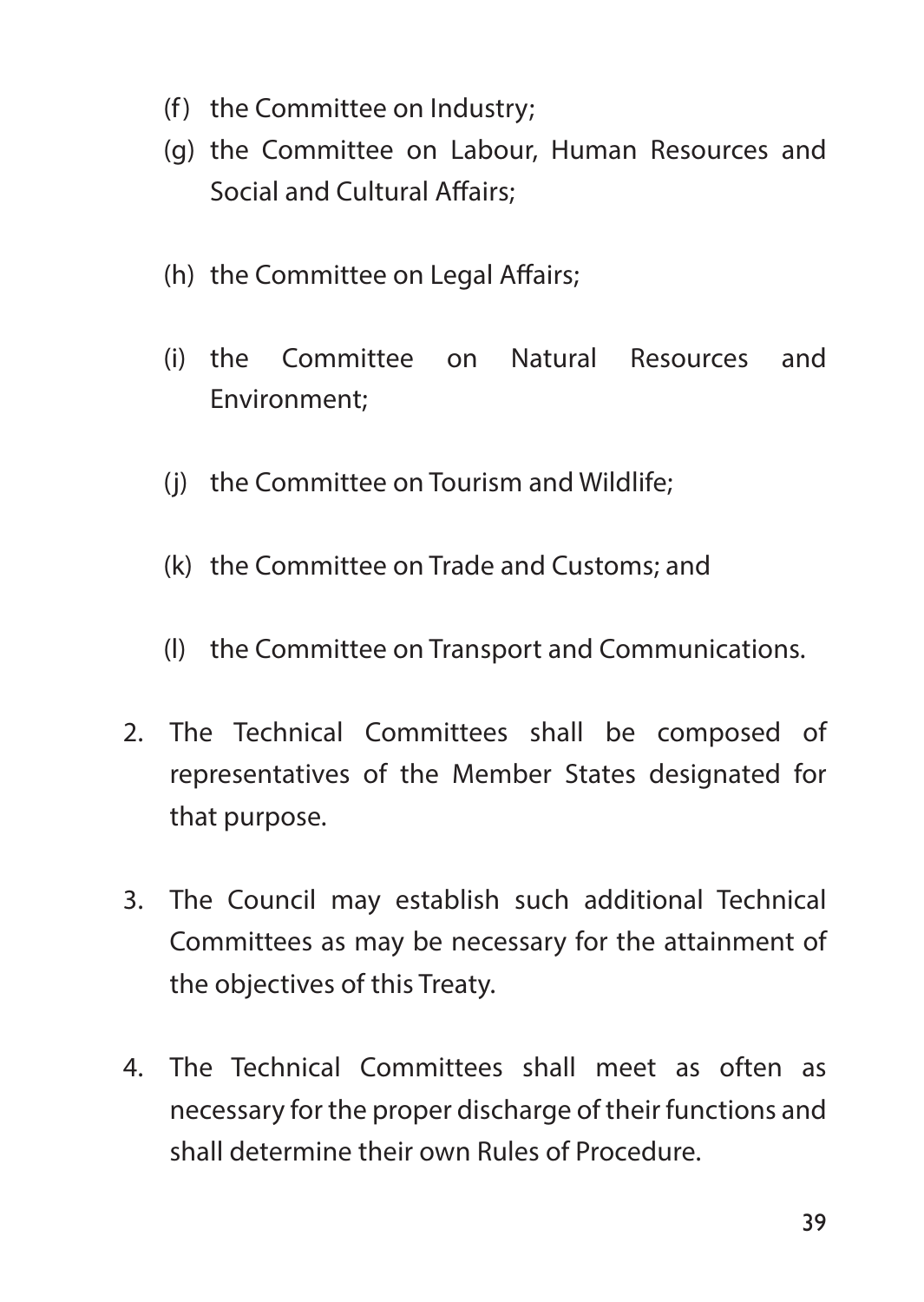# *ARTICLE 16 Functions of the Technical Committees*

Each Technical Committee shall:

- (a) be responsible for the preparation of a comprehensive implementation programme and a time-table prioritising the programmes with respect to its sector;
- (b) monitor and keep under constant review the implementation of co-operation programmes with respect to its sector;
- (c) for the purposes of paragraphs (a) and (b) of this Article request the Secretary-General to undertake specific investigations;
- (d) except for the Committee on Finance and Monetary Affairs which shall submit its reports and recommendations to the Committee of Governors of Central Banks, submit from time to time reports and recommendations to the Intergovernmental Committee, either on its own initiative or upon the request of the Council, concerning the implementation of the provisions of this Treaty; and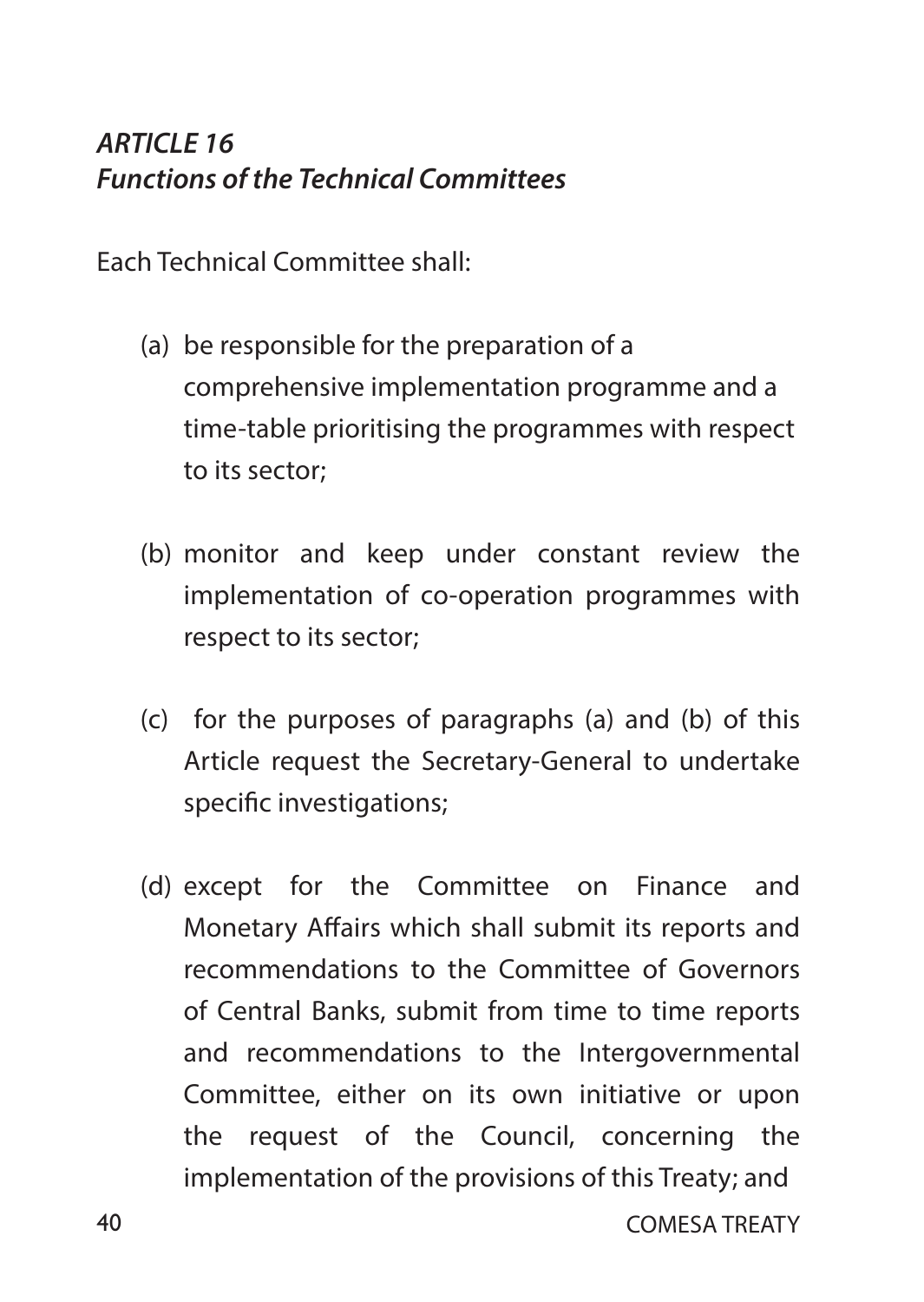(e) have such other functions as are assigned to it by or under this Treaty.

### **ARTICLE 17** *The Secretariat and the Secretary-General*

- 1. The Secretariat shall be headed by a Secretary-General of the Common Market who shall be appointed by the Authority to serve in such office for a term of five years and shall be eligible for reappointment for a further term of five years.
- 2. The Secretary-General shall be the chief executive officer of the Common Market and shall represent the Common Market in the exercise of its legal personality.
- 3. There shall be, in addition to the Secretary-General, two Assistant Secretaries-General who shall be appointed by the Authority, and such other staff of the Secretariat as the Council may determine.
- 4. The terms and conditions of service of the Secretary-General and the Assistant Secretaries-General shall be determined by the Authority. The terms and conditions of service of the other staff of the Secretariat shall be determined by the Council.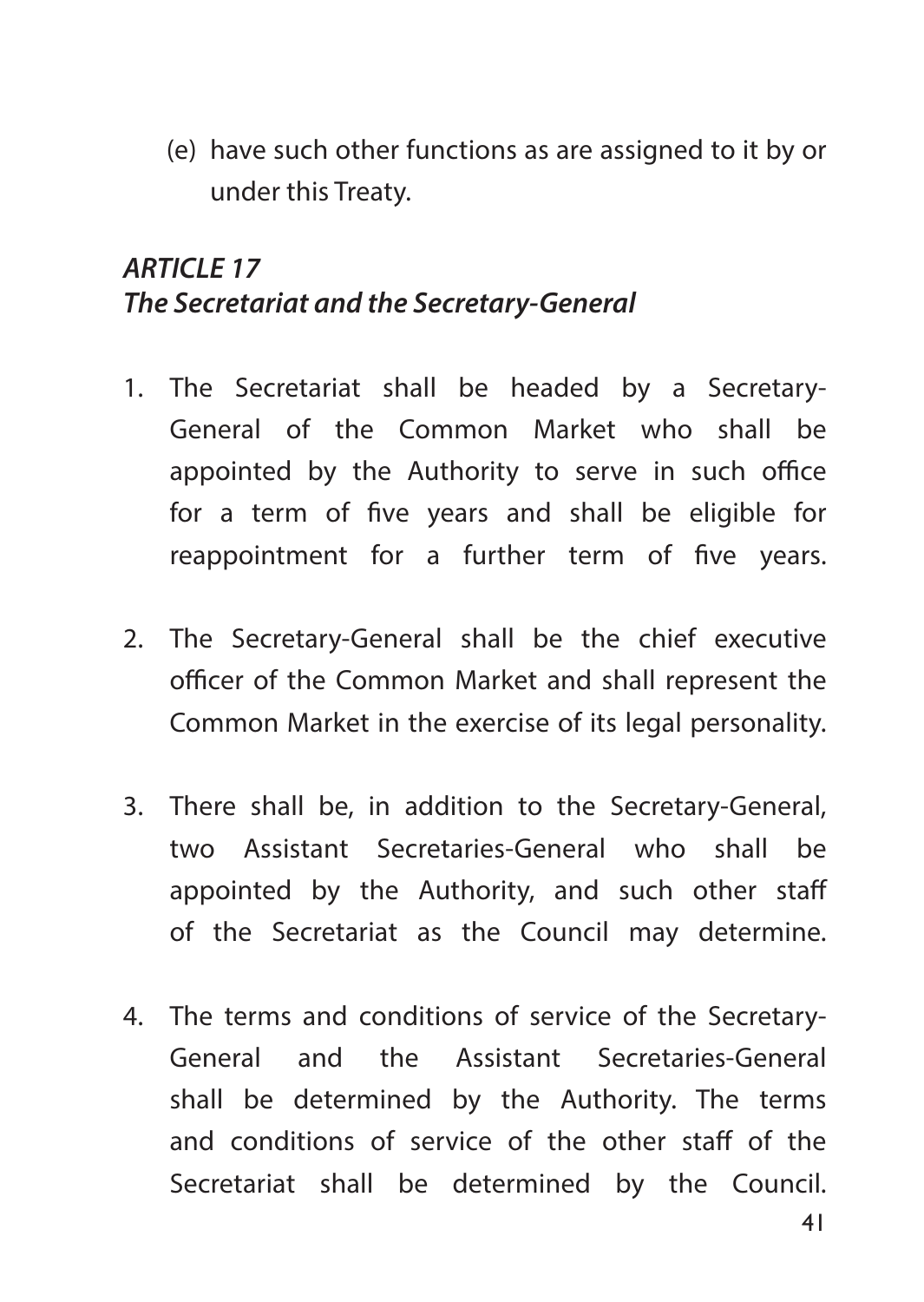- 5. In appointing staff to offices in the Secretariat, regard shall be had, subject to the paramount importance of securing the highest standards of integrity, efficiency and technical competence, to the desirability of maintaining the principle of equal opportunities and an equitable distribution of appointments to such offices among citizens of all the Member States.
- 6. In the performance of their duties, the Secretary-General and Assistant Secretaries-General and the staff of the Secretariat shall not seek or receive instructions from any Member State or from any other authority external to the Common Market. They shall refrain from any actions which may adversely reflect on their position as international officials and shall be responsible only to the Common Market.
- 7. Each Member State undertakes to respect the international character of the responsibilities of the Secretary-General, Assistant Secretaries-General and the other staff of the Secretariat and shall not seek to unduly influence them in the discharge of their responsibilities.
- 8. The Secretary-General shall: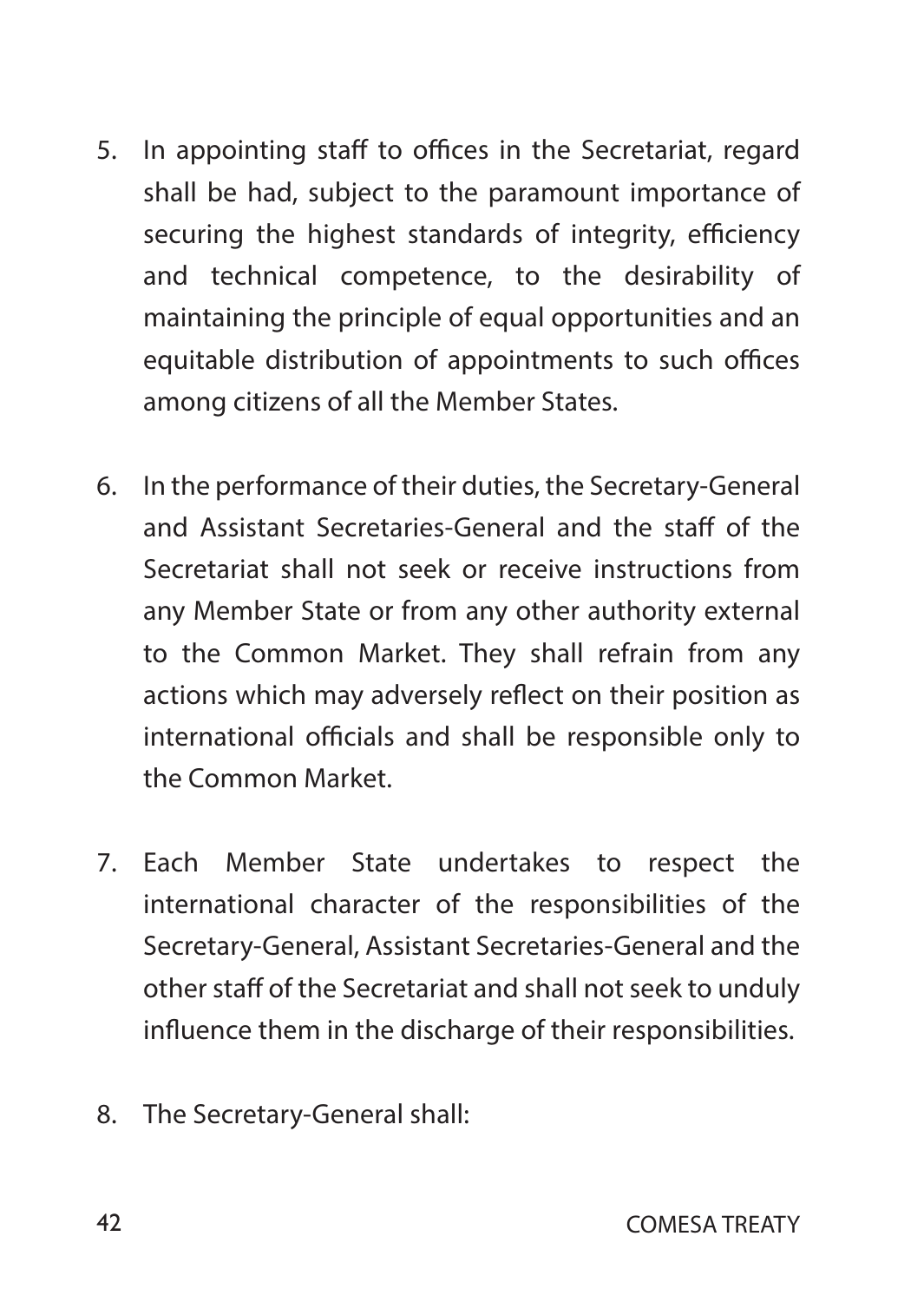- (a) service and assist the organs of the Common Market in the performance of their functions;
- (b) submit reports in consultation with the Intergovernmental Committee on the activities of the Common Market to the Council and the Authority;
- (c) subject to the provisions of this Treaty, be responsible for the administration and finances of the Common Market;
- (d) submit the budget of the Common Market to the Intergovernmental Committee;
- (e) act as the secretary to the Authority and the Council;
- (f) ensure that the objectives set out in this Treaty are attained and shall, either on his own initiative or on the basis of a complaint, investigate a presumed breach of the provisions of this Treaty and report to the Council in accordance with an investigative procedure to be determined by the Council;
- (g) keep the functioning of the Common Market under continuous examination and may act in relation to any particular matter which appears to merit examination either on his own initiative or upon the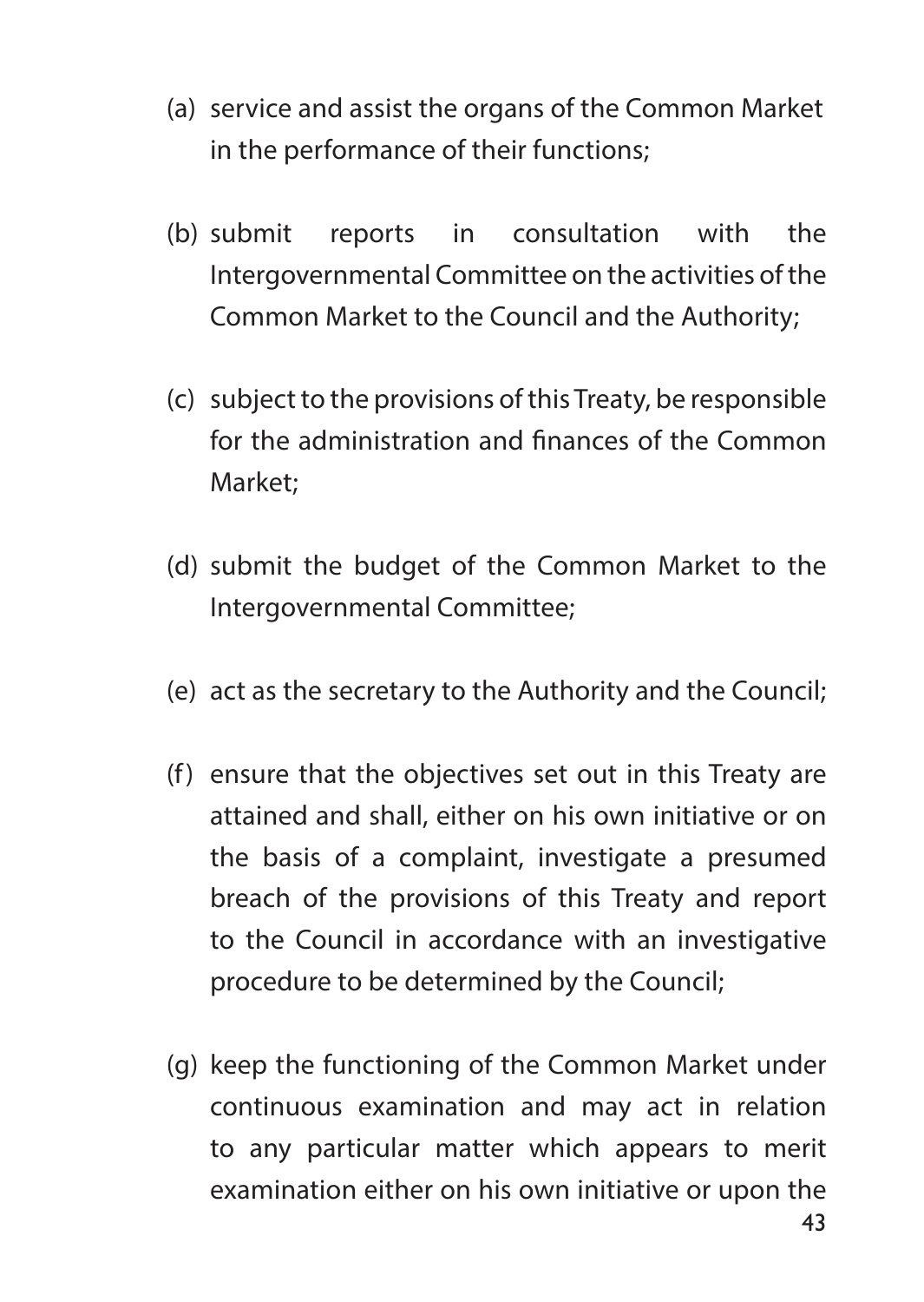request of a Member State where appropriate and report the results of his examination to the Member State or the organ of the Common Market concerned;

- (h) subject to the provisions of this Treaty submit references to the Court concerning the alleged breach of any obligation under this Treaty in relation to the Common Market or as to any action or omission affecting the Common Market;
- (i) promote the adoption of joint positions by the Member States in multilateral negotiations with third countries or international organisations;
- (j) on his own initiative or as may be assigned to him by the Authority or the Council, undertake such work and studies and perform such services as relate to the aims of the Common Market and to the implementation of the provisions of this Treaty; and
- (k) for the performance of the functions conferred upon him by this Article, collect information and verify matters of fact relating to the functioning of the Common Market and for that purpose may request a Member State to provide information relating thereto.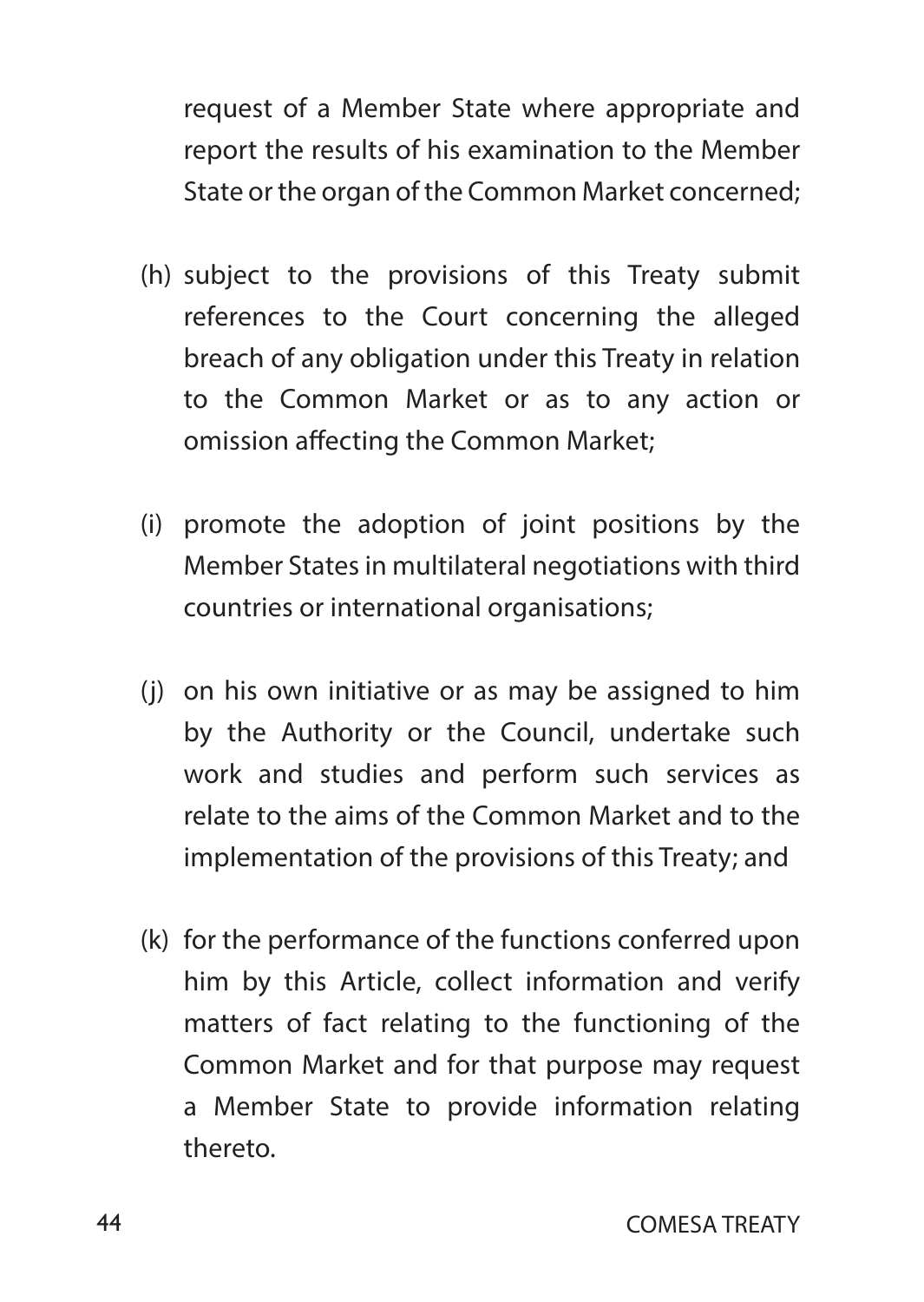- 9. The Member States agree to co-operate with and assist the Secretary-General in the performance of his functions set out in paragraph 8 of this Article and agree in particular to provide any information which may be requested under sub-paragraph (k) of paragraph 8 of this Article.
- 10. There may be established, such sub-regional offices or branch offices of the Secretariat in the Member States as the Council may determine.

#### *ARTICLE 18*

# *Consultative Committee of the Business Community and Other Interest Groups - Composition and Functions*

- 1. The Consultative Committee shall consist of such representatives, of the business community and other interest groups from the Member States as the Consultative Committee shall determine. The representatives may be accompanied by such experts and advisors as the Consultative Committee may deem necessary for its effective functioning.
- 2. For the purposes of paragraph 1 of this Article, the composition of the Consultative Committee shall be determined at a first meeting which shall be convened by the Secretary-General for that purpose.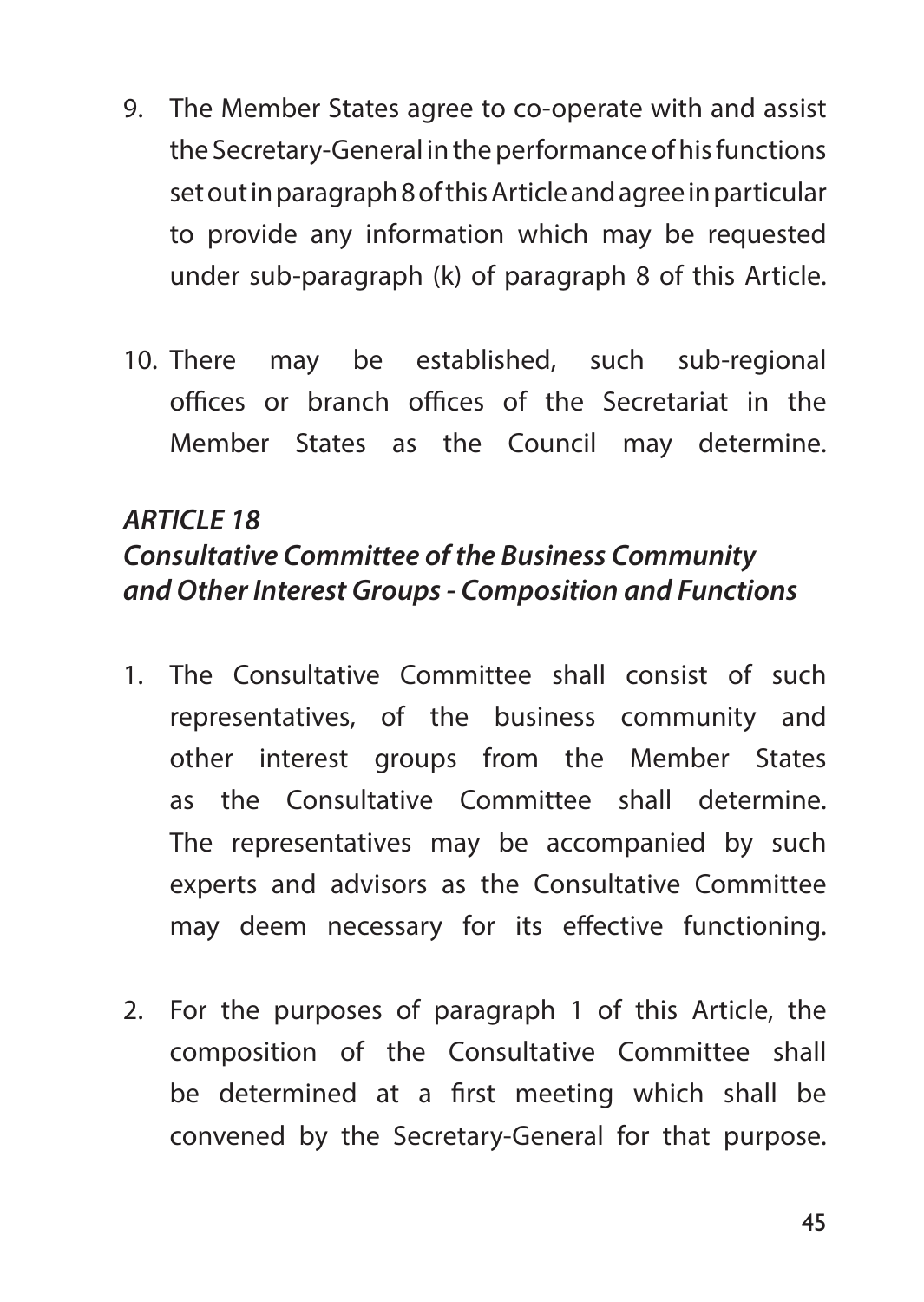- 3. The Consultative Committee shall provide a link and facilitate dialogue between the business community and other interest groups and other organs of the Common Market. The Consultative Committee shall:
	- (a) be responsible for ensuring that the interests of the business community and other interest groups in the Common Market are taken into consideration by the organs of the Common Market;
	- (b) be responsible for monitoring the implementation of the provisions of Chapters Twenty Three and Twenty Four of this Treaty and make recommendations to the Intergovernmental Committee;
	- (c) consult and receive reports from other interest groups; and
	- (d) take part in the meetings of the Technical Committees and may make recommendations to the Intergovernmental Committee.
- 4. The Consultative Committee shall meet as often as necessary for the proper discharge of its functions and shall determine its own Rules of Procedure.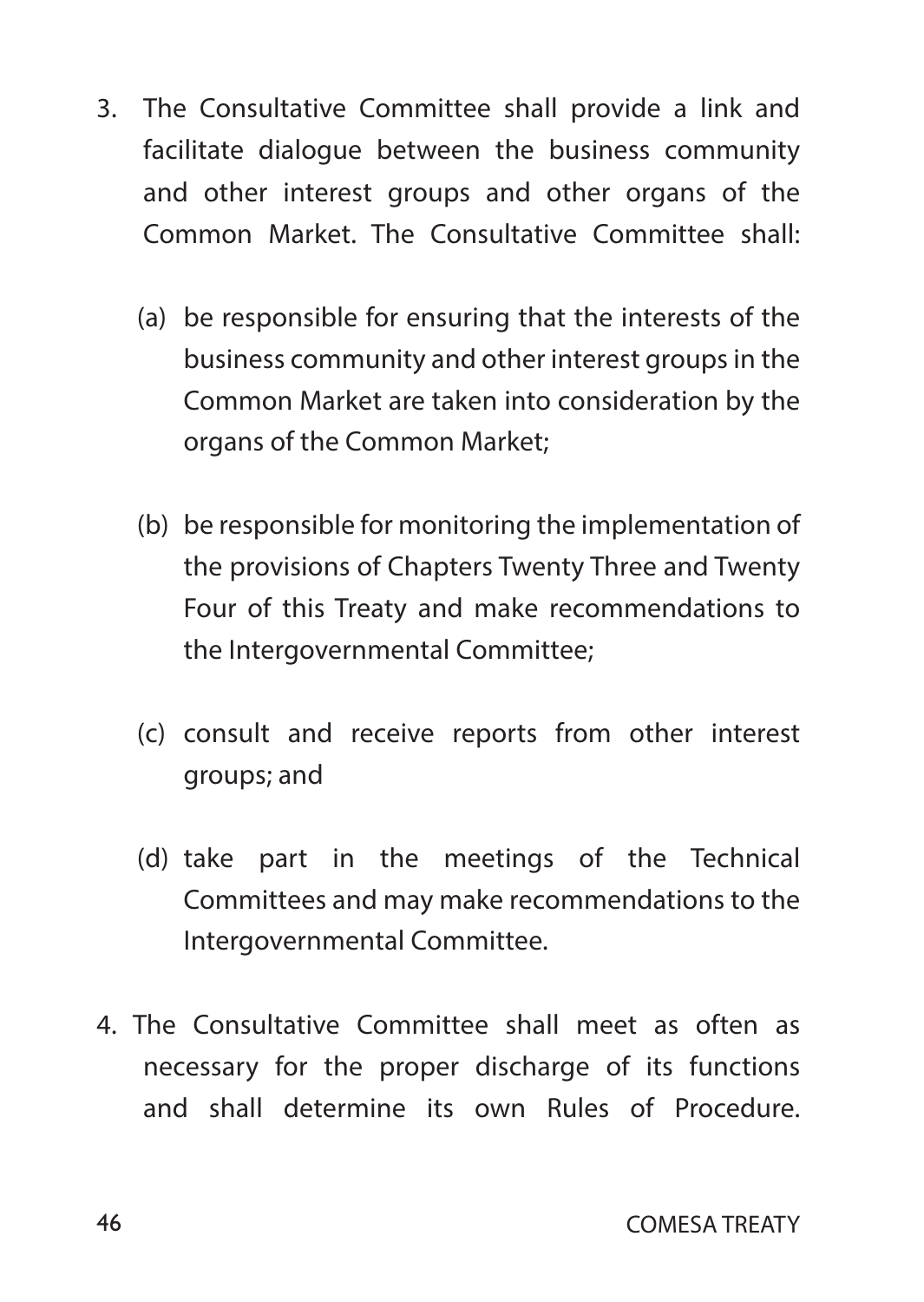# **CHAPTER FIVE**

### **THE COURT OF JUSTICE**

#### **ARTICLE 19** *Establishment of the Court*

- 1. The Court of Justice established under Article 7 of this Treaty shall ensure the adherence to law in the interpretation and application of this Treaty.
- 2. The Court of Justice shall consist of a First Instance Division and an Appellate Division.

### *ARTICLE 20 Composition of the Court*

- 1. The Court shall be composed of twelve judges appointed by the Authority of whom seven shall be appointed to the First Instance Division and five shall be appointed to the Appellate Division.
- 2. The Judges of the Court shall be chosen from among persons of impartiality and independence who fulfill the conditions required for the holding of high judicial office in their respective countries of domicile or who are jurists of recognised competence: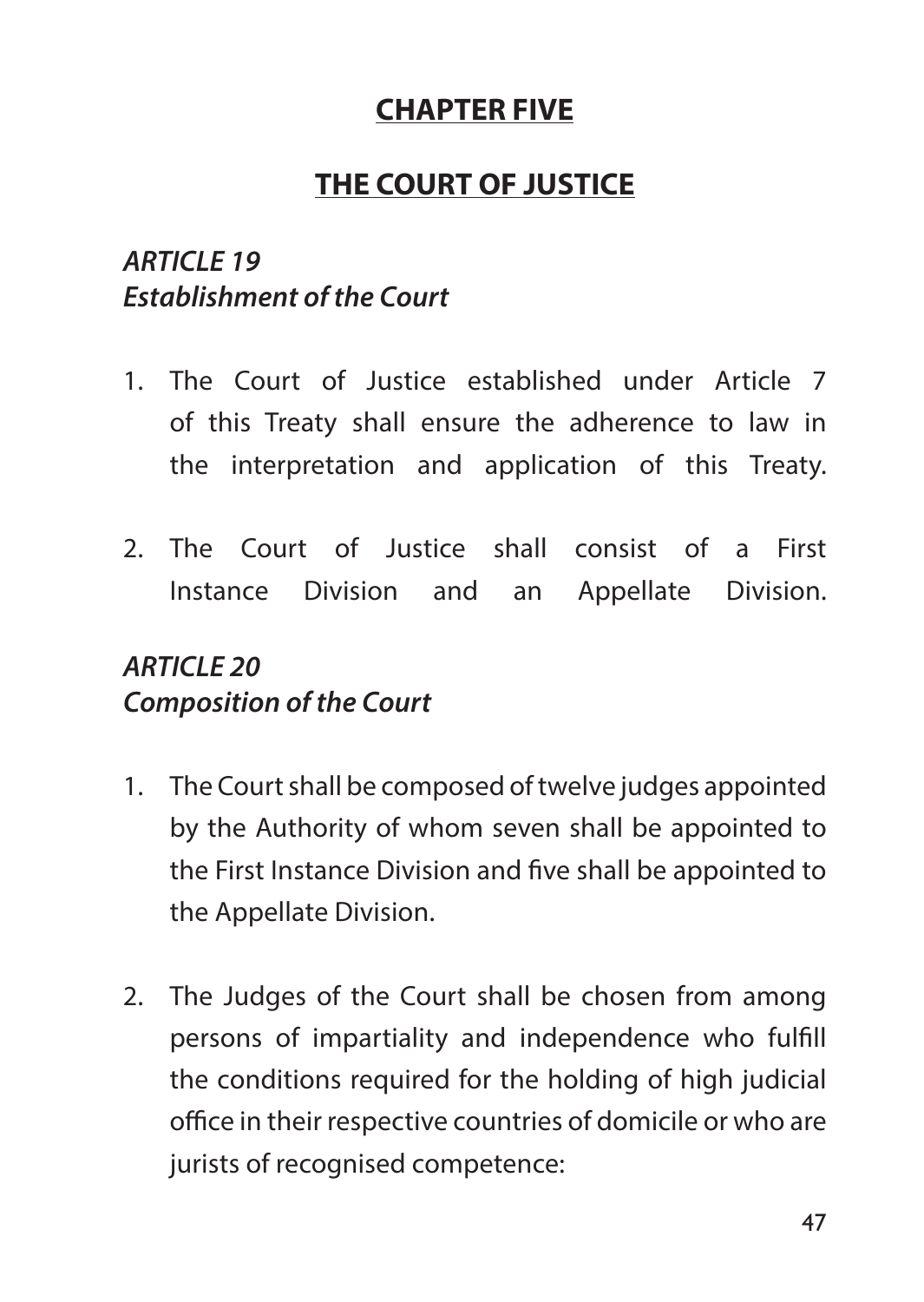Provided that no two or more Judges shall at any time be Nationals of the same Member State.

- 3. Not withstanding the provisions of paragraph 1 of this Article, the Authority may, upon the request of the Court, appoint additional Judges.
- 4. The Authority shall designate one of the Judges of the Appellate Division as the President of the Court responsible for exercising such functions as are set out under this Treaty and the Rules of Court.
- 5. The Authority shall designate one of the Judges of the First Instance Division as the Principal Judge with such functions as are set out in the Rules of Court.

# *ARTICLE 21 Tenure of Office and Resignation*

- 1. The President and Judges shall hold office for a period of five years and shall be eligible for re-appointment for a further period of five years.
- 2. The President and the Judges shall hold office throughout the term of their respective appointments unless they resign or die or are removed from office in accordance with the provisions of this Treaty.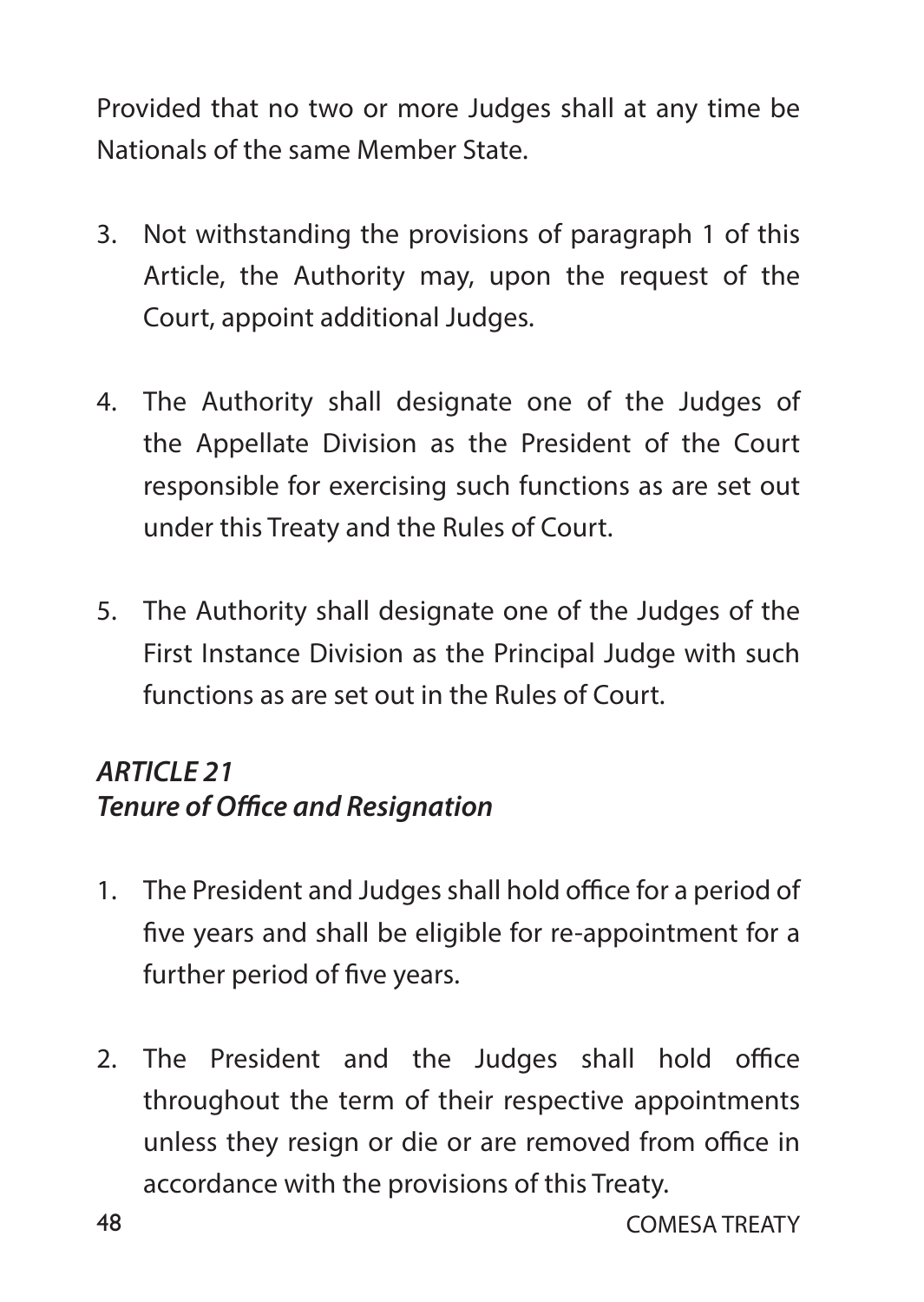- 3. Where the term of office of a Judge comes to an end by effluxion of time or on resignation before a decision or opinion of the Court with respect to a matter which has been argued before the Court of which he was a member is delivered, such Judge shall, only for the purpose of completing that particular matter, continue to sit as a Judge.
- 4. The President may, at any time, resign his office by giving one year's written notice to the Chairman of the Authority, but his resignation shall not take effect until his successor has been appointed by the Authority and has taken office.
- 5. A Judge may, at any time, resign his office by letter delivered to the President for transmission to the Chairman of the Authority, and his resignation shall take effect on the date it has been accepted by the Authority.

### *ARTICLE 22*

# *Removal from Office and Temporary Membership of the Court*

1. The President or a Judge shall not be removed from office except by the Authority for stated misbehaviour or for inability to perform the functions of his office due to infirmity of mind or body or due to any other specified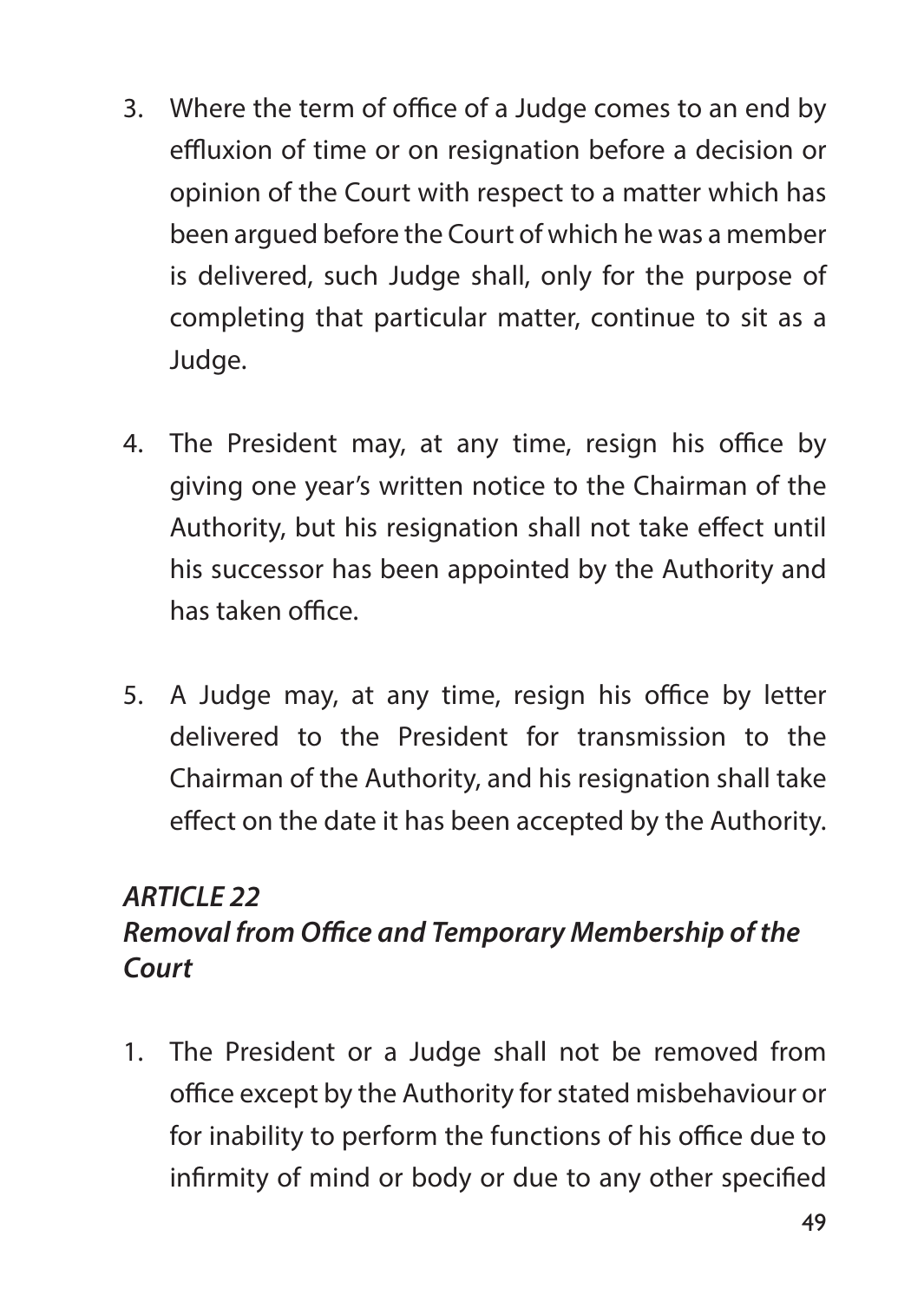cause.

- 2. If a Judge is appointed by the Authority to replace the President or another Judge before the term of office of the President or a Judge expires, the Judge so appointed shall serve in that office for the remainder of the term of the replaced President or Judge.
- 3. If a Judge is temporarily absent or otherwise unable to carry out his functions, the Authority shall, if such absence or inability to act appears to the Authority to be likely to be of such duration as to cause a significant delay in the work of the Court, appoint a temporary Judge to act in place of the said Judge.
- 4. If a Judge is directly or indirectly interested in a case before the Court, he shall immediately report the nature of his interest to the President, and, if in his opinion the President considers the Judge's interest in the case prejudicial, he shall make a report to the Authority, and the Authority shall appoint a temporary Judge to act for that case only in place of the interested Judge.
- 5. If the President is directly or indirectly interested in a case before the Court he shall, if he considers that the nature of his interest is such that it would be prejudicial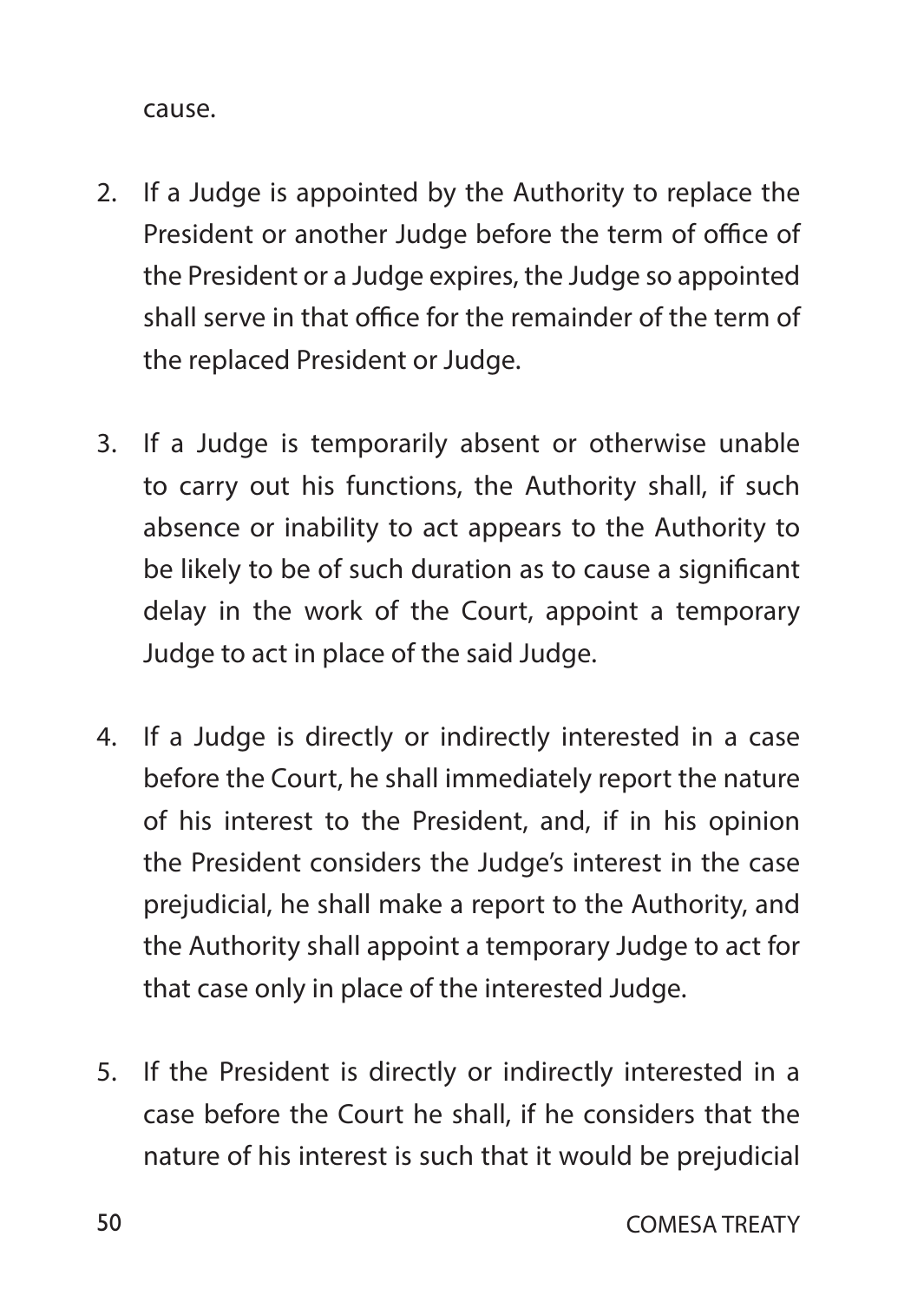for him to take part in that case, make a report to the Authority and the Authority shall appoint a temporary President, chosen in the same manner as the substantive President, to act as President for that case only in place of the substantive President.

### *ARTICLE 23 General Jurisdiction of the Court*

- 1. The Court shall have jurisdiction to adjudicate upon all matters which may be referred to it pursuant to this Treaty.
- 2. The First Instance Division of the Court shall have jurisdiction to hear and determine at first instance, subiect to a right of appeal to the Appellate Division under paragraph 2, any matter brought before the Court in accordance with this Treaty.
- 3. An appeal shall lie to the Appellate Division on:
	- (a) points of law;
	- (b) grounds of lack of jurisdiction; or
	- (c) procedural irregularity.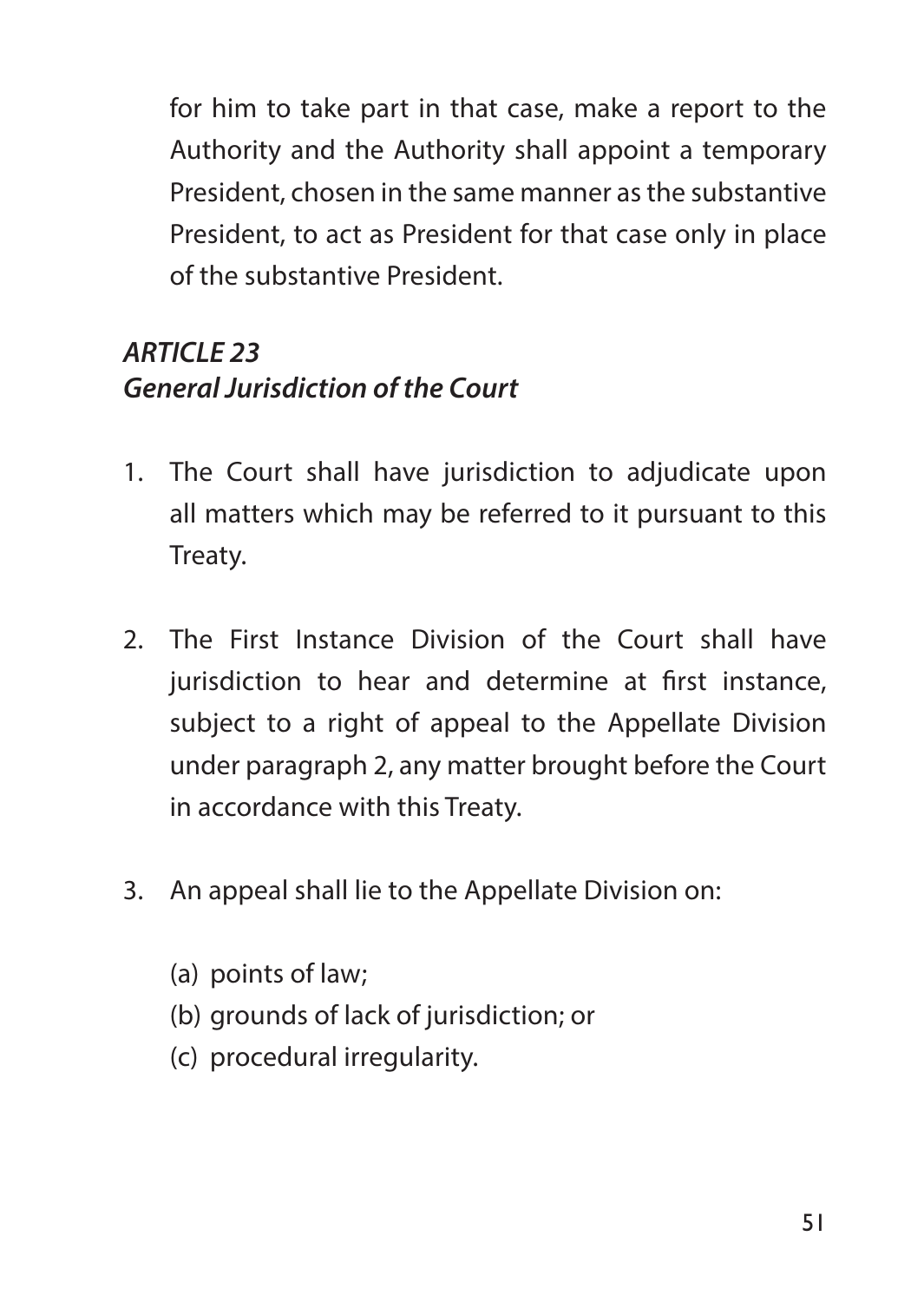# *ARTICLE 24 Reference by Member States*

- 1. A Member State which considers that another Member State or the Council has failed to fulfill an obligation under this Treaty or has infringed a provision of this Treaty, may refer the matter to the Court.
- 2. A Member State may refer for determination by the Court, the legality of any act, regulation, directive or decision of the Council on the grounds that such act, regulation, directive or decision is ultra vires or unlawful or an infringement of the provisions of this Treaty or any rule of law relating to its application or amounts to a misuse or abuse of power.

### *ARTICLE 25 Reference by the Secretary-General*

- 1. Where the Secretary-General considers that a Member State has failed to fulfill an obligation under this Treaty or has infringed a provision of this Treaty, he shall submit his findings to the Member State concerned to enable that Member State to submit its observations on the findings.
- 52 COMESA TREATY 2. If the Member State concerned does not submit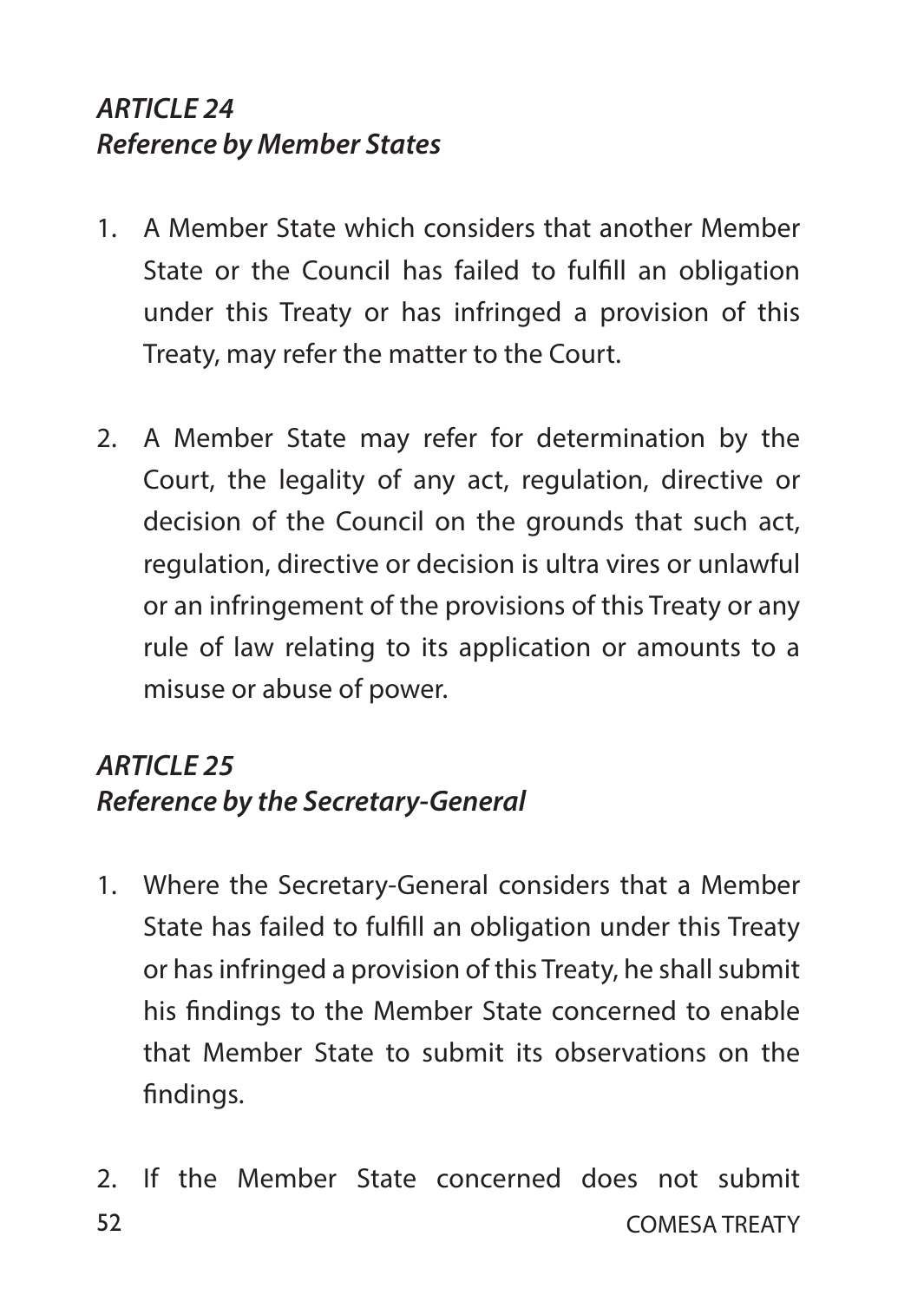its observations to the Secretary-General within two months, or if the observations submitted are unsatisfactory, the Secretary-General shall refer the matter to the Bureau of the Council which shall decide whether the matter shall be referred by the Secretary-General to the Court immediately or be referred to the Council.

3. Where a matter has been referred to the Council under the provisions of paragraph 2 of this Article and the Council fails to resolve the matter, the Council shall direct the Secretary-General to refer the matter to the Court.

# *ARTICLE 26 Reference by Legal and Natural Persons*

Any person who is resident in a Member State may refer for determination by the Court the legality of any act, regulation, directive, or decision of the Council or of a Member State on the grounds that such act, directive, decision or regulation is unlawful or an infringement of the provisions of this Treaty:

> Provided that where the matter for determination relates to any act, regulation, directive or decision by a Member State, such person shall not refer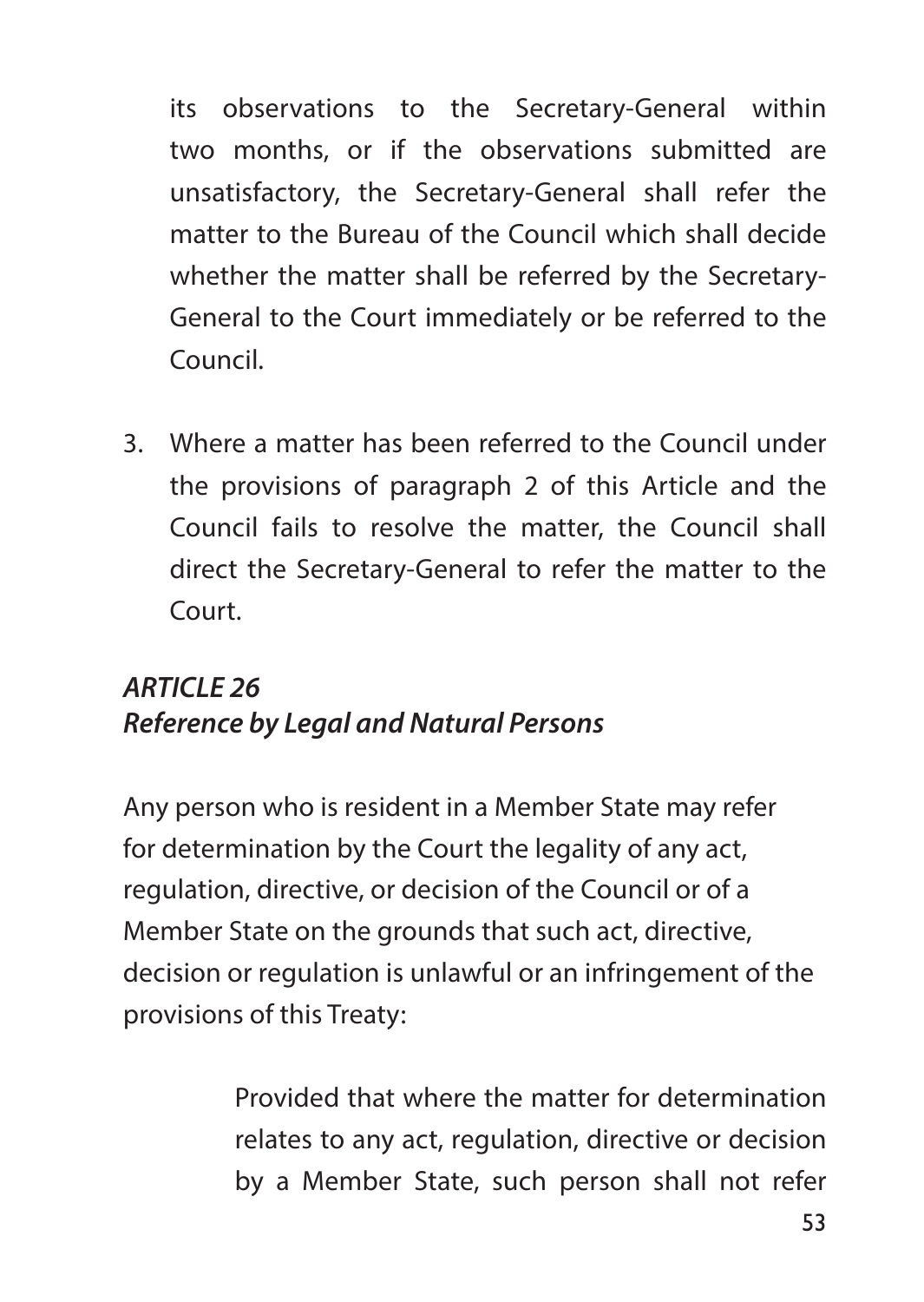the matter for determination under this Article unless he has first exhausted local remedies in the national courts or tribunals of the Member State.

### *ARTICLE 27 Jurisdiction Over Claims by Common Market Employees and Third Parties Against the Common Market or its Institutions*

- 1. The Court shall have jurisdiction to hear disputes between the Common Market and its employees that arise out of the application and interpretation of the Staff Rules and Regulations of the Secretariat or the terms and conditions of employment of the employees of the Common Market.
- 2. The Court shall have jurisdiction to determine claims by any person against the Common Market or its institutions for acts of their servants or employees in the performance of their duties.

### *ARTICLE 28 Jurisdiction under Arbitration Clauses and Special Agreements*

The Court shall have jurisdiction to hear and determine any matter: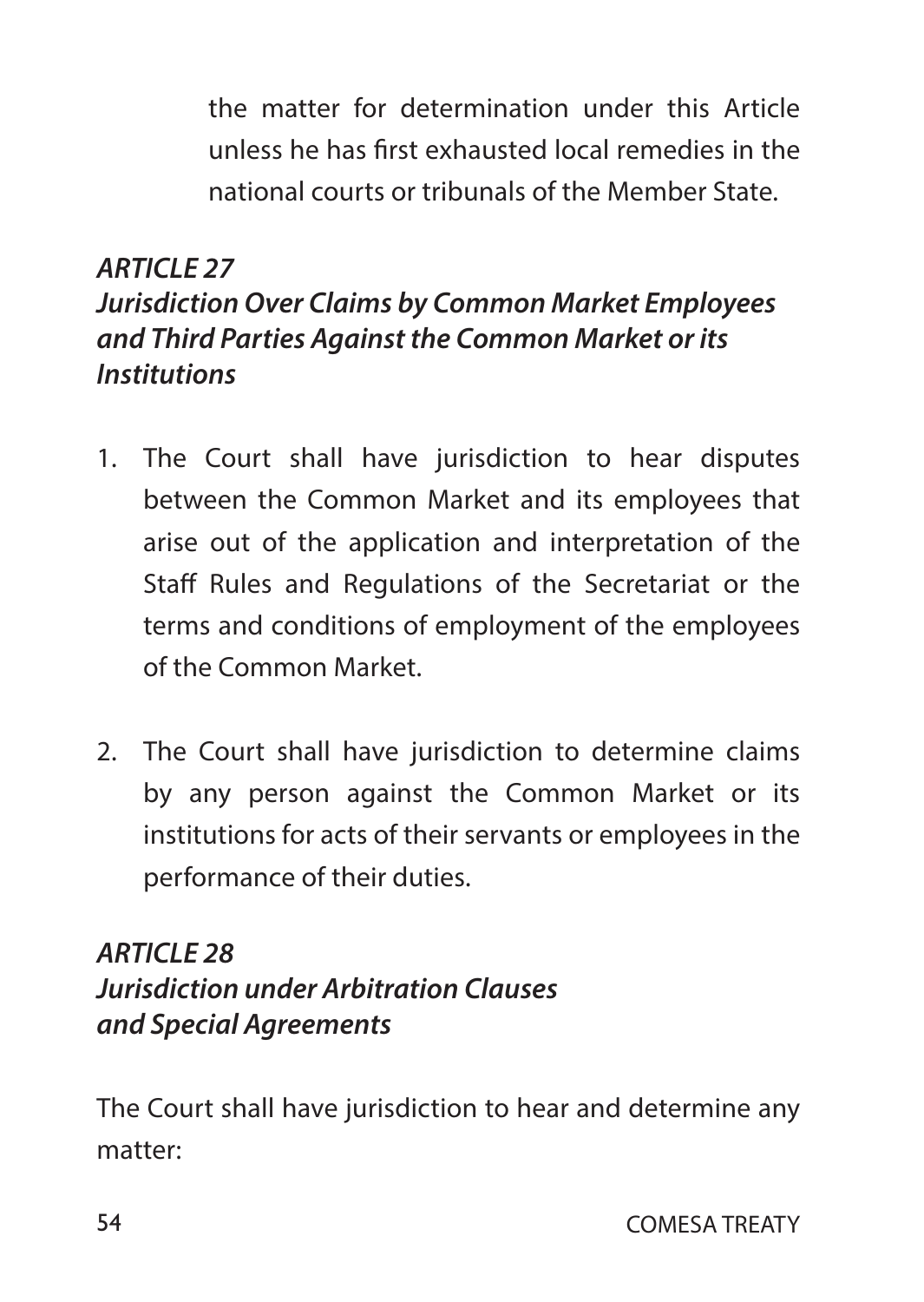- (a) arising from an arbitration clause contained in a contract which confers such jurisdiction to which the Common Market or any of its institutions is a party; and
- (b) arising from a dispute between the Member States regarding this Treaty if the dispute is submitted to it under a special agreement between the Member States concerned.

# **ARTICLE 29** *Jurisdiction of National Courts*

- 1. Except where the jurisdiction is conferred on the Court by or under this Treaty, disputes to which the Common Market is a party shall not on that ground alone, be excluded from the jurisdiction of national courts.
- 2. Decisions of the Court on the interpretation of the provisions of this Treaty shall have precedence over decisions of national courts.

### *ARTICLE 30 National Courts and Preliminary Rulings*

1. Where a question is raised before any court or tribunal of a Member State concerning the application or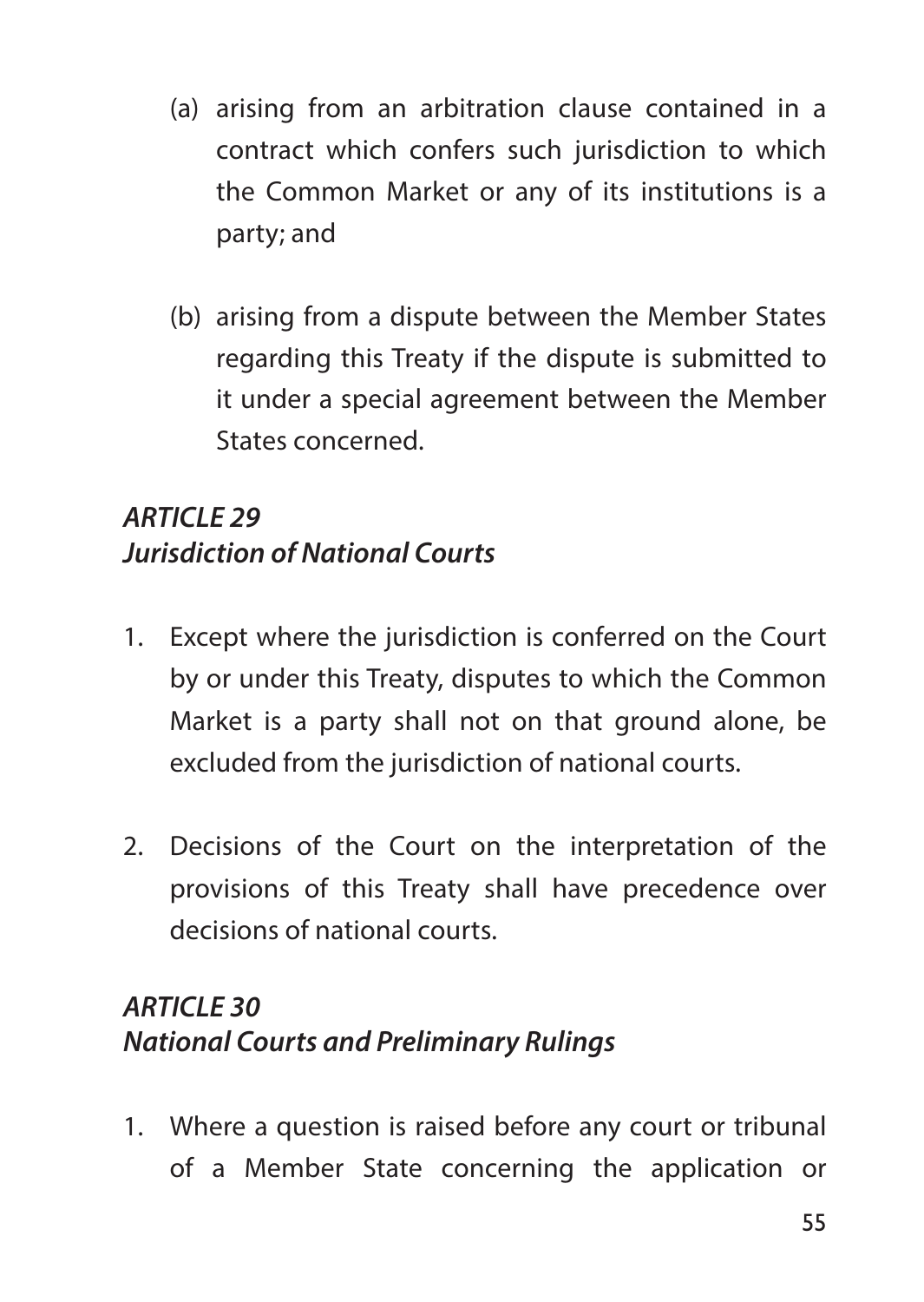interpretation of this Treaty or the validity of the regulations, directives and decisions of the Common Market, such court or tribunal shall, if it considers that a ruling on the question is necessary to enable it to give judgment, request the Court to give a preliminary ruling thereon.

2. Where any question as that referred to in paragraph 1 of this Article is raised in a case pending before a court or tribunal of a Member State against whose judgment there is no judicial remedy under the national law of that Member State, that court or tribunal shall refer the matter to the Court.

### *ARTICLE 31 Judgment of the Court*

1. The Court shall consider and determine every reference made to it pursuant to this Treaty in accordance with the Rules of Court, and shall deliver in public session a reasoned judgment which, subject to the provisions of the said Rules as to review, shall be final and conclusive and not open to appeal:

56 COMESA TREATY Provided that, if the Court considers that in the special circumstances of the case it is undesirable that its judgment be delivered in open Court, the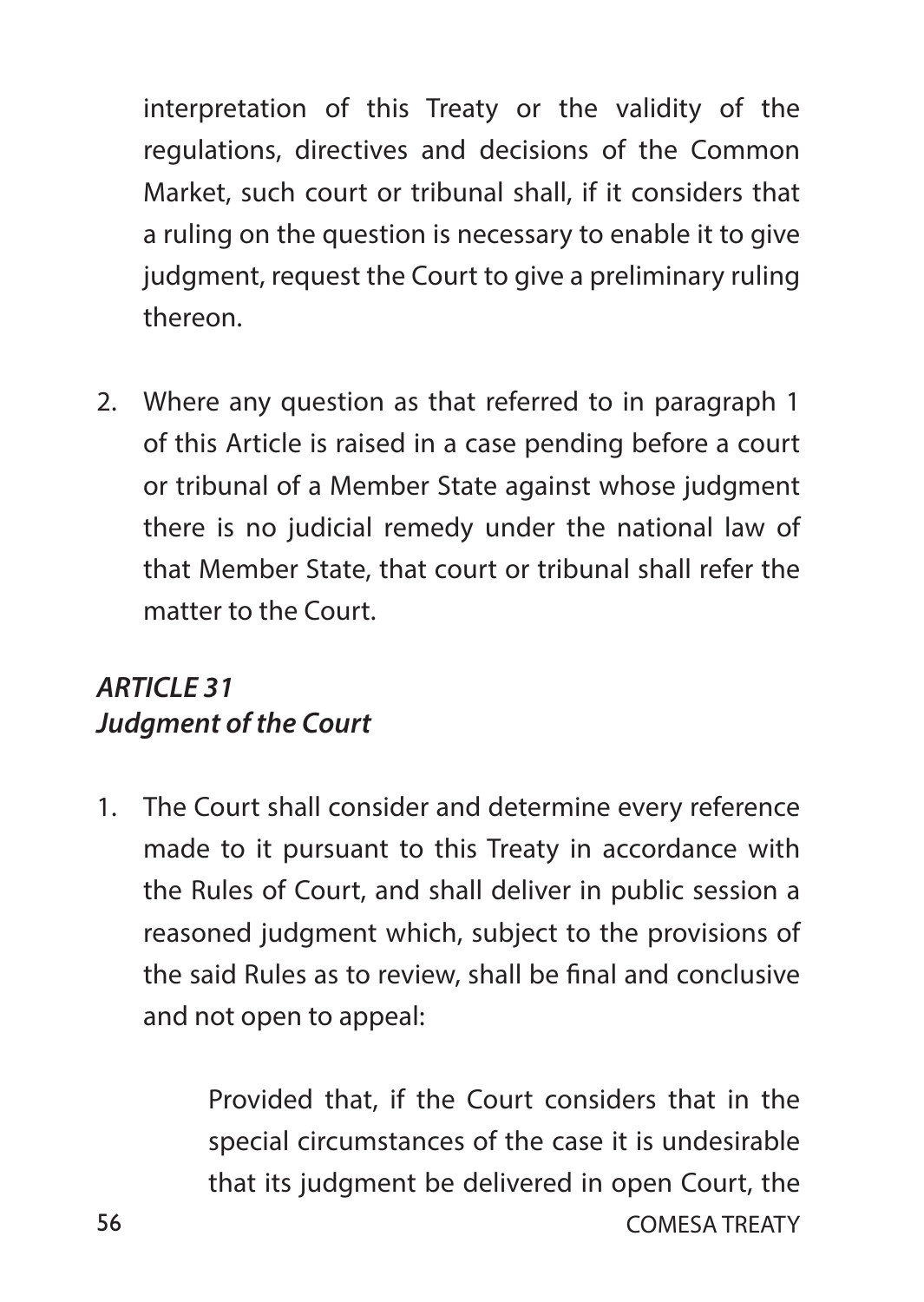Court may make an order to that effect and deliver its judgment before the parties privately.

- 2. The Court shall deliver one judgment only in respect of every reference to it, which shall be the judgment of the Court reached in private by majority verdict.
- 3. An application for revision of a judgment may be made to the Court only if it is based upon the discovery of some fact which by its nature might have had a decisive influence on the judgment if it had been known to the Court at the time the judgment was given, but which fact, at that time, was unknown to both the Court and the party making the application, and which could not, with reasonable diligence, have been discovered by that party before the judgment was made, or on account of some mistake or error on the face of the record.

# *ARTICLE 32 Advisory Opinions of the Court*

1. The Authority, the Council or a Member State may request the Court to give an advisory opinion regarding questions of law arising from the provisions of this Treaty affecting the Common Market, and the Member States shall in the case of every such request have the right to be represented and take part in the proceedings.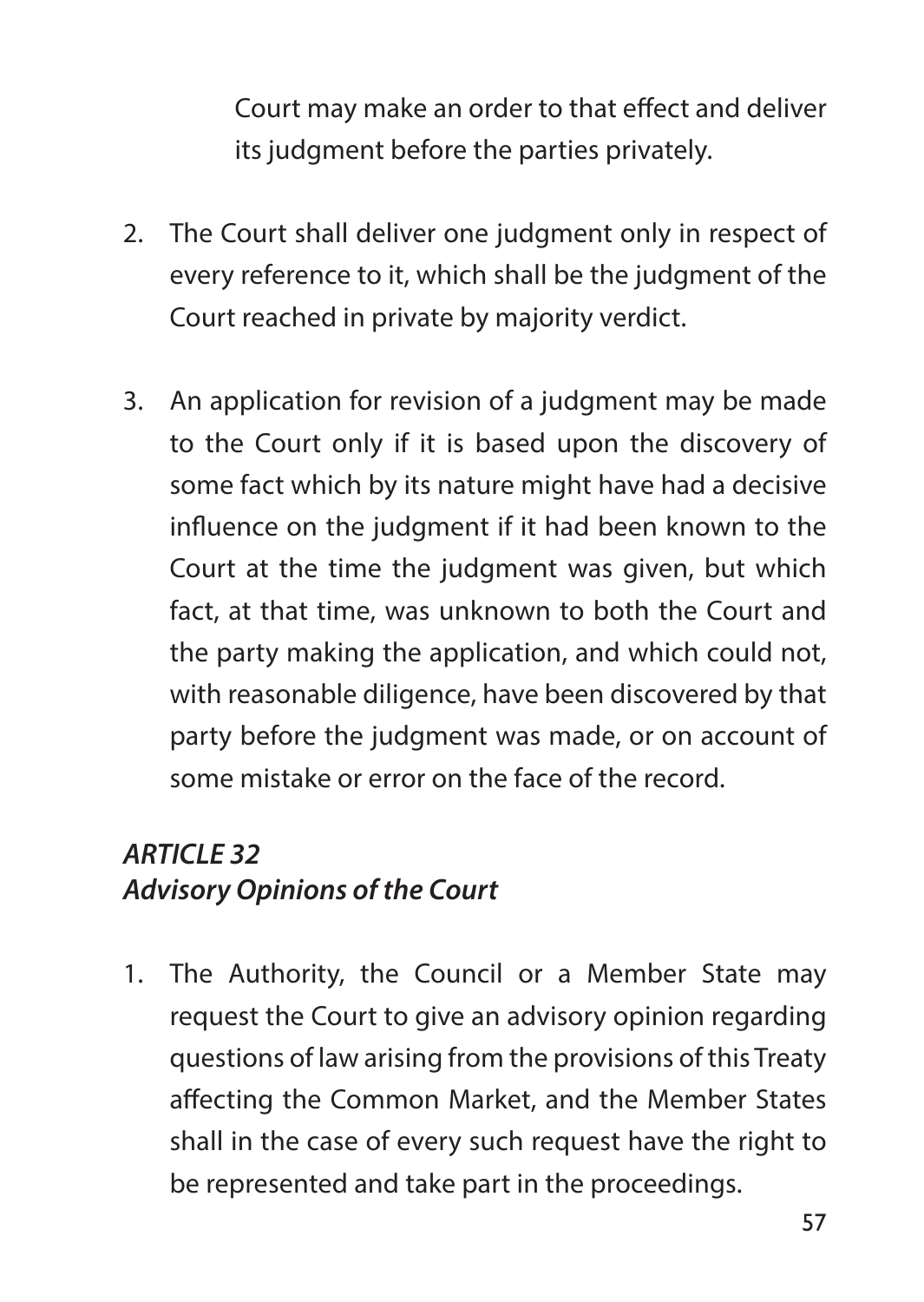- 2. A request for an advisory opinion under paragraph 1 of this Article shall be made in writing and shall contain an exact statement of the question upon which an opinion is required and shall be accompanied by all relevant documents likely to be of assistance to the Court.
- 3. Upon the receipt of the request under paragraph 1 of this Article, the Registrar shall forthwith give notice thereof, to all the Member States, and shall notify them that the Court shall be prepared to accept, within a time fixed by the President, written submissions, or to hear oral submissions relating to the question.
- 4. In the exercise of its advisory function, the Court shall be governed by the provisions of this Treaty and the Rules of Court relating to references of disputes to the extent that the Court considers appropriate.

# *ARTICLE 33 Representation before the Court*

Every party to a reference before the Court shall be represented by Counsel appointed by that party.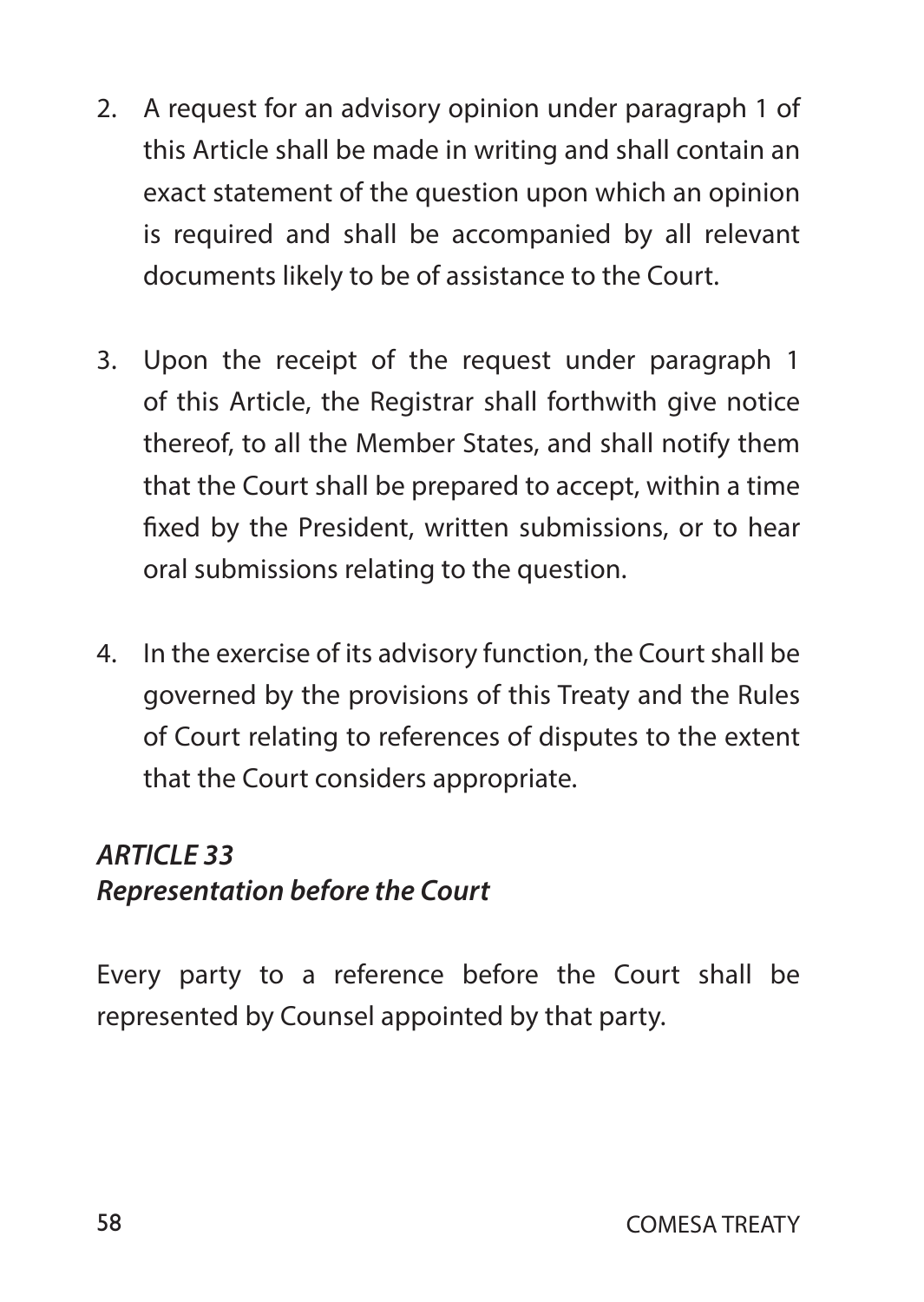# **ARTICLE 34** *Acceptance of Court Judgments*

- 1. Any dispute concerning the interpretation or application of this Treaty or any of the matters referred to the Court pursuant to this Chapter shall not be subjected to any method of settlement other than those provided for in this Treaty.
- 2. Where a dispute has been referred to the Council or the Court, the Member States shall refrain from any action which might be detrimental to the resolution of the dispute or might aggravate the dispute.
- 3. A Member State or the Council shall take, without delay, the measures required to implement a judgment of the Court.
- 4. The Court may prescribe such sanctions as it shall consider necessary to be imposed against a party who defaults in implementing the decisions of the Court.

### *ARTICLE 35 Interim Orders*

The Court may, in any case referred to it, make any interim order or issue any directions which it considers necessary or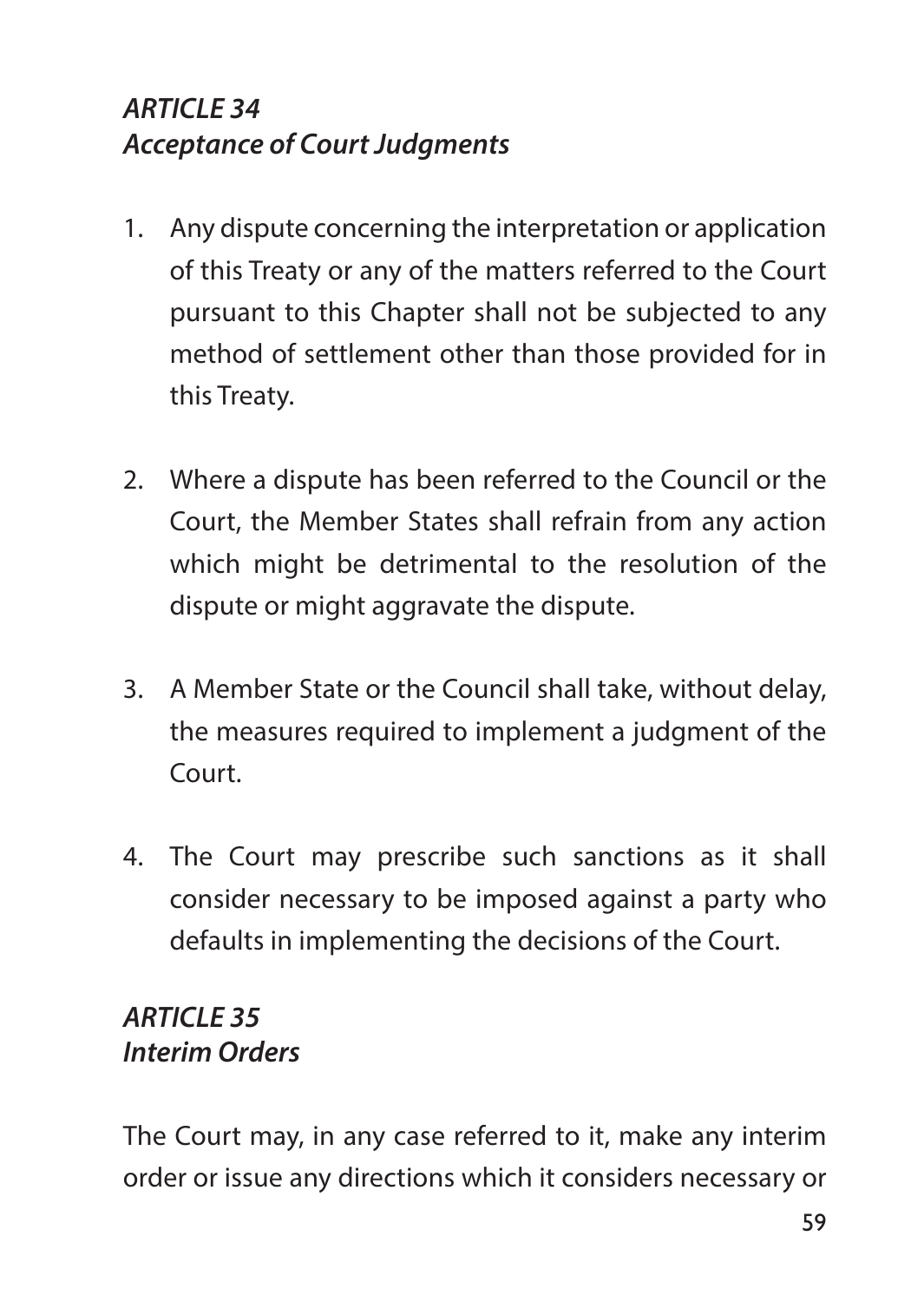desirable. Interim orders and other directions issued by the Court shall have the same effect ad interim as decisions of the Court.

### *ARTICLE 36 Intervention*

A Member State, the Secretary-General or a resident of a Member State who is not a party to a case before the Court may with leave of the Court, intervene in that case, but the submissions of the intervening party shall be limited to evidence supporting or opposing the arguments of a party to the case.

### **ARTICLE 37** *Proceedings*

- 1. The proceedings before the Court shall be either written or oral.
- 2. Records of each hearing shall be signed by the President and shall be kept and maintained by the Registrar.

# **ARTICLE 38** *Rules of Court*

1. The Court shall make Rules of Court which shall, subject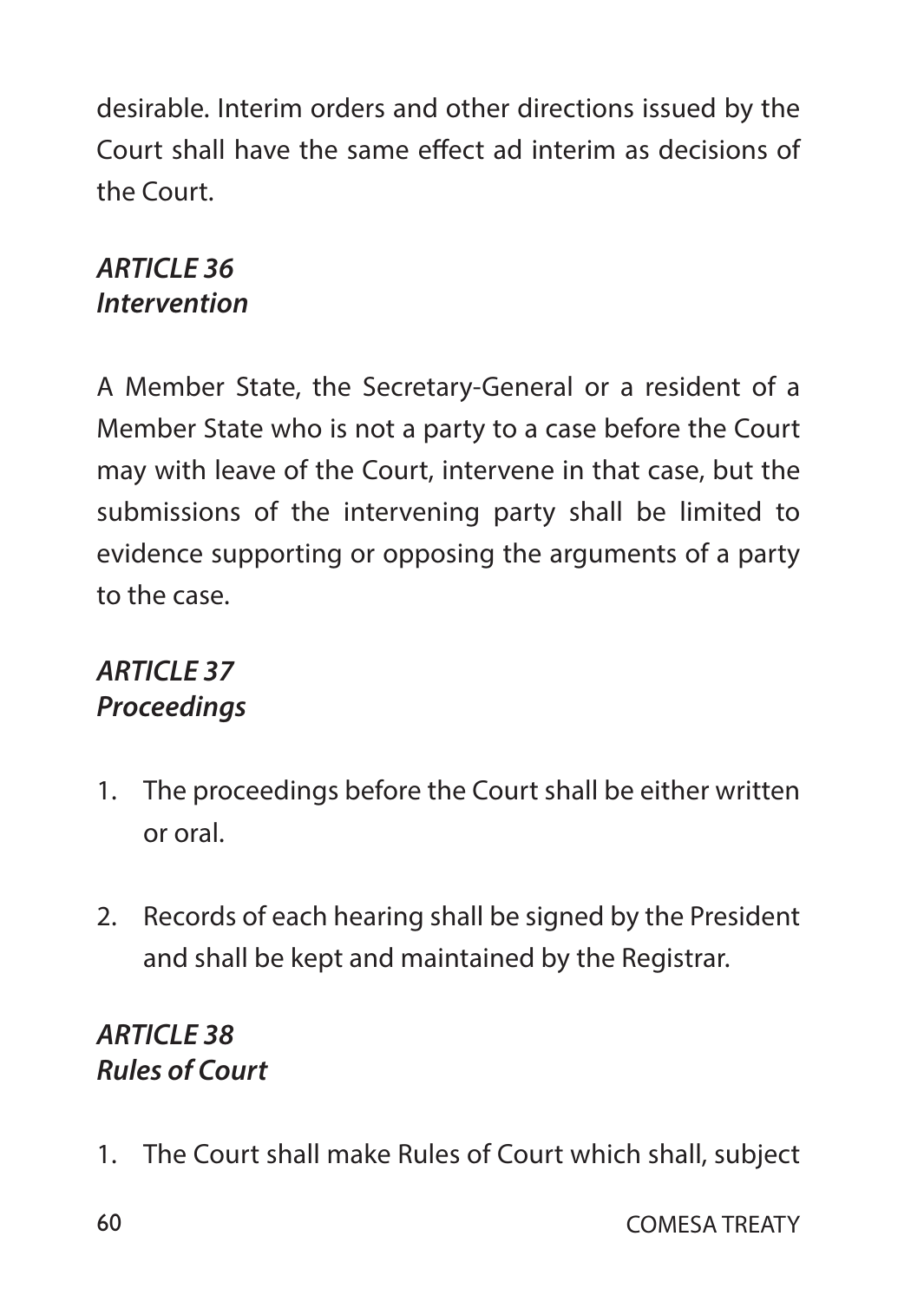to the provisions of this Treaty, regulate the detailed conduct of business of the Court.

2. The Rules of Court shall become effective upon approval by the Council.

# *ARTICLE 39 Immunity of the President and Judges*

The President and the Judges shall be immune from legal action for any act or omission committed in the discharge of their functions under this Treaty.

# *ARTICLE 40 Execution of Judgment*

The execution of a judgment of the Court which imposes a pecuniary obligation on a person shall be governed by the rules of civil procedure in force in the Member State in which execution is to take place. The order for execution shall be appended to the judgment of the Court which shall require only the verification of the authenticity of the judgment by the Registrar whereupon, the party in whose favour execution is to take place, may proceed to execution in accordance with the rules of civil procedure in force in that Member State.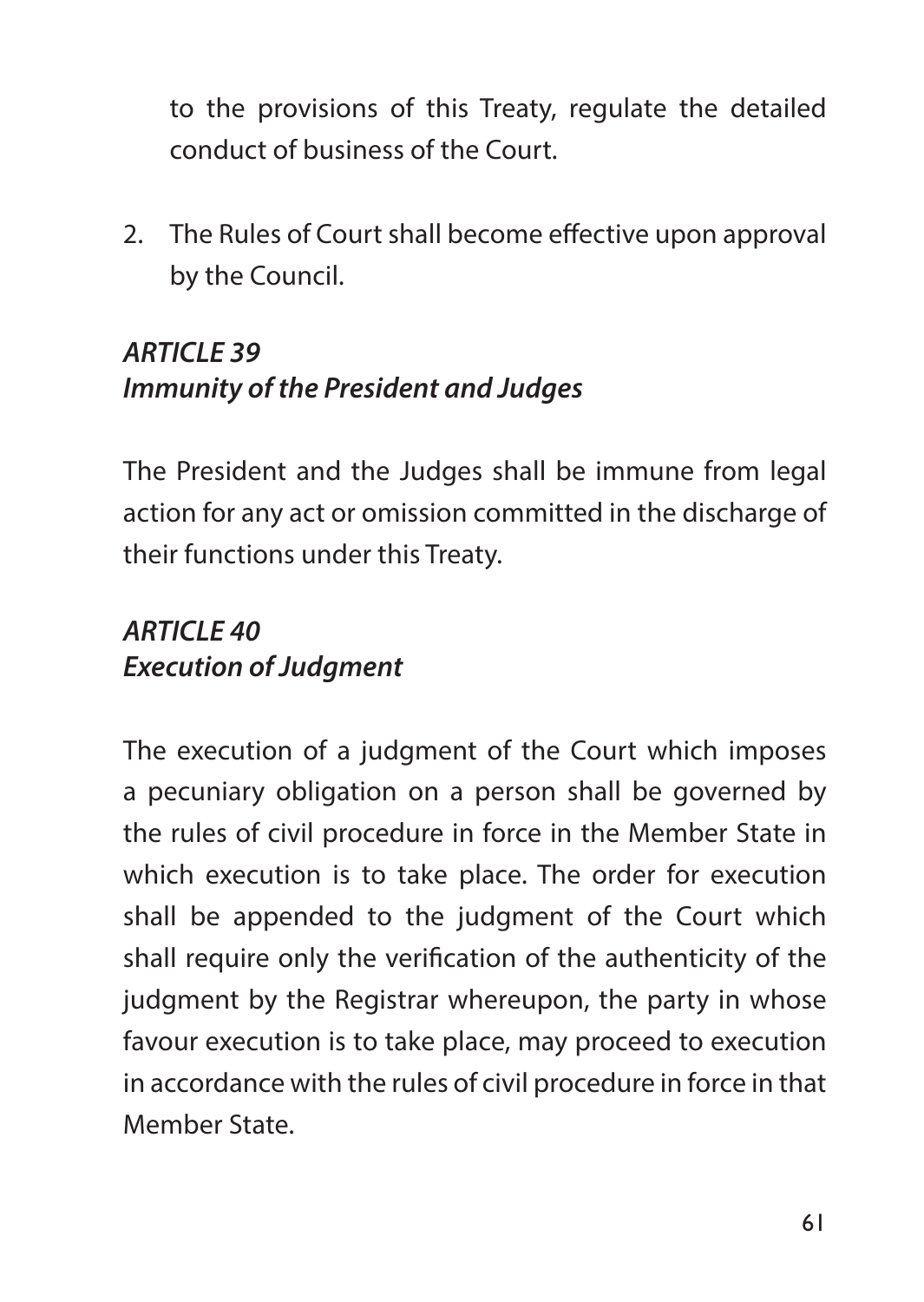# *ARTICLE 41 Registrar and Other Staff*

- 1. The Council shall appoint a Registrar from among nationals of the Member States qualified to hold high judicial office in their respective States.
- 2. The Court shall employ such other staff as may be required to enable it to perform its functions and who shall hold office in the service of the Court.
- 3. The terms and conditions of service of the Registrar and other staff shall, subject to this Treaty, be determined by the Council on the recommendation of the Court.
- 4. Subject to the overall supervision of the President, the Registrar shall be responsible for the day to day administration of the business of the Court. The Registrar shall also carry out the duties imposed upon him by this Treaty and the Rules of Court.

### *ARTICLE 42 Budget*

1. The budget of the Court shall be borne by the Member **States**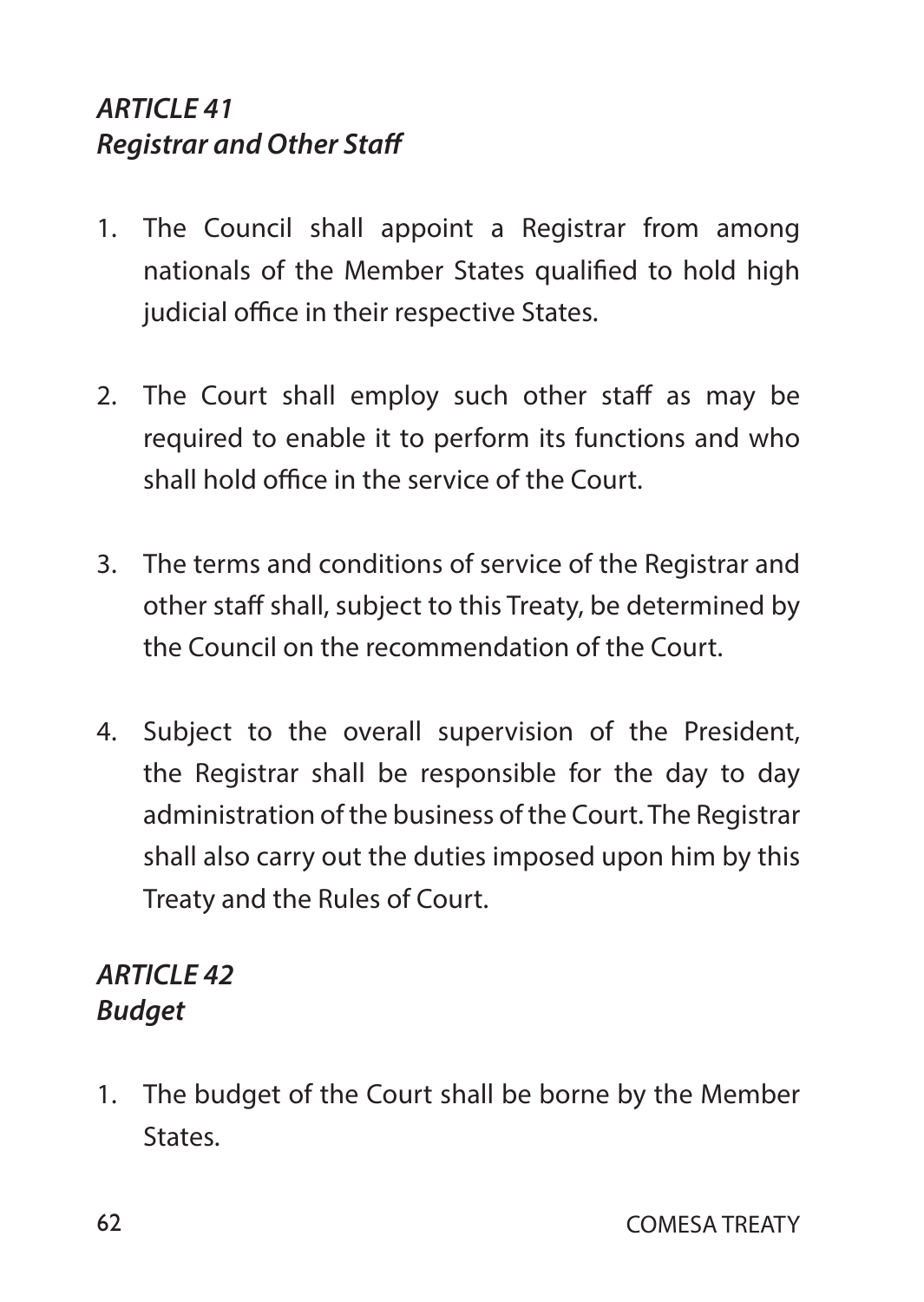- 2. The formula for contributions to the budget for the Court shall be the formula applicable to the determination of contributions by the Member States to the budget of the Secretariat.
- 3. The President shall present the budget of the Court to the Council for approval, through the Intergovernmental Committee.
- 4. The Council shall determine the payment and currencies of contributions by the Member States to the budget of the Court.

# *ARTICLE 43 Official Languages of the Court*

The official languages of the Court shall be English, French and Portuguese.

# **ARTICI F44** *Seat of the Court*

The Seat of the Court shall be determined by the Authority.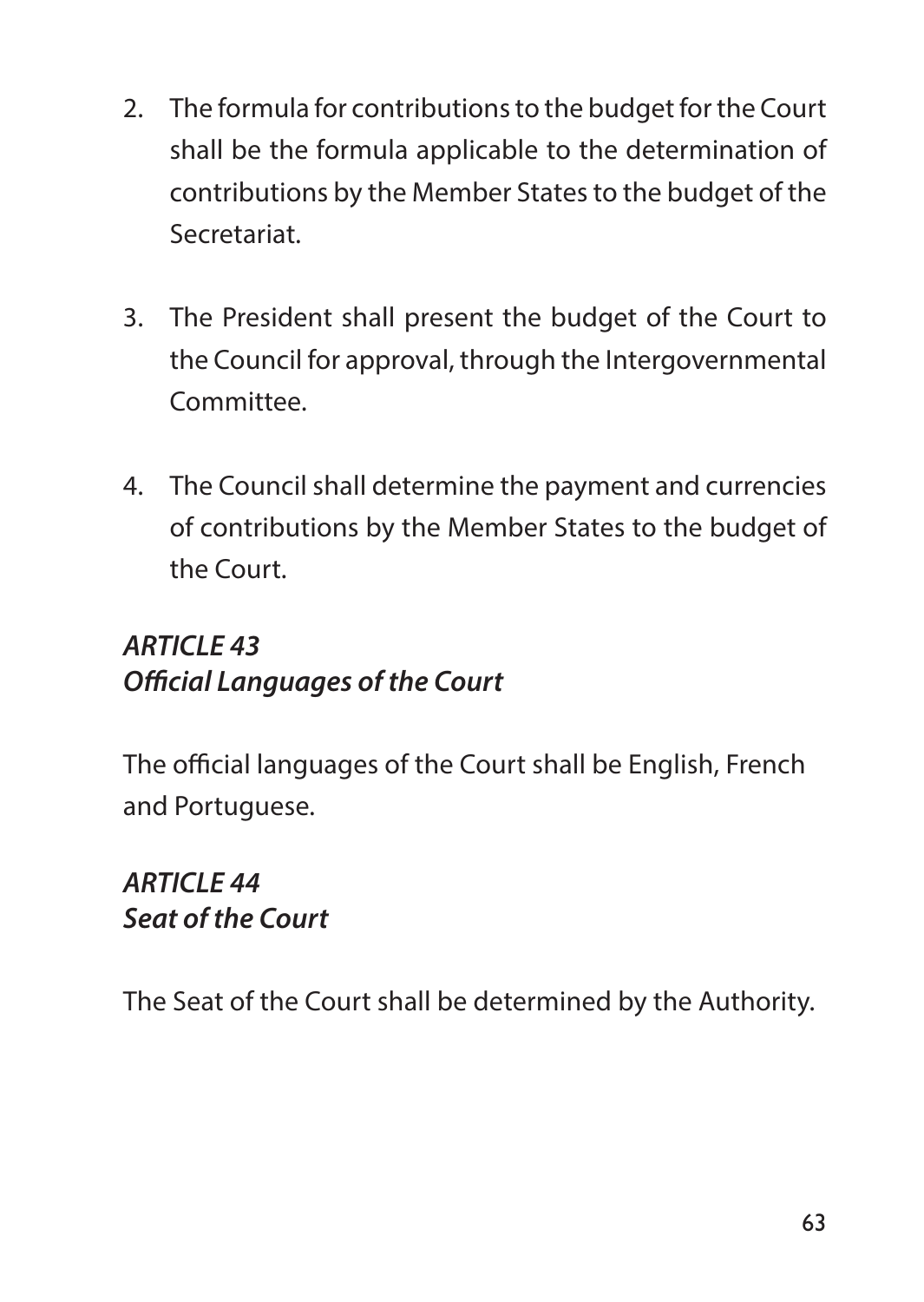# **CHAPTER SIX**

# **CO-OPERATION IN TRADE LIBERALISATION AND DEVELOPMENT**

#### **ARTICLE 45**

### *Scope of Co-operation in Trade Liberalisation and Development*

There shall be progressively established in the course of a transitional period of ten years from the entry into force of this Treaty, a Customs Union among the Member States. Within the Customs Union, customs duties and other charges of equivalent effect imposed on imports shall be eliminated. Non-tariff barriers including quantitative or like restrictions or prohibitions and administrative obstacles to trade among the Member States shall also be removed. Furthermore, a common external tariff in respect of all goods imported into the Member States from third countries shall be established and maintained.

#### *ARTICLE 46 Customs Duties*

64 COMESA TREATY 1. The Member States shall reduce and ultimately eliminate by the year 2000, in accordance with the programme adopted by the PTA Authority, customs duties and other charges of equivalent effect imposed on or in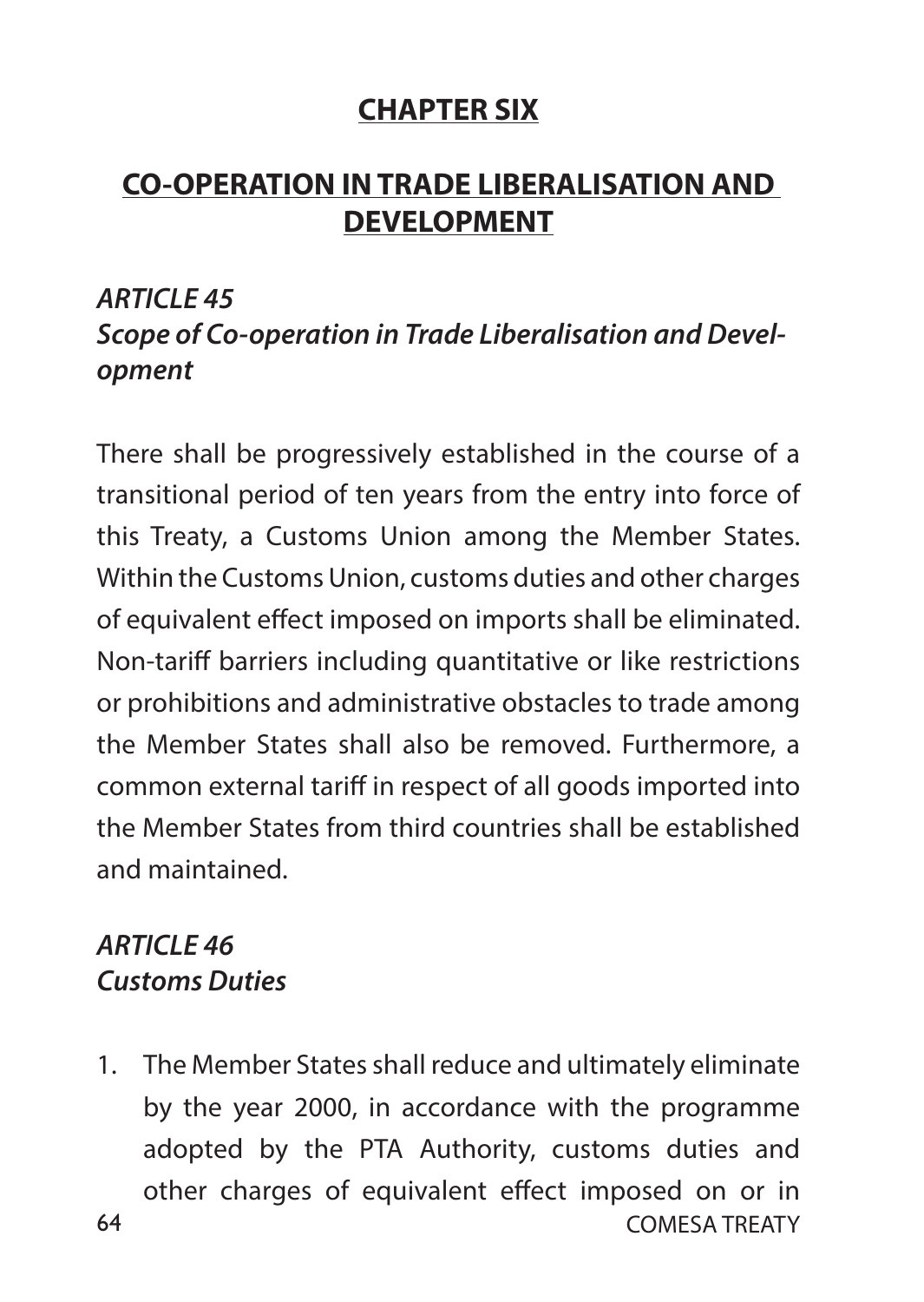connection with the importation of goods which are eligible for Common Market tariff treatment.

- 2. Notwithstanding the provisions of paragraph 1 of this Article, where, by virtue of obligations under an existing contract entered into by a Member State and such a Member State is unable to comply with the provisions of this Article, the Member State shall, upon the entry into force of this Treaty, notify the Council of this fact. The Member State shall, however, not renew or extend such contract at its expiry.
- 3. Within the period specified in paragraph 1 of this Article, the Member States shall not impose any new duties and taxes or increase existing ones in respect of products traded within the Common Market and shall transmit to the Secretariat all information on import duties for study by the relevant institutions of the Common Market.
- 4. The Authority may at any time, on the recommendation of the Council, decide that any import duties shall be reduced more rapidly or eliminated earlier than is scheduled in paragraph 1 of this Article.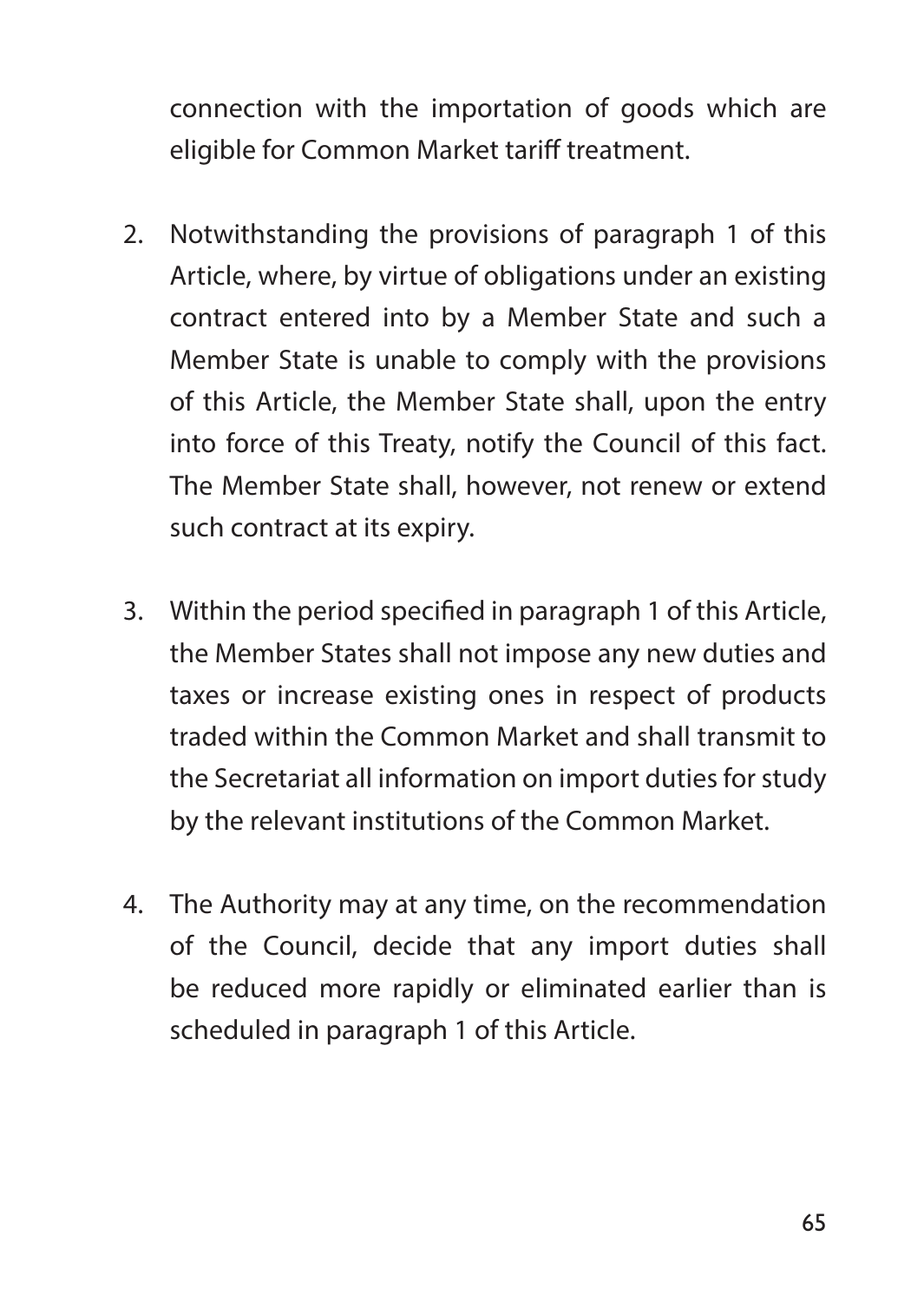# **ARTICLE 47** *Common External Tariff*

The Member States agree to the gradual establishment of a common external tariff in respect of all goods imported into the Member States from third countries within a period of ten years from the entry into force of this Treaty and in accordance with a schedule to be adopted by the Council.

### **ARTICLE 48** *Rules of Origin*

- 1. For the purposes of this Treaty, goods shall be accepted as eligible for Common Market tariff treatment if they originate in the Member States.
- 2. The definition of products originating in the Member States shall be as provided for in a Protocol on the Rules of Origin to be concluded by the Member States.
- 3. The Intergovernmental Committee shall, from time to time, examine the rules referred to in paragraph 2 of this Article and propose amendments thereto to the Council.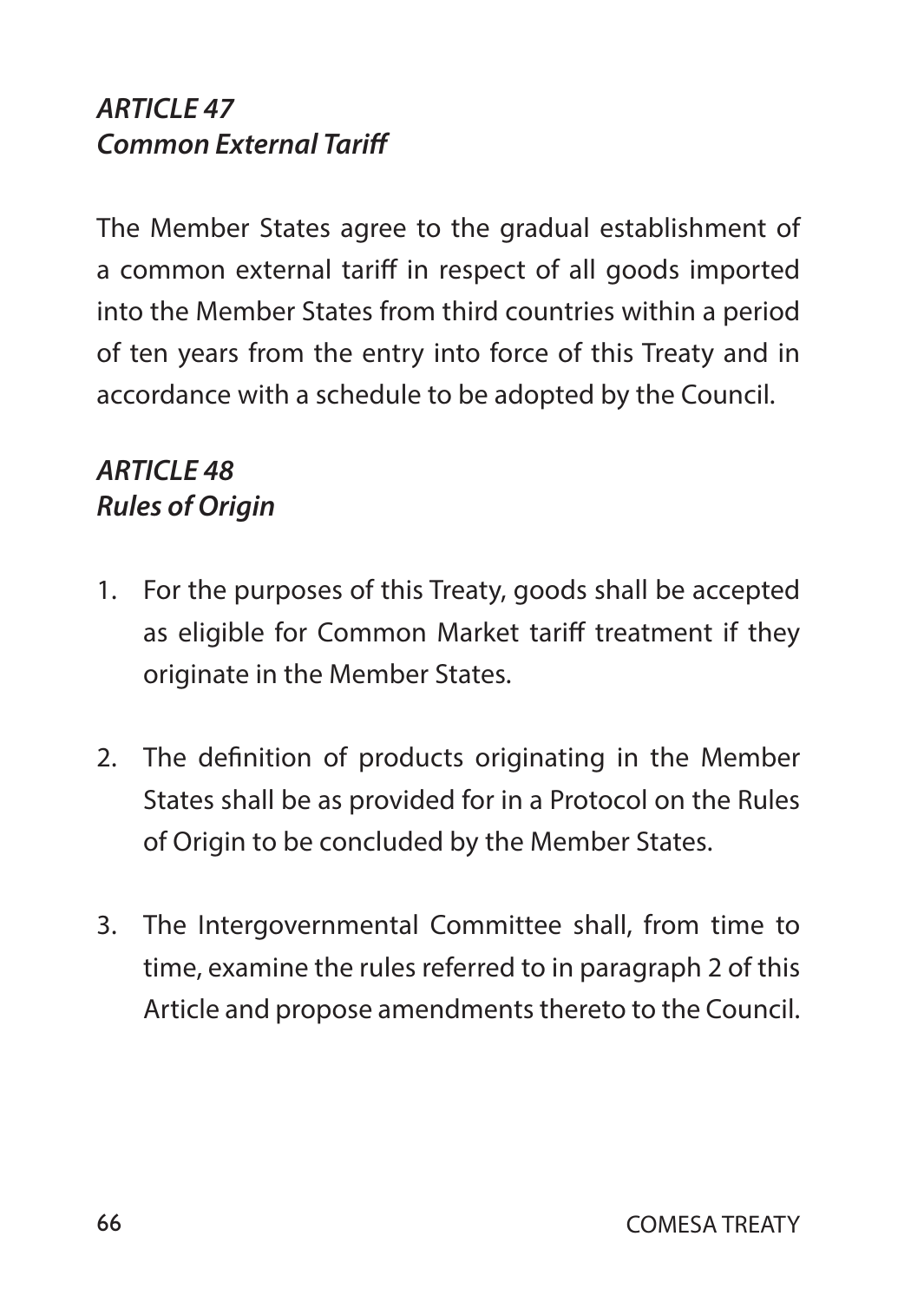# *ARTICLE 49 Elimination of Non-tariff Barriers on Common Market Goods*

- 1. Except as may be provided for or permitted by this Treaty, each of the Member States undertakes to remove immediately upon the entry into force of this Treaty, all the then existing non-tariff barriers to the import into that Member State of goods originating in the other Member States and thereafter refrain from imposing any further restrictions or prohibitions.
- 2. For the purposes of protecting an infant industry, a Member State may, provided that it has taken all reasonable steps to overcome the difficulties related to such infant industry, impose for the purposes only of protecting such industry for a specified period to be determined by Council, quantitative or like restrictions or prohibitions on similar goods originating from the other Member States:

Provided that the measures are applied on a nondiscriminatory basis and that the Member State shall furnish to Council proof that it has taken all reasonable steps to overcome the difficulties faced by such an infant industry.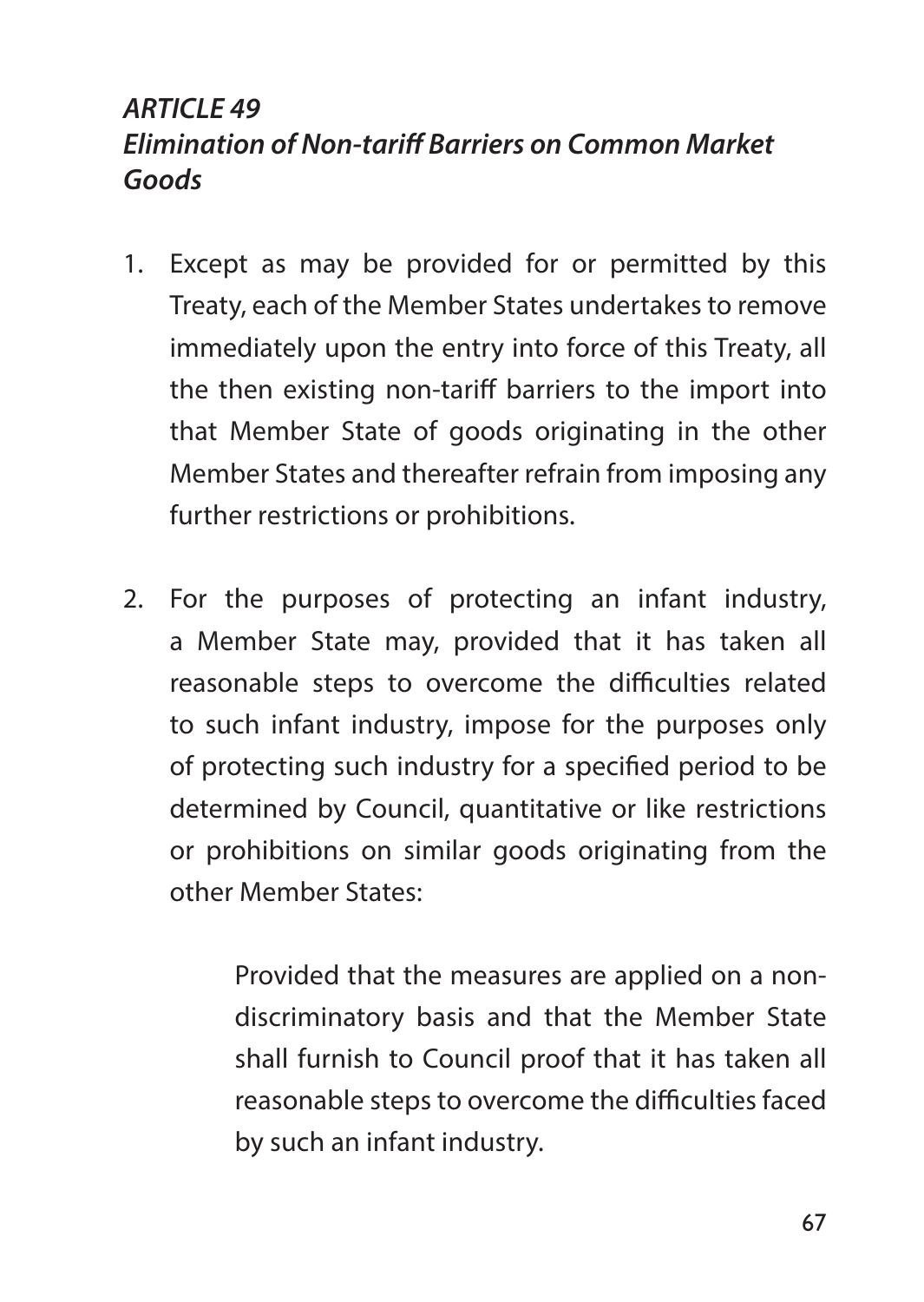- 3. The Council shall adopt criteria for determining that an industry is an infant industry.
- 4. The Secretariat shall keep under constant review the operation of any quantitative or like restriction or prohibitions imposed under the provisions of paragraph 2 of this Article and deliver an opinion to the Member State concerned and report the matter to the Council with its recommendations.
- 5. Notwithstanding the provisions of paragraph 1 of this Article, if a Member State encounters balanceof-payments difficulties arising from the application of the provisions of this Chapter, that Member State may, provided that it has taken all reasonable steps to overcome the difficulties, impose for the purpose only of overcoming such difficulties for a specified period to be determined by the Council, quantitative or the like restrictions or prohibitions, on goods originating from the other Member States.

# *ARTICLE 50 Security and Other Restrictions to Trade*

1. A Member State may, after having given notice to the Secretary-General of its intention to do so, introduce or continue or execute restrictions or prohibitions affecting: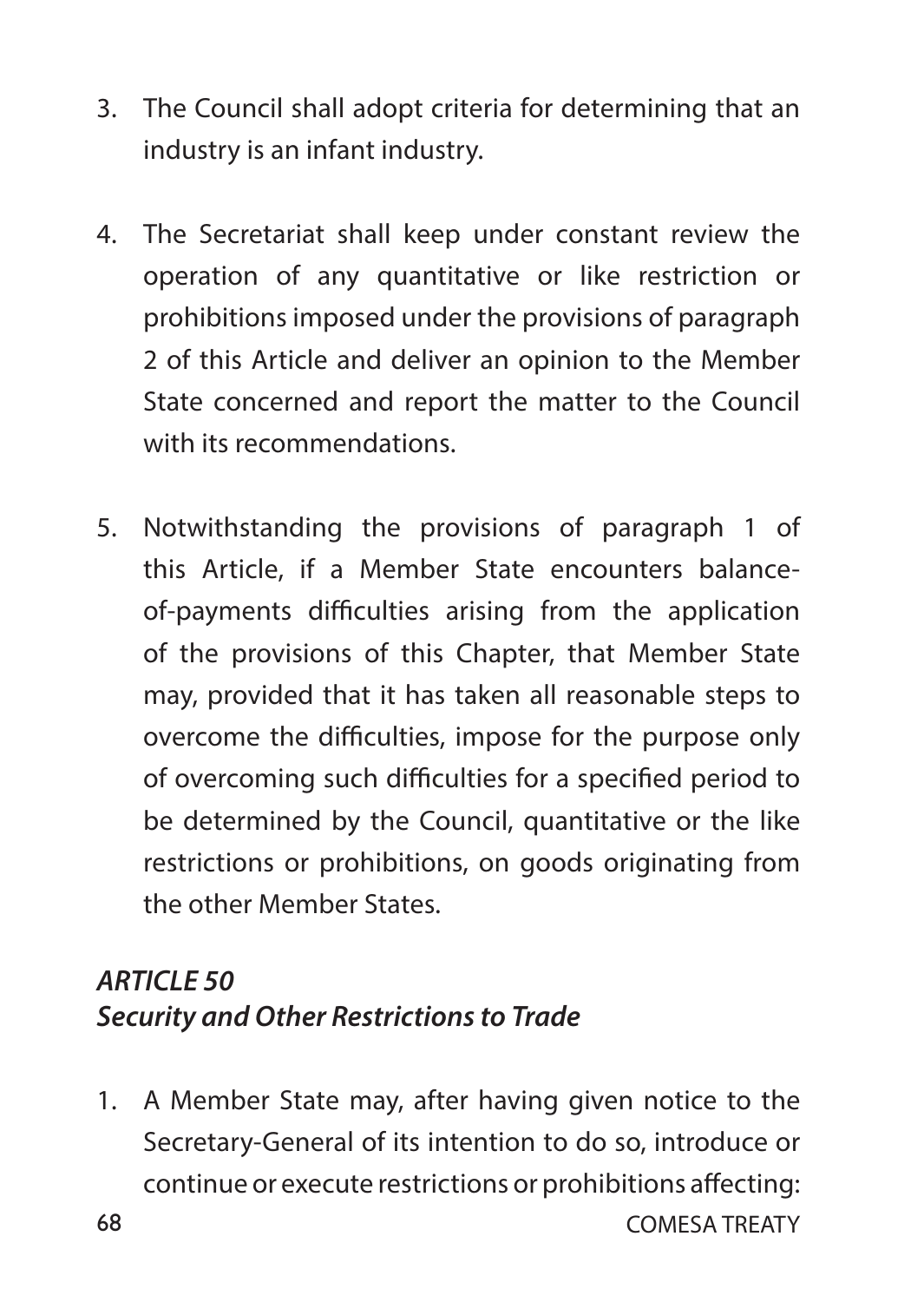- (a) the application of security laws and regulations;
- (b) the control of arms, ammunition and other war equipment and military items;
- (c) the protection of human, animal or plant health or life, or the protection of public morality;
- (d) the transfer of gold, silver and precious and semiprecious stones;
- (e) the protection of any item deemed to be of national importance provided that the Member State concerned shall furnish proof to the Council that the item is of national importance; and
- (f) the maintenance of food security in the event of war and famine.
- 2. A Member State shall not so exercise the right to introduce or continue to execute the restrictions or prohibitions conferred by this Article as to stultify the free movement of goods envisaged in this Chapter.
- 3. Security and other restrictions imposed in accordance with paragraph 1 of this Article shall not extend for more than is necessary to achieve security aims and other risks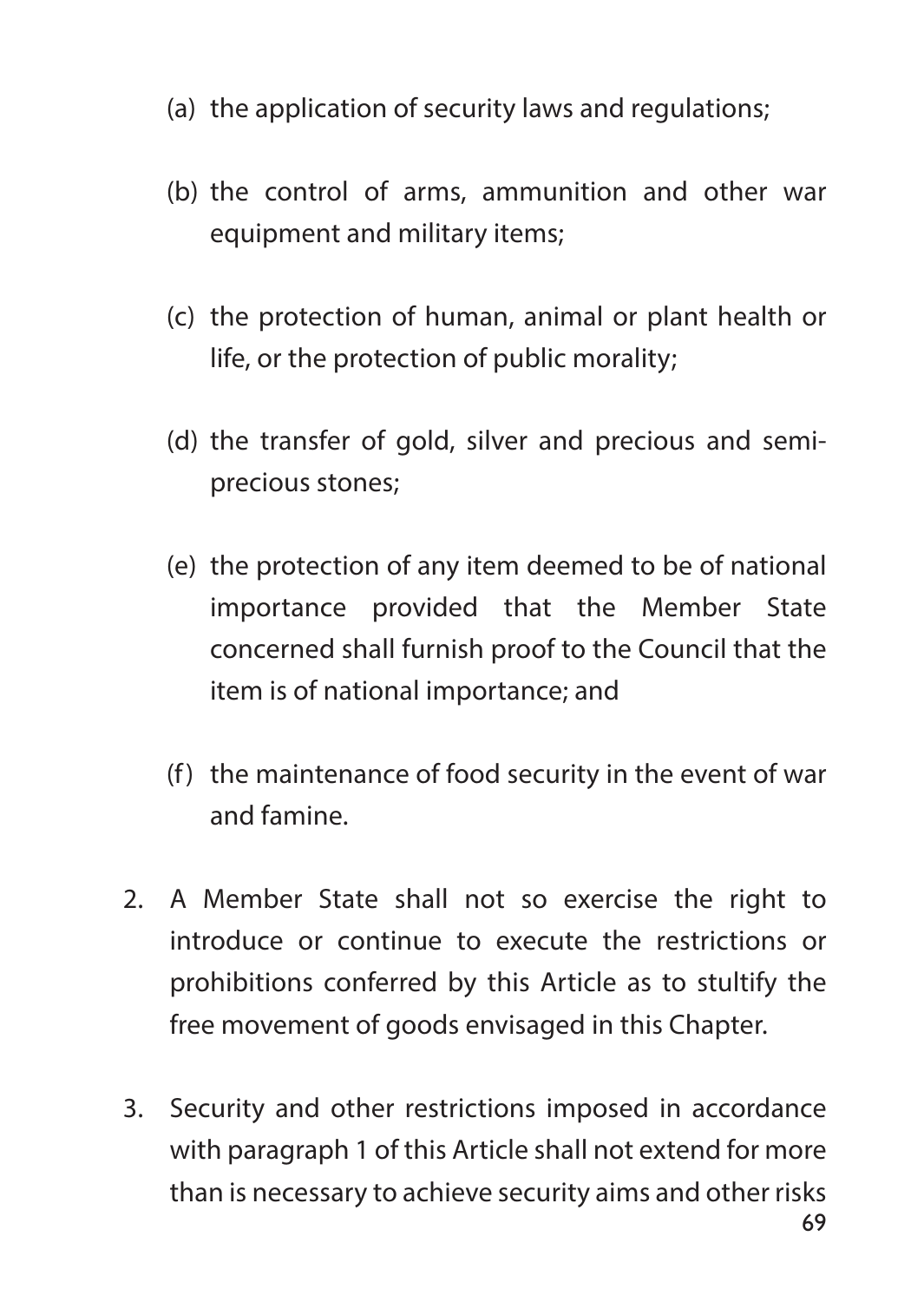intended to be eliminated and shall be applied on the basis of non-discrimination.

### *ARTICLE 51 Dumping*

- 1. The Member States recognise that dumping, by which products of a Member State are introduced into the commerce of another Member State at less than the normal value of the products, is to be prohibited if it causes or threatens material injury to an established industry in the territory of the other Member State or materially retards the establishment of a domestic industry.
- 2. For the purposes of this Article, a product is to be considered as being introduced into the commerce of an importing Member State at less than its normal value, if the price of the product exported from one Member State to another:
	- (a) is less than the comparable price in the ordinary course of trade, for the like product when destined for consumption in the exporting Member State; or
	- (b) in the absence of such domestic prices, is less than either: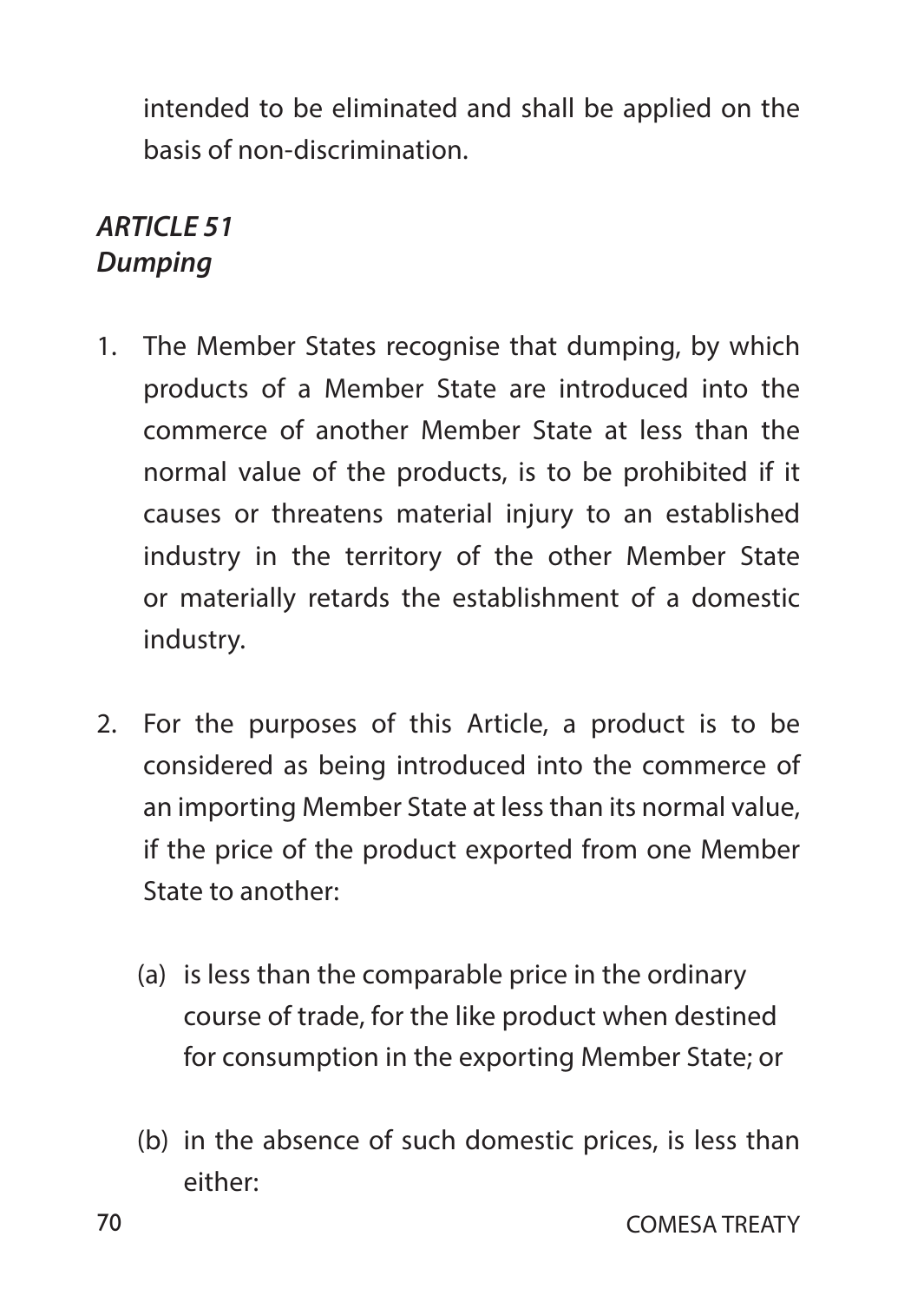- (i) the highest comparable price for the like product for export to any third country in the ordinary course of trade; or
- (ii) the cost of production of the product in the country of origin plus a reasonable addition for selling cost and profit:

Provided that due allowance shall be made in each case for differences in conditions and terms of sale, for differences in taxation and for other differences affecting price comparability.

- 3. A Member State may, for the purposes of offsetting or preventing dumping, and subject to the provision of paragraph 4 of this Article, levy on any dumped product an anti-dumping duty not greater in amount than the margin of dumping in respect of such product. For the purposes of this Article, the margin of dumping is the price difference determined in accordance with the provisions of paragraph 2 (b) (ii) of this Article.
- 71 4. No Member State shall levy any anti-dumping duty on the importation of any product of another Member State unless it is determined that the effect of the alleged dumping is such as to cause or threaten material injury to an established domestic industry or such as to retard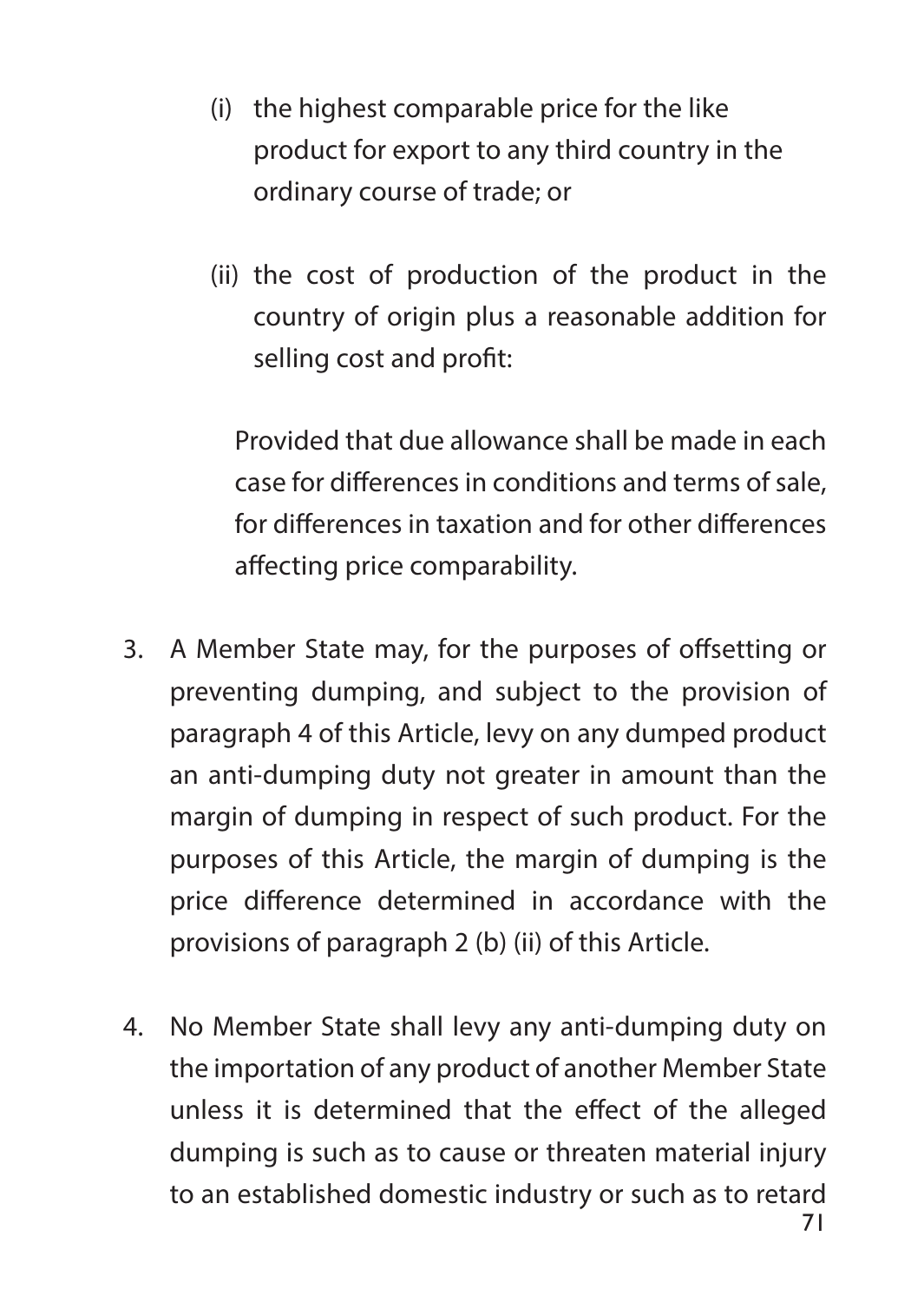materially the establishment of a domestic industry.

- 5. Dumping from a third country into a Member State shall be prohibited and any affected Member State may, pursuant to the provisions of paragraph 3 of this Article, levy an anti-dumping duty on any dumped products.
- 6. Proceedings initiated pursuant to the provisions of this Article shall be carried out in accordance with antidumping regulations made by the Council.

### *ARTICLE 52 Subsidies Granted by Member States*

- 1. Except as otherwise provided in this Treaty, any subsidy granted by a Member State or through state resources in any form whatsoever which distorts or threatens to distort competition by favouring certain undertakings or the production of certain goods shall, in so far as it affects trade between the Member States, be incompatible with the Common Market.
- 72 COMESA TREATY 2. A Member State may, for the purposes of offsetting the effects of subsidies and subject to regulations made by the Council, levy countervailing duty on any product of any Member State imported into another Member State equal to the amount of the estimated subsidy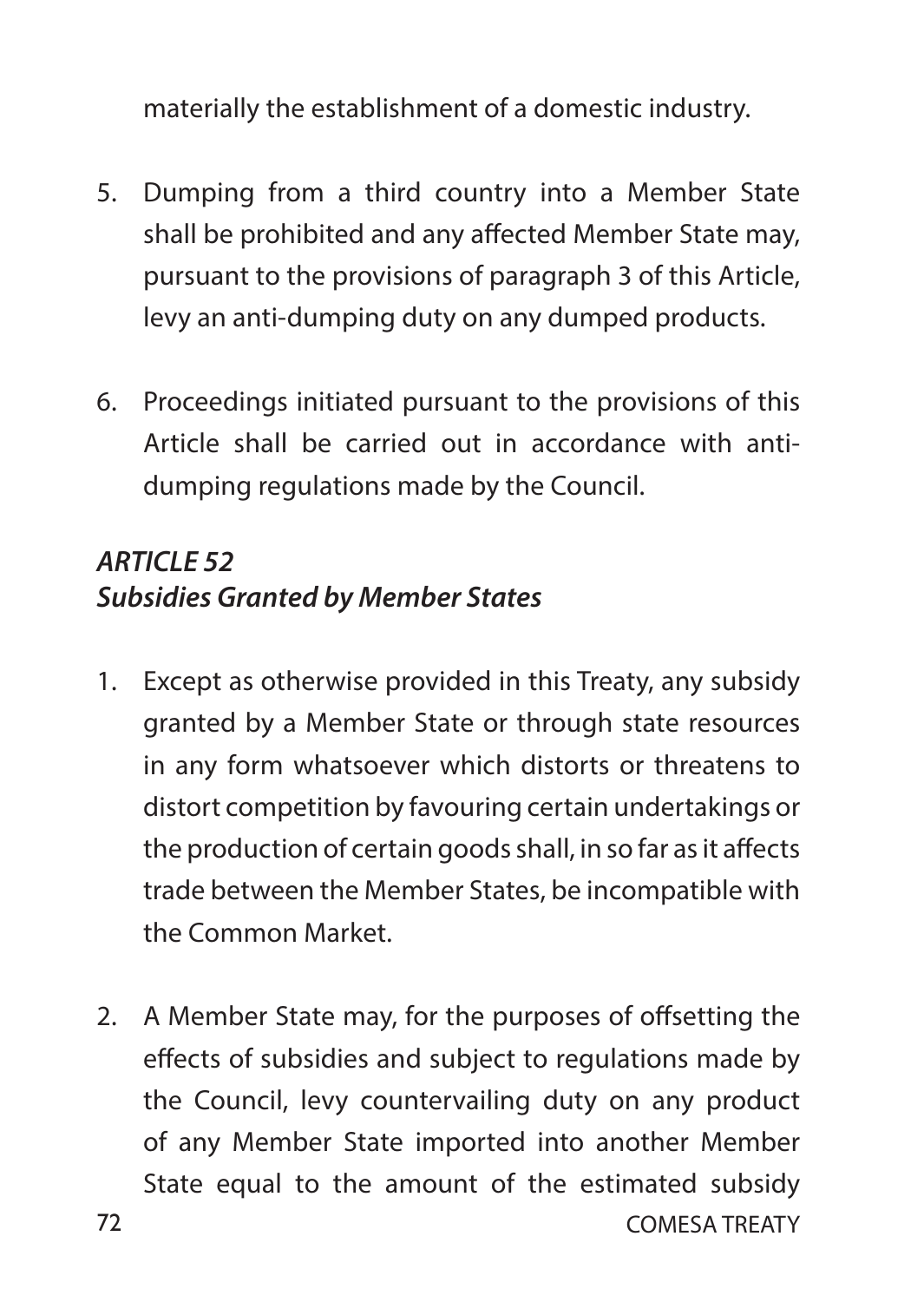determined to have been granted directly or indirectly, on the manufacture, production or export of such product in the country of origin or exportation.

- 3. Except as otherwise provided in this Treaty, any subsidy granted by a third country or through state resources in any form whatsoever which distorts or threatens to distort competition by favouring certain undertakings or the production of certain goods shall, in so far as it affects trade between the Member States and the third country, be incompatible with the Common Market.
- 4. A Member State may, for the purposes of offsetting the effects of subsidies and subject to regulations made by the Council, levy a countervailing duty on any product of any third country imported into another Member State equal to the amount of the estimated subsidy determined to have been granted directly or indirectly, on the manufacture, production or export of such product in the country of origin or exportation.

# *ARTICLE 53 Exceptions to Levying of Countervailing Duty*

No Member State shall levy a countervailing duty on the importation of any product of the territory of another Member State unless it determines that the effect of the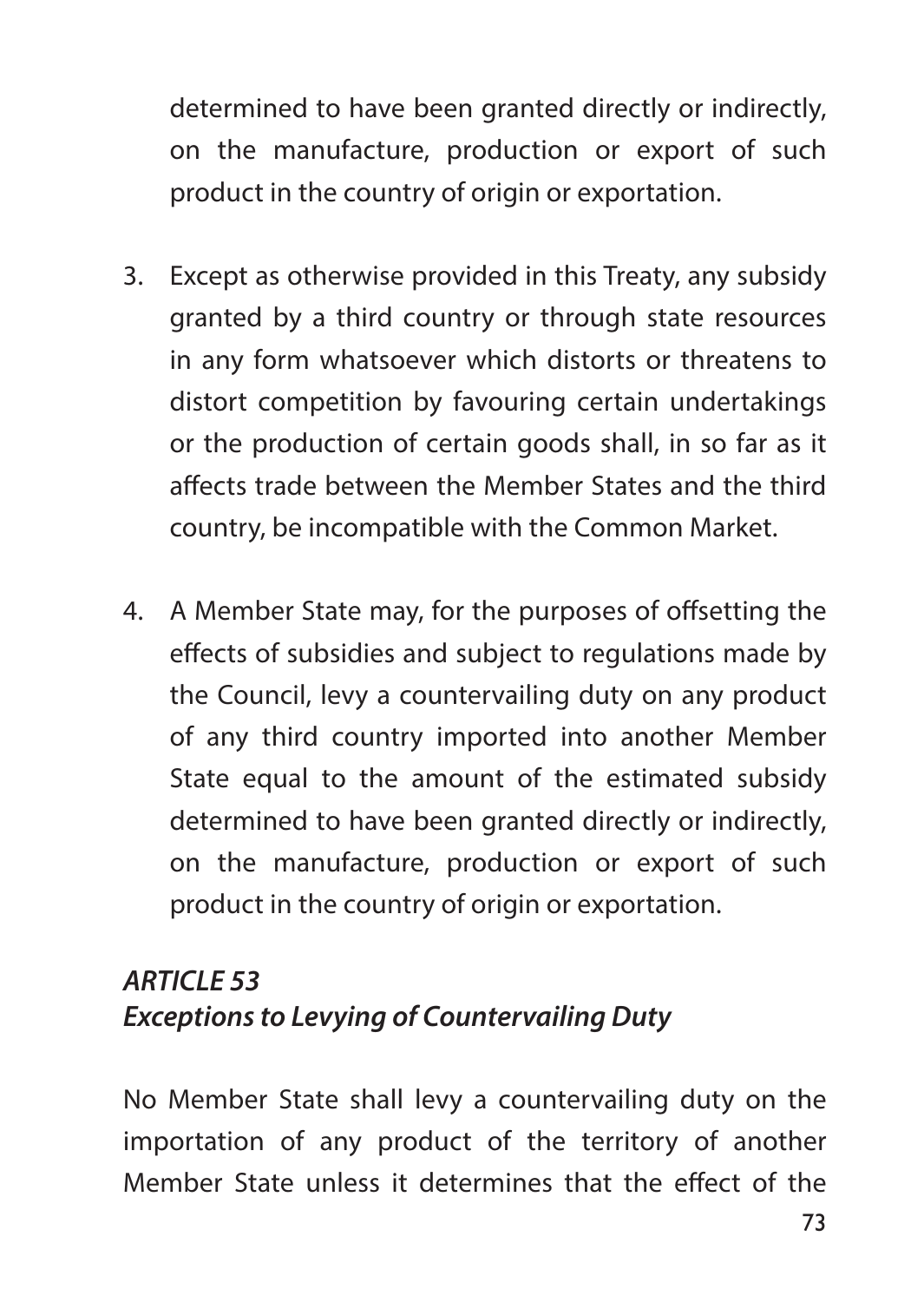subsidisation is such as to cause or threaten material injury to an established domestic industry or is such as to materially retard the establishment of a domestic industry.

### *ARTICLE 54 Co-operation in the Investigation of Dumping and Subsidies*

- 1. The Member States shall co-operate in the detection and investigation of dumping and subsidy practices and in imposing agreed measures to curb such practises.
- 2. Where there is evidence of dumping or export of subsidised goods by a third country to the territory of a Member State that threatens or distorts competition in the Common Market, the affected Member States may request the Member State in whose territory the goods are being dumped or exported to impose anti-dumping duties or countervailing duties on those goods from the third country.

### *ARTICLE 55 Competition*

1. The Member States agree that any practice which negates the objective of free and liberalised trade shall be prohibited. To this end, the Member States agree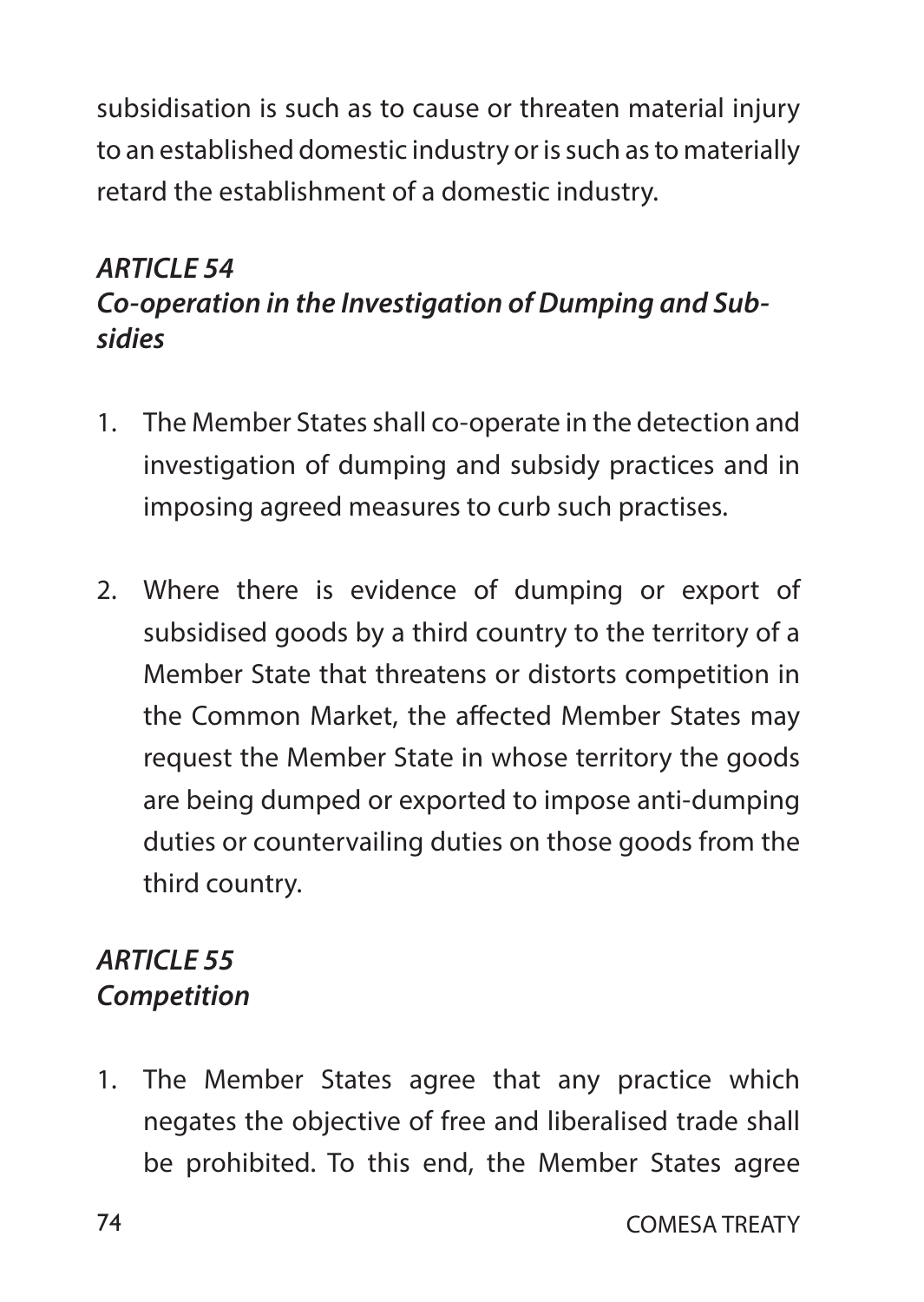to prohibit any agreement between undertakings or concerted practice which has as its objective or effect the prevention, restriction or distortion of competition within the Common Market.

- 2. The Council may declare the provisions of paragraph 1 of this Article inapplicable in the case of:
	- (a) any agreement or category thereof between undertakings;
	- (b) any decision by association of undertakings;
	- (c) any concerted practice or category thereof;

which improves production or distribution of goods or promotes technical or economic progress and has the effect of enabling consumers a fair share of the benefits:

> Provided that the agreement, decision or practice does not impose on the undertaking restrictions inconsistent with the attainment of the objectives of this Treaty or has the effect of eliminating competition.

3. The Council shall make regulations to regulate competition within the Member States.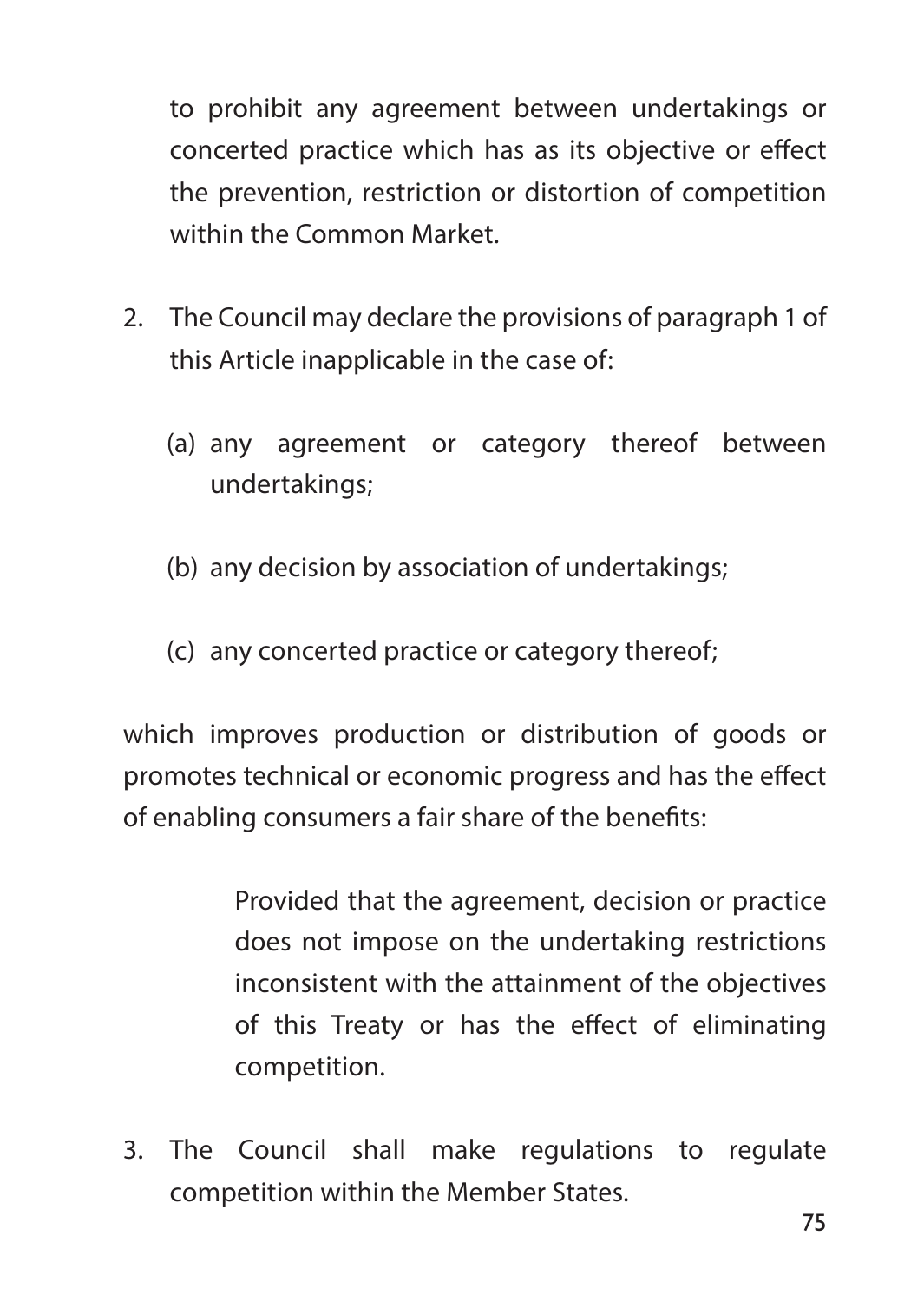### *ARTICLE 56 Most Favoured Nation Treatment*

- 1. The Member States shall accord to one another the most favoured nation treatment.
- 2. Nothing in this Treaty shall prevent a Member State from maintaining or entering into new preferential agreements with third countries provided such agreements do not impede or frustrate the objectives of this Treaty and that any advantage, concession, privilege and favour granted to a third country under such agreements are extended to the Member States on a reciprocal basis.
- 3. Nothing in this Treaty shall prevent two or more Member States from entering into new preferential agreements among themselves which aim at achieving the objectives of the Common Market, provided that any preferential treatment accorded under such agreements is extended to the other Member States on a reciprocal and nondiscriminatory basis.
- 4. Copies of agreements concluded pursuant to paragraph 2 of this Article shall be transmitted to the Secretary-General by the Member States parties to them.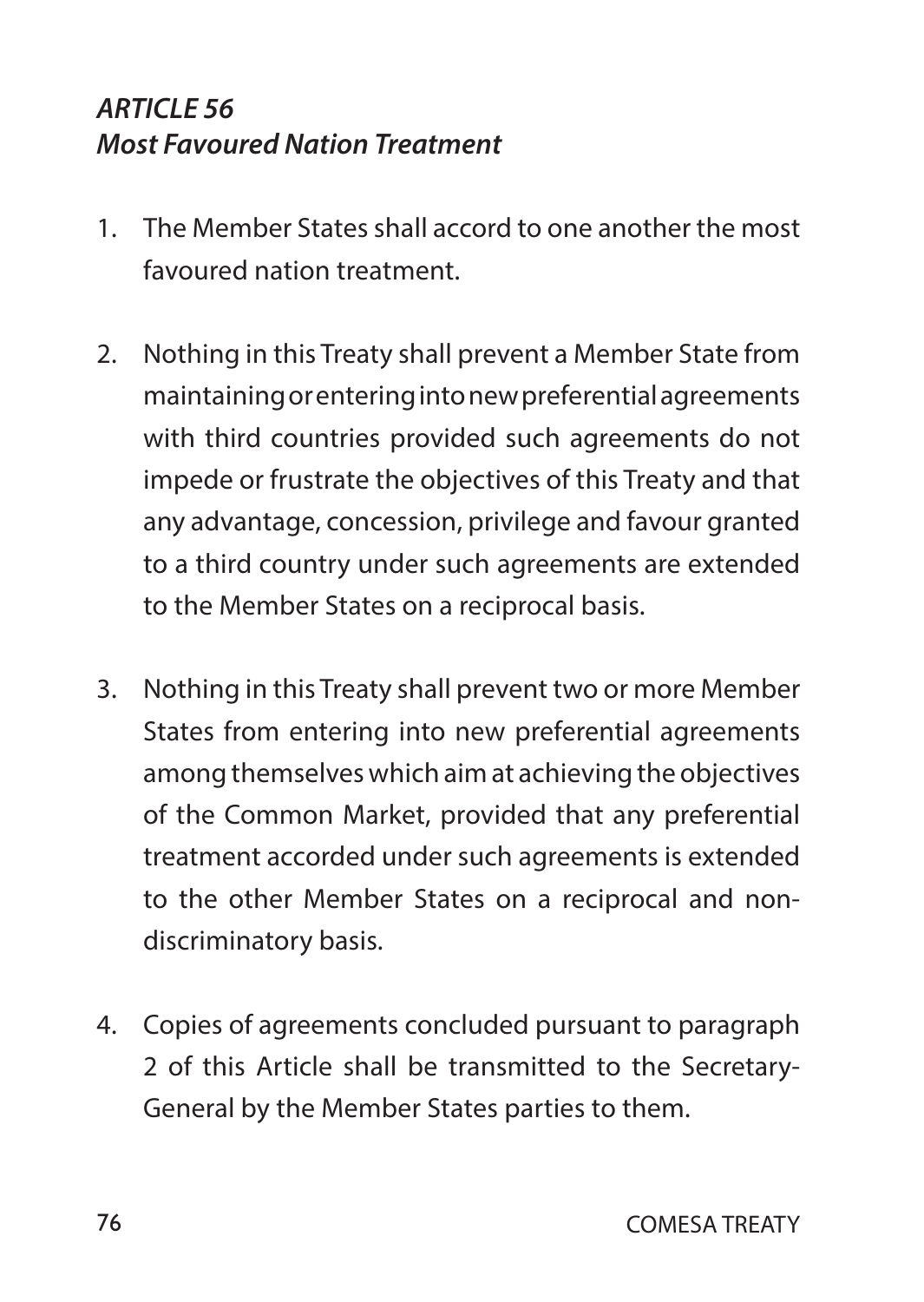# **ARTICLE 57** *National Treatment*

The Member States shall refrain from enacting legislation or applying administrative measures which directly or indirectly discriminate against the same or like products of other Member States.

### *ARTICLE 58 Customs Administration*

The Member States shall apply the provisions of Chapter Nine of this Treaty in order to simplify, harmonize and standardize their customs regulations, procedures and documents to ensure the effective application of the provisions of this Chapter and to reduce the costs of and facilitate the speedy movement of goods and services across their frontiers.

# **ARTICLE 59** *Drawback*

The Member States may, at the end of the ten years specified in Article 45 of this Treaty, refuse to accept as eligible for Common Market tariff treatment goods in relation to which drawback is claimed or made use of in connection with their exportation from the Member States in the territory of which the goods have undergone the last process of production.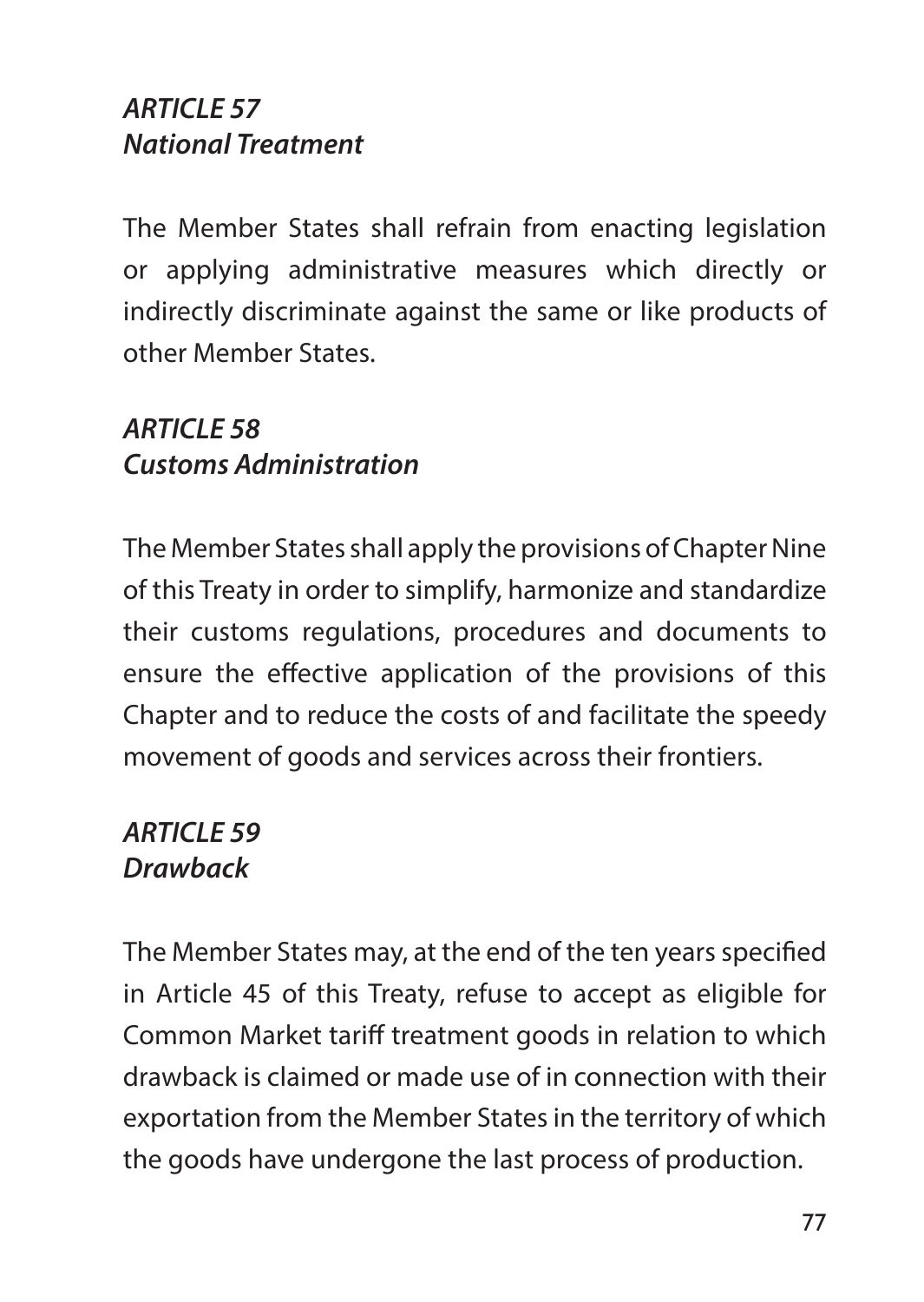# *ARTICLE 60 Remedy for Loss of Revenue*

- 1. The Council shall, on the recommendation of the Intergovernmental Committee, determine what remedial steps shall be taken with respect to a Member State which has suffered substantial loss of revenue from import duties as a result of the application of this Chapter.
- 2. For the purposes of paragraph 1 of this Article, the Member States shall conclude a Protocol which shall, inter-alia, determine the machinery and formula to be used in carrying out the remedial steps with respect to a Member State which has suffered substantial loss of revenue from import duties as a result of the application of this Chapter.

### *ARTICLE 61 Safeguard Clause*

1. In the event of serious disturbances occurring in the economy of a Member State following the application of the provisions of this Chapter, the Member State concerned shall, after informing the Secretary-General and the other Member States, take necessary safeguard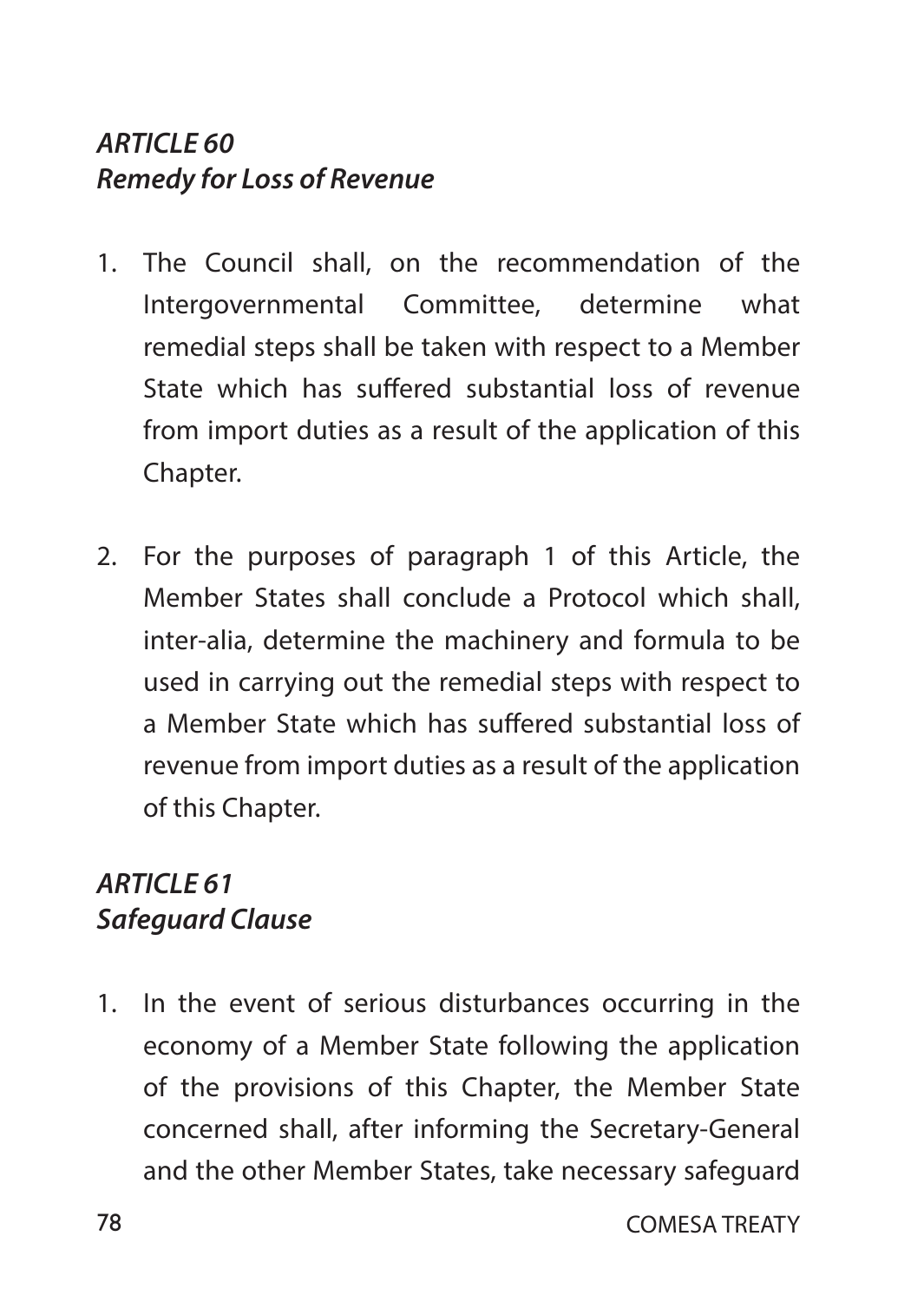measures.

- 2. Safeguard measures taken under the provisions of paragraph 1 of this Article, shall remain in force for a period of one year and may be extended by the decision of the Council provided that the Member State concerned shall furnish to the Council proof that it has taken the necessary and reasonable steps to overcome or correct imbalances for which safeguard measures are being applied and that the measures applied are on the basis of non-discrimination.
- 3. The Council shall examine the method and effect of the application of existing safeguard measures and take a decision thereon.

### *ARTICLE 62 Trade Promotion*

The Member States shall adopt measures designed to promote trade within the Common Market. In this regard, Member States shall:

(a) ensure the development and dissemination of market intelligence and trade information with a view to providing the widest possible knowledgebase of intra-Common Market trade opportunities and encourage the development of exports and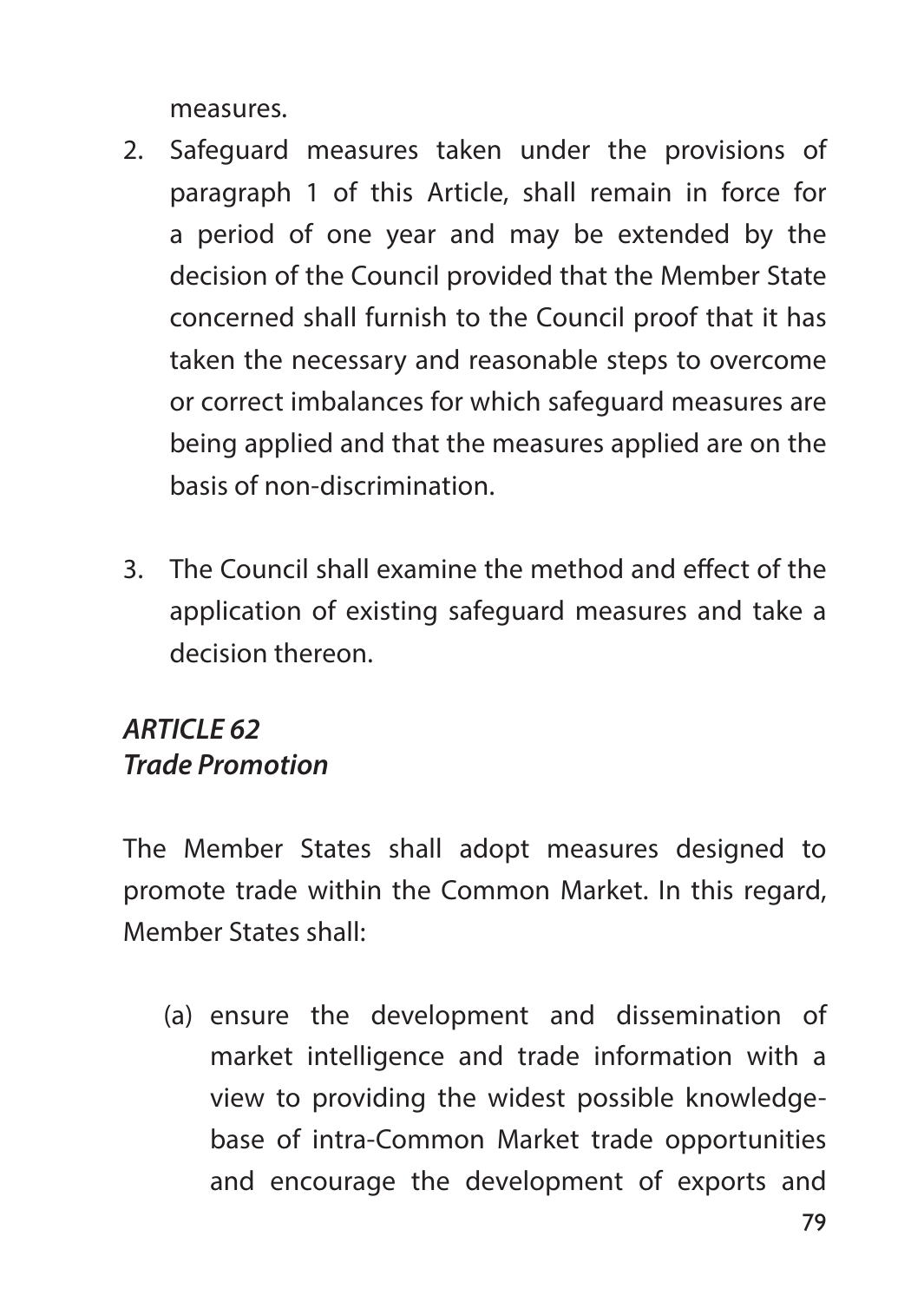markets to meet the public and private procurement needs;

- (b) actively encourage the undertaking of supply and demand surveys, the organisation of buyers and sellers meetings and other multi-country contact promotion events in order to further identify and exploit the potential of intra-Common Market trade;
- (c) undertake the removal of measures that have been identified during the market surveys, which restrict the flow of goods and services to their identified markets, including the establishment of agency offices, trade missions, free movement of samples and advertising;
- (d) identify the possibilities of product adaptation and diversification to broaden their respective export base with a view to expanding or introducing products to new markets in the Member States;
- (e) review and initiate programmes for the rationalisation and improvement of import operations and techniques to ensure that savings will accrue from such rationalisation of purchase operations;

80 COMESA TREATY (f) seek to ensure that donor-funded import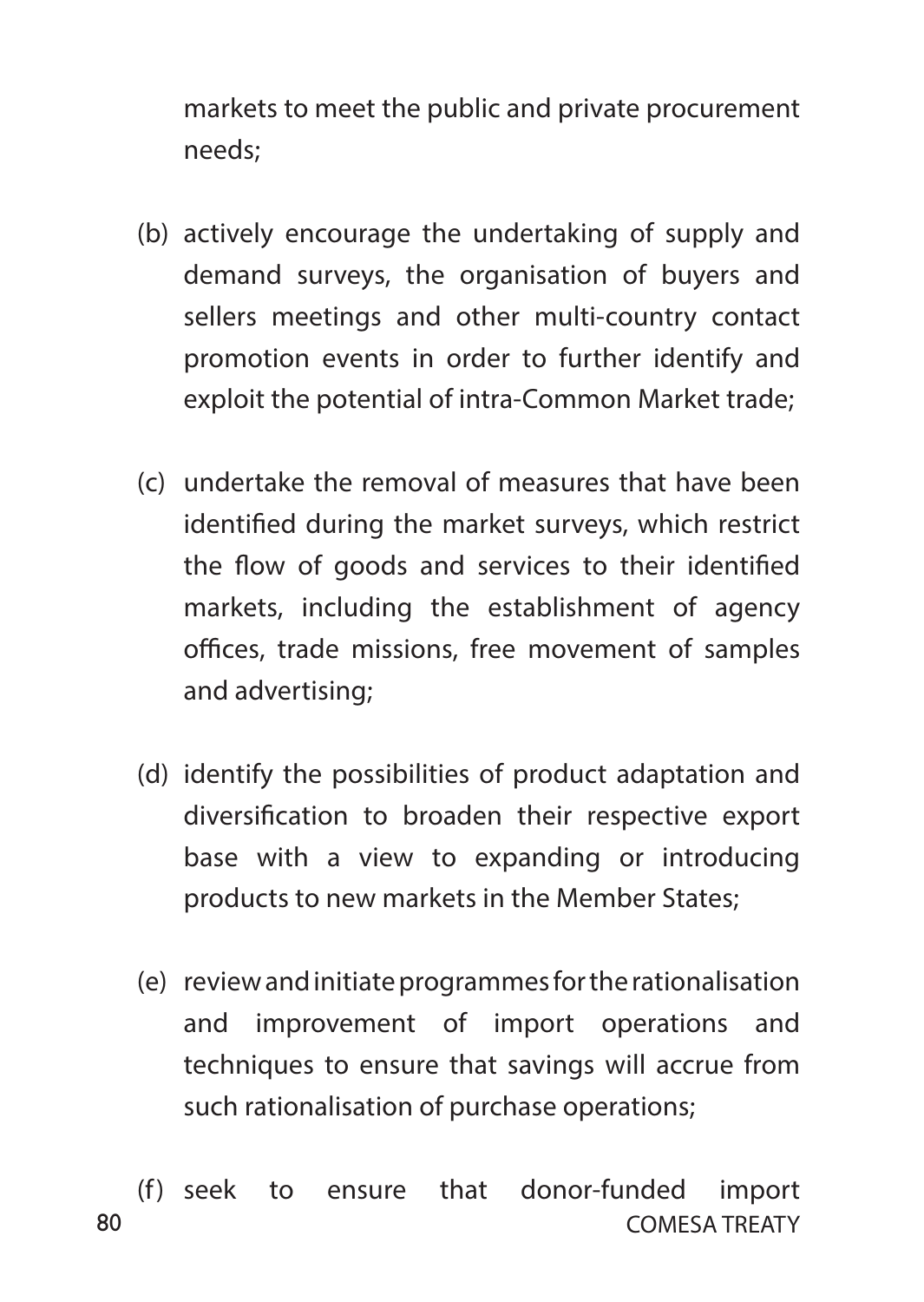procurement programmes allow as far as possible for the purchase of goods from other Member States;

- (g) organise frequent general and specialised trade fairs;
- (h) improve the performance of small-and-medium scale enterprises for export development such as marketing, business management and the provision of credits;
- (i) promote export-oriented joint ventures, by encouraging and facilitating enterprise-to-enterprise contacts;
- (j) support privatisation endeavours through the introduction of trade services or improvement of the trade promotion infrastructure to meet the special requirements of privatised companies; and
- (k) encourage the improvement of services relating to trade such as export financing, quality control and standardisation, packaging and specification aspects, warehousing and storage operations, and others that will increase the flow of goods within the Member States.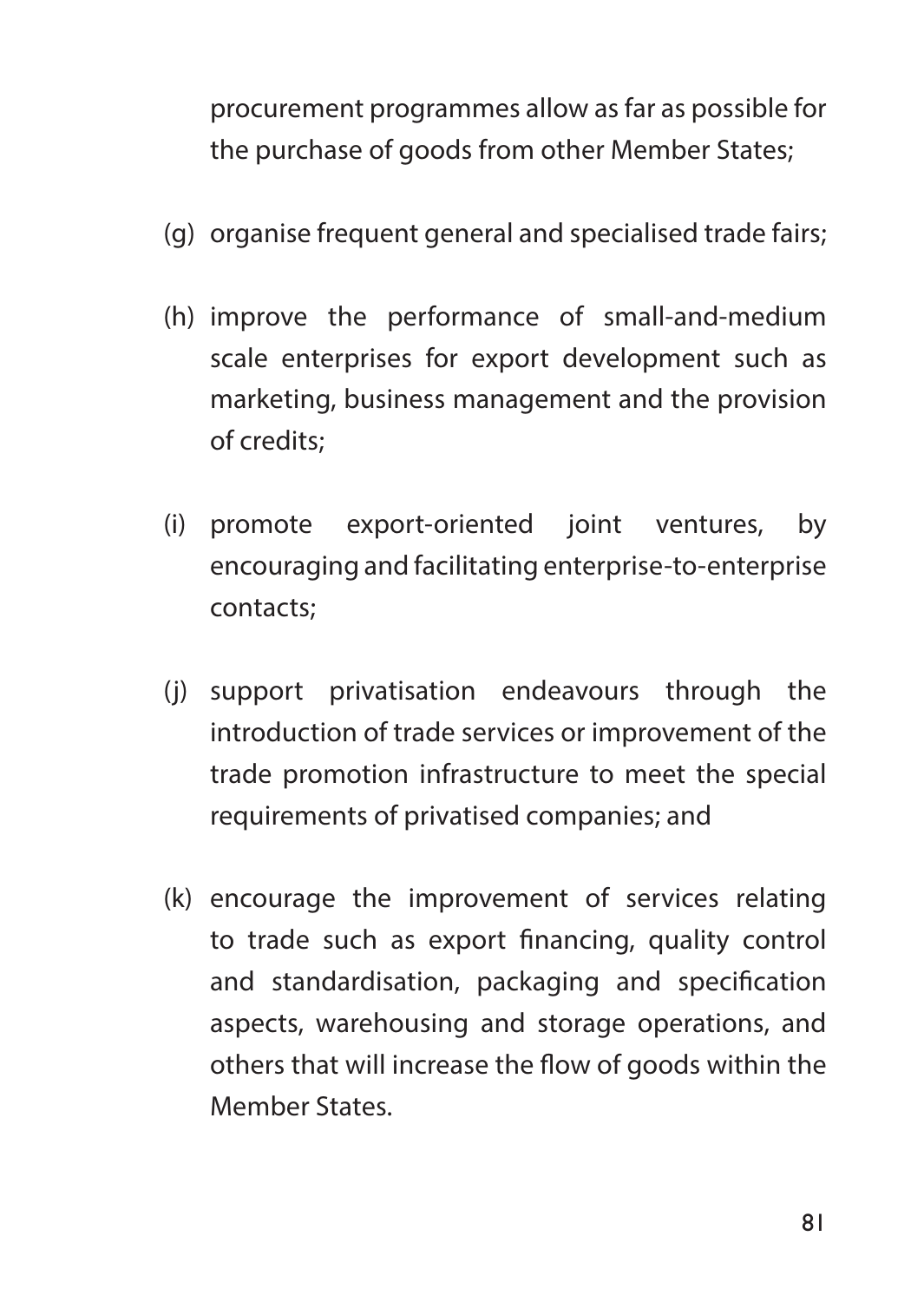### **CHAPTER SEVEN**

### **COMMON MARKET CUSTOMS CO-OPERATION**

### *ARTICLE 63 Scope of Customs Co-operation*

- 1. The provisions of this Chapter shall apply to any activity being undertaken in co-operation among the Member States in the field of customs management and the organization of customs and shall include in particular:
	- (a) matters concerning the application of Common Market tariff treatment for their exports and imports;
	- (b) the simplification and harmonization of trade documents, customs regulations and procedures with particular reference to such matters as the valuation of goods, tariff classification, temporary admission, warehousing, re-exports, frontier trade and export drawback;
	- (c) the prevention, investigation and suppression of customs offences;
	- (d) national and joint institutional arrangements; and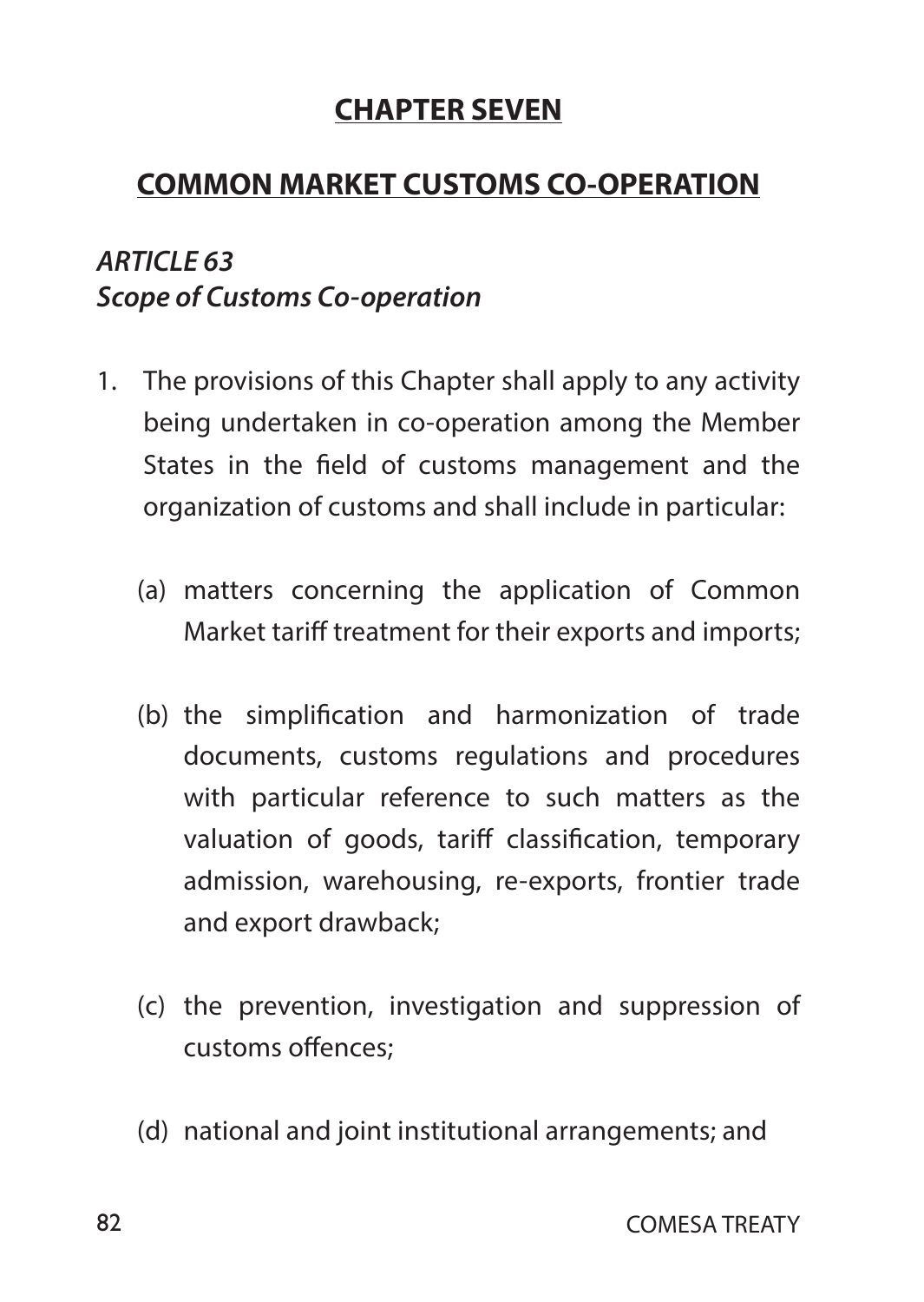- (e) training facilities and programmes for customs officials.
- 2. The provisions of paragraph 1 of this Article shall not affect the gradual establishment of a common external tariff in respect of goods imported into the Member States from third countries

# *ARTICLE 64 Common Market Tariff Treatment*

- 1. The Member States undertake to co-operate in the implementation of the provisions of this Treaty concerning the treatment of goods eligible for Common Market tariff treatment and more particularly those relating to:
	- (a) the evolution of uniform national customs legislation and procedures;
	- (b) the reduction and eventual elimination of import duties and non-tariff barriers on trade among themselves;
	- (c) the establishment of a common external tariff; and
	- (d) any other aspect of customs law and practice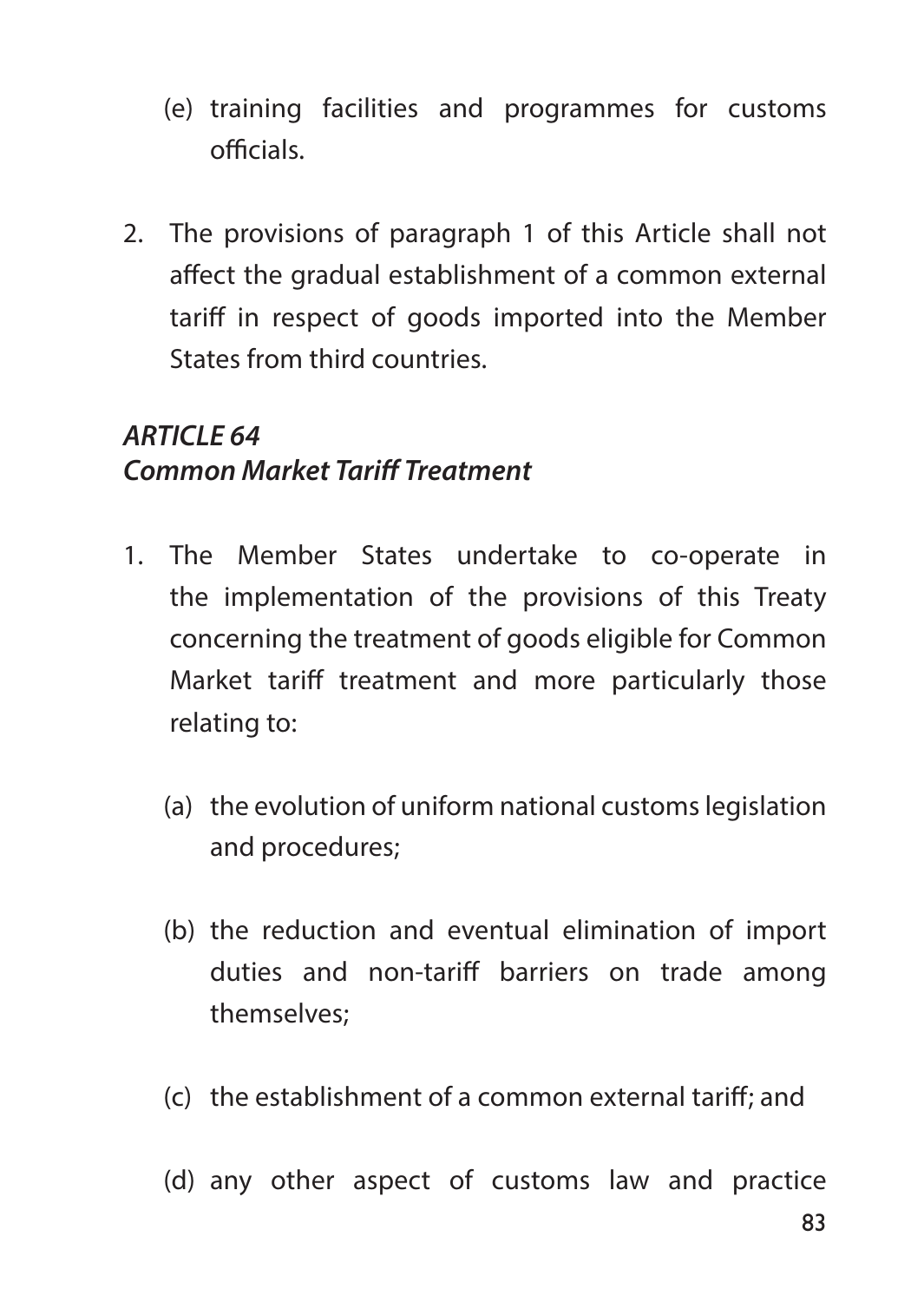concerning Common Market tariff treatment.

- 2. For the purposes of paragraph 1 of this Article, the Member States undertake where they have not already done so, to:
	- (a) adopt uniform, comprehensive and systematic tariff classification of goods with a common and specific basis of description and interpretation in accordance with internationally accepted standards;
	- (b) adopt a standard system of valuation of goods based on principles of equity, uniformity and simplicity of application in accordance with internationally accepted standards and guidelines;
	- (c) agree on common terms and conditions governing temporary admission procedures including the list or range of goods to be covered and the nature of manufacturing or processing to be authorized;
	- (d) implement the customs requirements for the reexportation of goods provided for in this Treaty;
	- (e) implement the customs requirements for the transit of goods as prescribed in this Treaty;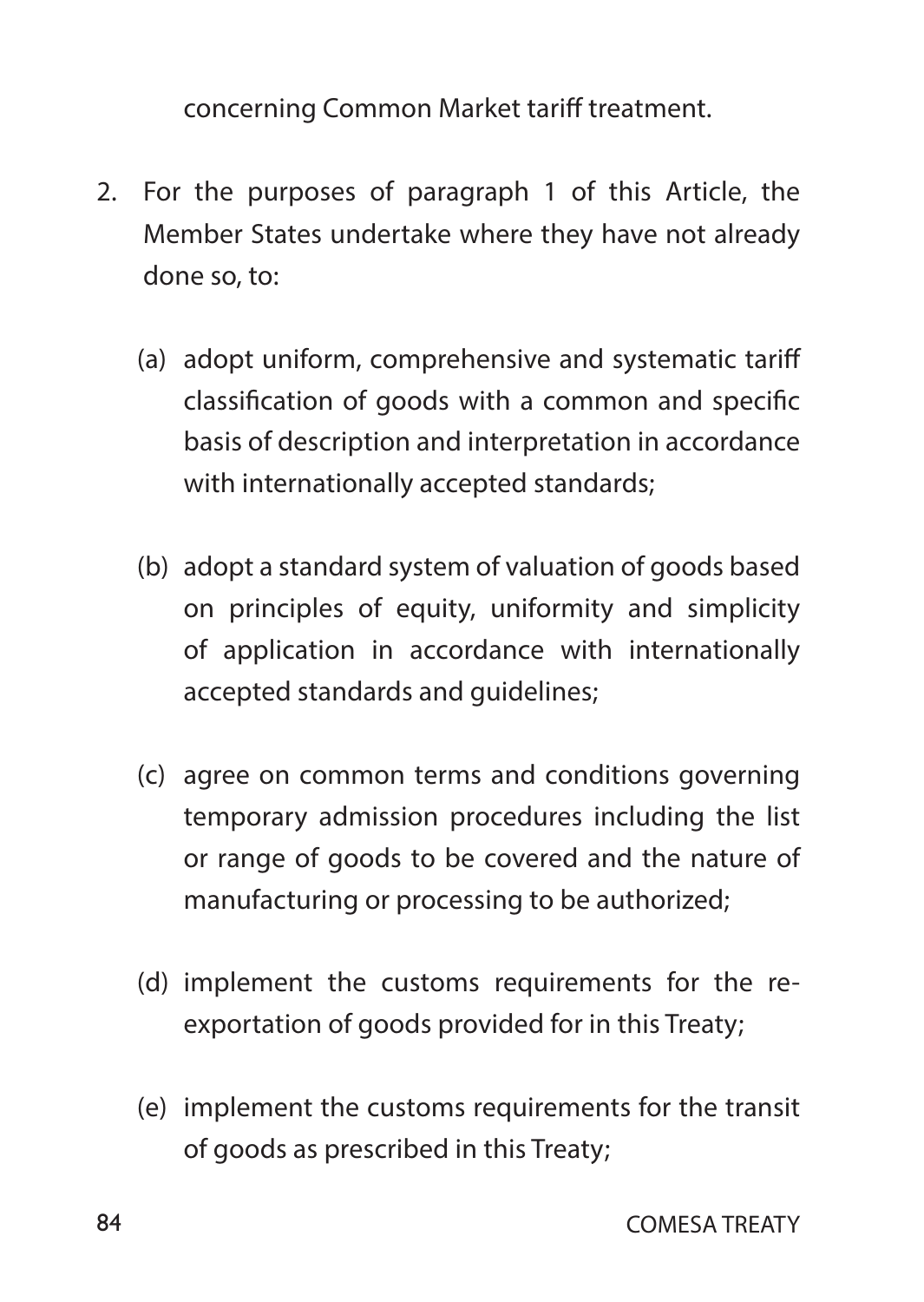- (f) harmonize and simplify customs formalities and documents in accordance with the provisions of this Treaty; and
- (g) adopt common procedures for the establishment and operation of free zones, free ports, customs supervised factories and export drawbacks.
- 3. The Member States undertake to harmonize their customs and statistical nomenclature and standardize their foreign trade statistics to ensure comparability and reliability of the relevant information.

# *ARTICLE 65 Communication of Customs Information*

The Member States shall exchange information on matters relating to customs and more particularly to the following:

- (a) changes in customs legislation, procedures, duties and commodities subject to import or export restrictions; and
- (b) information relating to the prevention, investigation and suppression of customs offences as provided for in Article 66 of this Treaty.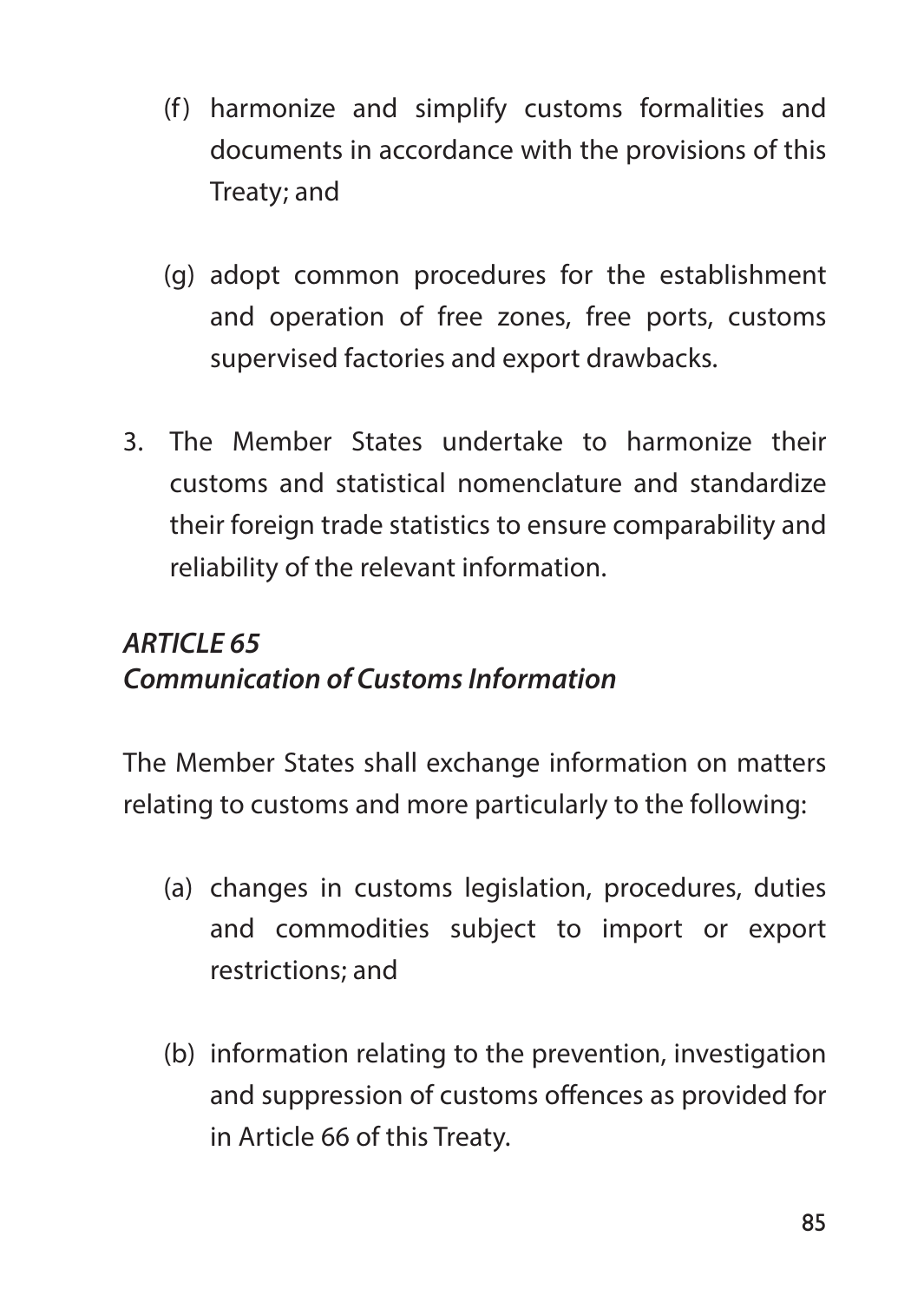# *ARTICLE 66 Prevention, Investigation and Suppression of Customs Offences*

- 1. The Member States undertake to co-operate in the prevention, investigation and suppression of customs offences.
- 2. For the purposes of paragraph 1 of this Article, the Member States undertake to:
	- (a) exchange lists of goods and publications the importation of which is prohibited in their respective territories;
	- (b) prohibit the exportation of goods and publications referred to in sub-paragraph (a) of this paragraph to each other's customs territories;
	- (c) exchange among themselves lists of goods known to be the subject of illicit traffic between their customs territories and maintain special surveillance over the movement of such goods;
- 86 COMESA TREATY (d) consult each other on the establishment of common border posts and take such steps as may be deemed appropriate to ensure that goods exported or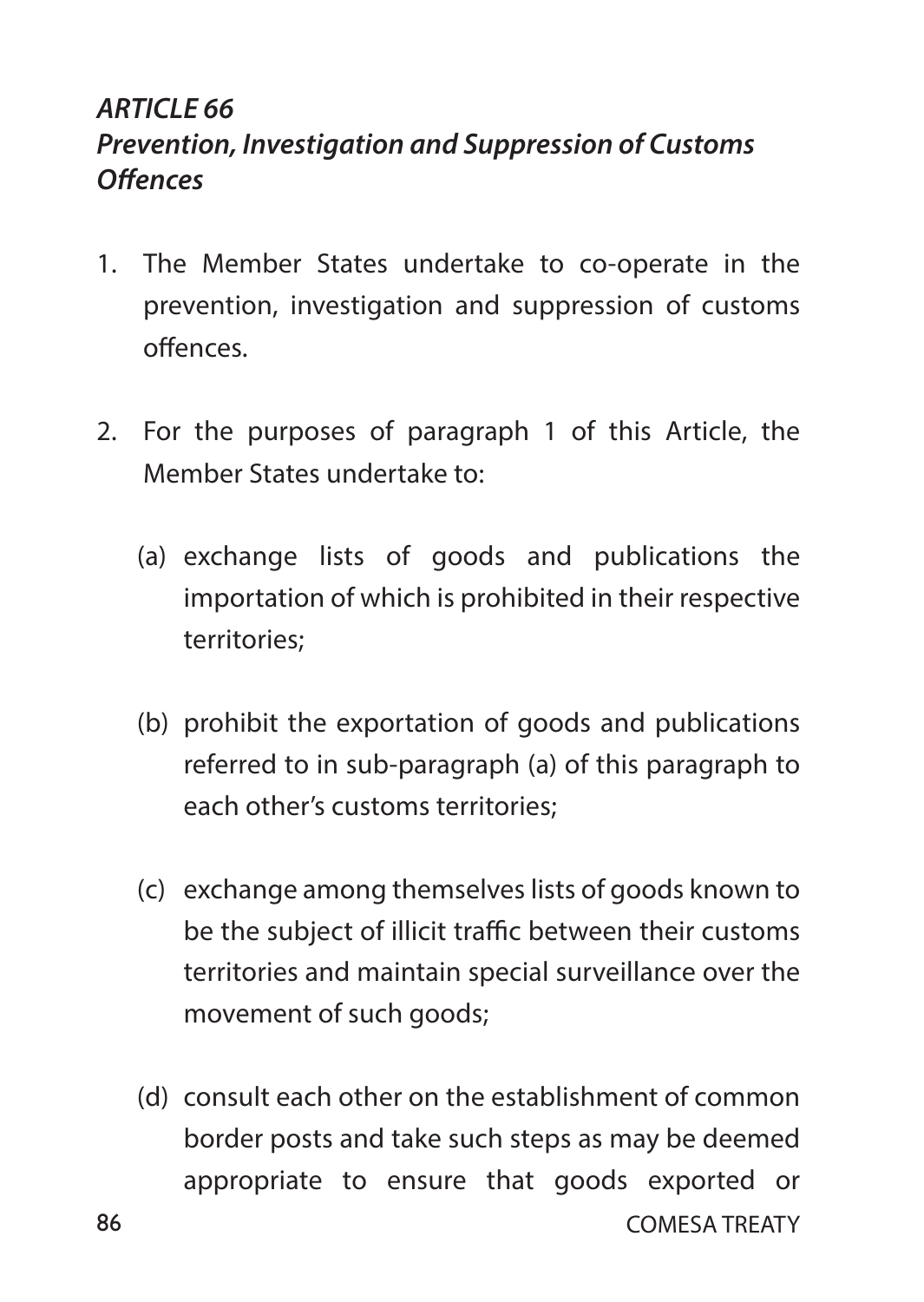imported through common frontiers pass through the competent and recognized Customs Offices and along approved routes;

- (e) exchange among themselves lists of Customs Offices located along common frontiers, details of the powers of such offices, their working hours and any changes in these particulars for the effective operation of the provisions of sub-paragraph (d) of this paragraph;
- (f) endeavour to correlate the powers and harmonise the working hours of their corresponding Customs Offices referred to in sub-paragraph (e) of this paragraph; and
- (g) maintain special surveillance over:
	- (i) the entry into, sojourn in, and exit from their customs territories of particular persons reasonably suspected by a Member State of being involved in activities that are contrary to the customs law of any Member State;
	- (ii) the movement of particular goods suspected by any Member State to be the subject of illicit traffic towards the importing Member State;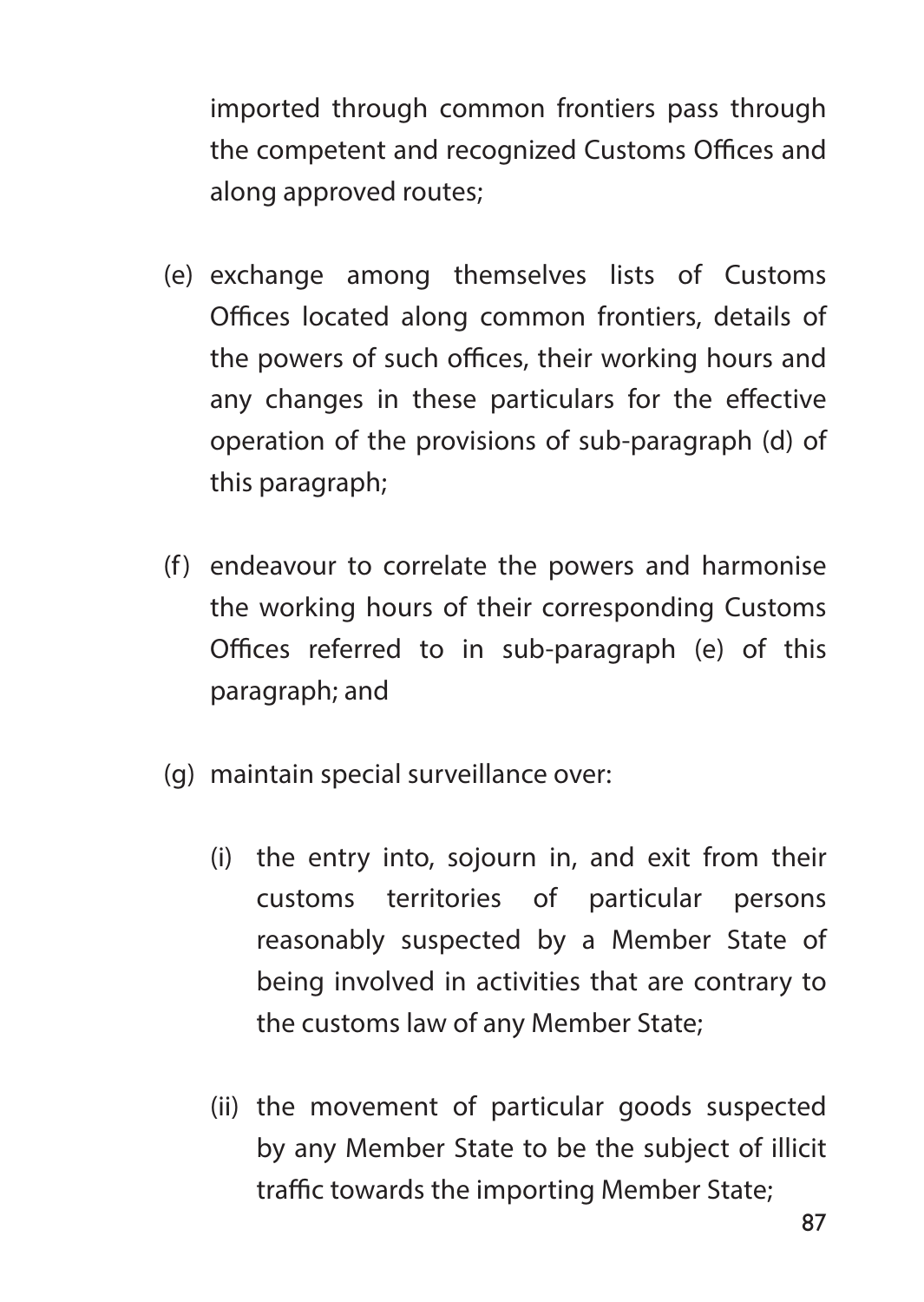- (iii) particular places where stocks of goods have been built up giving reason for suspicion that they may be used for illicit importation into any Member States; and
- (iv) particular vehicles, ships, aircraft, or other means of transport suspected of being used to commit customs offences in any Member State.
- 3. The Member States shall exchange:
	- (a) as a matter of course and without delay, any information regarding:
		- (i) operations which it is suspected will give rise to customs offences in any Member State;
		- (ii) persons, vehicles, ships, aircraft and other means of transport reasonably suspected of being engaged in activities that may be in violation of the customs laws of any Member State;
		- (iii) new techniques of committing customs offences; and
		- (iv) goods known to be the subject of illicit traffic;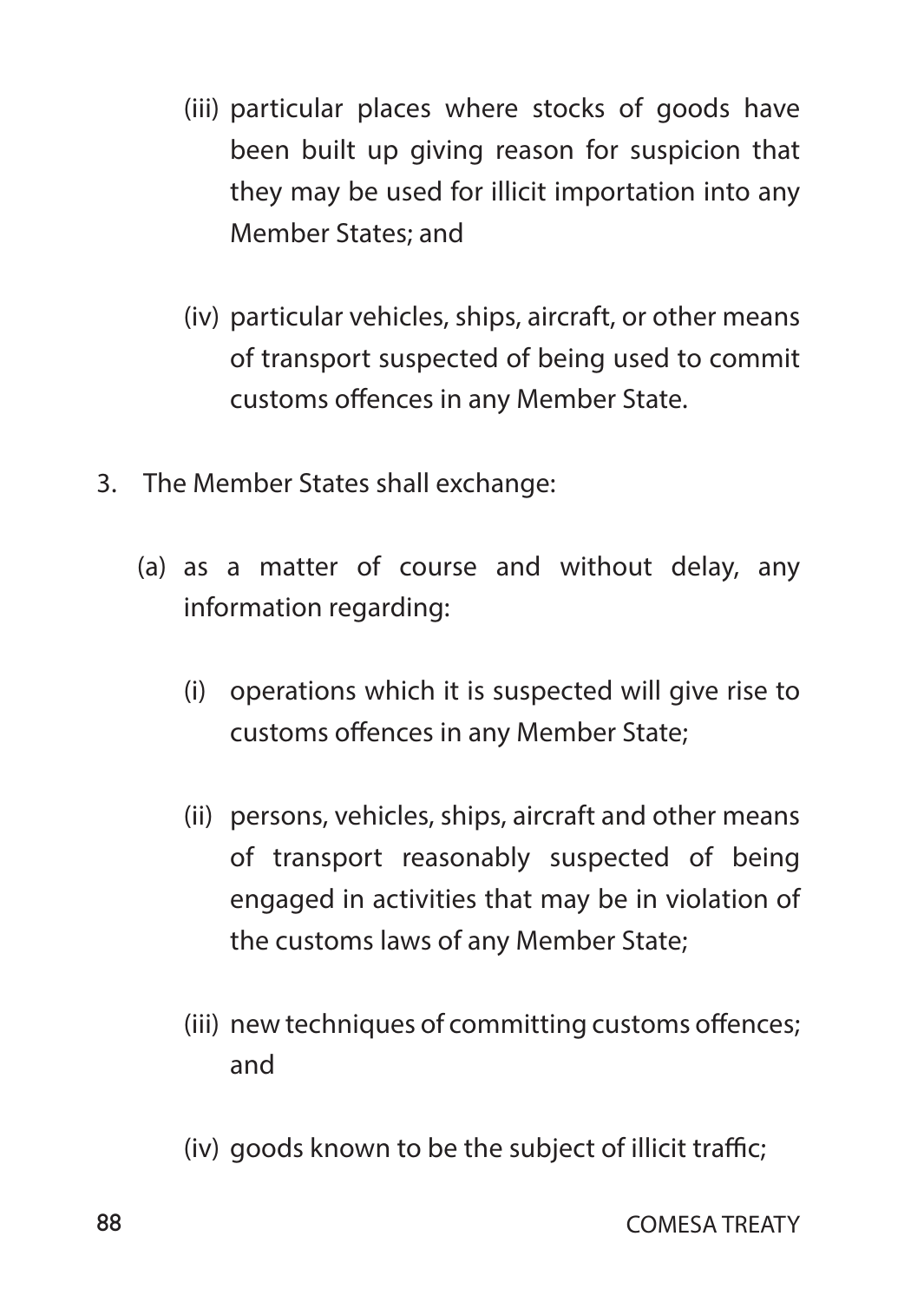- (b) on the request from a Member State and as promptly as possible, any available information:
	- (i) contained in customs documents relating to such exchanges of goods between countries as are suspected of being in violation of the customs law of the requesting Member State;
	- (ii) enabling false declarations to be detected, in particular with respect to dutiable value; and
	- (iii) concerning certificates of origin, invoices or other documents, known to be, or suspected of being, false; and
- (c) on the request and if appropriate in the form of official documents from a Member State, information concerning the following matters:
	- (i) the authenticity of any official document produced in support of goods declaration made to customs authorities of the requesting Member State;
	- (ii) whether goods which were granted preferential treatment on departure from the territory of the requesting Member State, because they were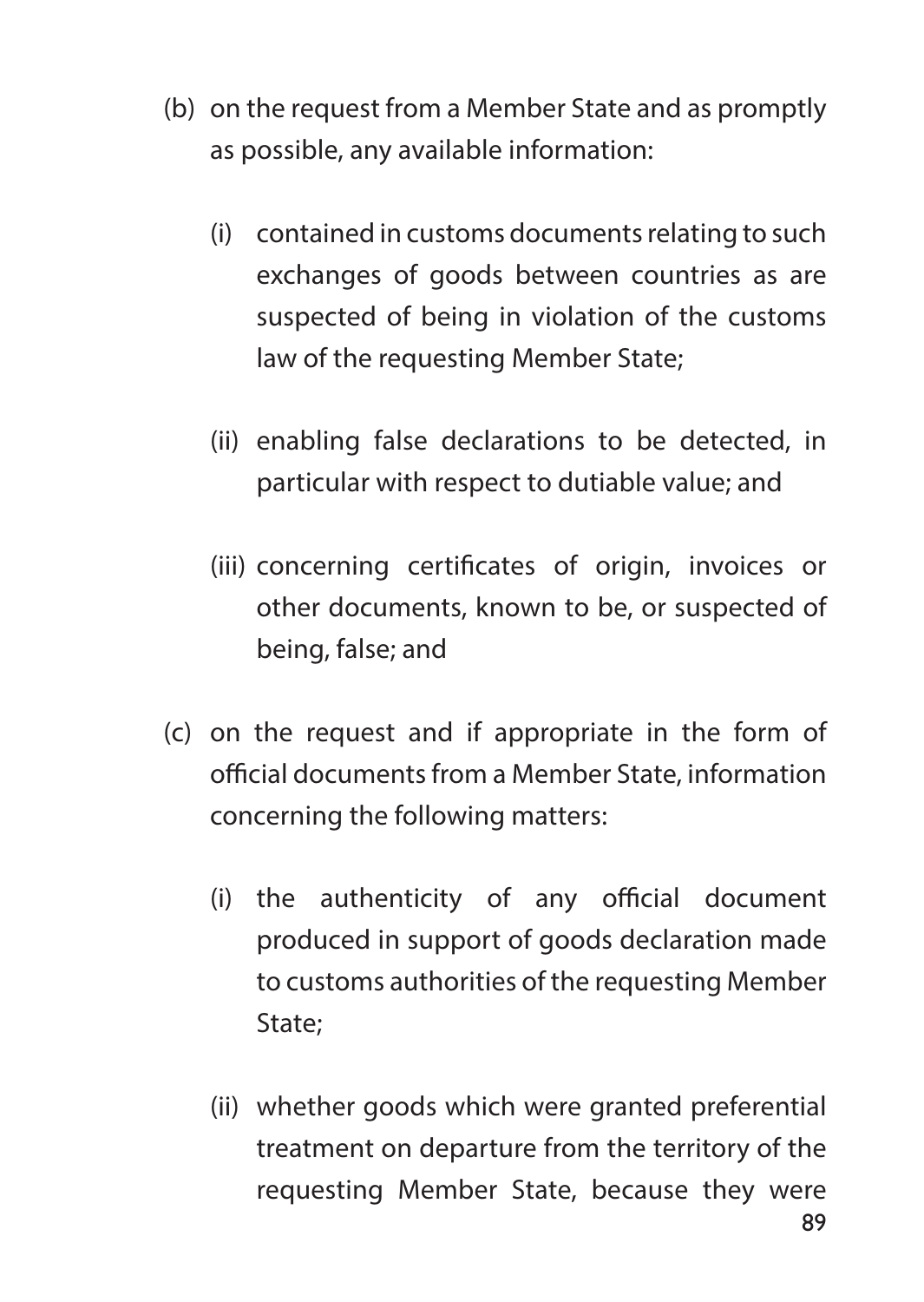declared as intended for home use in the other Member State, have been duly cleared for home use in that State;

- (iii) whether goods imported into the territory of the requesting Member State have been lawfully exported from that of the exporting Member States;
- (iv) whether goods exported from the territory of the requesting Member State have been lawfully imported into that of the importing Member States, and in accordance with the importer's declaration; and
- (v) special documents which may be issued by the customs authorities of the exporting Member State for surrender to the customs authorities of the importing Member State in order that they may certify that the goods were lawfully exported.
- 4. Each Member State undertakes, whenever expressly requested by another Member State, to:
- 90 COMESA TREATY (a) make enquiries, record statements and obtain evidence concerning a customs offence under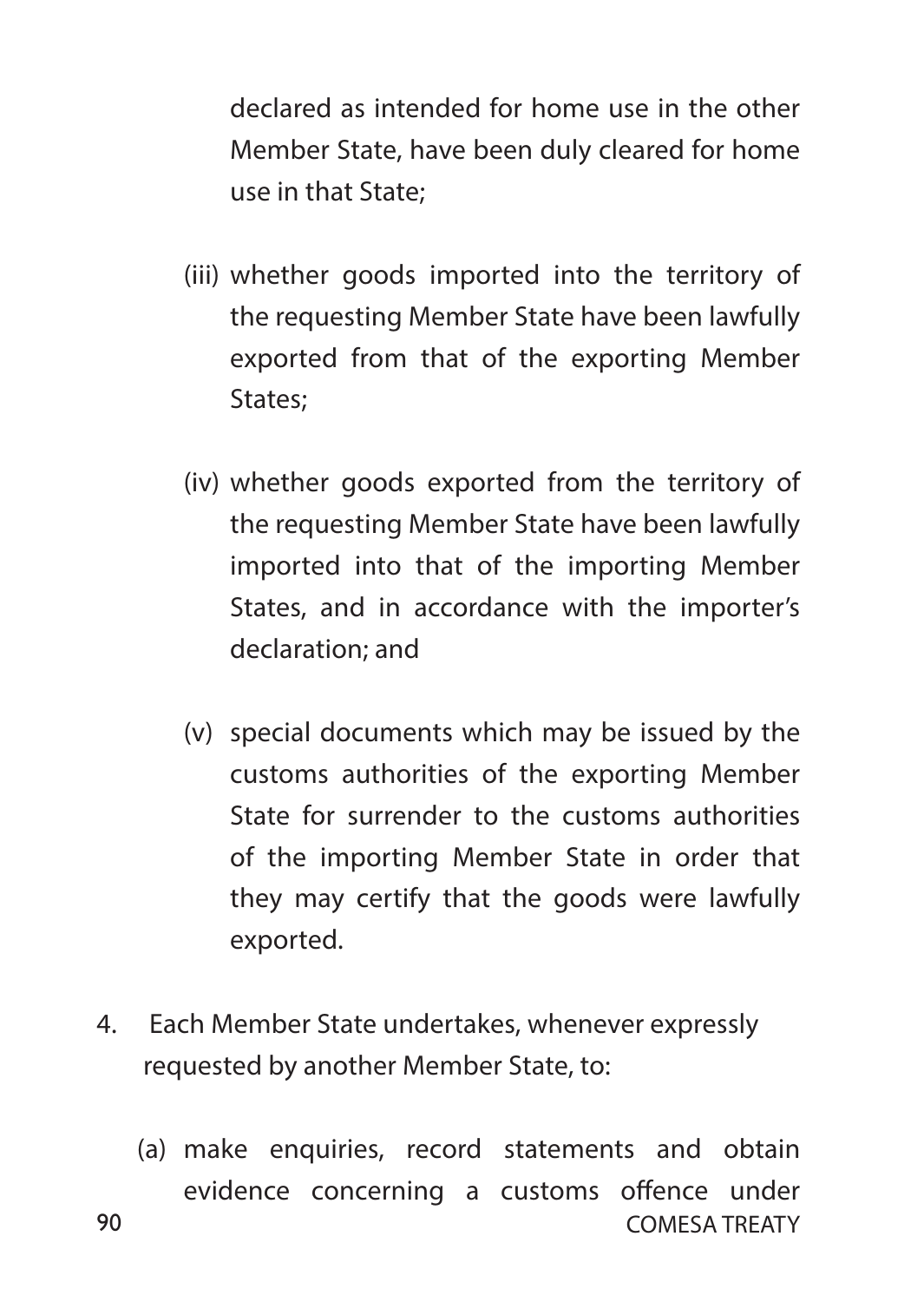investigation in the requesting Member State and transmit the results of the enquiry as well as any documents or other evidence, to the requesting Member State; and

(b) notify the competent authorities of the requesting Member State of actions and decisions taken by the competent authorities of the Member State where the customs offence took place in accordance with the law in force in that Member State.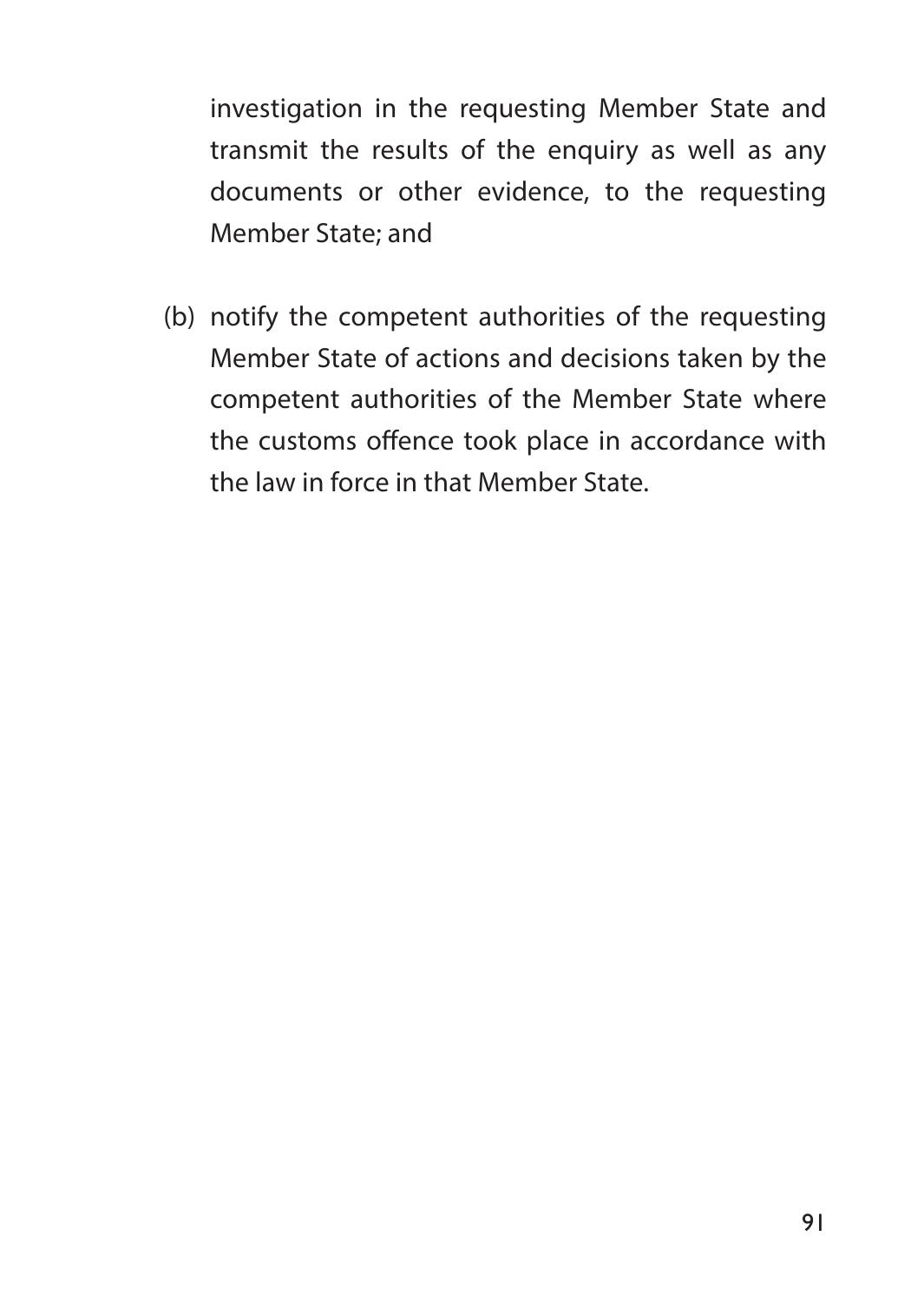# **CHAPTER EIGHT**

#### **RE-EXPORTATION OF GOODS**

#### *ARTICLE 67 General Provisions*

1. The Member States agree that re-exports bound for a receiving State shall be exempted from the payment of import or export duties in the importing State:

> Provided that this paragraph shall not preclude the levying of normal administrative and service charges applicable to the import or export of similar goods in accordance with their customs laws and regulations.

- 2. The Member States agree that:
	- (a) re-exports imported into any Member State shall be subjected to the same import duties as are applicable to similar goods imported directly into their territories from third countries; and
	- (b) there shall be no discrimination in the treatment of re-exports traded among the Member States.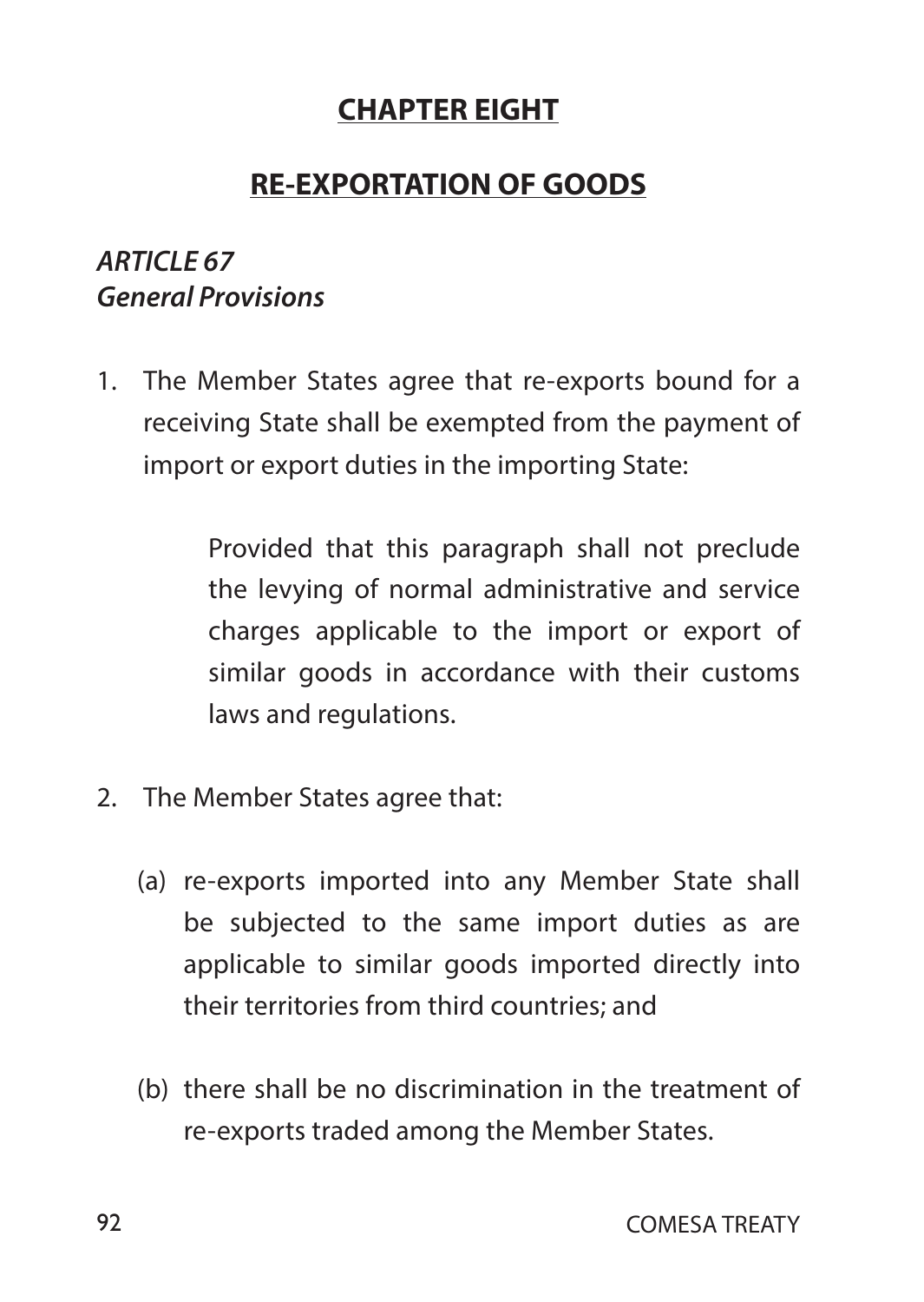3. Notwithstanding the provisions of paragraph 2 of this Article, the Member States agree that re-exported goods which qualify as originating in a Member State under the provisions of this Treaty shall be treated as if they were directly imported by the receiving State from the Member State where they originate. Such goods shall be accorded appropriate Common Market tariff treatment:

> Provided that the re-exporter thereof produces documentary evidence certified by the authorities designated for that purpose, to the effect that the goods originated in the Member State from which they were originally imported.

4. The Member States undertake to facilitate the re-export of goods within the Common Market in accordance with the provisions of the Protocol on Transit Trade and Transit Facilities.

#### *ARTICLE 68 Refund and Remission of Duties and Taxes*

1. Where import duties on goods have been charged and collected by the importing State, that State shall refund all such duties less import subsidies, if any, to the reexporter of those goods in its territory when the goods are re-exported to another Member State in an unused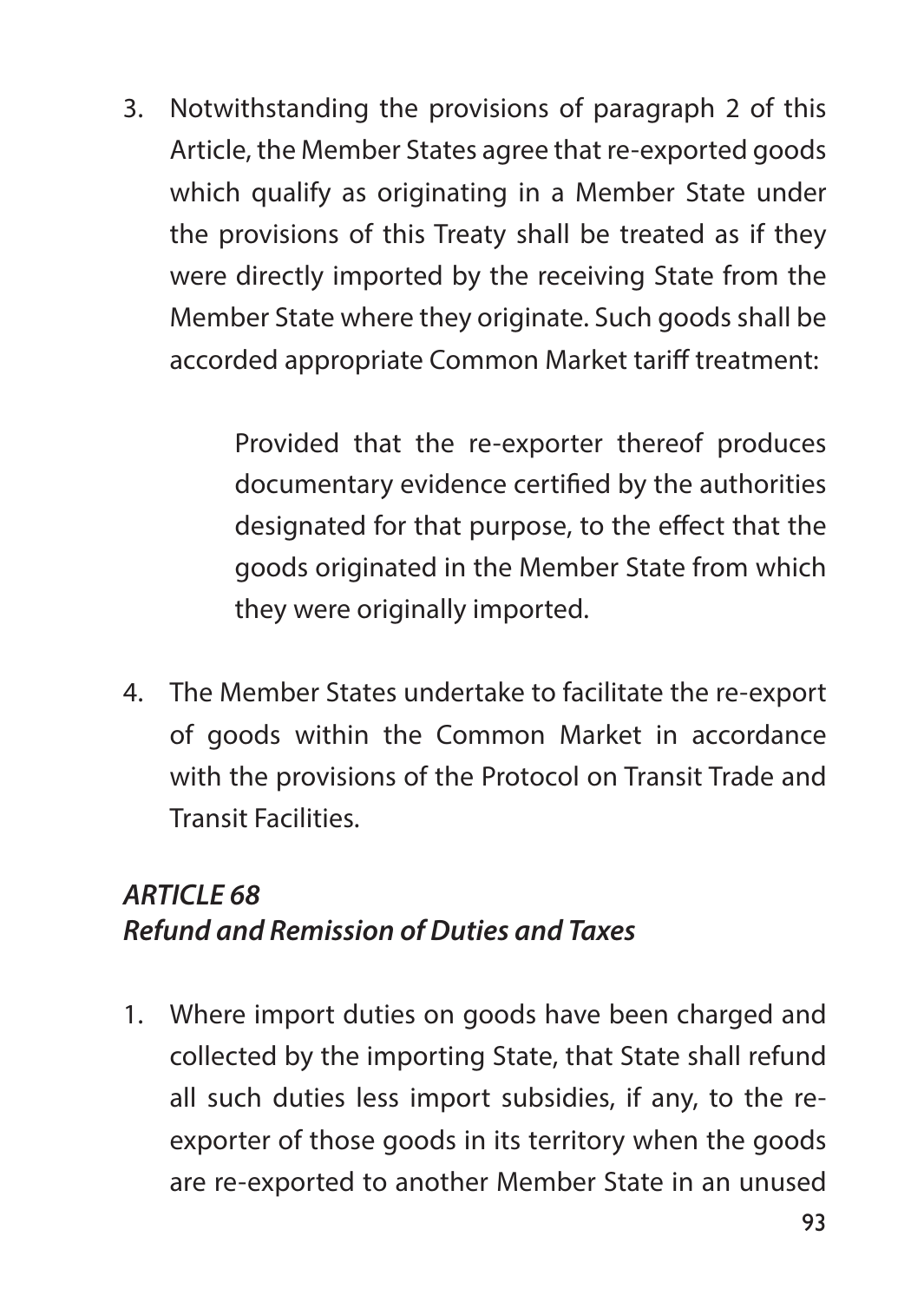condition:

Provided that the re-export is made within twelve months from the date on which the goods are received in the importing State.

- 2. Where imported goods have been admitted with suspended customs duties for warehousing, transit or trans-shipment under customs bond without payment of customs duties, no import or export duties shall be charged in respect of such goods when they are subsequently re-exported by the importing State.
- 3. Notwithstanding the provisions of paragraphs 1 and 2 of this Article and of Article 59 of this Treaty, the importing State shall, in accordance with its customs laws and regulations be free to withhold or charge part of the duties collected or collectable where the goods have been re-packed, assembled, preserved, blended or otherwise processed in the importing State:

Provided that no duties shall be refunded where the processed goods qualify as originating in the importing State under the provisions of this Treaty.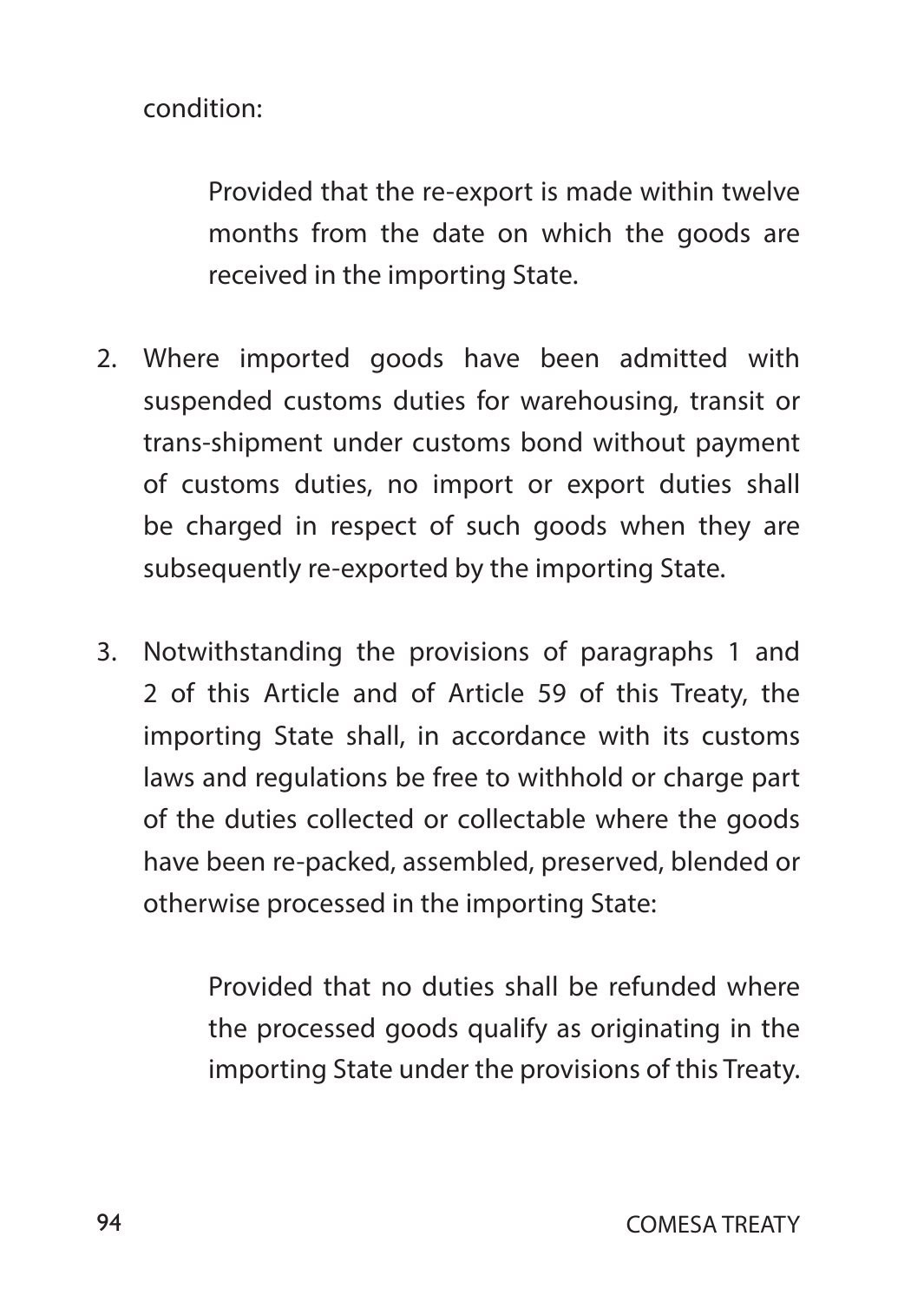# **CHAPTER NINE**

# **SIMPLIFICATION AND HARMONISATION OF TRADE DOCUMENTS AND PROCEDURES**

#### *ARTICLE 69 Trade Documents and Procedures*

The Member States agree to simplify and harmonize their trade documents and procedures in accordance with the provisions of this Chapter so as to facilitate trade in goods and services within the Common Market by:

- (a) reducing to a minimum the number of trade documents and copies thereof;
- (b) reducing to a minimum the number of national bodies required to handle documents referred to in sub-paragraph (a) of this paragraph; and
- (c) harmonizing the nature of the information to be contained in documents referred to in sub-paragraph (a) of this paragraph.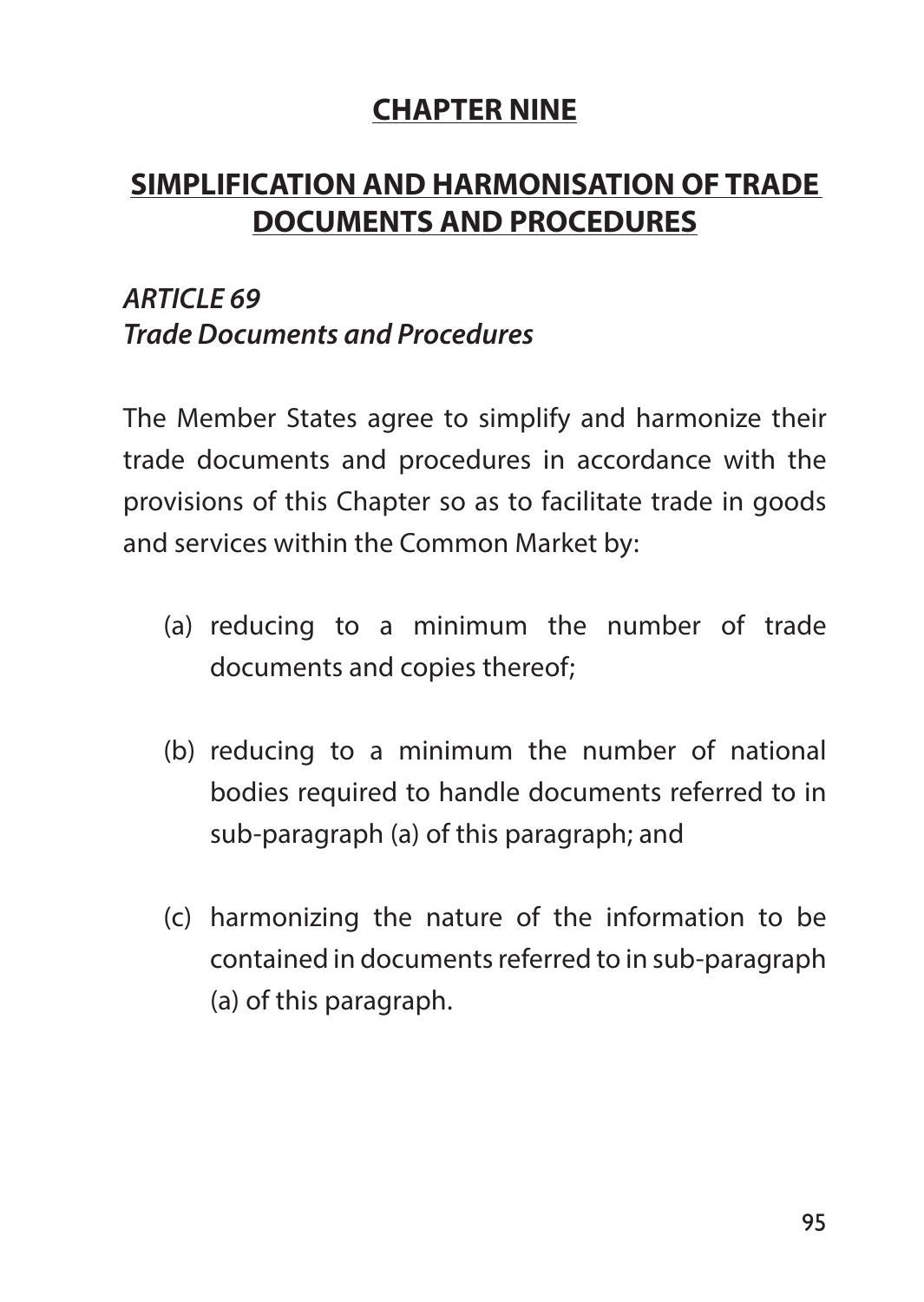#### *ARTICLE 70 Trade Facilitation*

The Member States undertake to initiate trade facilitation programmes aimed at:

- (a) reducing the cost of documents and the volume of paper work required in respect of trade among the Member States;
- (b) ensuring that the nature and volume of information required in respect of trade within the Common Market does not adversely affect the economic development of, or trade among the Member States;
- (c) adopting common standards of trade procedures within the Common Market where international requirements do not suit the conditions prevailing among the Member States;
- (d) ensuring adequate co-ordination between trade and transport facilitation within the Common Market;
- (e) keeping under review the procedures adopted in international trade and transport with a view to simplifying and adopting them for use by the Member States;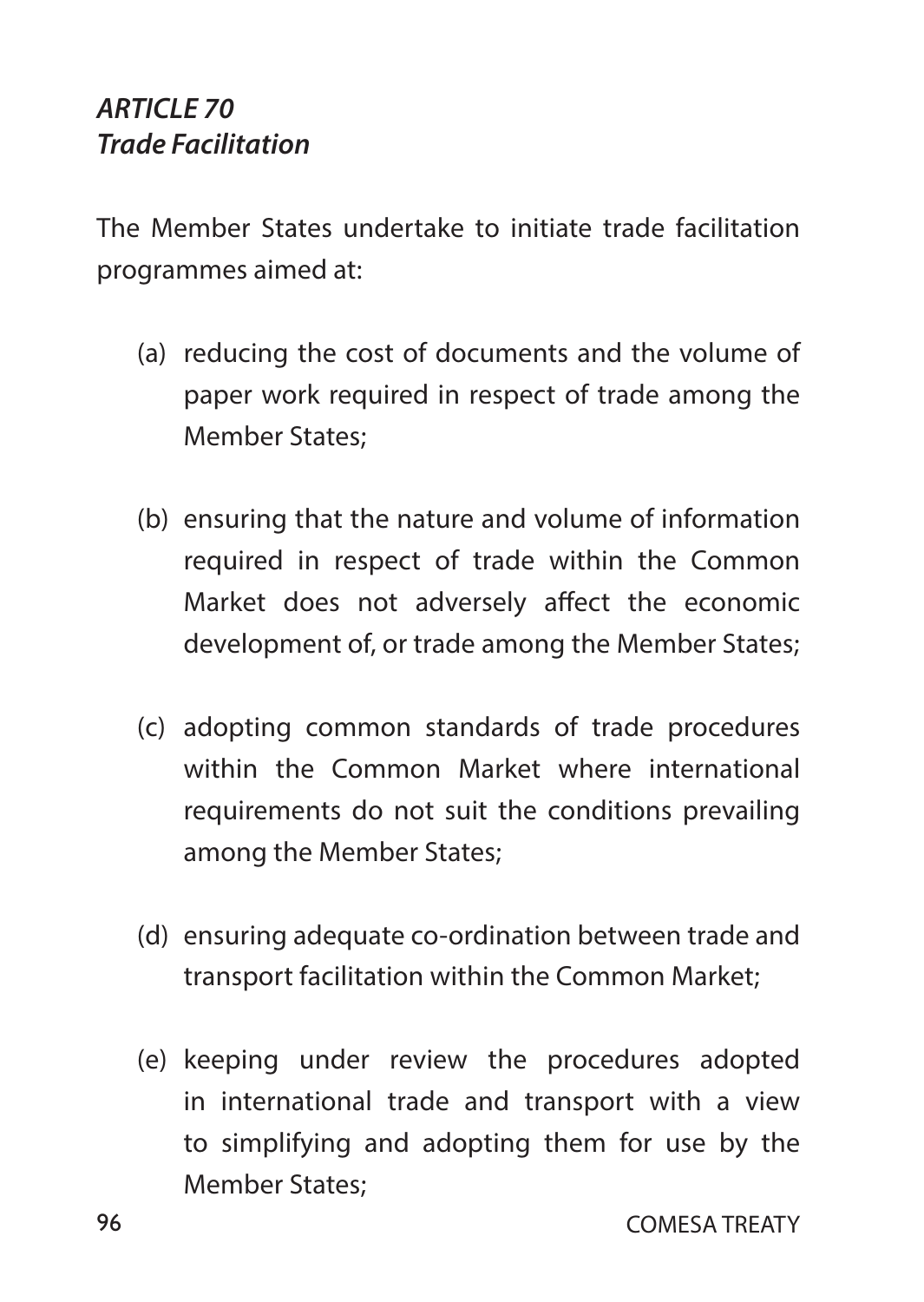- (f) collecting and disseminating information on trade facilitation and documents;
- (g) promoting the development and adoption of common solutions to problems in trade facilitation among the Member States; and
- (h) initiating or promoting the establishment of joint programmes for the training of personnel engaged in trade facilitation among the Member States.

# *ARTICLE 71 Standardisation of Trade Documents and Information*

- 1. The Member States undertake, where appropriate, to design and standardise their trade documents and the information required to be contained in such documents in accordance with internationally accepted standards, practices and guidelines, and taking into account their possible use in computer and other automatic data programming systems.
- 2. The simplification, harmonisation and standardisation of customs regulations, documents and procedures and their computerisation will be facilitated by the regional Automated System for Customs Data Centre at the Headquarters of the Common Market.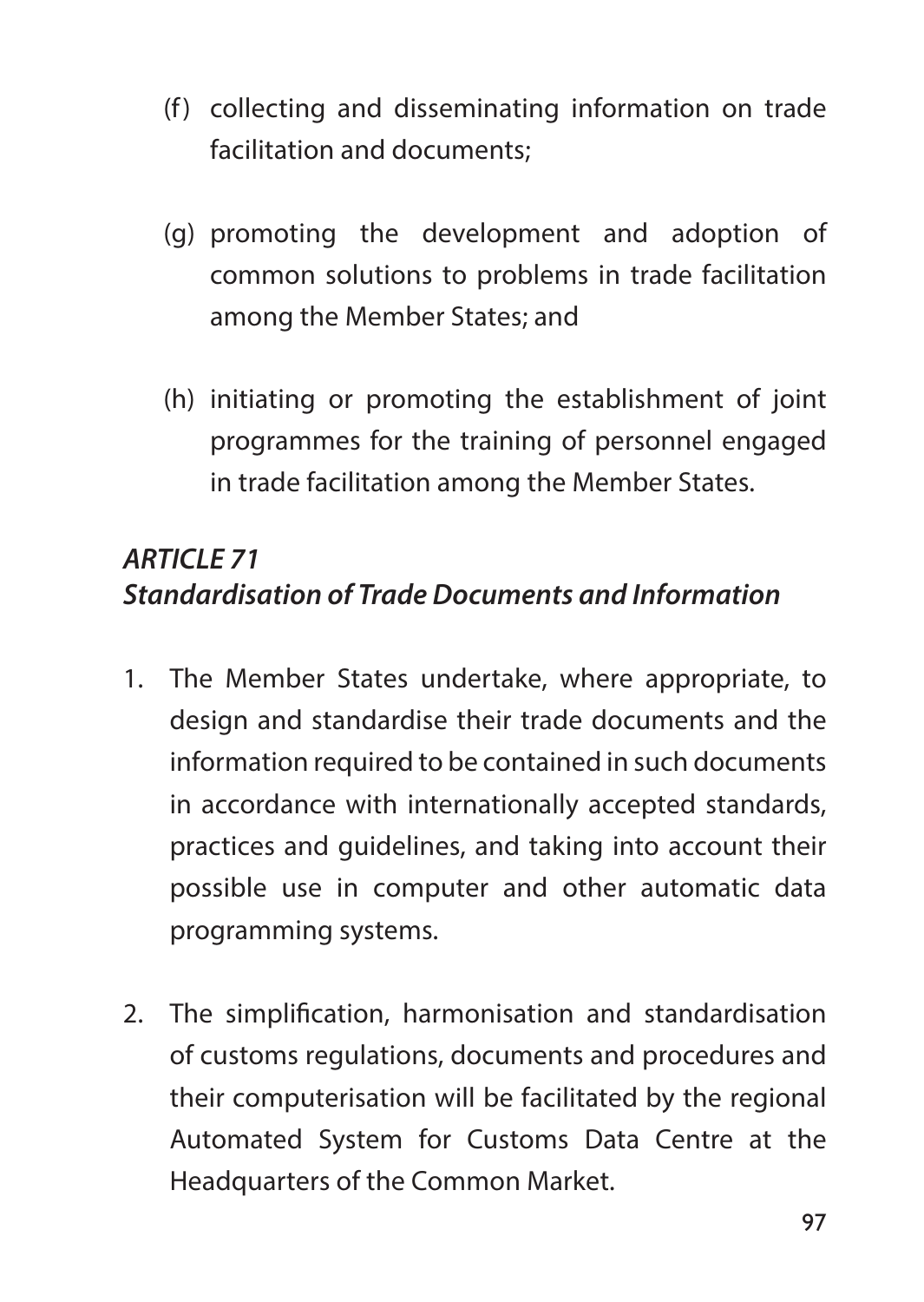3. For the purpose of implementing the provisions of this Chapter, the Member States agree to establish national trade facilitation bodies.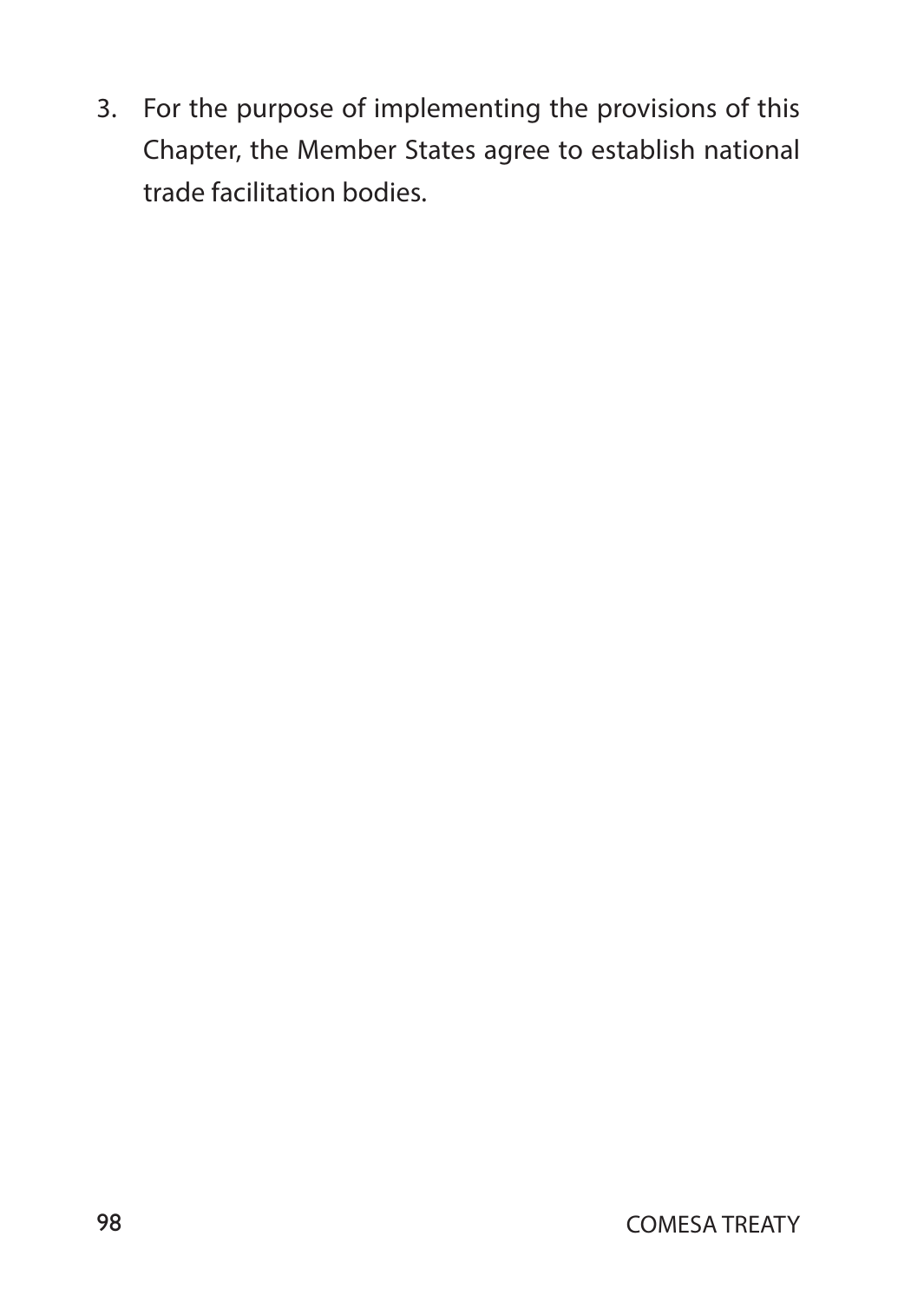# **CHAPTER TEN**

# **MONETARY AND FINANCIAL CO-OPERATION**

# *ARTICLE 72 Scope of Co-operation*

The Member States undertake to co-operate in monetary and financial matters in accordance with the approved PTA monetary harmonisation programme in order to establish monetary stability within the Common Market aimed at facilitating economic integration efforts and the attainment of sustainable economic development of the Common Market by:

- (a) strengthening the clearing and payments system in order to promote the use of national currencies in the settlement of payments for all transactions among the Member States thereby economising on the use of foreign currency;
- (b) taking measures that would facilitate trade and capital movement within the Common Market;
- (c) the realisation of greater harmony in economic policies, particularly in fiscal and monetary policies, the management of the foreign sector and in the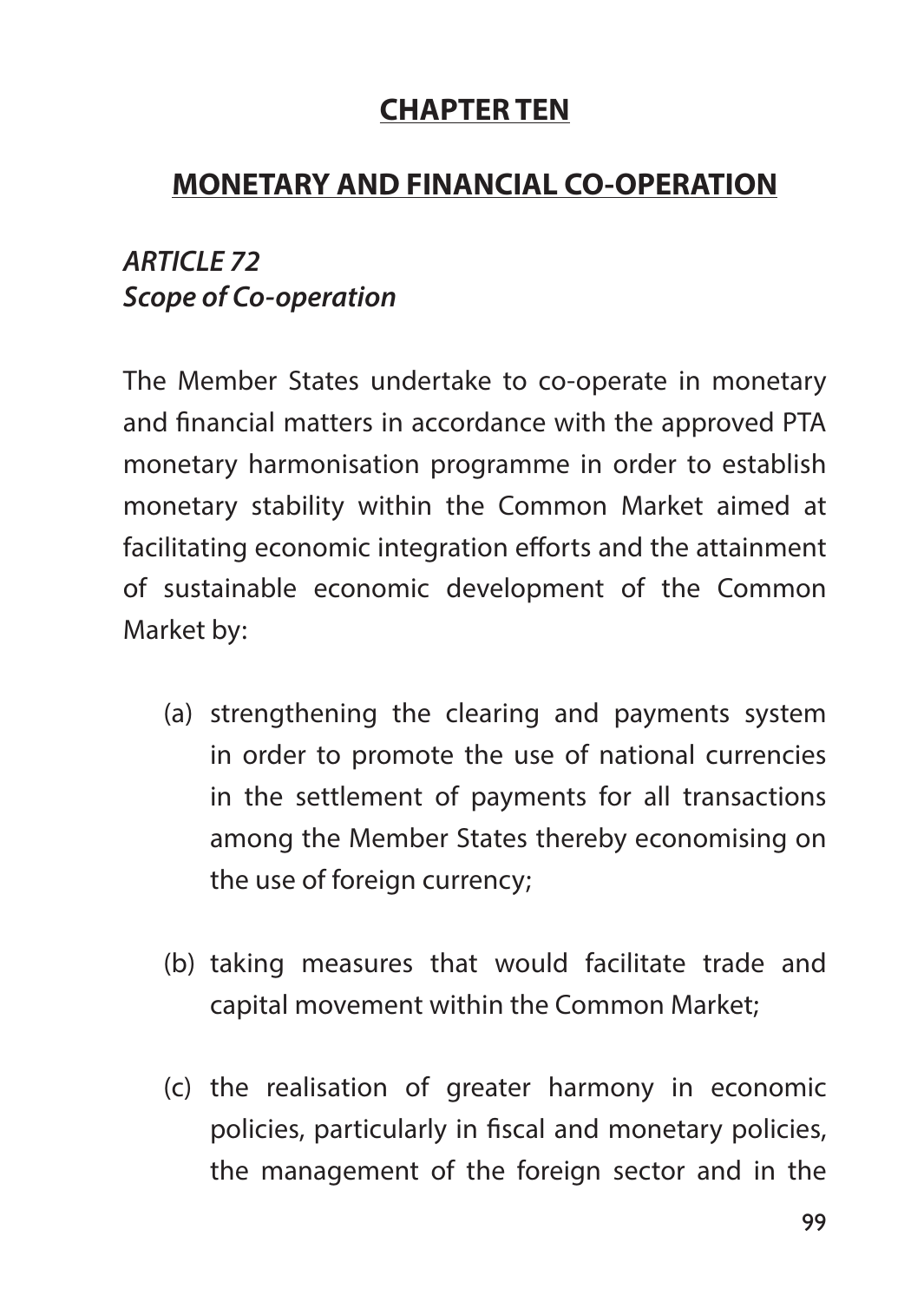development policies of the Member States;

- (d) the integration of the financial structures of the Member States; and
- (e) the mobilisation of financial resources for the expansion of trade and development projects and programmes.

### *ARTICLE 73 Settlement of Payments*

For the purposes of sub-paragraph (a) of Article 72 of this Treaty, the Member States undertake, until a common central bank is established, to settle all payments in respect of all transactions in goods and services conducted within the Common Market through the Clearing House.

### *ARTICLE 74 Unit of Account*

1. There shall be a unit of account of the Common Market to be known as the Eastern and Southern Africa Currency Unit (ESACU) whose value shall be equal to one Special Drawing Right (SDR) of the International Monetary Fund or any other unit of account that may be determined by the Council from time to time on the recommendation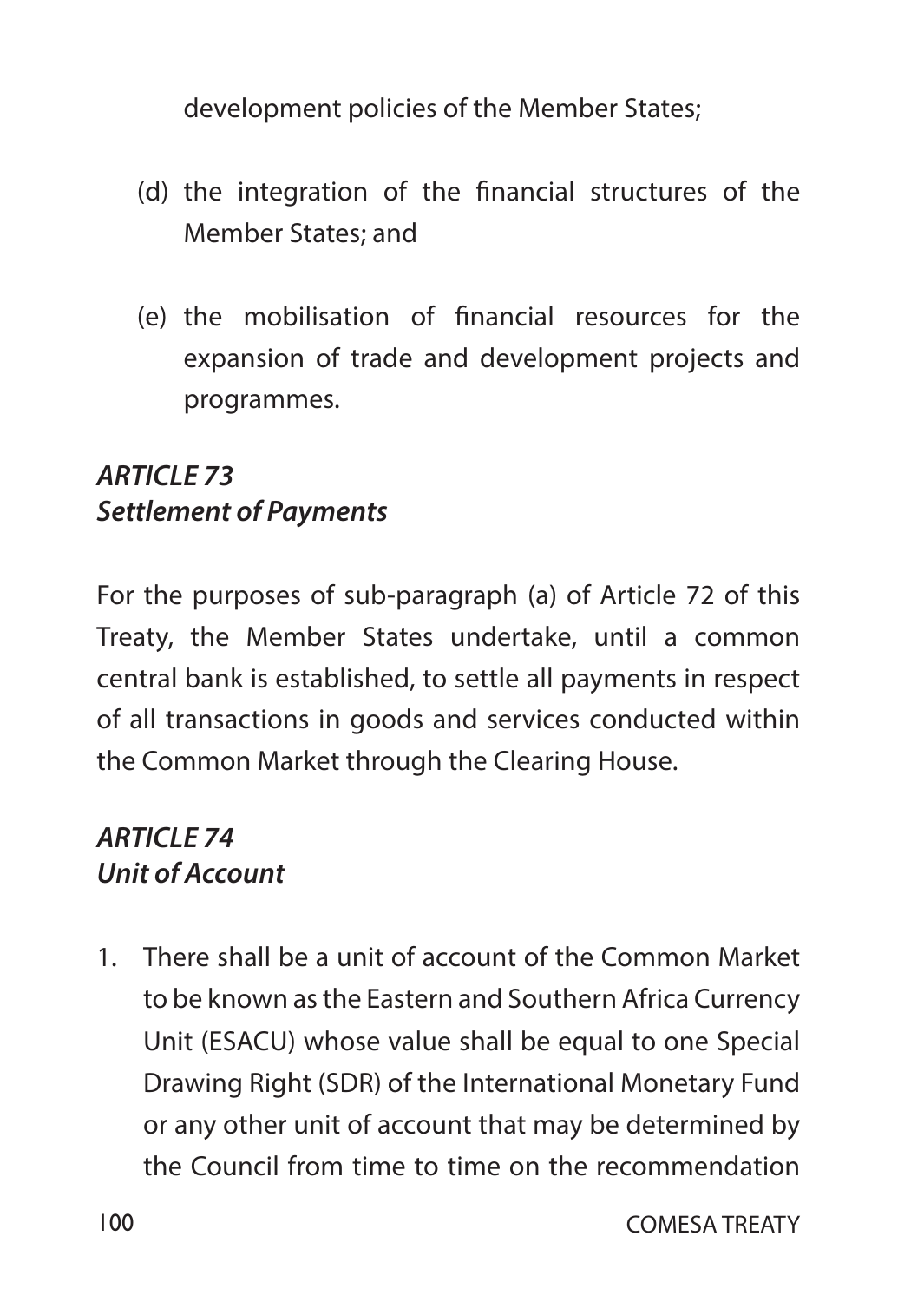of the Committee of Governors of Central Banks.

- 2. Each monetary authority shall communicate to the Clearing House the official exchange rate of its currency against its intervention currency or reference currency as the case may be.
- 3. Any change in the official exchange rate of the currency of a Member State shall be notified immediately by the monetary authority to the Clearing House.
- 4. All books of account of the Common Market and all monetary instruments issued by the Common Market shall be denominated in the unit of account of the Common Market.

### *ARTICLE 75 Establishment of a Payments Union*

- 1. There shall be established a Payments Union among the Member States.
- 2. The Council shall adopt measures which would be required to be implemented in order to establish the Payments Union. For this purpose, the Member States agree to set up a reserve fund for the provision of assistance to the Member States which may experience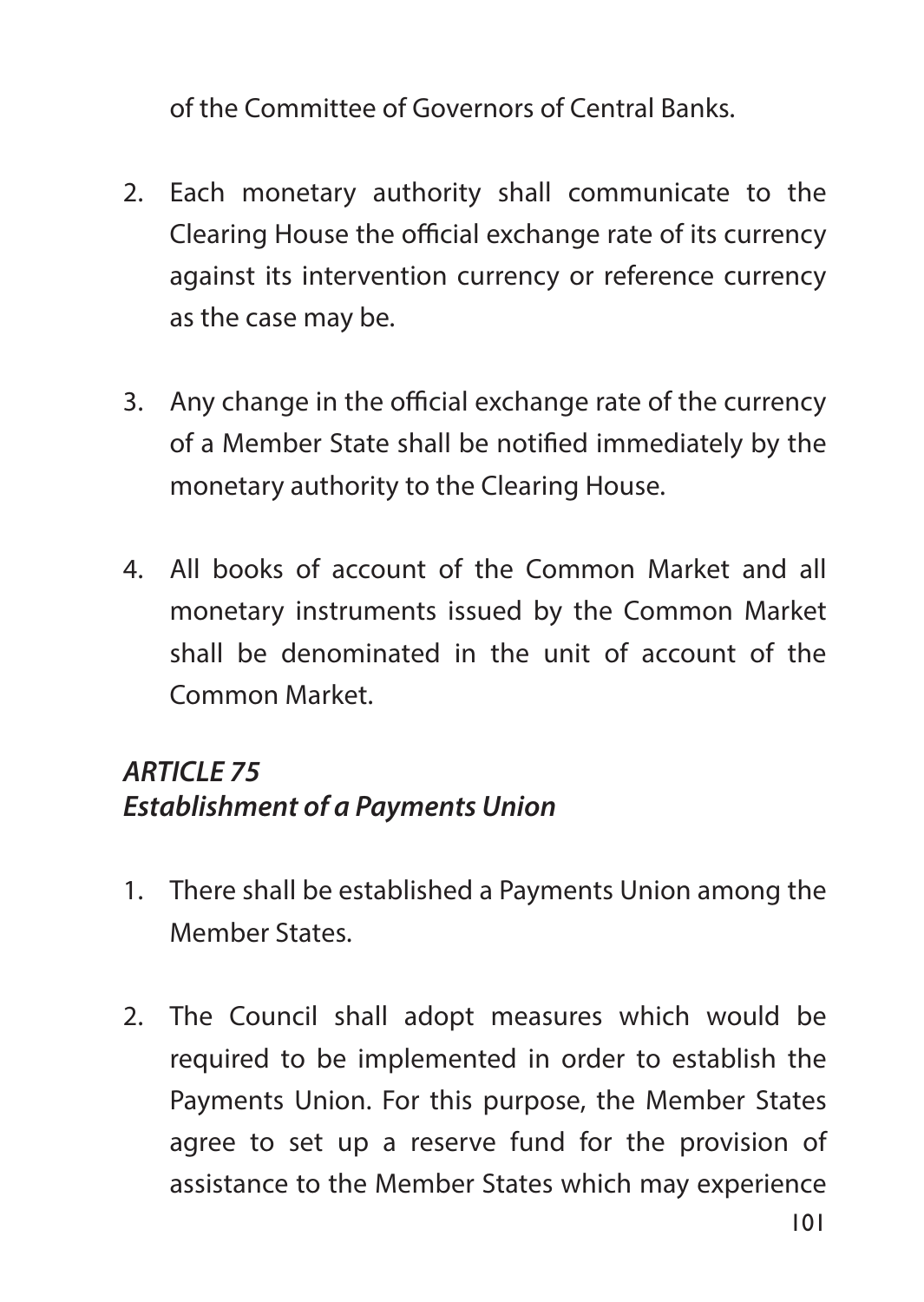difficulties regarding the settlement of their net debit balances in the Clearing House and general balance of payments.

#### *ARTICLE 76 Monetary and Fiscal Policy Harmonisation*

- 1. The Member States undertake to adopt collective policy measures in accordance with the monetary harmonisation programme which is designed to achieve a harmonised monetary and fiscal system in the Common Market.
- 2. For the purposes of paragraph 1 of this Article, the Member States agree to:
	- (a) remove all exchange restrictions on imports and exports within the Common Market;
	- (b) make necessary adjustments in their exchange rates towards free market rates in order to improve their balance of payments positions and enhance the level of their international reserves;
	- (c) adjust their fiscal policies and domestic credit to the government and private sector designed to ensure monetary stability and the achievement of sustained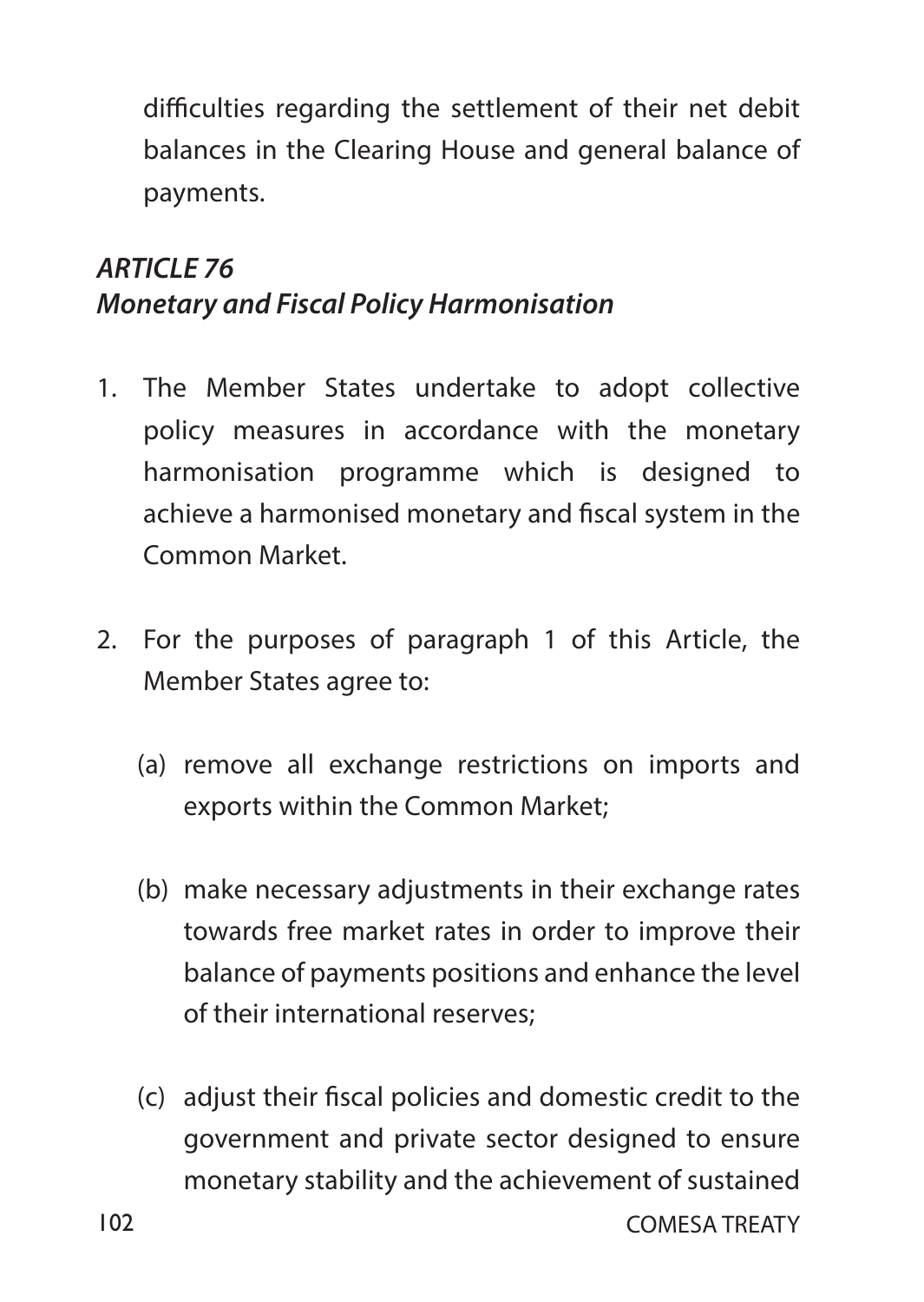economic growth;

- (d) liberalise their financial sectors by freeing and deregulating interest rates or their equivalent with a view to achieving positive real interest rates or their equivalent in order to promote savings for investment and to enhance competition and efficiency in the financial system; and
- (e) harmonise their tax policies with a view to removing tax distortions affecting commodity and factor movements in order to bring about a more efficient allocation of resources within the Common Market.

# *ARTICLE 77 Establishment of Currency Convertibility*

- 1. The Member States undertake to establish, at a time to be determined by the Council, currency convertibility which shall make their currencies convertible into one another.
- 2. For the purposes of paragraph 1 of this Article, the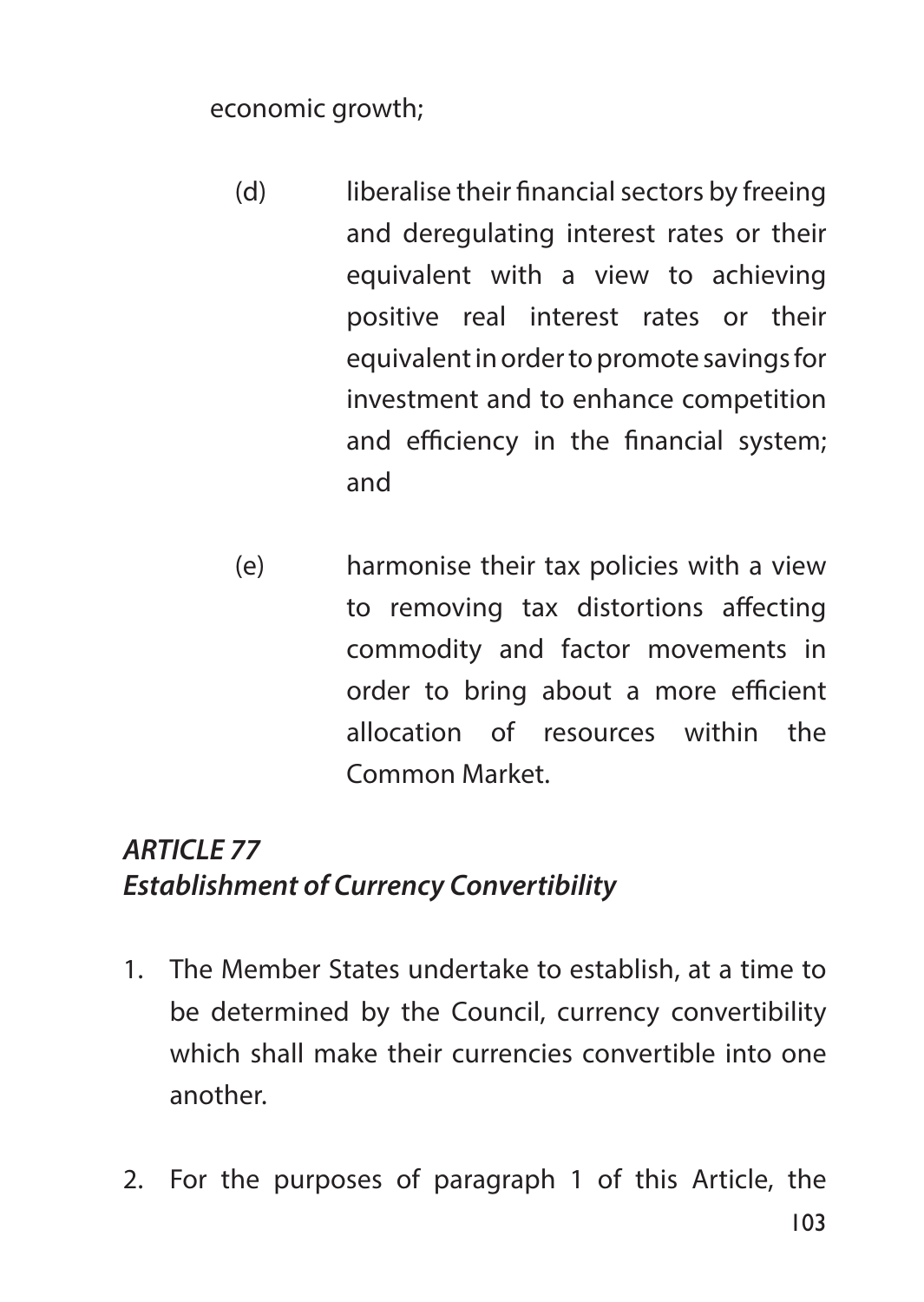Member States shall abolish all restrictions on current transactions.

# *ARTICLE 78 Formation of an Exchange Rate Union*

- 1. The Member States undertake to establish, at a time to be determined by the Council, an Exchange Rate Union.
- 2. The Member States agree to the immutable fixing of the exchange rates of their currencies within a band to be prescribed by the Council.

# *ARTICLE 79 Regional Macro-economic Co-ordination*

- 1. The Member States undertake to co-ordinate their macro-economic policies and economic reform programmes with a view to promoting the economic and social balance of the Common Market and to develop a framework for macro-economic planning and programming.
- 2. The Member States undertake to evolve policies designed to improve the resource and production base of the economically weaker Member States in order to achieve balanced development within the Common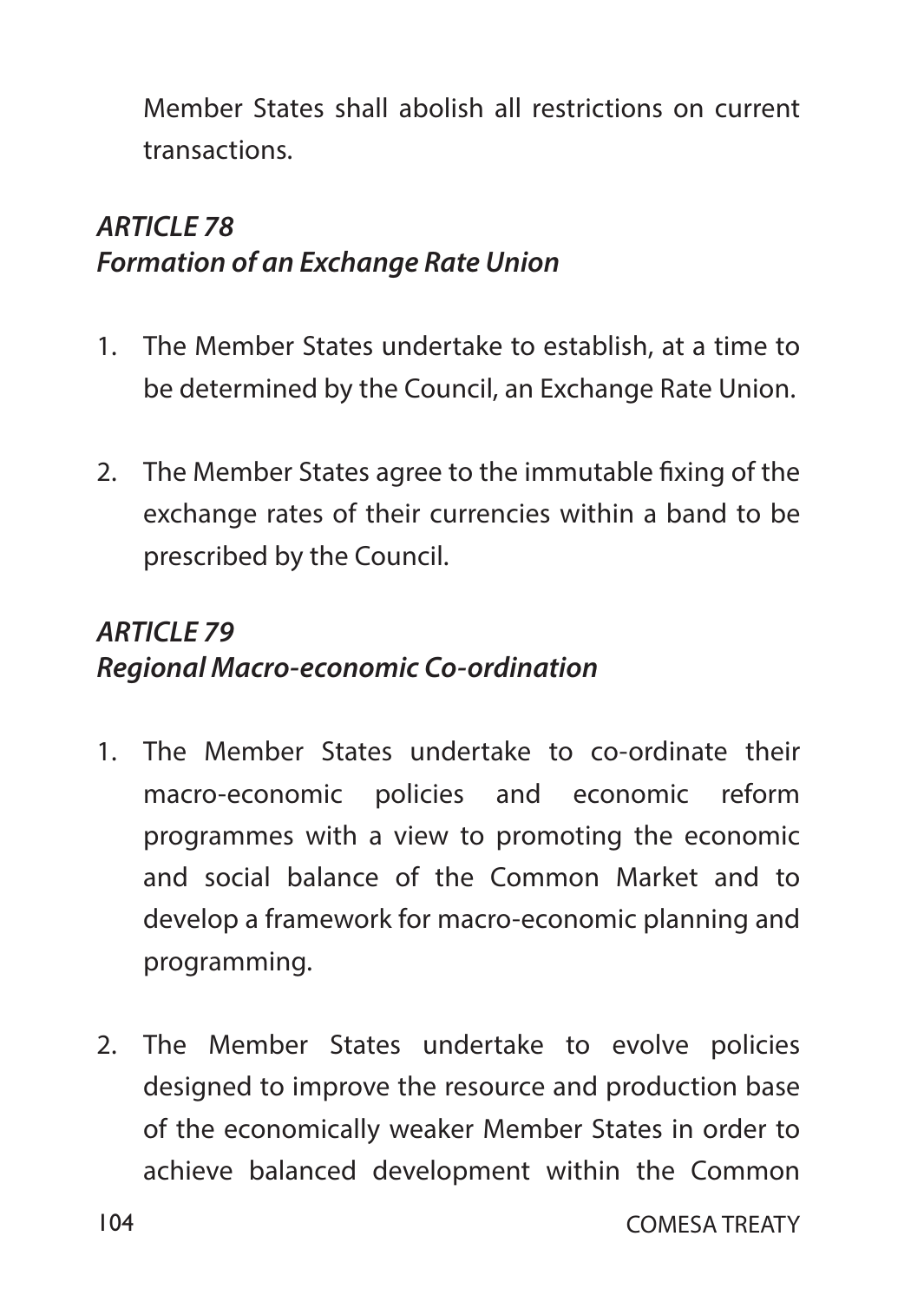Market.

#### *ARTICLE 80 Banking and Capital Market Development*

The Member States undertake to implement a region-wide capital market development programme to be determined by the Council and shall create a conducive environment for the movement of capital. To this end Member States shall:

- (a) take steps to achieve wider monetarization of the region's economies under a liberalised market economy;
- (b) establish national stock exchanges and an association of national stock exchanges to enable objectives to be pursued in a concerted and coordinated manner including promotional activities, training, standardisation and harmonisation of operational rules and regulations;
- (c) establish a Common Market rating system of listed companies and an index of trading performance to facilitate the negotiation and sale of shares within the Common Market and also external to the Common Market;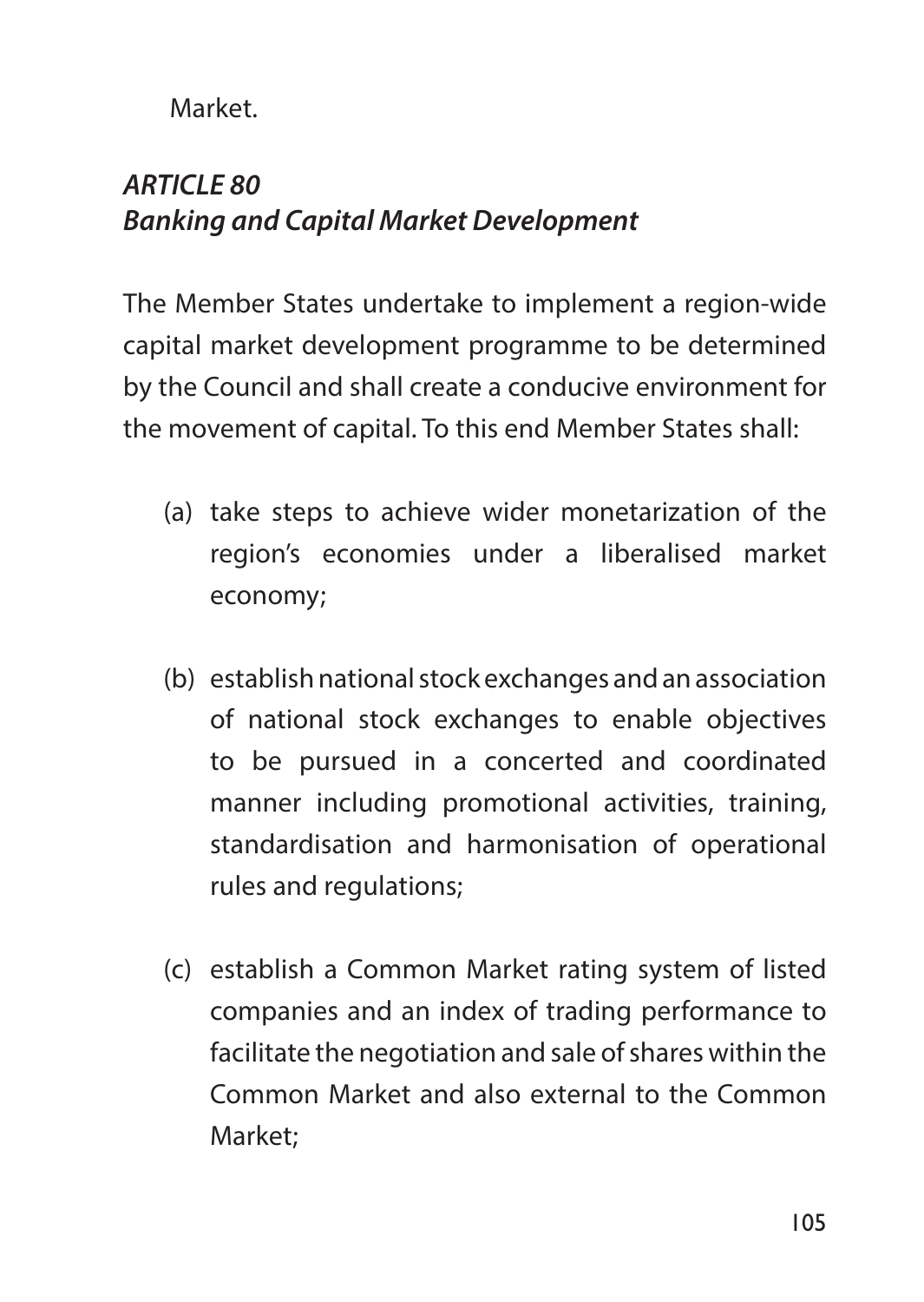- (d) develop a region-wide network of national capital markets, with the purpose of facilitating the flow of information on national stock exchanges and their functioning, listed companies, availability of stocks, bonds, securities, treasury bills, notes, and other monetary instruments for the cross-border marketing of such instruments; and
- (e) ensure adherence by their appropriate national authorities to harmonised stock trading systems, promotion of monetary instruments, and permission for residents of the Member States to acquire and negotiate monetary instruments.

### *ARTICLE 81 Capital Movement*

The Member States shall, permit the free movement of capital within the Common Market and integrate their financial structures. In this regard, the Member States shall:

(a) ensure the unimpeded flow of capital within the Common Market through the removal of controls on the transfer of capital among the Member States in accordance with a timetable to be determined by the Council;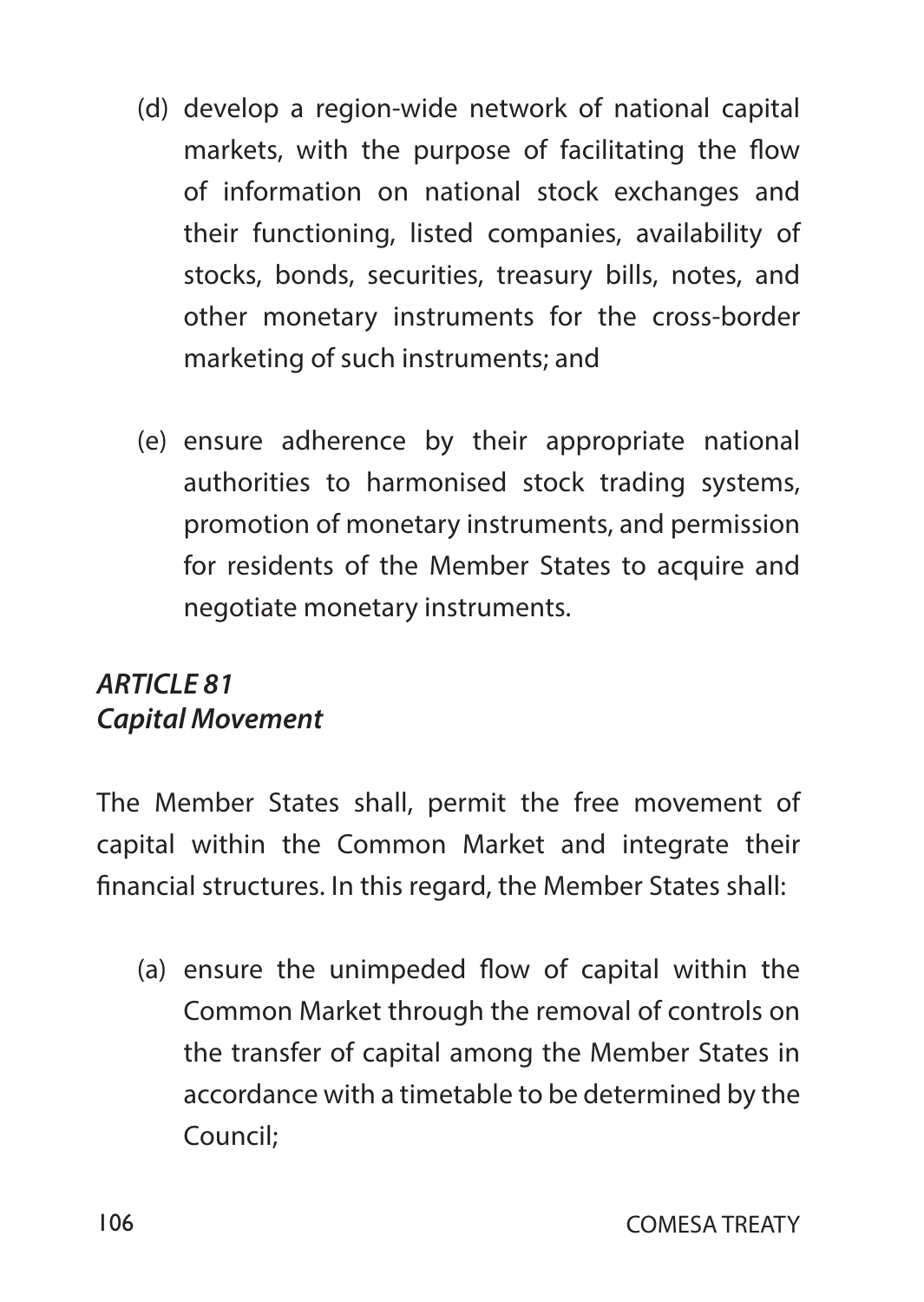- (b) ensure that the citizens of and persons resident in the Member States are allowed to acquire stocks, shares and other securities or to invest in enterprises in the territories of the other Member States; and
- (c) encourage cross border trade in government securities such as treasury bills, development and loan stocks within the Common Market.

#### *ARTICLE 82 Joint Project Financing*

- 1. The Member States undertake to co-operate in financing projects jointly in each other's territory, especially those that facilitate regional integration.
- 2. The Member States undertake to co-operate in the mobilisation of foreign capital for the financing of national and regional projects.

### *ARTICLE 83 Safeguard Measures*

The Council may approve measures designed to remedy any adverse effects a Member State may experience by reason of the implementation of the provisions of this Chapter, provided that such a Member State shall furnish to the Council, proof that it has taken all reasonable steps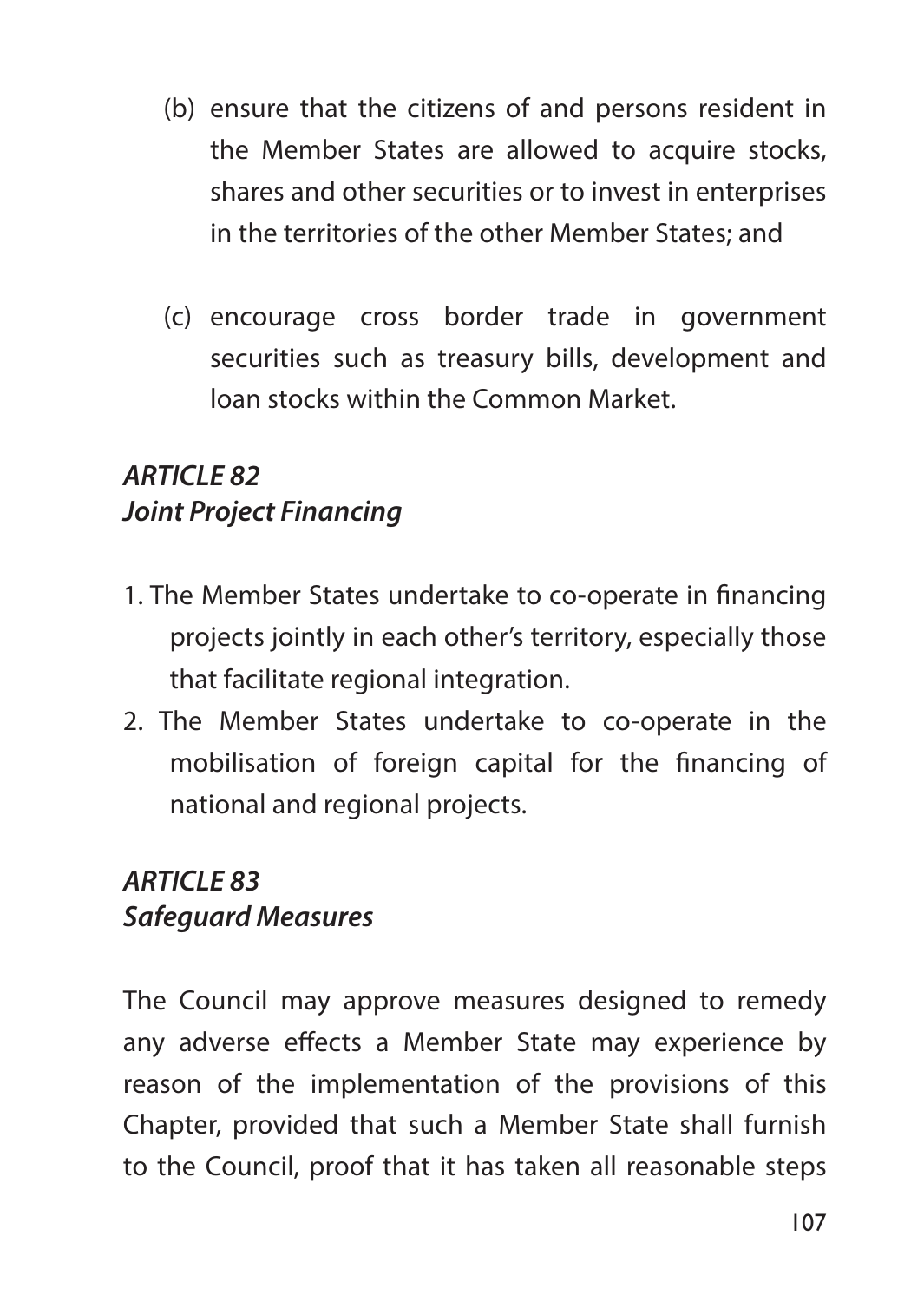to overcome the difficulties, and that such measures are applied on a non-discriminatory basis.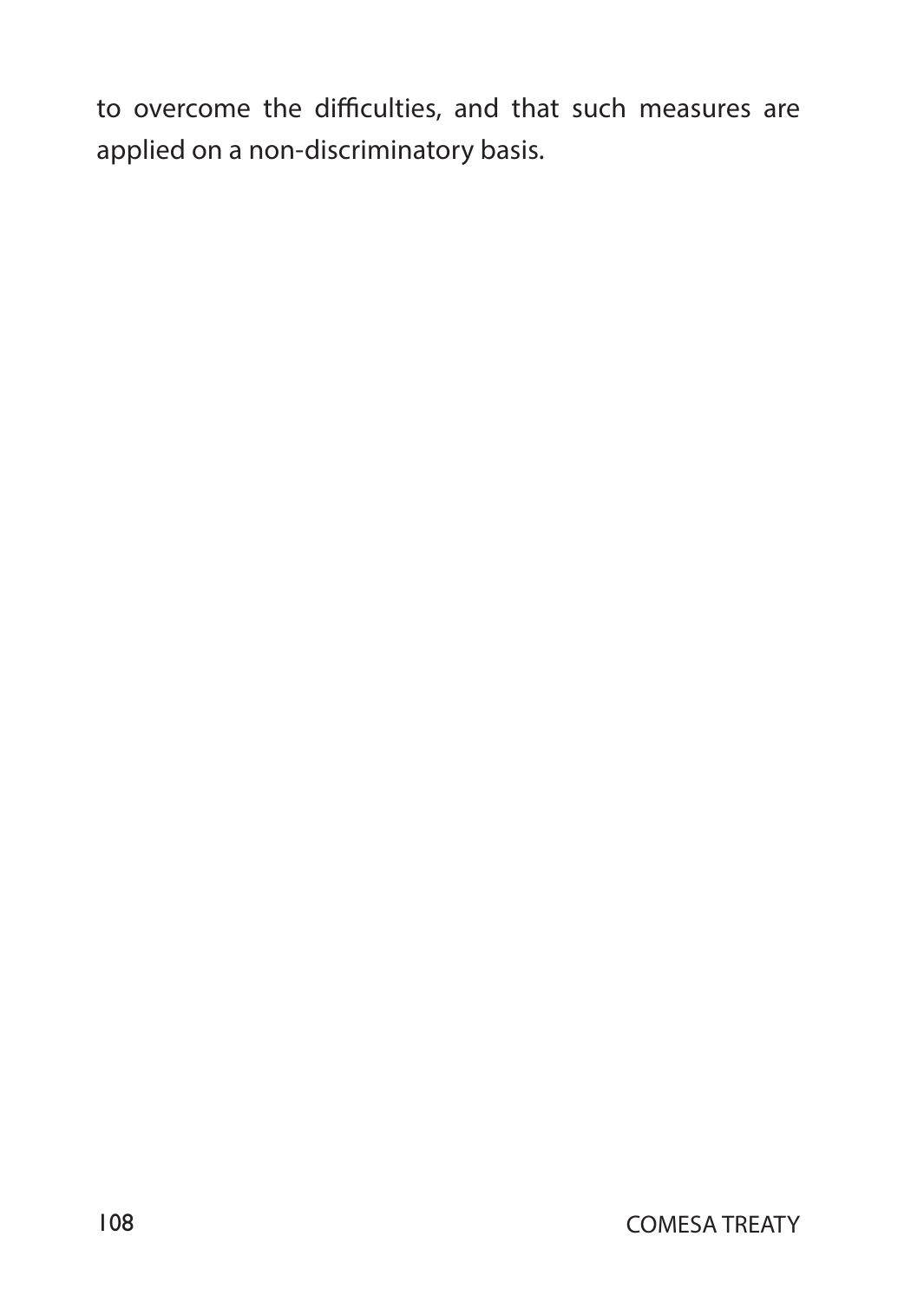## **CHAPTER ELEVEN**

# **CO-OPERATION IN THE DEVELOPMENT OF TRANSPORT AND COMMUNICATIONS**

### *ARTICLE 84 Common Transport and Communication Policies*

The Member States undertake to evolve coordinated and complementary transport and communications policies, to improve and expand the existing links and establish new ones as a means of furthering the physical cohesion of the Member States, so as to facilitate movement of inter-State traffic and to promote greater movement of persons, goods and services within the Common Market. To this end the Member States shall take all necessary steps to:

- (a) maintain, upgrade, and rehabilitate the roads, railways, airports and harbours in their territories;
- (b) review and redesign their intermodal transport systems and develop new inter-territorial routes of the Common Market to link and to cater for the types of goods and services produced in the Member States;
- (c) maintain, expand and upgrade communications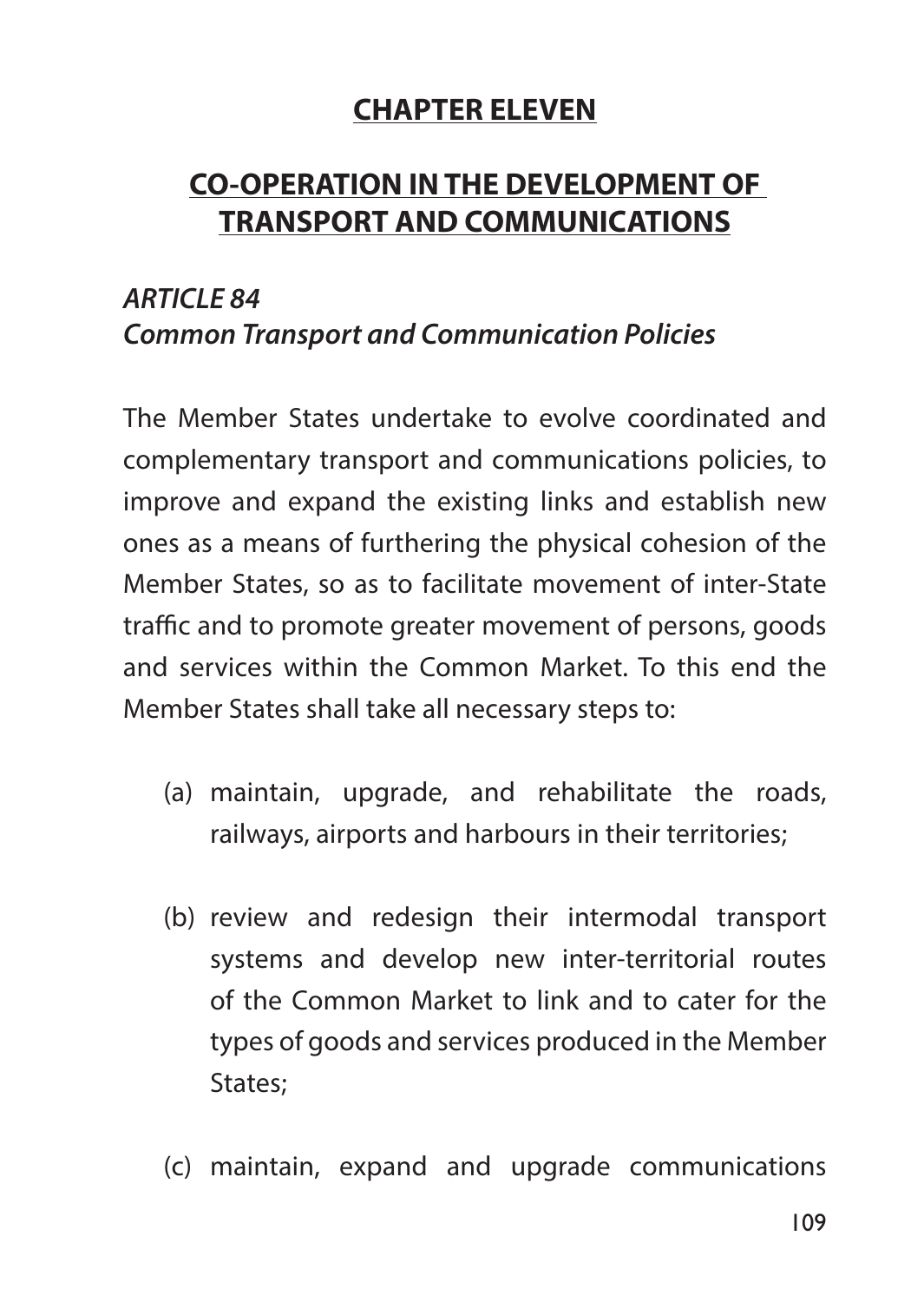and meteorological facilities that would enhance and improve contacts between persons and businessmen in the Member States and promote the full exploitation of the market and investment opportunities created by the Common Market;

- (d) grant special treatment to landlocked and island Member States in respect of the application of the provisions of this Chapter; and
- (e) provide security and protection to transport systems to ensure the smooth movement of goods and persons within the Common Market.

### *ARTICLE 85 Roads and Road Transport*

The Member States shall:

- (a) take measures to ratify or accede to international Conventions on Road Traffic and Road Signs and Signals, and take such steps as may be necessary to implement these Conventions;
- (b) harmonize the provisions of their laws concerning the equipment for and markings of vehicles used for inter-State transport within the Common Market;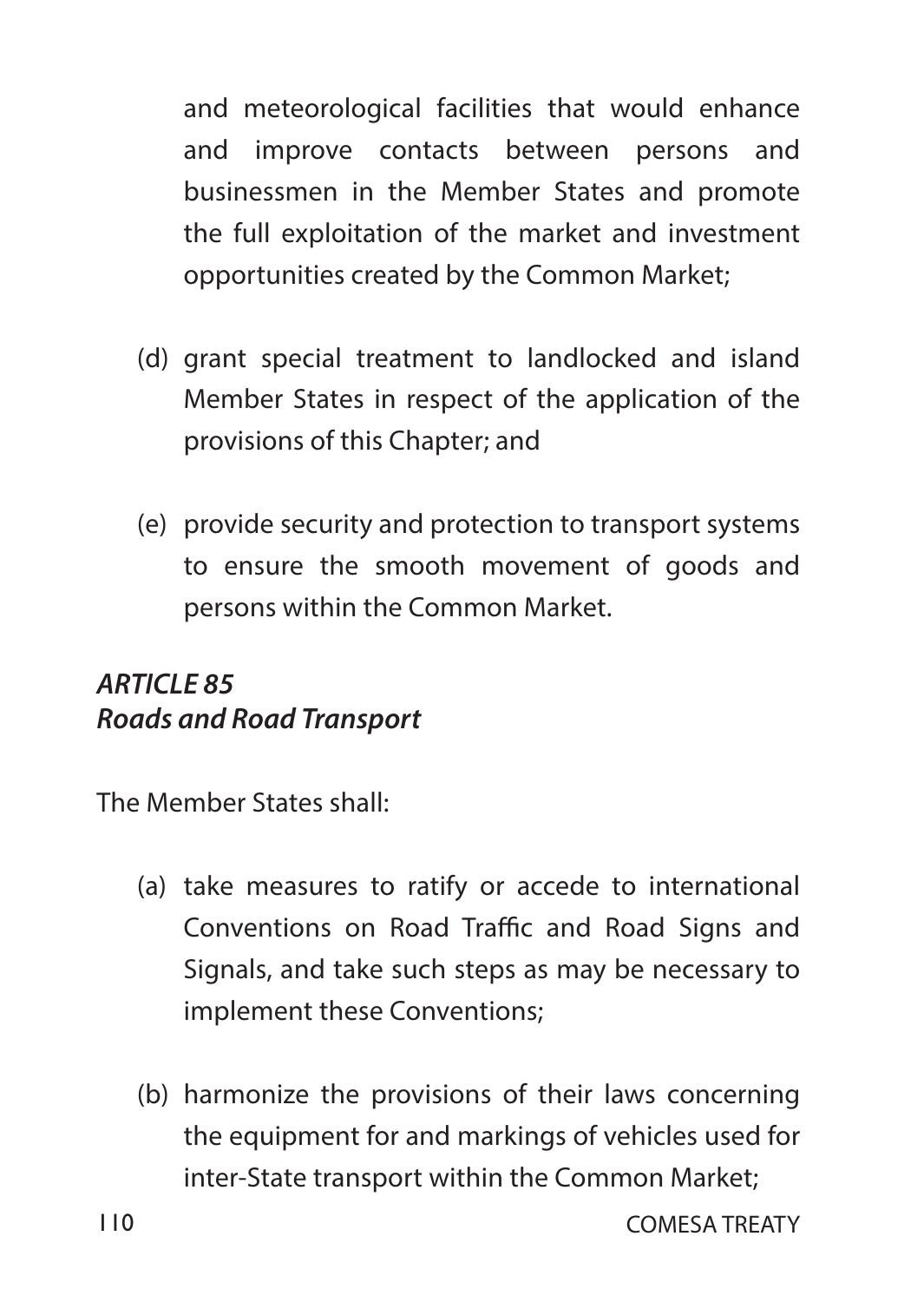- (c) adopt common standards and regulations for the issuance of driving licences;
- (d) harmonize and simplify formalities and documents required for the vehicles and cargo used in inter-State transport within the Common Market;
- (e) adopt minimum requirements for the insurance of goods and vehicles;
- (f) adopt common regulations governing speed limits on urban roads and highways;
- (g) adopt common regulations prescribing minimum safety requirements for the transport of dangerous substances;
- (h) establish common measures for the facilitation of road transit traffic;
- (i) harmonize rules and regulations concerning special transport requiring escort;
- (j) adopt common rules and regulations governing the dimensions, technical requirements, gross weight and load per axle of vehicles used in inter-State trunk roads within the Common Market;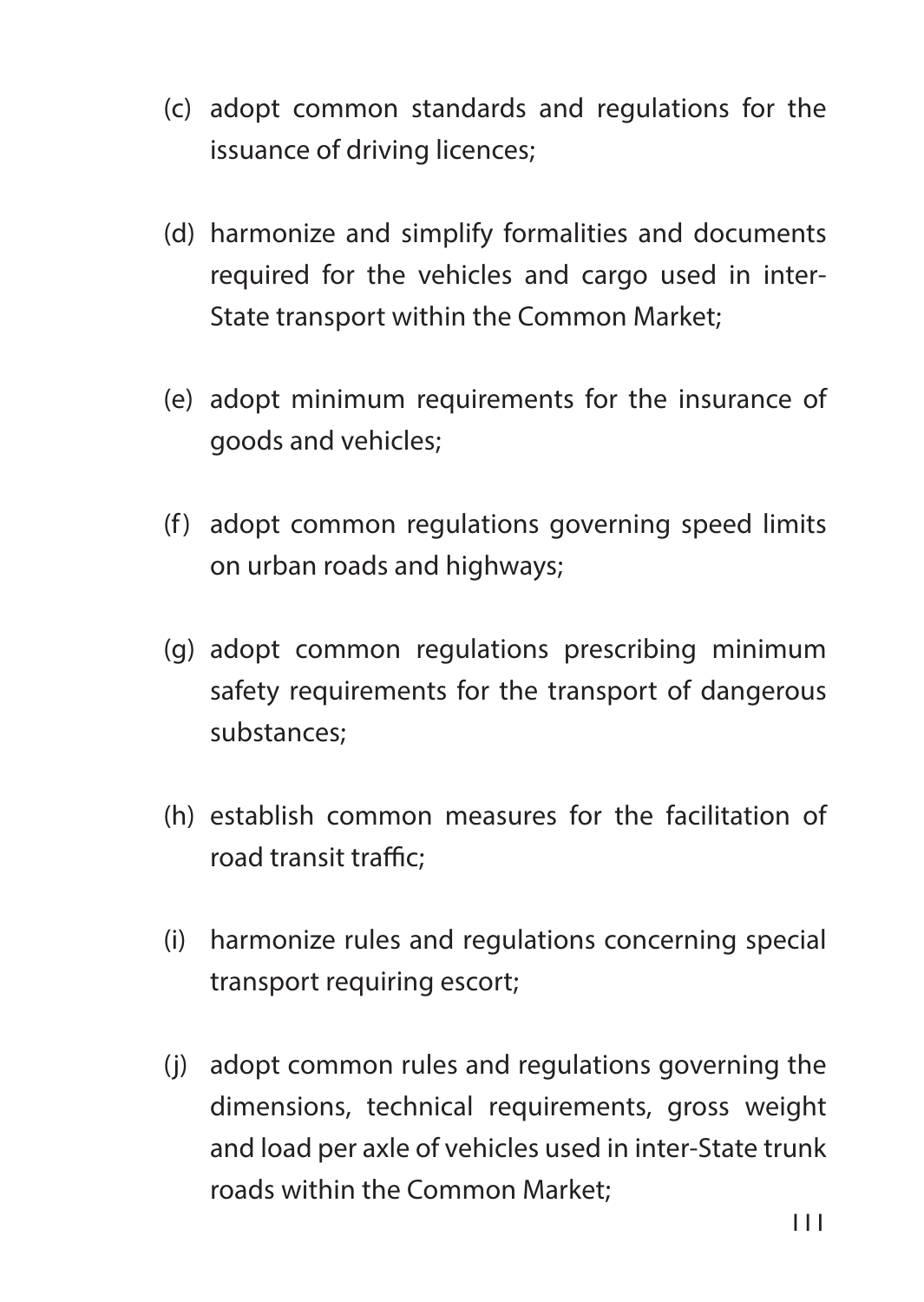- (k) construct inter-State trunk roads linking the Member States to common standards of design and maintain existing road networks to such standards as will enable the carriers of other Member States to operate to and from their territories in a reasonably efficient manner;
- (l) maintain, rehabilitate, upgrade and reconstruct the inter-State trunk road network;
- (m) ensure that inter-State roads once rehabilitated will not disintegrate and for this purpose shall make adequate provisions for funds and maintenance personnel;
- (n) adopt a coordinated approach in the implementation of inter-State trunk road projects;
- (o) agree on common policies for the manufacture and the maintenance of road transport equipment;
- (p) establish common road design and construction standards for the inter-State trunk roads that would promote the use as much as possible of local materials and resources;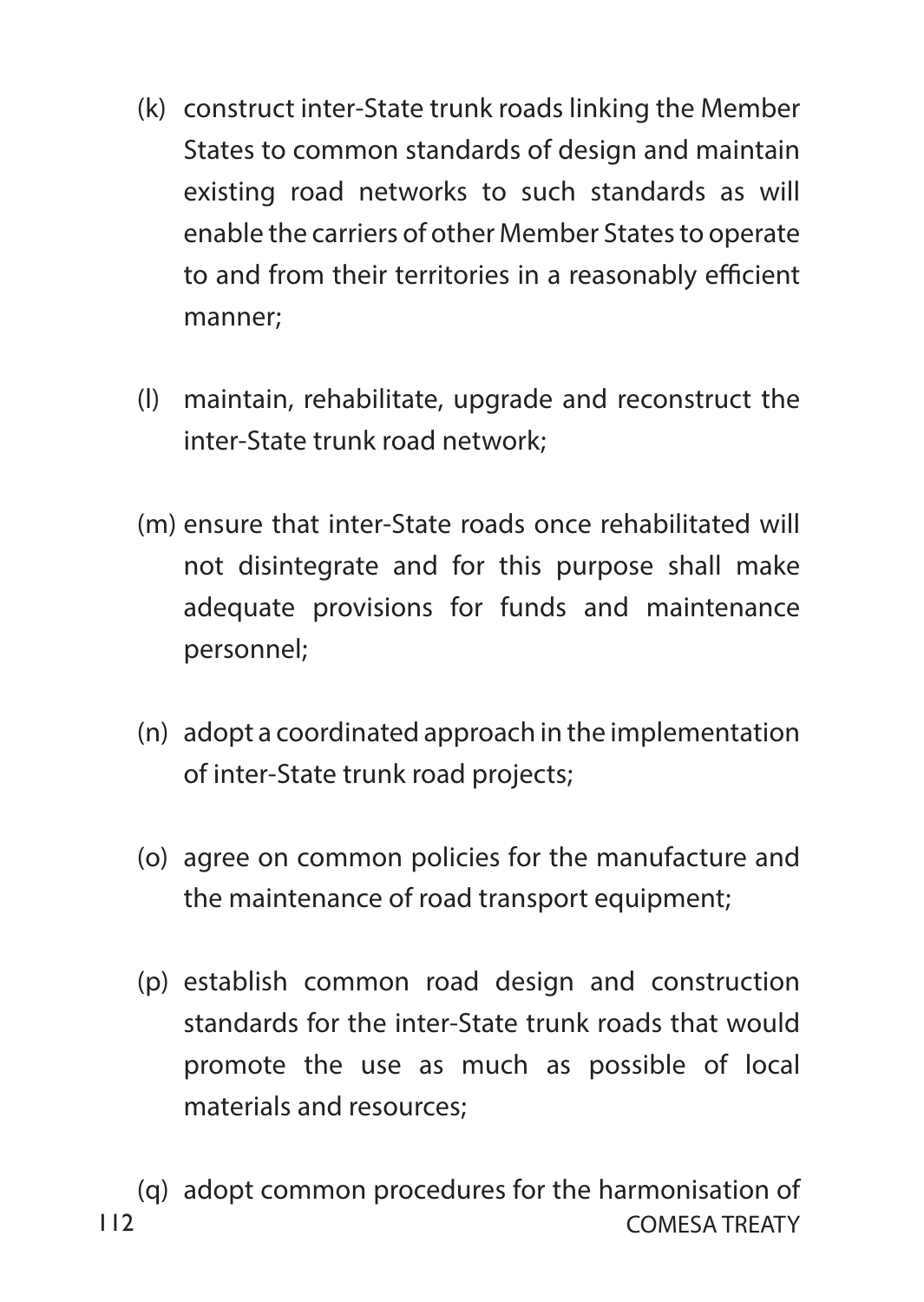road transit charges;

- (r) agree on measures for the gradual reduction and eventual elimination of all non-physical barriers to road transport within the Common Market;
- (s) ensure that common carriers from other Member States have the same opportunities and facilities as common carriers in their territories in the undertaking of inter-State transport operations;
- (t) ensure, as far as practicable, that transport rates of common carriers applicable within the Member States for inter-State transport of passengers and goods to and from other Member States shall not be less favourable than similar transport rates applicable within their own territories for similar transport;
- (u) ensure that the treatment of motor transport operators engaged in inter-State transport within the Common Market from other Member States is not less favourable than that accorded to the operators of similar transport from their own territories; and
- (v) make road transport efficient and cost effective by promoting competition and introducing regulatory framework to facilitate the road haulage industry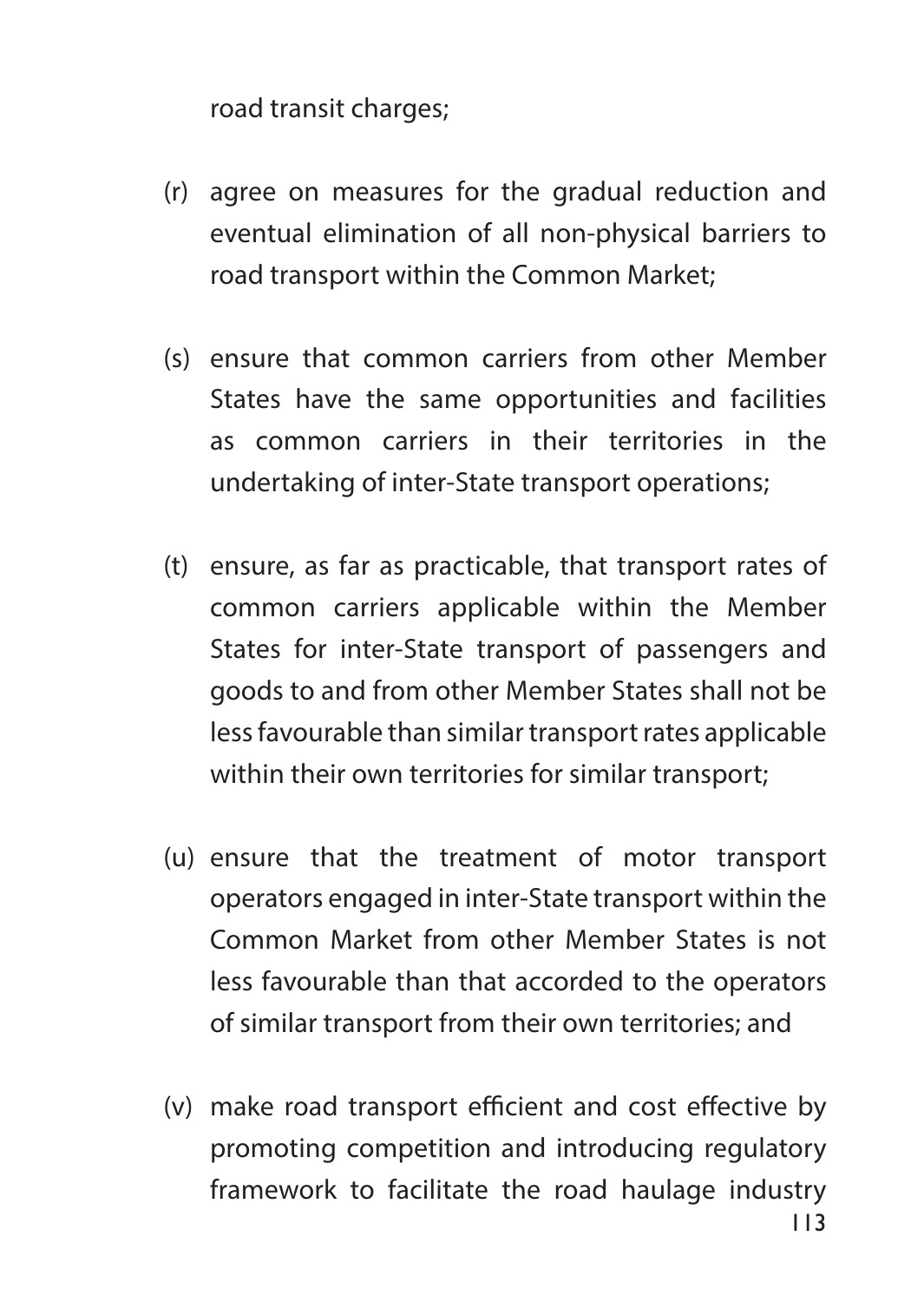operations.

#### *ARTICLE 86 Railways and Rail Transport*

- 1. The Member States agree to the establishment of an efficient and coordinated railway services which would interlink Member States within the Common Market, the connection of different railway gauges and the construction of required additional railway links.
- 2. The Member States in whose territories railways are operated shall, in particular:
	- (a) adopt common policies for the development of railways and railway transport in the Common Market;
	- (b) undertake to make their railways more efficient and competitive through, inter-alia, autonomous management;
	- (c) adopt common safety rules, regulations and requirements with regard to signs, signals, rolling stock and the transport of dangerous substances;

114 COMESA TREATY (d) harmonize their legal and administrative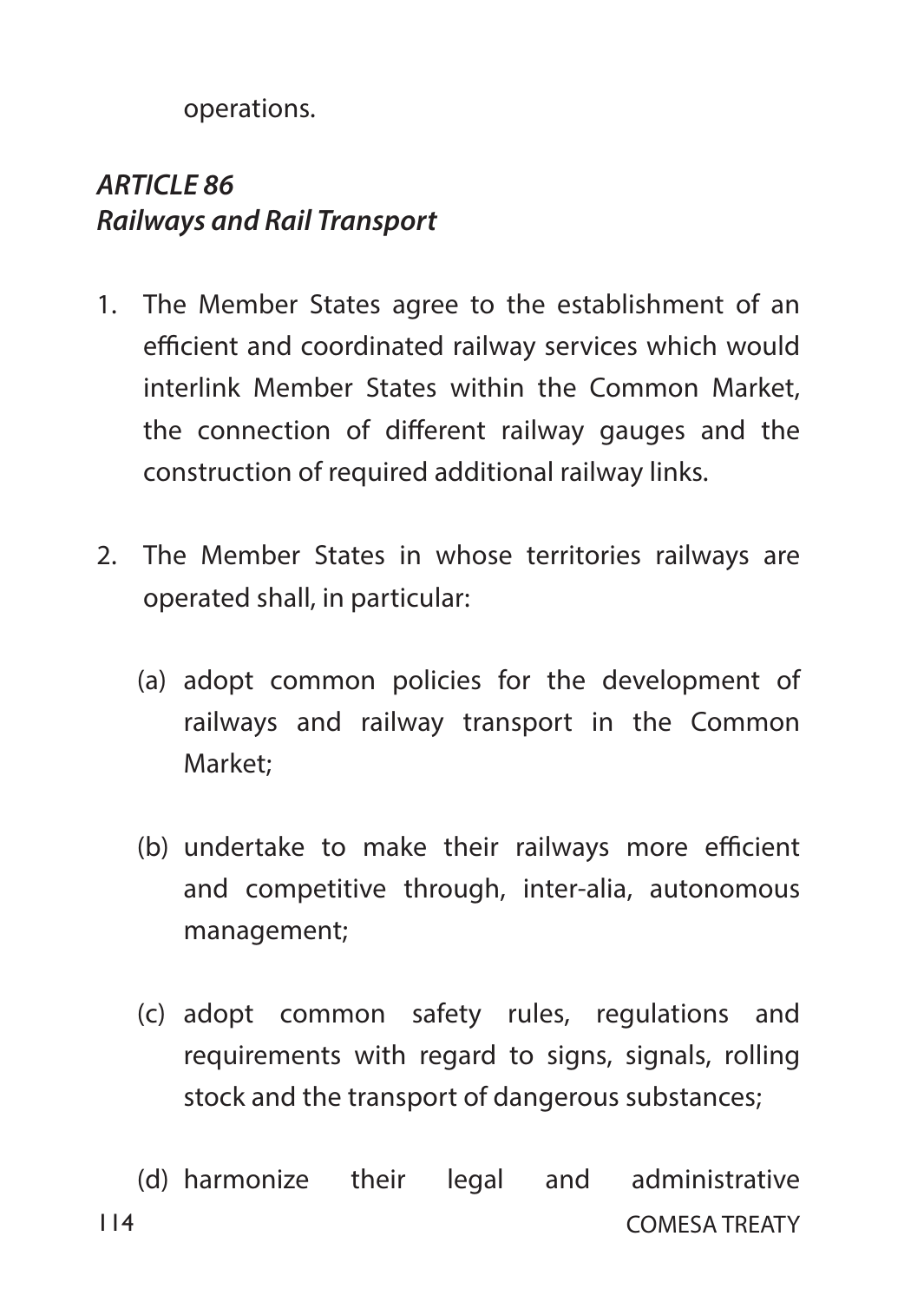requirements for inter-State railway transport within the Common Market with a view to eliminating related barriers and inconsistencies that exist among themselves;

- (e) adopt measures for the facilitation, harmonisation and rationalisation of railway transport within the Common Market;
- (f) harmonize and simplify documents required for inter-State railway transport among themselves;
- (g) harmonize procedures with respect to the packaging, marking and loading of goods and wagons for inter-State railway transport among themselves;
- (h) agree to charge non-discriminatory tariffs in respect of goods from their territories and goods from other Member States, except where their goods enjoy domestic transport subsidies, and apply the same rules and regulations in respect of railway transport among themselves without discrimination;
- (i) consult each other on proposed measures that might affect the railway transport of other Member States;
- 115 (j) integrate the operations of their railway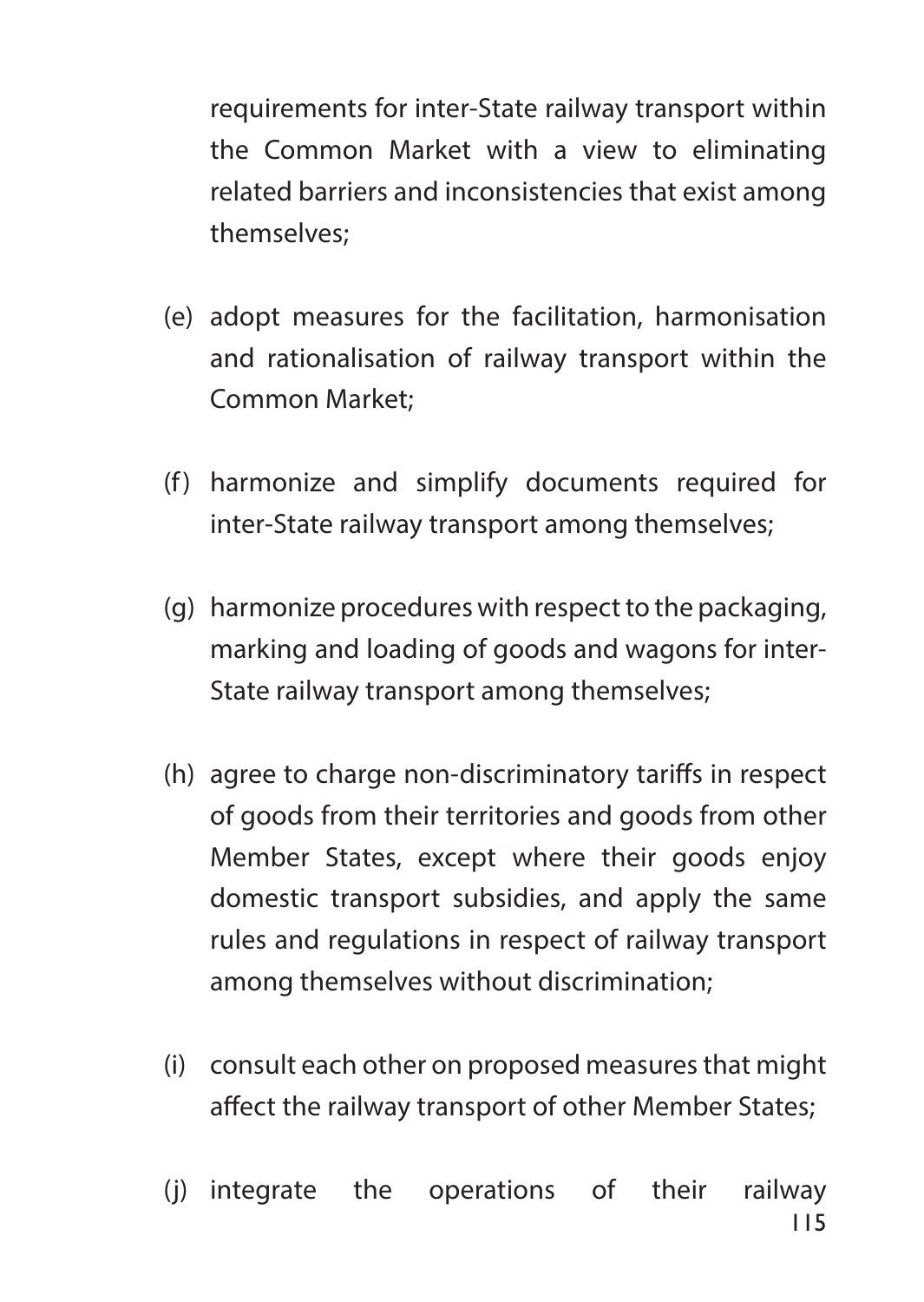administrations including the synchronization of train schedules and the operations of unit trains;

- (k) establish common standards for the construction and maintenance of railway facilities;
- (l) agree on common policies for the manufacture of railway transport equipment and railway facilities;
- (m) agree to allocate adequate space for the storage of goods from each other within their goods sheds;
- (n) take measures to facilitate the transfer of railway wagons used for inter-State railway transport within the Common Market from one railway network to another;
- (o) facilitate the deployment of railway rolling stock for the conveyance of goods to and from the territories of each other without discrimination;
- (p) endeavour to maintain the existing physical facilities of their railways to such standards as will enable other Member States to operate their own systems within the Common market in a reasonably efficient manner; and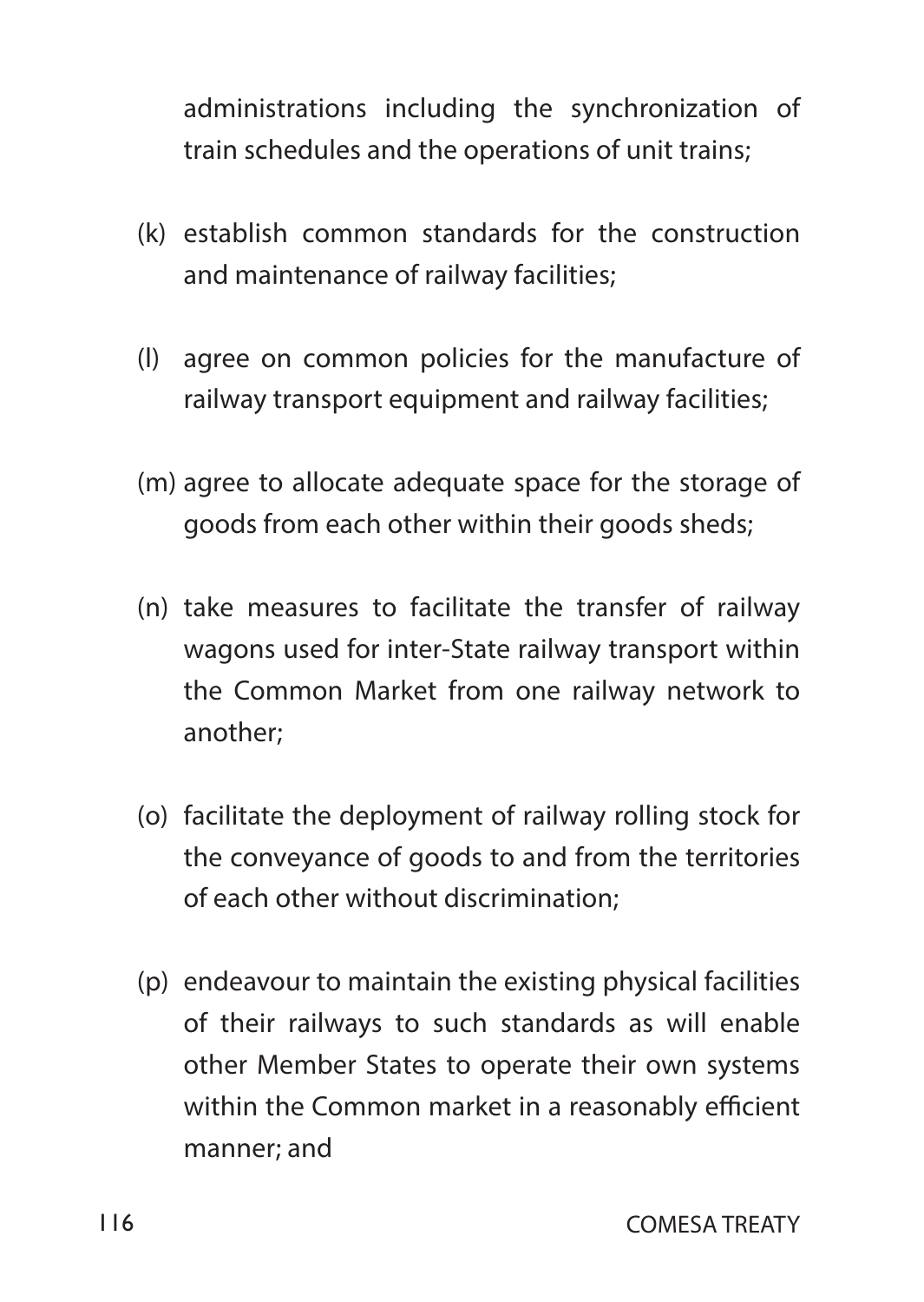(q) provide good quality railway transport services among the Member States on a non-discriminatory basis.

#### *ARTICLE 87 Air Transport*

- 1. In order to promote the provision of better and efficient air transport, the Member States shall promote the establishment of joint ventures for co-operation in the use of equipment, in the pooling of aircraft maintenance and training facilities, in the acquisition and use of fuel and spare parts, in insurance schemes, in the coordination of flight schedules and the improvement of managerial techniques and skills.
- 2. The Member States shall take necessary steps to promote the establishment of joint air services operations by their designated airlines on intercontinental routes and the joint use by them of wide body aircraft as steps towards the eventual establishment of a Common Market airline.
- 3. The Member States shall in particular:
	- (a) adopt common policies for the development of air transport in the Common Market in collaboration with other relevant international organisations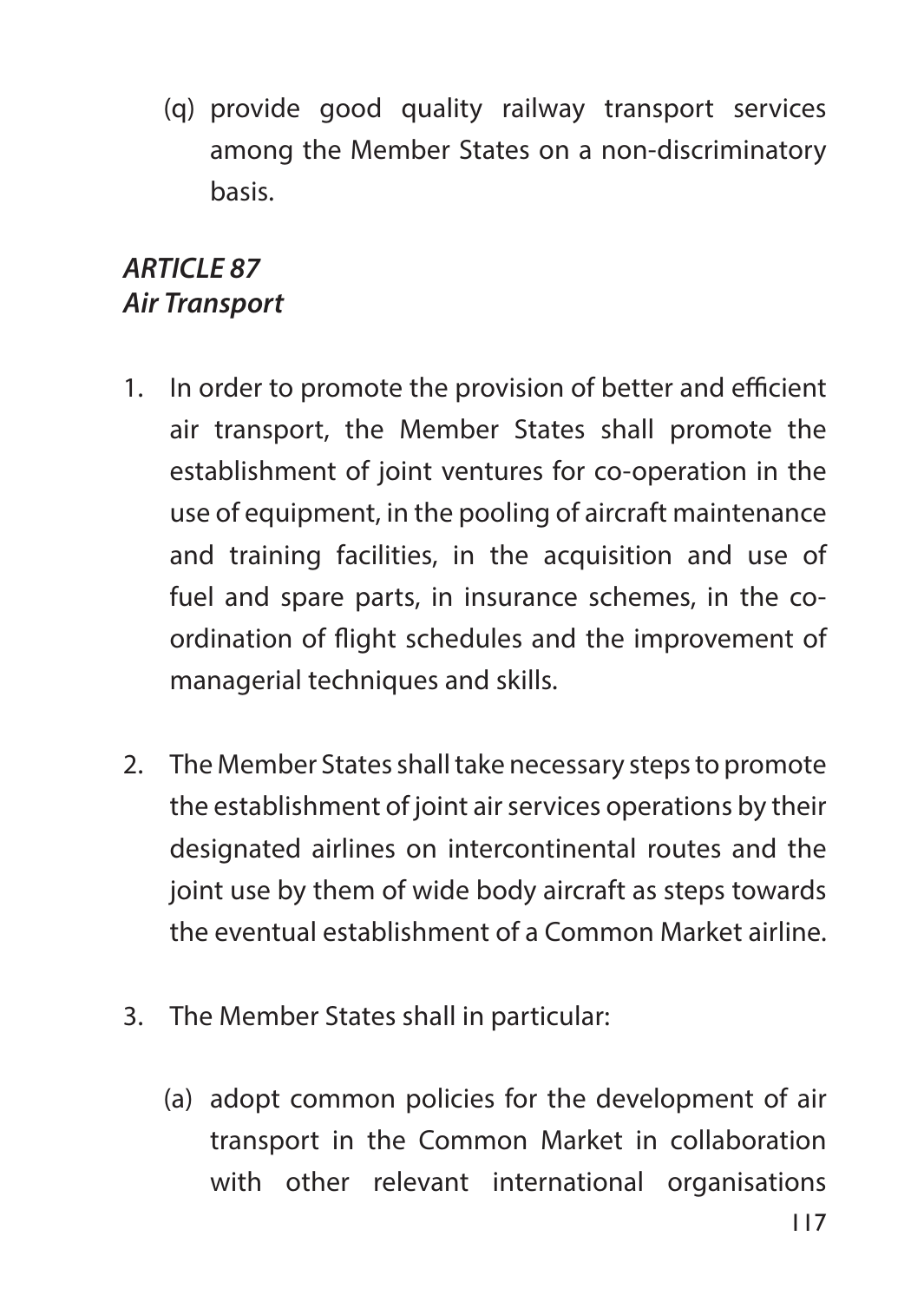including the African Civil Aviation Commission, the African Airlines Association, the International Air Transport Association and the International Civil Aviation Organisation;

- (b) undertake to make air transport services efficient and profitable through, inter-alia, autonomous management;
- (c) liberalise the granting of air traffic rights for passengers and cargo operations with a view to increasing the efficiency and profitability of their airlines;
- (d) harmonise civil aviation rules and regulations by implementing the provisions of the Chicago Convention on International Civil Aviation, with particular reference to Annex 9 thereof;
- (e) establish common measures for the facilitation of passenger and cargo air services in the Common Market;
- (f) co-ordinate the flight schedules of their designated airlines;

118 COMESA TREATY (g) consider ways to develop, maintain and co-ordinate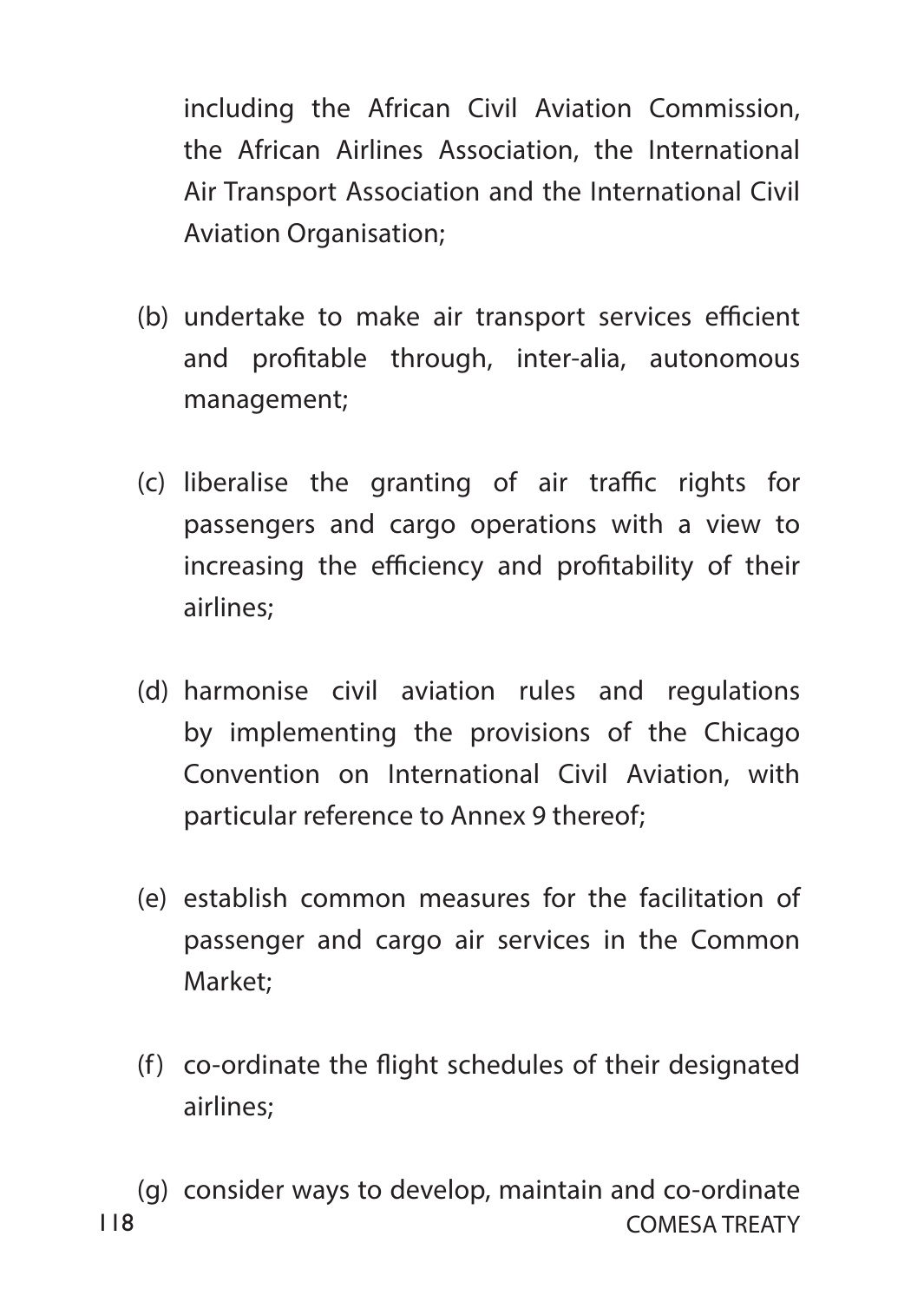in common, their navigational, communications and meteorological facilities for the provision of safe air navigation and the joint management of their air space;

- (h) encourage the joint use of maintenance and overhaul facilities and other services for aircraft, ground handling equipment and other facilities;
- (i) agree to take common measures for the control and protection of the Common Market air space;
- (j) agree to charge the same rates and apply the same rules and regulations relating to scheduled air transport services among themselves;
- (k) take measures directed towards aircraft standardization including co-operation in the preparation of technical specifications for the type of aircraft to be operated; and
- (l) coordinate measures and cooperate in the maintenance of the high security of air services operations.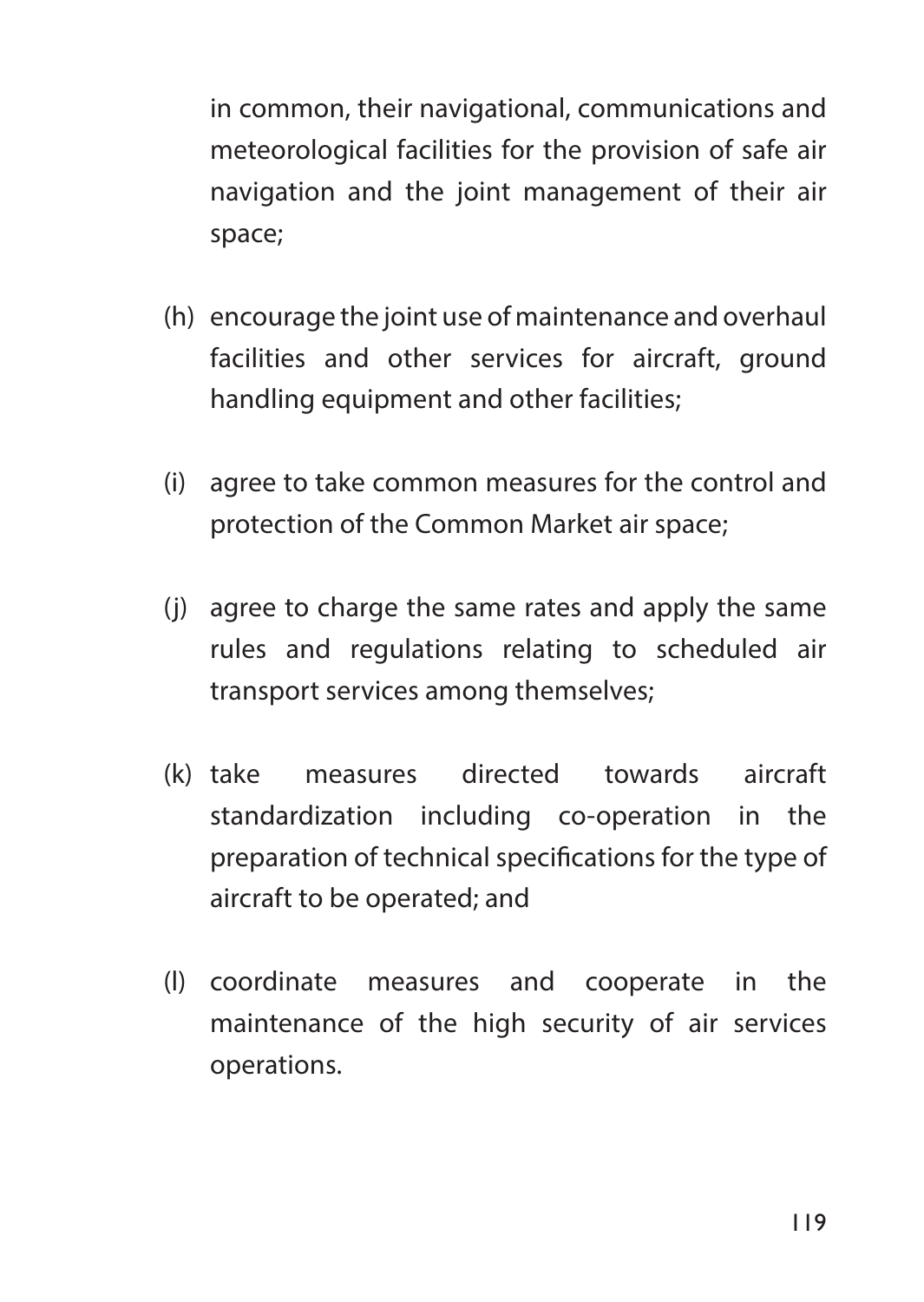The Member States shall:

- (a) promote the co-ordination and harmonization of their maritime transport policies and the eventual establishment of a common maritime transport policy;
- (b) promote the development of efficient and profitable sea port services;
- (c) make rational use of existing port installations;
- (d) in the case of those that are coastal Member States, co-operate with those that are landlocked Member States in maritime transport so as to facilitate the trade of such landlocked Member States;
- (e) take measures to ratify or accede to International Conventions on maritime transport ;
- (f) establish a harmonious traffic organisation system for the optimal use of maritime transport services;

120 COMESA TREATY (g) co-operate in the elaboration and application of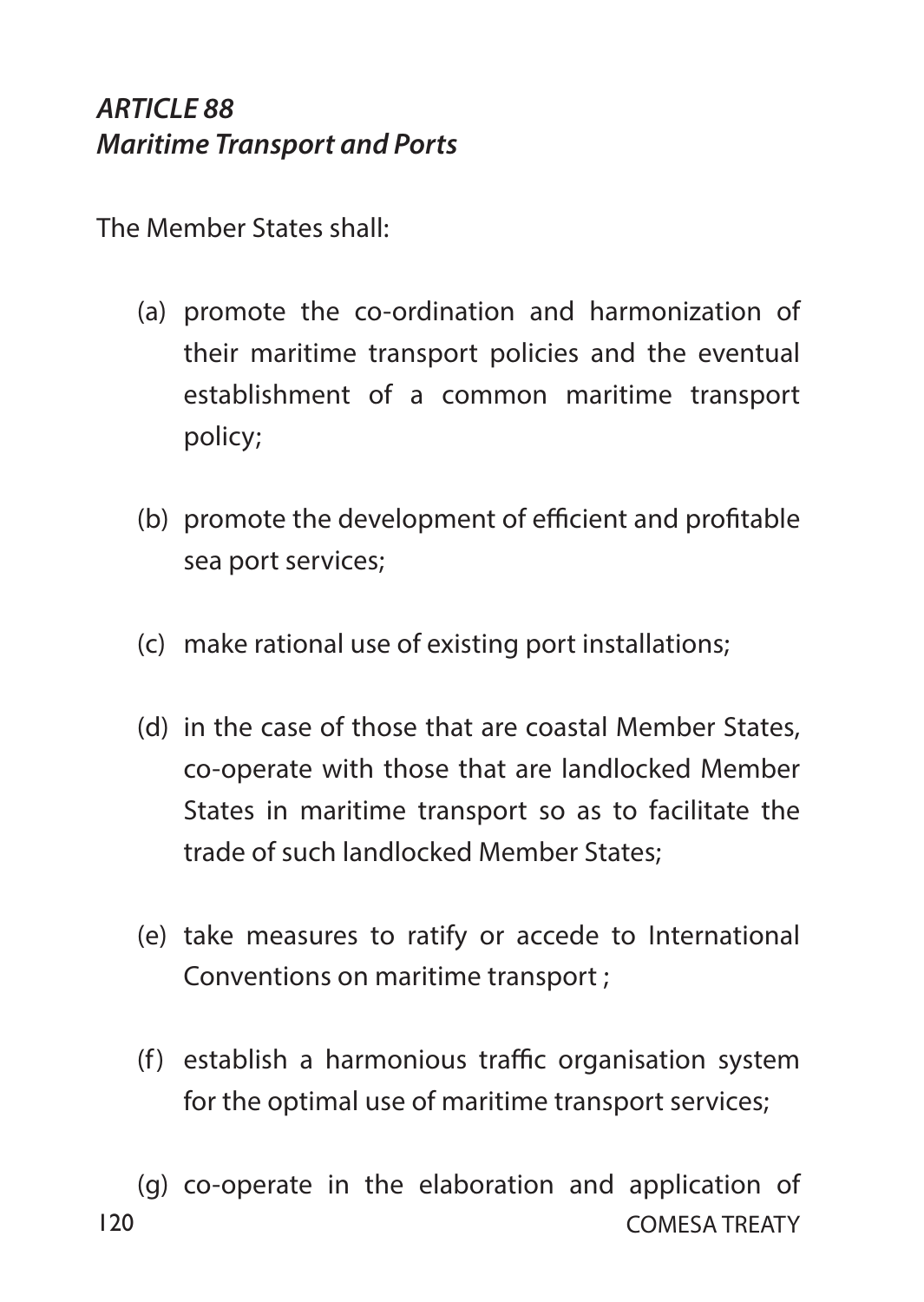measures to facilitate the arrival, stay and departure of vessels;

- (h) promote co-operation among their port authorities in the management and operations of their ports and maritime transport so as to facilitate the efficient movement of traffic between their territories;
- (i) agree to charge non-discriminatory tariffs in respect of goods from their territories and goods from other Member States, except where their goods enjoy domestic transport subsidies, and apply the same rules and regulations in respect of maritime transport among themselves without discrimination;
- (j) agree to allocate space on board their ships for goods consigned to or from the territories of other Member States;
- (k) install and maintain efficient cargo handling equipment, cargo storage facilities and general operations and train related manpower;
- (l) agree to allocate adequate space for the storage of goods traded among themselves within their storage facilities;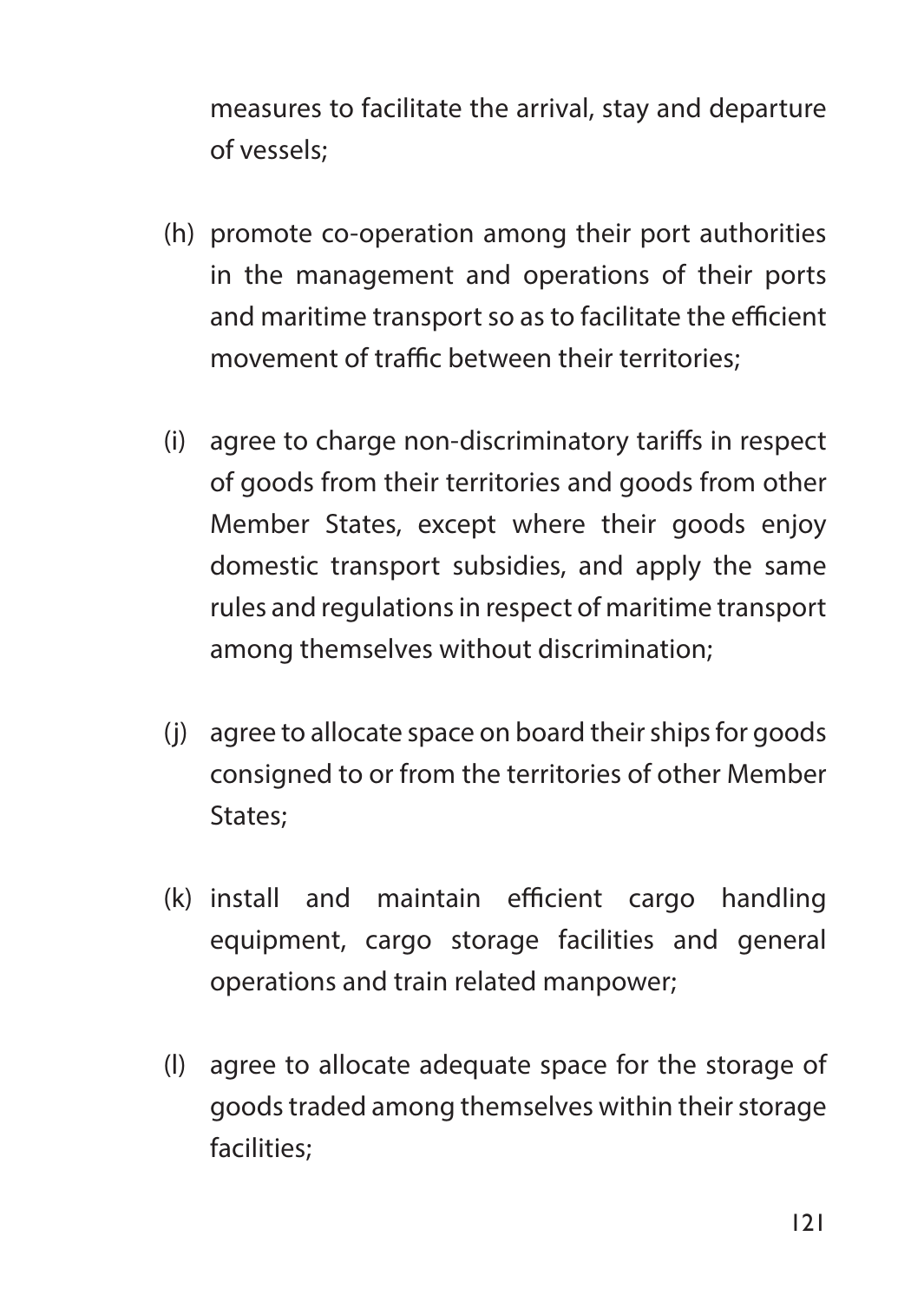- (m) coordinate measures with respect to, and co-operate in the maintenance of, the safety of maritime transport services.
- (n) provide adequate facilities with good communication systems that would receive and respond to signals promptly;
- (o) inter-link their national communication systems so as to identify polluted points in oceans for concerted regional marine pollution control;
- (p) encourage their respective national shipping lines to form sub-regional associations;
- (q) agree to provide cargo to vessels of the Member States in priority to other vessels and to cooperate in establishing a policy favouring the vessels of the Member States with regard to priority berthing and other port services and facilities; and
- (r) review their national maritime legislations in accordance with the existing international maritime conventions.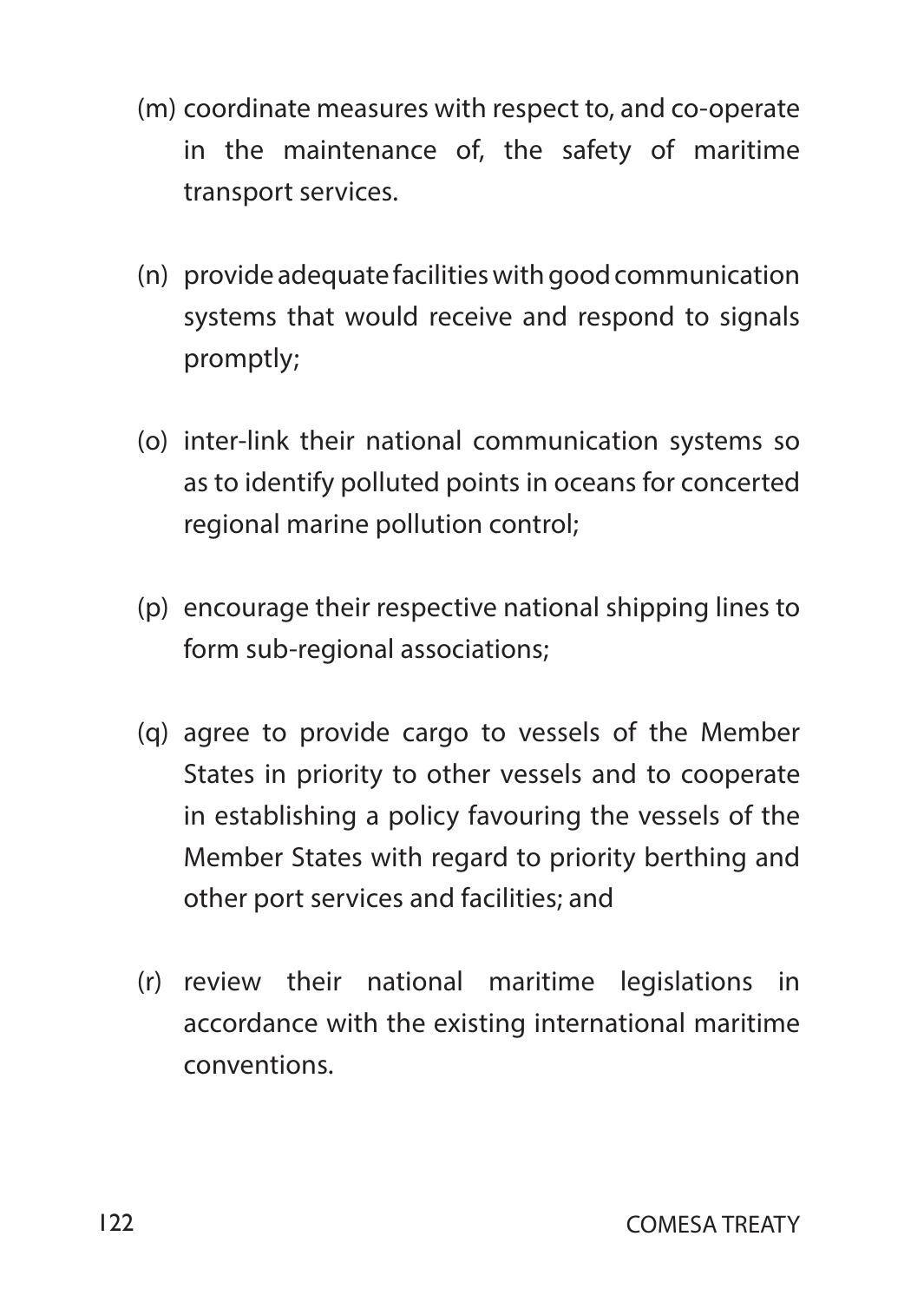## **ARTICLE 89** *Inland Waterway Transport*

The Member States which have common navigable inland waterways shall:

- (a) adopt, harmonize and simplify rules, regulations and administrative procedures governing their inter-State inland waterway transport;
- (b) install and maintain efficient cargo handling equipment, cargo storage facilities and general operations and train related manpower resources;
- (c) use, where feasible, joint maintenance facilities;
- (d) harmonise tariffs structure for their inter-State inland waterway transport;
- (e) adopt common rules to govern the packaging, marking, loading and other procedures for their inter-State inland waterway transport;
- (f) agree to charge the same tariffs structure in respect of goods from their territories and goods from other Member States except where their goods enjoy domestic transport subsidies, and apply the same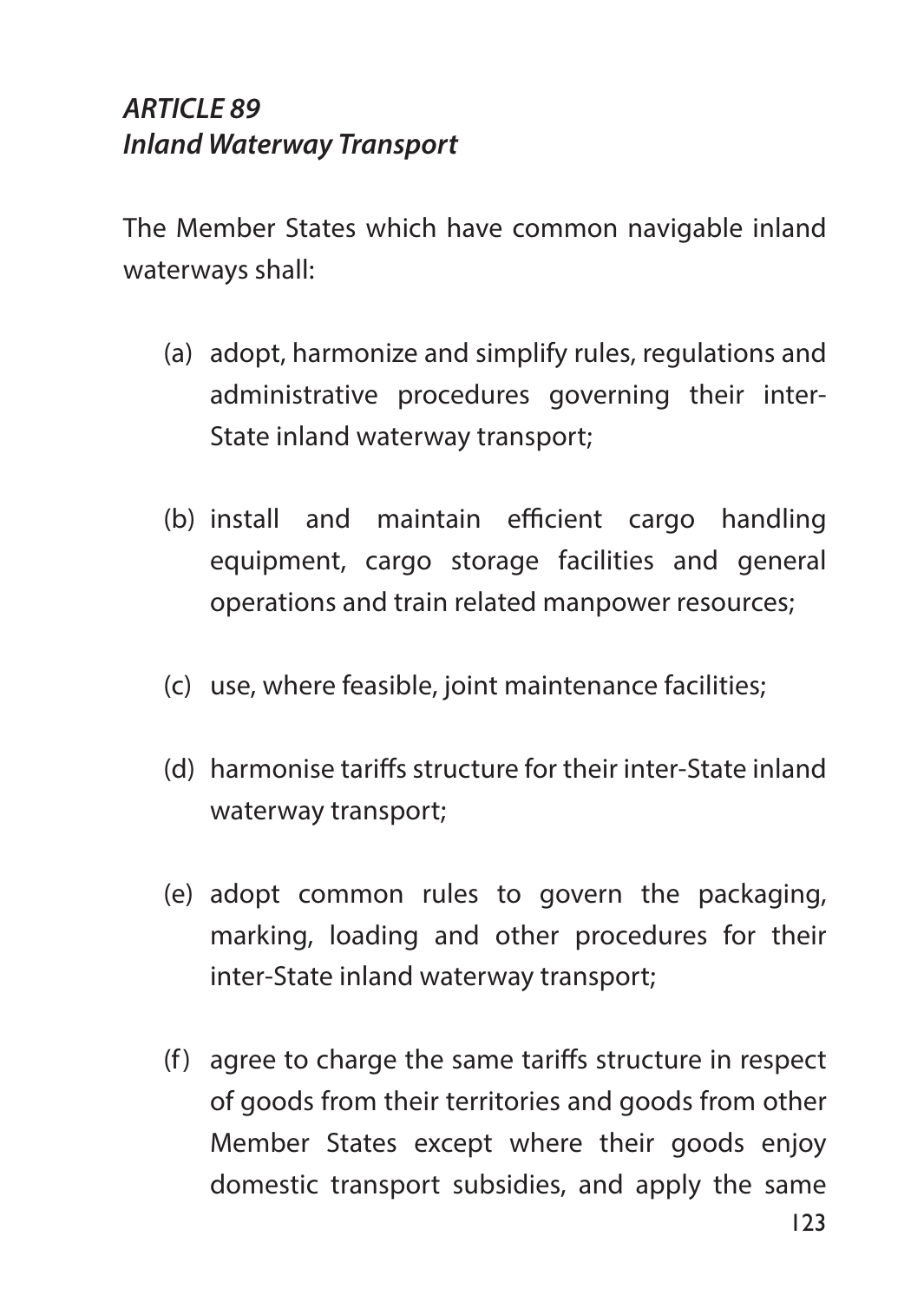rules and regulations in respect of inland waterway transport among themselves without discrimination;

- (g) agree to provide space without discrimination on board vessels registered in their territories for goods consigned to and from the territories of other Member States;
- (h) wherever possible, promote co-operation among themselves by undertaking joint ventures in inland waterway transport including the establishment of joint shipping services; and
- (i) coordinate measures with respect to, and cooperate in the maintenance of, safety in inland water transport services including the provision and maintenance of the right communication equipment to receive distress position promptly.

#### *ARTICLE 90 Pipeline Transport*

- 1. The Member States shall co-operate in the development of pipeline transport and in the utilisation of existing pipeline facilities.
- 124 COMESA TREATY 2. Where common pipeline projects are feasible, the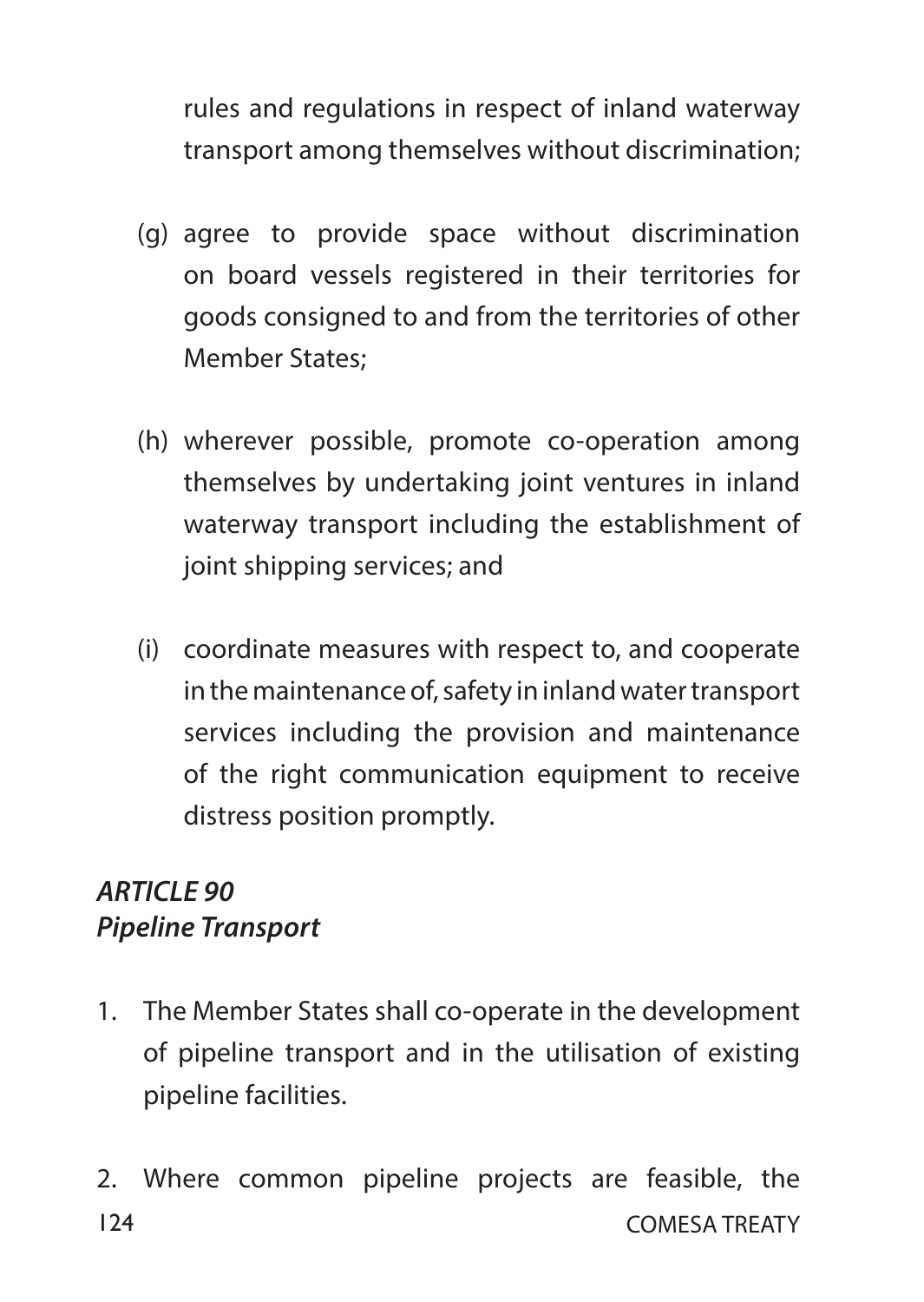Member States shall co-operate in all aspects of planning, financing, execution, management and maintenance of pipeline services and facilities.

#### *ARTICLE 91 Multimodal Transport*

- (a) harmonize and simplify regulations, goods classification, procedures and documents required for their multimodal inter-State transport;
- (b) apply uniform rules and regulations with respect to the packaging, marking and loading of goods;
- (c) provide, where feasible, technical and other facilities for direct trans-shipment of goods at main transshipment points, including intermodal cargo exchange points, inland clearance depots, dry ports or inland container depots;
- (d) agree to allocate multimodal transport facilities for goods consigned to or from the territories of other Member States; and
- (e) take measures to ratify or accede to international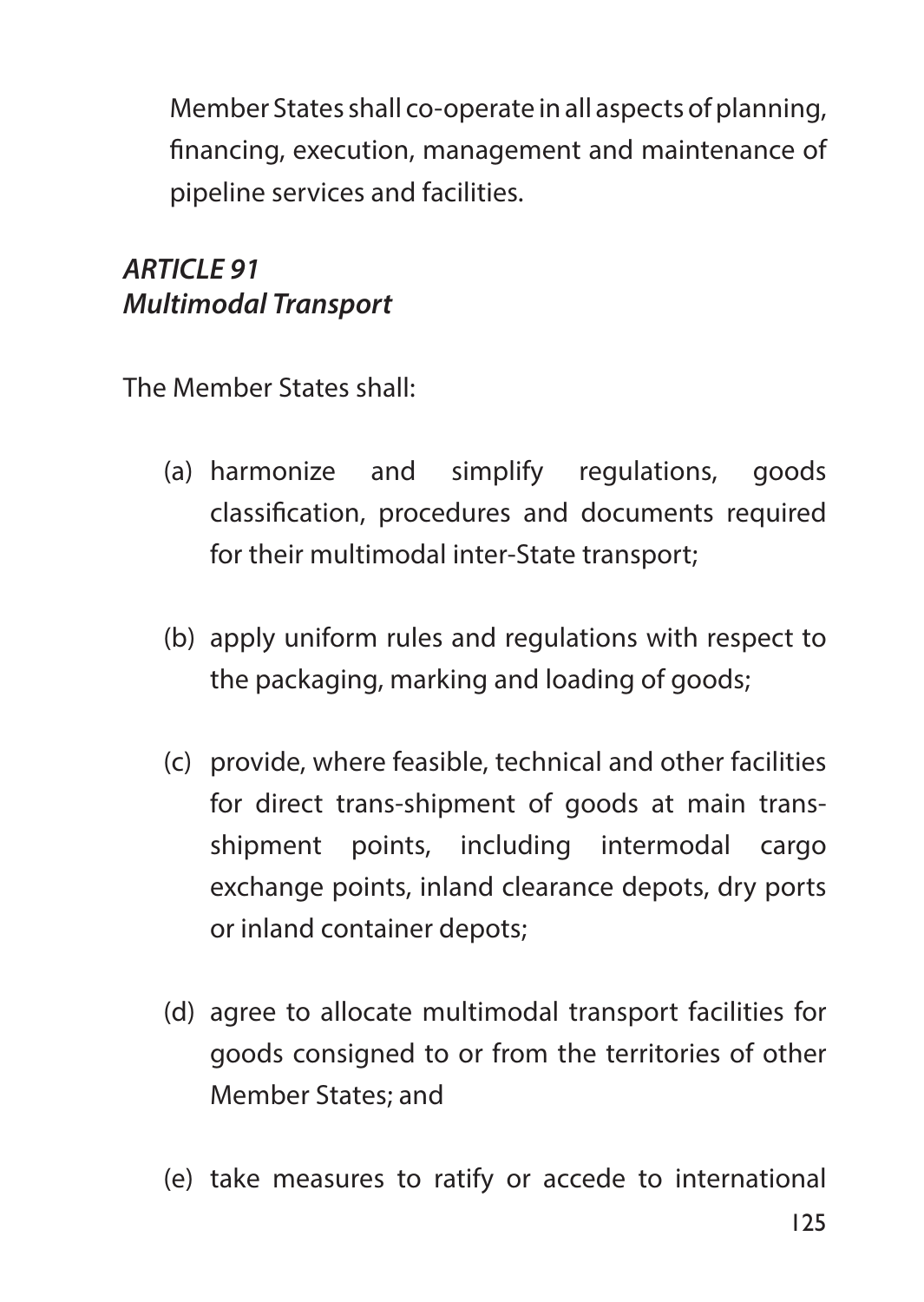Conventions on Multimodal Transport and containerisation and take such steps as necessary to implement them.

### *ARTICLE 92 Freight Booking Centres*

- 1. The Member States shall establish freight booking centres where these are economically justified.
- 2. The Member States shall recommend to all their respective national enterprises or agencies, the contracting of exports or imports handled by them on c.i.f. and f.o.b. basis respectively.

#### *ARTICLE 93 Freight Forwarders, Customs Clearing Agents and Shipping Agents*

- 1. The Member States shall allow any person to register, and be licensed, as a freight forwarder, customs clearing agent and shipping agent, provided that, that person fulfills the legal requirements of that Member State.
- 2. The Member States shall agree not to restrict the commercial activities, rights and obligations of a lawfully registered and licensed freight forwarder or clearing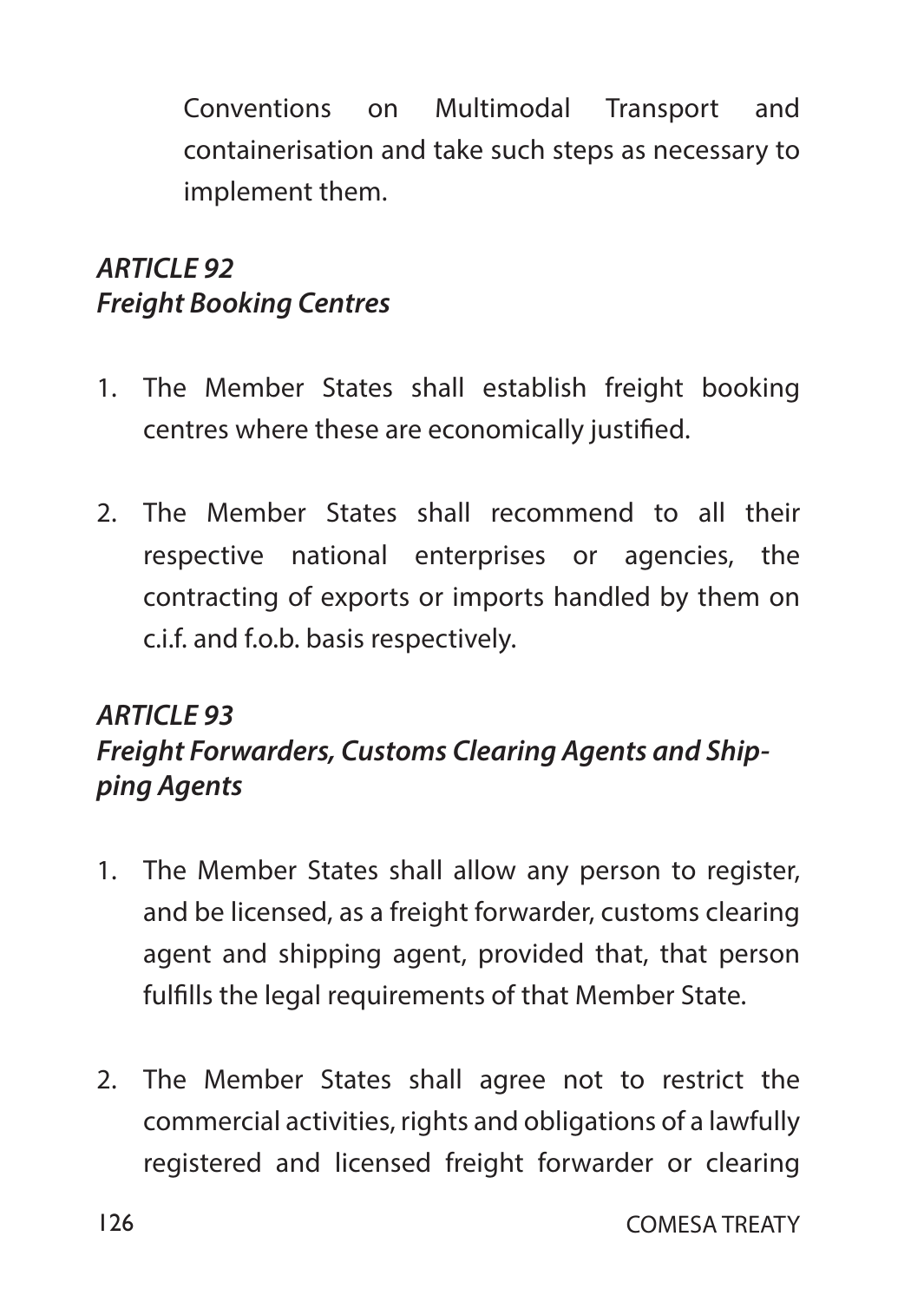agent.

#### *ARTICLE 94 Meteorological Services*

- 1. Each Member State shall collect and disseminate to the other Member States meteorological information in order to facilitate the efficient operation of air navigation, coastal shipping, inland water transport and the issuing of cyclone warnings and other adverse weather phenomena. To this end, the Member States agree to establish a Regional Meteorological Centre.
- 2. The Member States shall co-operate and support each other in all activities of the World Meteorological Organization affecting the interests of the Common Market especially the monitoring of the atmosphere and climatic changes on the planet.
- 3. The Member States shall exchange information and expertise concerning new developments in meteorological science and technology including the calibration and comparison of instruments.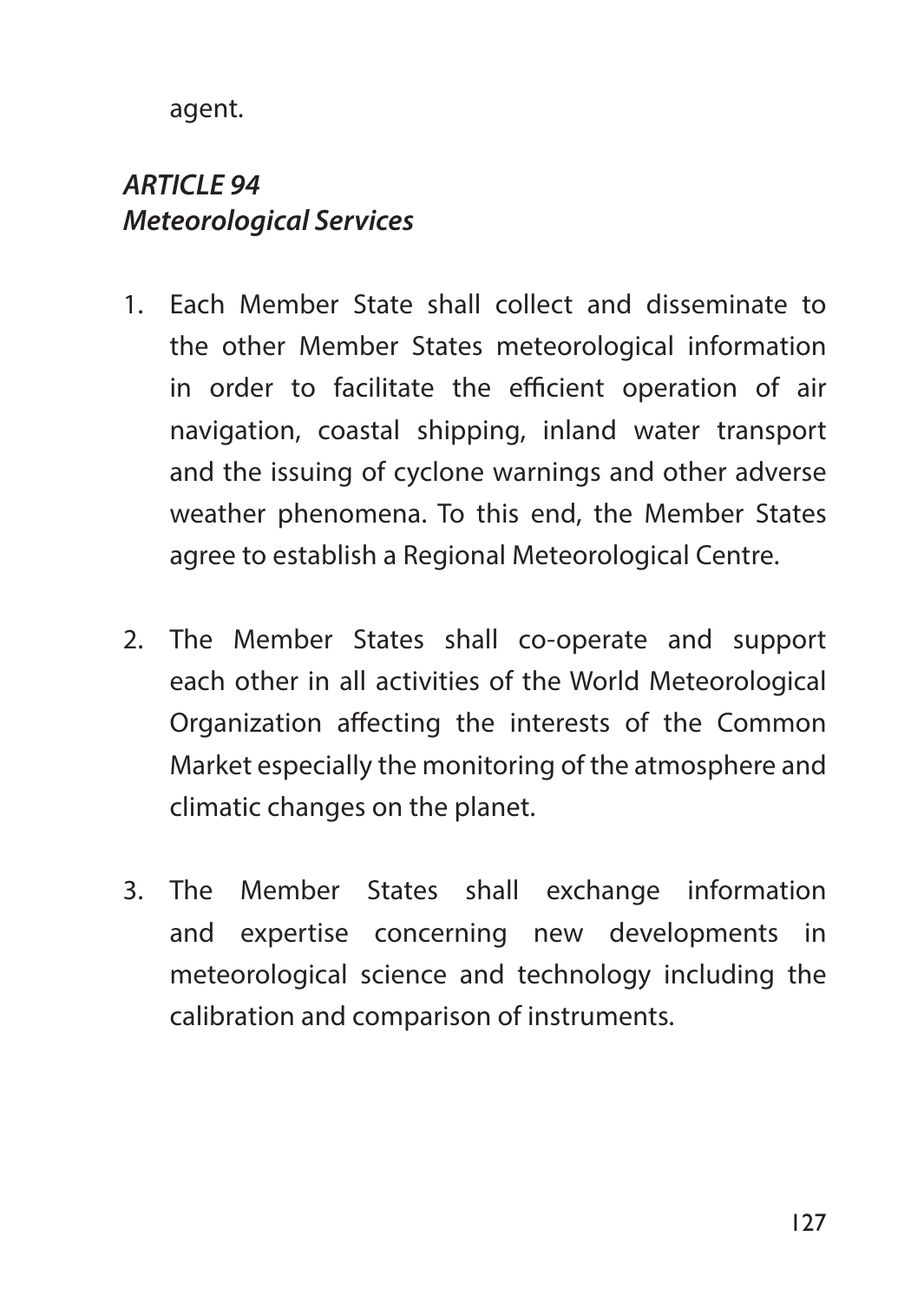## *ARTICLE 95 Postal Services*

The Member States shall, in collaboration with the relevant international organisations including Universal Postal Union and Pan-African Postal Union, promote close co-operation between their postal administrations and devise ways and means to achieve fast, reliable, economic and efficient postal services among themselves, through the strengthening of Common Market postal sorting, routing, transit and distribution centres.

## *ARTICLE 96 Telecommunications*

- (a) adopt common telecommunications policies to be developed within the framework of the Common Market in collaboration with other relevant international organisations including the Pan-African Telecommunications Union and the International Telecommunications Union;
- (b) undertake to give full management autonomy to their telecommunications administrations in their operational functions and in the provision of the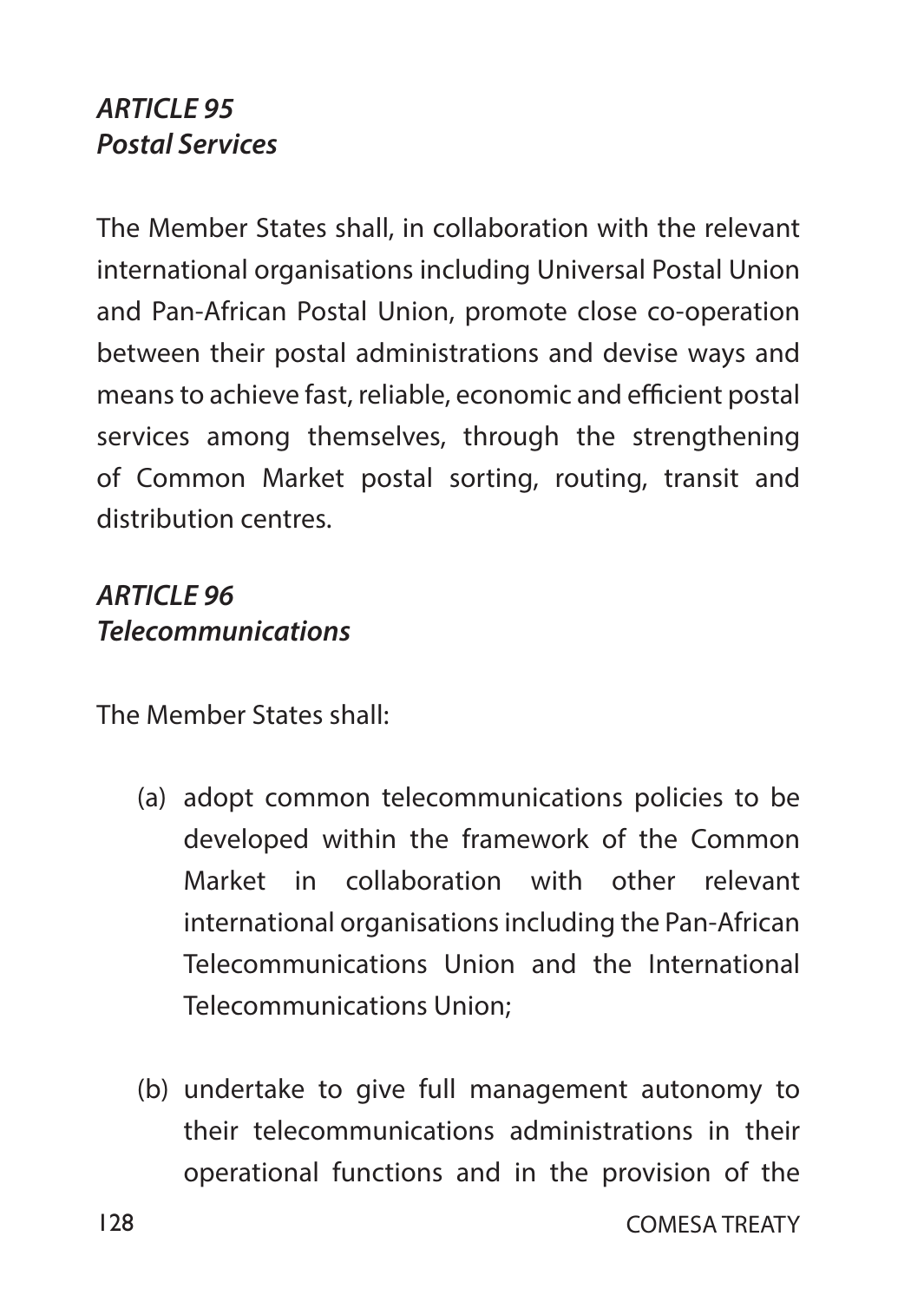telecommunications services;

- (c) make rational use of existing telecommunications installations;
- (d) improve and maintain their inter-State telecommunications networks and modernize equipment, to meet the common standards required for efficient inter-State traffic within the Common Market;
- (e) harmonize and apply non-discriminatory tariffs among themselves and where possible, shall agree on preferential tariff treatment applicable within the Common Market;
- (f) establish adequate direct telecommunications links among themselves;
- (g) cooperate and coordinate their activities in the maintenance of telecommunication facilities especially in the exchange of manpower and spare parts;
- (h) promote the establishment of joint ventures for the manufacture of telecommunication equipment;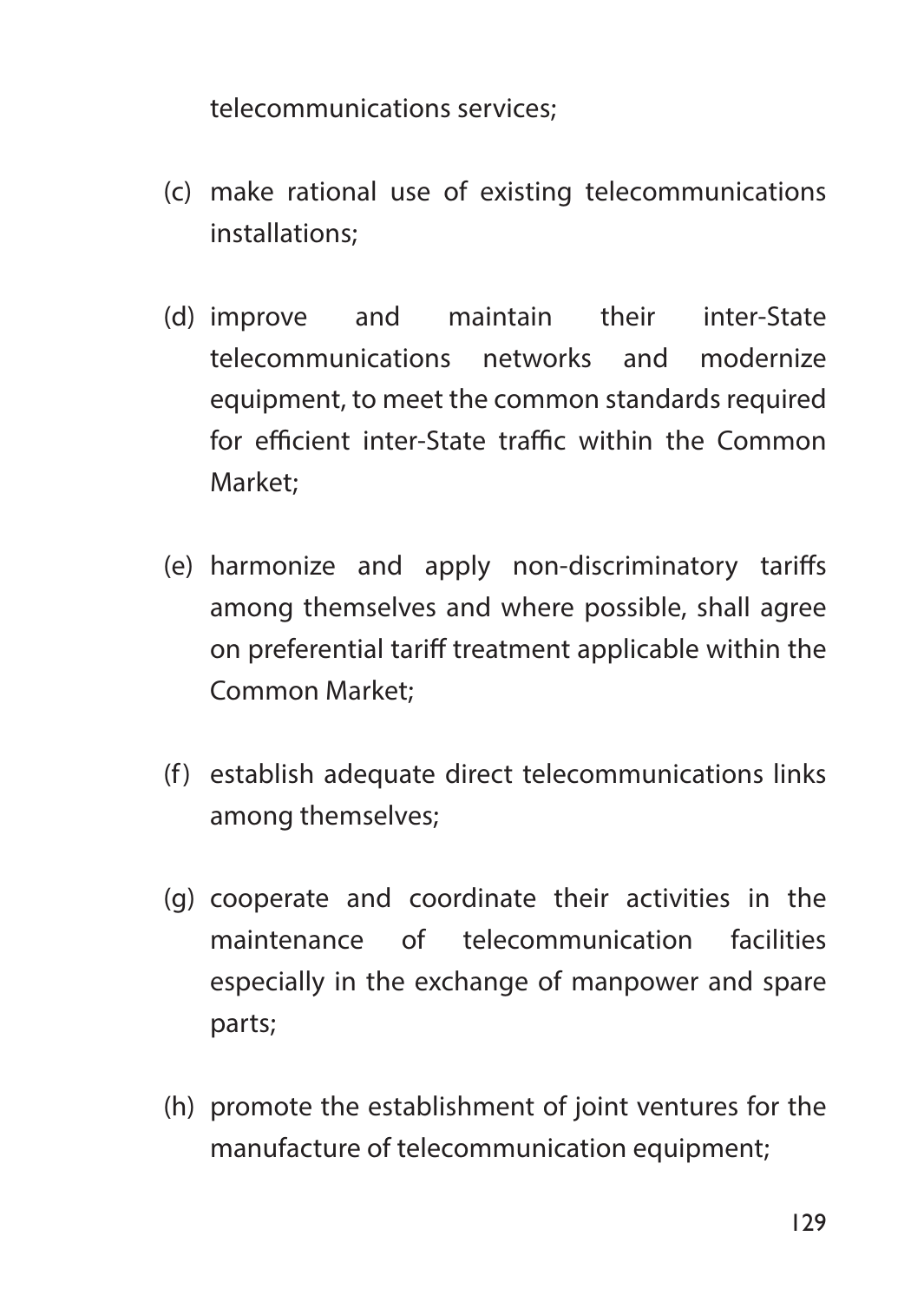- (i) develop their rural telecommunication so as to enhance socio-economic interaction between rural and urban centres; and
- (j) devise common frequency management and monitoring scheme, assign mutually agreed upon frequencies for cross-border mobile radio communication and issue operating licenses agreed upon by the Member States concerned.

## **ARTICLE 97** *Radio and Television*

- (a) co-operate in technical matters and the electronic media that will promote the development of the Common Market through the establishment of direct radio and television links with one another;
- (b) harmonize their technical equipment for the manufacture of radio and television equipment; and
- (c) apply non-discriminatory radio and television tariffs for the exchange of electronic media programmes.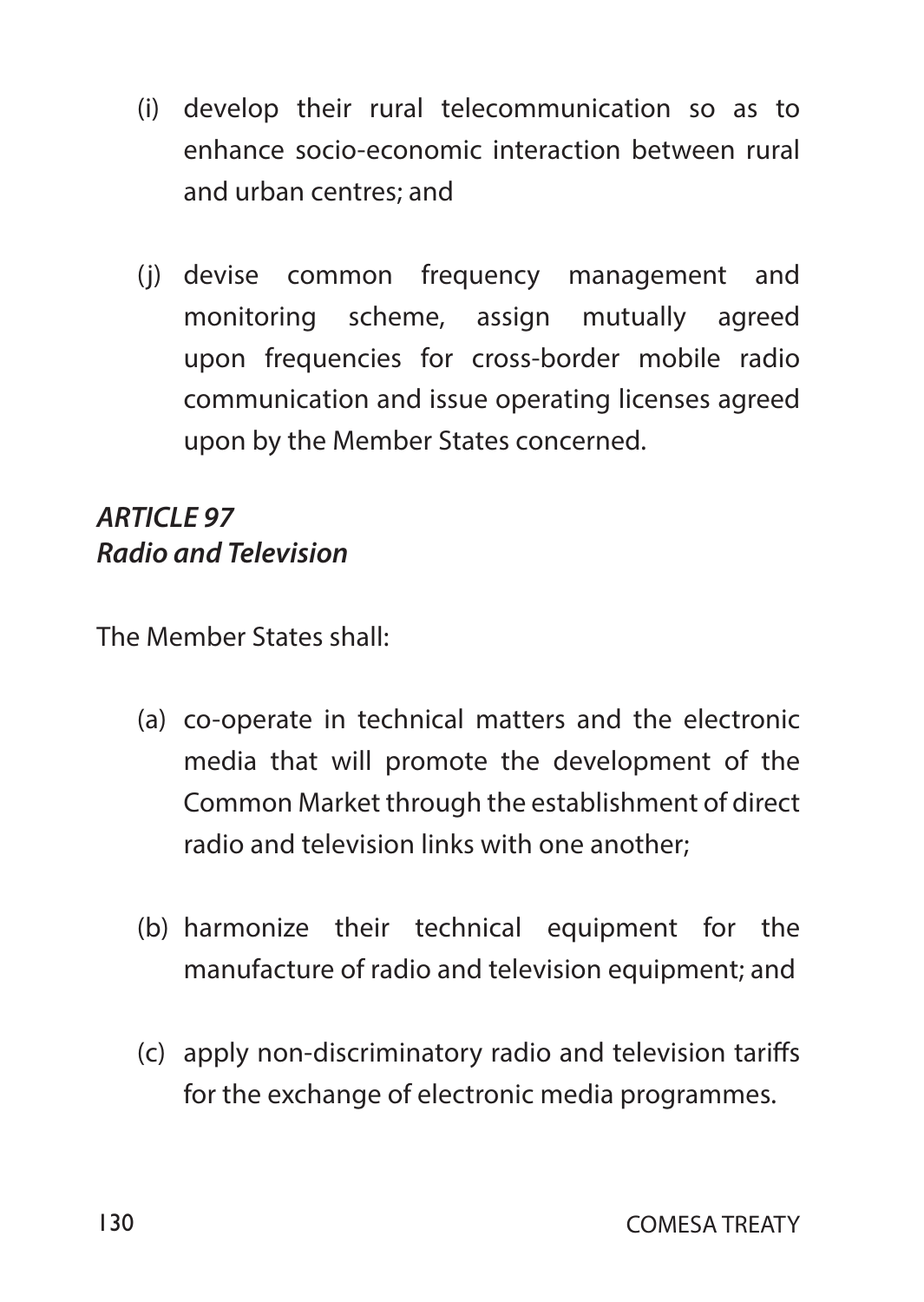## **ARTICLE 98** *Common Provisions*

- 1. The Member States shall take measures directed towards the harmonization and maximum use of programmes within their existing institutions for the training of personnel in the field of transport and communications.
- 2. The Member States shall exchange information on new technical developments in all modes of transport and communications.
- 3. Each Member State shall take all necessary measures to prohibit the transportation of those products, mail and merchandise that are considered illegal in another Member State and are gazetted as illegal in accordance with the rules and regulations of that Member State.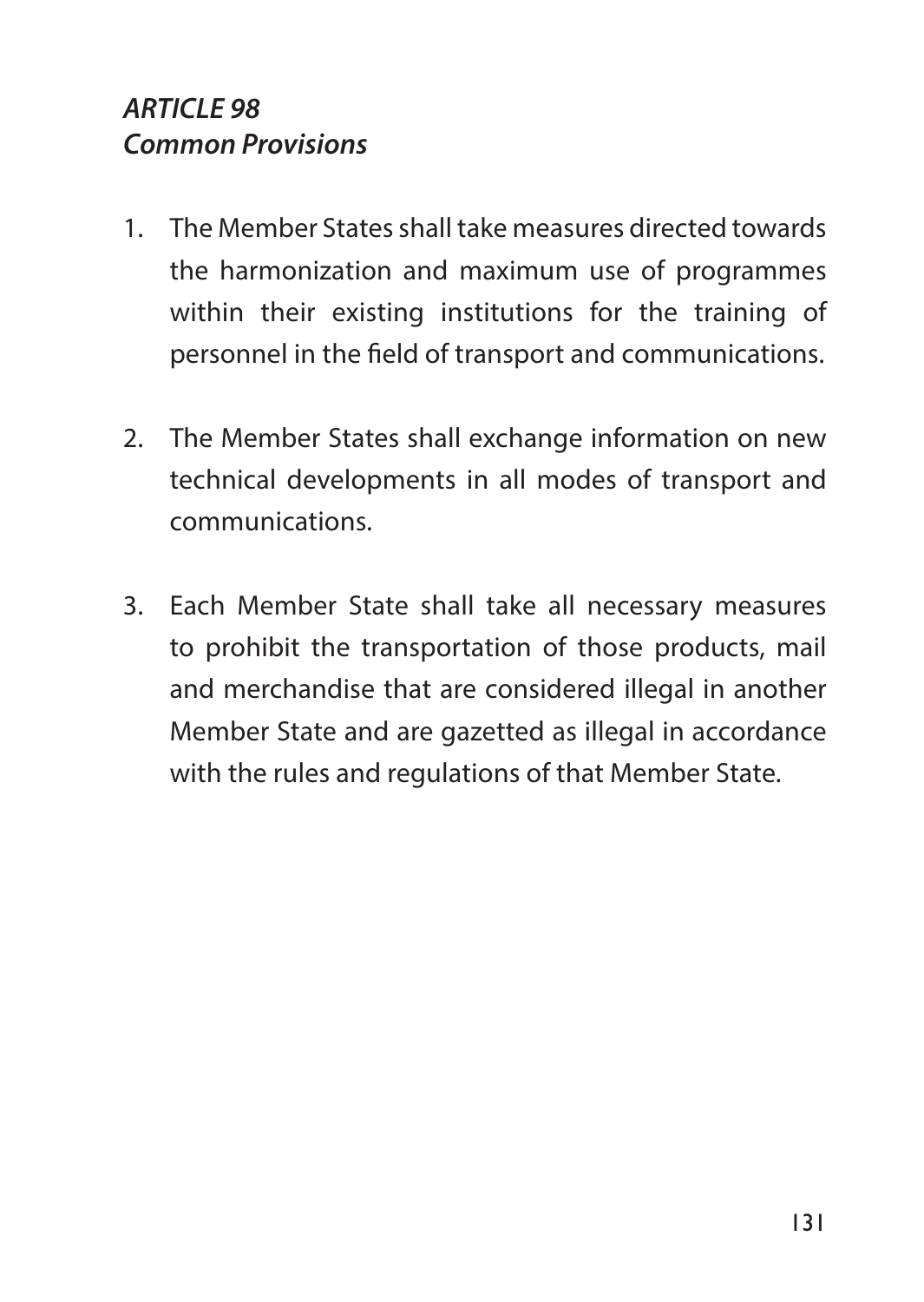## **CHAPTER TWELVE**

## **CO-OPERATION IN INDUSTRIAL DEVELOPMENT**

## *ARTICLE 99 Scope of Co-operation in Industrial Development*

The objectives of co-operation in industrial development in the Common Market are to:

- (a) promote self-sustained and balanced growth;
- (b) increase the availability of industrial goods and services for intra-Common Market trade;
- (c) improve the competitiveness of the industrial sector thereby enhancing the expansion of intra-regional trade in manufactures in order to achieve structural transformation of the economy that would foster the overall socio-economic development in Member States; and
- (d) develop industrialists that would acquire ownership and management of the industries.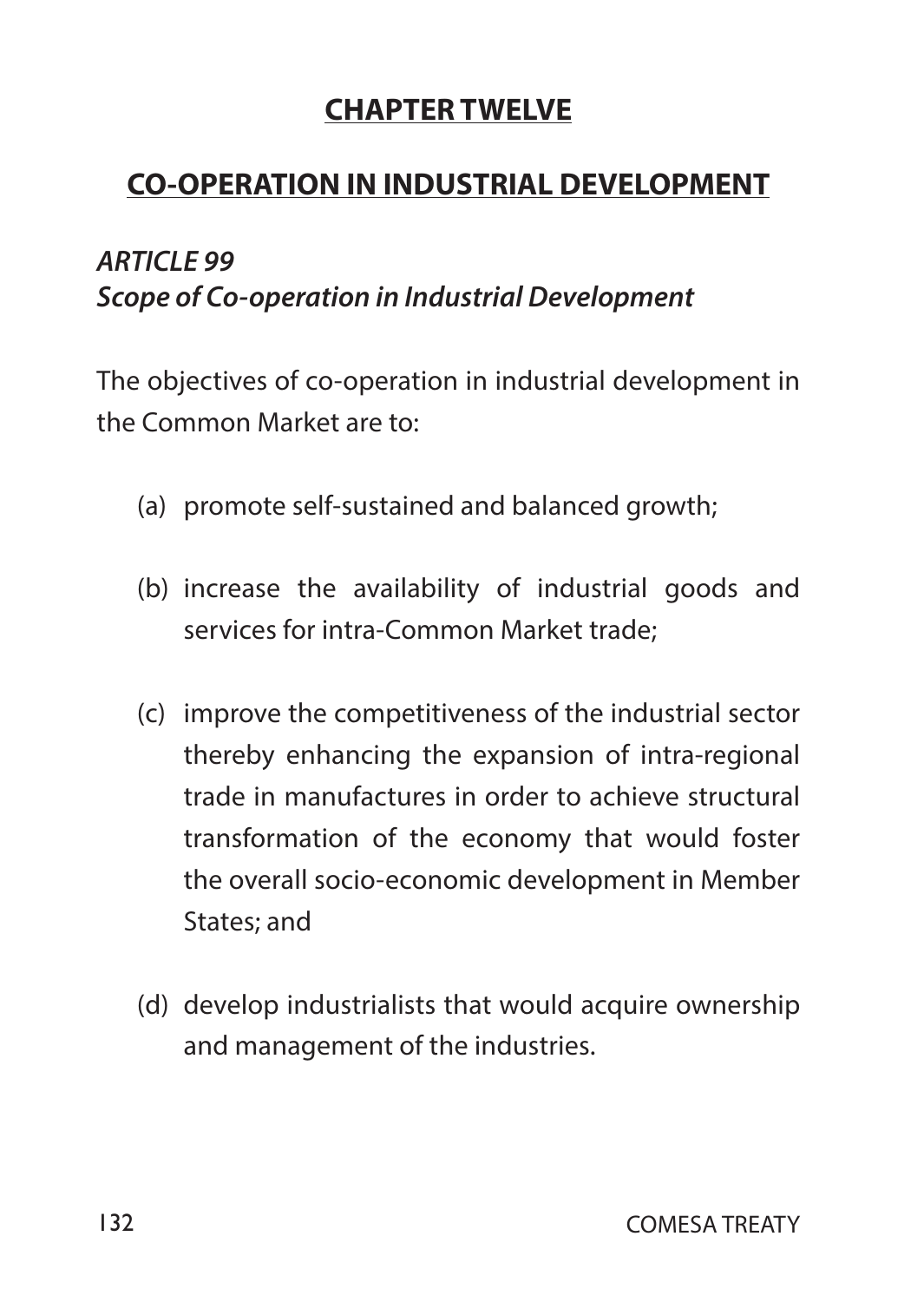# *ARTICLE 100 Strategy and Priority Areas*

For the purposes of Article 99 of this Treaty, the Member States undertake to formulate an industrial strategy aimed at:

- (a) the promotion of linkages among industries through specialisation and complementarity, paying due regard to comparative advantage in order to enhance the spread effects of industrial growth and to facilitate the transfer of technology;
- (b) the facilitation of the development of:
	- (i) small-and-medium scale industries including sub-contracting and other relations between larger and smaller firms;
	- (ii) basic capital and intermediate goods industries for the purposes of obtaining the advantages of economies of scale;
	- (iii) food and agro industries;
- (c) the rational and full use of established industries so as to promote efficiency in production;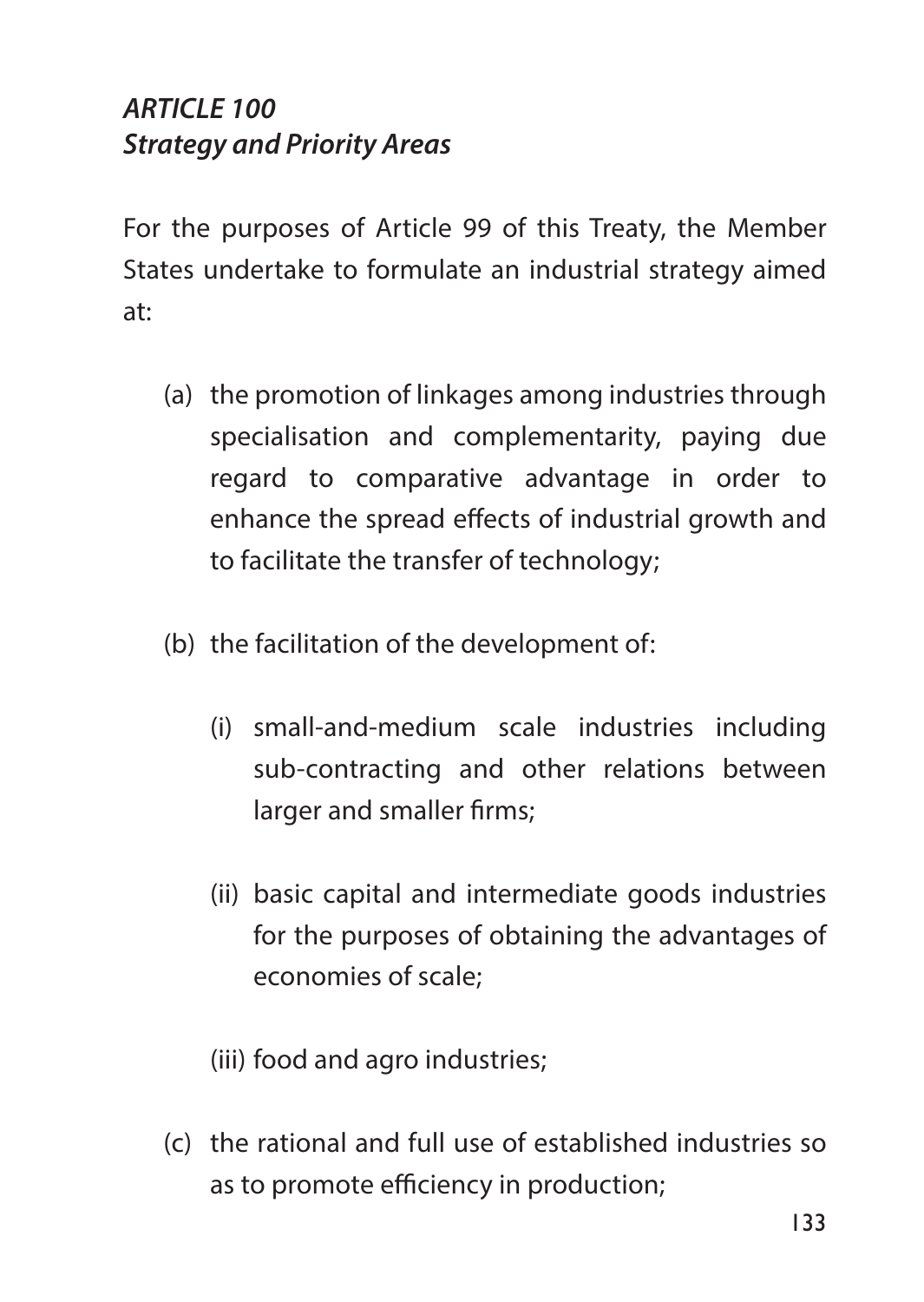- (d) the promotion of industrial research and development, the transfer, adaptation and development of technology, training, management and consultancy services through the establishment of joint industrial support institutions and other infrastructural facilities;
- (e) the promotion of the linkage between the industrial sector and other sectors of the economies such as agriculture, transport, communications and other sectors;
- (f) the granting of investment incentives to industries particularly those that use local materials and labour;
- (g) the dissemination and exchange of industrial and technological information;
- (h) the improvement in the investment climate for both national and foreign investors and the encouragement of national savings and the reinvestment of surpluses;
- (i) the development of human resources including training and the development of indigenous entrepreneurs and industrialists for sustained industrial growth;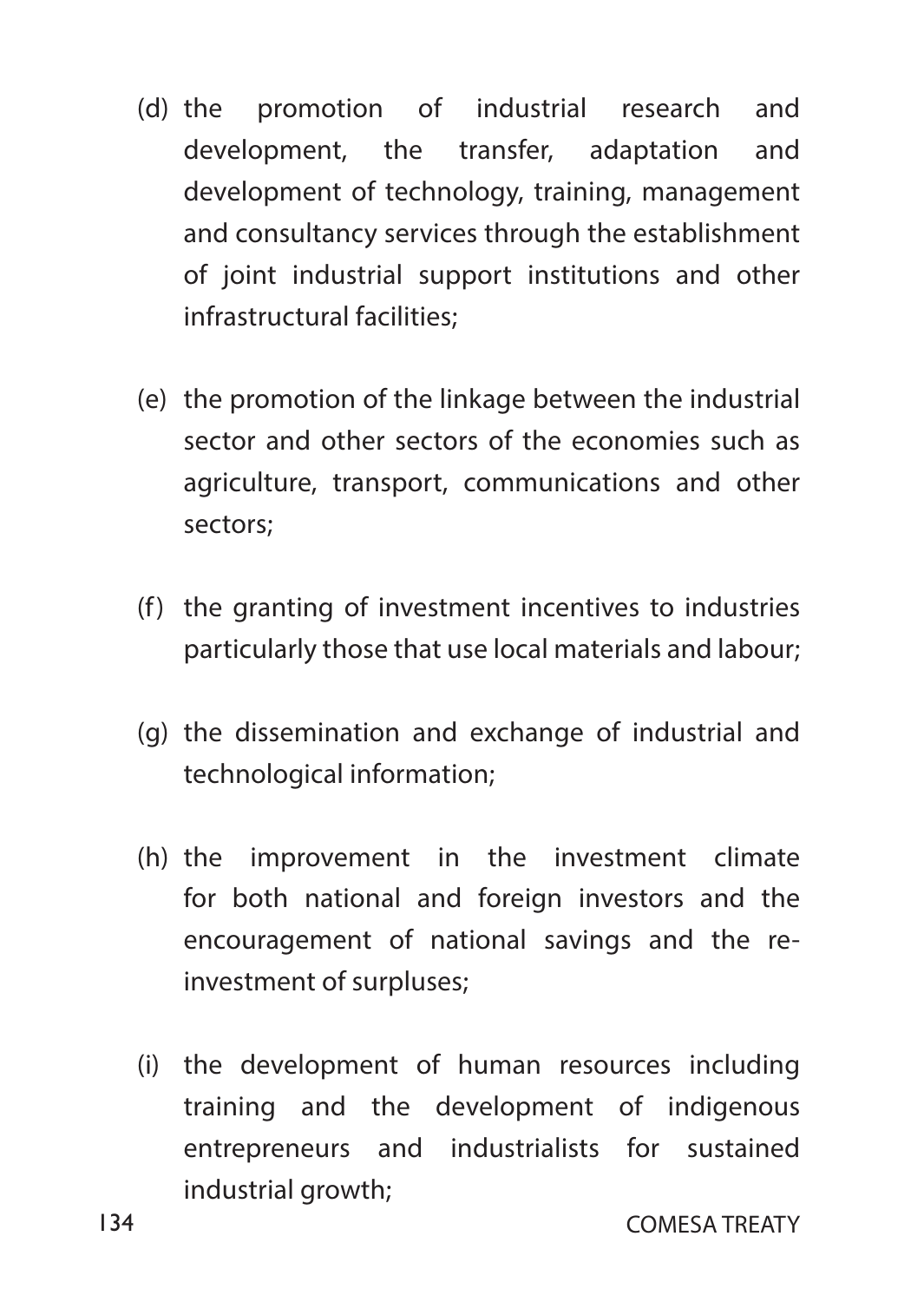- (j) the increased participation of the private sector in project development, promotion and implementation;
- (k) the rehabilitation, maintenance and upgrading of agro-industries and the metallurgical, engineering, chemical and building materials industries;
- (l) the development and promotion of integrated inter-State resource-based core and basic industries;
- (m) the promotion of multinational projects with the aim of increasing added value to raw materials in the Member States for export; and
- (n) the joint exploitation and utilisation of shared resources.

## *ARTICLE 101 Multinational Industrial Enterprises*

1. The Member States shall promote and encourage the establishment of multinational industrial enterprises in accordance with the laws in force in the Member States in which such enterprises shall be established, having due regard to the economic conditions and priorities of the particular Member States concerned.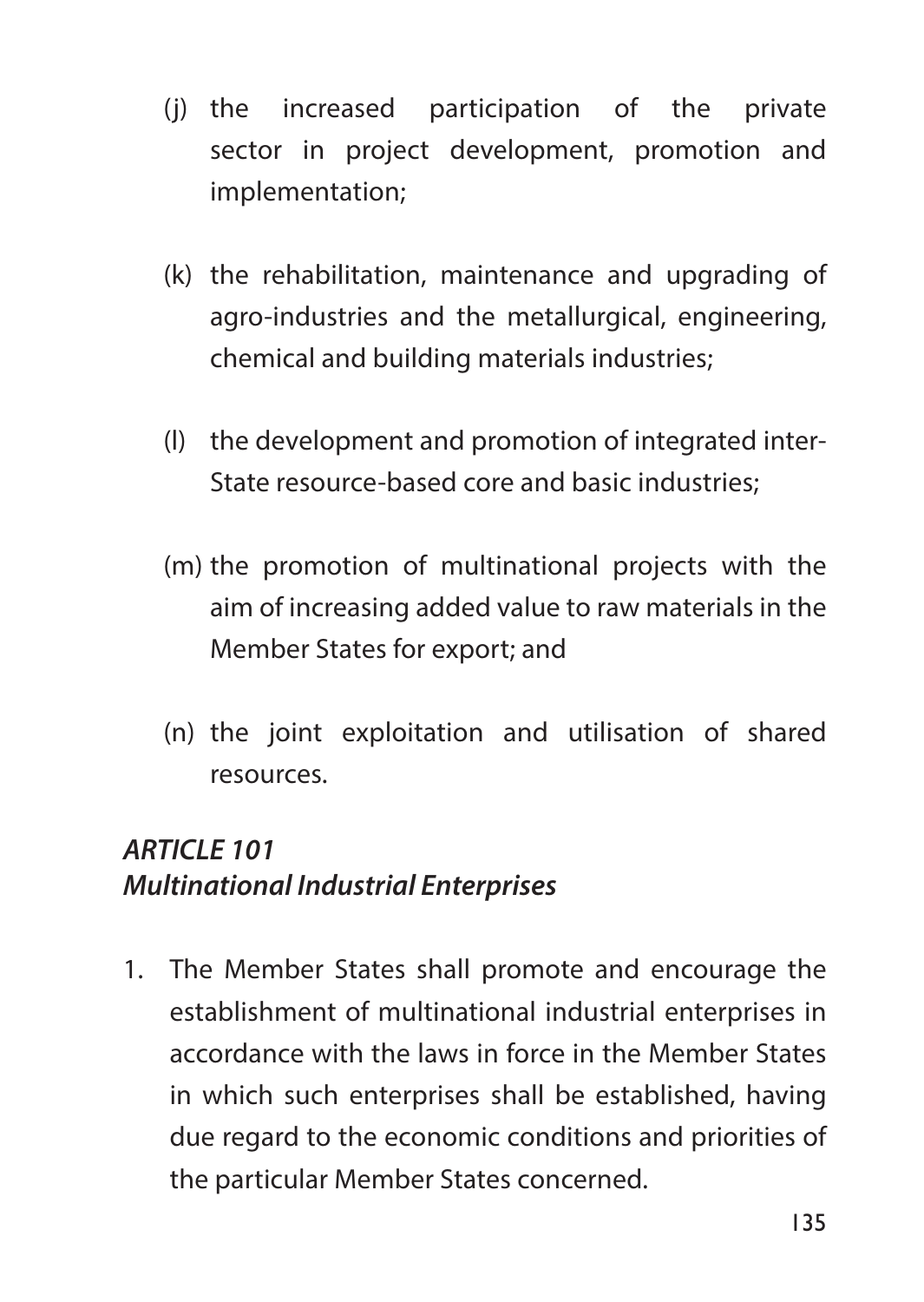- 2. The Member States concerned shall determine:
	- (a) the conditions and priorities that shall govern multinational industrial enterprises that:
		- (i) require the combined markets of more than one Member State to be profitable and which require for their consumption large quantities of the natural resources or raw materials of the Member States which are either exported to third countries or are unused;
		- (ii) require for their establishment and operation, large sums of money;
		- (iii) lead to the earning or saving of substantial amounts of foreign exchange;
		- (iv) through their activities, enhance the development or acquisition of modern technology, managerial and marketing experience; and
		- (v) through their activities, provide substantial employment or reduce unemployment within the territories of the Member States;

136 COMESA TREATY (b) the guidelines relating to the establishment and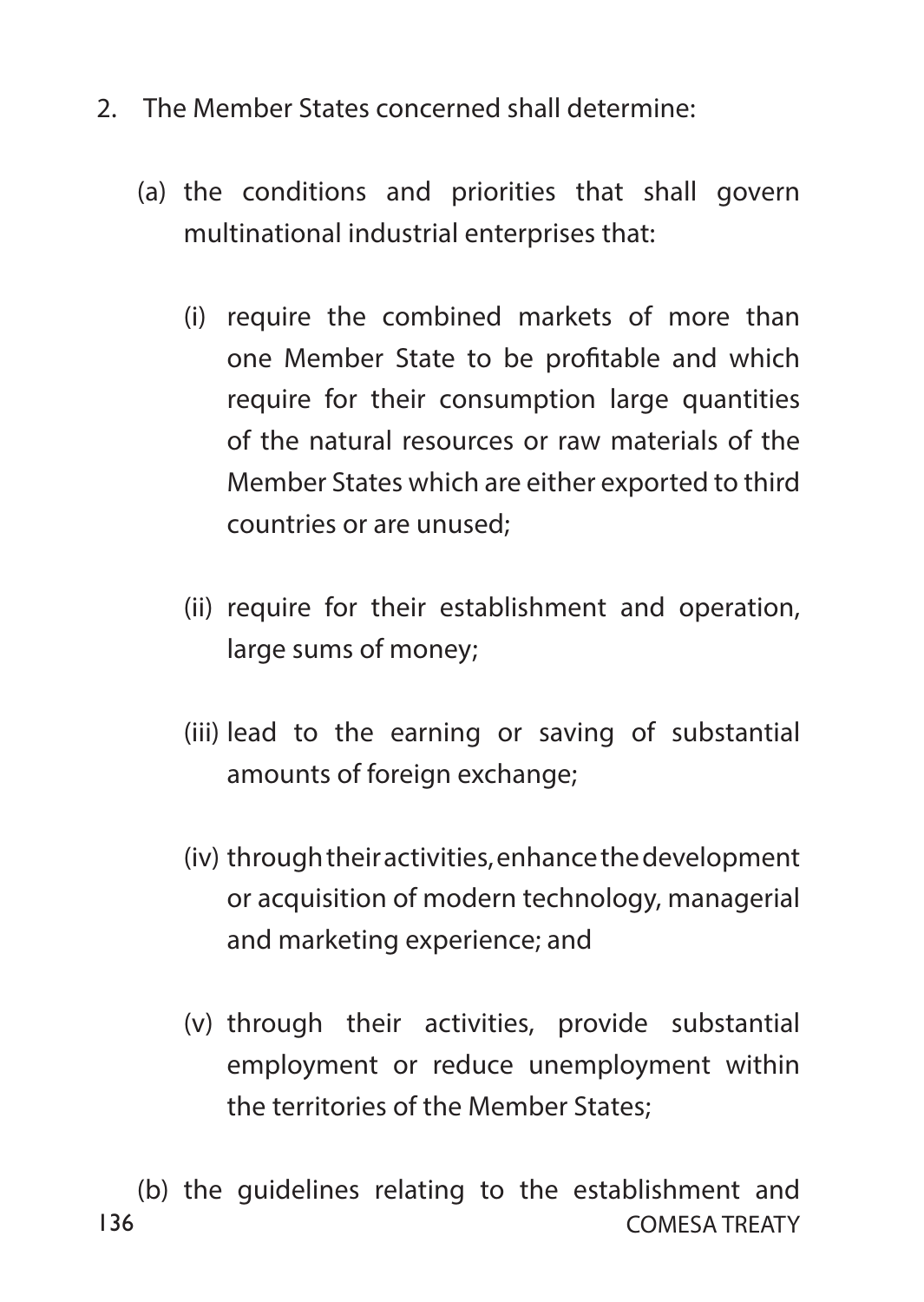operation of multinational industrial enterprises which shall include:

- (i) the location of multinational industrial enterprises and the criteria to be applied in that respect;
- (ii) repatriation of funds;
- (iii) regulations regarding ownership and management by the Member States in a multinational industrial enterprise; and
- (iv) any other matter designed to ensure the attainment of the objectives of this Chapter.
- 3. For the purposes of paragraph 2 of this Article, the Member States may take into account any recommendations that the Sectoral Ministerial Meeting on Industry, may make for the purpose of assisting in the co-ordination of and the provision of advice on the process of establishing multinational industrial enterprises in the Member States.
- 137 4. The Member States agree that in order to provide a comprehensive inventory of raw materials required by multinational industrial enterprises, they shall give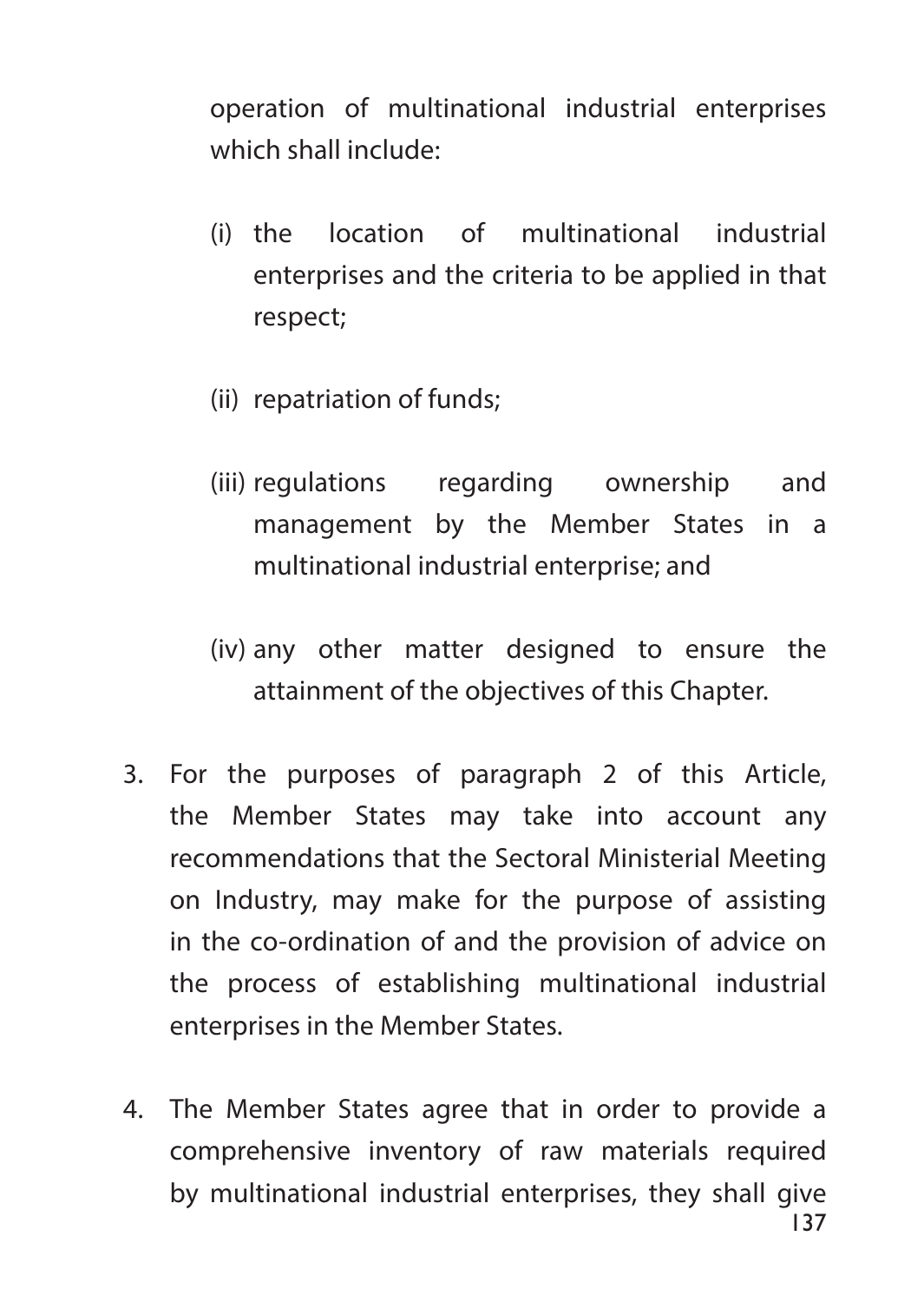consideration to the desirability of making an inventory of their potential natural resources.

### *ARTICLE 102 Industrial Manpower Development, Training, Management and Consultancy Services*

- 1. The Member States shall take appropriate measures to establish, where necessary, joint training institutions and programmes, to share available national institutions and use African training institutions to meet the requirements for the training of skilled manpower for their industrial and technological development.
- 2. The Member States shall diligently endeavour to develop and make maximum use of their national entrepreneurs and technical managerial and marketing manpower and other human resources to promote and accelerate the process of their industrialization.
- 3. The Member States undertake to encourage the development and the use, as much as possible, of national industrial management and consultancy services in their industrial development and shall also use as much as practicable the services of any appropriate African institution for industrial management and consultancy services.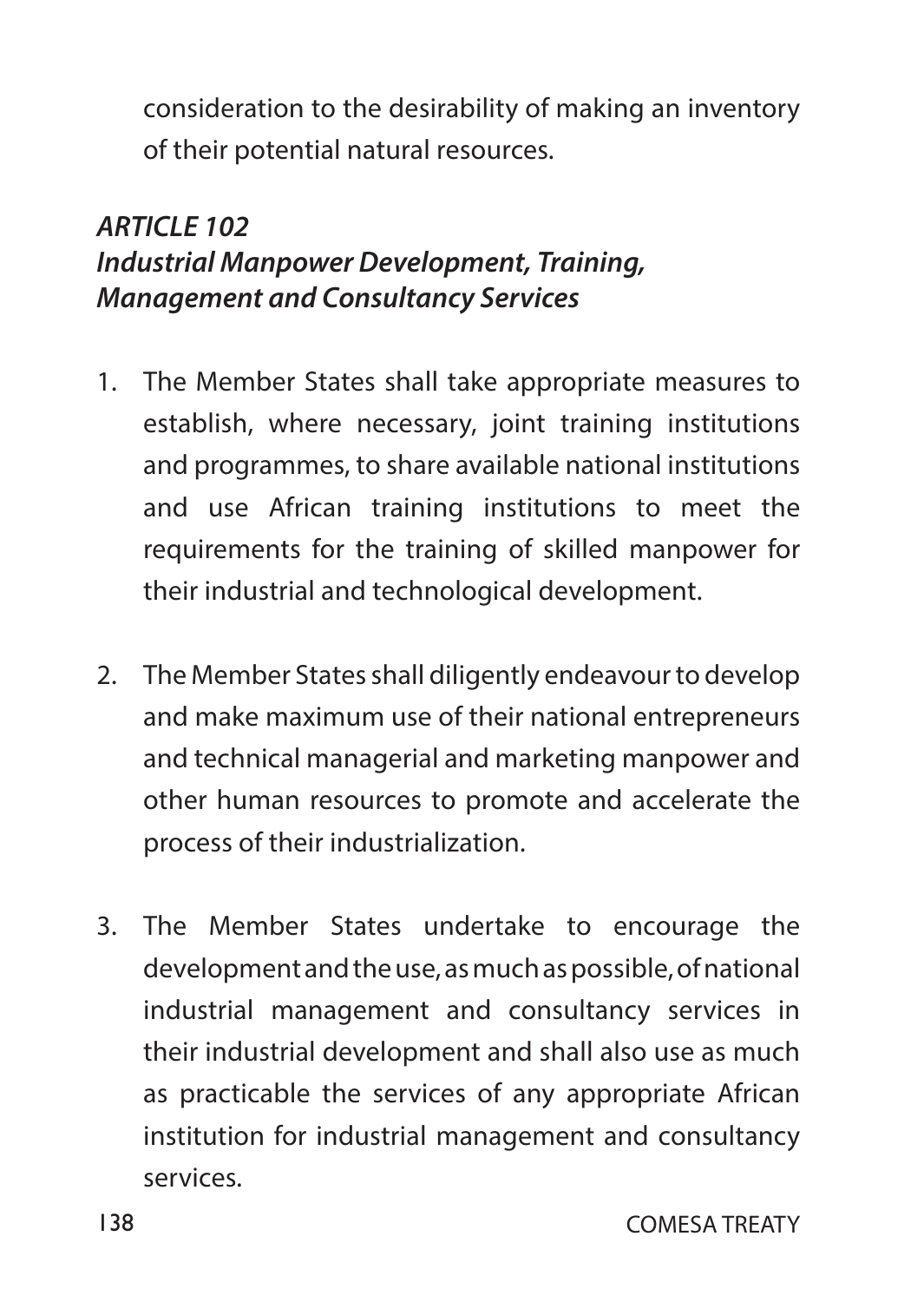## *ARTICLE 103 Industrial Research and Development and the Acquisition of Modern Technology*

- 1. The Member States shall share and make the best use of existing and future industrial and scientific research institutions, facilities and technical know-how. The institutions referred to herein include the Leather and Leather Products Institute and the Metallurgical Technology Centre.
- 2. The Member States shall endeavour to adopt a common approach to and determine the terms and conditions governing the transfer or adaptation and development of technology.
- 3. The Member States shall endeavour to co-ordinate their efforts and consult each other in matters relating to industrial property.

## *ARTICLE 104 Exchange of Industrial and Technological Information*

- 1. The Member States shall exchange information on:
	- (a) the production of and requirements for capital, intermediate and consumer goods;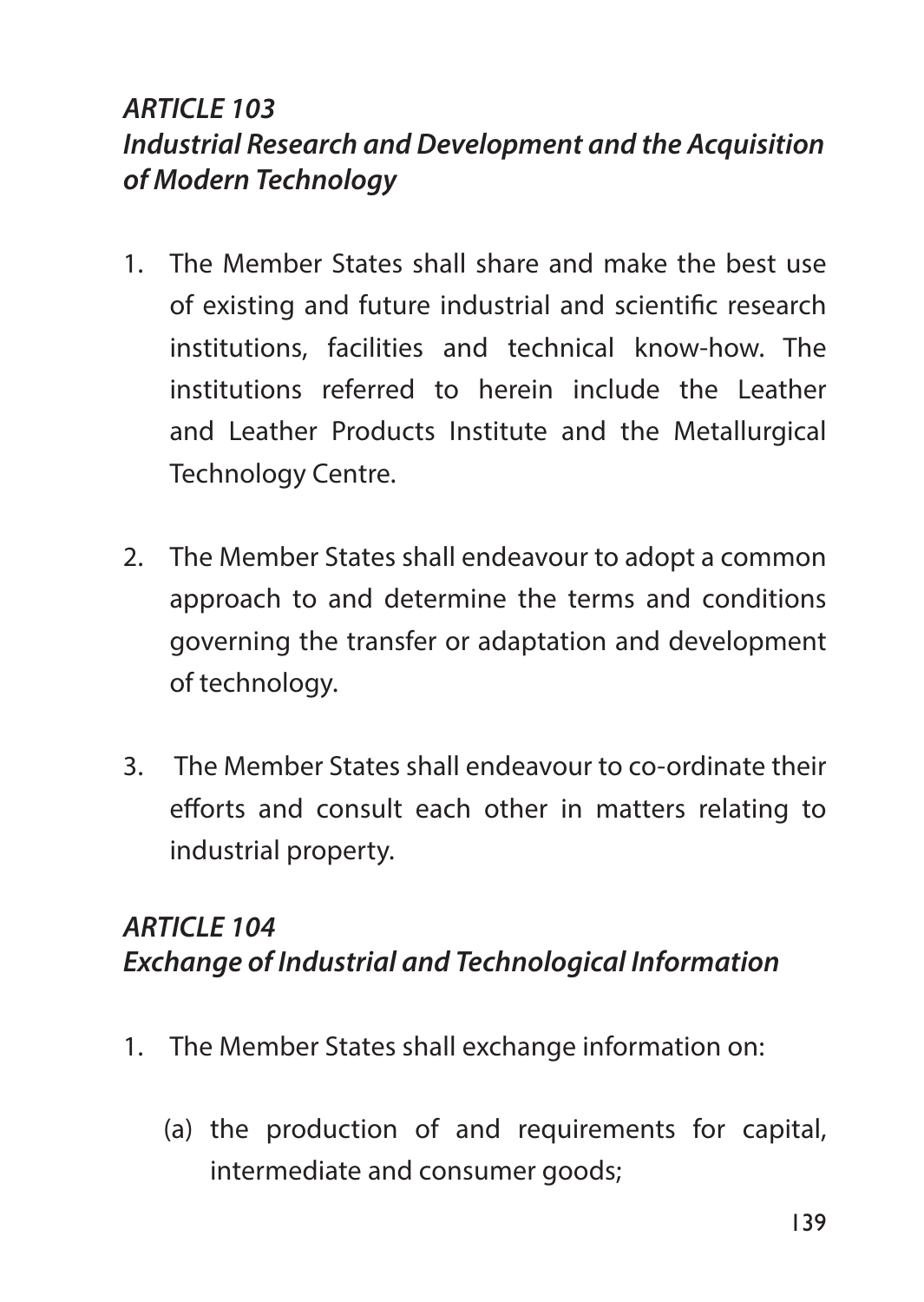- (b) the availability of facilities for industrial manpower development and training;
- (c) legislation and regulations concerning investment from third countries and related incentives;
- (d) legislation on patents, trade marks and designs; and
- (e) industrial investment opportunities, processes, technology and related information.
- 2. The Member States undertake to communicate to each other and exchange any information acquired as a result of industrial research, engineering and technological adaptation or innovation and managerial and marketing experience.
- 3. The Member States shall disseminate and exchange any other information or documents deemed necessary by the Sectoral Ministerial Meeting on Industry.
- 4. Notwithstanding the provisions of paragraphs 1, 2 and 3 of this Article, a Member State may withhold classified documents.
- 140 COMESA TREATY 5. The Member States undertake to strengthen their capability to compile, disseminate and absorb industrial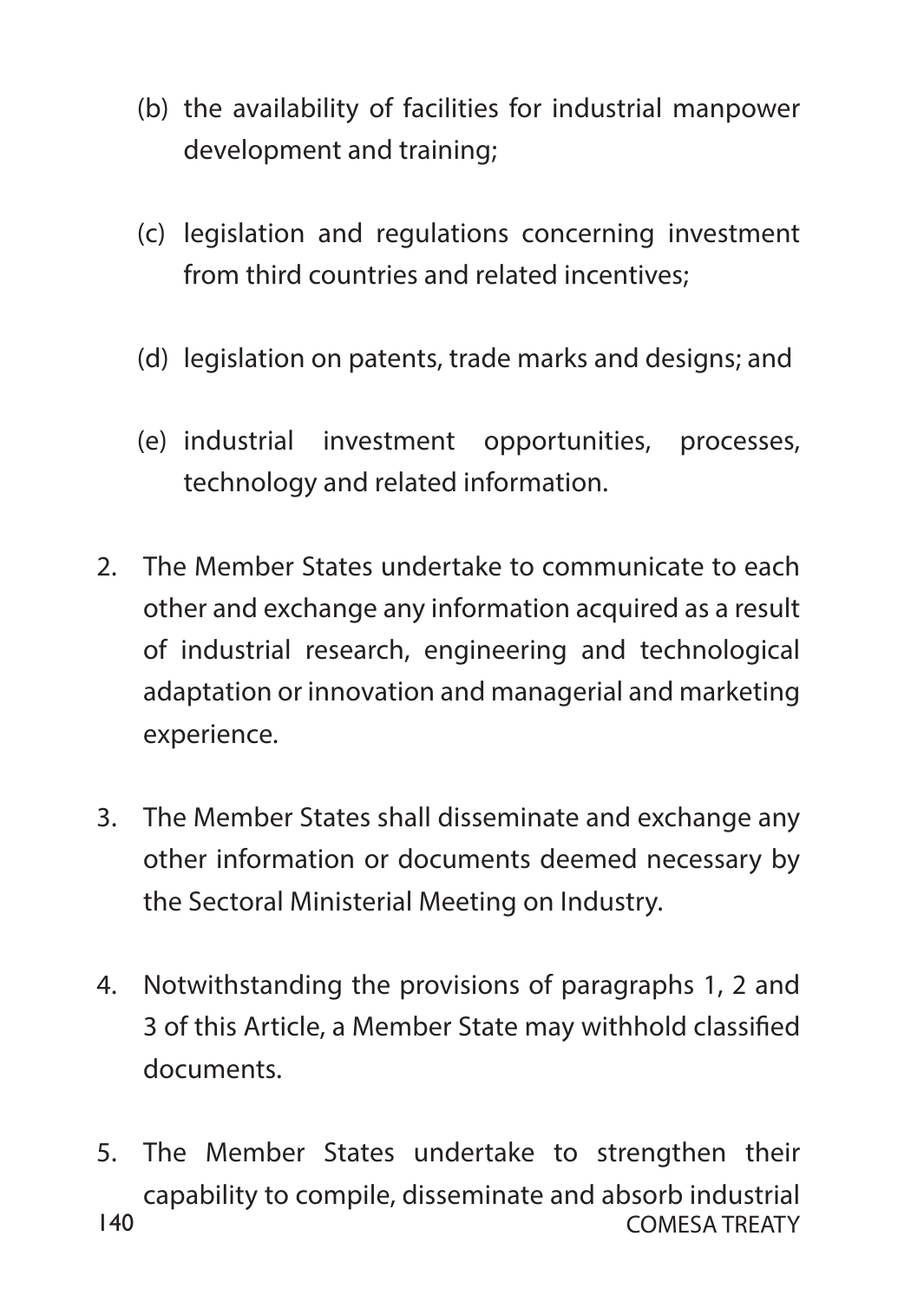information.

6. The Member States agree that the provisions of this Article shall not apply where the communication of the information in question is prohibited under an agreement concluded before the entry into force of this Treaty, between a Member State and another party.

### **ARTICLE 105** *Mechanism for the Promotion of Industrial Development*

- 1. The Member States shall establish a centre for the promotion of industrial development, referred to in this Chapter as "the Centre", as an institution of the Common Market whose constitution shall be determined by the Council.
- 2. The objectives of the Centre shall be to:
	- (a) promote co-operation in industrial development among the Member States;
	- (b) assist the Member States to establish or strengthen national industrial development institutions;
	- (c) assist in the training and development of various categories of industrial skills including management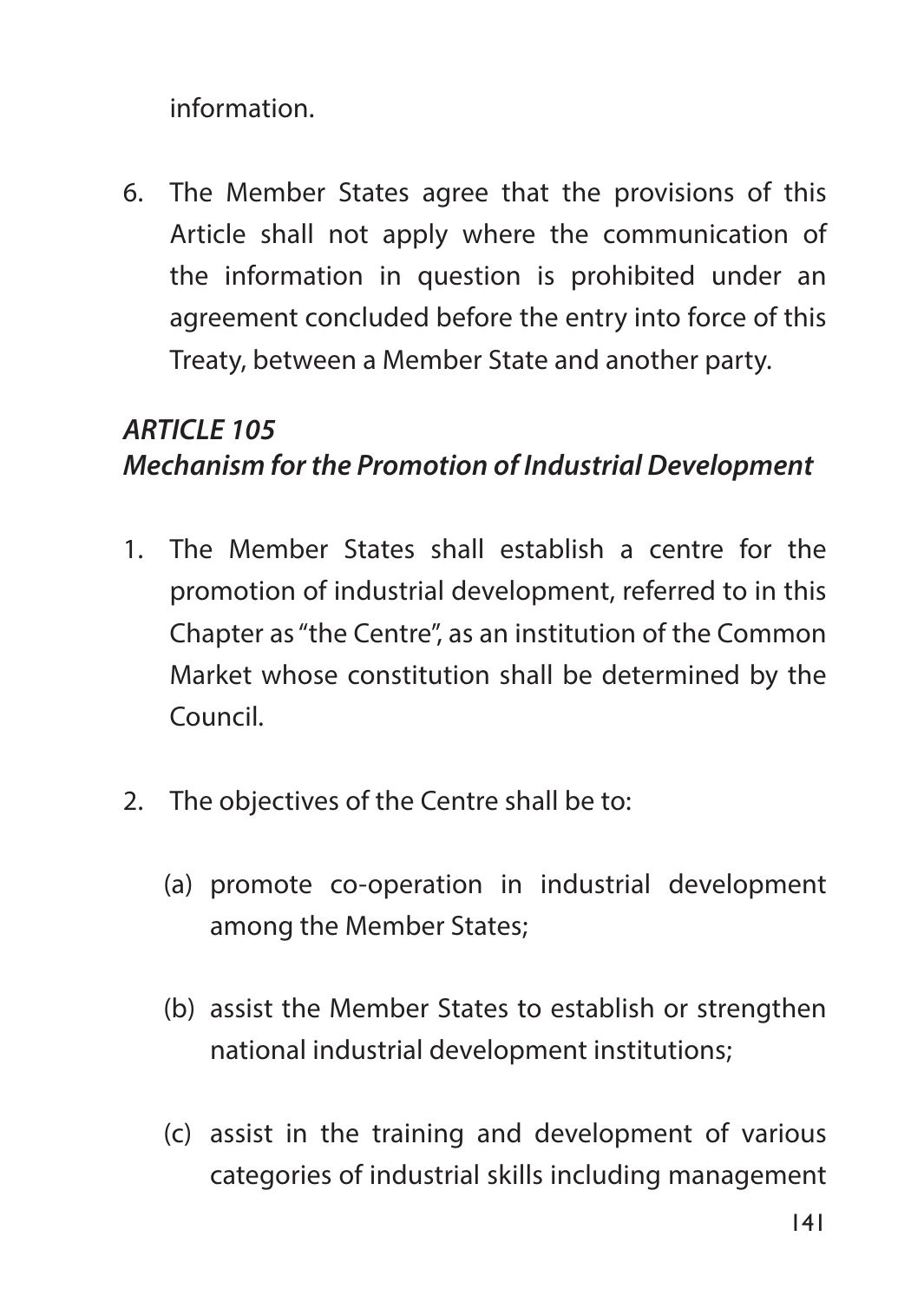and marketing;

- (d) organize and maintain a data bank for industrial information;
- (e) assist in the development of common standards and quality control in accordance with the provisions of Chapter Fifteen of this Treaty; and
- (f) co-operate with the national industrial development institutions of the Member States and with African regional institutions for industrial development.
- 3. The functions of the Centre shall include:
	- (a) the undertaking of industrial surveys, project identification and prefeasibility studies;
	- (b) the provision of advisory services for industrial development with particular reference to multinational enterprises;
	- (c) working closely and exchanging information with the trade and investment promotion centers in the Member States; and

142 COMESA TREATY (d) any other function that the Council, on the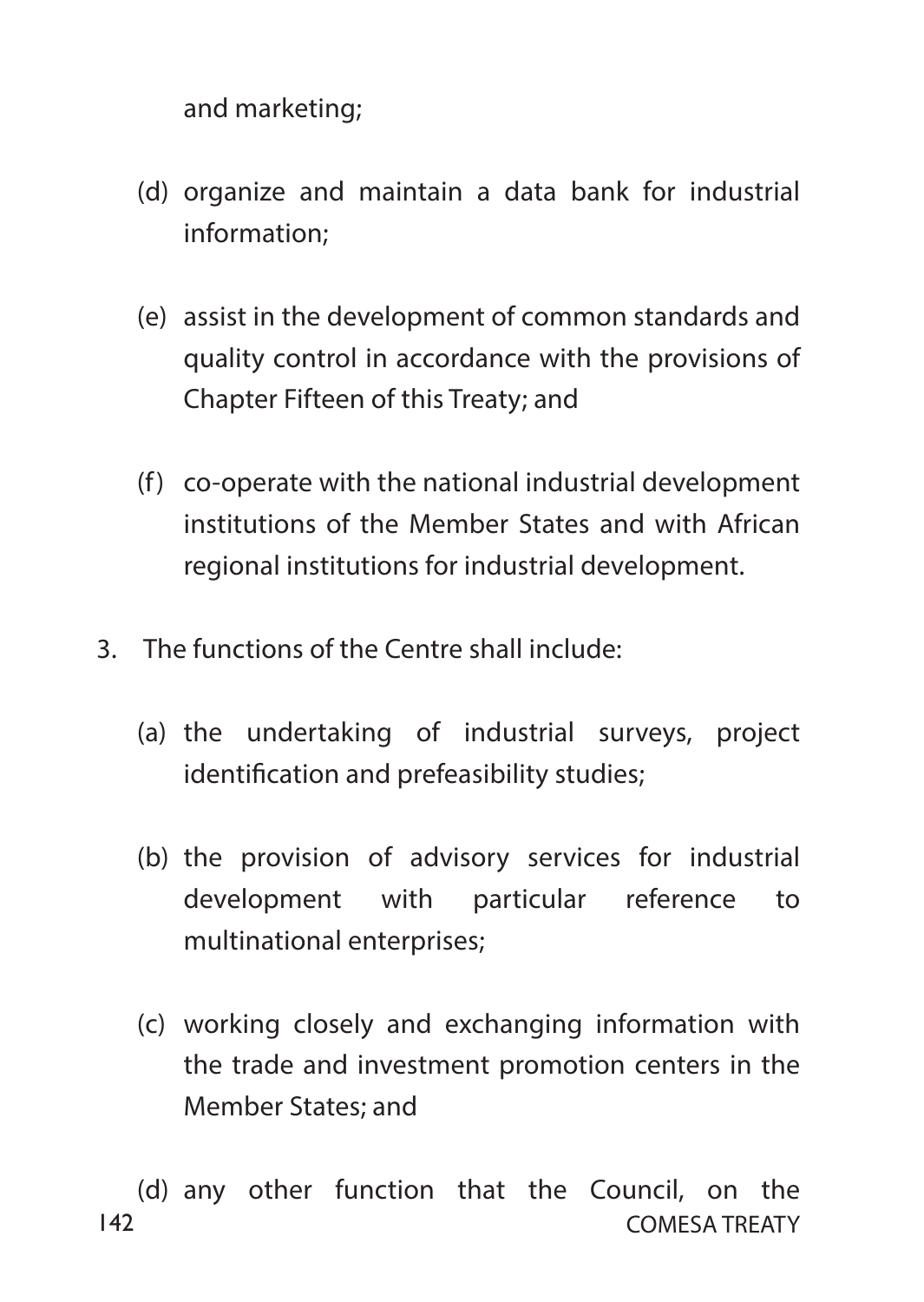recommendation of the Sectoral Ministerial Meeting on Industry, may assign to it.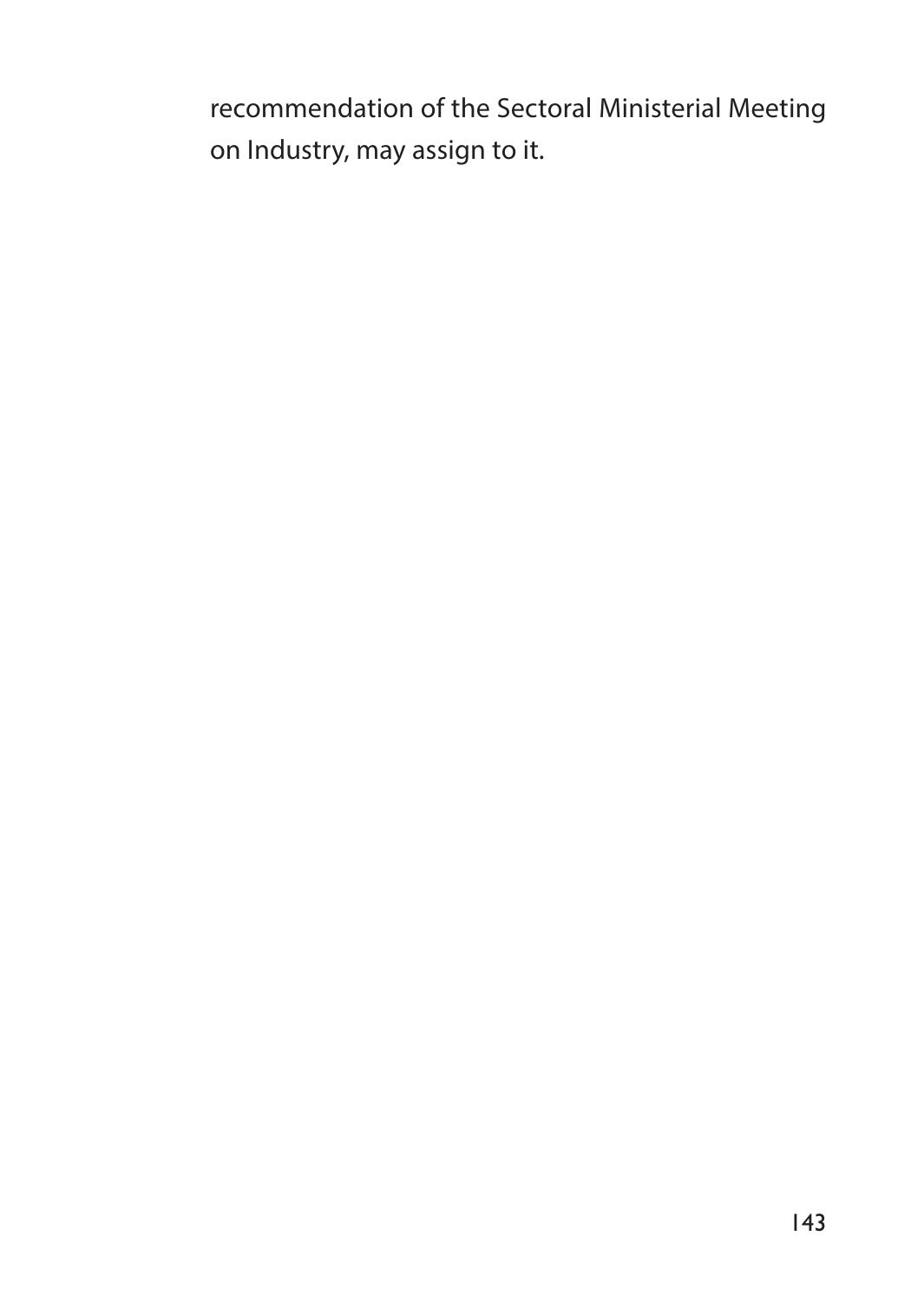## **CHAPTER THIRTEEN**

#### **CO-OPERATION IN THE DEVELOPMENT OF ENERGY**

#### *ARTICLE 106 Scope of Co-operation*

- 1. The Member States recognise that a secure supply of energy at competitive prices is a pre-condition for economic development and that to ensure competitively priced supplies of energy to all the Member States requires both the development of local or renewable energy resources and the rational management of existing resources.
- 2. For the purposes of paragraph 1 of this Article, the Member States undertake to co-operate in the joint development and utilisation of energy resources including hydro, fossil and bio-mass and shall, in particular, co-operate in the:
	- (a) joint exploration and exploitation of hydro and fossil fuel;
	- (b) creation of more favourable investment climate to encourage public and private investment in this subsector;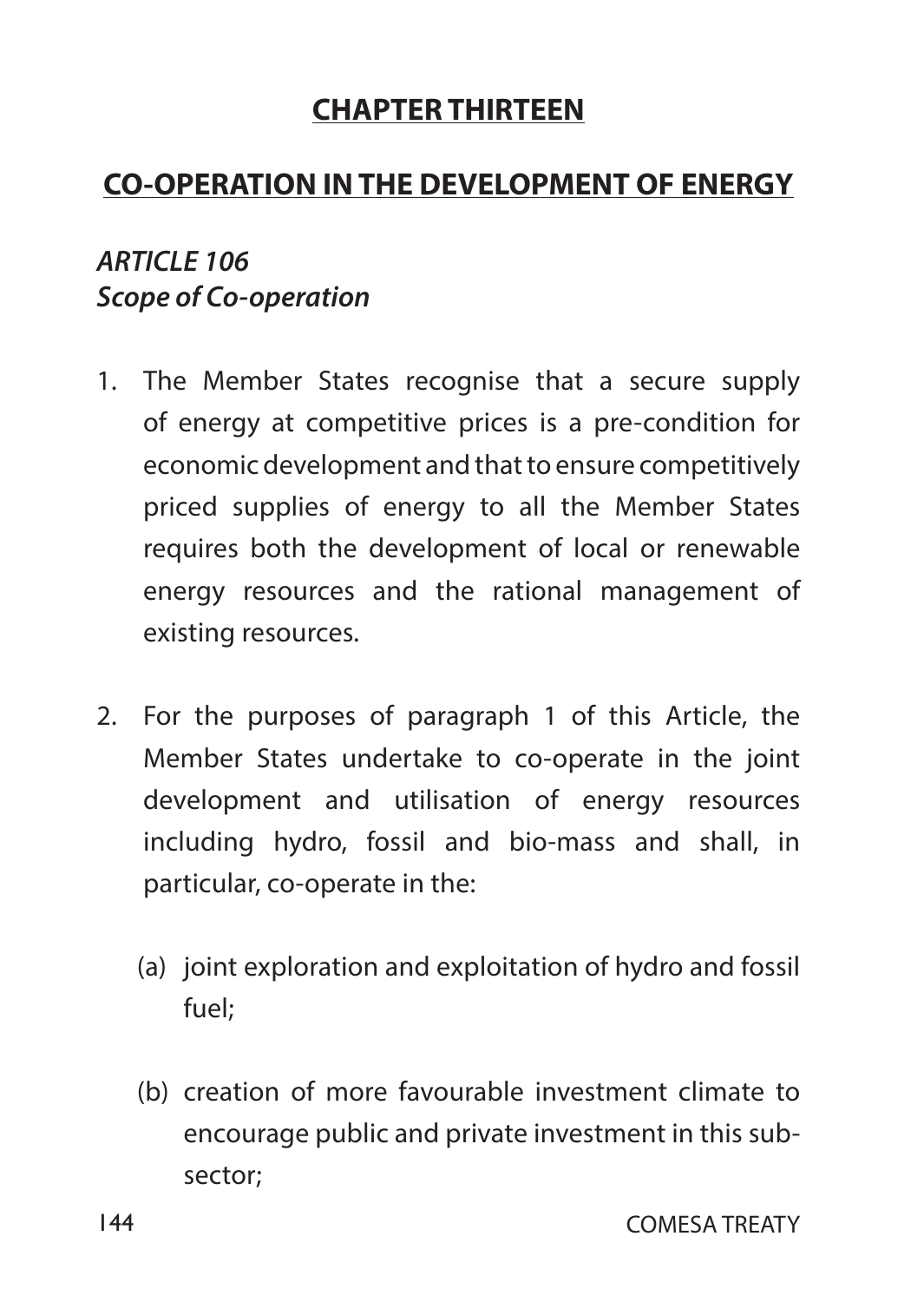- (c) encouragement of joint utilisation of training and research utilities;
- (d) exchange of information on energy systems and investment opportunities; and
- (e) development of research programmes on renewable energy systems.

# *ARTICLE 107 Trade in Energy Resources*

- 1. The Member States agree to develop a mechanism for facilitating trade in energy fuels, such as coal, natural gas, petroleum and electricity.
- 2. For the purposes of paragraph 1 of this Article, the Member States agree to co-operate in:
	- (a) joint procurement of products; and
	- (b) interconnecting national electricity grids.

## *ARTICLE 108 Efficient Use of Energy in Transport*

The Member States shall develop a common strategy in the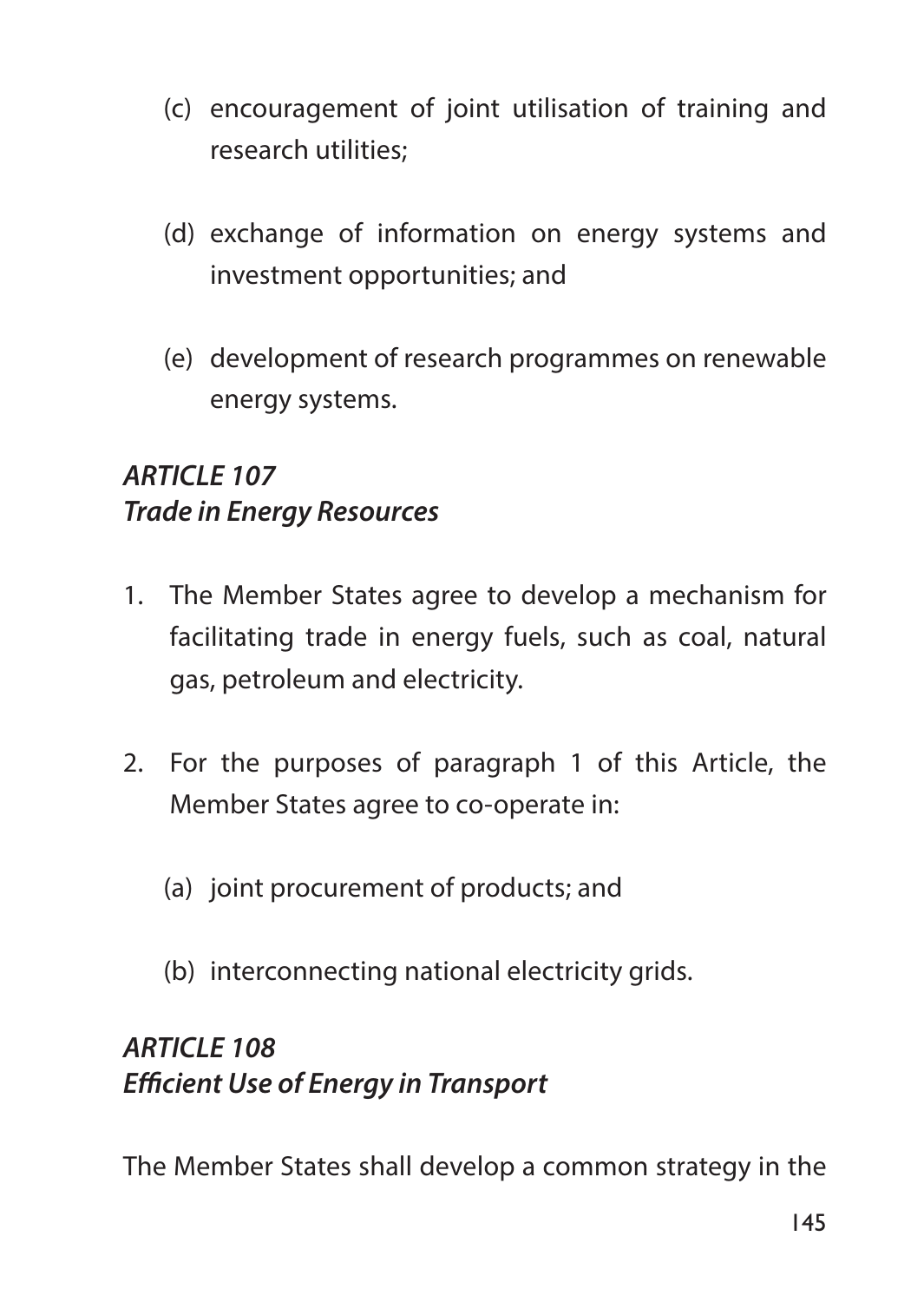more efficient use of energy in the transport sector such as the use of fuel efficient vehicles, the diversion of traffic to energy saving transport systems such as railways and water transport, the use of buses and urban mass transport facilities and the mixing of any imported fuel with local substitutes.

## *ARTICLE 109 International Agreements*

The Member States undertake to accede to international agreements that are designed to improve the management of energy resources, develop new renewable energy resources and coordinate the exchange of information on energy resources.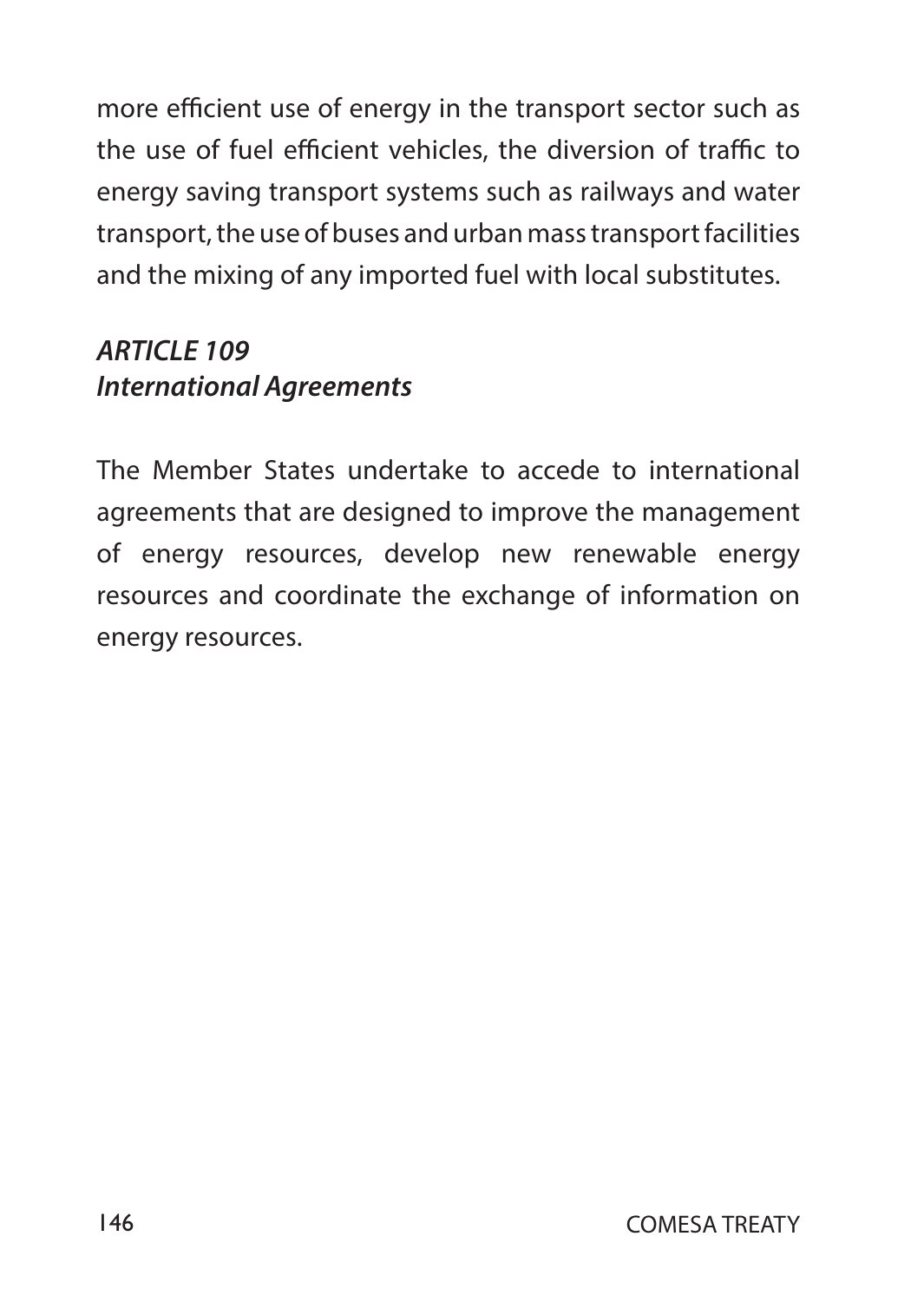## **CHAPTER FOURTEEN**

#### **CO-OPERATION IN HEALTH MATTERS**

### *ARTICLE 110 Scope of Co-operation*

- 1. The Member States agree to undertake concerted measures to co-operate in health through:
	- (a) the control of pandemics or epidemics, communicable and vector borne diseases that might endanger the health and welfare of citizens of the Common Market;
	- (b) the facilitation of movement of pharmaceuticals within the Common Market and control of their quality;
	- (c) joint action in the prevention of drug trafficking;
	- (d) the training of manpower to deliver effective health care; and
	- (e) the exchange of research, development and information on health issues.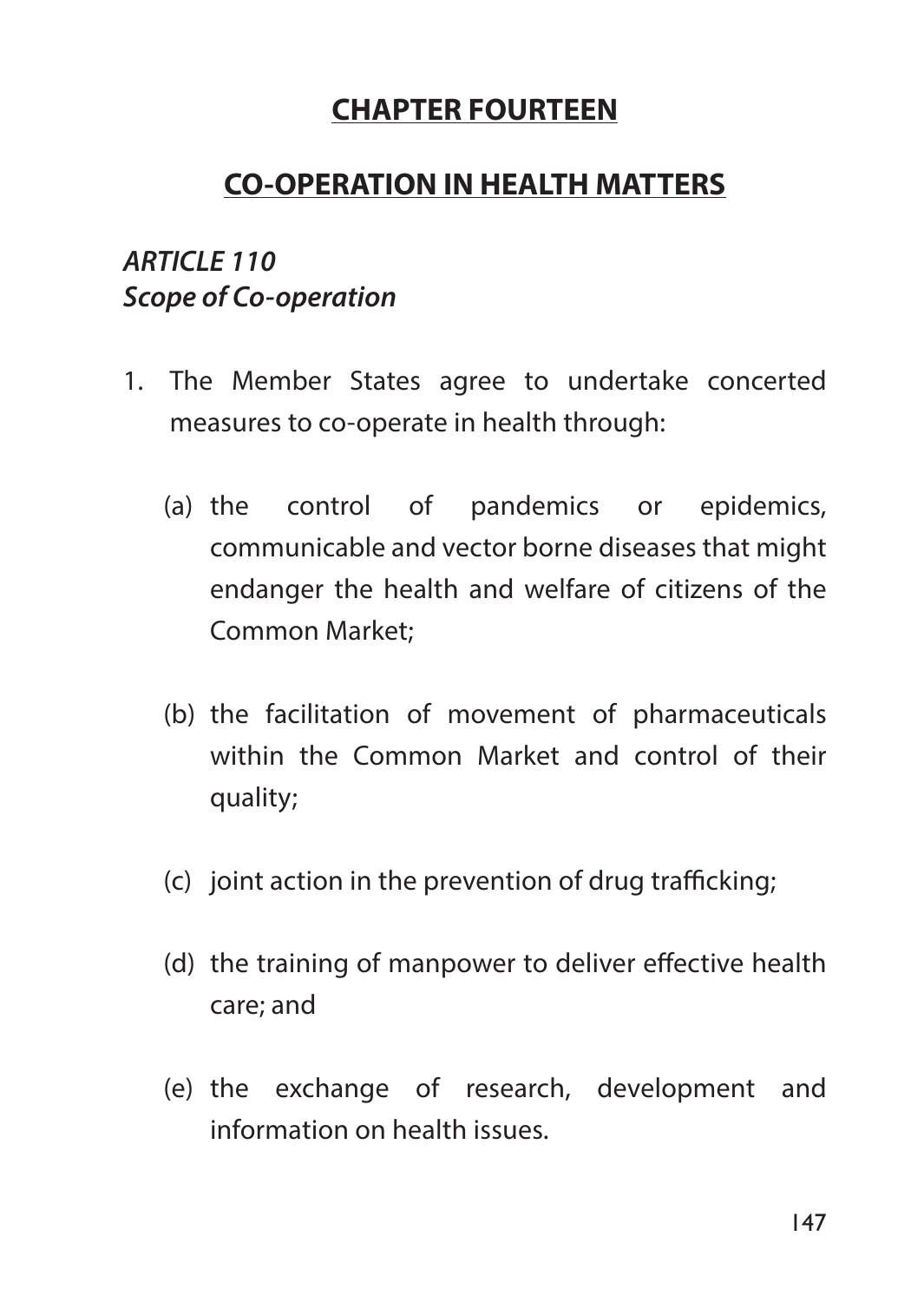- 2. For the purposes of paragraph 1 of this Article, the Member States undertake to:
	- (a) devise and implement systems to ensure that pharmaceuticals entering the Common Market from third countries, produced in the Common Market or moving within the Common Market conform to internationally acceptable standards in terms of quality and therapeutic value;
	- (b) evolve mechanisms for joint action in combating outbreak of epidemics such as aids, cholera, malaria, hepatitis and yellow fever as well as co-operation in facilitating mass immunization and other public health community campaigns;
	- (c) designate national hospitals to be Common Market referral hospitals;
	- (d) develop a national drug policy which would include establishing quality control capacities, national formularies and good procurement practices;
	- (e) harmonise drug registration procedures so as to achieve good control of pharmaceutical standards without impeding or obstructing the movement of pharmaceuticals within the Common Market;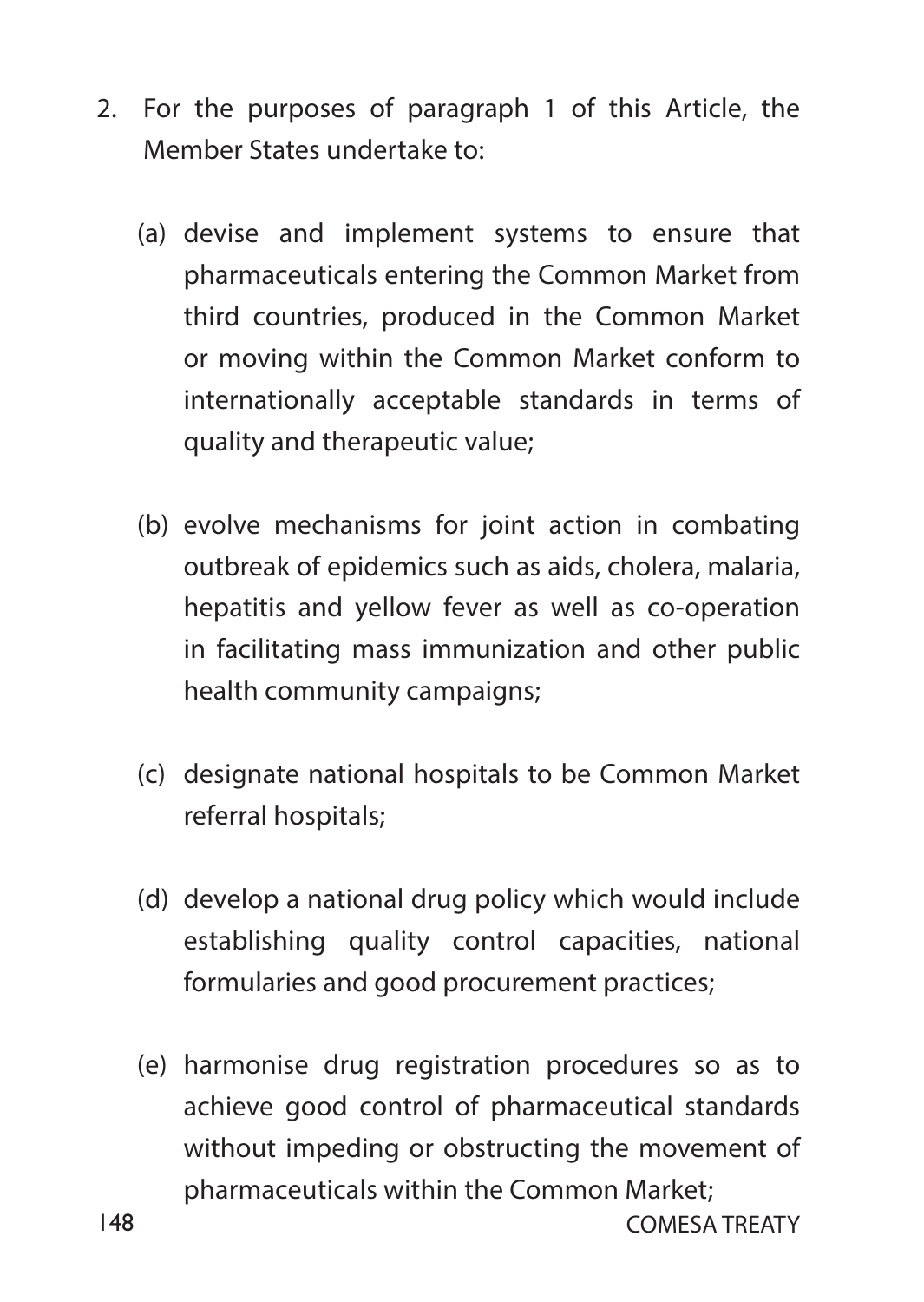- (f) accord each other mutual recognition of drugs registered in the Common Market;
- (g) encourage research and development on drugs and medicinal plants;
- (h) co-operate, within the framework of co-operation in industrial development, in the local production of pharmaceutical products;
- (i) apply the World Health Organisation Certification on the quality of pharmaceutical products dealt with in international trade; and
- (j) establish an audit team to assist local pharmaceutical industries to produce high quality products that are safe, effective and free from harmful side effects and to assist the Member States in controlling the standards of pharmaceuticals manufactured within their territories in conformity with the WHO **Certification**

# *ARTICLE 111 Illicit Drug Trafficking and Use of Banned Ingredients*

The Member States agree to develop a common approach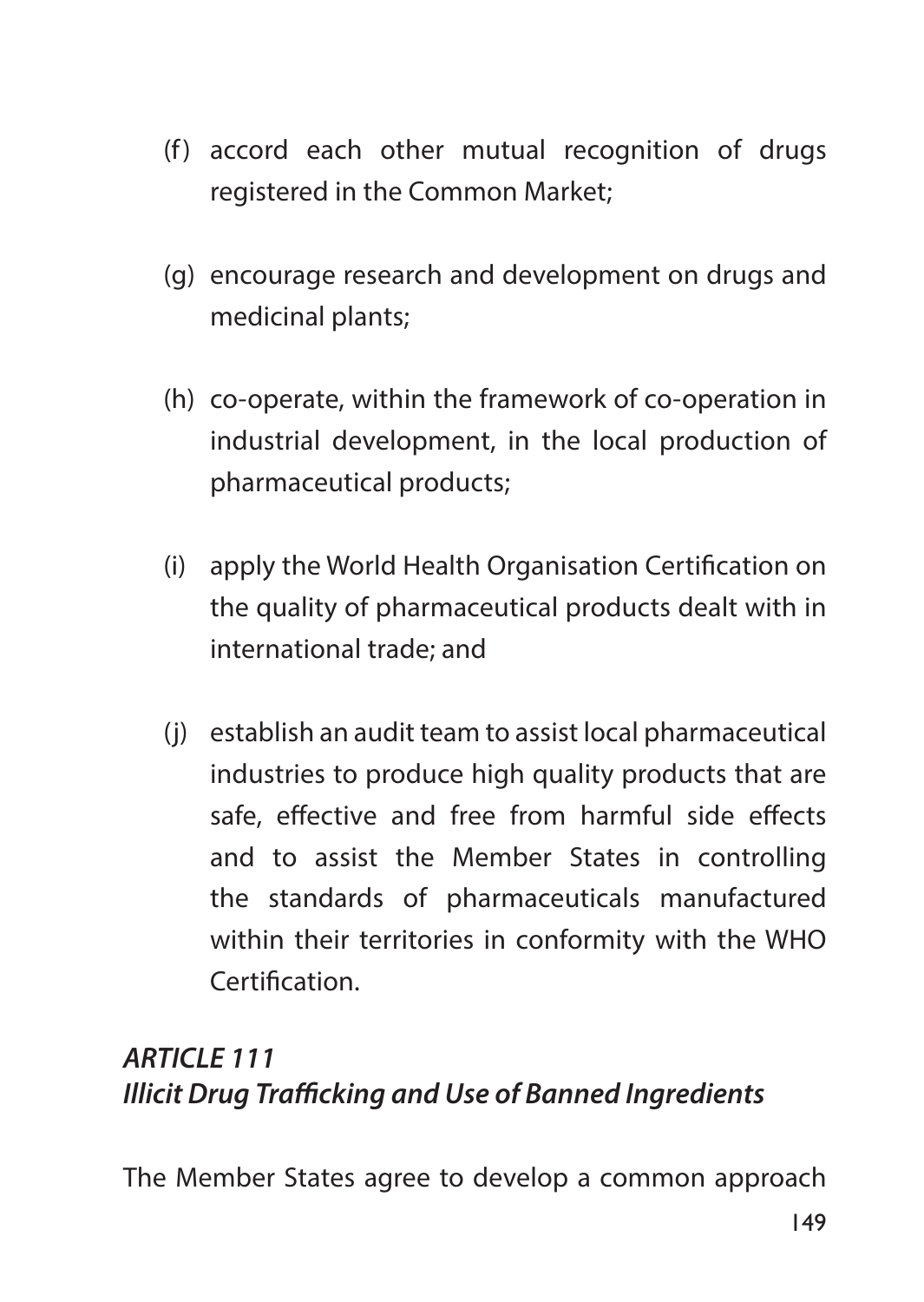through the education of the general public and in collaboration with their law enforcement agencies in controlling and eradicating illicit drug trafficking and the use of harmful or banned ingredients in drugs.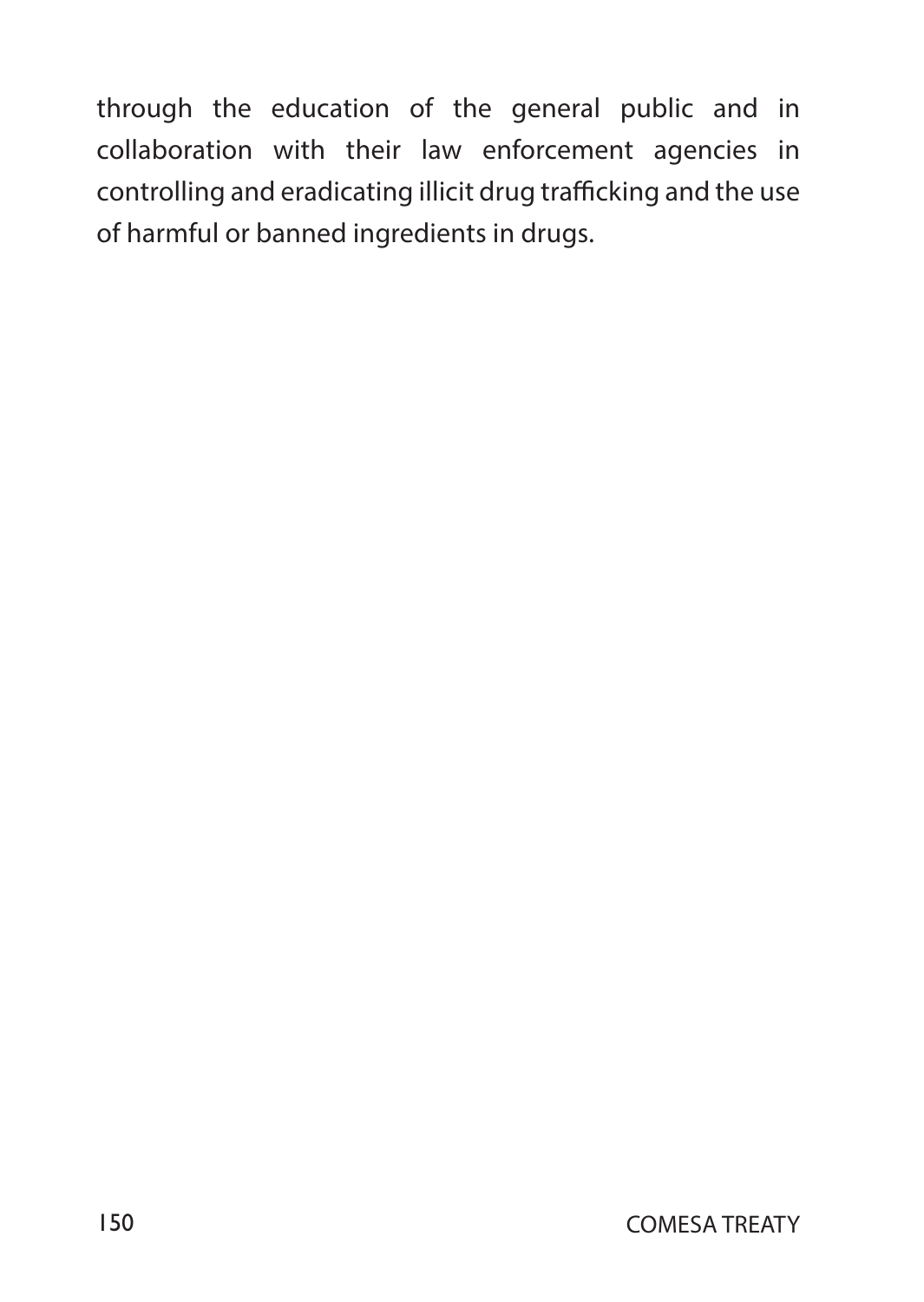### **CHAPTER FIFTEEN**

#### **STANDARDISATION AND QUALITY ASSURANCE**

### *ARTICLE 112 Role of Standardisation and Quality Assurance*

The Member States, recognising the importance of standardisation and quality assurance in the promotion of health, the enhancement of the standard of living, the rationalisation and reduction of unnecessary variety of products, the facilitation of interchangeability of products, the promotion of trade, consumer protection, the creation of savings in government purchasing, improved productivity, the facilitation of information exchange as well as in the protection of life, property, and the environment, agree to:

(a) evolve and apply a common policy with regard to the standardisation and quality assurance of goods produced and traded within the Common Market, the relationship of their national standards bodies with regional, international and other organisations concerned with standardisation and quality assurance and in the development of activities in standardisation and quality assurance for the achievement of the objectives of the Common Market;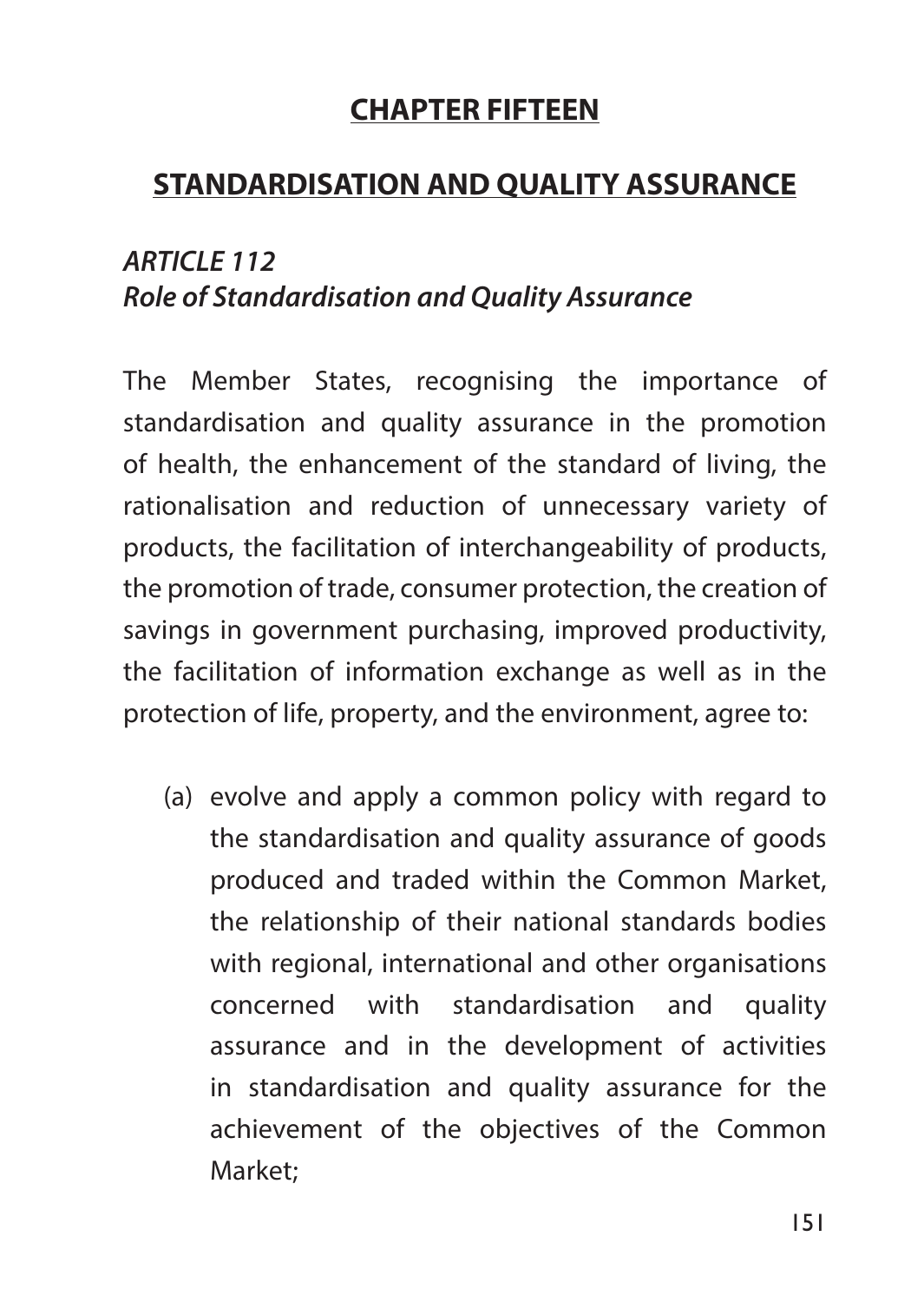- (b) establish within their territories, national standards bodies, and develop their technical capacities so as to enable them to adequately carry out standardisation and quality assurance activities at the national level and to co-operate with other Member States;
- (c) promote and enforce standards relating to public health and safety and the protection of the environment by applying appropriate standards for goods produced and traded within the Common Market; and
- (d) recognise the African Regional Organization for Standardization as a leading co-operating partner in the implementation of appropriate provisions of this Chapter and agree to accede to the Agreement Establishing ARSO.

## *ARTICLE 113 Establishment of Standards*

The Member States undertake to:

- (a) apply uniform rules and procedures for the formulation of their national standards;
- 152 COMESA TREATY (b) adopt African regional standards and where these are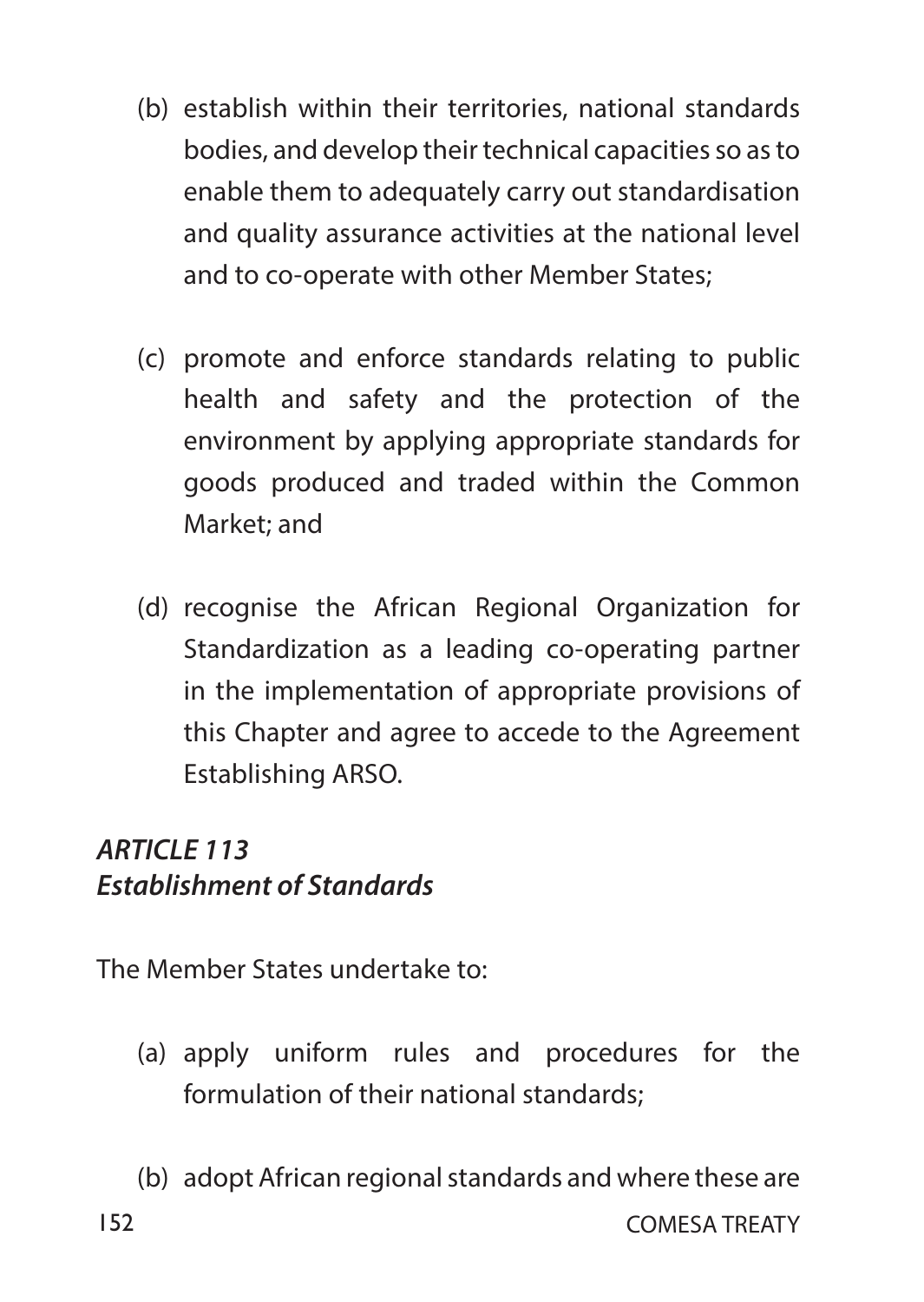unavailable, adopt suitable international standards for products traded in the Common Market;

- (c) coordinate their views with regard to the selection, recognition, adaptation and application of regional and international standards in so far as the needs of the Common Market are concerned, and constantly endeavour to improve the standardisation of goods and services within the Common Market; and
- (d) apply the principle of reference to standards in their national regulations, so as to facilitate the harmonisation of their technical regulations.

## *ARTICLE 114 Quality Assurance*

- (a) apply uniform standards and specifications for the inspection and testing of goods traded within the Common Market, so that the results may be more easily interpreted and coordinated in a uniform manner within the Common Market;
- (b) adopt regionally acceptable quality management systems standards, and develop capacities for quality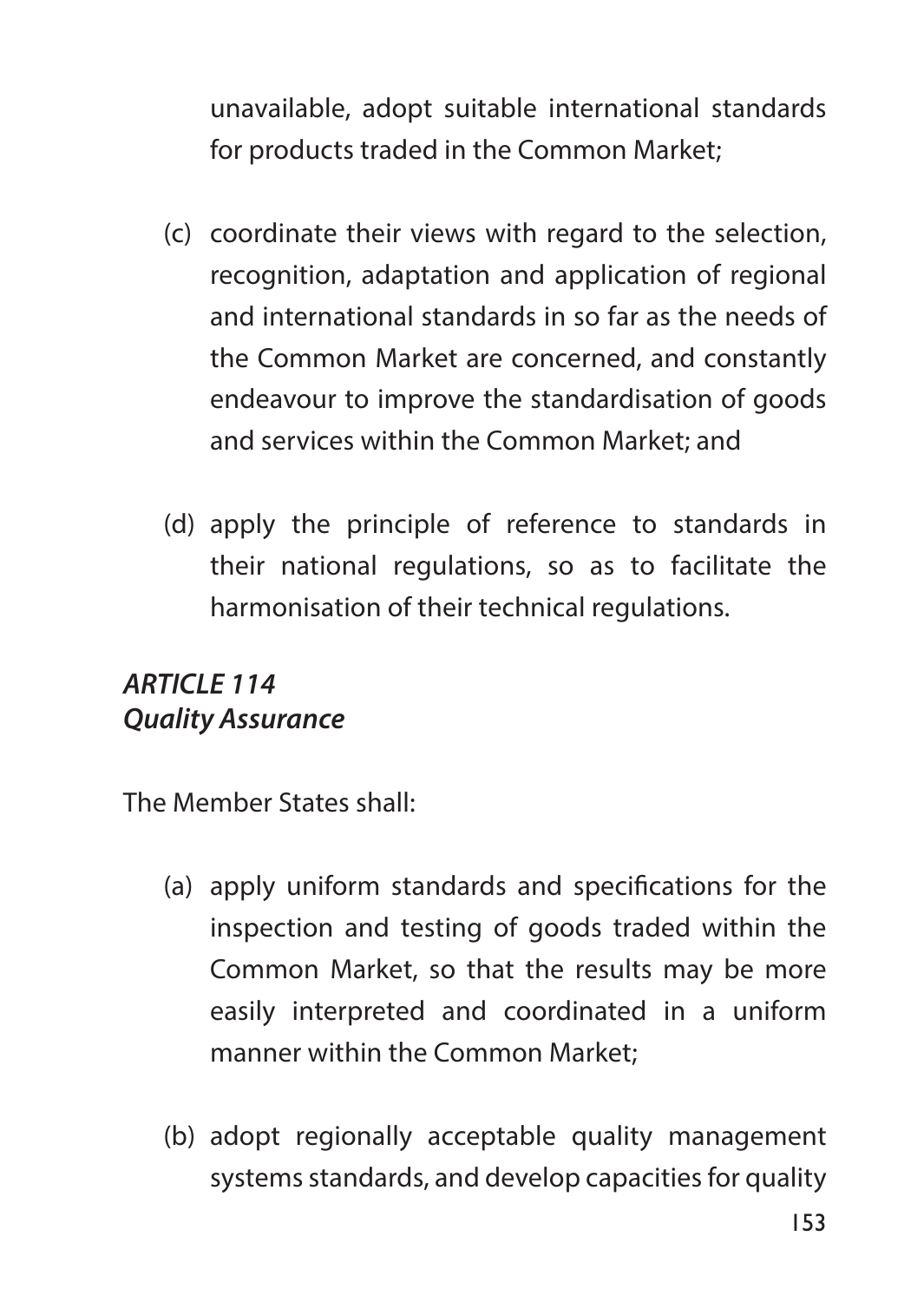assurance of products traded in the Common Market;

- (c) use harmonised documentation for the evaluation of the quality of goods traded in the Common Market; and
- (d) in conjunction with customs and other relevant authorities, provide for the ease of movement of samples meant for testing within the Common Market.

### *ARTICLE 115 Certification and Laboratory Accreditation*

- (a) adopt and apply a harmonised scheme for the certification of goods manufactured and traded in the Common Market;
- (b) adopt and apply a harmonised scheme for the accreditation of laboratories used for the evaluation of goods produced and traded in the Common Market; and
- (c) adopt common rules and procedures for the certification marks to be applied on goods produced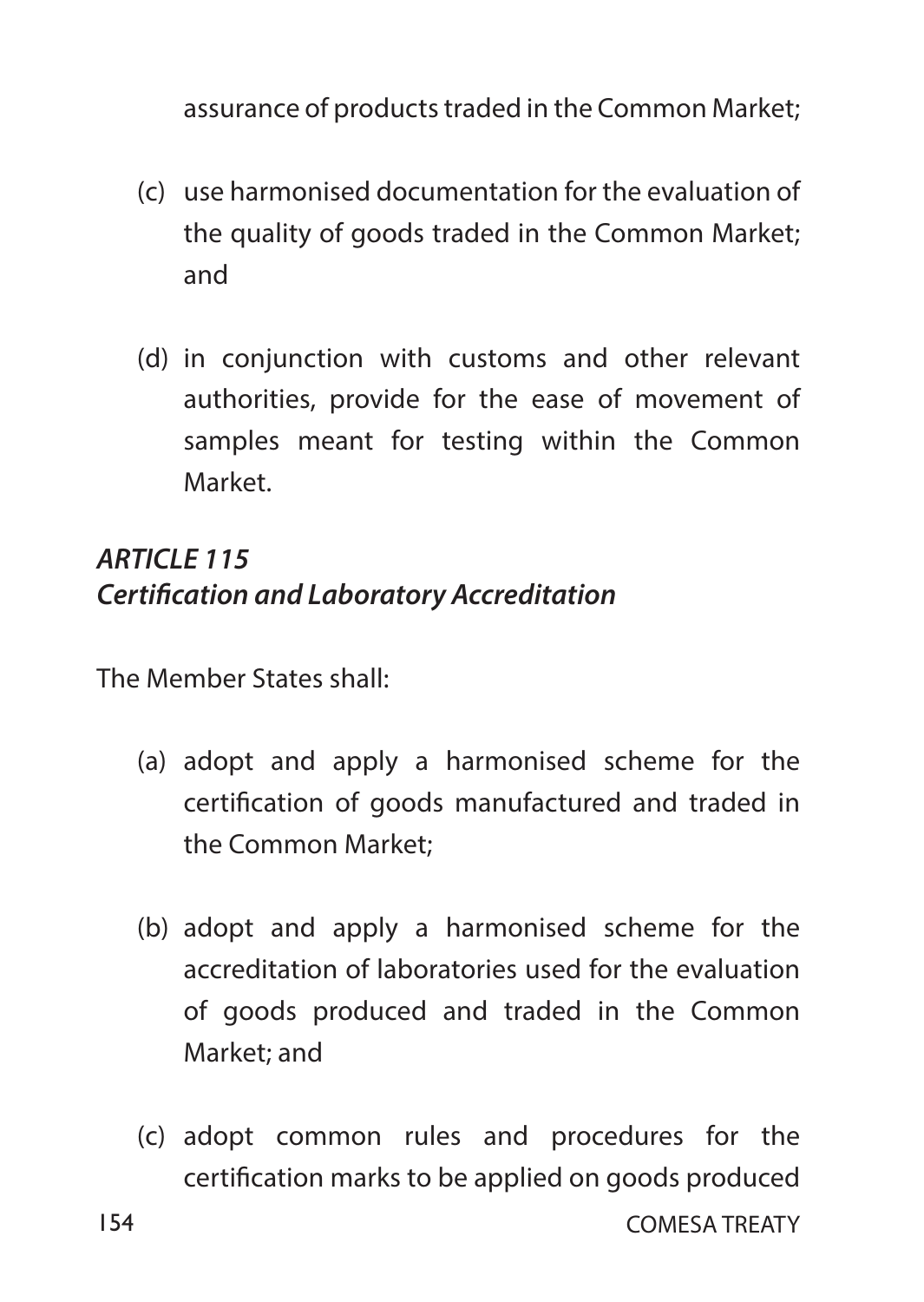and traded in the Common Market and for the mutual recognition of each others national certification marks, as well as certification and laboratory accreditation schemes.

#### *ARTICLE 116 Metrology*

- (a) adopt a harmonised system for legal, scientific and industrial metrology activities in the Member States and formulate modalities for the mutual recognition of calibration certificates issued by the national metrology laboratories of the Member States;
- (b) promulgate national legal frameworks for legal metrology as well as the pre-packing and labelling of goods produced and traded in the Common Market;
- (c) adopt and systematically apply a uniform system of labelling goods to be traded within the Common Market;
- (d) agree to standardise all aids to the recognition and movement of goods and their containers such as labels and transit documents;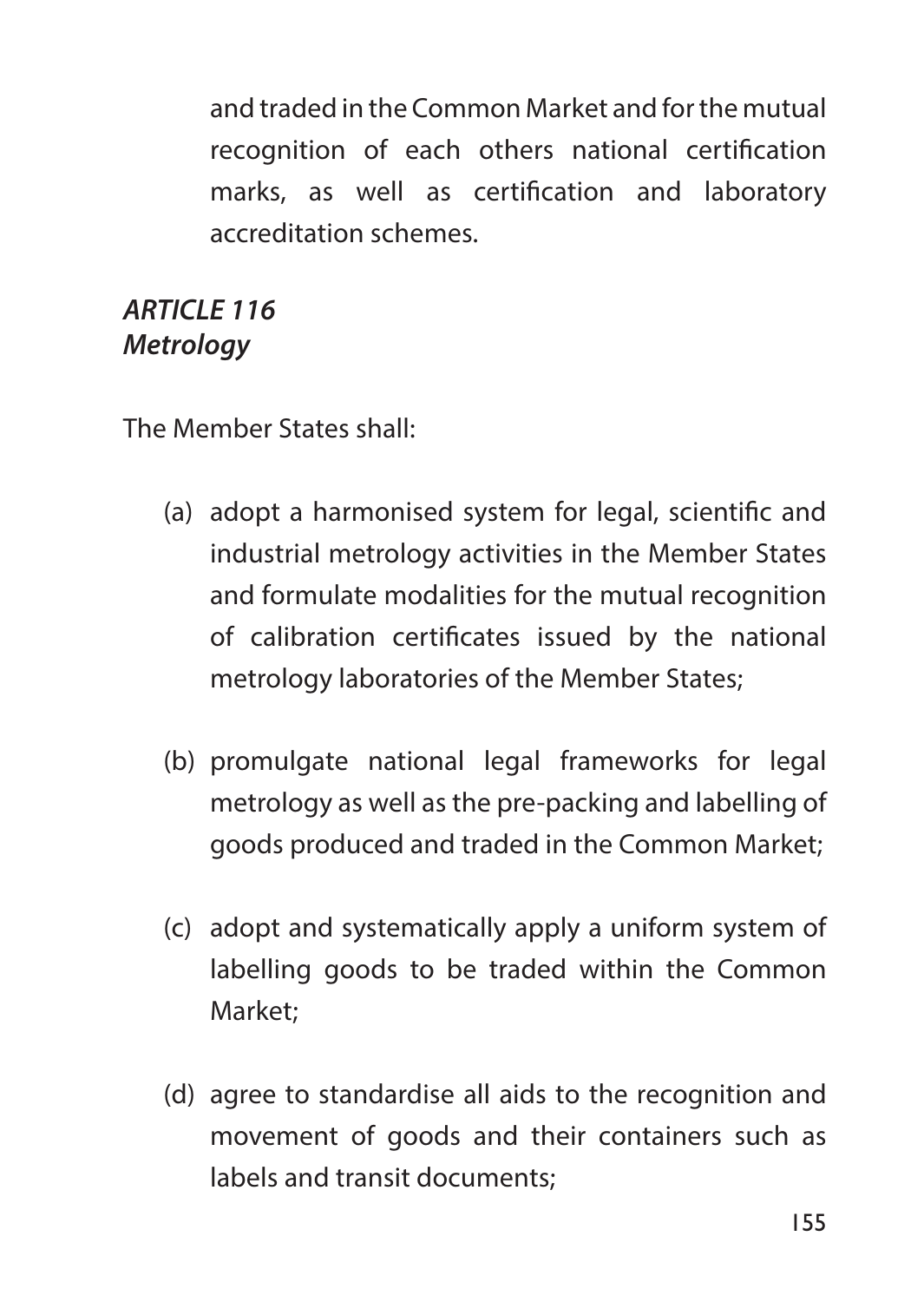- (e) apply safety codes for the handling and shipment of goods traded within the Common Market; and
- (f) in conjunction with customs and other relevant authorities, provide for the ease of movement of metrology standards and equipment sent for calibration within the Common Market.

#### *ARTICLE 117 Co-operation in Testing*

The Member States undertake to encourage inter-laboratory comparison testing and mutual recognition of each others' accredited laboratories.

## *ARTICLE 118 Documentation and Information*

The Member States agree to adopt compatible management systems for standardisation and quality assurance related documentation and information to facilitate easier exchange of information among themselves.

## *ARTICLE 119 Training in Standardisation and Quality Assurance*

The Member States agree to: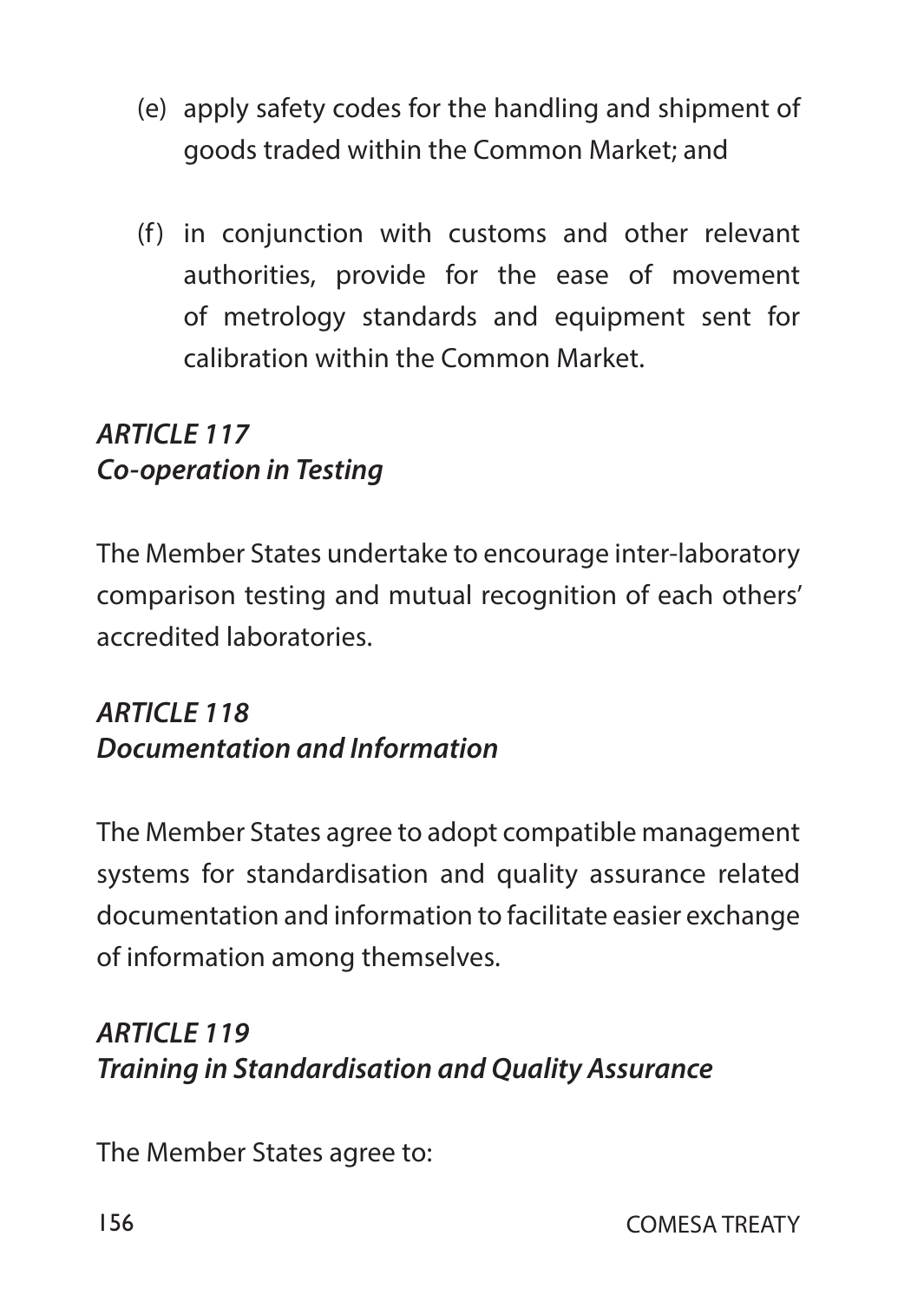- (a) consult one another through the Secretariat concerning their common training needs in the field of standardisation and quality assurance;
- (b) undertake to coordinate among themselves the use of existing facilities with a view to making them accessible to other Member States;
- (c) establish, in conjunction with the African Regional Organization for Standardization, training programmes designed to meet the specific needs of the Common Market; and
- (d) co-operate with the African Regional Organization for Standardization and through it with other international agencies concerned with standardization and quality assurance, in the implementation of training programmes established for the Common Market.

# *ARTICLE 120 Publicity of Standardisation Activities*

The Member States shall endeavour to make the activity of standardisation and quality assurance known to all concerned through seminars, advertisements, publications, films, discussions, participation of the national standardisation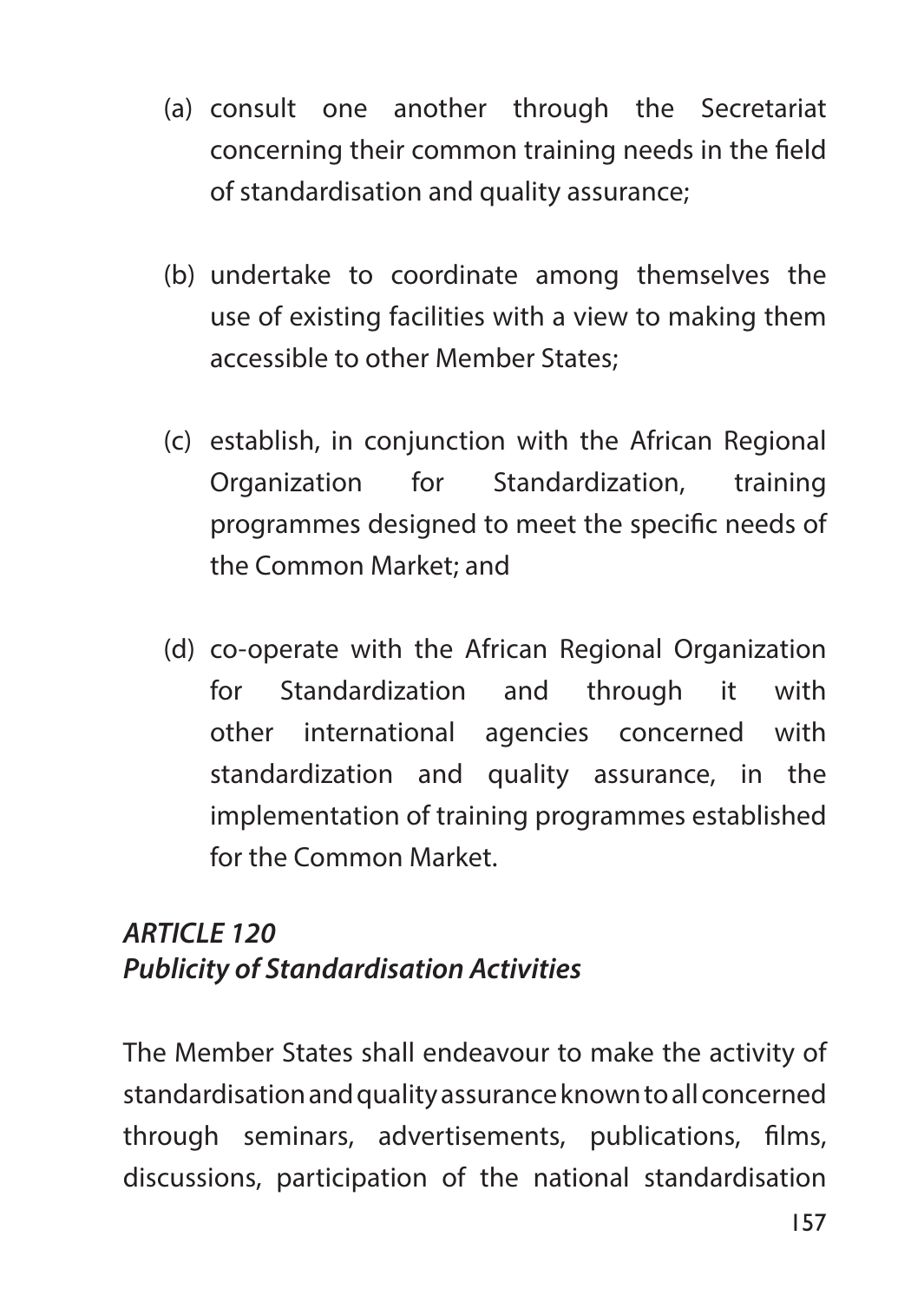institutions in trade fairs, special national awards and the creation of national quality associations within the Member States.

### *ARTICLE 121 Administrative Procedures*

The Member States shall use harmonised documentation for the evaluation of the quality of goods for customs clearance for goods traded in the Common Market.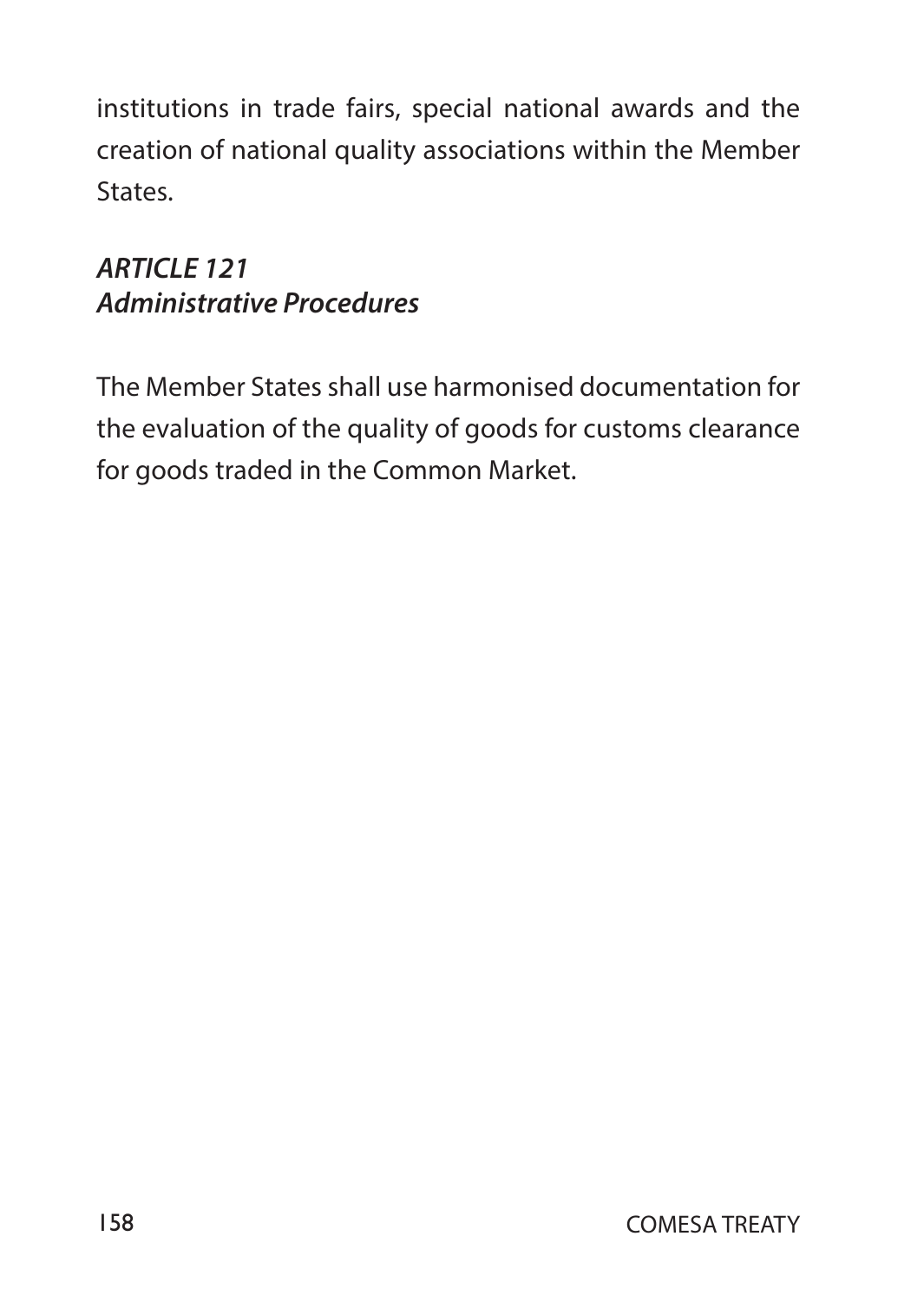## **CHAPTER SIXTEEN**

## **CO-OPERATION IN THE DEVELOPMENT OF NATU-RAL RESOURCES, ENVIRONMENT AND WILDLIFE**

## *ARTICLE 122 Scope and Principles of Co-operation*

- 1. The Member States agree to take for their mutual benefit, concerted measures to foster co-operation in the joint and efficient management and sustainable utilisation of natural resources within the Common Market.
- 2. The Member States recognise that economic activity is often accompanied by environmental degradation, excessive depletion of resources and serious damage to natural heritage and that a clean as well as an attractive environment is a prerequisite for long-term economic growth.
- 3. The Member States undertake, through a regional conservation strategy, to co-operate and coordinate strategies for the protection and preservation of the environment against all forms of pollution including atmospheric and industrial pollution, pollution of the water resources, and pollution from urban development.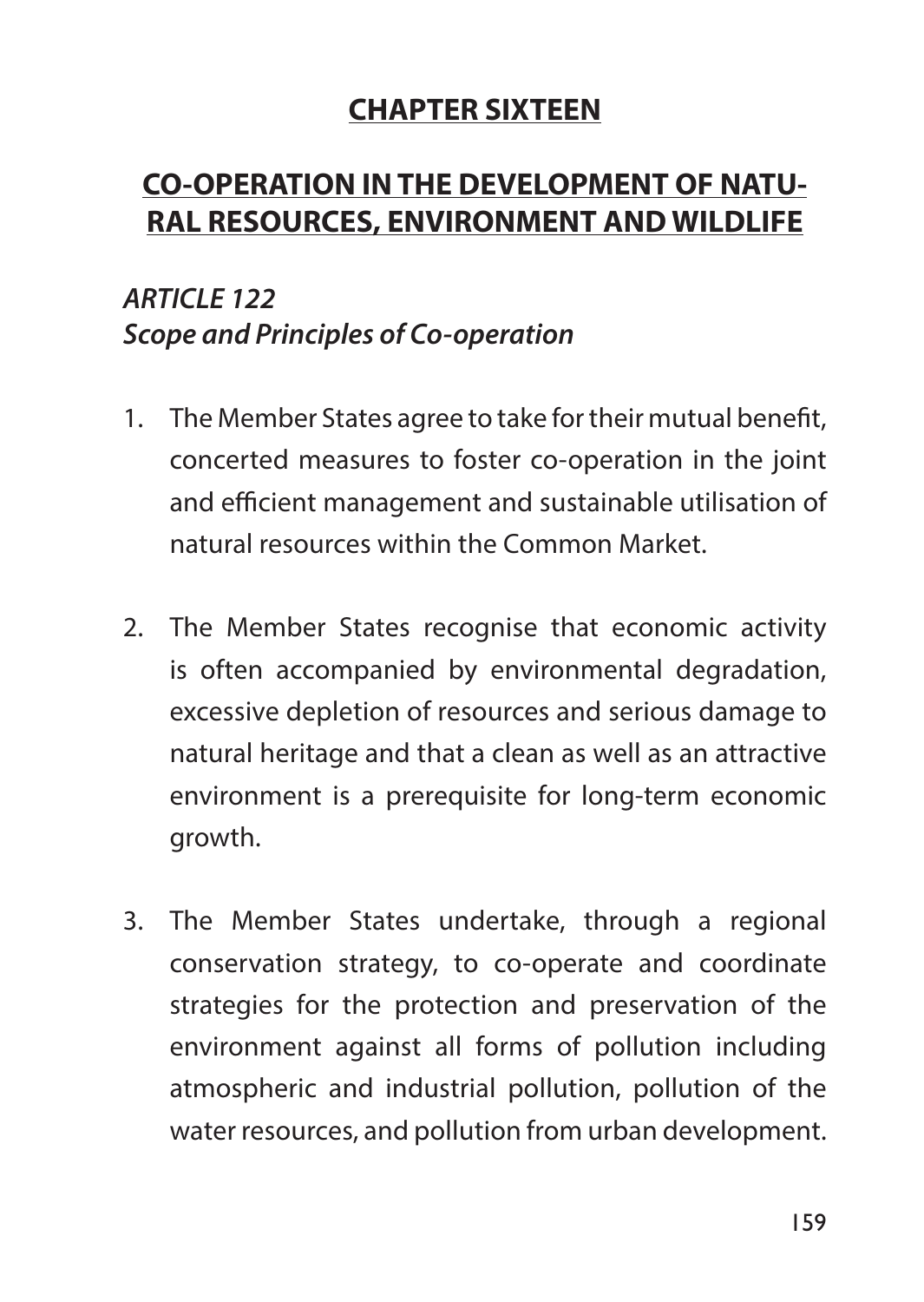- 4. The Member States undertake to co-operate and adopt common policies for the control of hazardous waste, nuclear materials, radioactive materials and any other materials used in the development or exploitation of nuclear energy.
- 5. Action by the Common Market relating to the environment shall have the following objectives:
	- (a) to preserve, protect and improve the quality of the environment;
	- (b) to contribute towards protecting human health; and
	- (c) to ensure the prudent and rational utilisation of natural resources.
- 6. Action by the Common Market relating to the environment shall be based on the principles that preventive action should be taken, that environmental damage should as a priority be rectified at source and that the polluter should pay. Environmental protection requirements shall be a component of the Common Market's policy in all the fields of Common Market activity.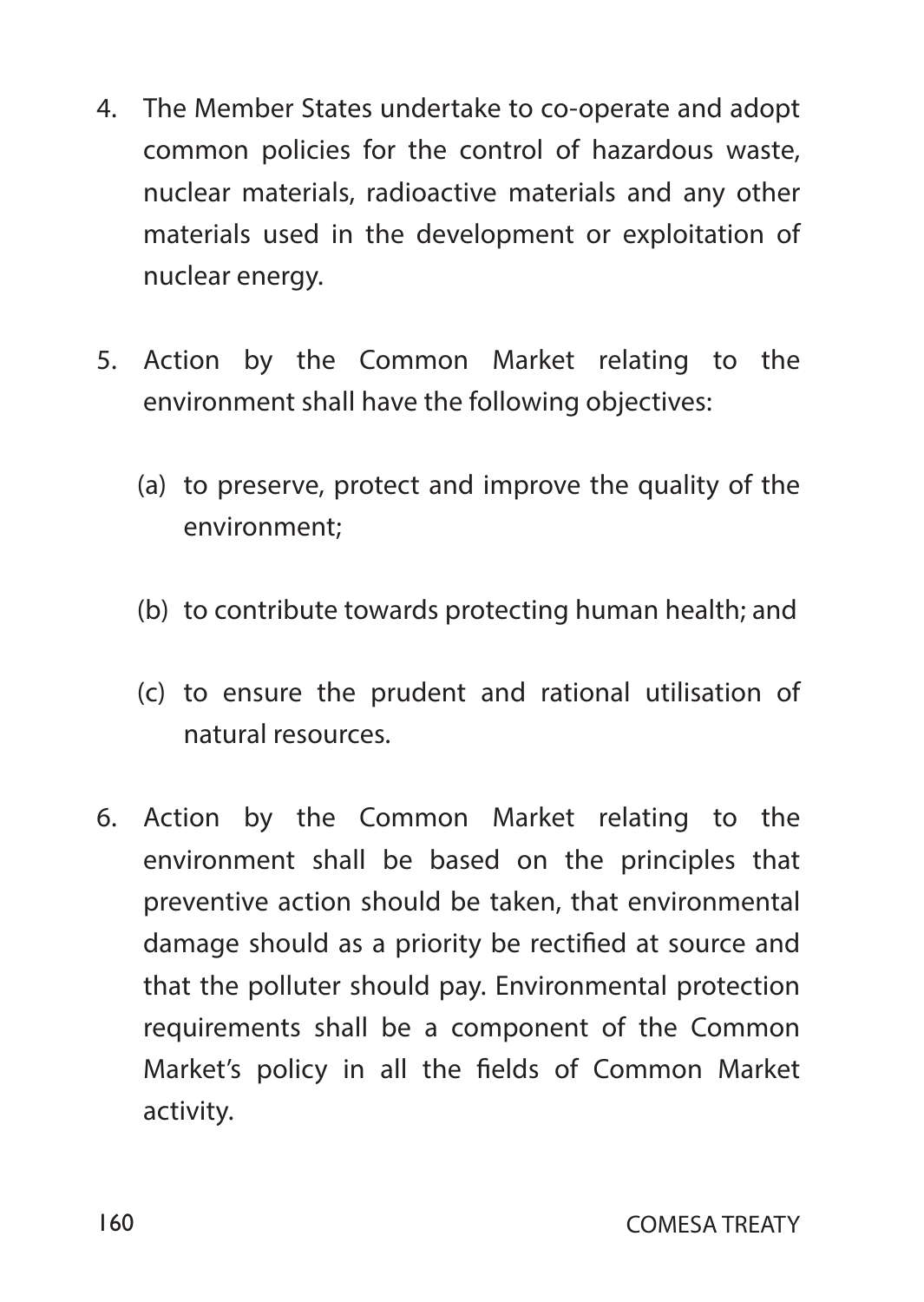## *ARTICLE 123 Co-operation in Management of Natural Resources*

- 1. The Member States agree to take concerted measures to foster co-operation in the joint and efficient management and sustainable utilisation of natural resources within the Common Market for the mutual benefit of the Member States. In particular, the Member States shall:
	- (a) take necessary measures to conserve their natural resources;
	- (b) co-operate in the management of their natural resources for the preservation of the eco-systems and arrest environmental degradation; and
	- (c) adopt common regulations for the preservation of shared land, marine and forestry resources.
- 2. The Member States agree to take necessary measures to conserve and manage forests, through the:
	- (a) adoption of common policies for the conservation and management of natural forests, industrial plantations and nature reserves;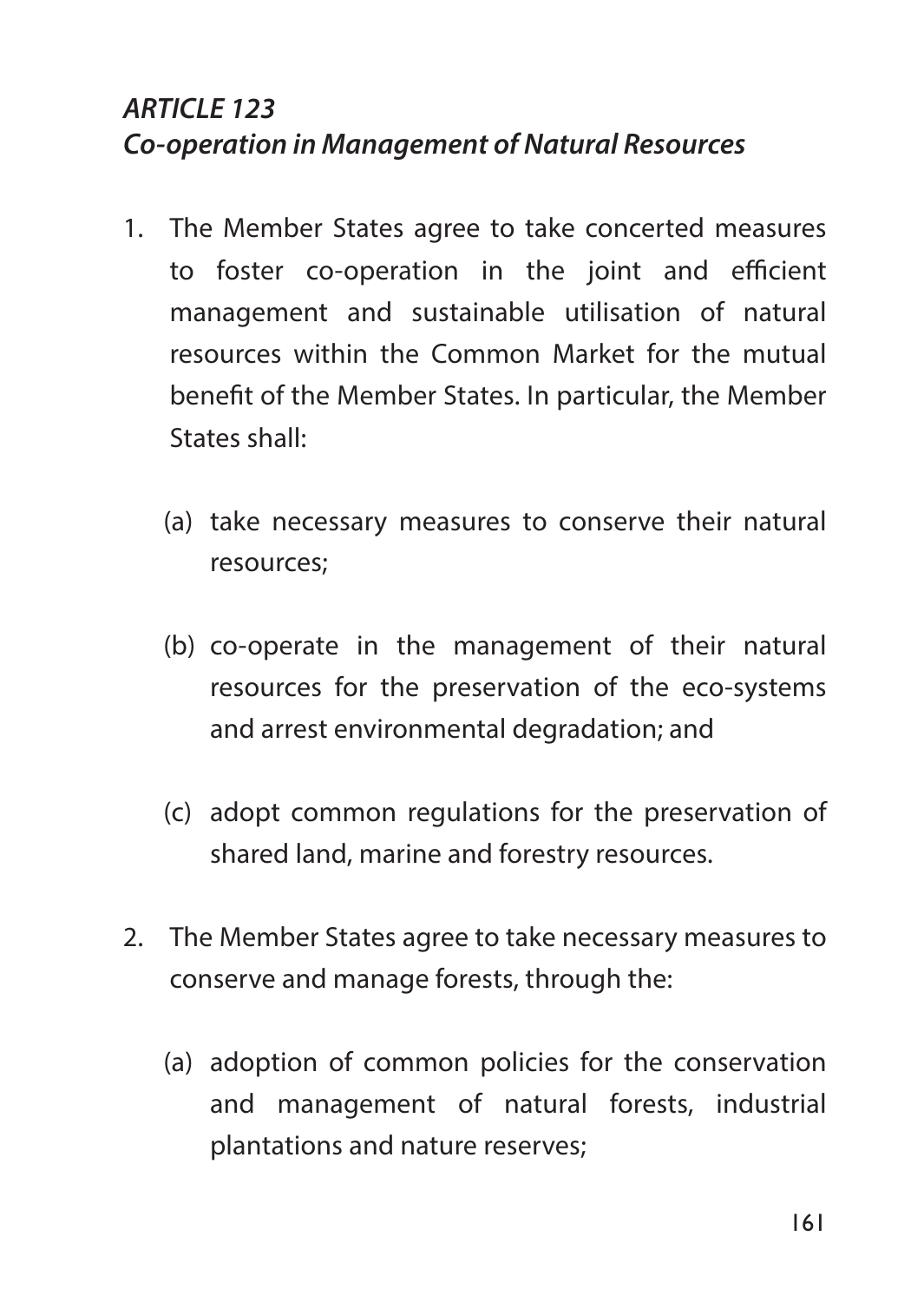- (b) exchange of information on natural forests and industrial plantations development and management;
- (c) joint promotion of a common forestry practice within the Common Market;
- (d) joint utilisation of forestry training and research facilities;
- (e) adoption of common regulations for the preservation and management of all catchment forests within the Common Market; and
- (f) the establishment of uniform regulations for the utilisation of forestry resources in order to reduce the depletion of the natural forests and avoid desertification within the Common Market.
- 3. The Member States shall take measures to engage in Api-Agro-Forestry Systems.
- 4. The Member States agree to co-operate in the management of their fresh water and marine resources, through the:

162 COMESA TREATY (a) establishment and adoption of common regulations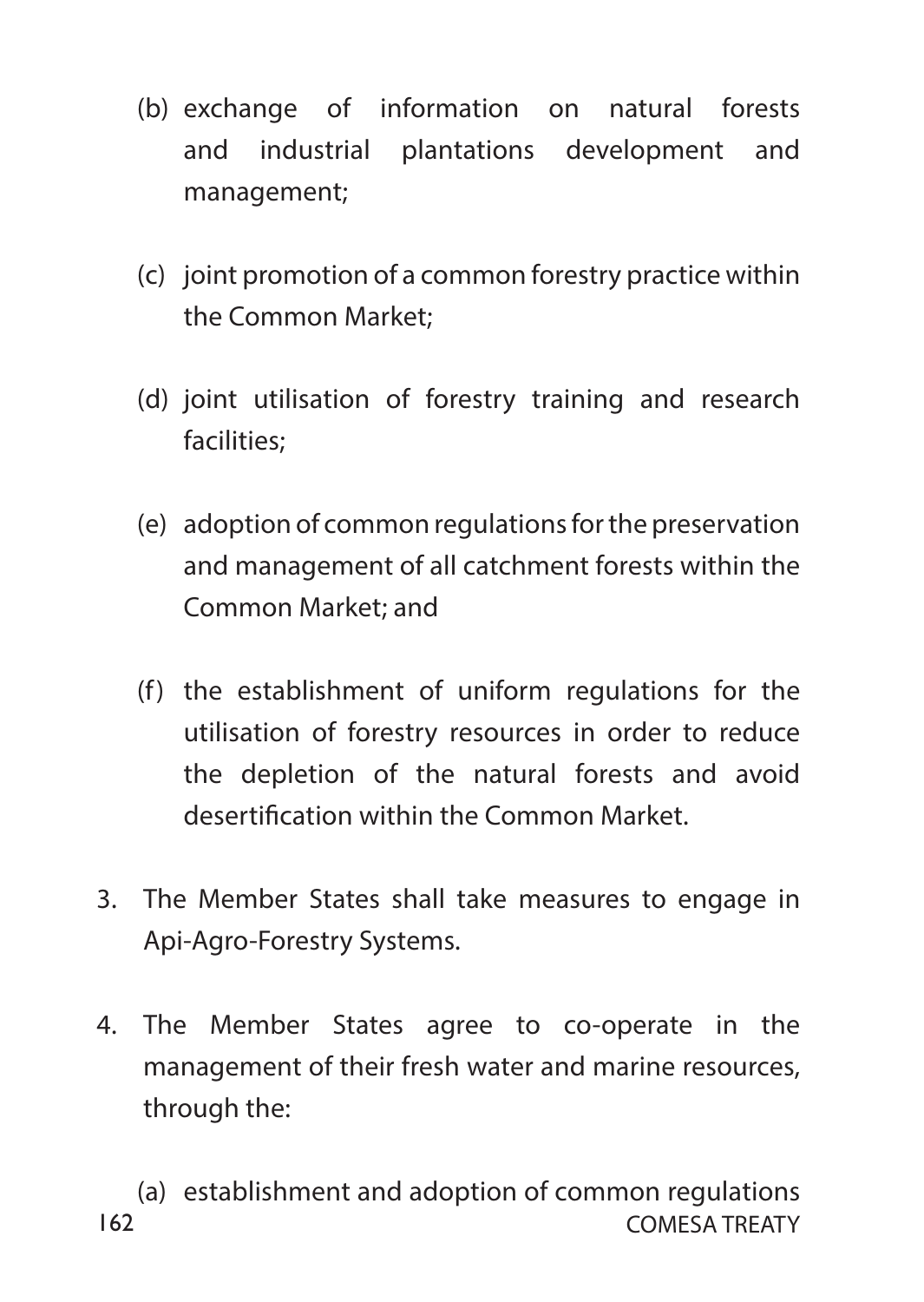for the better management and development of marine parks, reserves and controlled areas;

- (b) adoption of common policies for the conservation, management and development of fisheries resources; and
- (c) establishment of uniform fisheries investment guidelines for inland and marine waters.
- 5. The Member States undertake to accede to international conventions or agreements that are designed to improve the policies of development, management and protection of their natural resources.

## *ARTICLE 124 Co-operation in the Management of the Environment*

- 1. The Member States undertake to co-operate in the management of the environment and agree to:
	- (a) develop a common environmental management policy that would preserve the eco-systems of the Member States, prevent, arrest and reverse the effects of environmental and industrial pollution, declining bio-diversity, loss of genetic diversity and land degradation;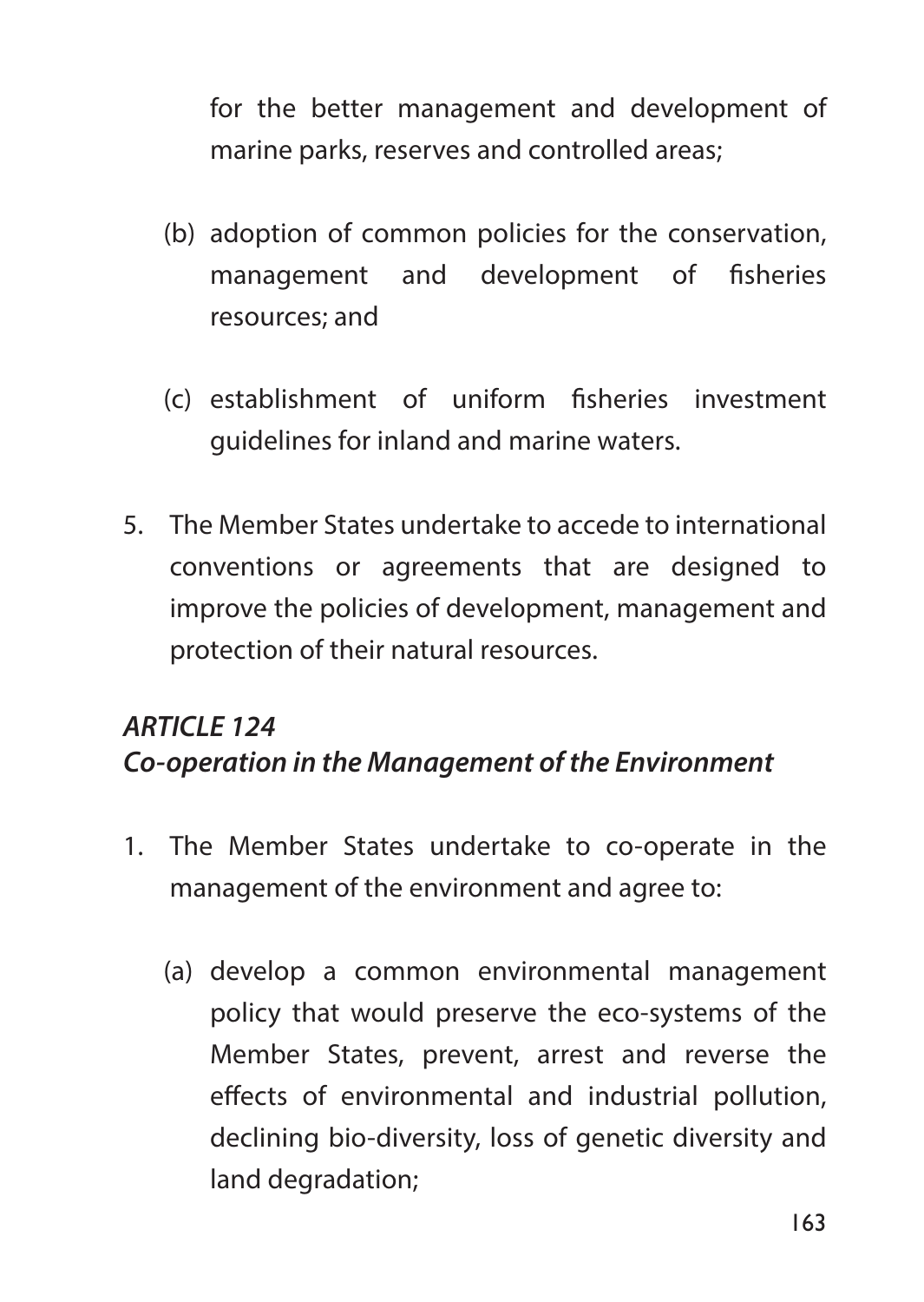- (b) develop special environmental management strategies to manage forests, terrestrial and marine resources, water resources, atmospheric emissions, water and hazardous toxic substances;
- (c) accede to the UNCED Agreements relating to the Conventions on climatic change and bio-diversity;
- (d) accede to the UNEP Convention for Eastern and Southern Africa on water and marine resources; and
- (e) take measures to control trans-boundary, air and water pollution arising from mining, fishing and agricultural activities.
- 2. For the purposes of paragraph 1 of this Article, the Member States undertake to:
	- (a) adopt common environmental control regulations, incentives and standards;
	- (b) develop capabilities for the assessment of all forms of environmental degradation and pollution and the formulation of regional solutions;
- 164 COMESA TREATY (c) encourage the manufacture and use of biodegradable pesticides, herbicides and packaging materials;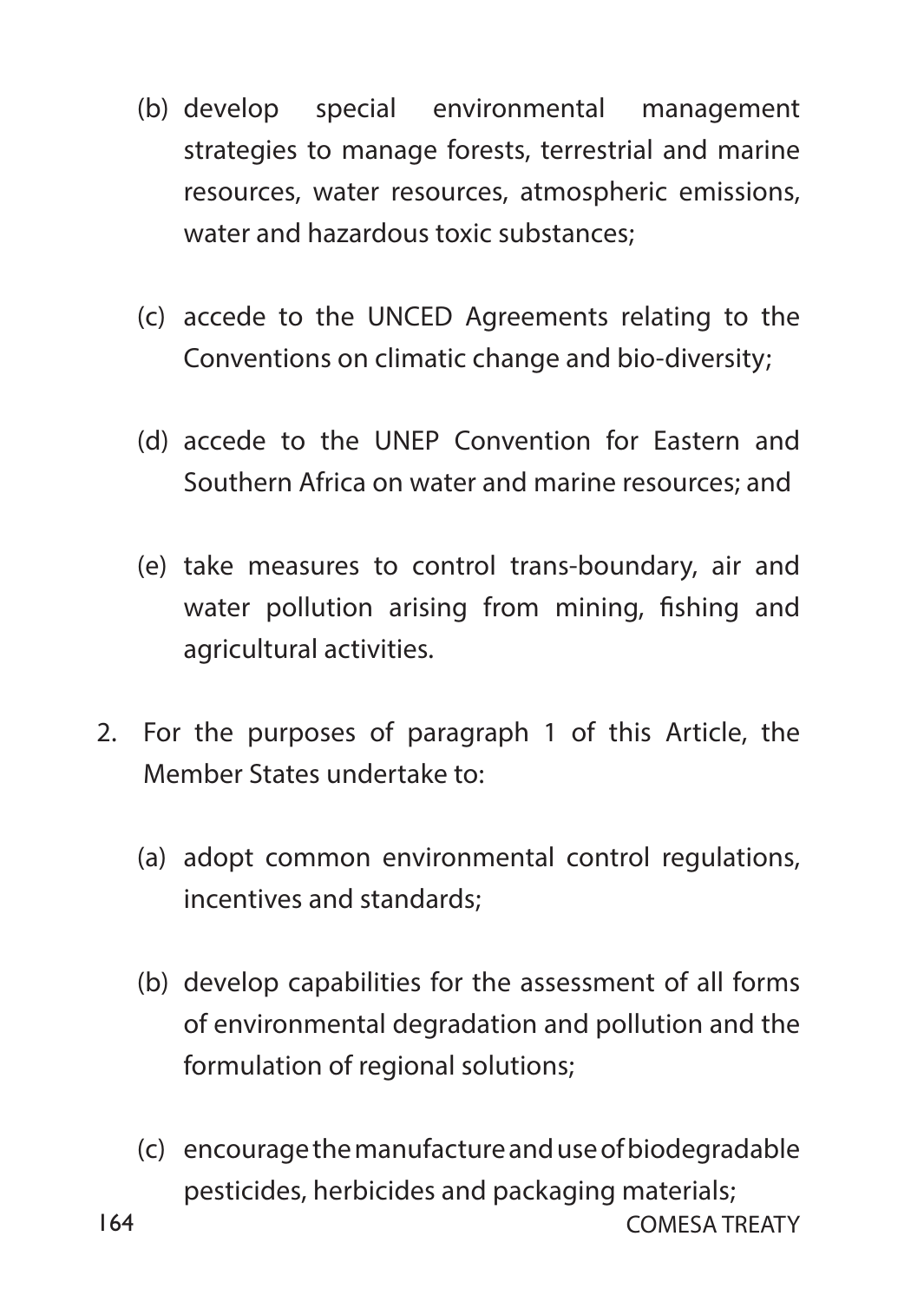- (d) discourage the excessive use of agricultural chemicals and fertilizers;
- (e) adopt sound land management techniques for the control of soil erosion, desertification and bush encroachment;
- (f) promote the use of ozone and environmental friendly chemicals;
- (g) promote the utilisation and strengthen the facilities of training and research institutions within the Common Market;
- (h) adopt common standards for the control of atmospheric industrial and water pollution arising from urban and industrial development activities;
- (i) exchange information on atmospheric, industrial and other forms of pollution and conservation technology;
- (j) adopt common regulations for the management of shared natural resources;
- 165 (k) adopt measures and policies to address the existing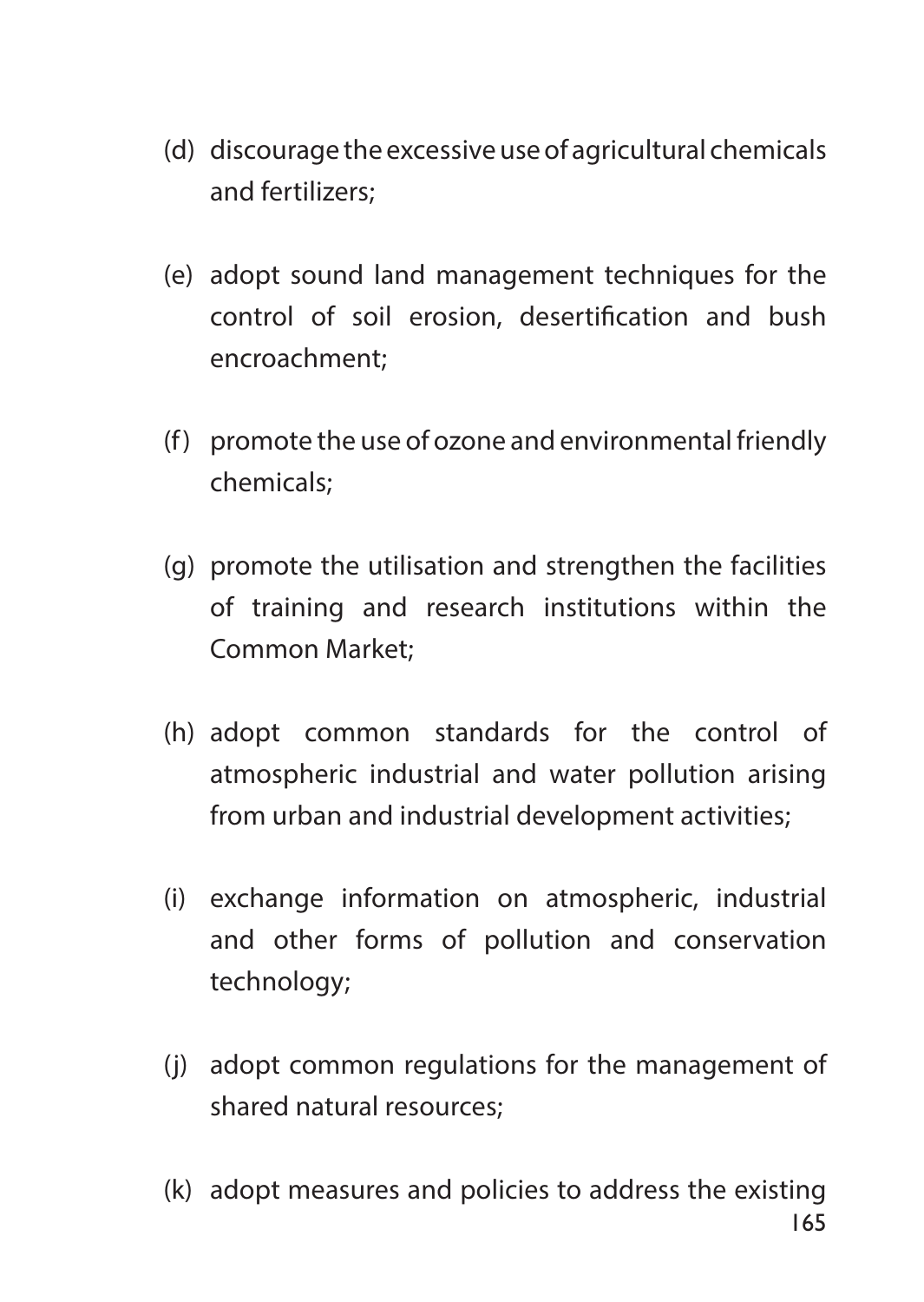unsatisfactory demographic profiles such as high growth rates and fertility rates, high dependency ratio and poor social conditions in order to mitigate their adverse impact on environment and development; and

(l) adopt community environmental management criteria.

### **ARTICLE 125** *Prevention of Illegal International Trade in Toxic and Hazardous Wastes*

- 1. The Member States undertake to co-operate and adopt common positions against illegal dumping of toxic and undesirable wastes within the Common Market from either a Member State or third country.
- 2. The Member States undertake to co-operate in sharing technological know-how on clean technologies and lowwaste production systems for the energy and productive sectors.
- 3. The Member States undertake to accede to international environmental Conventions that are designed to improve the environmental policies and management. To this end, the Member States agree to accede to the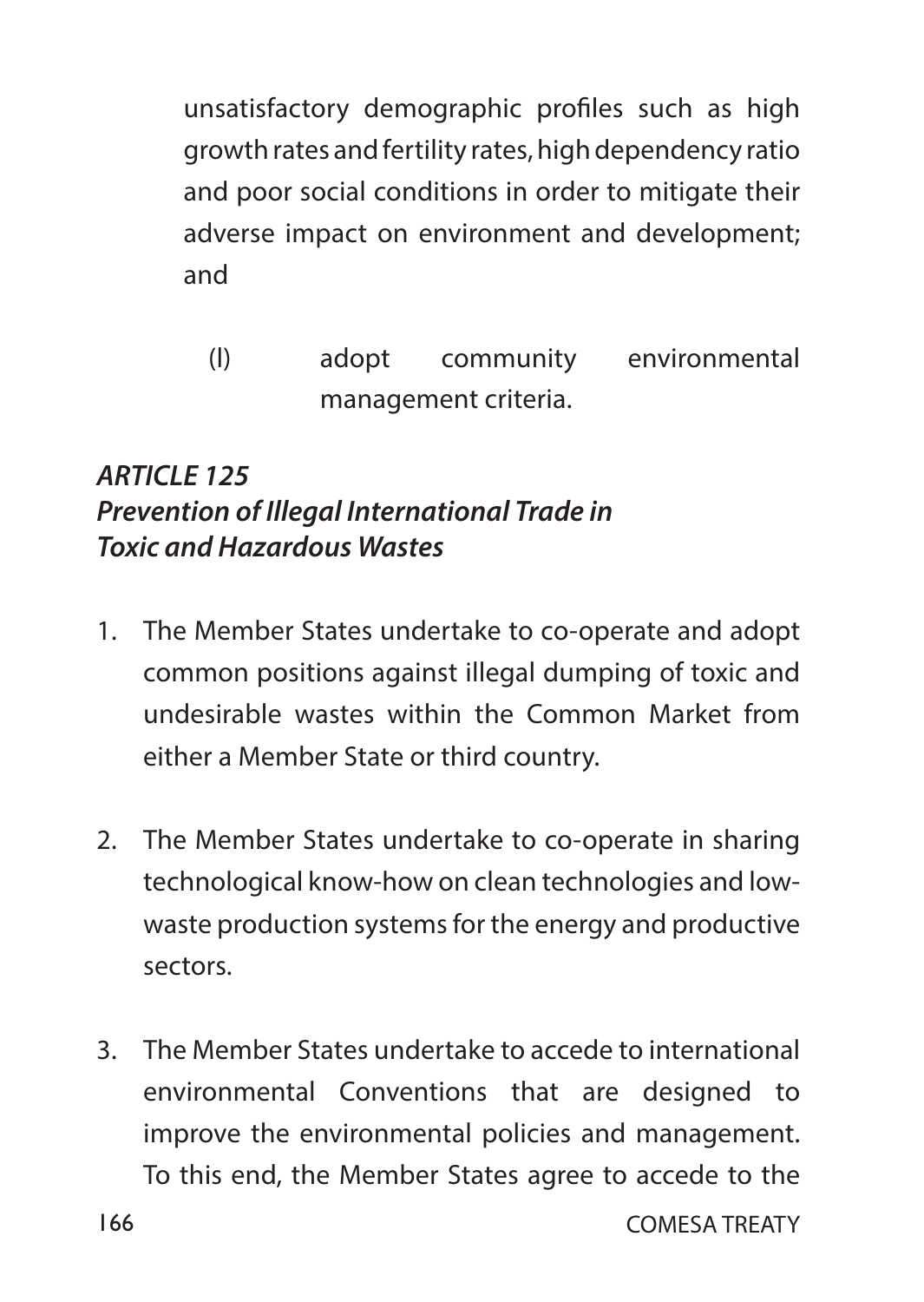Montreal Protocol on the Environment.

4. The Member States agree to include environmental management and conservation measures in trade, transport, agricultural, industrial, mining and tourism activities in the Common Market.

## *ARTICLE 126 Wildlife Development and Management*

- 1. The Member States undertake to develop a collective and coordinated approach to sustainable development and management rational exploitation and utilisation and the protection of wildlife in the Common Market. In particular, the Member States shall:
	- (a) adopt common policies for the conservation of wildlife, natural reserves, national parks and marine parks;
	- (b) exchange information on wildlife development and management;
	- (c) exchange information on anti-poaching activities and suspected poachers and where feasible, carry out joint anti-poaching programmes;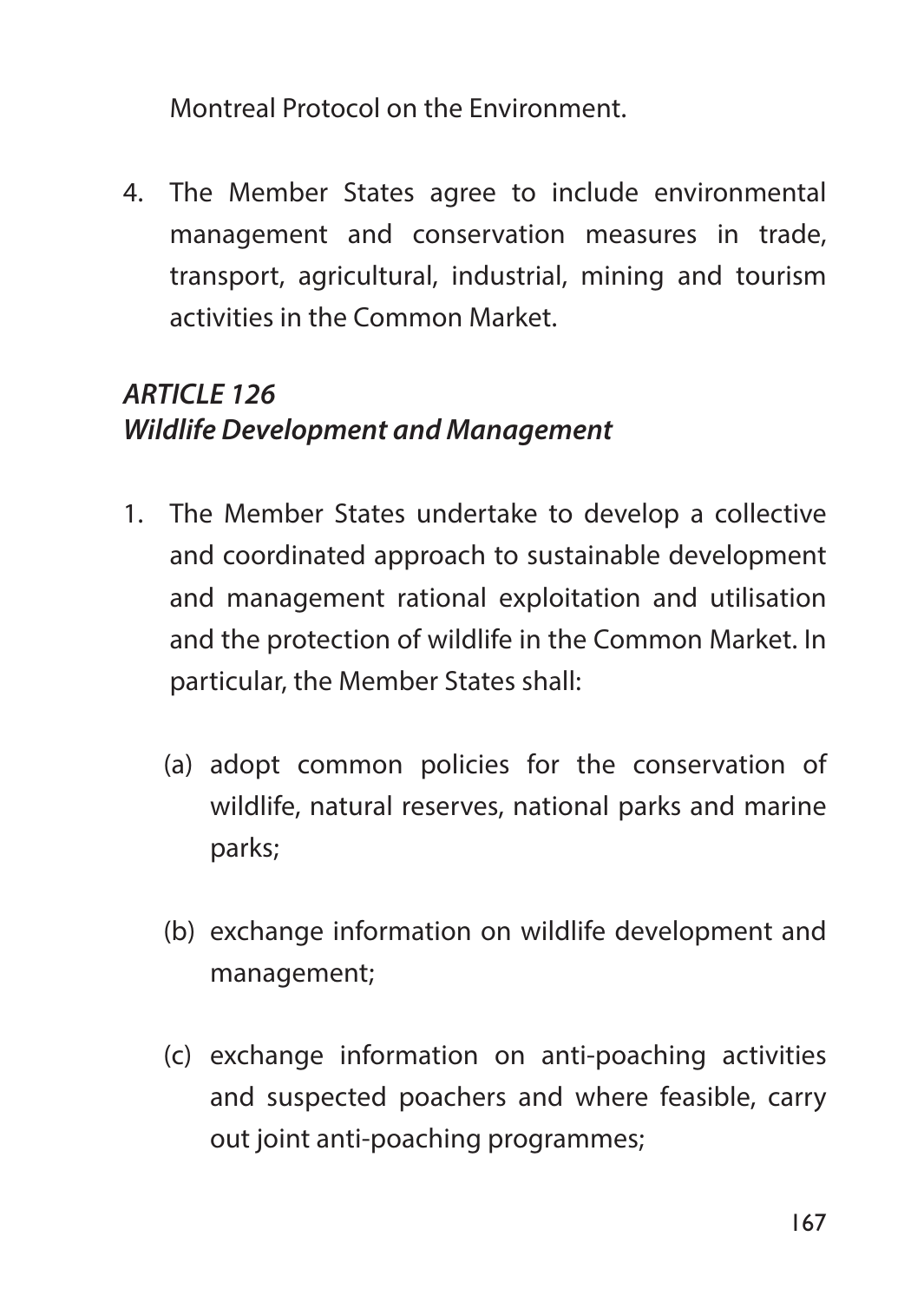- (d) establish wildlife ranches in arid and semi-arid regions of the Common Market as a compliment to agricultural and livestock production;
- (e) develop common anti-poaching regulations and ensure the effective supervision of the implementation of such regulations;
- (f) carry out joint-breeding programmes of selected wildlife species and domesticated animals so as to infuse disease resistance and hardness qualities in the domesticated animals;
- (g) encourage joint utilisation of training and research facilities;
- (h) utilise proceeds from wildlife for the development and conservation of national parks and the development of adjacent areas; and
- (i) establish uniform trophy hunting prices so as to reduce depletion of wildlife stocks in the Member States.
- 168 COMESA TREATY 2. The Member States undertake to accede to international conventions or agreements that are designed to improve their policies for development, management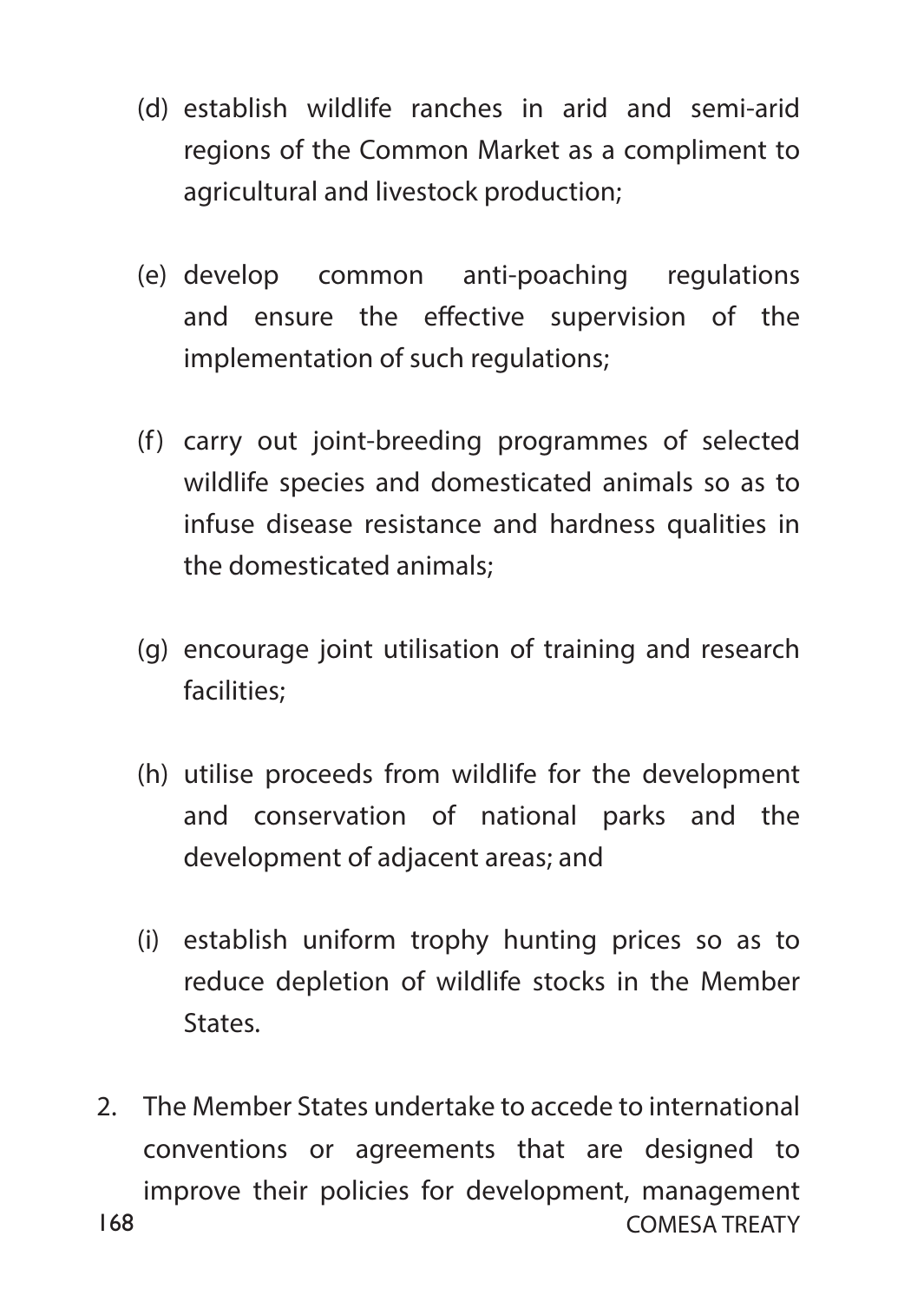and protection of wildlife and national parks.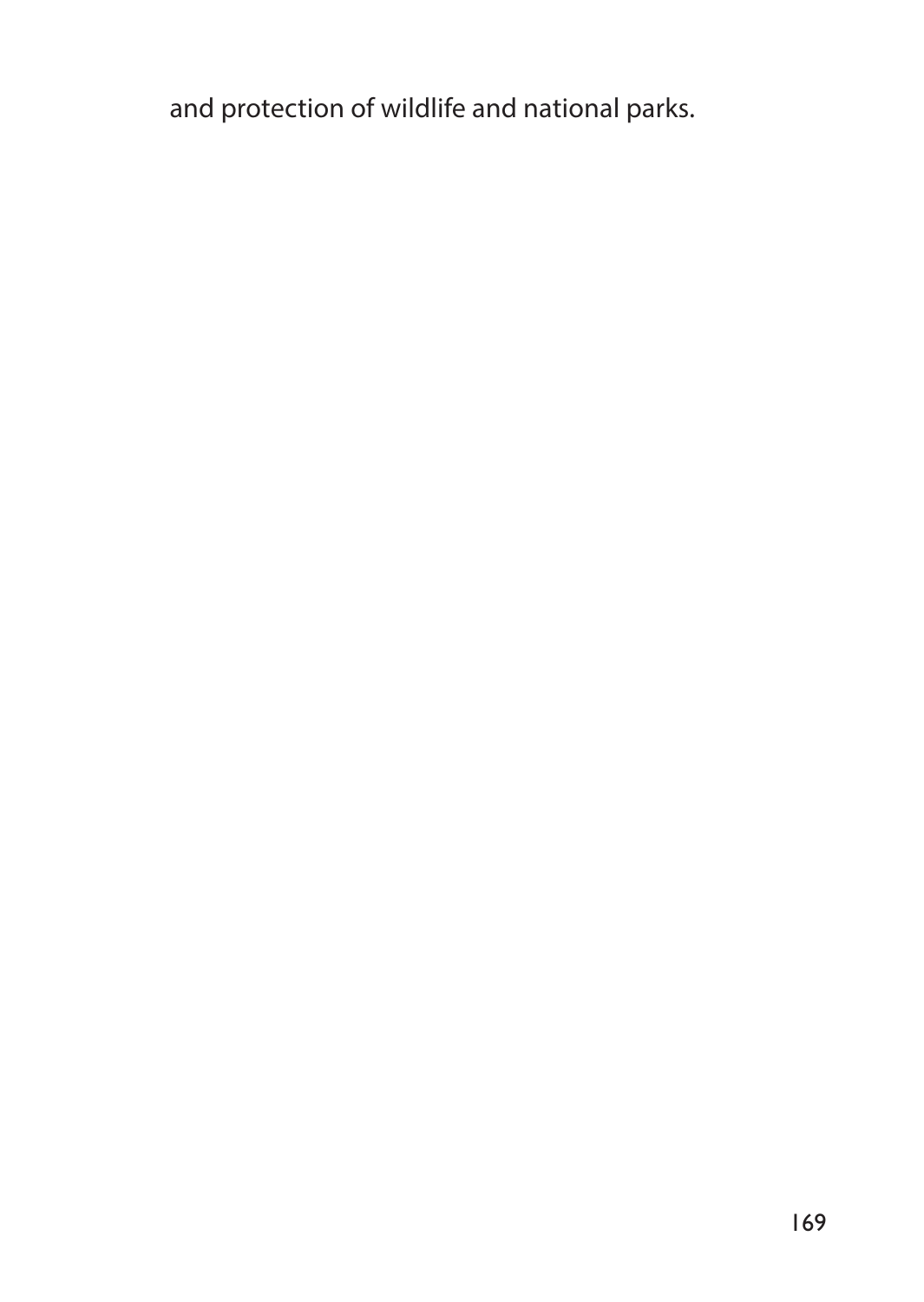## **CHAPTER SEVENTEEN**

# **CO-OPERATION IN THE DEVELOPMENT OF SCIENCE AND TECHNOLOGY**

### *ARTICLE 127 Scope of Co-operation*

Recognising the fundamental importance of science in socioeconomic and cultural development and technological progress, the Member States agree to:

- (a) build up basic scientific and technological research capabilities in their universities and technology centres by appropriate training of scientists, engineers, technologists so as to assure a critical mass while maintaining regional and international contact;
- (b) build up at the same time expertise in conventional low and indigenous technologies emphasizing craftsmanship and fabrication techniques;
- (c) effect appropriate reforms in primary, secondary and tertiary education in respect of science and technology;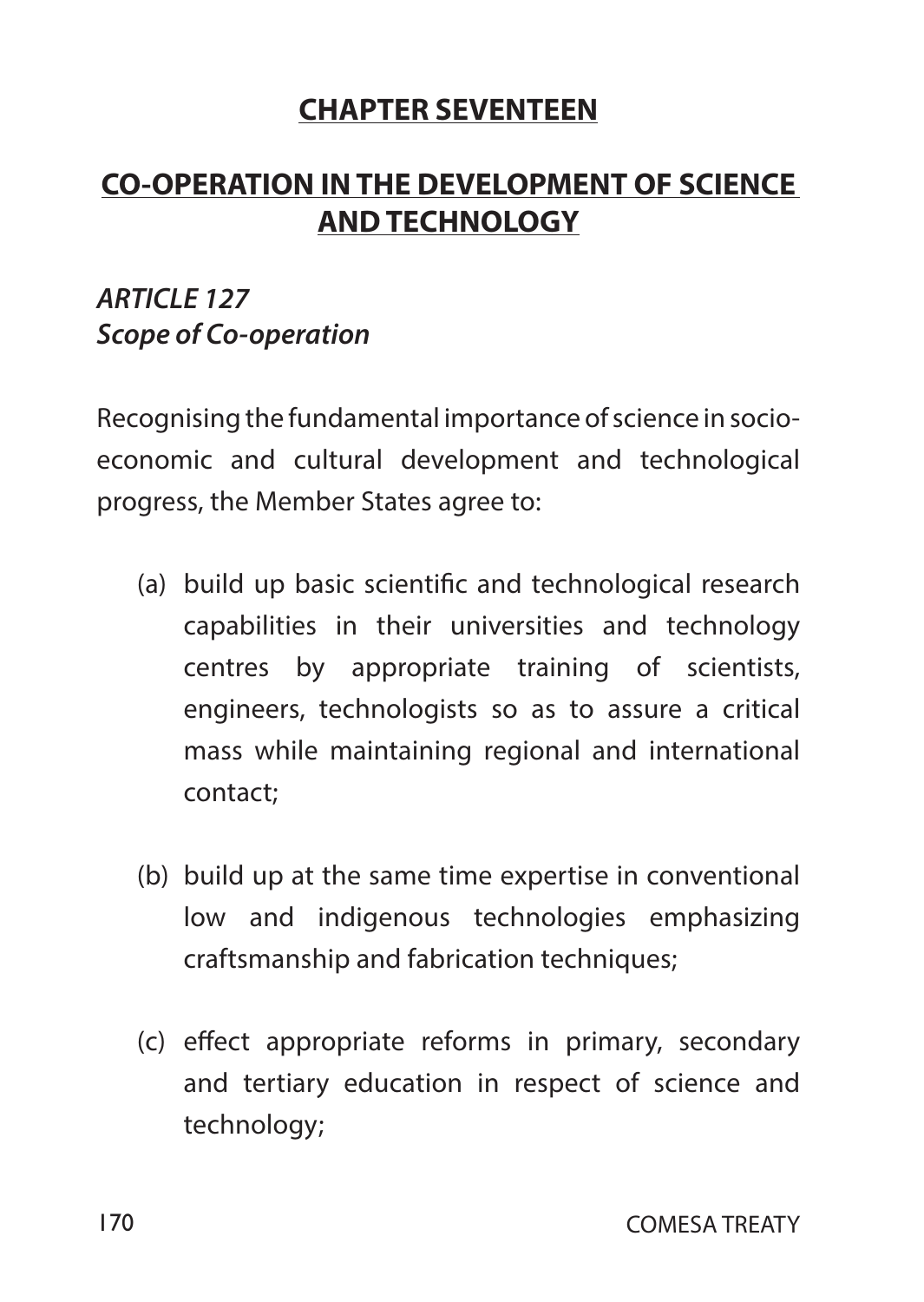- (d) develop a comprehensive plan for the development of applied sciences related to agriculture, health, industry, energy, local materials and minerals, the environment, soil science, oceans, transport and communications;
- (e) enhance the training of personnel for research and development in the areas of conventional technology and science-based high technology as the quickest way to produce wealth;
- (f) allocate adequate resources on science and technology to the minimum of one per cent of GNP as recommended in the Lagos Plan of Action;
- (g) liaise with the IAEA, UNESCO and UNIDO in basic science and the CGIAR Network and other recognised regional institutions for applied science and technology including training facilities; and
- (h) ensure that research and development is closely inter-linked with production units to secure their integration with national development planning.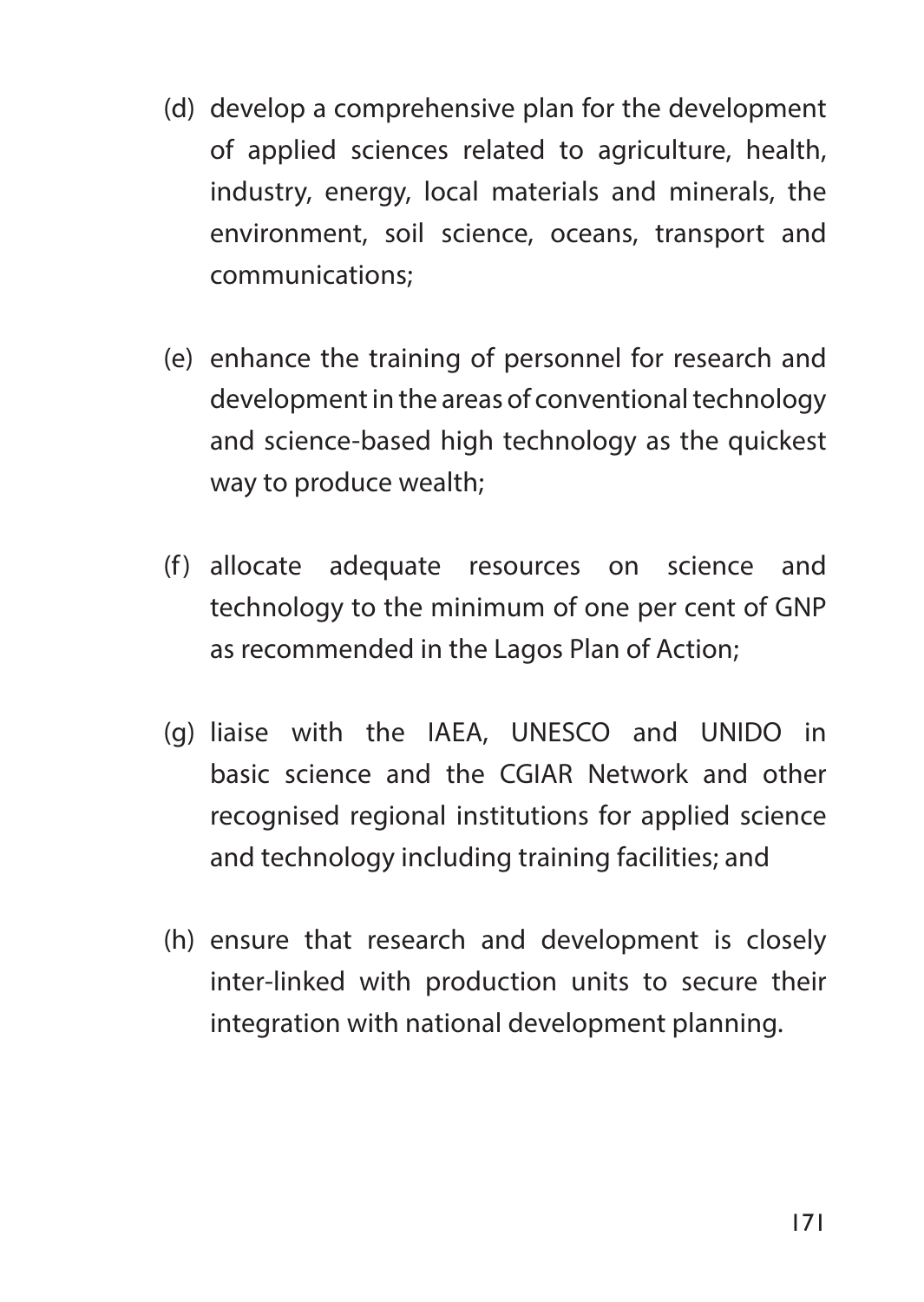## *ARTICLE 128 Promotion of Science and Technology*

In order to promote co-operation in science and technology development, the Member States agree to:

- (a) jointly establish and support scientific and technological research and development institutions in the various disciplines including the strengthening of existing institutions;
- (b) create a conducive environment for the promotion of science and technology, socio-economic development and growth through the removal of impediments to pro-competitive collaboration in generic research and the swift transfer of technology and technical information from the government to the private sector;
- (c) facilitate the access of the indigenous scientists, engineers and technologists to international literature and publications on science and technology and promote their contacts with the international fraternity in the various relevant disciplines;
- 172 COMESA TREATY (d) promote the exchange of expertise and research results and technical information sharing within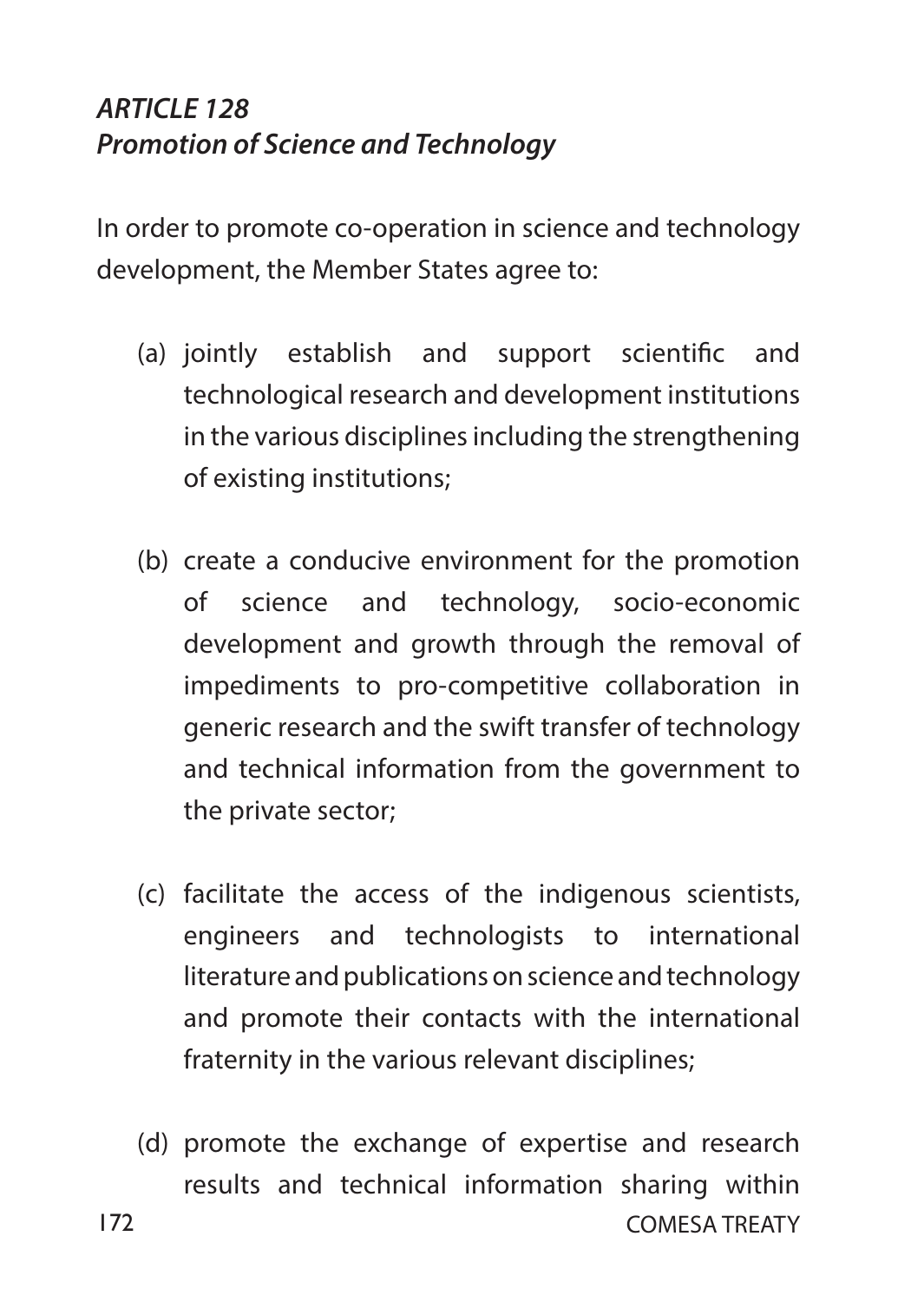the Common Market on science and technology and develop appropriate links and exchange programmes;

- (e) jointly develop and implement suitable patent laws and industrial licensing systems for the protection of industrial property rights and encourage the effective use of technological information contained in patents;
- (f) encourage the use of indigenous science and technologies where appropriate and provide incentives for the development of indigenous science and technologies;
- (g) individually and collectively mobilise technical and financial support from the local and international organisations or agencies for the development of science and technology in the Common Market;
- (h) collaborate in the training of personnel in the various scientific and technological disciplines at all levels using existing institutions where feasible;
- (i) establish national centres for the commercialisation of research results and take appropriate political action to develop scientific enterprise through self-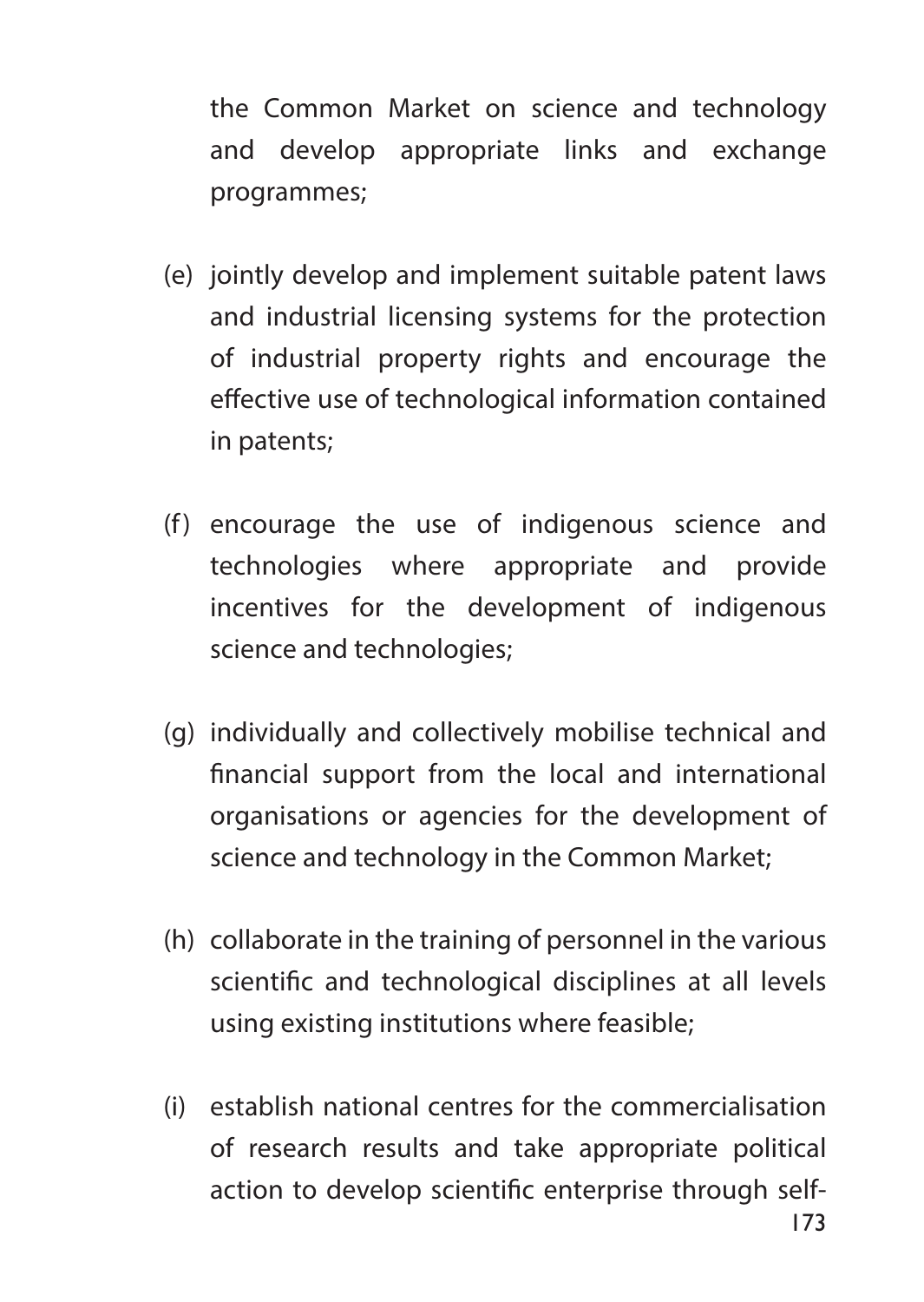reliance and adequate allocation of resources;

- (j) encourage collaboration in the establishment of innovative firms in biotechnology and energy generation including nuclear plants and in the production of scientific equipment; and
- (k) to set up regional internship and technical assistance programmes to promote the free movement of scientists, engineers and technologists within the Common Market.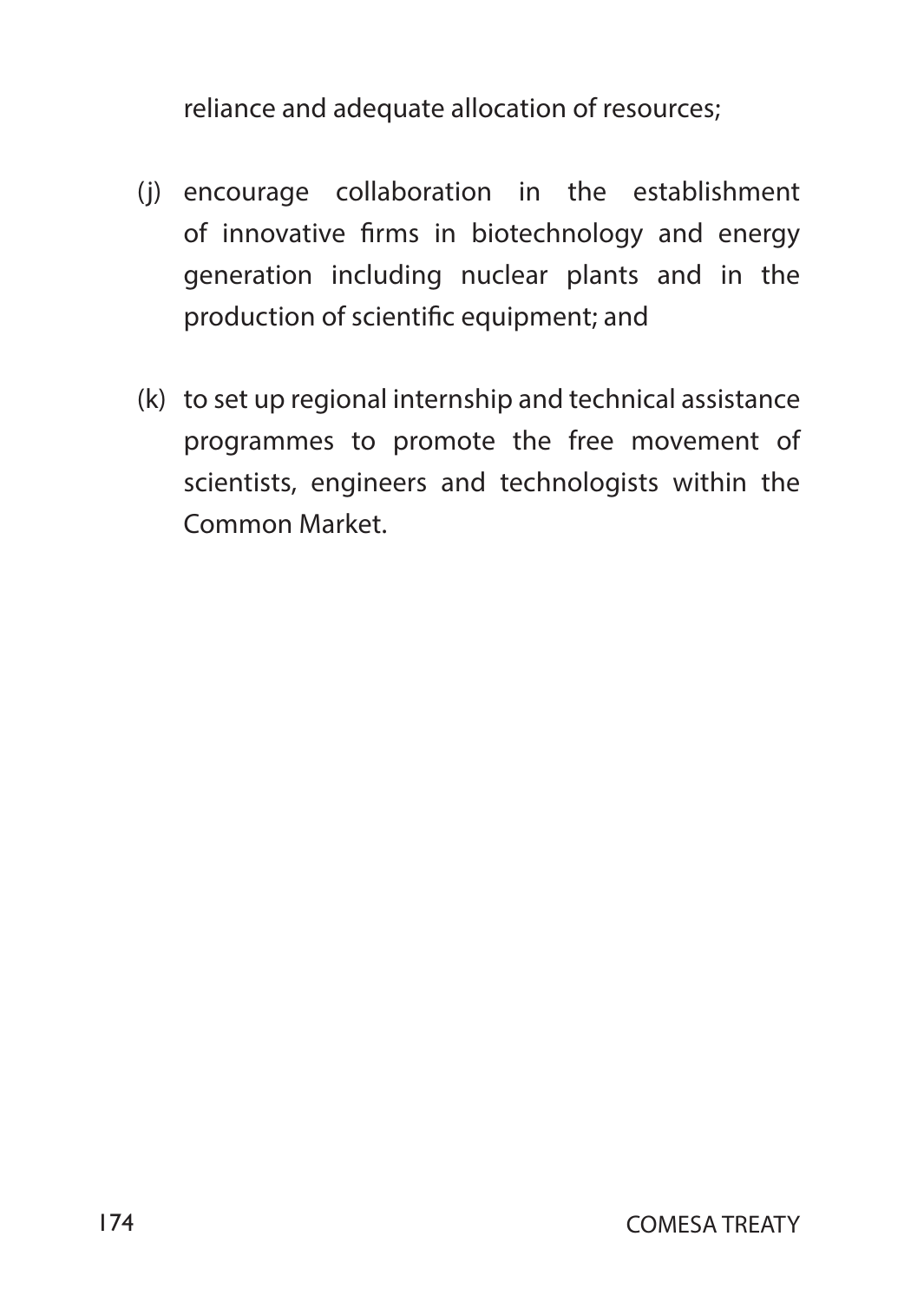# **CHAPTER EIGHTEEN**

## **CO-OPERATION IN AGRICULTURE AND RURAL DEVELOPMENT**

## *ARTICLE 129 Objectives of Co-operation in Agricultural Development*

The overall objectives of co-operation in the agricultural sector are the achievement of regional food security and rational agricultural production within the Common Market. To this end, the Member States undertake to adopt a scheme for the rationalisation of agricultural production with a view to promoting complementarity and specialisation in and sustainability of national agricultural programmes in order to ensure:

- (a) a common agricultural policy;
- (b) regional food sufficiency;
- (c) an increase in the productivity of crops, livestock, fisheries and forestry for domestic consumption, exports within and outside the Common Market and as inputs to agro-based industries; and
- (d) replacement of imports on a regional basis;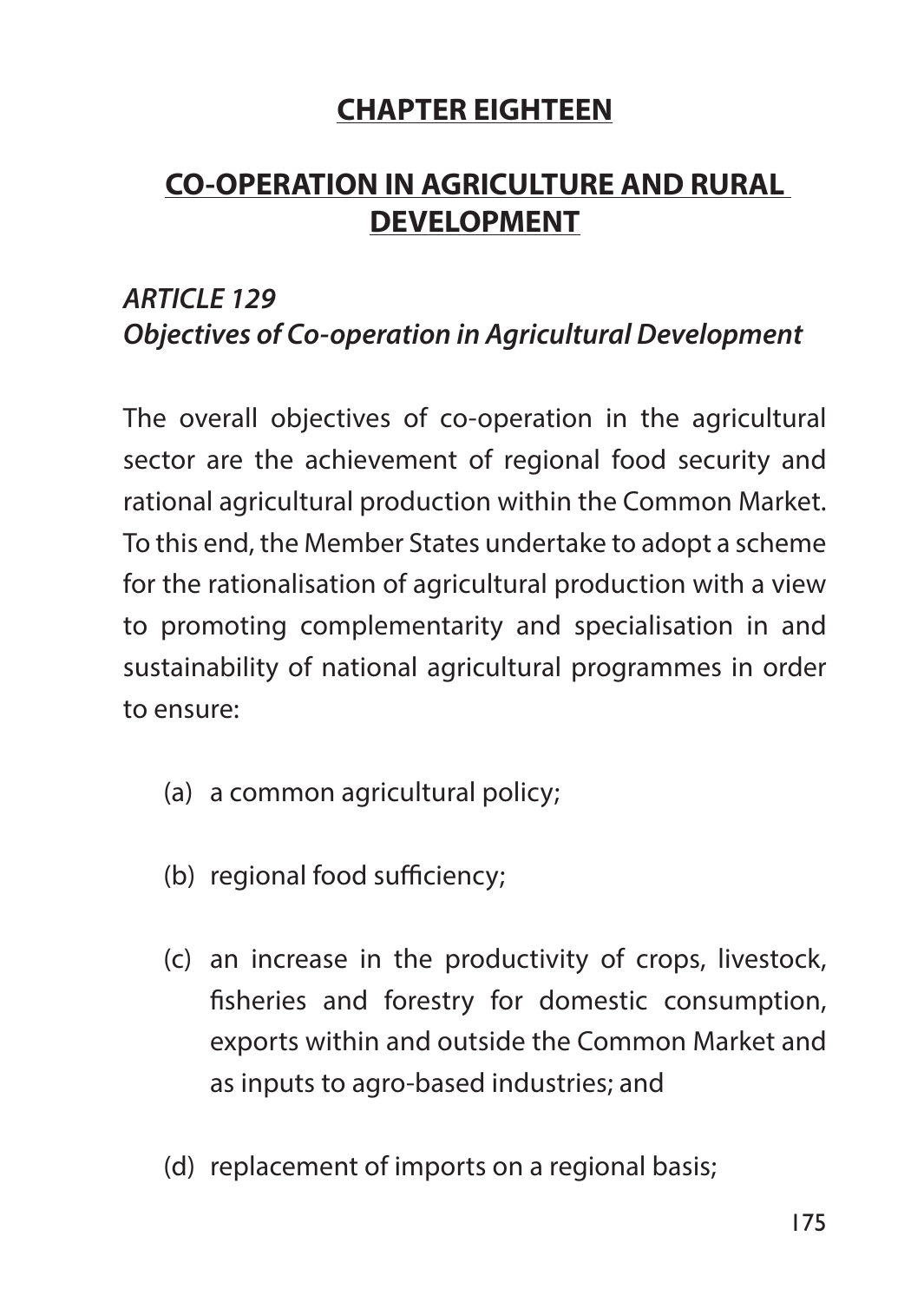## *ARTICLE 130 Co-operation in Agricultural Development*

The Member States undertake to co-operate in specific fields of agriculture, including:

- (a) the harmonisation of agricultural policies of the Member States with a view to having a common agricultural policy;
- (b) research, extension and the exchange of technical information and experience;
- (c) agro-meteorology and climatology;
- (d) the production and supply of food-stuffs;
- (e) the coordination of the export and import of agricultural commodities;
- (f) the coordination of bulk purchases of imports of essential agricultural inputs;
- (g) the control of animal and plant diseases and pests;
- 176 COMESA TREATY (h) the development and utilisation of land and water resources, particularly shared river and lake basins;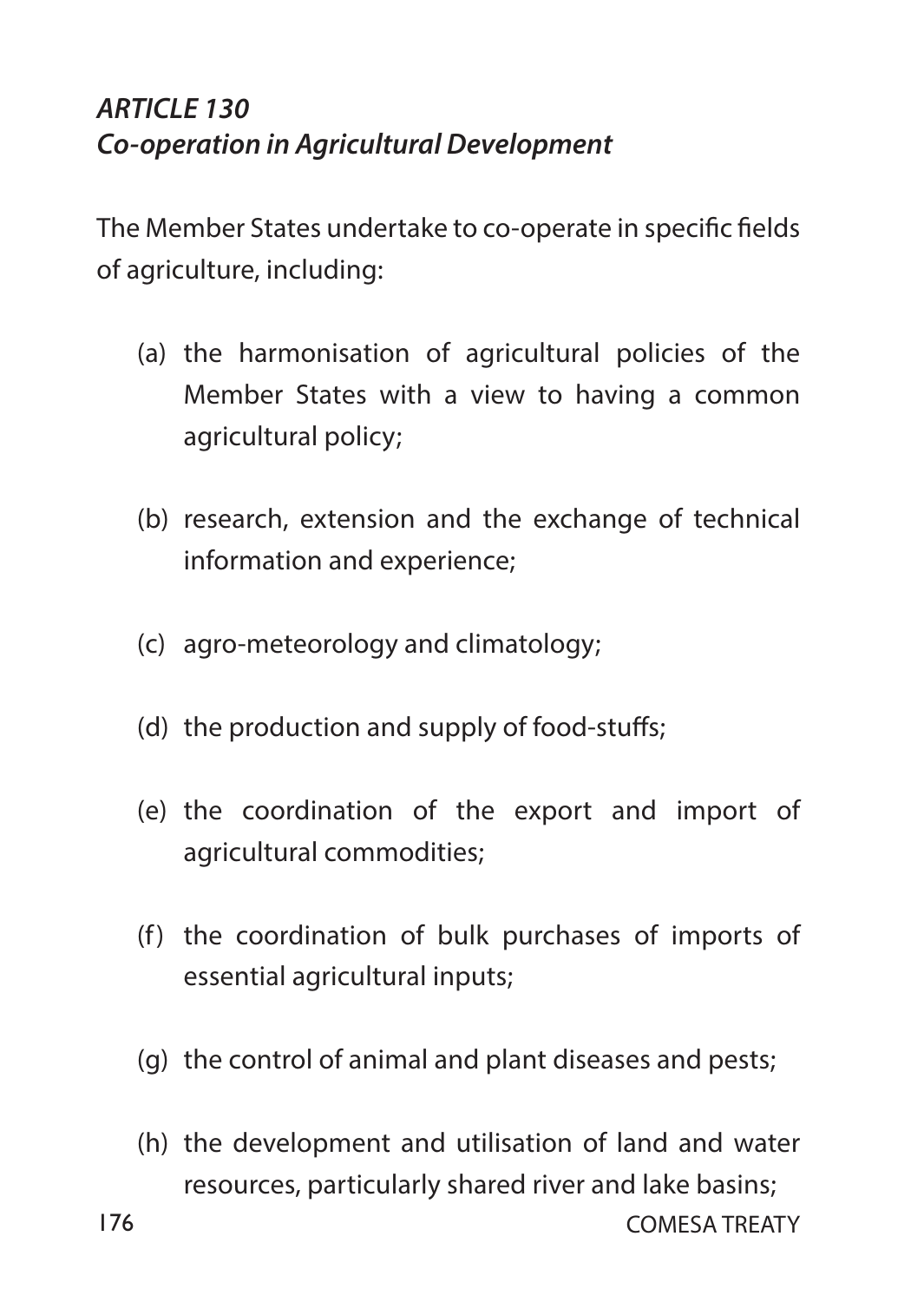- (i) the exploitation and surveillance of the exclusive economic zones with regards to marine fisheries development; and
- (j) the marketing and stabilization of prices of agricultural commodities bearing in mind internal agricultural and exchange rate policies in individual member countries.

## *ARTICLE 131 Co-operation in the Supply of Staple Foods*

- 1. The Member States undertake to:
	- (a) ensure the adequate supply and availability of food by the promotion of agricultural development that would lead to the production of surpluses in food, the establishment of adequate storage facilities and strategic grain reserves;
	- (b) promote co-operation in the production of foodstuffs which are rich in protein such as meat, fish, dairy products and legumes;
	- (c) ensure the prevention of pre- and post-harvest loses;
	- (d) establish a Common Market Early Warning System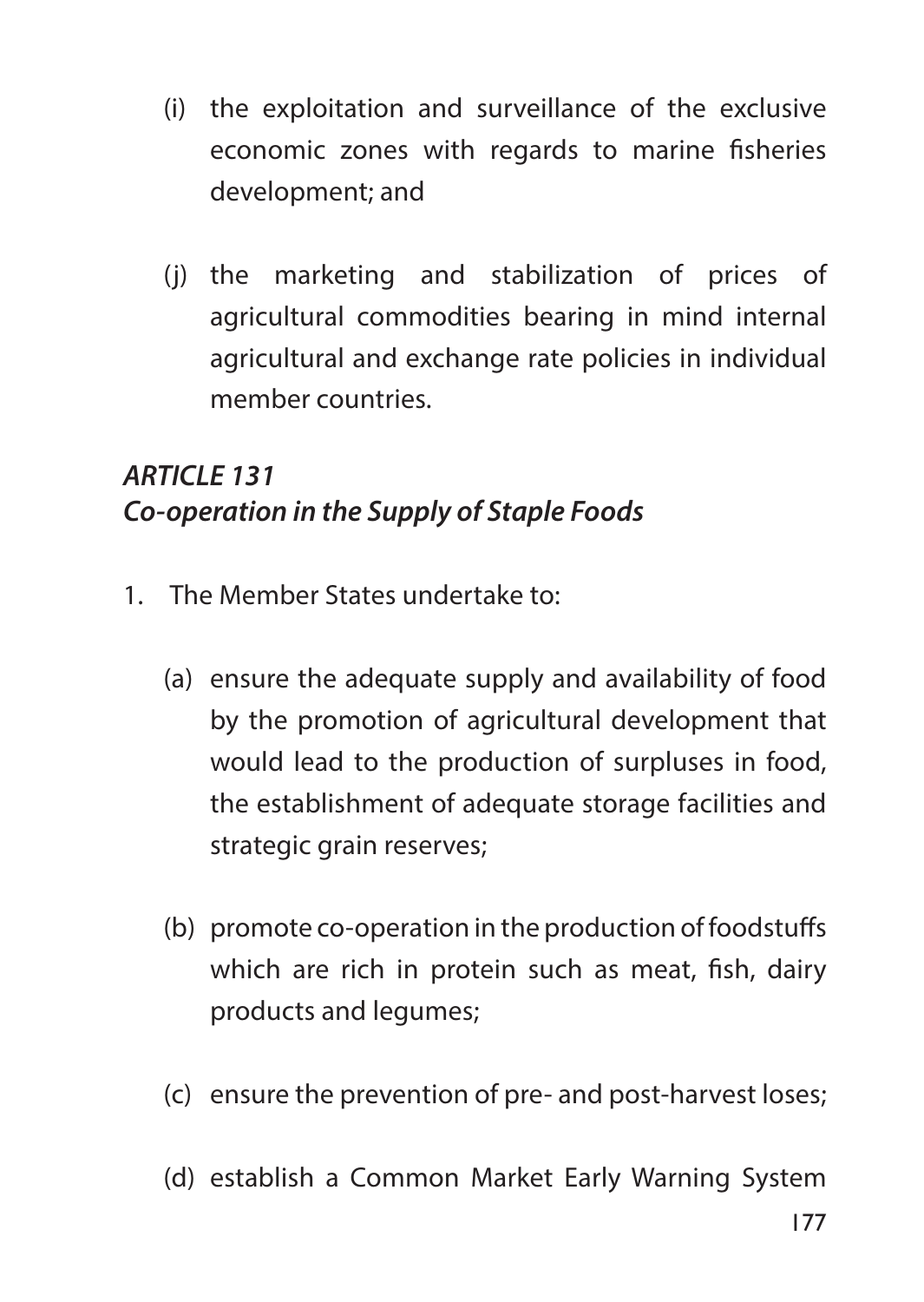to assess and supply information regarding the food security position within the Member States and the Common Market; and

- (e) conclude such agreements amongst themselves as would facilitate the realisation of food security in the Common Market.
- 2. The Member States agree to provide the infrastructure and investment required to implement the undertakings in paragraph 1 of this Article.

# **ARTICLE 132** *Co-operation in the Export of Agricultural Commodities*

The Member States shall:

- (a) coordinate their policies and activities relating to the export of crops, livestock, livestock products, fish and fish products and forest products;
- (b) harmonise their policies in relation to international commodity agreements for the export of crops, livestock and livestock products, fish and fish products and forest products;

178 COMESA TREATY (c) co-operate in solving specific problems relating to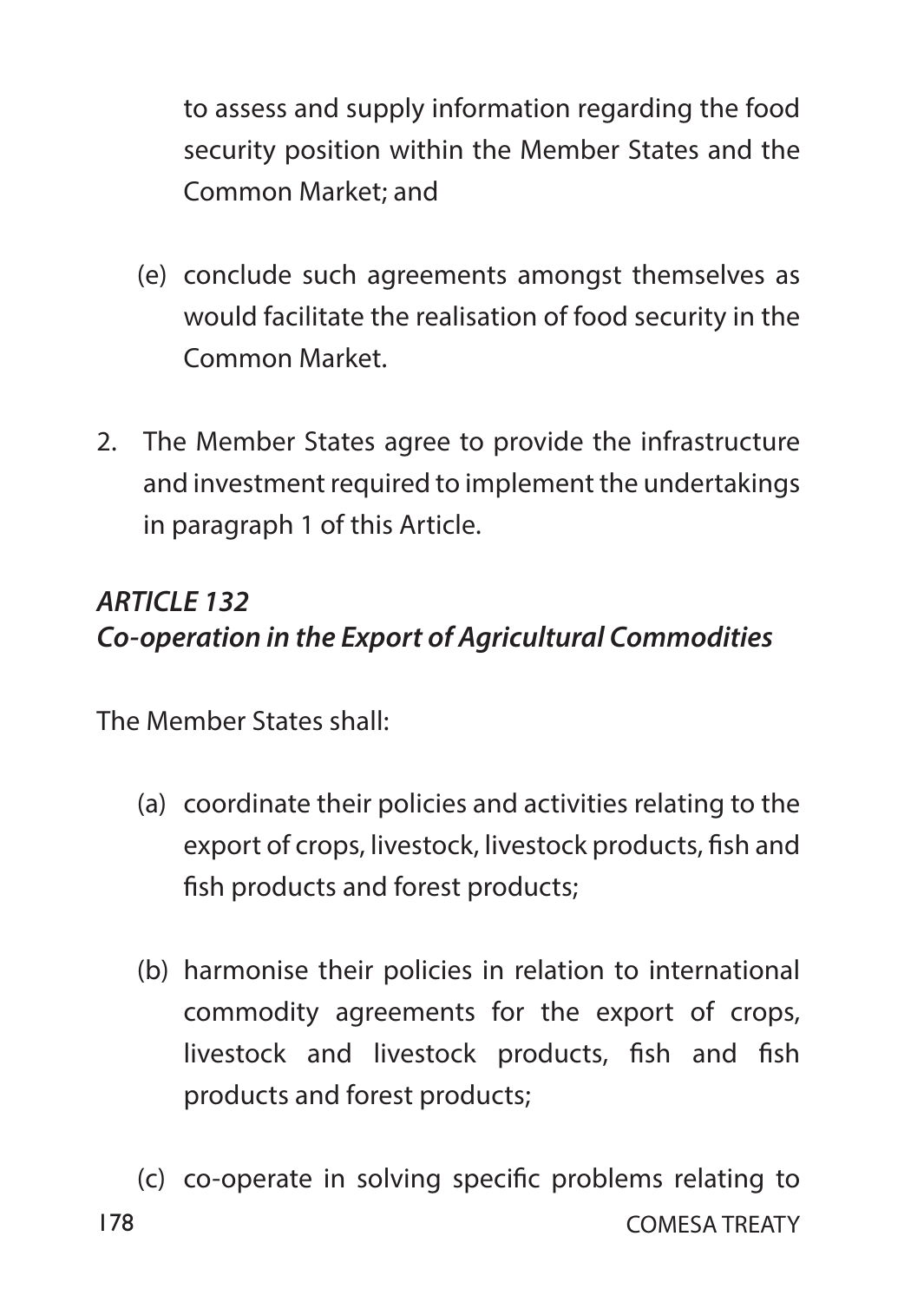the export of crops, livestock, livestock products, fish and fish products and forest products;

- (d) harmonise their policies and regulations relating to phyto-sanitary and sanitary measures without impeding the export of crops, plants, seeds, livestock, livestock-products, fish and fish-products; and
- (e) harmonise their agreements granting concessions for the exploitation of their agricultural resources, especially fisheries and forest products by third country nationals.

# *ARTICLE 133 Co-operation in Agro-industries*

In order to foster strong linkages between agriculture and industry, the Member States shall:

- (a) promote on-farm processing of crop, livestock, fish and forest products so as to enhance the value and availability of finished or semi-processed products and to increase rural employment and incomes;
- (b) endeavour to consult one another concerning the establishment of large-scale agro-industries so as to avoid under-utilisation of existing and planned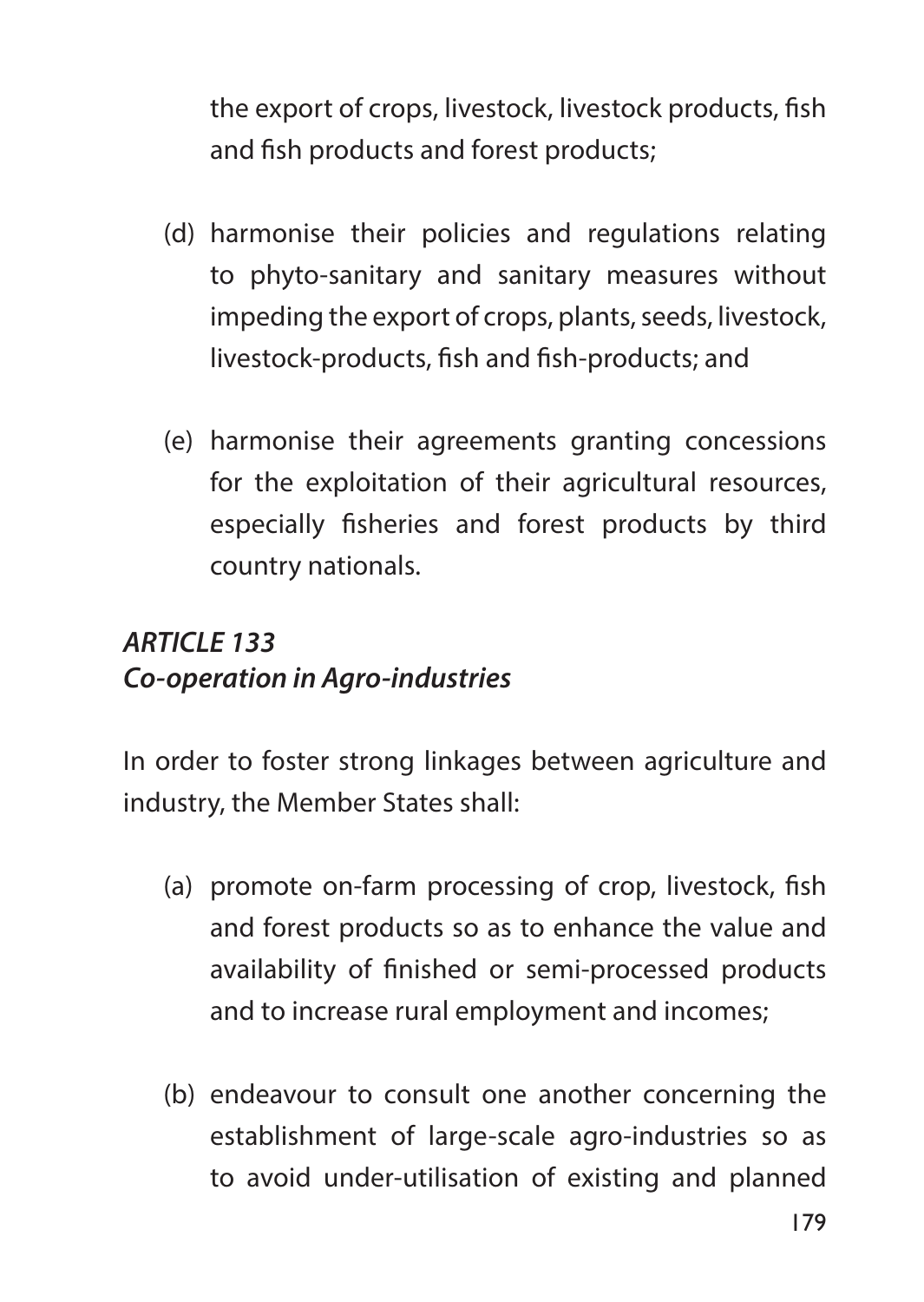processing capacities;

- (c) co-operate in jointly establishing any large-scale agro-industrial processing complexes where such collective processing of agricultural commodities is synergistically advantageous for the Common Market;
- (d) co-ordinate national agro-industry development policies and programmes so as to achieve balanced agro-industries development in the Common Market in line with the comparative advantages enjoyed by individual the Member States;
- (e) coordinate their policies and activities regarding the production of raw materials to sustain agroindustries within the Common Market; and
- (f) coordinate their policies regarding the importation of raw materials which can be produced within the Common Market.

#### *ARTICLE 134*

*Co-operation in Agricultural Research and Extension*

The Member States shall: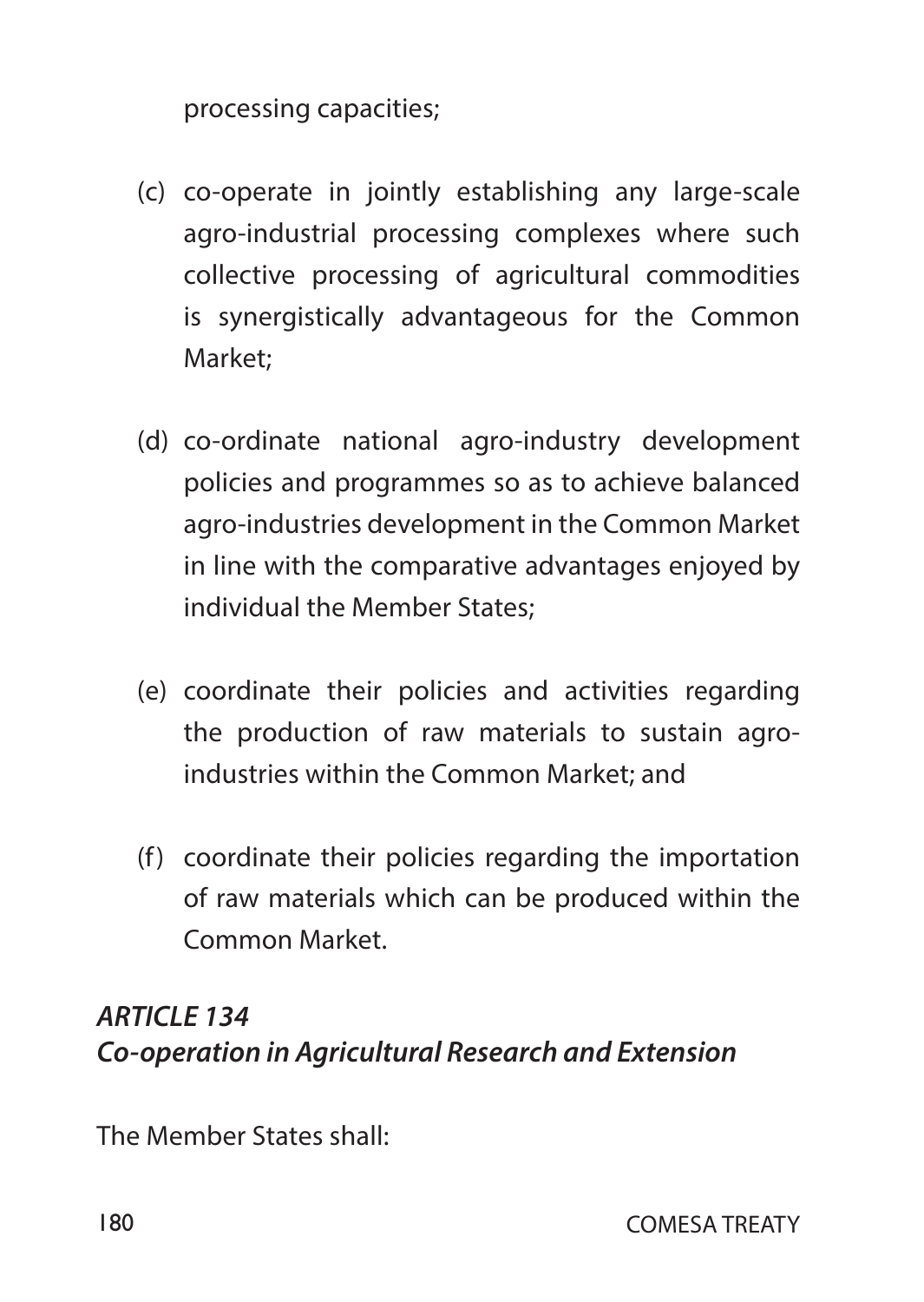- (a) give priority to research on food crops;
- (b) strengthen and effectively utilise existing national agricultural research and extension institutions on a network basis for the benefit of the Common Market;
- (c) exchange pertinent research findings and research and extension expertise for the benefit of the farming community within the Common Market;
- (d) strengthen extension services in order to establish effective liaison mechanisms between research systems and farmers; and
- (e) establish data banks and journals for the dissemination of research and extension information within the Common Market.

### *ARTICLE 135*

# *Co-operation in Drought and Desertification Management*

The Member States shall:

(a) agree on appropriate policies on the utilisation of fragile lands in order to prevent land degradation;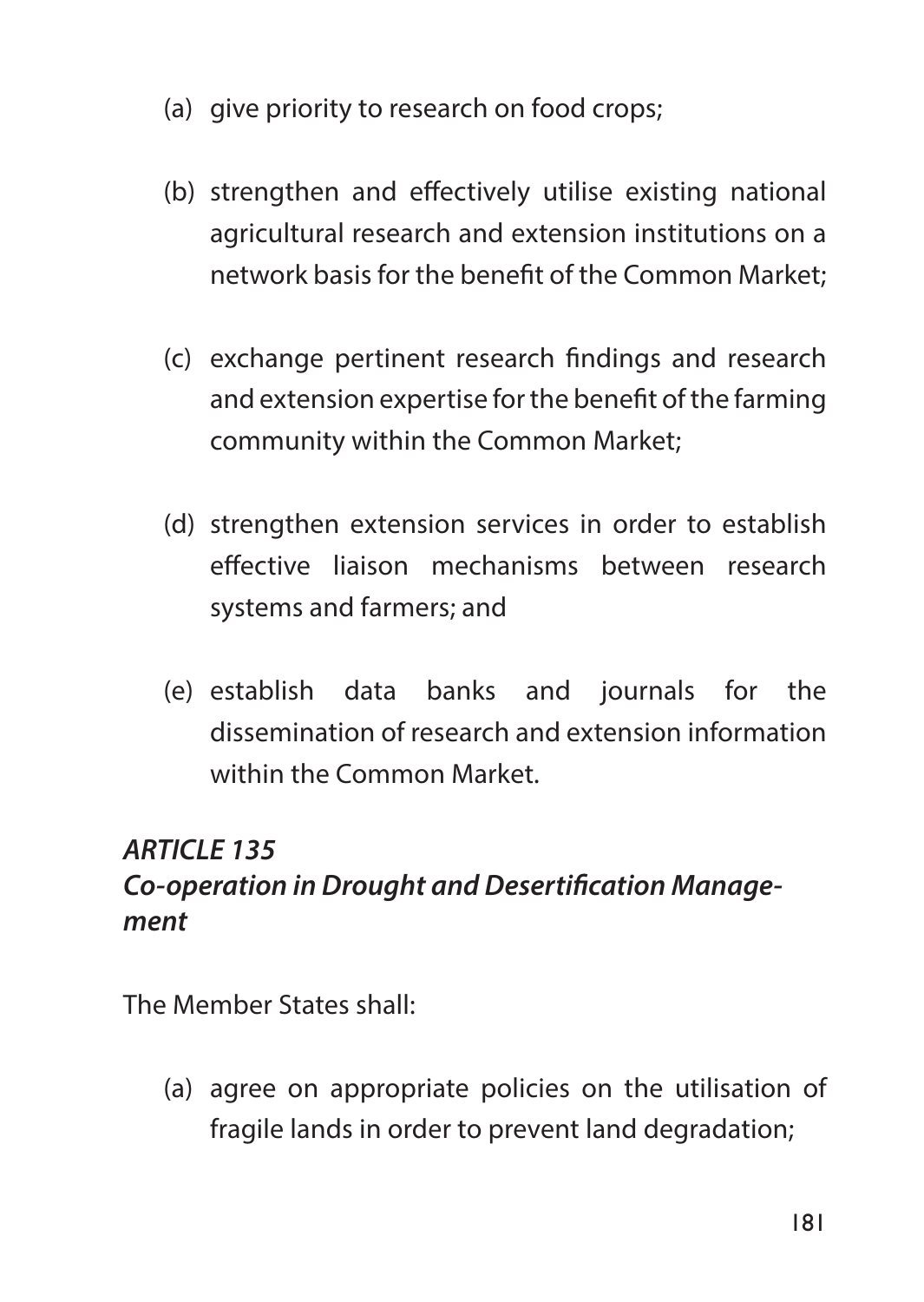- (b) institute appropriate measures to contain the effects of droughts by developing irrigation programmes, improved techniques in dry-land farming and the use of drought-tolerant crops; and
- (c) co-operate in the exchange of information and expertise regarding drought and desertification managements.

### ARTICLE 136

Co-operation in Rural Development

The Member States shall promote rural development through the adoption of measures such as:

- (a) appropriate mechanisation;
- (b) improved water supply;
- (c) health services;
- (d) improved nutrition;
- (e) improved rural access roads and means of transport and telecommunications;
- 182 COMESA TREATY (f) rural electrification and supply of wood fuel;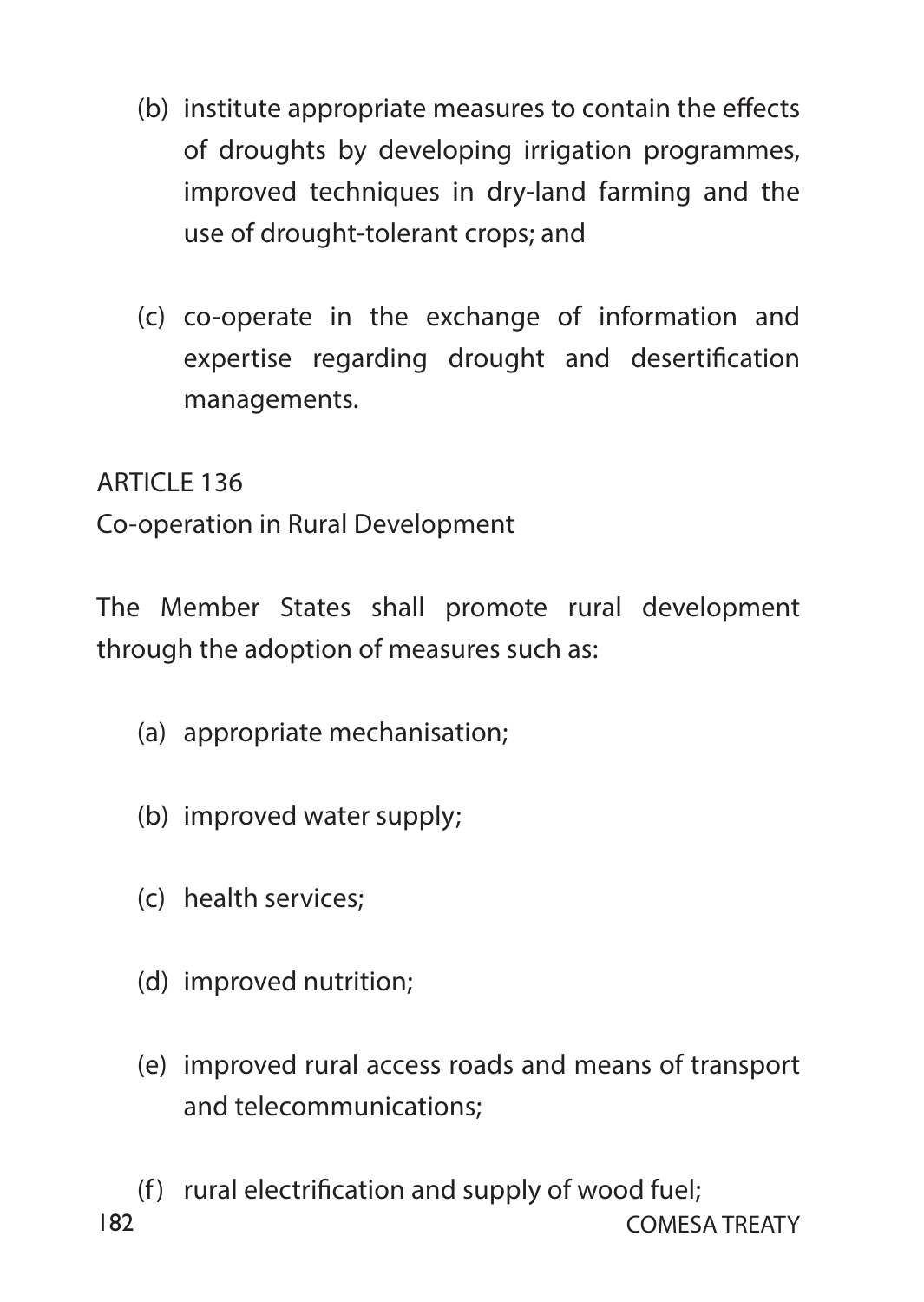- (g) educational services;
- (h) rural resettlement to facilitate the rational utilisation of land; and
- (i) the development of rural industries.

## *ARTICLE 137 Strengthening Farmers Participation in Agricultural Development*

The Member States agree to strengthen farmer organisations and coordinate their activities for the improvement of agriculture in the Common Market through:

- (a) the utilisation of such organisations as effective mechanisms for the marketing and processing of agricultural produce;
- (b) the provision of essential services to members of the organisations at a regional level;
- (c) the fostering of collaboration among the farming community by means of inter-regional visits, exchange of ideas and information, and trading;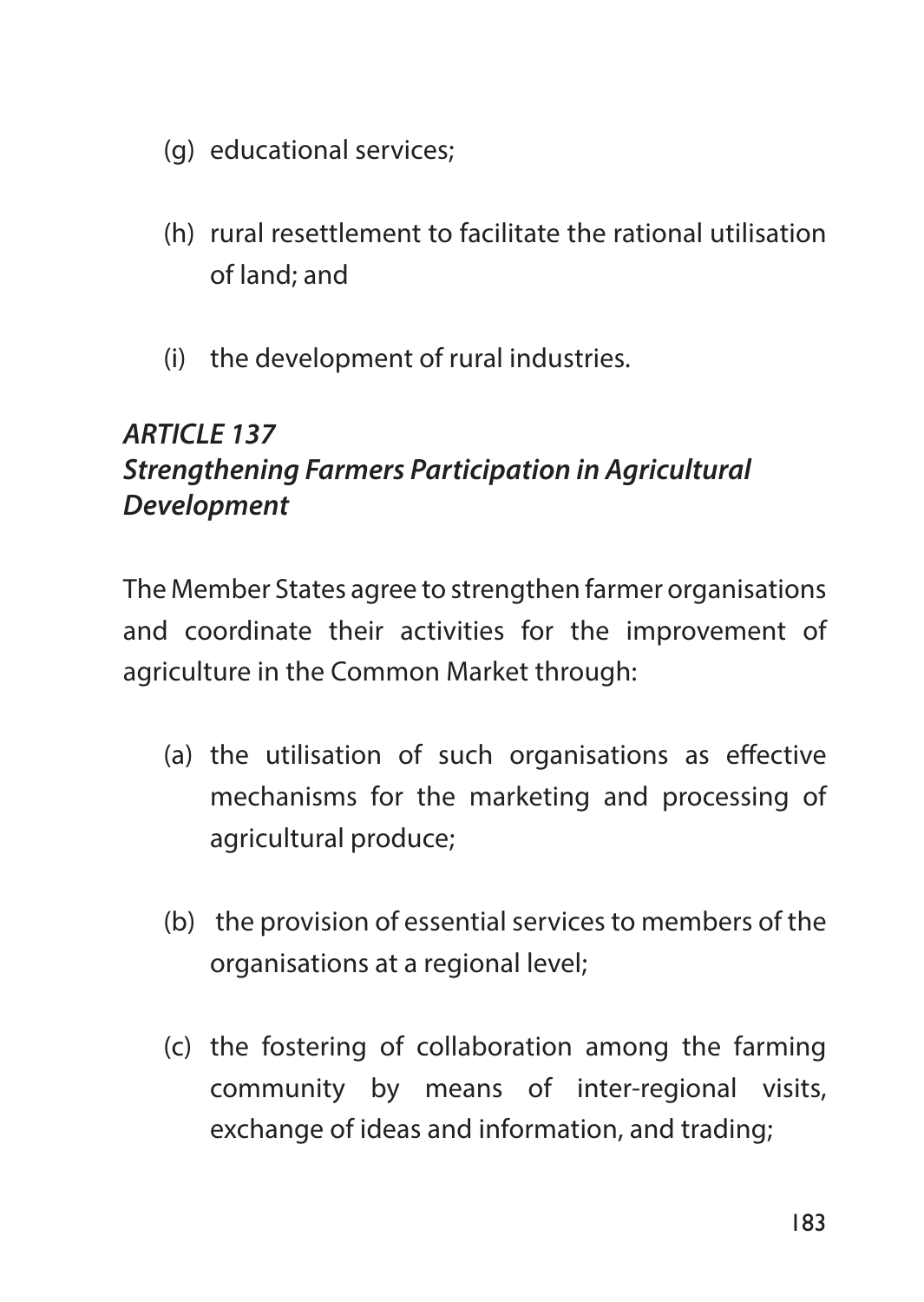- (d) training on risk management practices and promoting the development of agricultural insurance schemes and other loss minimisation measures within the Common Market; and
- (e) the promotion of rural insurance.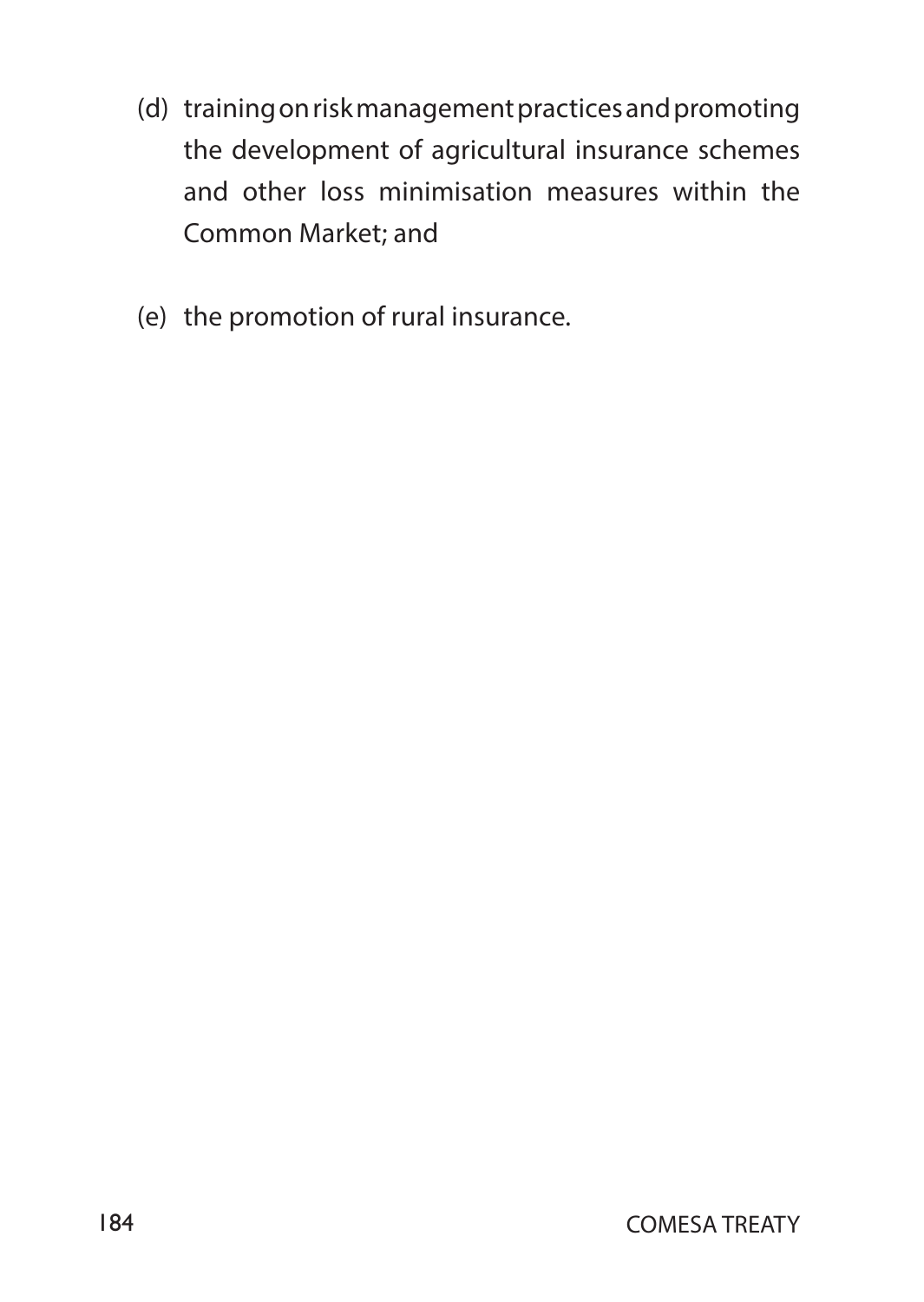## **CHAPTER NINETEEN**

### **CO-OPERATION IN TOURISM**

### *ARTICLE 138 Promotion of Tourism*

- 1. The Member States undertake to develop a collective and coordinated approach to the promotion of tourism in the Common Market. To this end, the Member States shall:
	- (a) remove restrictions on the movement of tourists within the Common Market;
	- (b) promote regional tourist circuits and coordinate the policies governing the tourism industry;
	- (c) promote investment programmes in tourism;
	- (d) organise regional tourism promotional activities for the development of the tourism industry;
	- (e) co-operate in the organisation of, and participation in, regional and international tourism fairs and exhibitions;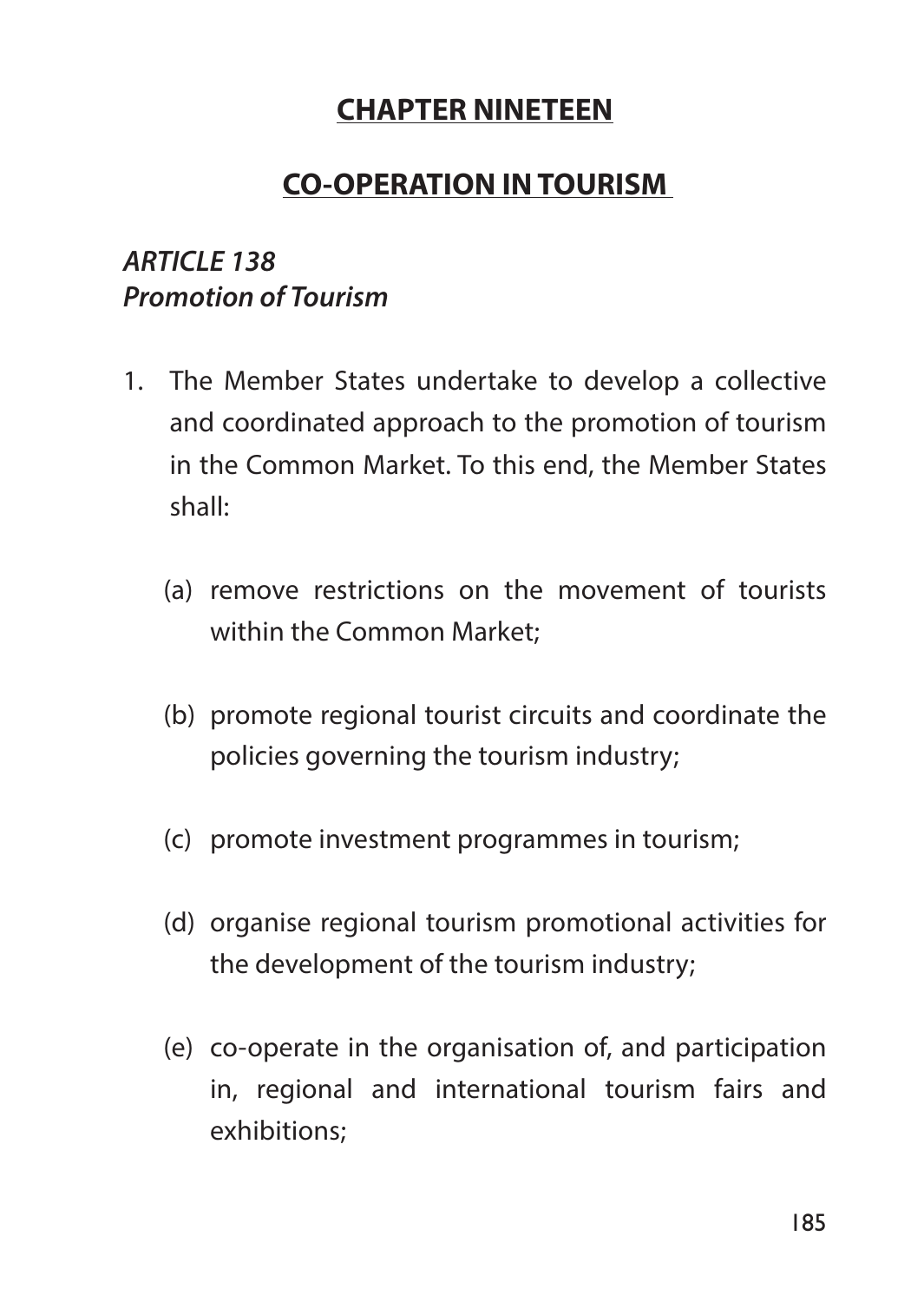- (f) exchange cultural groups among themselves in order to develop social and cultural tourism;
- (g) co-operate in research and exchange programmes and publications on tourism;
- (h) encourage joint utilisation of training, marketing and tourism research facilities;
- (i) encourage intra-Common Market tourism;
- (j) promote the participation of the private sector in the development of tourism;
- (k) provide the regulatory and institutional framework necessary for regional promotion, development, coordination and supervision of the operations of the tourism industry;
- (l) co-operate in the establishment of Regional Tourism Development Centres;
- (m) exchange statistics on tourism performance including projections of tourist trends;
- 186 COMESA TREATY (n) harmonize and standardize statistics on tourism so that they are comparable in the region for research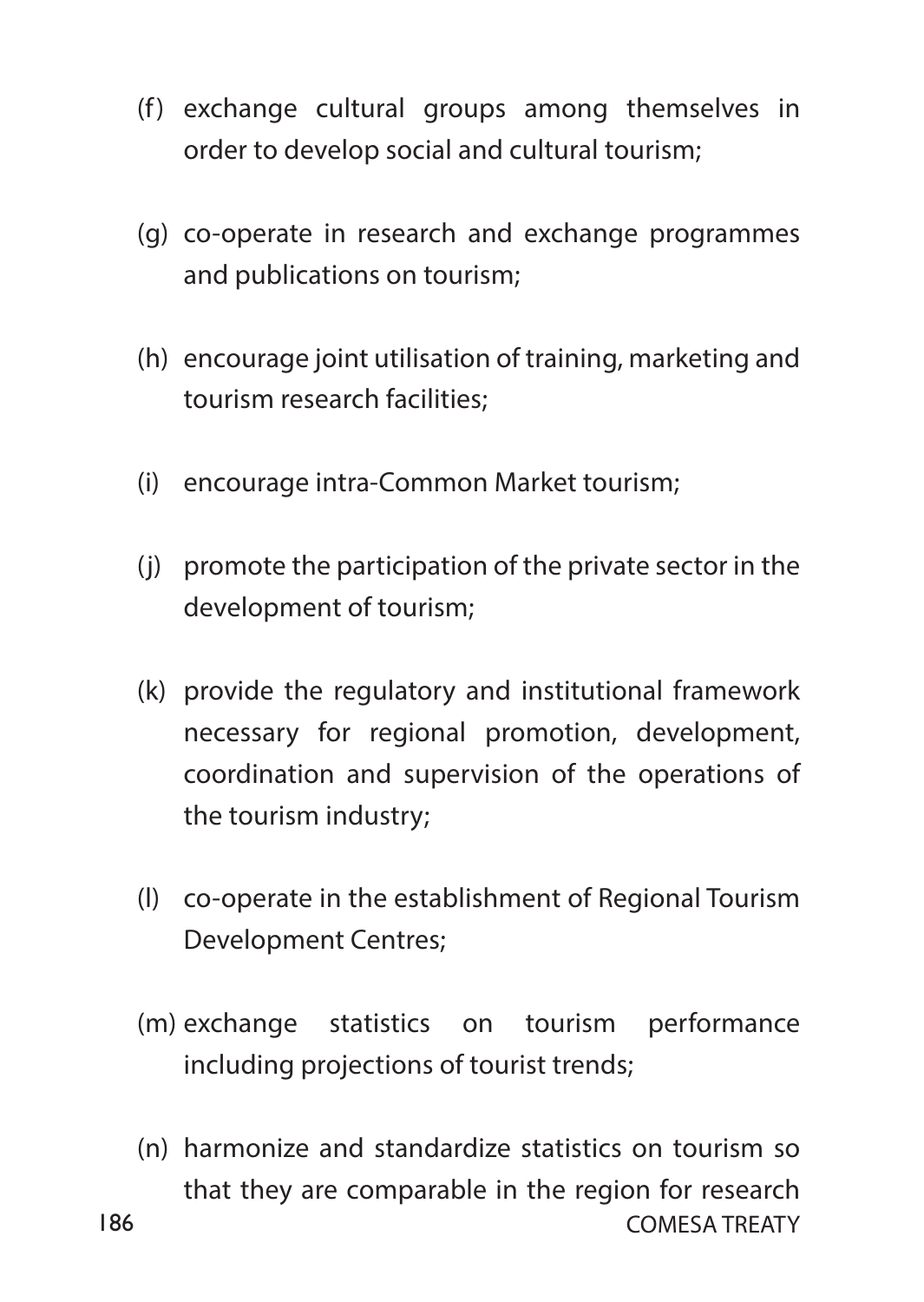purposes; and

- (o) co-ordinate inter-regional airline schedules and harmonize tourism development strategies for the region.
- 2. The Member States shall endeavour to establish a common code of ethics for private and public tour and travel operators, standardise hotel classification and harmonize the professional standards of agents in the tourism and travel industry within the Common Market.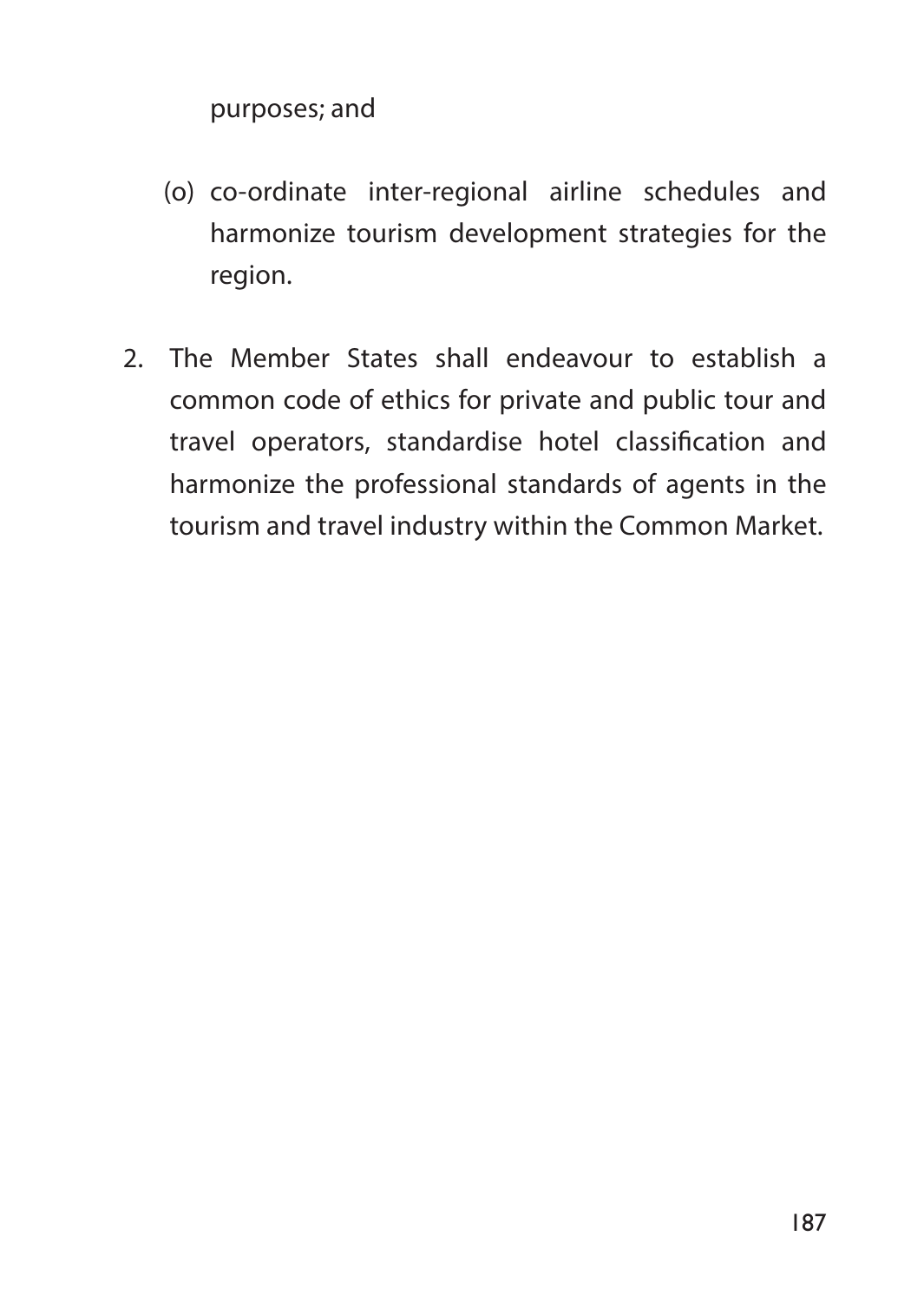## **CHAPTER TWENTY**

## **DEVELOPMENT OF COMPREHENSIVE INFORMATION SYSTEMS**

## *ARTICLE 139 The Common Market Information System*

- 1. The Member States undertake to co-operate in providing information that would enable them to review the functioning and development of the Common Market and move efficiently in the implementation of the provisions of this Treaty. To this end, the Member States shall:
	- (a) collect and disseminate information on various sectors affecting the Common Market;
	- (b) provide the Secretariat with relevant information to facilitate the proper functioning of the Common Market;
	- (c) adopt an information policy that will include common operating standards, administrative and programming support, hardware and software standards and methodology of linking the Secretariat with the Member States; and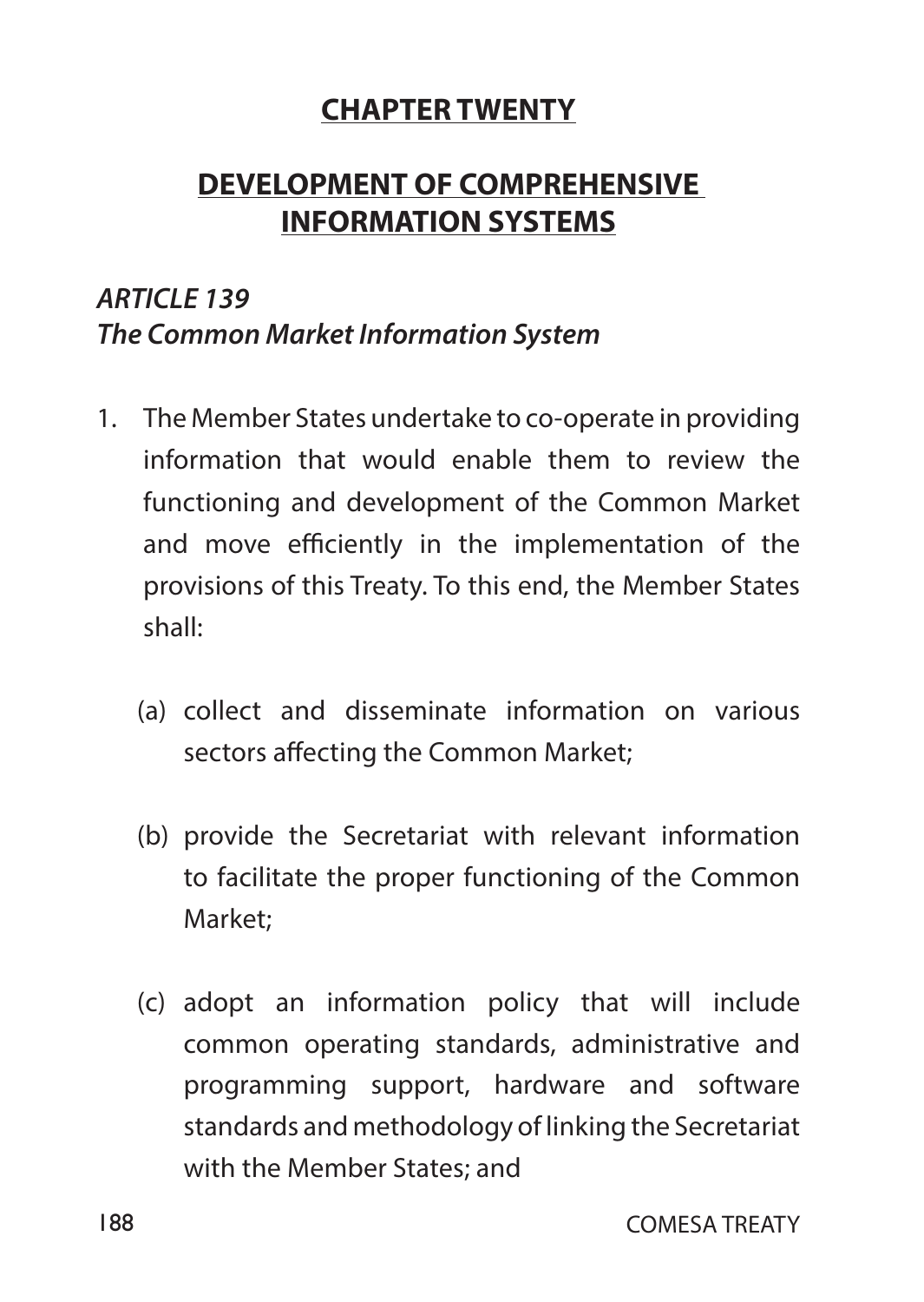- (d) provide to the Secretariat material deemed essential for the operation of an information system.
- 2. The Member States undertake to improve the collection, analysis and dissemination of information necessary to enhance the achievement of the objectives of the Common Market, especially in respect of:
	- (a) trade and customs: common external tariff, Rules of Origin, transit facilities, insurance schemes, trade and customs forms and documentation, monetary cooperation;
	- (b) agricultural development: research, extension and the exchange of technical information and experience;
	- (c) industrial information: production, requirements for capital, intermediate and consumer goods, industrial manpower development, investment and incentives;
	- (d) standardisation and quality assurance: national, sub-regional, regional and international standards, techniques, experiences, and consumer protection;
	- 189 (e) natural resources, energy and the environment: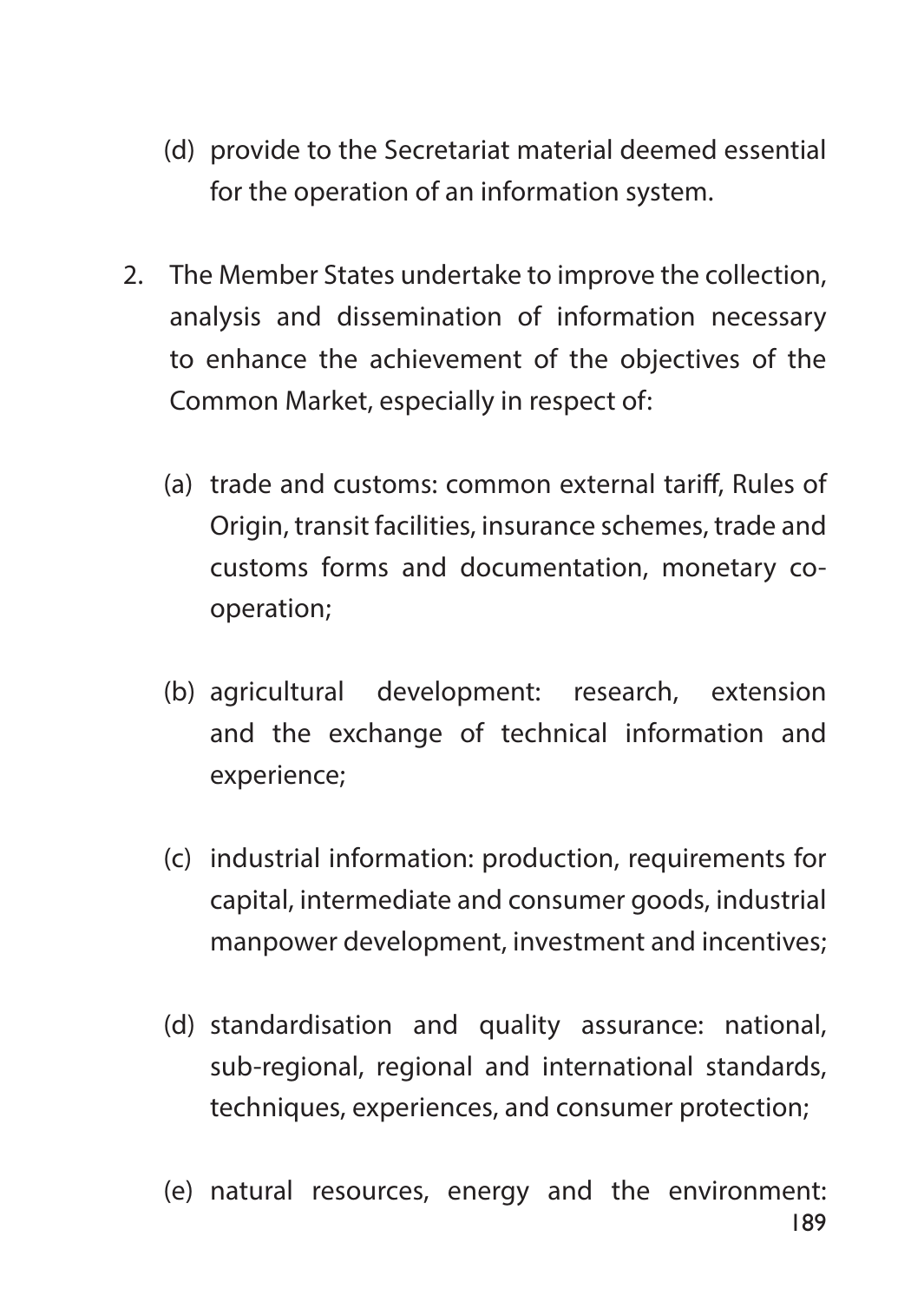available technical options, consequences of industrial pollution, environmental control and impact assessment;

- (f) transport and communications: new technical developments in all modes;
- (g) macro-economic policy and planning; national planning concepts, methodology and techniques of the Member States; and
- (h) other areas that are necessary for achieving the programmes of the Common Market.
- 3. The Secretariat shall provide to the Member States:
	- (a) the Common Market's Operational and Progress Reports;
	- (b) Research Results, Analytical and Specialised Studies;
	- (c) Statistical Series containing numerical nature, production, prices and indices of exports and imports; and
	- (d) other publications as may be specified by the organs of the Common Market.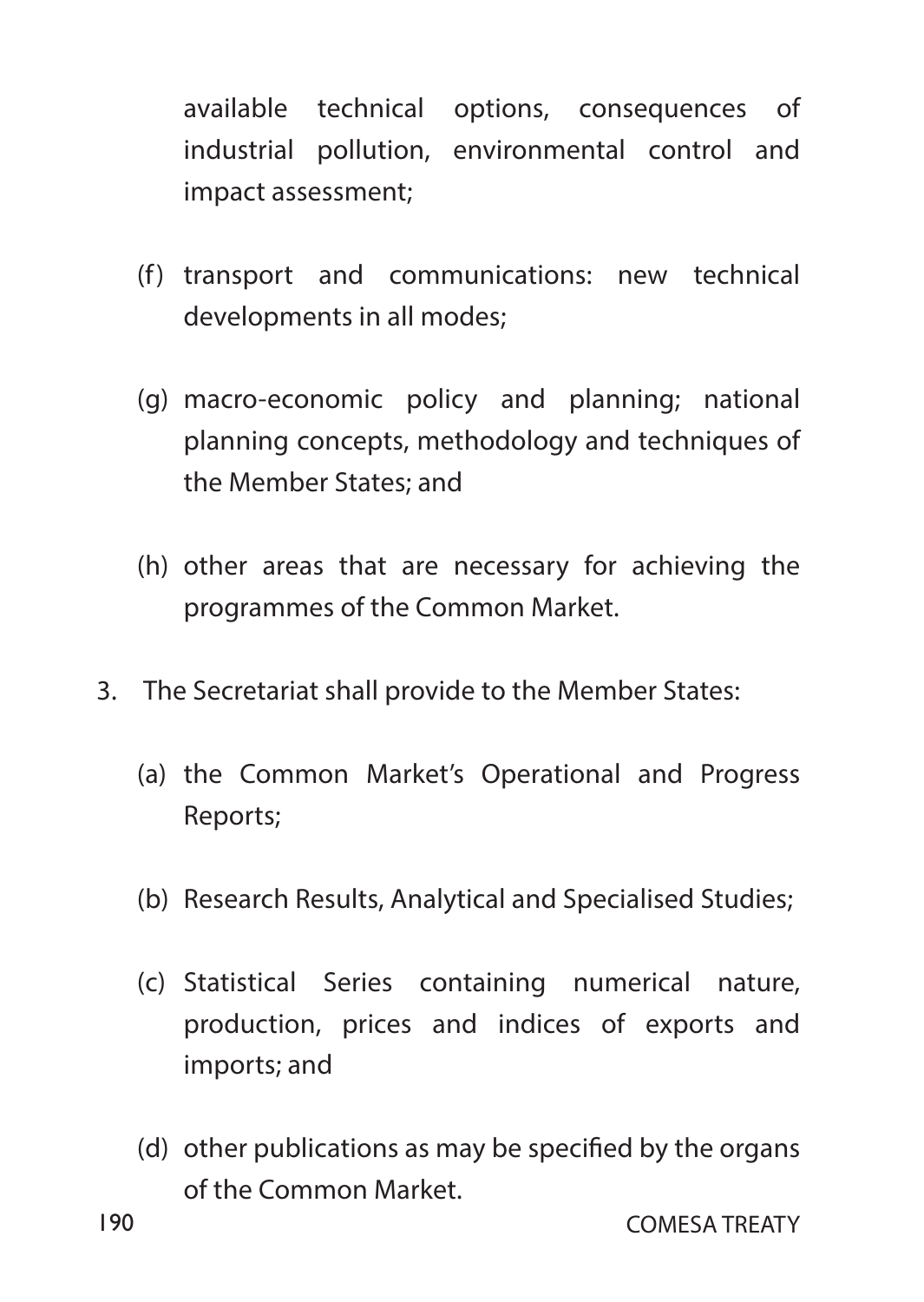4. The Secretariat shall adopt necessary measures to enable the public and private sector enterprises to be fully aware and informed of the current and potential trade and investment opportunities that exist in the Member States. Steps shall also be taken to rationalise import and sourcing decisions from third countries through the provision of price data, alternative sources of supply and the availability of incentives of an import nature. The Secretariat shall also perform an external relations function through representation for press interviews, meetings and seminars, the production of press releases and newsletters and other general public relations tasks.

## *ARTICLE 140 Co-operation in Statistical Development*

The Member States undertake to co-operate in the field of statistics in order to create an enabling environment for the regular flow of up-to-date, reliable, harmonised and comparable statistical data on various sectors of economic activity, required for an efficient implementation of the objectives of the Common Market. To this end, the Member States shall:

(a) provide regularly and timely to the Secretariat statistical data that are reliable, harmonised and comparable, through the harmonisation and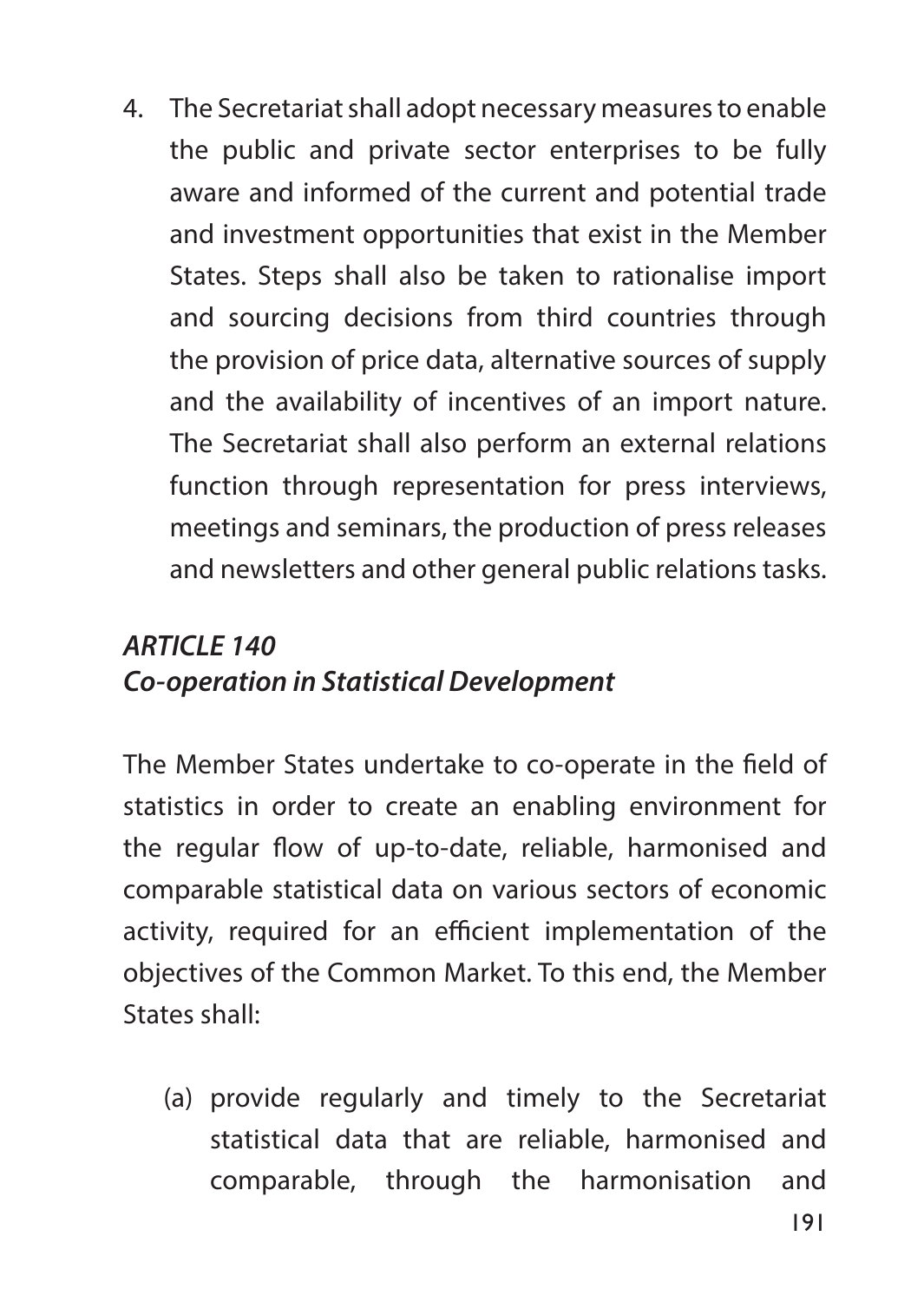adoption of common methodologies, concepts and definitions to be used in collecting and compiling statistics;

- (b) harmonise and adopt common statistical classification to be used in compiling their statistics;
- (c) encourage co-operation among their national statistical offices in the exchange of statistical data covering various sectors of their economic activities such as external trade, agriculture, industry, energy, natural resources, transport, communications, tourism, population, manpower, money and banking, balance of payments, external debt, government finance, prices, purchasing power parities and national accounting investments;
- (d) promote the exchange of skills and personnel and enhance co-operation in statistical training through the use of existing training institutions;
- (e) co-operate in the field of data processing; and
- (f) adopt a Common Market strategy for the implementation of the Addis Ababa Plan of Action for Statistical Development in Africa in the 1990s.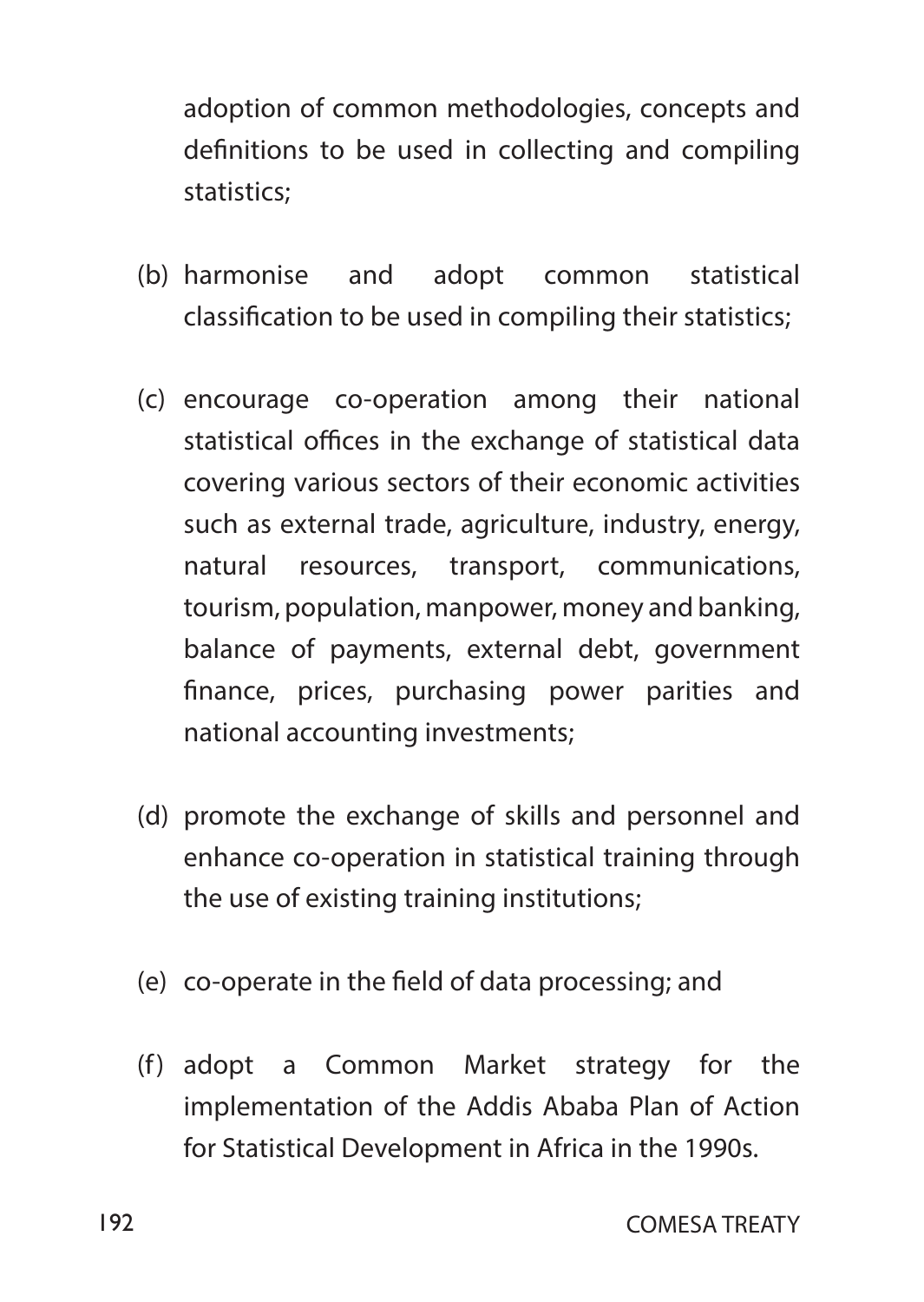## *ARTICLE 141 Trade Information*

The Member States shall co-operate in increasing the awareness of intra and extra Common Market trade opportunities, provision and exchange of computerised trade information in the region through the support of the sub-region-wide Trade Information Network (TINET), provision of company data, export or import opportunities, tender invitations issued by national authorities for public procurement, statistical profiles of general and specific product groups, restrictive trade practices, non-tariff barriers and others as stated in the TINET's region-wide standards. These standards contain special TINET instructions, ad hoc requests, and standing practices which are subject to change from time to time.

### *ARTICLE 142 Depository Library*

The Member States agree to recognise the status of the library situated at the Secretariat as the official depository library of the Common Market for the storage and retrieval of all documents, regulations, public notices, databases and other documents with regard to national development plans, official gazettes, central bank annuals, periodic reports and other documents as may be determined and notified by the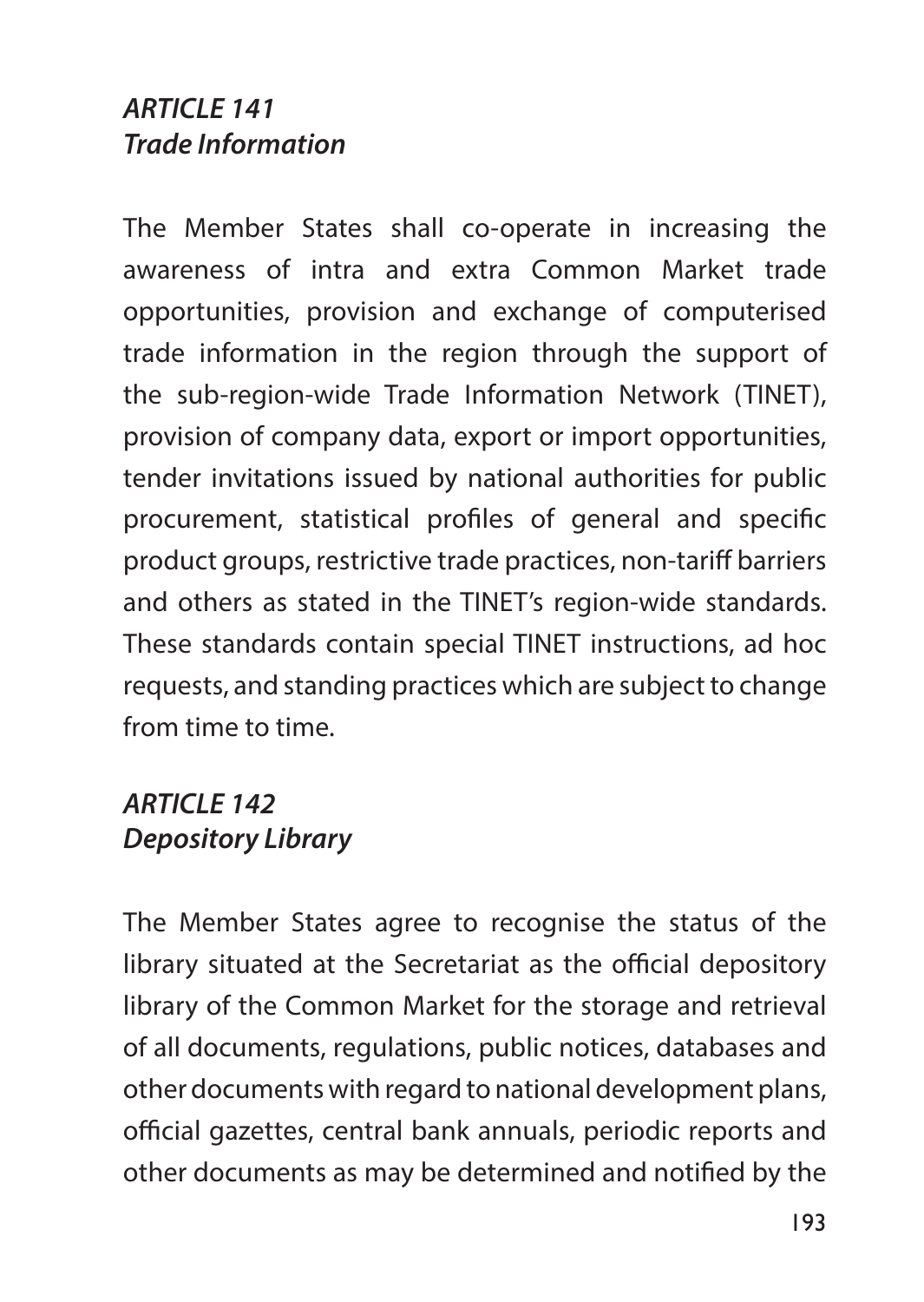library from time to time, with respect to the Member State.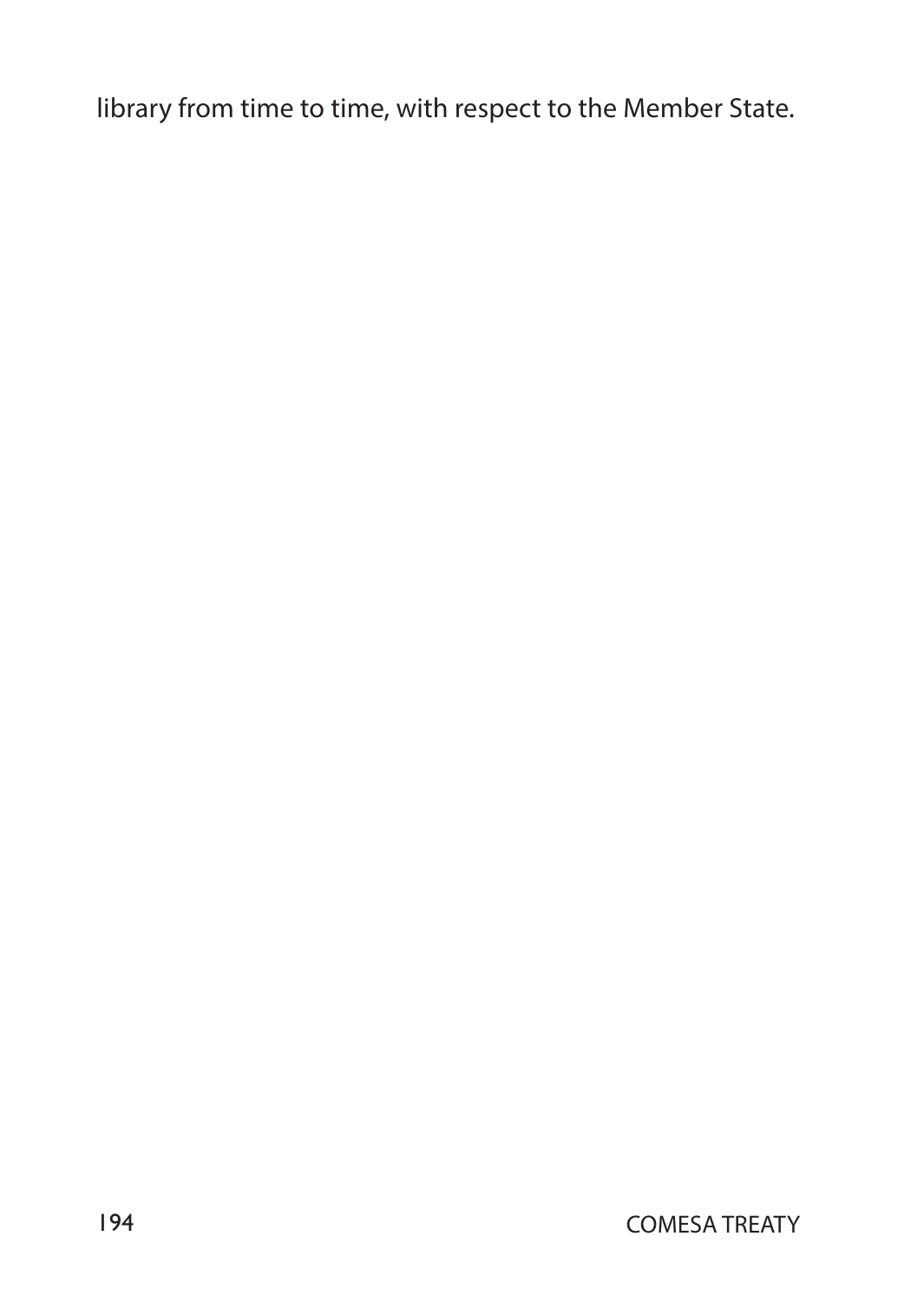## **CHAPTER TWENTY-ONE SOCIAL AND CULTURAL AFFAIRS**

## *ARTICLE 143 Co-operation in Social and Cultural Affairs*

- 1. The Member States shall promote close co-operation between themselves in the social and cultural fields, particularly with respect to:
	- (a) employment and working conditions;
	- (b) labour laws;
	- (c) vocational training and the eradication of adult illiteracy in the region;
	- (d) cultural and sporting exchanges;
	- (e) the prevention of occupational accidents and diseases;
	- (f) the provision of facilities for the disabled;
	- (g) the right of association and collective bargaining between employers and workers; and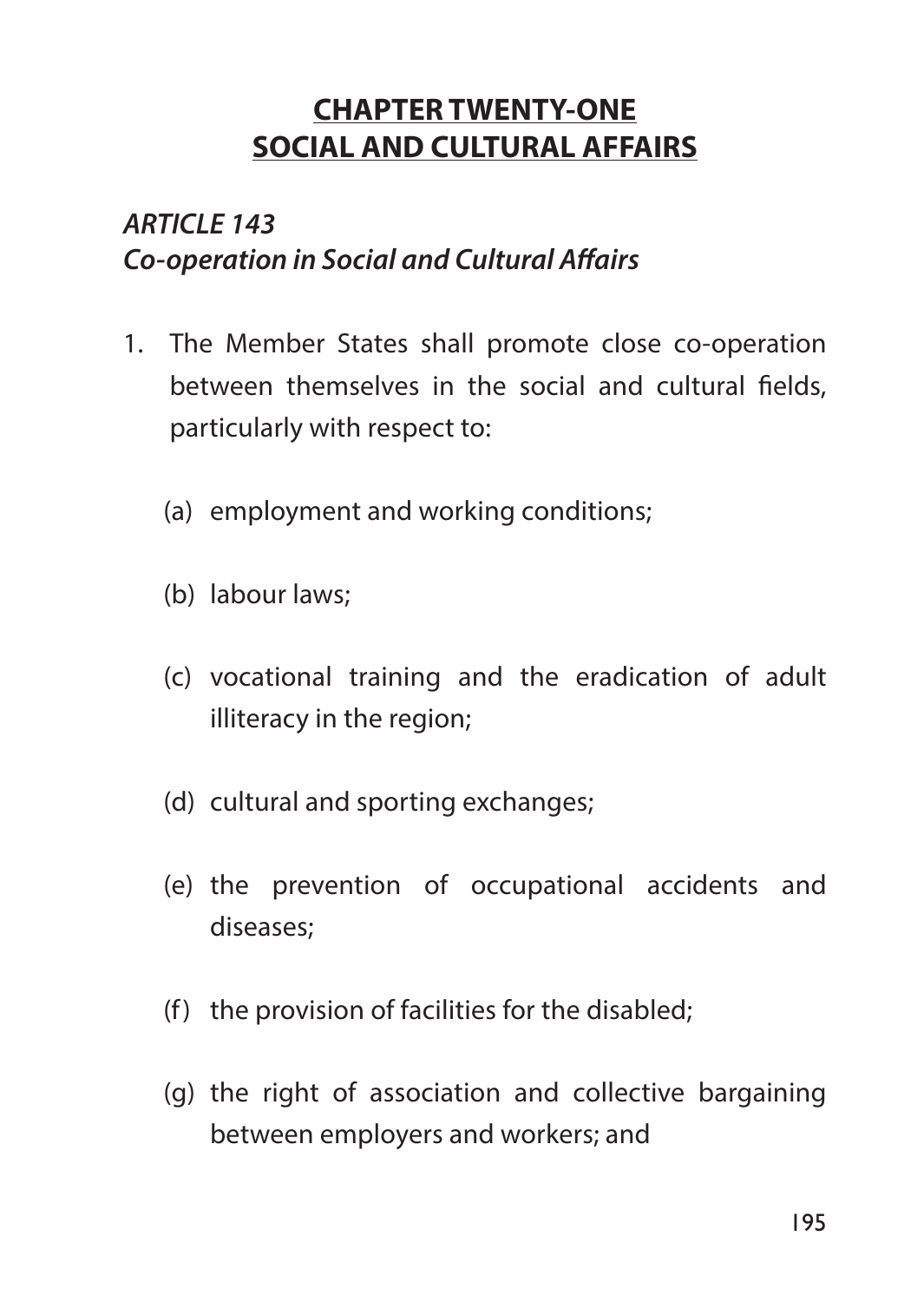- (h) radio and television programmes on matters that will promote cultural development of the Common Market.
- 2. The Council shall adopt a social charter, programmes and regulations, as the case may be, on the better implementation of the provisions of paragraph 1 of this Article.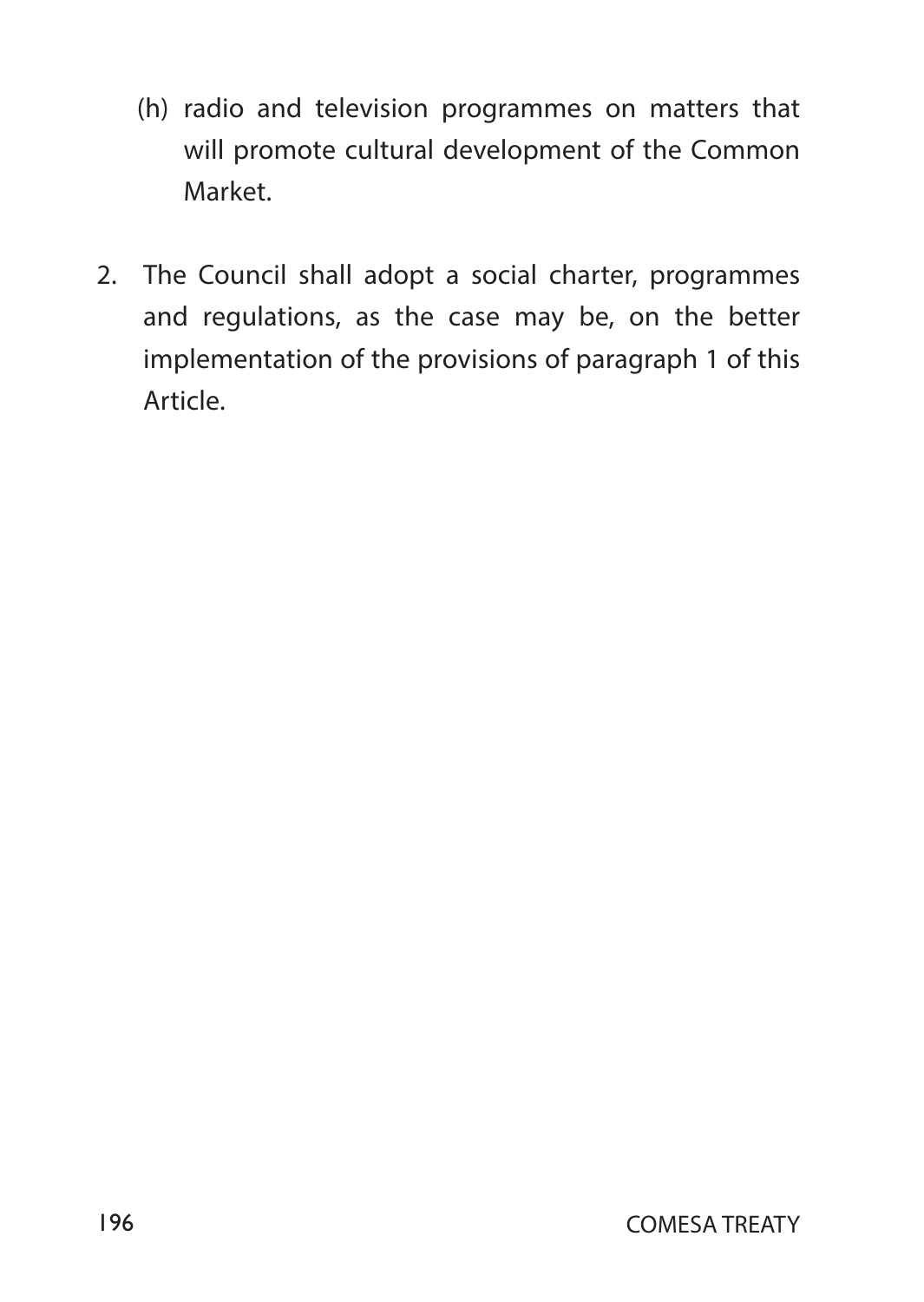### **CHAPTER TWENTY-TWO**

## **LEAST DEVELOPED COUNTRIES AND ECONOMICALLY DEPRESSED AREAS**

## **ARTICLE 144** *Strengthening Capacity for Co-operation*

- 1. The Member States, recognising the need for the promotion of harmonious and balanced development in the Common Market and in particular the need for reducing the disparities among various areas in the region and paying attention to the special problems of each Member State, particularly those of the least developed countries and economically depressed areas, agree to take several measures designed to strengthen the capacities of those groups of States of the Common Market to solve these problems. To this end, the Member States shall:
	- (a) encourage new investments in such areas thereby strengthening their economies so as to enable them to increase the production of exportable goods to other Member States of the Common Market;
	- (b) encourage the introduction of new technologies properly designed to meet the needs of such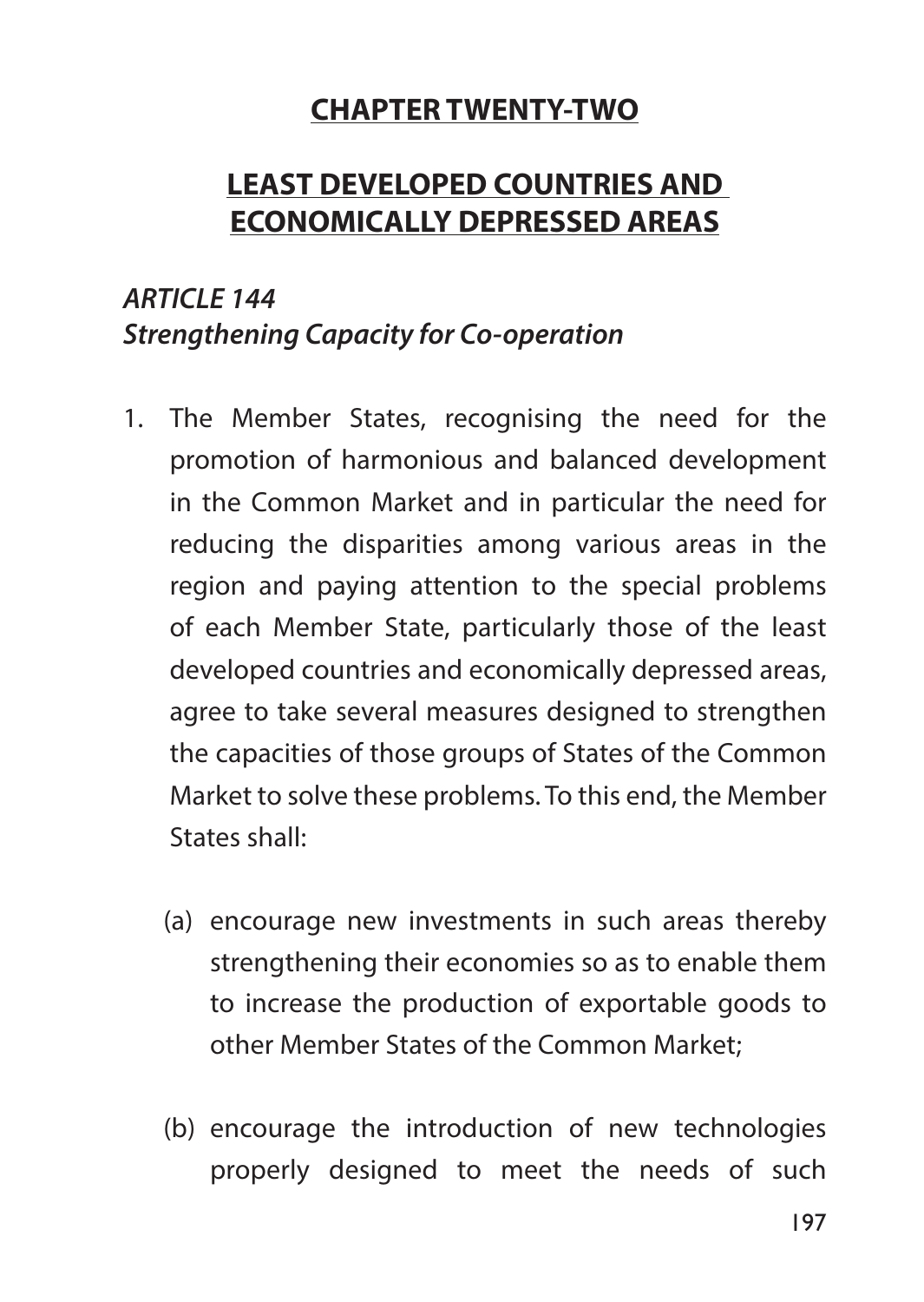areas so as to assist in the transformation of their economies from dependence on one or two primary commodities to a more diversified production and marketing structures;

- (c) promote special programmes and projects that would enable them to improve the supply side of their economies so as to participate more effectively in the Common Market; and
- (d) strengthen national and regional chambers of commerce and industry as well as other relevant bodies to enable them to play a leading role in the implementation of projects and programmes of the Common Market.
- 2. The Authority shall, upon the recommendation of the Council, designate a Member State as a least developed country.

### *ARTICLE 145 Development of Infrastructures*

198 COMESA TREATY The Member States agree that one of the major pre-requisites for sustained economic growth of the least developed countries and economically depressed areas of the Common Market is the development of adequate and reliable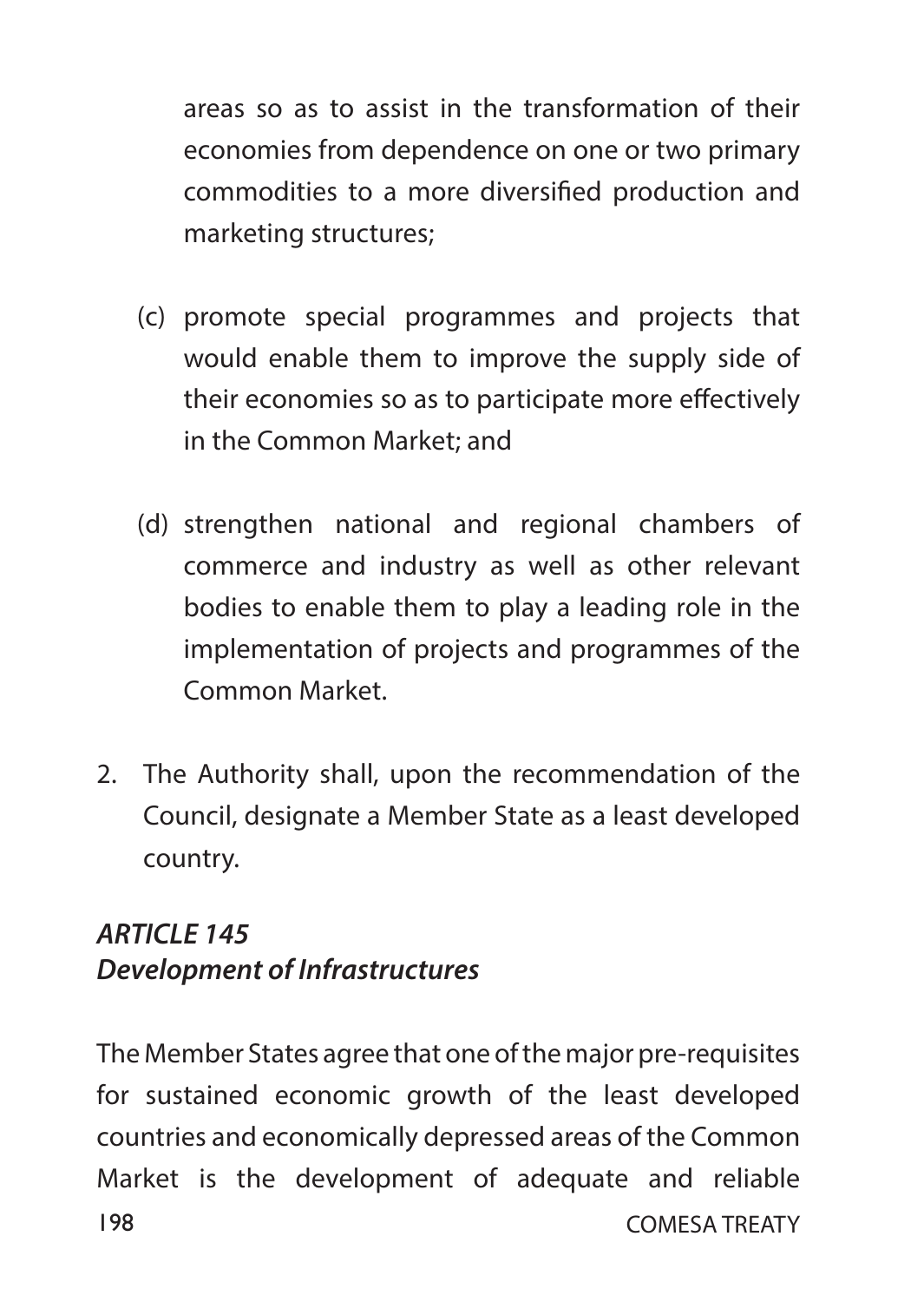infrastructure, especially transport and communications. The short- and-medium-term objectives for the development of the transport and communications infrastructure of the least developed countries and economically depressed areas shall include:

- (a) the completion of all inter-State missing links, especially the inter-state rail and road links, and the construction of local and domestic ones where these do not exist to enhance the much needed intraregional co-operation with neighbouring countries;
- (b) special assistance to such areas in the development of adequate inter-State telecommunications facilities, which under certain circumstances, obviate the need for transport and movement of persons;
- (c) assistance in the maintenance and upgrading of all transport and communications infrastructure such as roads, rail, ports, airports and telecommunications;
- (d) the development of training facilities in the transport and communications sectors to cater for the increasing needs for skilled personnel at all levels and special assistance to enable such areas to acquire manufacturing capacity and capability for the maintenance of equipment required for transport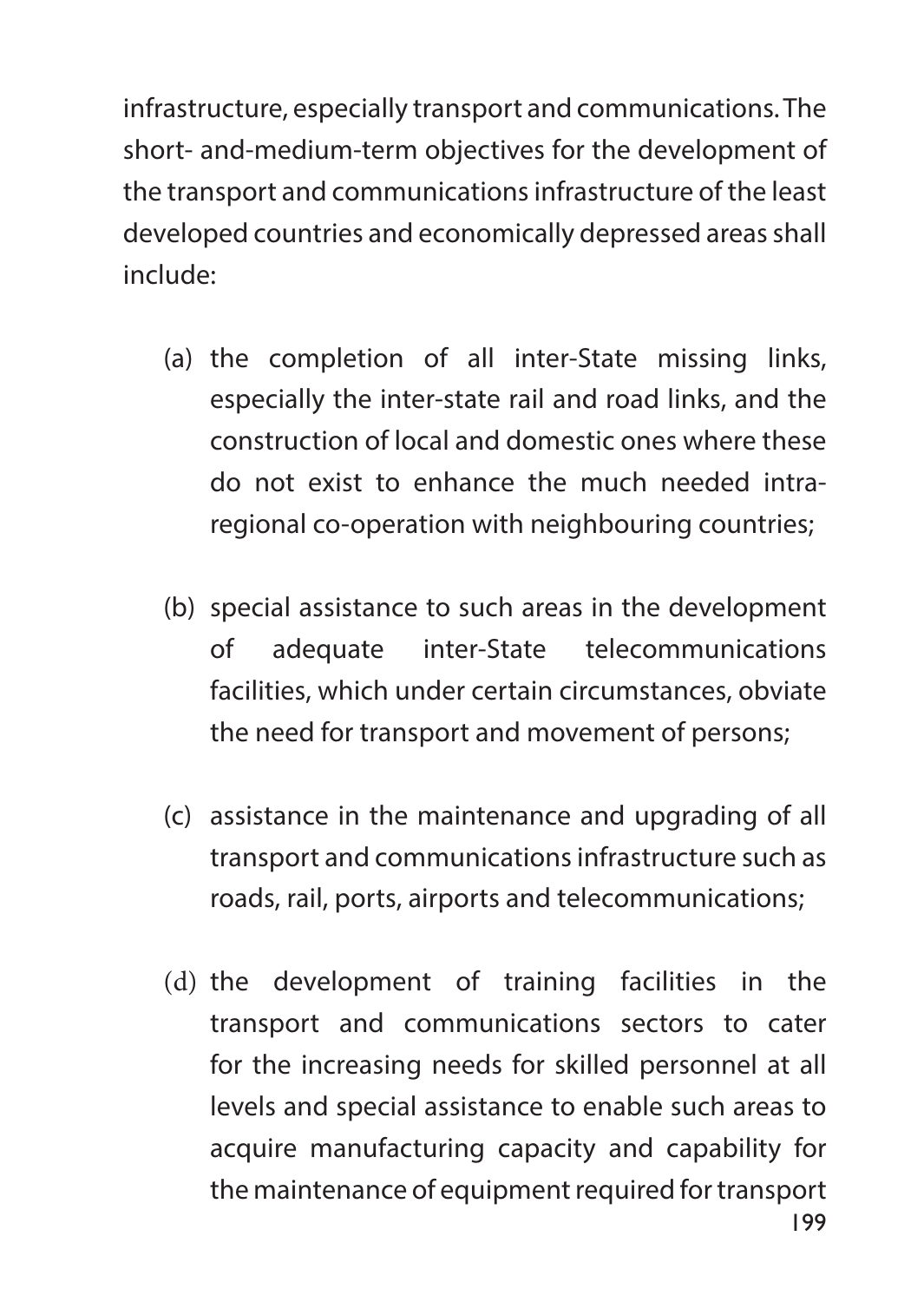and communications facilities; and

(e) special assistance for the development of other infrastructural facilities as may be deemed necessary for the accelerated development of such depressed areas. These facilities shall include those necessary for the supply of adequate utilities such as electricity and water.

### *ARTICLE 146 Industrial Development of the Least Developed Countries and Economically Depressed Area*

The Member States agree that special consideration shall be given to the least developed countries, and economically depressed areas of the Common Market in the sector of industry and energy development. In this regard, the Member States undertake to:

- (a) maximise the utilisation of existing capacities to meet local, national and regional demand;
- (b) improve the investment climate for both local and foreign investors;
- (c) increase investment in human resources development in particular, the development of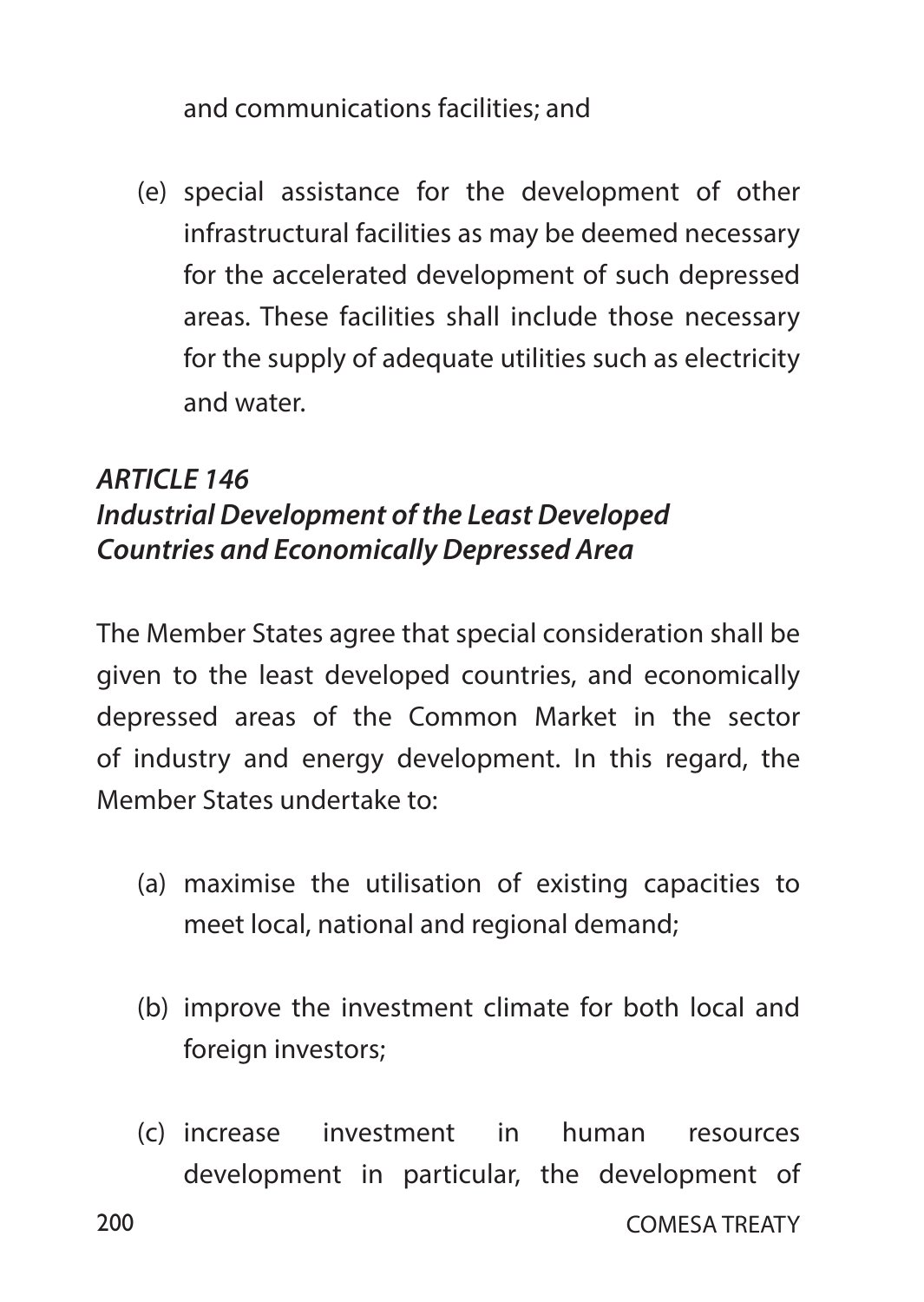indigenous entrepreneurs;

- (d) develop industrial support services such as product design and adaptation, research and development, standardisation and quality assurance, market research, consultancy and contracting services, information dissemination, project identification, pre-feasibility and feasibility studies and industrial surveys; and
- (e) develop small-scale and medium-scale industries.

### *ARTICLE 147 Agriculture and Agro-Industrial Development of the Least Developed Countries and Economically Depressed Areas*

The Member States undertake to give special attention to the least developed countries and economically depressed areas of the Common Market in the sector of agriculture by:

- (a) the improvement of the production base of their agricultural products for trade and inputs to agroindustry;
- (b) the promotion of programmes aimed at processing primary agricultural products to enhance their value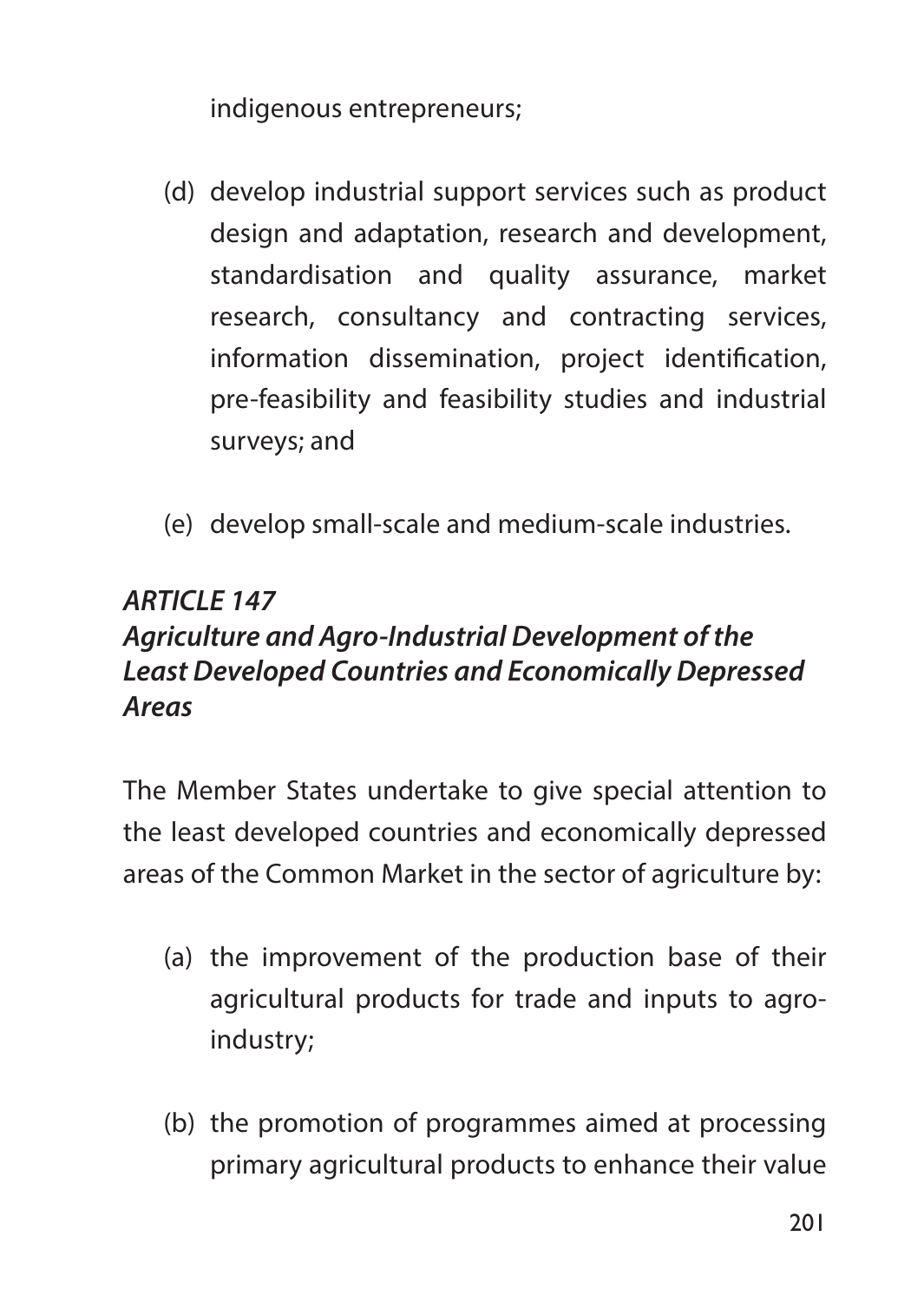and create rural employment;

- (c) the promotion of conservation and rational use of natural resources, and the enhancement of environmental friendly programmes; and
- (d) by increasing the income and standard of living of the populations of the economically depressed areas.

### **ARTICLE 148** *Development of Services*

The Member States agree that special consideration should be given to the least developed countries and economically depressed areas of the Common Market in the service sector. In this regard, the Member States undertake to:

- (i) maximise the use of the existing potentials to respond to the needs of the sub-region;
- (ii) improve investment conditions for the service sector for nationals and foreigners; and
- (iii) develop support services including technical capacities, designing, adjustment of the service, market survey, advisory and contractual services.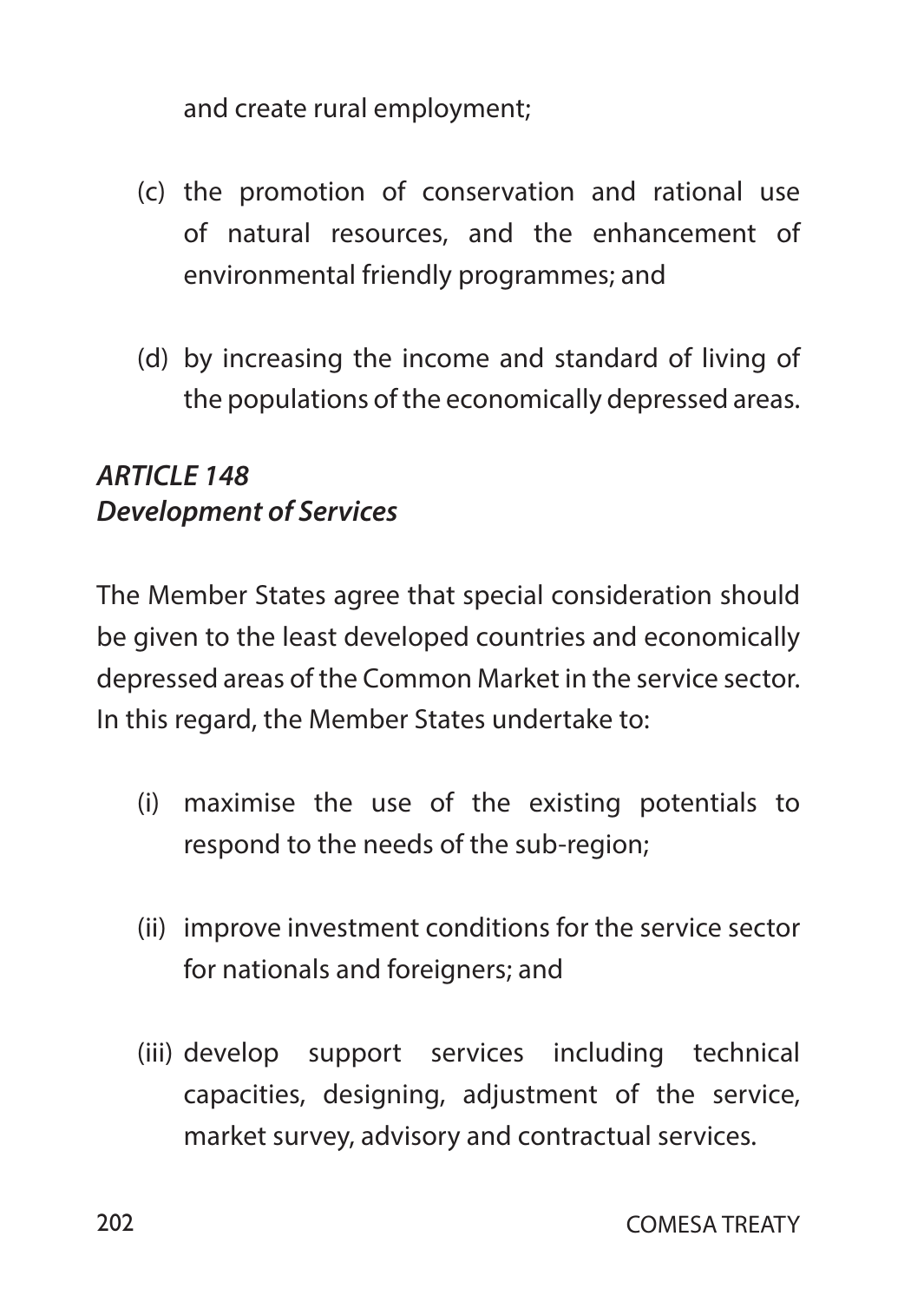# *ARTICLE 149 Other Areas of Co-operation*

The Council may from time to time adopt other priority areas to be considered in the context of the provisions of this Chapter.

## *ARTICLE 150 Special Fund for Co-operation, Compensation and Development*

- 1. The Council shall establish a special Fund for Cooperation, Compensation and Development for tackling the special problems of under-developed areas and other disadvantages arising from the integration process.
- 2. For the purposes of paragraph 1 of this Article, the Member States shall conclude a Protocol which shall, inter-alia, determine the machinery and formula to be used in granting compensation under this Article.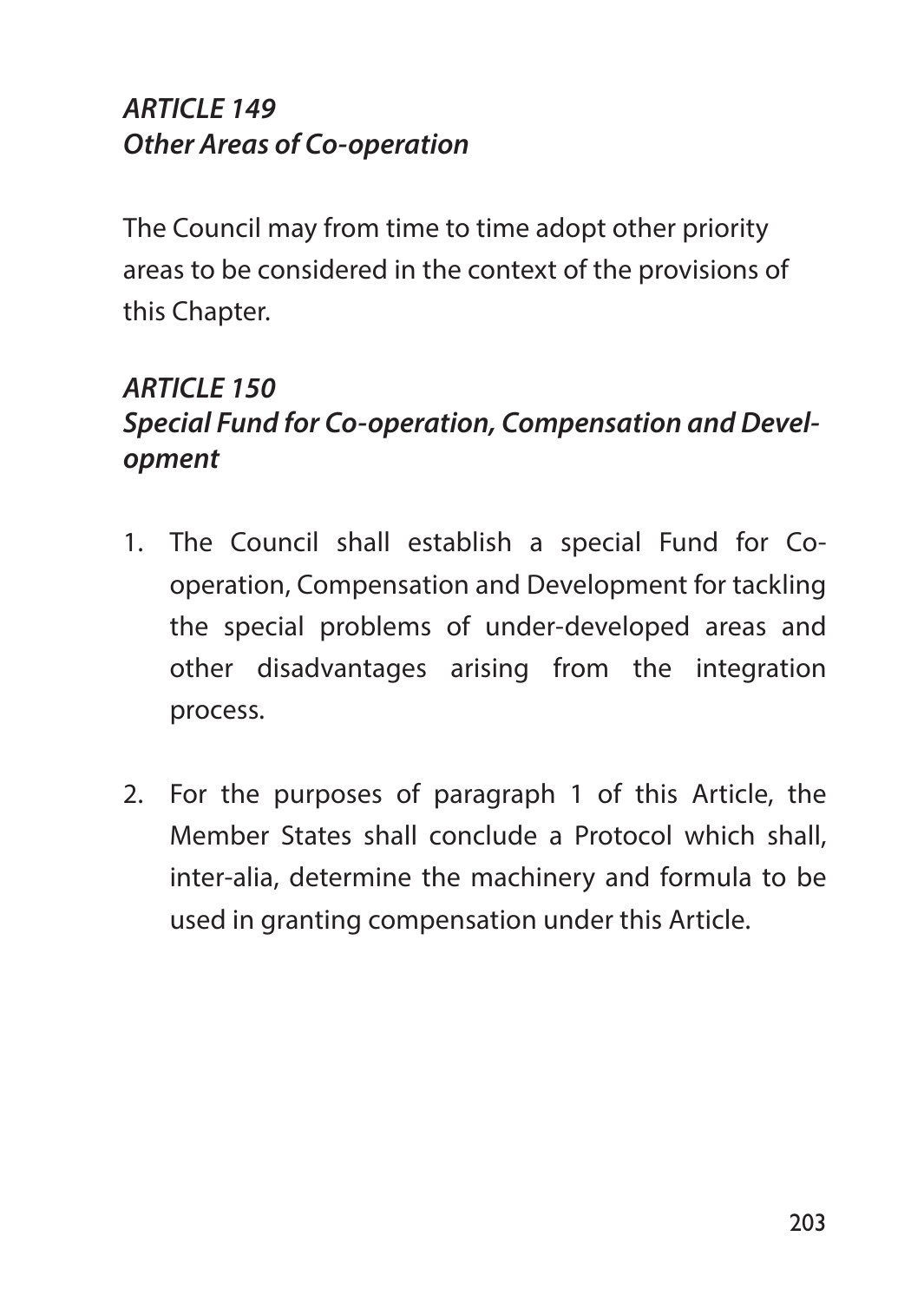## **CHAPTER TWENTY-THREE**

#### **DEVELOPMENT OF THE PRIVATE SECTOR**

### *ARTICLE 151 Creation of an Enabling Environment for the Private Sector*

- 1. The Member States agree to provide an enabling environment for the private sector to take full advantage of the Common Market. To this end, the Member States undertake to:
	- (a) promote a continuous dialogue with the private sector organs at the national and regional levels to help create an improved business environment for the implementation of agreed decisions in all economic sectors; and
	- (b) provide an opportunity for entrepreneurs to participate actively in improving the policies, regulations and institutions that affect them so as to increase confidence in policy reforms, raise productivity and lower costs at enterprise levels.
- 2. For the purpose of implementing the objectives of paragraph 1 of this Article, the Member States undertake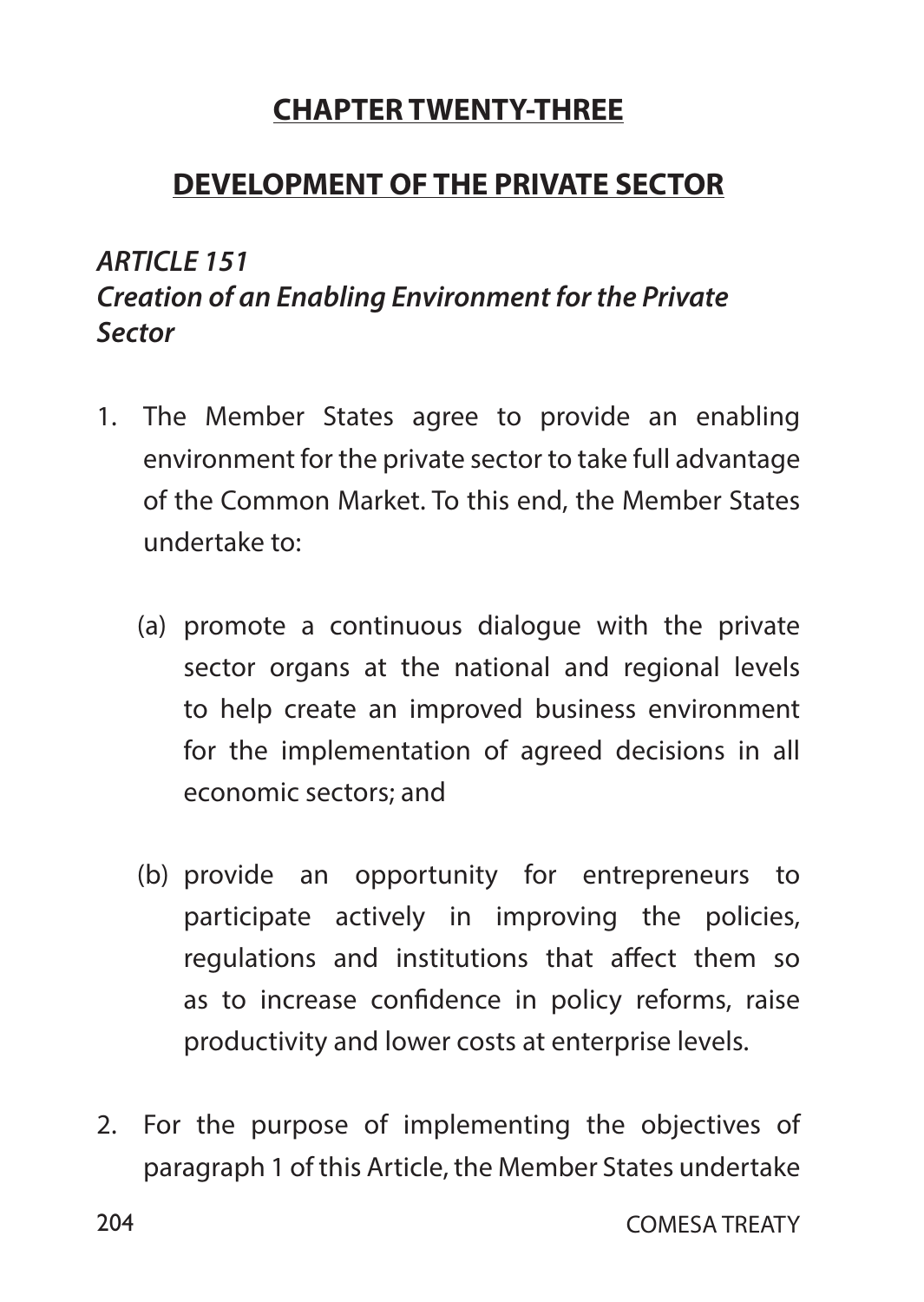- (a) improve the business environment through the promotion of conducive investment codes, the protection of property and contract rights and the regularising of the informal sector;
- (b) stimulate market development through infrastructure linkages and the removal of barriers and constraints;
- (c) provide up to date commercial intelligence regularly to speed up market response through co-operation among the chambers of commerce and industry;
- (d) encourage sourcing of purchases by governments and parastatals within the sub-region;
- (e) facilitate and support the exchange of experience and pooling of resources through, inter alia, crossborder investments;
- (f) strengthen the role of chambers of commerce in national economic policy formulation;
- 205 (g) in collaboration with the chambers of commerce and industries, establish lending institutions that shall

to: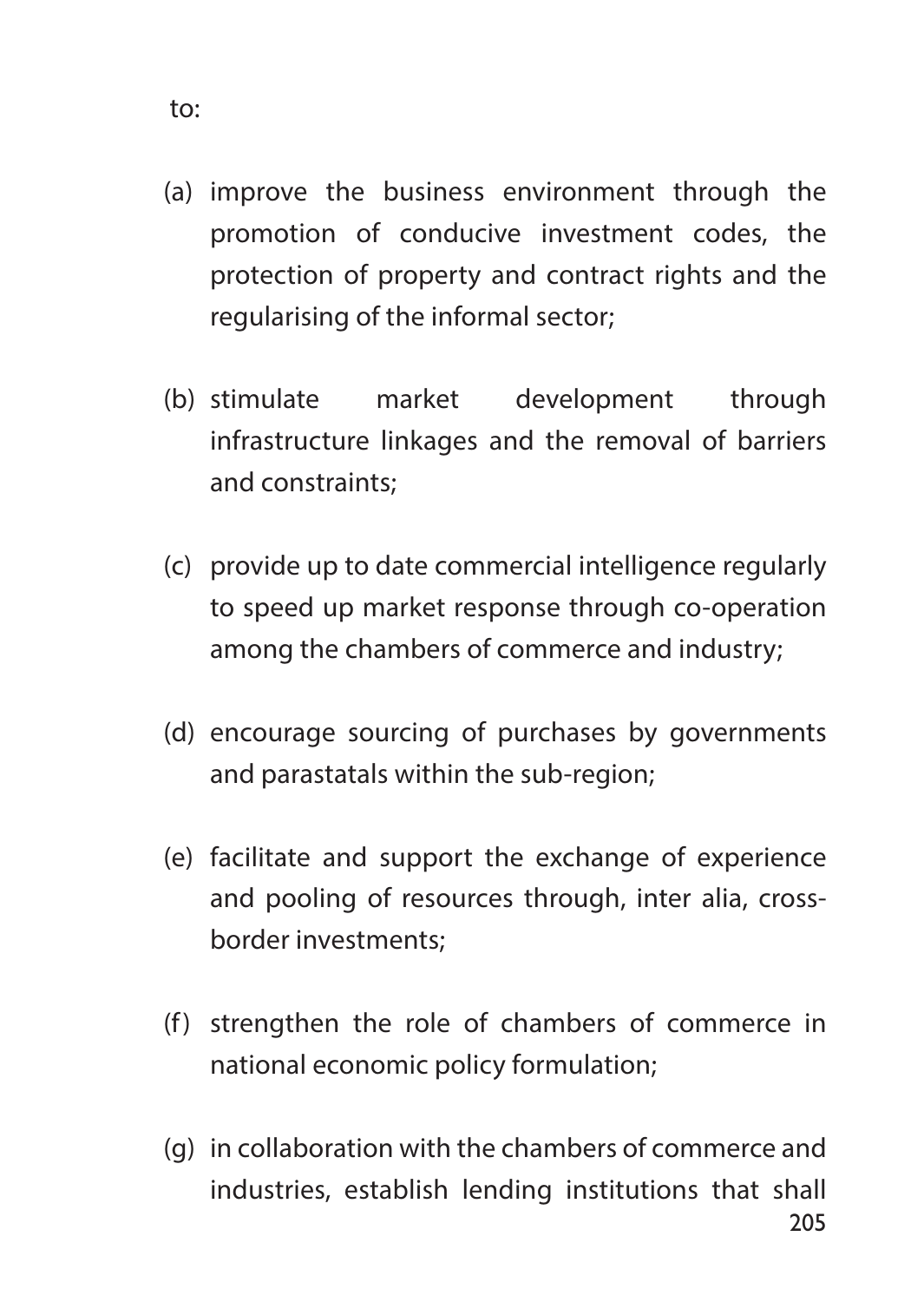primarily cater for the entrepreneurs, especially the small-scale ones, which currently find it difficult to obtain credit from commercial banks and financing institutions; and

- (h) encourage the use of the Eastern and Southern African Trade and Development Bank facility to finance the private sector.
- 3. The Consultative Committee established by Article 7 of this Treaty shall provide the main link in the dialogue between the private sector and other interest groups and organs of the Common Market.

### *ARTICLE 152 Strengthening the Private Sector*

- 1. The Member States shall endeavour to adopt programmes to strengthen and promote the role of the private sector as an effective force for the development, progress and reconstruction of their respective economies.
- 2. For the purposes of paragraph 1 of this Article, the Member States shall undertake to:

206 COMESA TREATY (a) encourage the efficient use of scarce resources,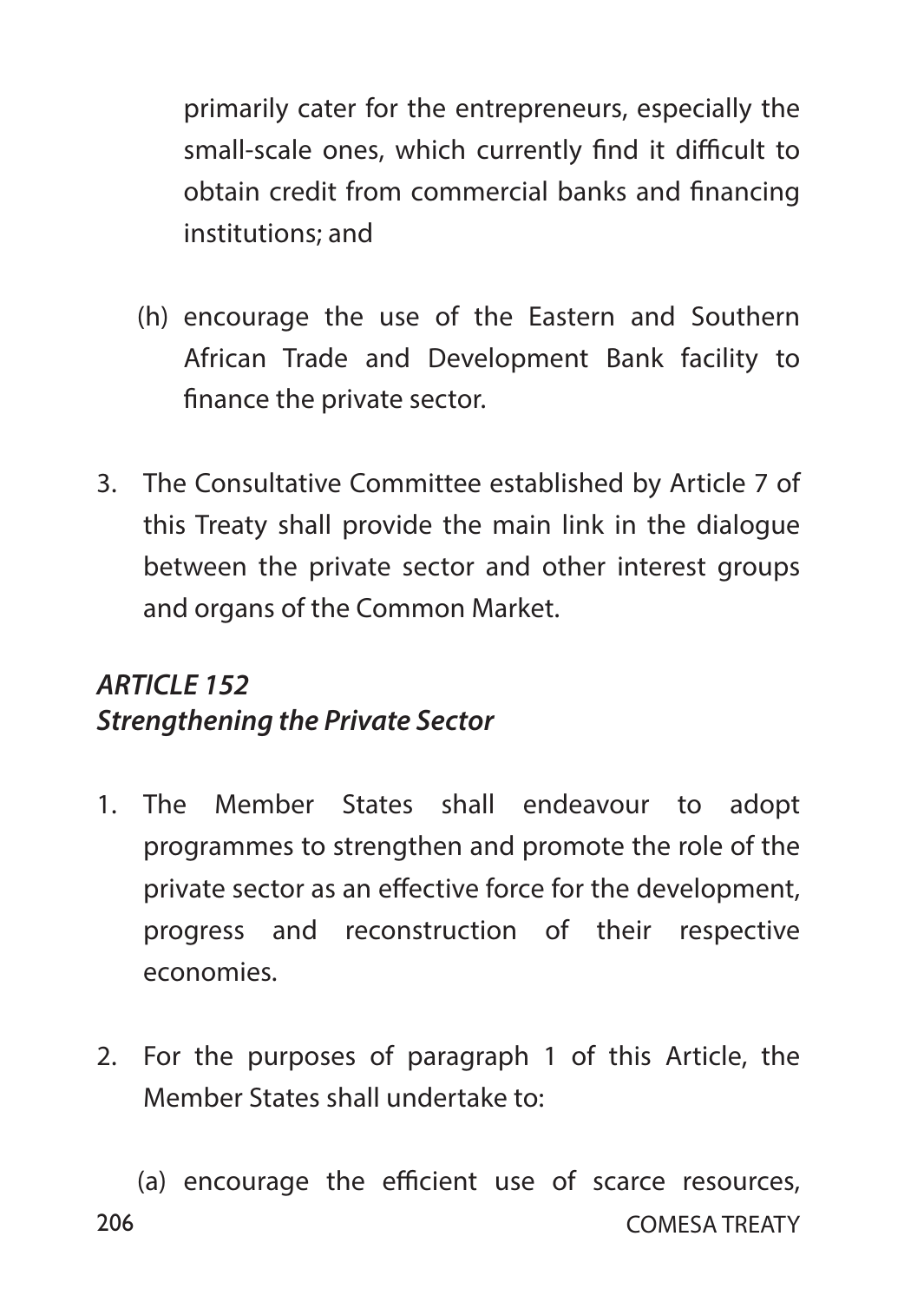infrastructural and programme growth of private or business sector organisations which are engaged in all types of economic activity. These include the chambers of commerce, confederation and associations of industry, agriculture, manufacturers, farmers, external trade, commodities, services, professional development groups and others;

- (b) increase co-operation in the development of instruments and services which could be shared or absorbed through such organisations and which are currently handled by a Member State. By accepting to operate these transferred services, the organisations manifest both their legitimate concerns and interests of their constituency, and as a revenue source. These may include the issue and fee structure for: visa certification, certificate of origin, transit documentation, translation certification or services, notarisation and others deemed suitable for administration by the private sector organisations;
- (c) support a viable and autonomous central point for purposes of information operations, coordinating, production, administration, analytical and computerisation tasks. The technical infrastructure needs to be simple, well-understood by all its participants and meet the commercial and business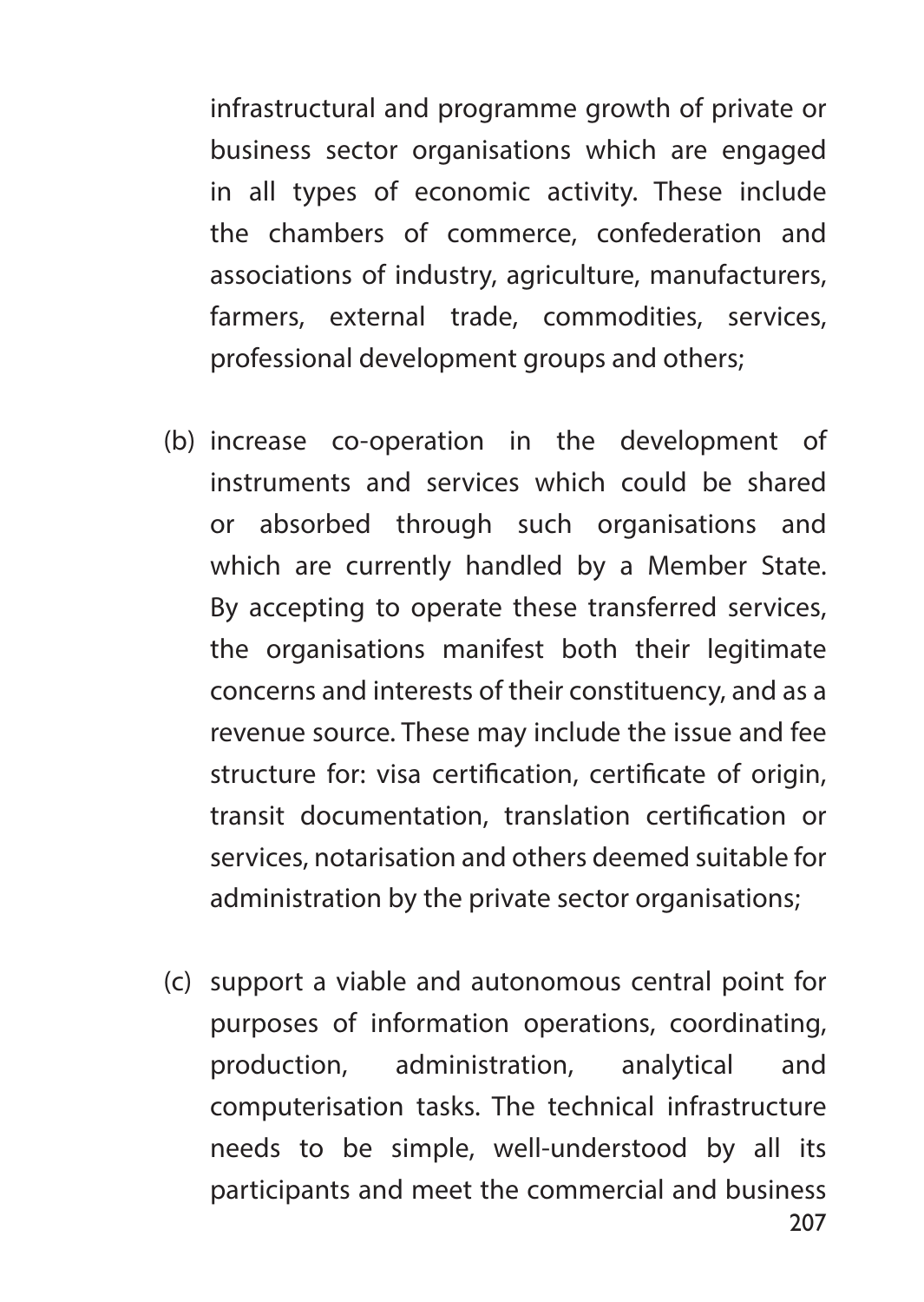nature of the beneficiaries;

- (d) encourage and sponsor practical and resourceful methods of income generation and co-operation, with a view to reverse the trend of declining membership, poor services and lack of motivation for advancement; and
- (e) advocate programmes which will allow the collection, harmonised processing and speedy dissemination of information.

### *ARTICLE 153 Co-operation Among Chambers of Commerce and Other Business Organisations*

The Member States undertake to co-operate in promoting common measures to ensure the strengthening of linkages among chambers of commerce. To this end, the Member States agree to:

- (a) support joint activities which will promote trade and investment, both among the Member States as well as global partners;
- (b) recognise and contribute to the efficient operations of region-wide or federation of business representation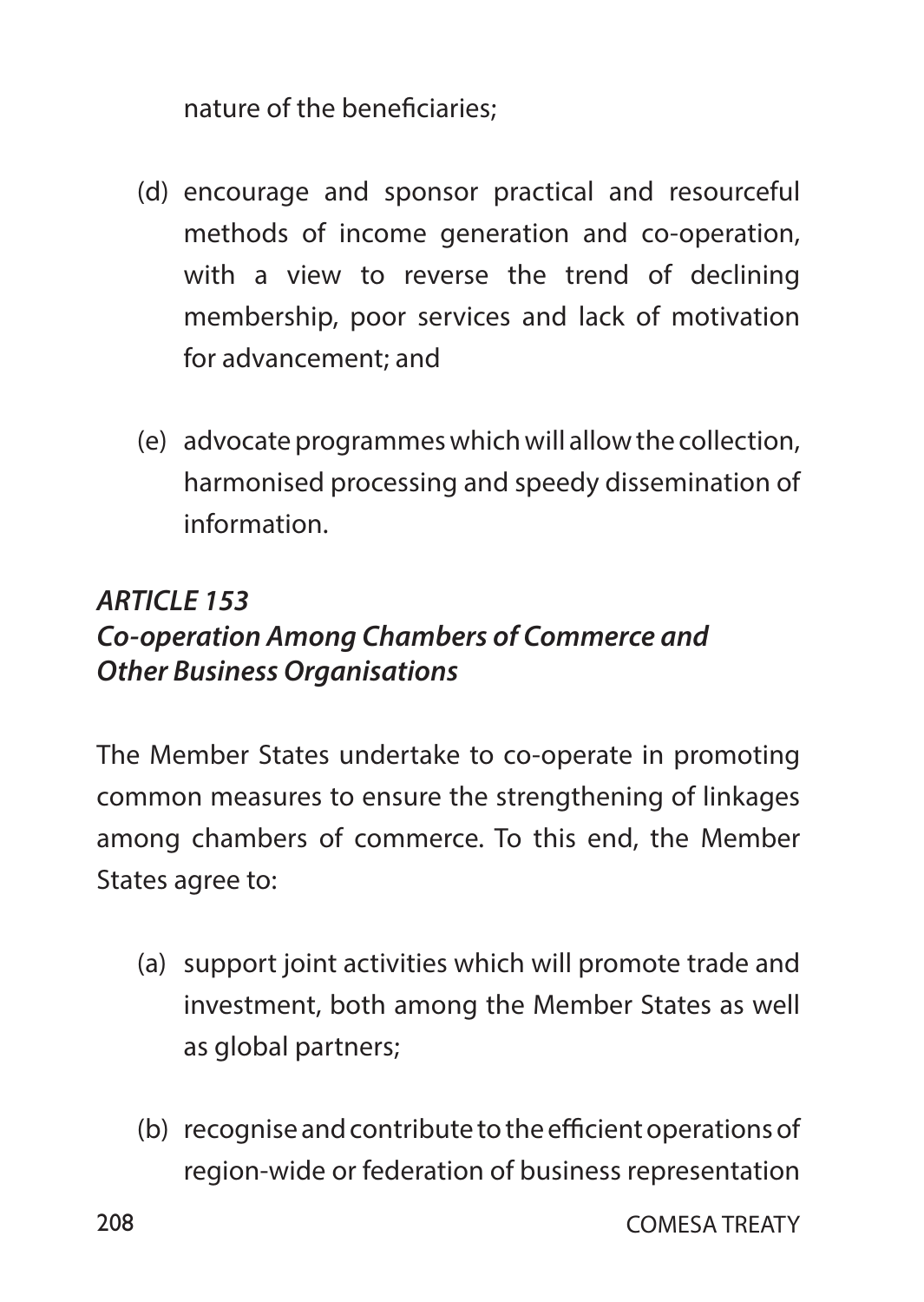organisations, professional and commercial interest groups and similar regional associations; and

(c) encourage, promote and monitor decisions taken by the Consultative Committee and other relevant Common Market organs particularly in areas affecting business people, through their representative organisations.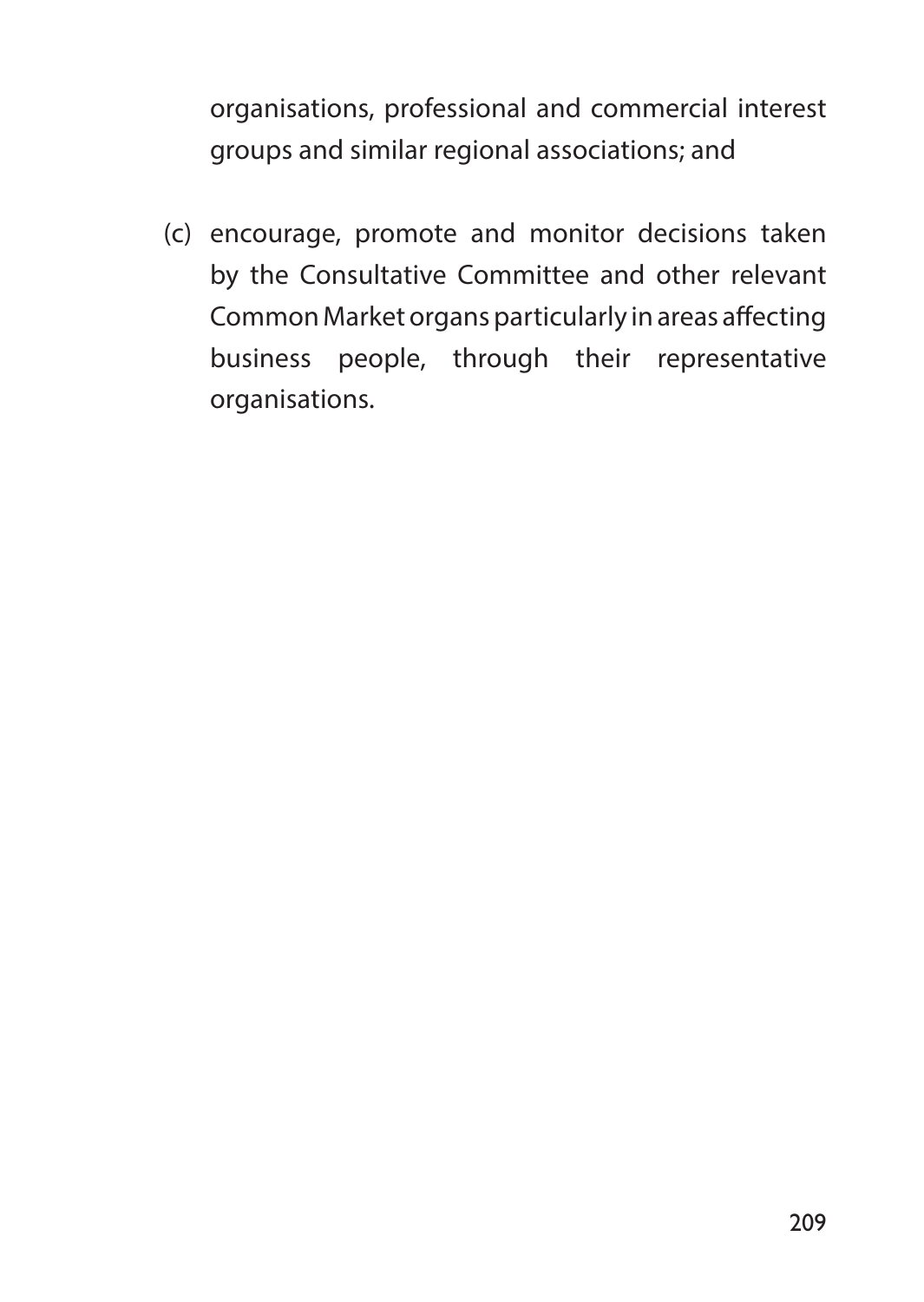### **CHAPTER TWENTY-FOUR**

#### **WOMEN IN DEVELOPMENT AND BUSINESS**

#### **ARTICLE 154** *Role of Women in Development*

The Member States agree that women make significant contribution towards the process of socio-economic transformation and sustainable growth and that it is impossible to implement effective programmes for rural transformation and improvements in the informal sector without the full participation of women. To this end, the Member States shall through appropriate legislative and other measures:

- (a) promote the effective integration and participation of women at all levels of development especially at the decision-making levels;
- (b) eliminate regulations and customs that are discriminatory against women and specifically regulations and customs which prevent women from owning land and other assets;
- (c) promote effective education awareness programmes aimed at changing negative attitudes towards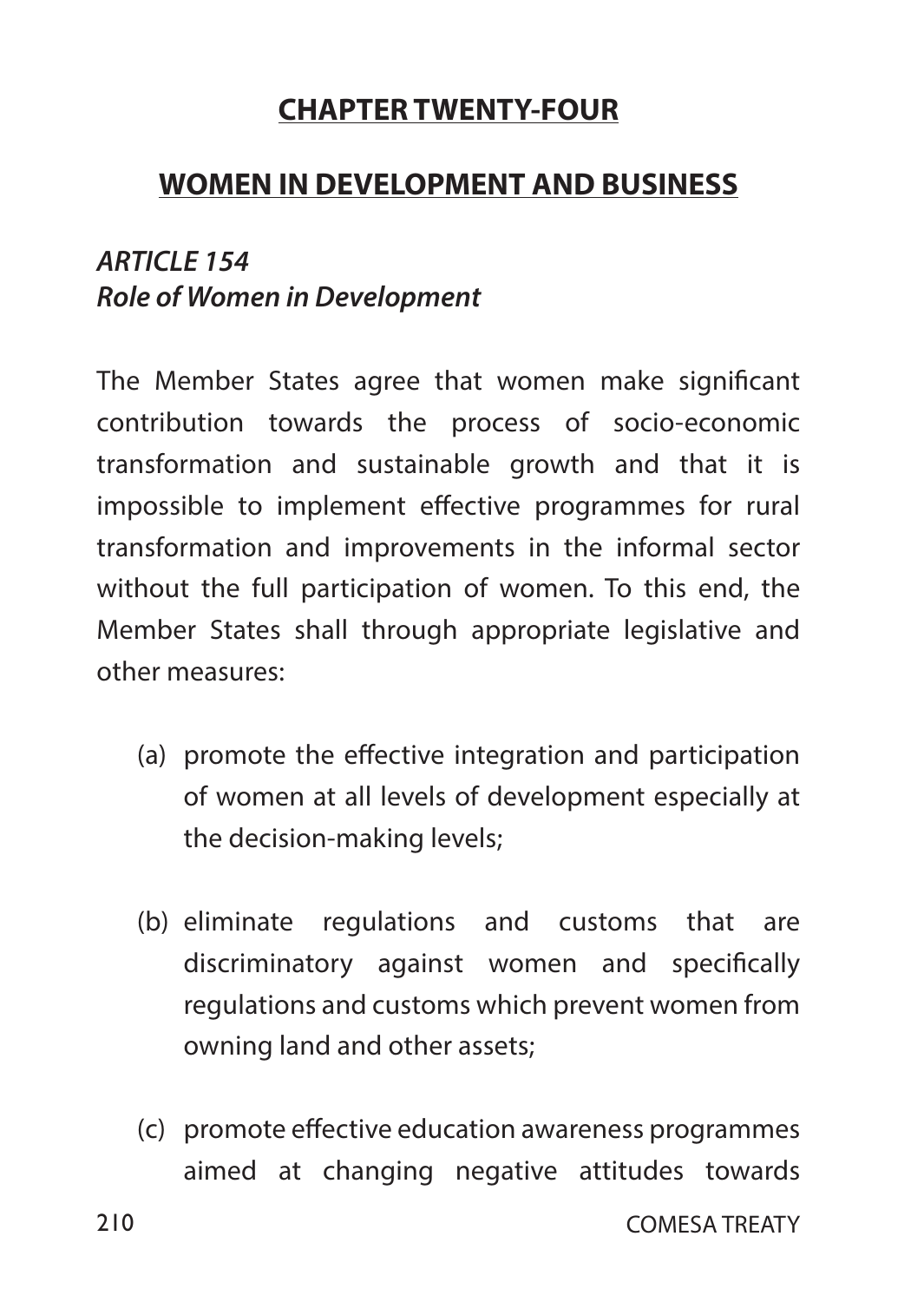women;

- (d) create or adopt technologies which will ensure the stability of employment and professional progress for women workers; and
- (e) encourage and strengthen institutions which are engaged in the promotion and development of labour-saving devices aimed at improving the productive capacity of women.

# *ARTICLE 155 Role of Women in Business*

- 1. Having recognised the importance of women as a vital economic link within the chain of agriculture, industry and trade, the Member States agree to:
	- (a) increase the awareness of Women in Business issues at the policy level;
	- (b) create an enabling environment for the effective participation of women in Common Market trade and development activities;
	- (c) promote special programmes for women in small and medium-size enterprises;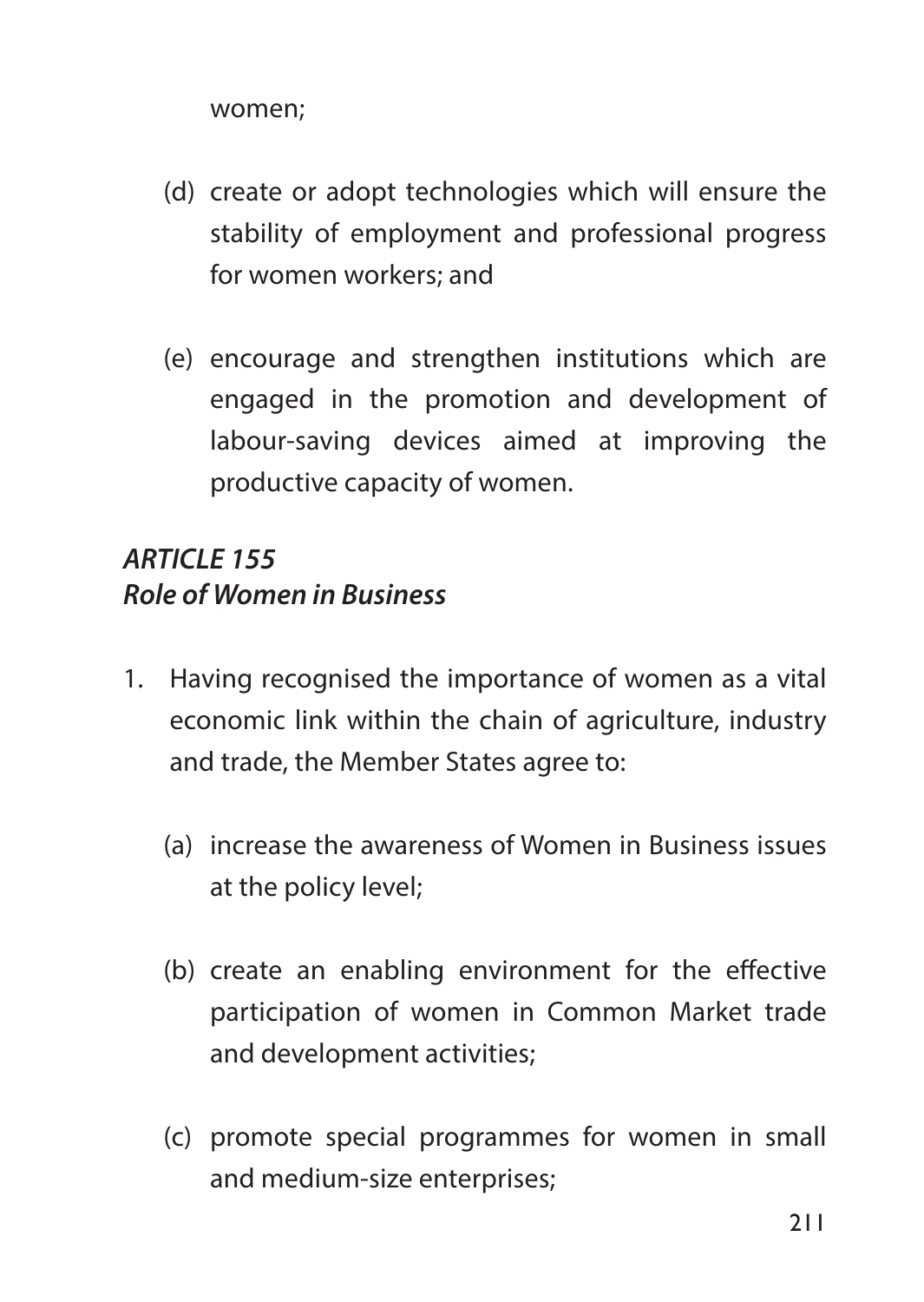- (d) eliminate such laws and regulations that hinder women's access to credit;
- (e) initiate changes in educational and training strategies to enable women to improve their technical and industrial employment levels through the acquisition of transferable skills offered by various forms of vocational and on-the-job training schemes; and
- (f) recognise and support the Federation of National Associations of Women in Business established to promote the effective participation of women in the Common Market trade and development activities.
- 2. The Federation of National Associations of Women in Business shall be represented at the Consultative Committee and be represented at the meetings of the Technical Committees of the Common Market.
- 3. Implementation activities pursuant to the provisions of this Chapter shall be submitted to the appropriate Technical Committees depending on the technical items under consideration.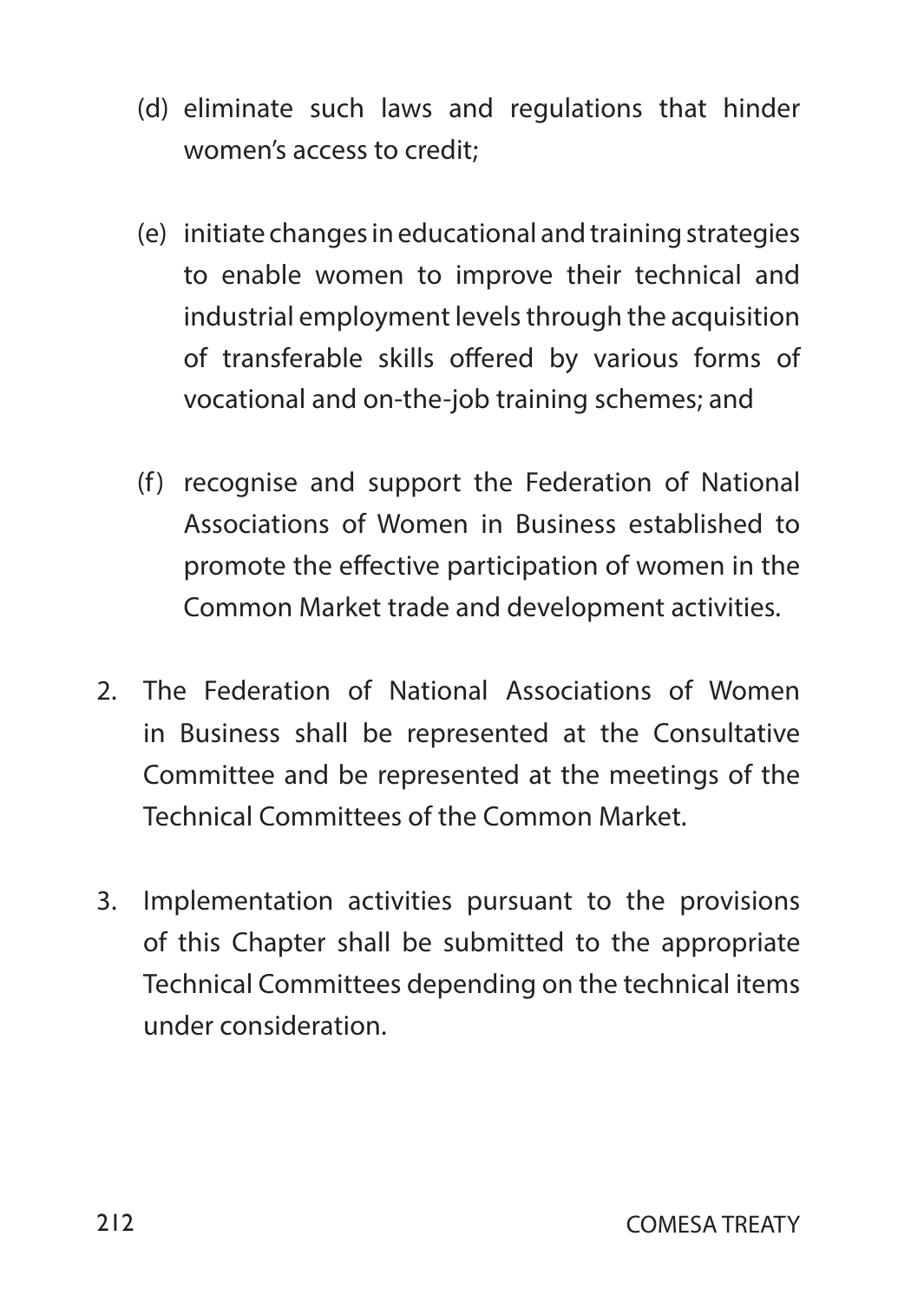## **CHAPTER TWENTY-FIVE**

### **HUMAN RESOURCES DEVELOPMENT AND TECHNICAL CO-OPERATION**

### *ARTICLE 156 Development and Utilisation of Human Resources*

- 1. The Member States agree to undertake concerted measures to foster co-operation in human resources development and greater utilisation of human, technical know-how and institutional capabilities in all the fields of activity of the Common Market.
- 2. The Member States shall, in particular:
	- (a) coordinate their human resources development policies and programmes;
	- (b) adopt a regional plan for the joint development and exploitation of human resources in terms of knowledge, skills, technological inventiveness and entrepreneurial abilities;
	- (c) promote the development of a critical mass of well-trained personnel in all sectors relevant to the Common Market;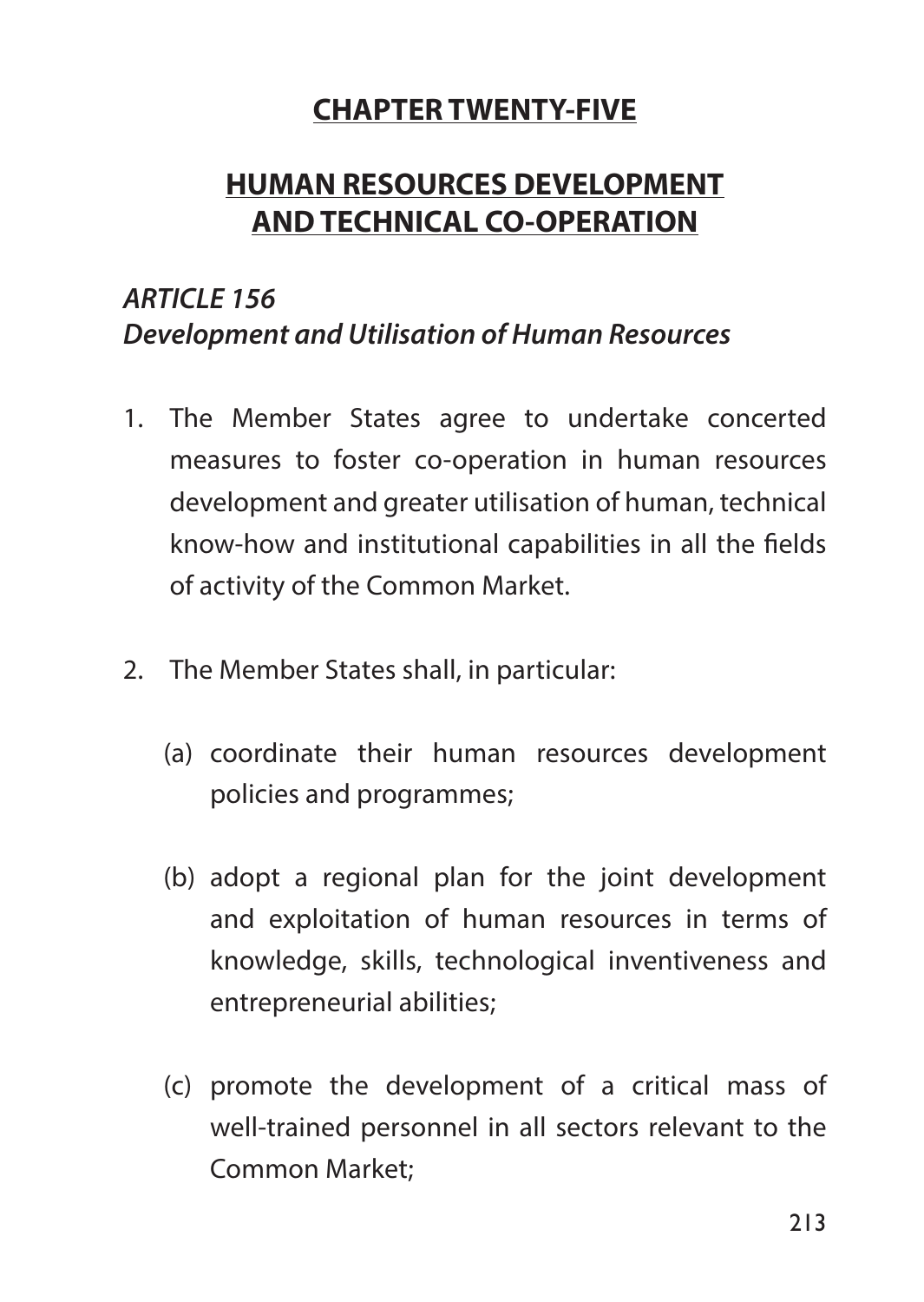- (d) jointly utilise existing regional education and vocational training facilities in the Common Market and, where necessary, establish new ones;
- (e) harmonise the curricula of training institutions in the Common Market; and
- (f) encourage technical and student exchange programmes among the Member States.

### *ARTICLE 157 Technical Co-operation*

The Member States agree:

- (a) to develop a pool of national expertise and capabilities to support the implementation of regional programmes funded from the regular budget and provide counterpart project personnel for donor-funded projects;
- (b) to develop a regional roster of all expertise, knowhow and skills available in the region including those national experts not resident in the area;
- (c) to design a mechanism for mobilising and effectively utilising national expertise in the Member States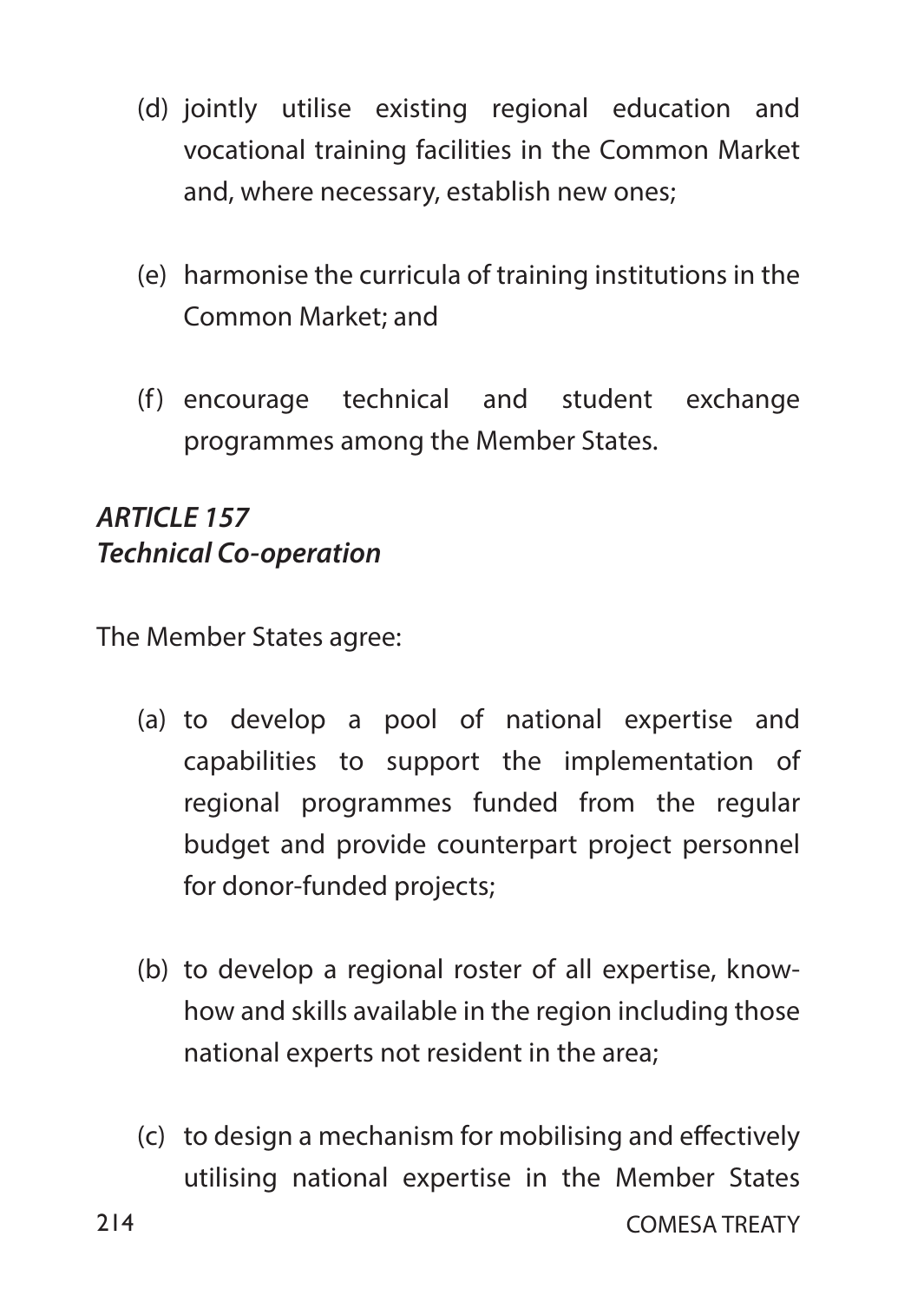in the conceptualisation, design, implementation, monitoring and follow-up of regional projects approved by the Member States;

- (d) to provide readily available resources for financing technical co-operation programmes in the Member States related to regional programming and the implementation of common projects;
- (e) to provide resources to enable national experts from one Member State to assist other Member States to acquire skills and capabilities in specified areas related to regional co-operation; and
- (f) to enable the Common Market to tap and attract national experts residing outside the region to participate in co-operation programmes.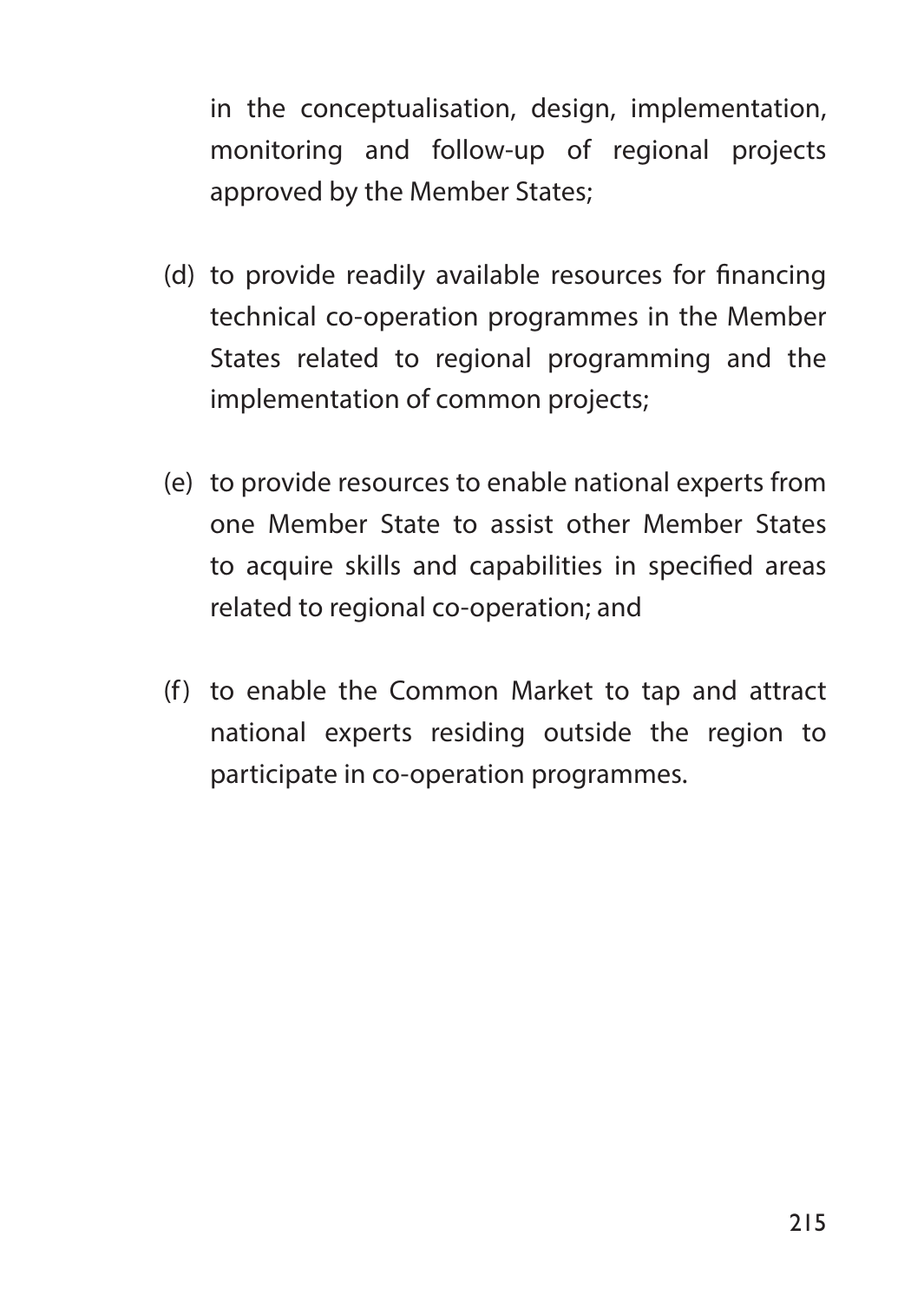## **CHAPTER TWENTY-SIX**

#### **INVESTMENT PROMOTION AND PROTECTION**

#### *ARTICLE 158 Scope of Co-operation in Investment Promotion and Protection*

The Member States recognise the need for effective resource mobilisation, investment and the importance of encouraging increased flow of private sector investment into the Common Market for development. To this end, the Member States agree to adopt harmonised macro-economic policies that shall attract private sector investment into the Common Market.

### **ARTICLE 159** *Investment Promotion and Protection*

- 1. In order to encourage and facilitate private investment flows into the Common the Market, Member States shall:
	- (a) accord fair and equitable treatment to private investors;
	- (b) adopt a programme for the promotion of crossborder investment;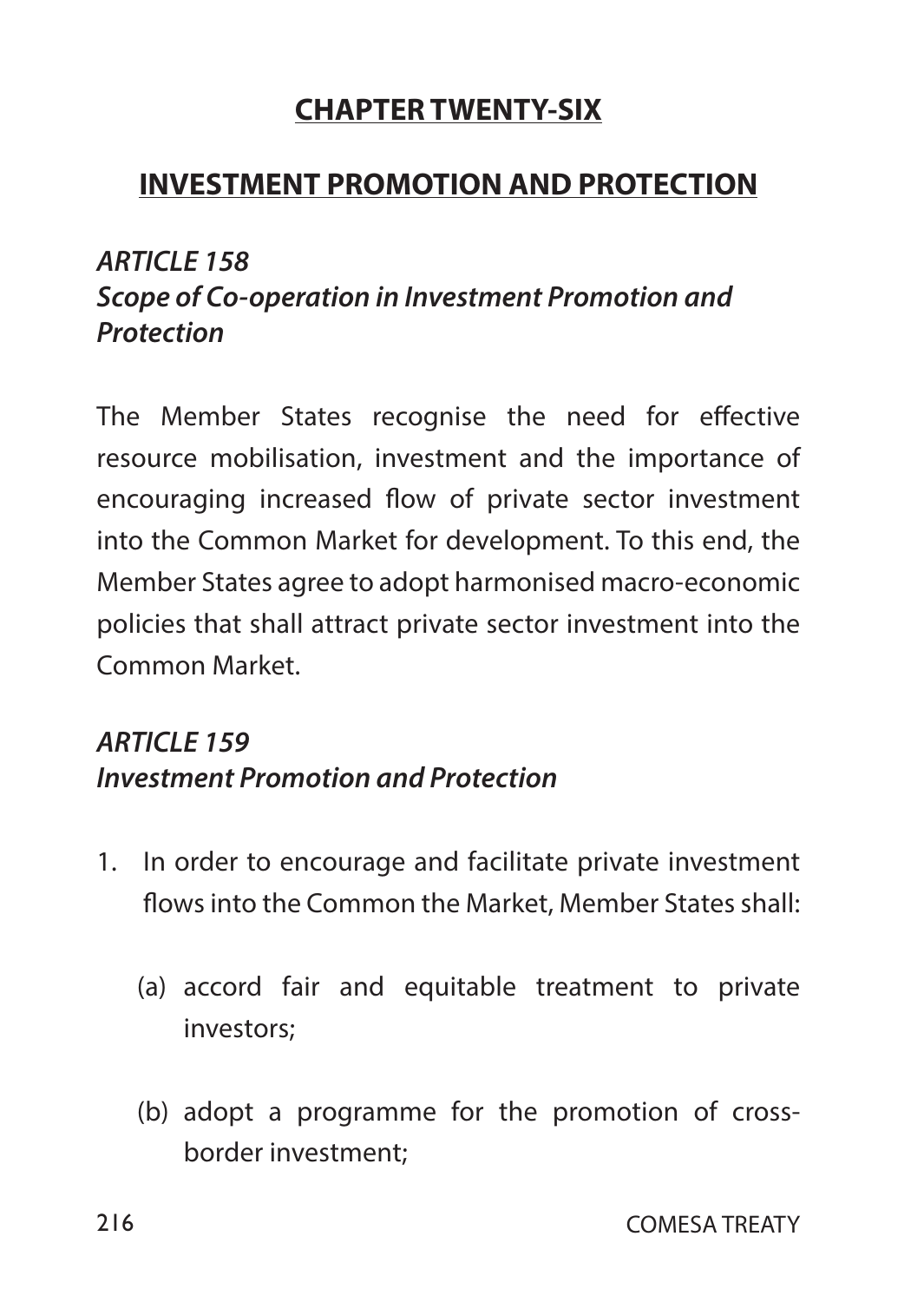- (c) create and maintain a predictable, transparent and secure investment climate in the Member States;
- (d) remove administrative, fiscal and legal restrictions to intra-Common Market investment; and
- (e) accelerate the deregulation of the investment process.
- 2. For the purposes of investment protection, the following activities shall be considered as investment:
	- (a) movable and immovable property and other property rights such as mortgages, loans and pledges;
	- (b) shares and any other rights of participation in the management or economic results of a company or a firm, whether incorporated or not, including minority shares, corporate rights and any other kind of shareholding;
	- (c) stocks, bonds, debentures, guarantees or other financial instruments of a company or a firm, government or other public authority or international organisation;
	- 217 (d) claims to money, goods, services or other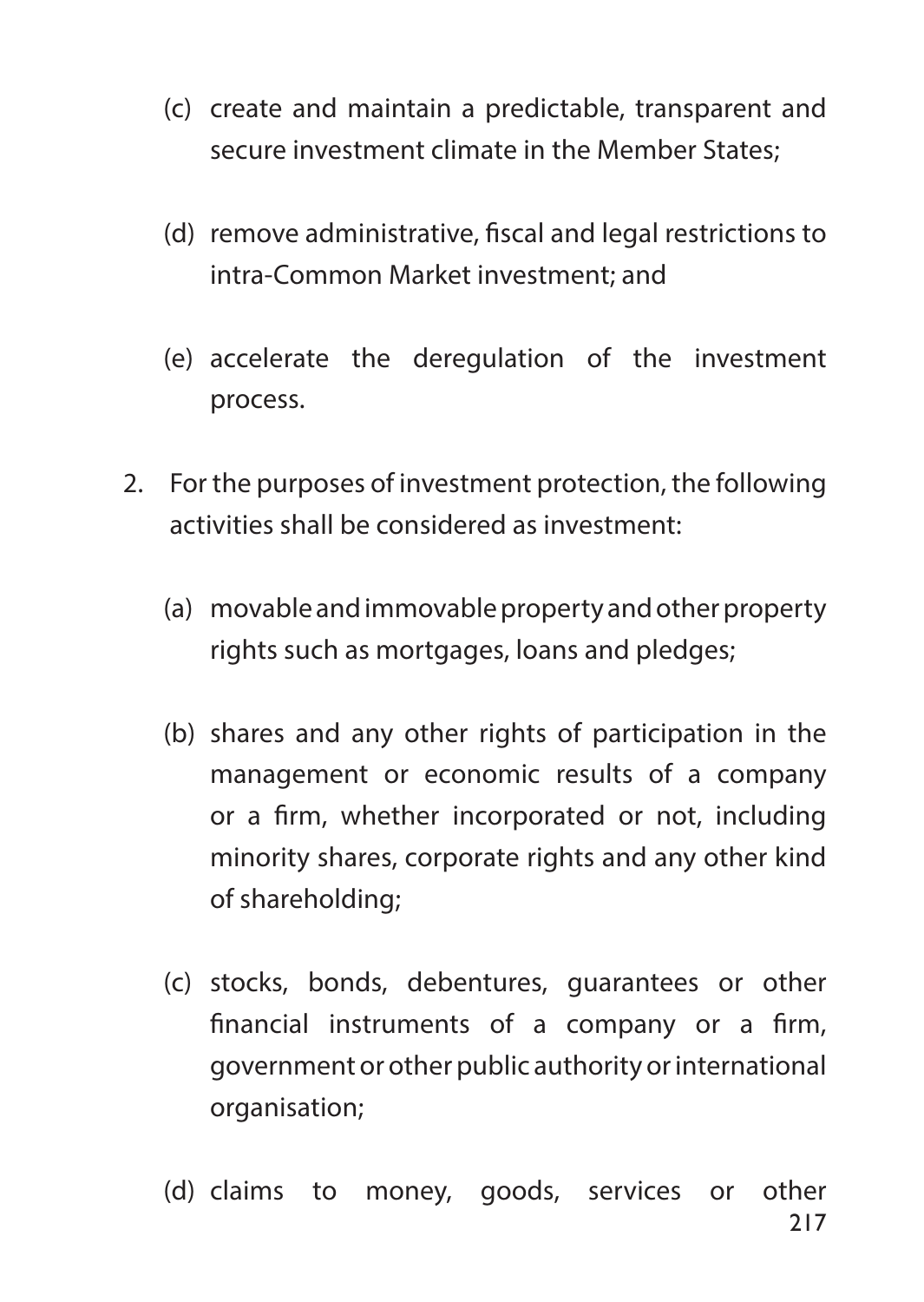performance having economic value;

- (e) intellectual and industrial property rights, technical processes, know-how, goodwill and other benefits or advantages associated with a business; and
- (f) such other activities that may be declared by the Council as investments.
- 3. The Member States agree that part of the conducive climate to investment are measures aimed at protecting and guaranteeing such investment. To this end, the Member States shall:
	- (a) subject to the accepted principle of public interest, refrain from nationalising or expropriating private investment; and
	- (b) in the event private investment is nationalised or expropriated, pay adequate compensation.
- 218 COMESA TREATY 4. For the purposes of paragraph 3 of this Article, expropriation shall include any measures attributable to the government of a Member State which have the effect of depriving an investor of his ownership or control of, or a substantial benefit from his investment and shall be interpreted to include all forms of expropriation such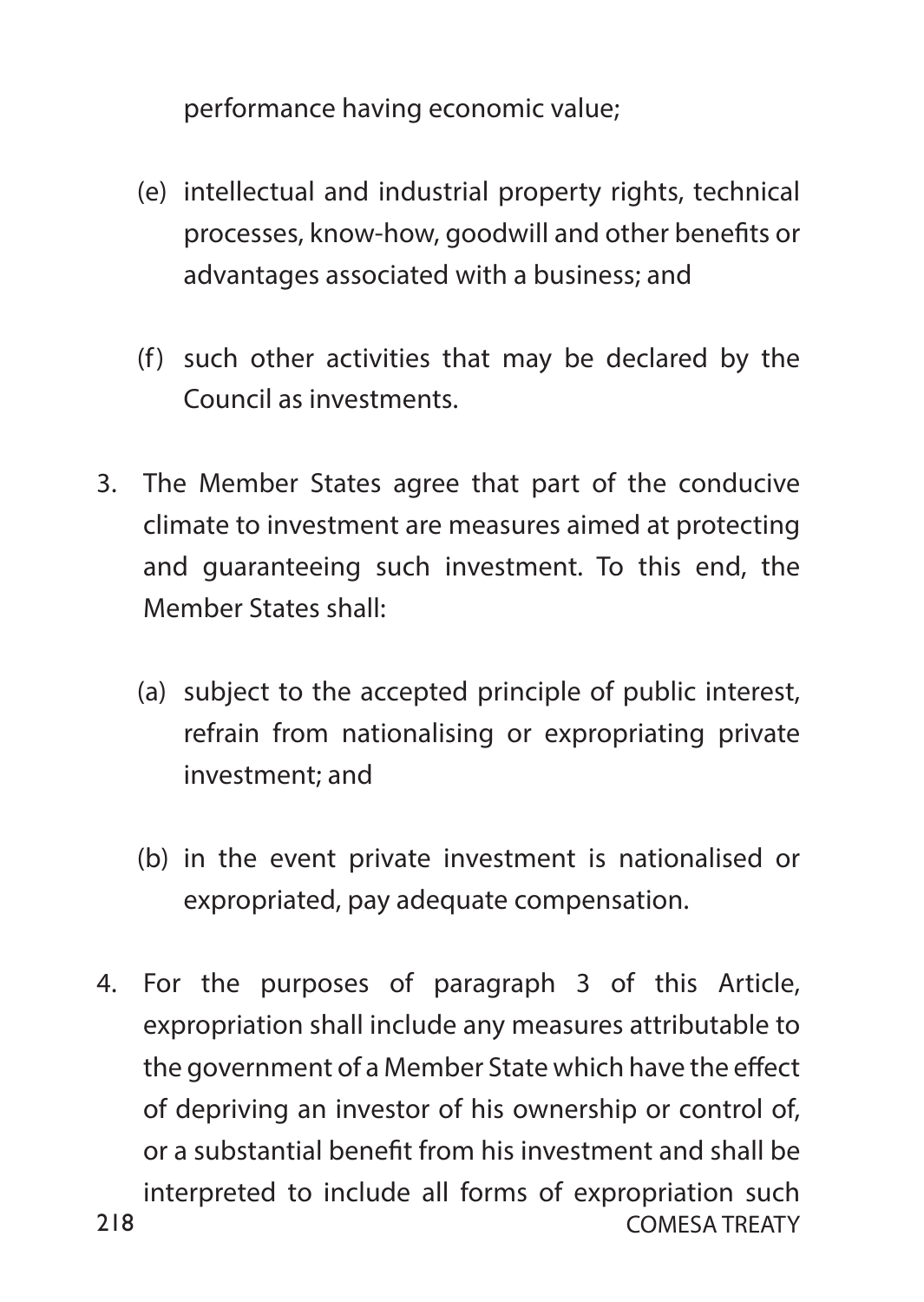as nationalisation and attachment as well as creeping expropriation in the form of imposition of excessive and discriminatory taxes, restrictions in the procurement of raw materials, administrative action or omission where there is a legal obligation to act or measures that frustrate the exercise of the investors rights to dividends, profits and proceeds of the right to dispose of the investment.

- 5. The benefits to private investors include the right to:
	- (a) repatriate investment returns including dividends and interest or other equivalent charges;
	- (b) repatriate royalties and other payments deriving from licences, franchises, concessions and other similar rights;
	- (c) repatriate funds for repayment of loans;
	- (d) repatriate proceeds from the liquidation or sale of the whole or part of the investment including an appreciation or increase of the value of the investment capital;
	- 219 (e) payments for maintaining or developing the investment project, such as funds for acquiring raw or auxiliary materials, semi-finished products as well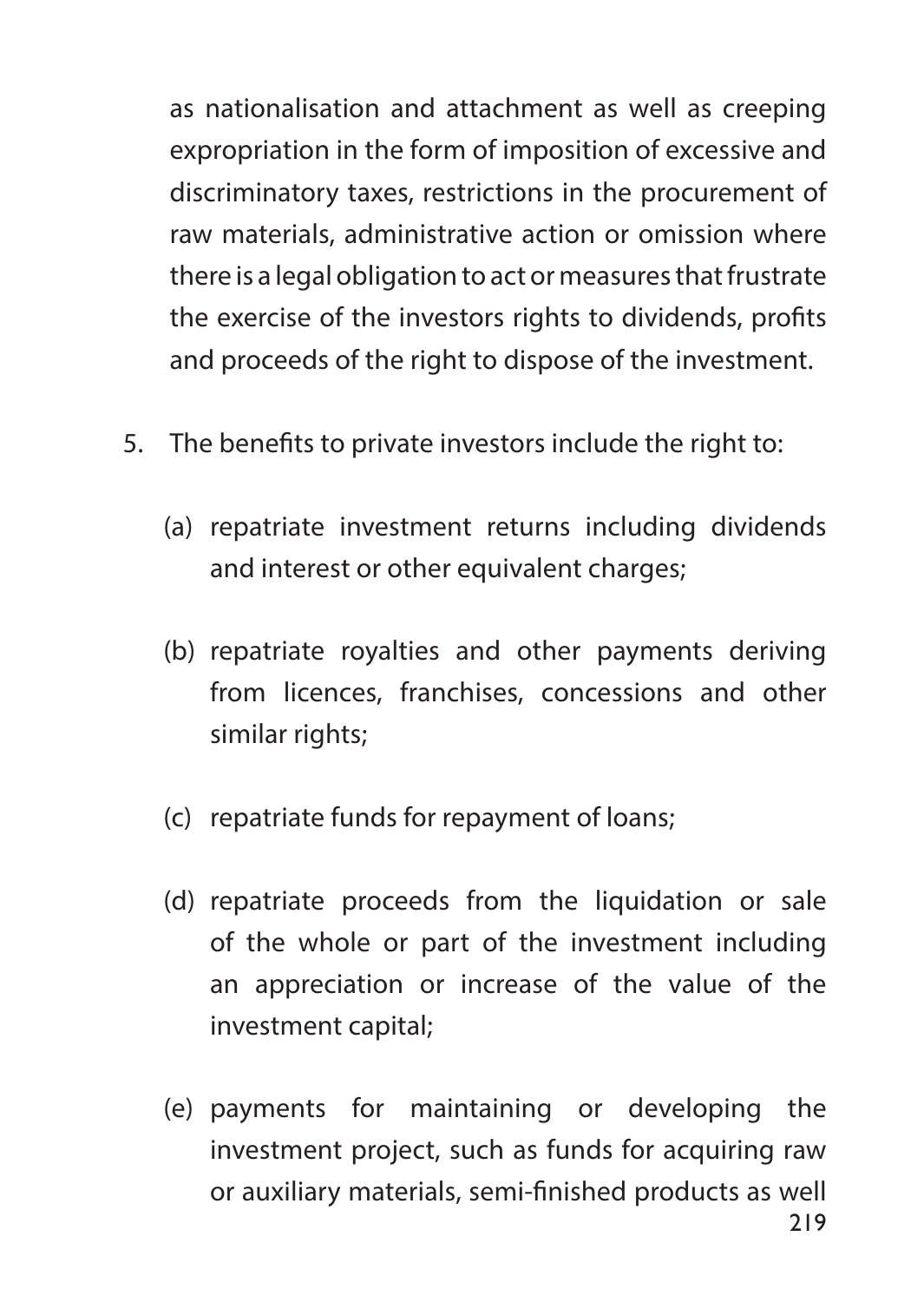as replacing capital assets;

- (f) remit the earnings of expatriate staff of the investment project; and
- (g) the right to enjoy exemption from customs duties and other fiscal exemptions for the period provided for in the investment package of a Member State and depending on the area of investment.
- 6. The Member States agree that a reasonable period of stability of investment climate is the period required to refinance the investment.

## *ARTICLE 160 Information on Investment Incentives and Opportunities*

The Member States undertake to increase awareness of their investment incentives, opportunities, legislation, practices, major events affecting investments and other relevant information through regular dissemination and other awareness - promoting activities.

# *ARTICLE 161 Double Taxation Agreements*

The Member States undertake to conclude between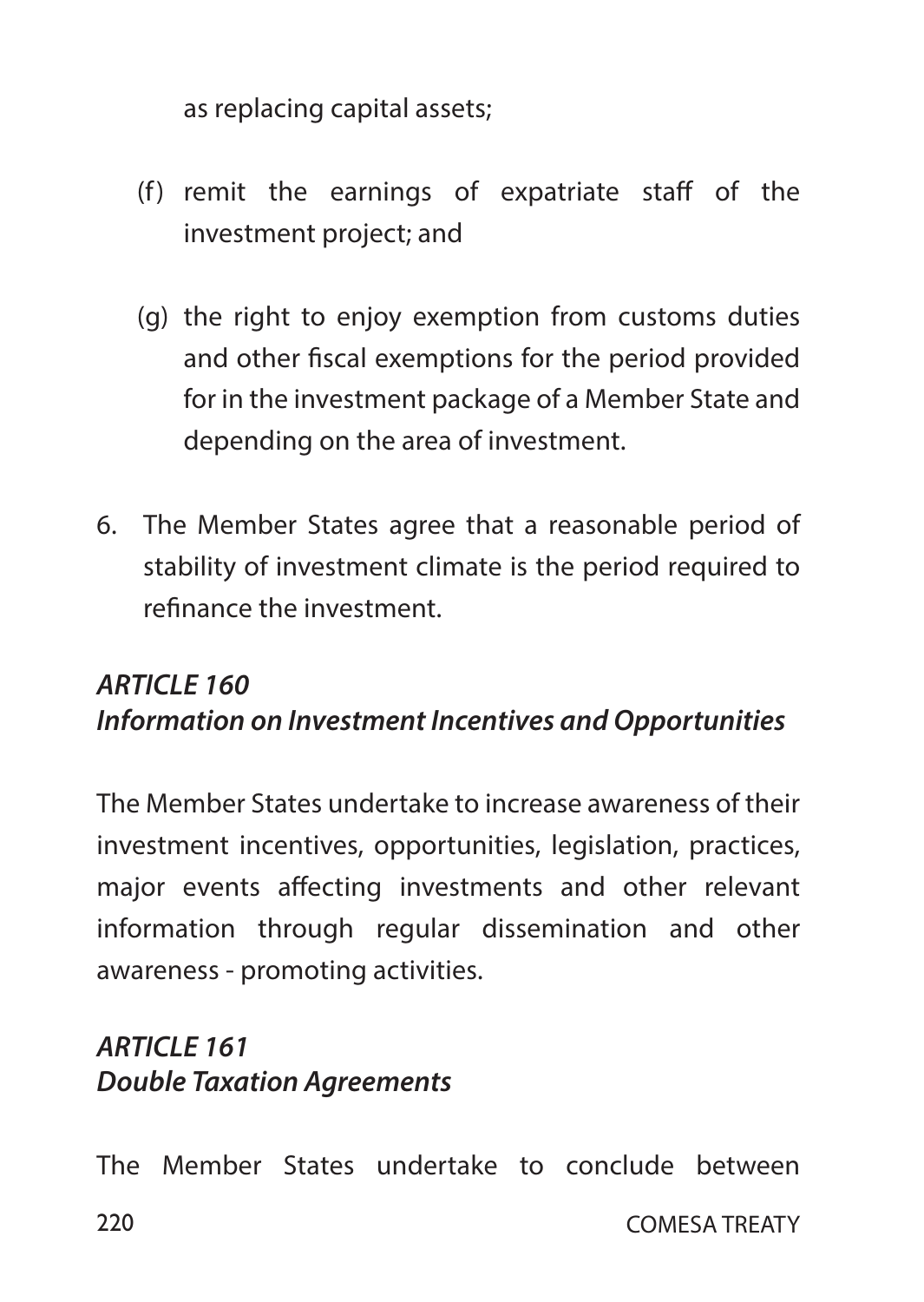themselves agreements on the avoidance of double taxation.

### *ARTICLE 162 Multilateral Investment Agreements*

The Member States agree to take necessary measures to accede to multilateral agreements on investment dispute resolution and guarantee arrangements as a means of creating a conducive climate for investment promotion. To this end, the Member States undertake to accede to:

- (a) the International Convention on Settlement of Investment Disputes Between States and Nationals of Other States, 1965;
- (b) the Convention Establishing the Multilateral Investment Guarantee Agency; and
- (c) any other multilateral agreements designed to promote or protect investment.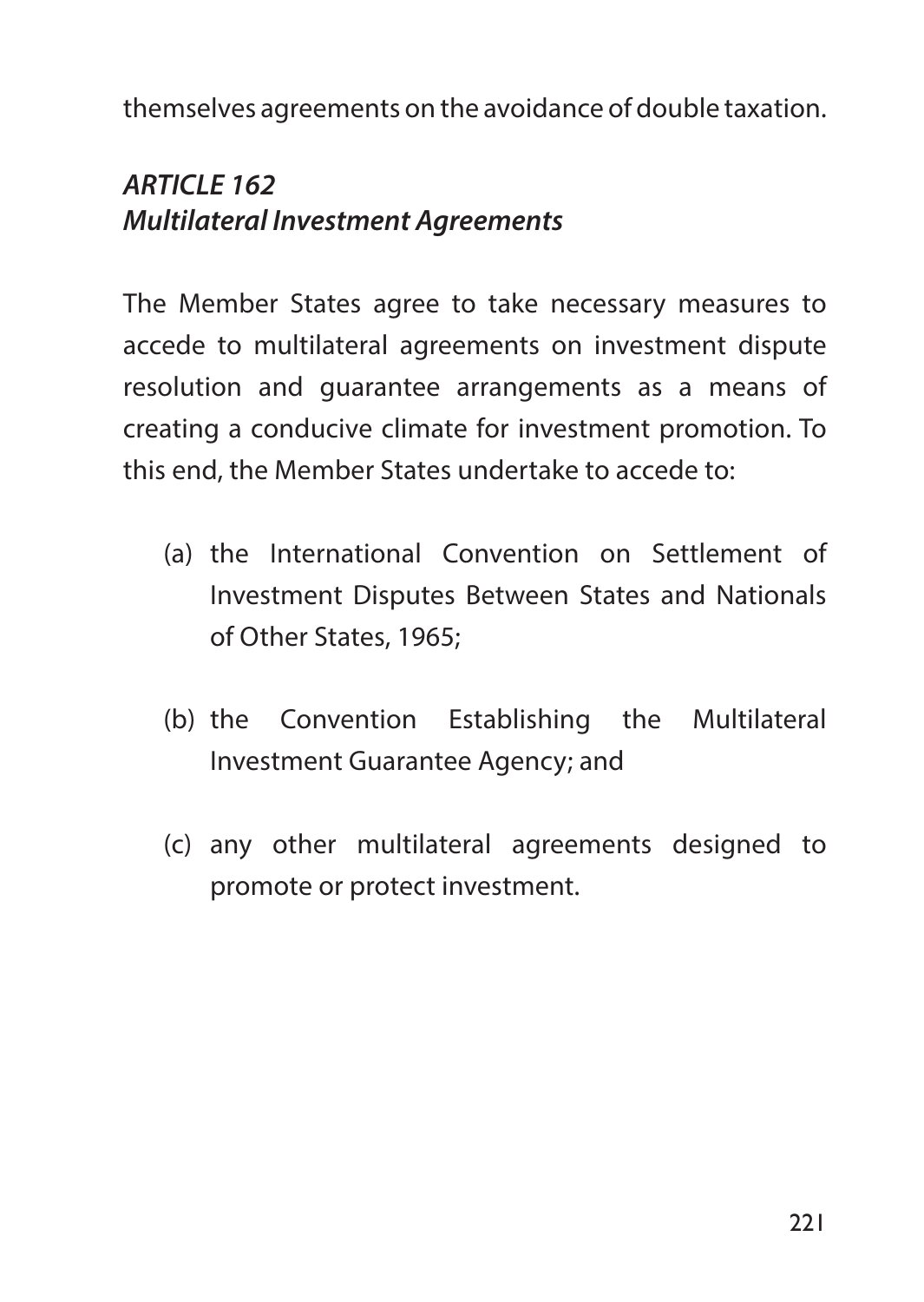### **CHAPTER TWENTY-SEVEN**

#### **REGIONAL PEACE AND SECURITY**

### *ARTICLE 163 Scope of Co-operation*

- 1. The Member States agree that regional peace and security are pre-requisites to social and economic development and vital to the achievement of regional economic integration objectives of the Common Market. In this regard, the Member States agree to foster and maintain an atmosphere that is conducive to peace and security through co-operation and consultations on issues pertaining to peace and security of the Member States with a view to preventing, better managing and resolving inter-State or intra-State conflicts.
- 2. The Member States undertake to promote and maintain good neighbourliness as a basis for promoting regional peace and security within the Common Market.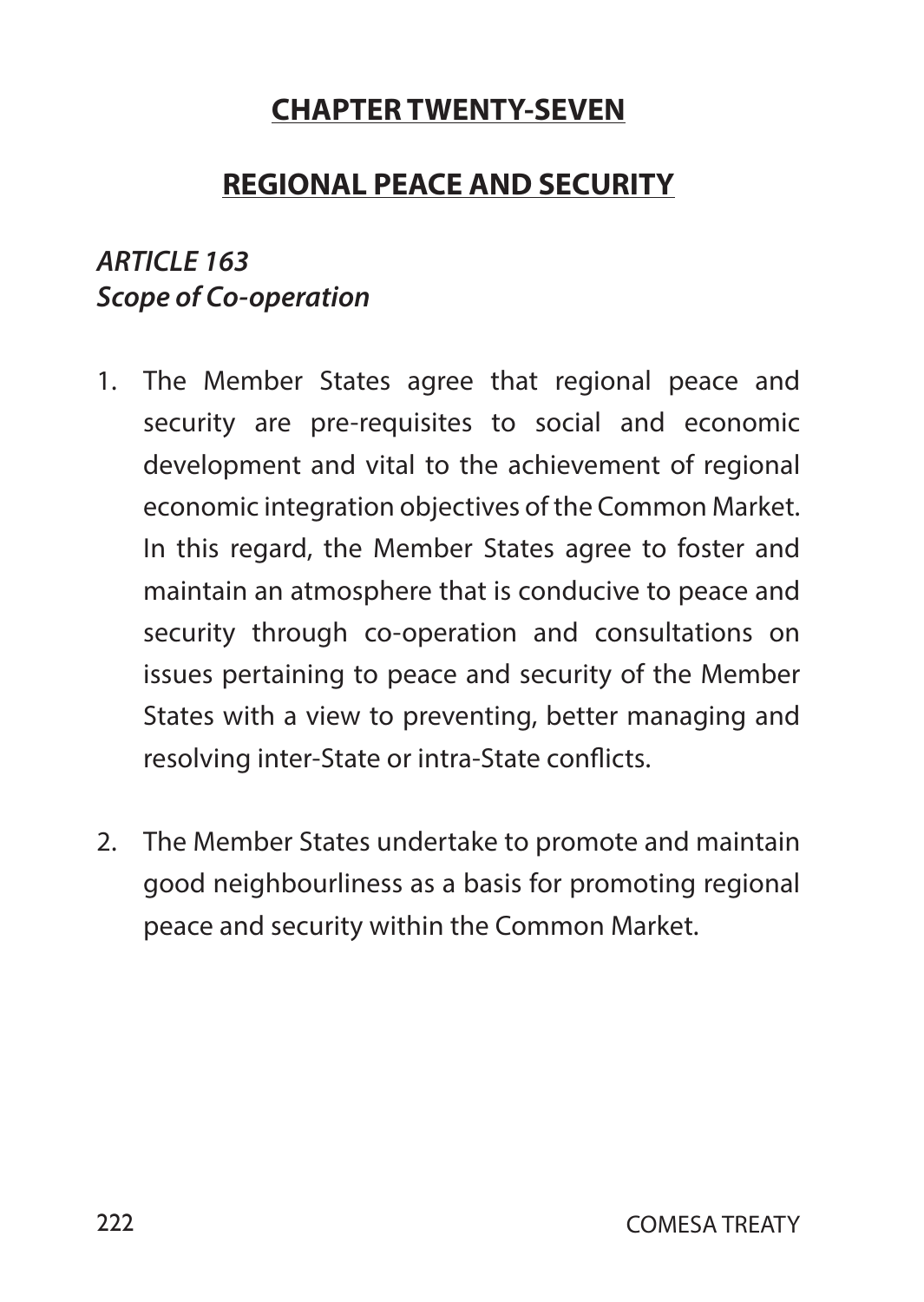### **CHAPTER TWENTY-EIGHT**

## **FREE MOVEMENT OF PERSONS, LABOUR, SERVICES, RIGHT OF ESTABLISHMENT AND RESIDENCE**

#### *ARTICLE 164 Scope of Co-operation*

- 1. The Member States agree to adopt, individually, at bilateral or regional levels the necessary measures in order to achieve progressively the free movement of persons, labour and services and to ensure the enjoyment of the right of establishment and residence by their citizens within the Common Market.
- 2. The Member States agree to conclude a Protocol on the Free Movement of Persons, Labour, Services, Right of Establishment and Right of Residence.
- 3. The Member States agree that the Protocol on the Gradual Relaxation and Eventual Elimination of Visa Requirements within the PTA adopted under the PTA Treaty shall remain in force until such time that a Protocol on the Free Movement of Persons, Labour, Service, Right of Establishment and Residence enters into force.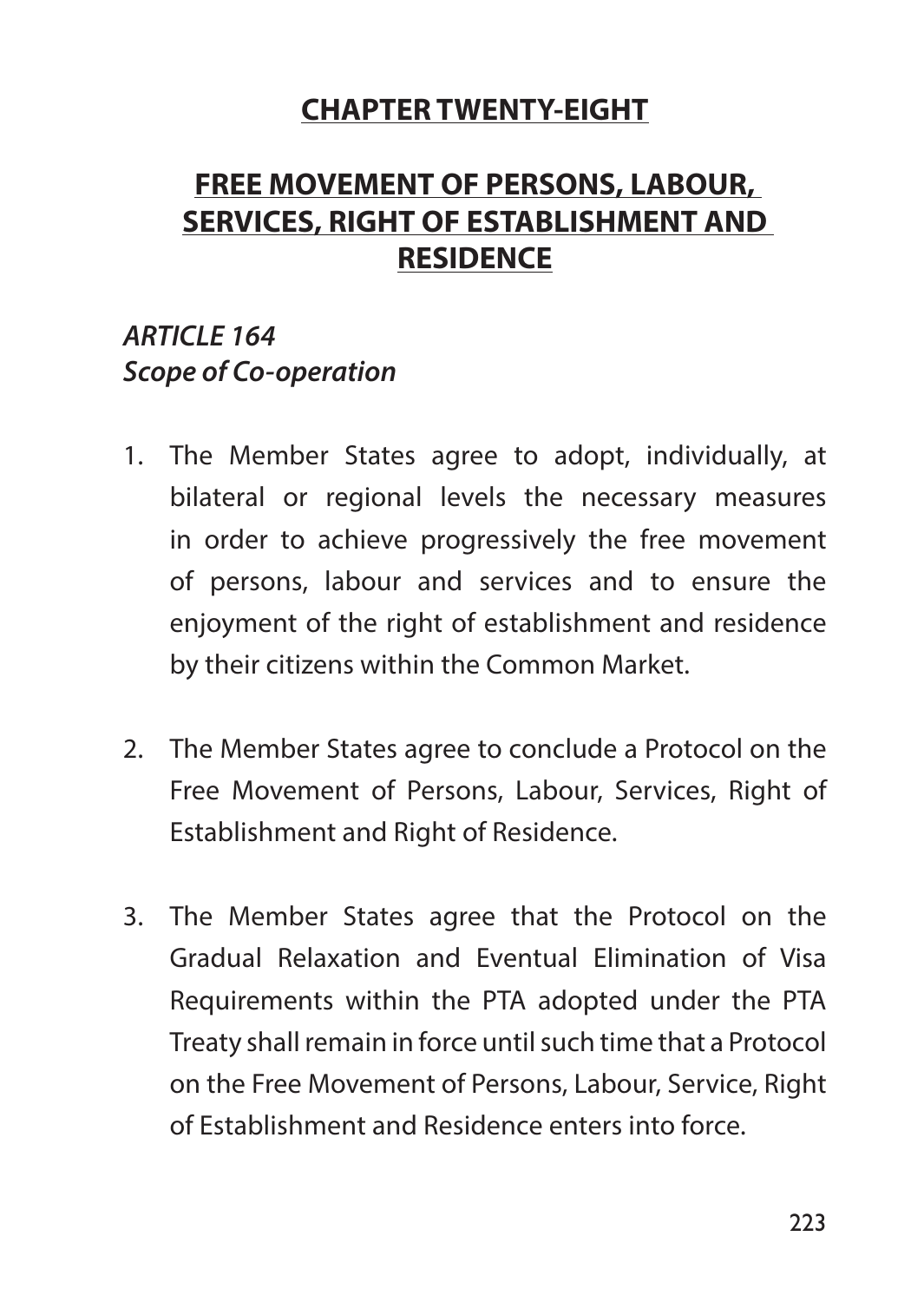### **CHAPTER TWENTY-NINE**

#### **CO-OPERATION IN OTHER FIELDS**

#### *ARTICLE 165 General Co-operation*

- 1. Subject to the provisions of this Treaty, the Member States undertake to consult with one another through appropriate organs of the Common Market for the purpose of harmonizing their respective policies in such fields as they may, from time to time, consider necessary or desirable for the efficient and harmonious functioning and development of the Common Market and the implementation of the provisions of this Treaty.
- 2. For the purposes of paragraph 1 of this Article, the Member States may take in common such other steps as are calculated to further the aims of the Common Market and the implementation of the provisions of this Treaty.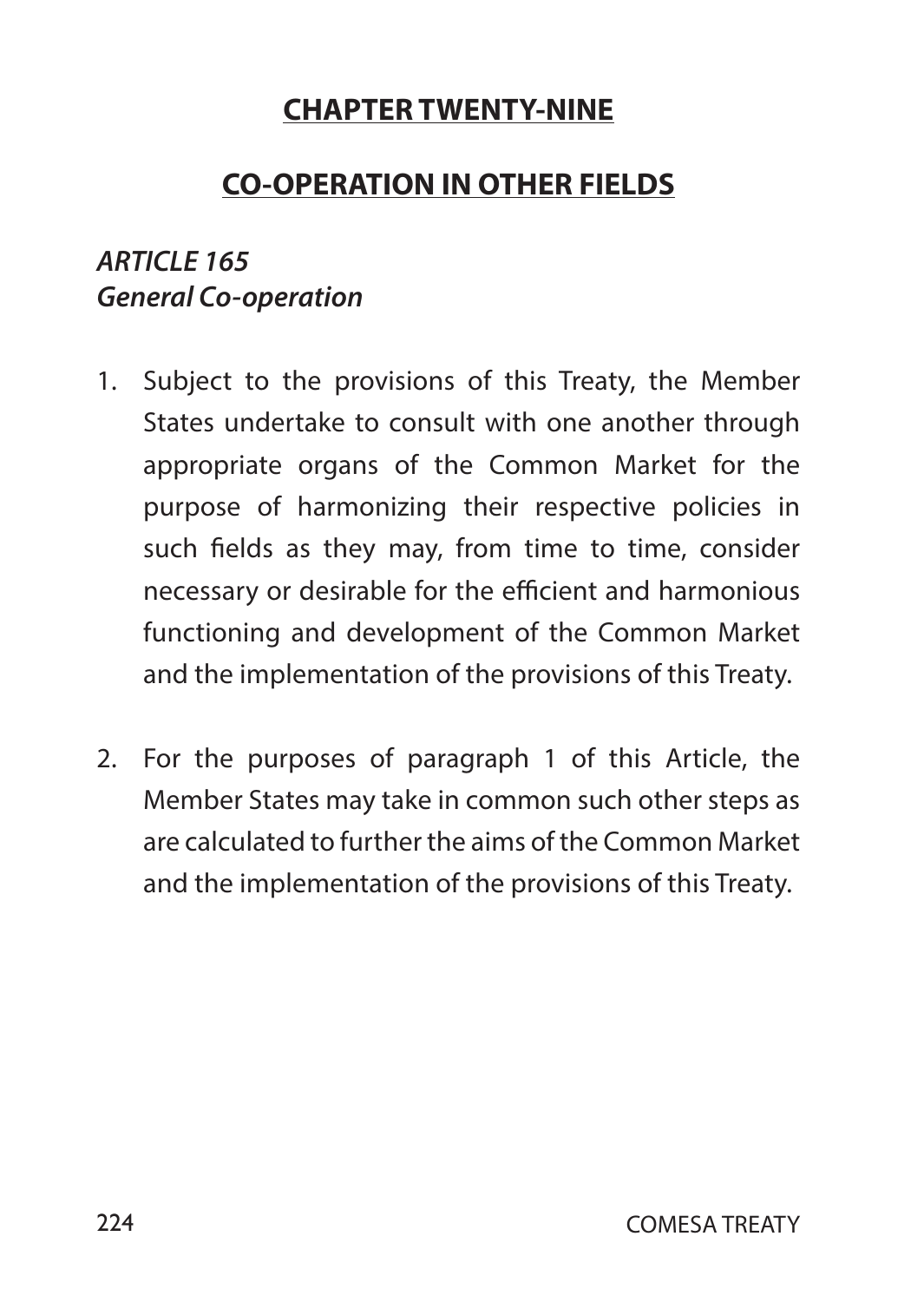## **CHAPTER THIRTY**

### **FINANCIAL PROVISIONS**

## *ARTICLE 166 Budget*

- 1. There shall be a budget of the Secretariat.
- 2. A draft budget for each financial year shall be prepared by the Secretary-General and approved by the Council.
- 3. All expenditures of the Secretariat shall be approved in respect of each financial year by the Council and shall be met from the budget.
- 4. The resources of the budget shall be derived from annual contributions of the Member States and such other sources as may be determined by the Council. The contributions of the Member States shall be based on the budget as approved by the Council.
- 5. In determining the annual contributions for each Member State, the Council shall assess the annual contributions for each Member State on the basis of the formula determined by the Council from time to time.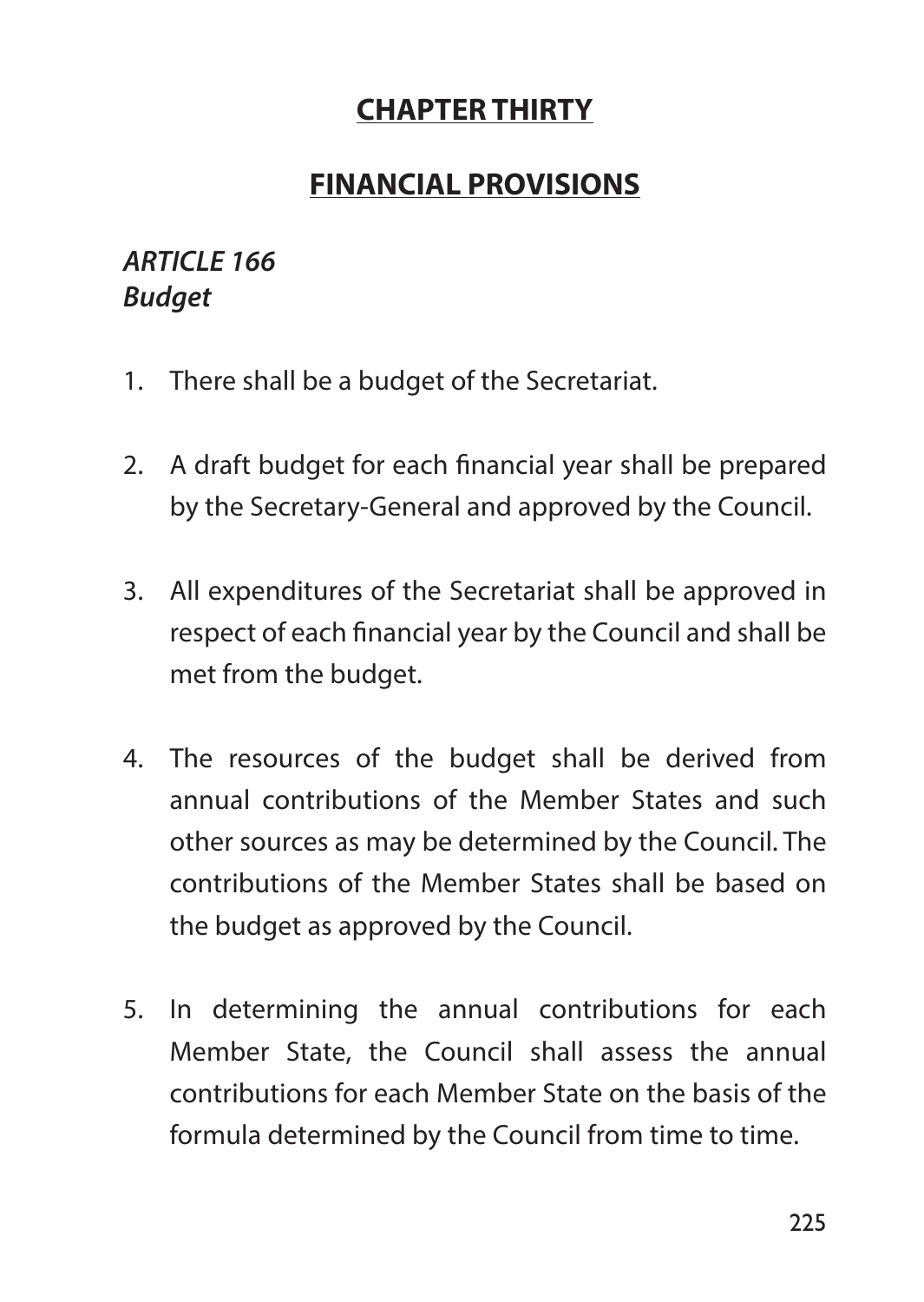- 6. Fifty percent of the contributions due from a Member State shall be paid into the budget of the Secretariat within one month from the beginning of the financial year to which they relate and the remainder shall be paid within six months from the beginning of that financial year.
- 7. There shall be supplementary budgets approved by the Council to meet extraordinary expenditures of the Secretariat.

## *ARTICLE 167 Contributions by Member States*

The Council shall determine the payment and currencies of contributions by the Member States to the budget of the Secretariat.

# *ARTICLE 168 Common Market Levy and Other Resources*

- 1. There is hereby instituted a Common Market levy for the purpose of generating resources for financing Common Market activities.
- 2. The source, level and conditions for the applications of the Common Market levy shall be determined by the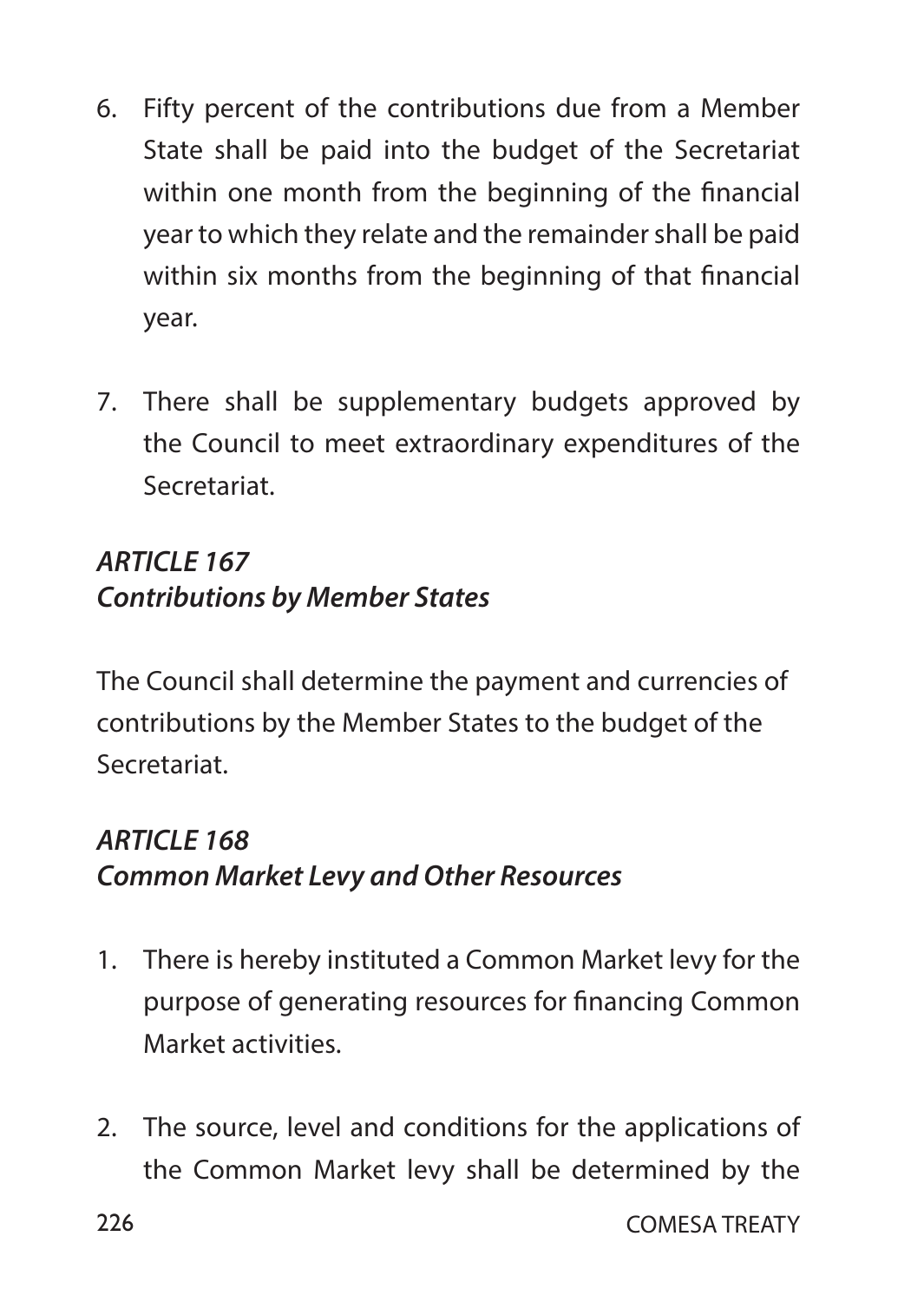Council.

- 3. Other resources of the Secretariat shall include such extra budgetary resources as:
	- (a) grants, donations, funds for projects and programmes and technical assistance; and
	- (b) income earned from activities undertaken by the Common Market.

# **ARTICLE 169** *Accounts of the Secretariat and External Auditors*

- 1. The accounts of the Secretariat relating to each financial year shall be prepared in accordance with international accounting standards and shall be audited in the following financial year by External Auditors.
- 2. The External Auditors shall be appointed from time to time by the Council on the proposal of the Secretary-General. Such External Auditors shall be based in the Common Market and be qualified to practise in accordance with the national laws of the Member States. The External Auditors shall be persons of outstanding repute and integrity and who shall have demonstrated a high degree of professional skills.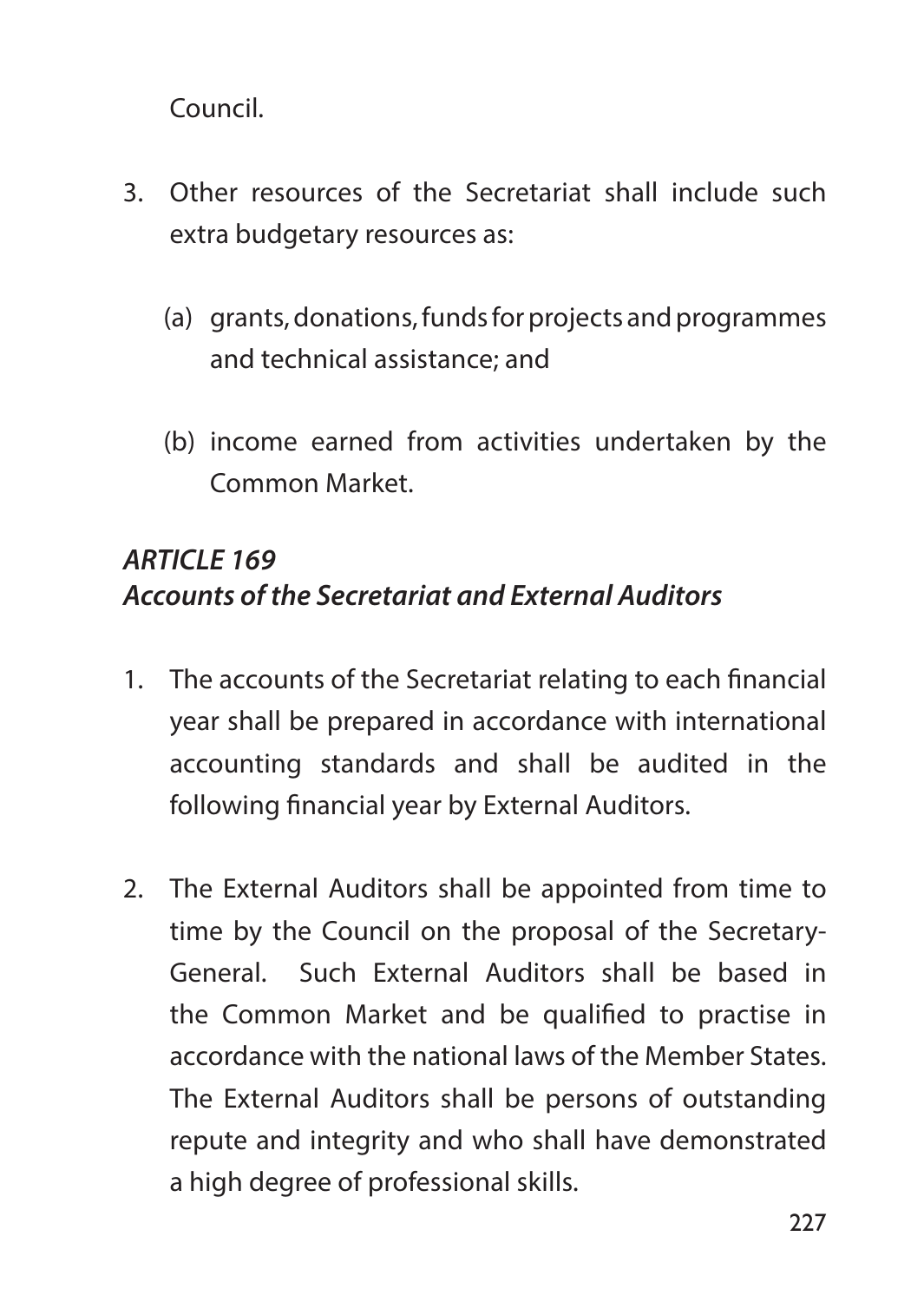- 3. The External Auditors shall act in accordance with any general or specific directions of the Council and, subject thereto, shall:
	- (a) determine its own procedure; and
	- (b) submit its report of the audit to the Secretary-General not later than six months from the expiry of the financial year to which the accounts so audited relate.
- 4. Upon receipt of the report of the External Auditors, the Secretary-General shall circulate copies thereof to every Member State and convene a meeting of the Intergovernmental Committee or Committee on Administrative and Budgetary Matters to examine the report and to make recommendations in relation thereto before the report is submitted to the Council for adoption.
- 5. The Council may make regulations for the better carrying out of the provisions of this Article and without prejudice to the generality of the foregoing, such regulations may provide for the terms and conditions of service and the powers of the External Auditors.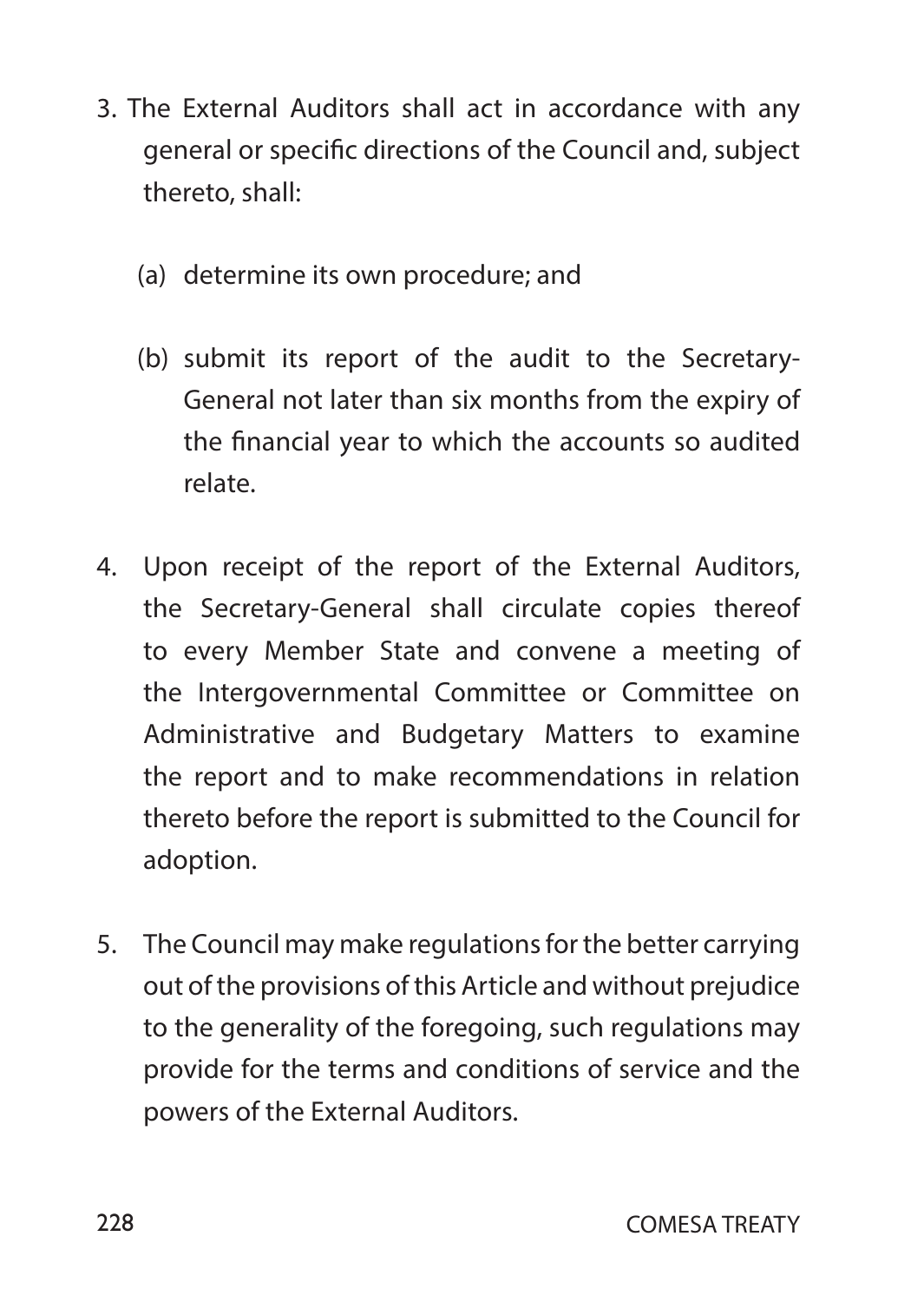## *ARTICLE 170 Financial Regulations*

The Council shall make financial regulations for the application of the provisions of this Chapter.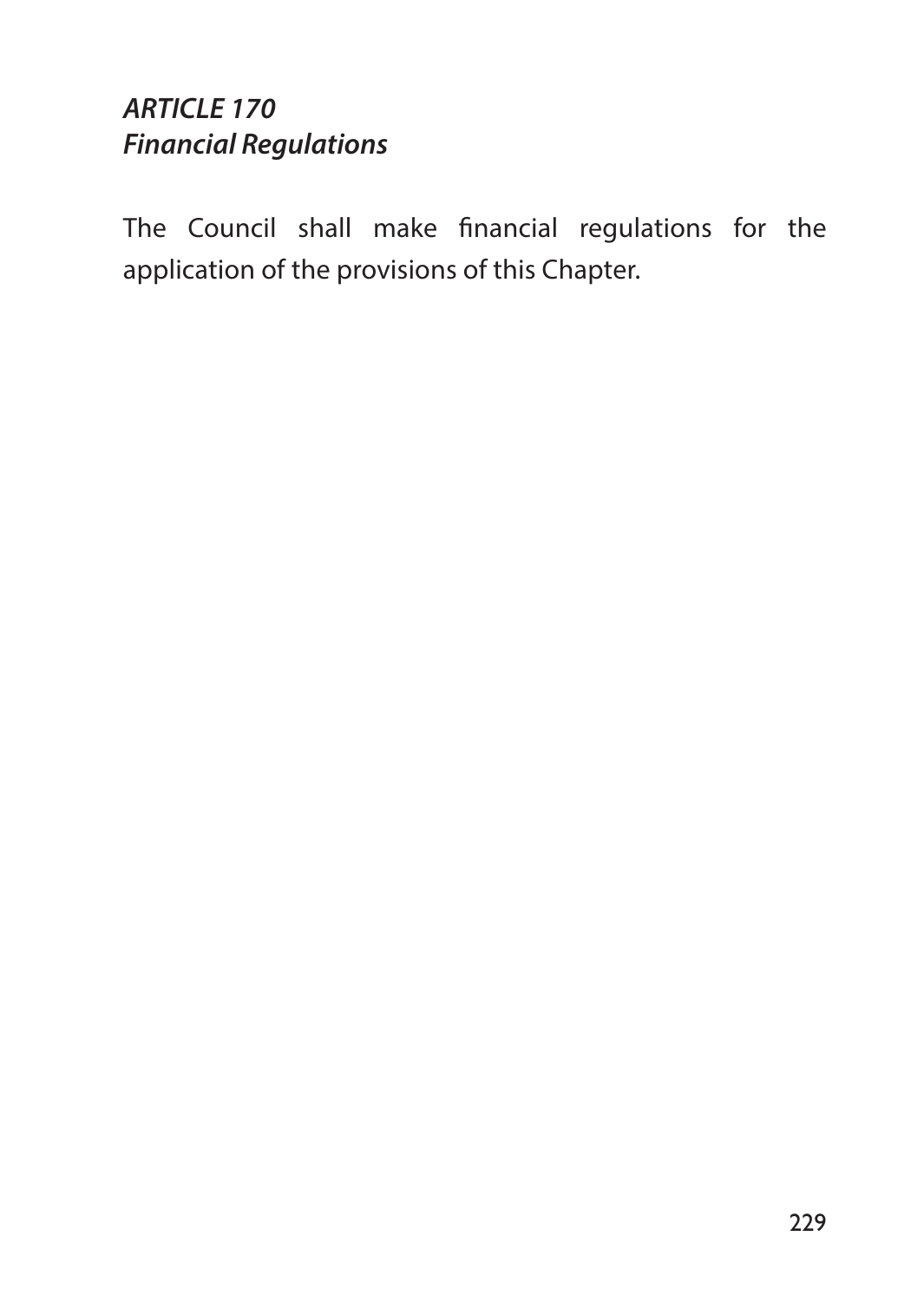# **CHAPTER THIRTY-ONE**

### **SANCTIONS**

#### *ARTICLE 171 Sanctions*

- 1. The Member States agree that for the attainment of the objectives of the Common Market, full commitment of each Member State to the fulfillment of the obligations contained in this Treaty shall be required. To this end, the Member States agree that specific sanctions may be imposed by the Authority to secure fulfillment by the Member States of their obligations under this Treaty.
- 2. For the purposes of paragraph 1 of this Article, the Authority may impose sanctions on a Member State:
	- (a) which defaults in performing an obligation under this Treaty; or
	- (b) whose conduct, in the opinion of the Authority, is prejudicial to the existence or the attainment of the objectives of the Common Market.
- 3. The Authority may in any of the events stipulated in paragraph 2 of this Article, impose any one or more of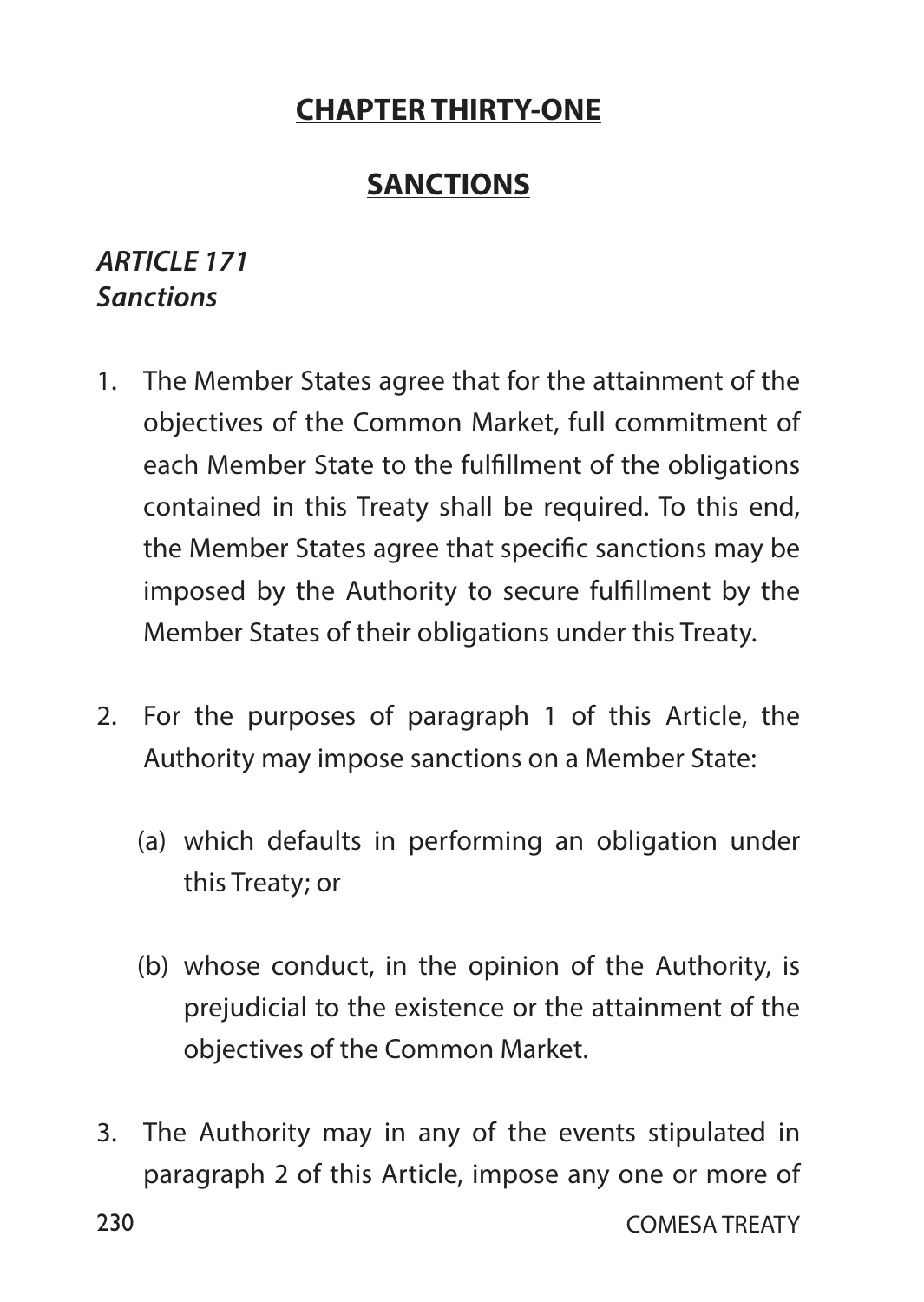the sanctions set out below:

- (a) suspend the exercise by such a Member State of any of the rights and privileges of membership to the Common Market;
- (b) impose a financial penalty on such Member State;
- (c) suspend from the Common Market a Member State on such conditions and for such period as the Authority may consider appropriate; or
- (d) expel a Member State.
- 4. The Authority may expel a Member State:
	- (a) whose rights and privileges have been suspended under sub-paragraph (a) of paragraph 3 of this Article who fails to remedy the default leading to such suspension within the period specified therefor; or
	- (b) which fails to pay the financial penalty imposed under sub-paragraph (b) of paragraph 3 of this Article.
- 231 5. A Member State suspended under sub-paragraph (c)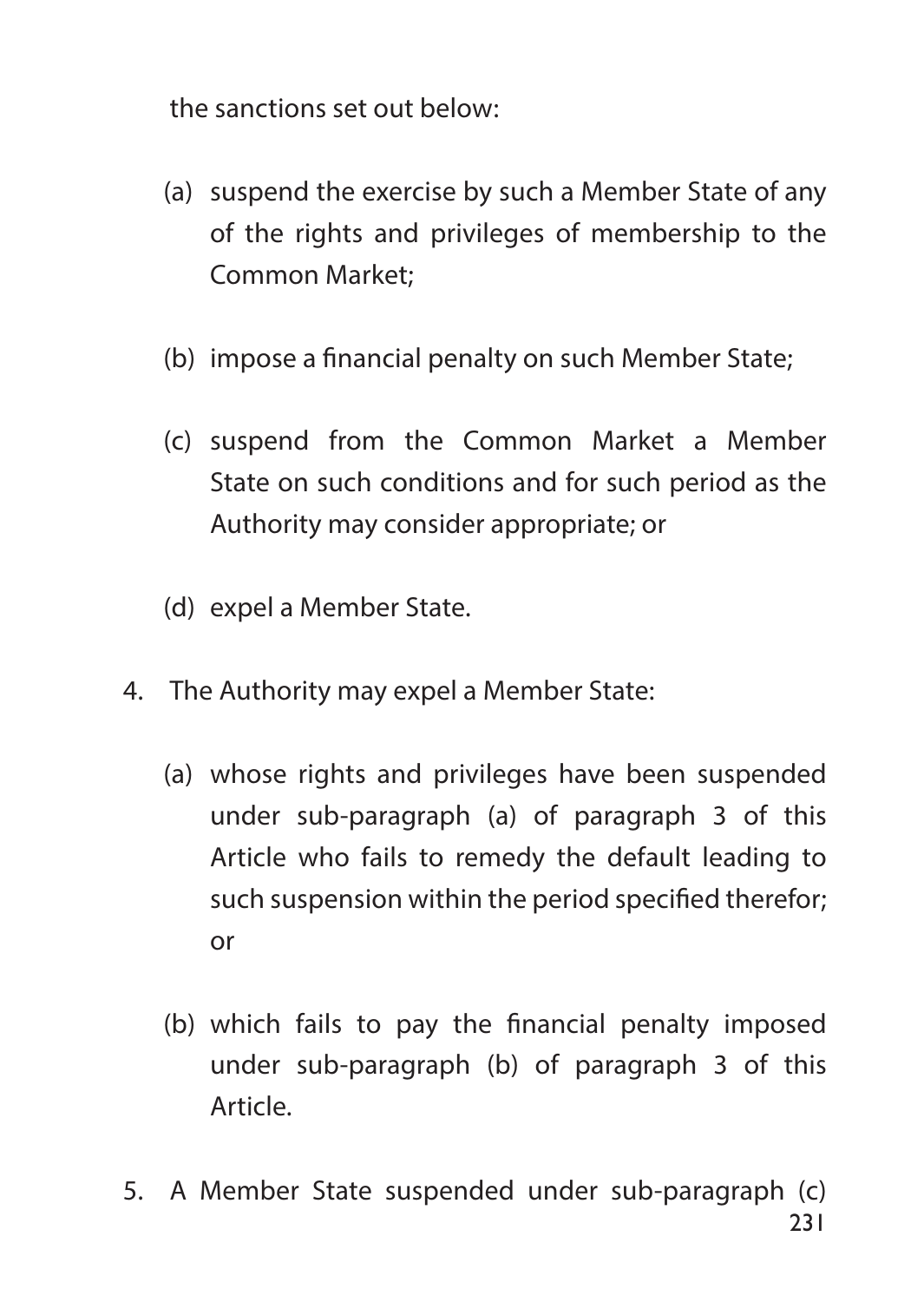of paragraph 3 of this Article and which fails to meet the conditions imposed within the period specified shall automatically cease to be a Member State of the Common Market.

6. Where a Member State is in arrears for more than two years in the payment of its contributions for reasons other than those caused by public or natural calamity or exceptional circumstance that gravely affects its economy, such Member State may, by a resolution of the Authority, be suspended from taking part in the activities of the Common Market and shall cease to enjoy the benefits provided for under this Treaty.

# *ARTICLE 172 Continuation of Obligations and Re-admission*

- 1. A Member State suspended under Articles 171 (3)(a) and 171 (3)(c) of this Treaty shall continue to perform its outstanding obligations under this Treaty during the period of suspension.
- 2. A Member State expelled under Article 171 (3)(d) of this Treaty may apply for re-admission to the Common Market. The Authority may impose such conditions as it may consider necessary for re-admission.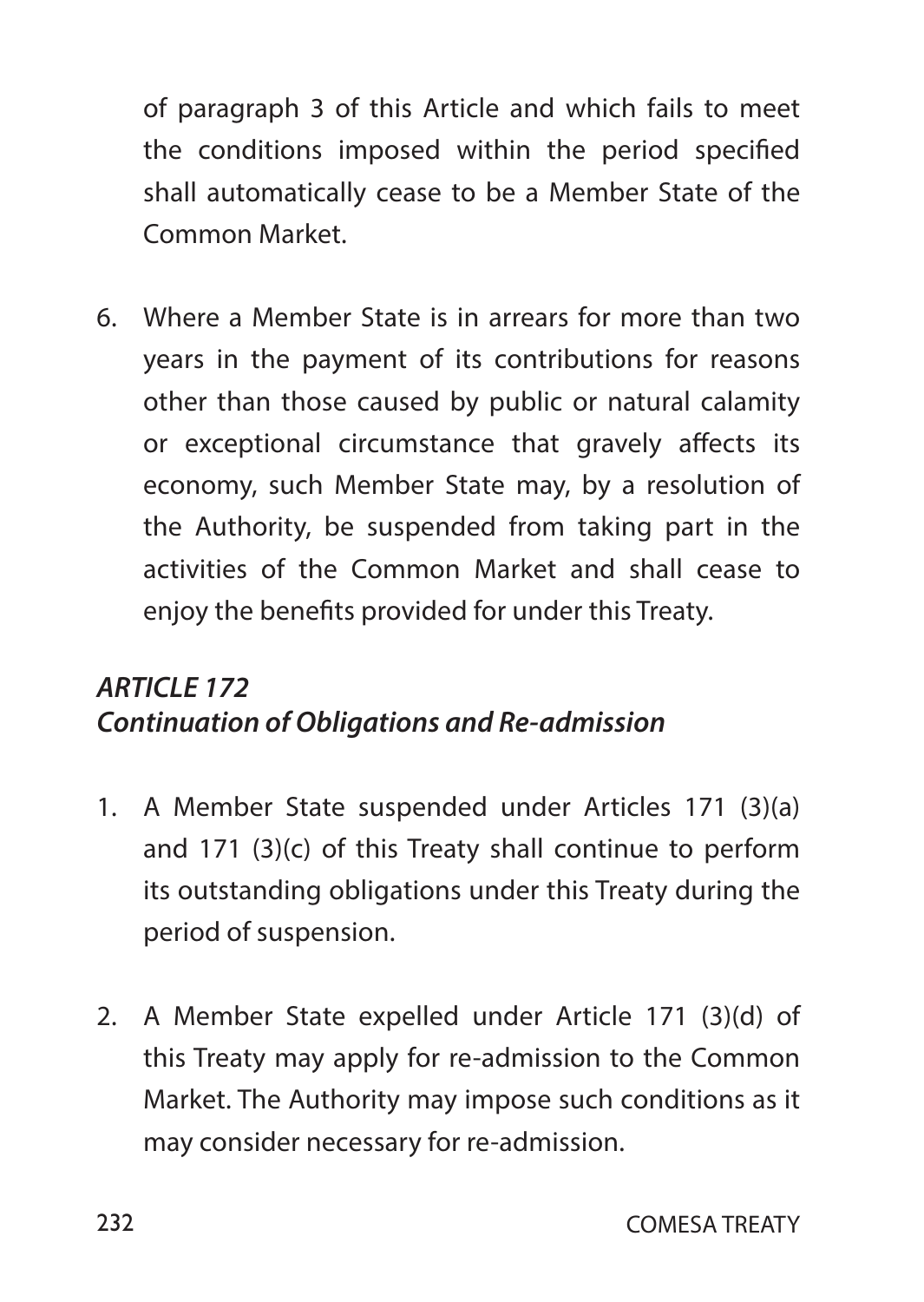## **CHAPTER THIRTY-TWO**

# **IMPLEMENTATION AND MONITORING ARRANGEMENTS**

### *ARTICLE 173 Scope of Co-operation*

- 1. The Member States agree that the implementation of the provisions of this Treaty shall be prioritized on the basis of comprehensive and measurable programmes with clear implementation targets and effective evaluation mechanisms.
- 2. Subject to the provisions of this Treaty, the Secretariat shall be responsible for following up and monitoring the implementation by the Member States of the provisions of this Treaty and the regulations made, directives issued, recommendations made and decisions taken and opinions delivered by the Council.
- 3. The Secretary-General shall, within twelve months from the entry into force of this Treaty, submit to the Council a comprehensive and measurable implementation programme with clear targets.
- 4. The time-table of implementation shall be divided into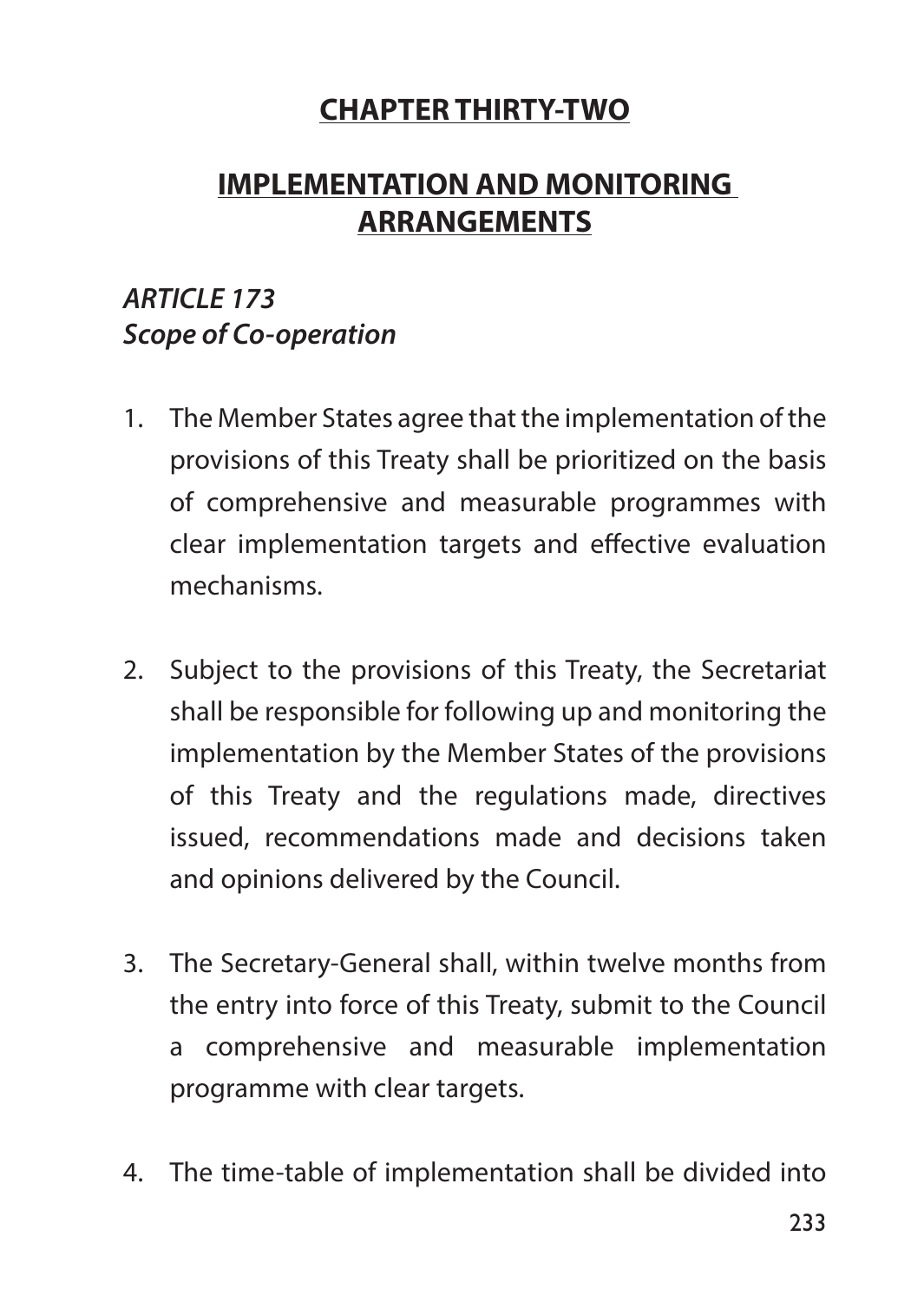stages of two years each starting from the date of the entry into force of this Treaty and shall show a set of actions to be initiated and carried through concurrently.

- 5. The transition from one stage of implementation to the next shall be conditional upon a finding that the objectives specifically laid down in the time-table for that stage have been substantially attained and that the obligations have been fulfilled.
- 6. The findings shall be made at the end of the year of the time indicated in the time-table for that stage by the Council acting on reports prepared by the Secretariat and on the recommendations of the Intergovernmental Committee.
- 7. In the event that there is a deadlock in the decision to move on to the next stage, the current stage shall be automatically extended for a period of one year.
- 8. At the end of the year the Council shall make its finding acting on the reports of the Secretariat and the recommendations of the Intergovernmental Committee.
- 9. In the event that the Council fails to reach a decision, it shall refer the matter to the Authority for its decision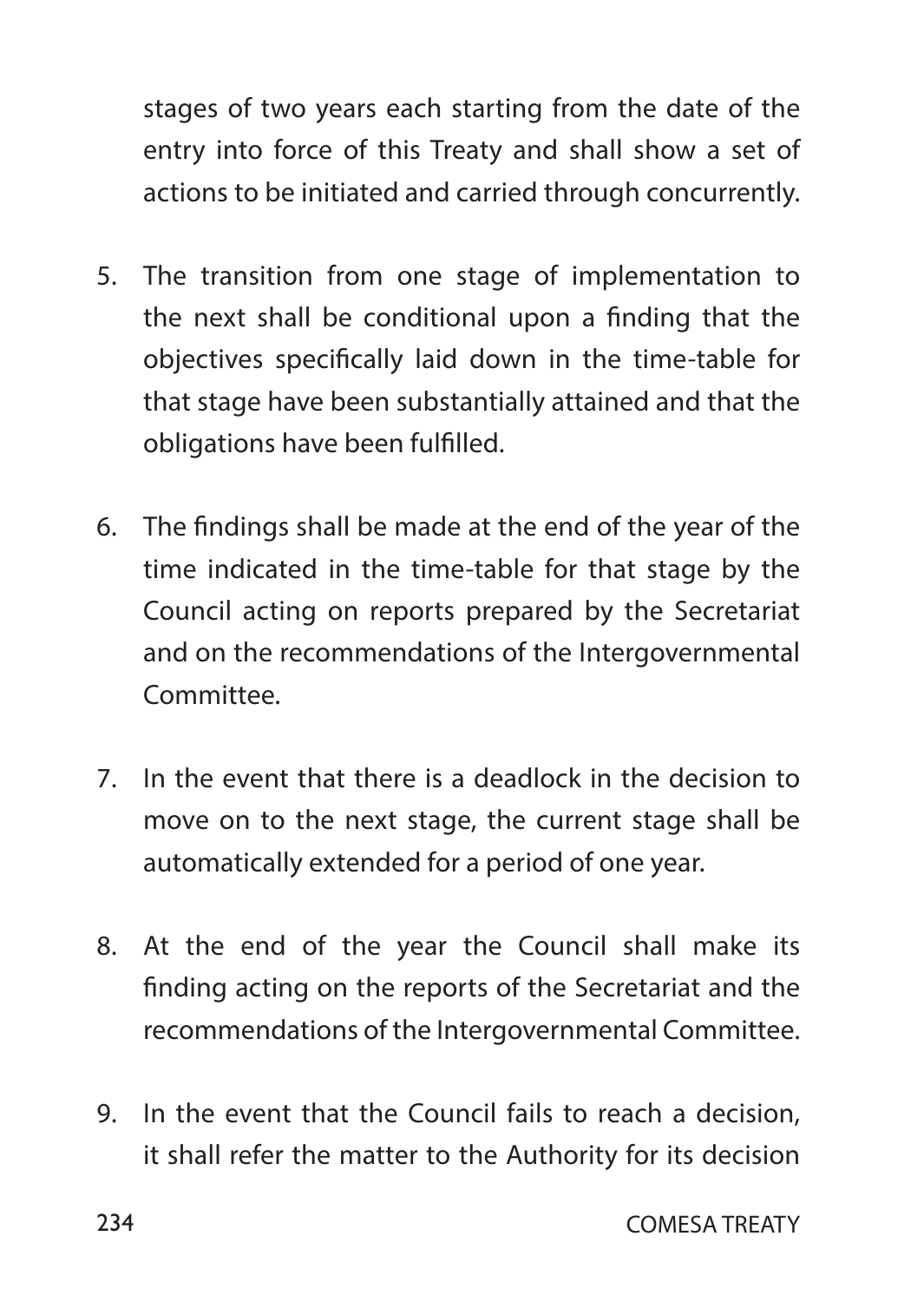which shall be final and binding on all the Member States and on the organs of the Common Market.

10. A Member State may not rely on the non-fulfillment of its own obligations to prevent a decision from being taken or to reserve its position.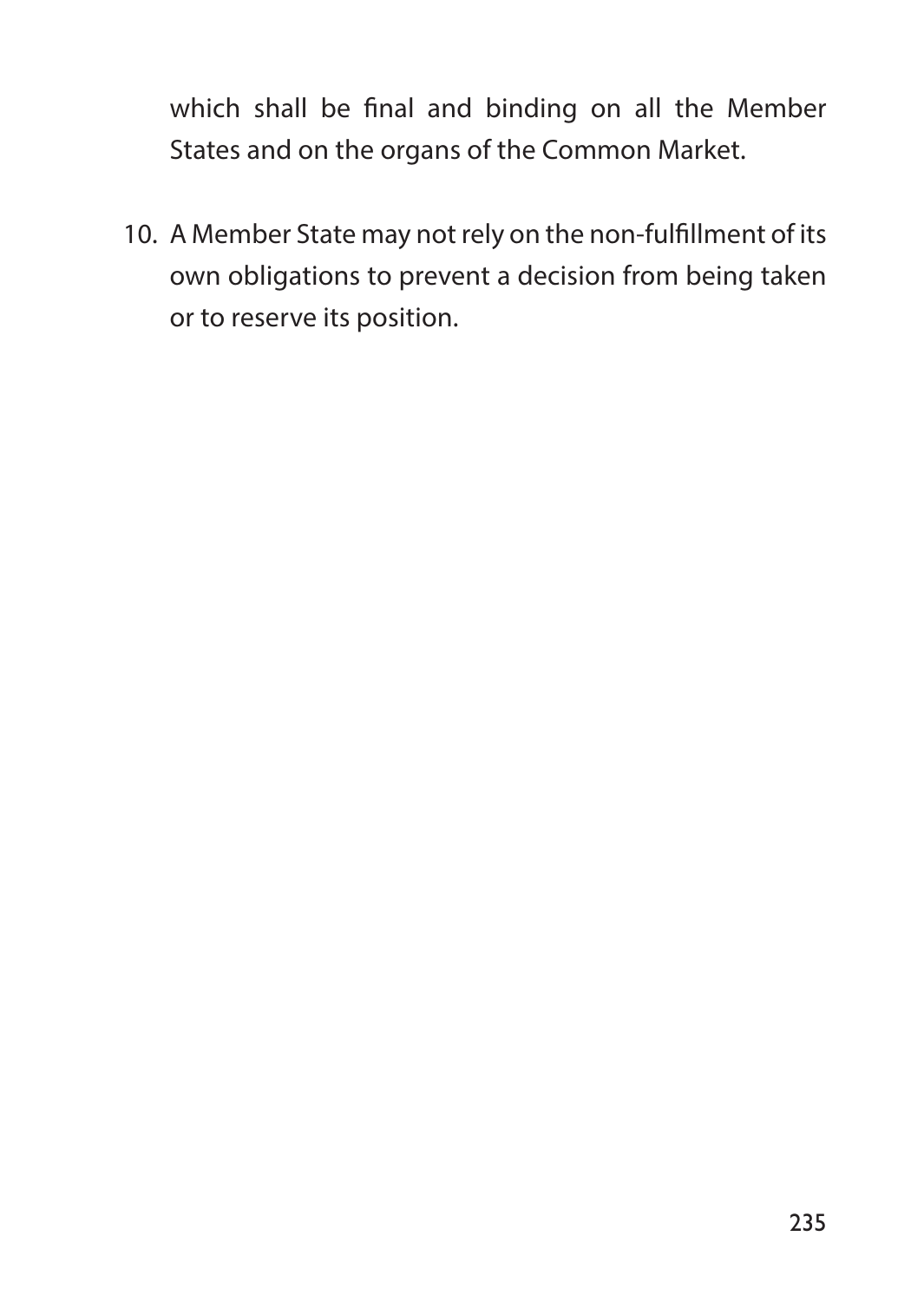# **CHAPTER THIRTY-THREE**

### **EXISTING INSTITUTIONS AND AGREEMENTS**

### *ARTICLE 174 Continuance in Force of Certain Institutions and Agreements*

- 1. The Member States shall recognise the institutions established under the Preferential Trade Area for Eastern and Southern African States which shall continue to be regulated by the respective Charters establishing them.
- 2. For the purposes of paragraph 1 of this Article, the Institutions are the:
	- (a) Eastern and Southern African Trade and Development Bank;
	- (b) Clearing House;
	- (c) Leather and Leather Products Institute;
	- (d) Re-insurance Company;
	- (e) Metallurgical Technology Center;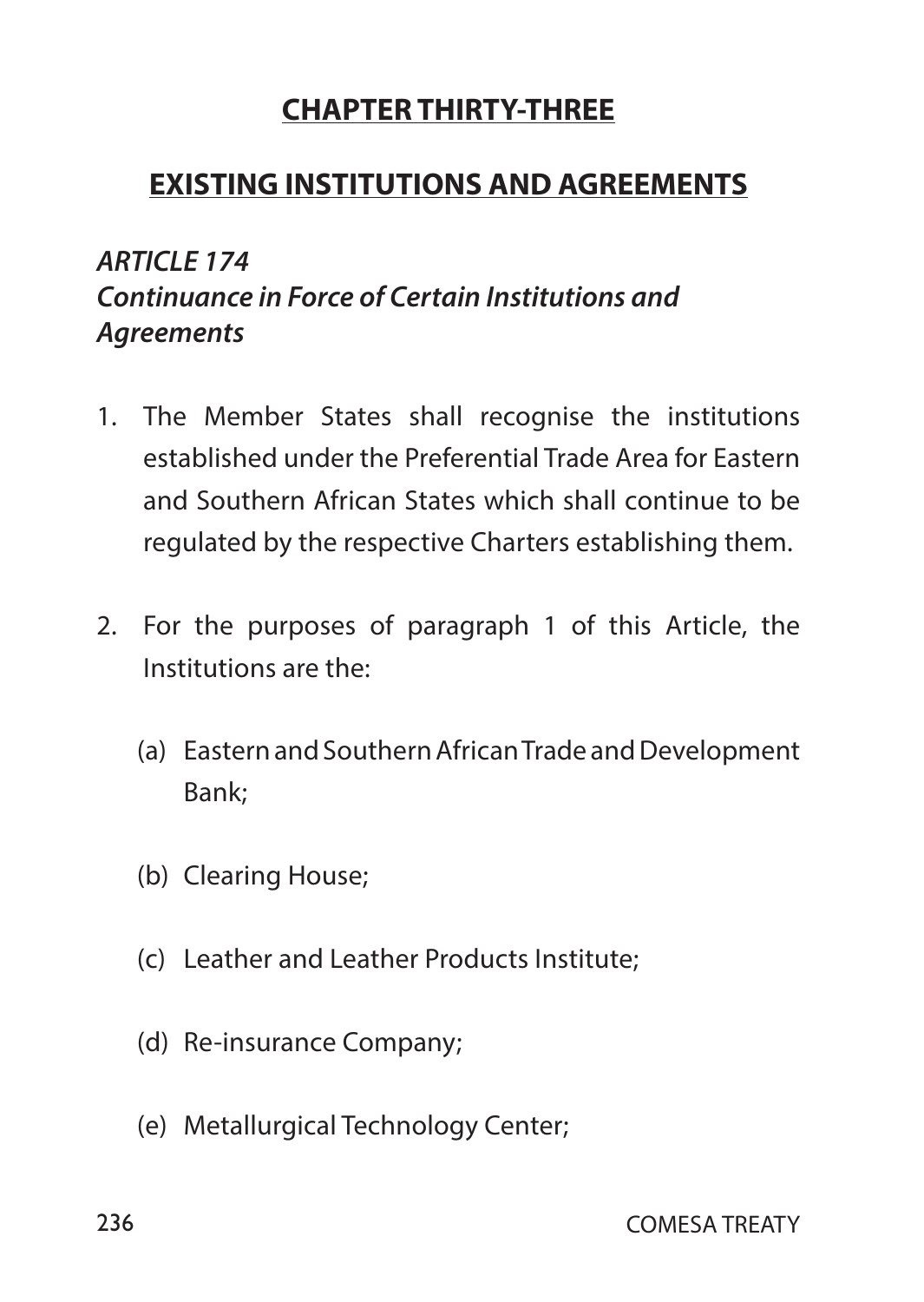- (f) Council of Bureaux;
- (g) Association of Commercial Banks;
- (h) Centre for Commercial Arbitration;
- (i) Federation of National Associations of Women in Business; and
- (j) Federation of Chambers of Commerce and Industry.
- 3. Upon the entry into force of this Treaty, the institutions specified in paragraph 2 of this Article shall be deemed to be institutions of the Common Market and shall be designated as such.
- 4. The rights and obligations arising from certain agreements concluded under the provisions of the PTA Treaty shall not be affected by the provisions of this Treaty.
- 5. For the purposes of paragraph 4 of this Article, the agreements referred to in that paragraph are:
	- (a) the Agreement on Privileges and Immunities adopted by the PTA Member States in December 1983;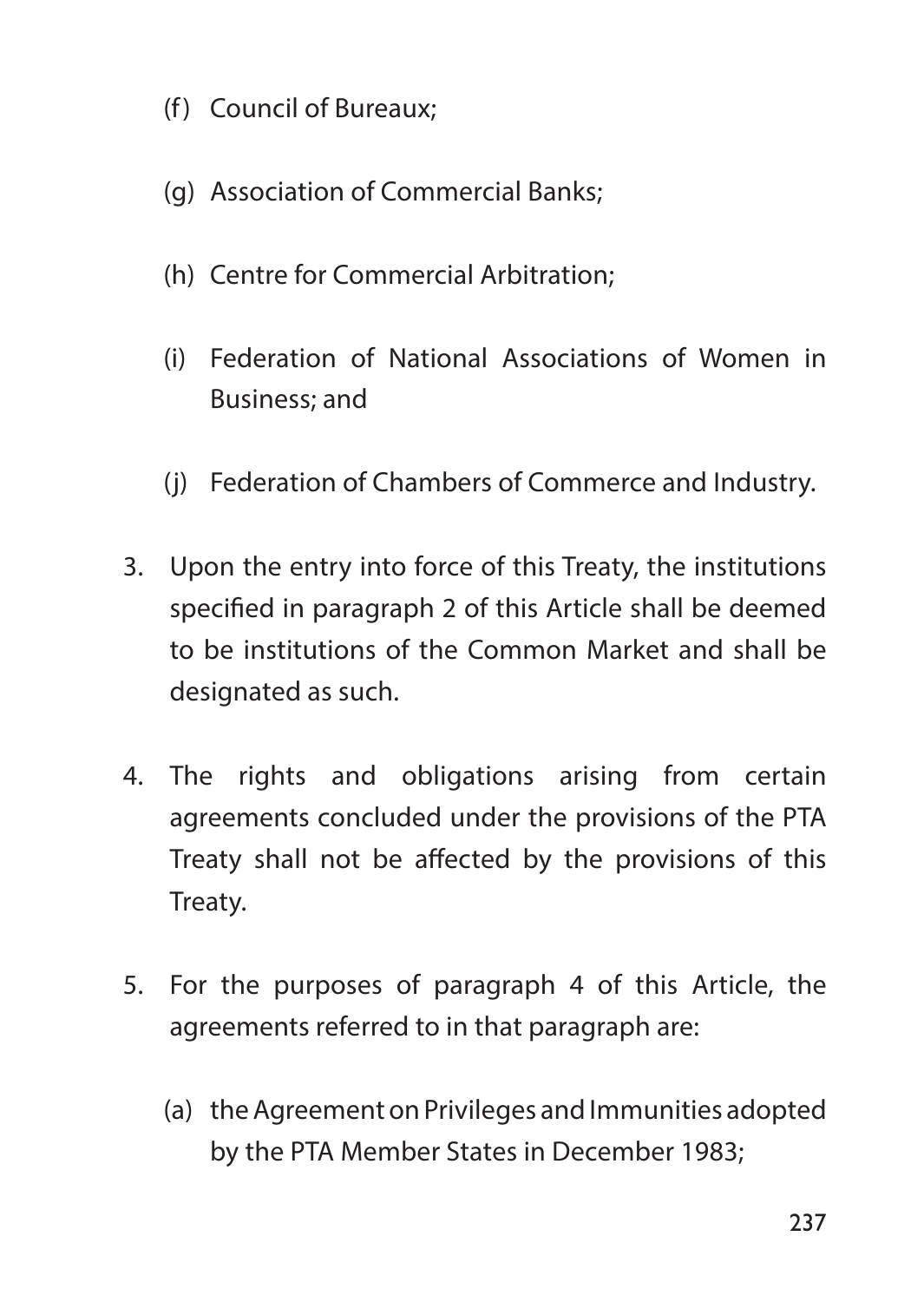- (b) the Customs Bond Guarantee Agreement adopted by the PTA Member States in November 1990;
- (c) the Charter on Multinational Industrial Enterprises adopted by the PTA Member States in November 1990;
- (d) the Protocol on Third Party Motor Vehicle Insurance Scheme; and
- 6. Any references in the agreements referred to in paragraph 5 of this Article to the Preferential Trade Area or any officer or authority thereof shall have the effect as if references therein were substituted by the Common Market and the corresponding officer or authority thereof.

### *ARTICLE 175 Relationship Between the Institutions of the Common Market and the Common Market*

- 1. Each institution of the Common Market shall, in the implementation of the provisions of its Charter take into account the objectives, policies, programmes and activities of the Common Market.
- 2. The Secretary-General shall maintain such continuous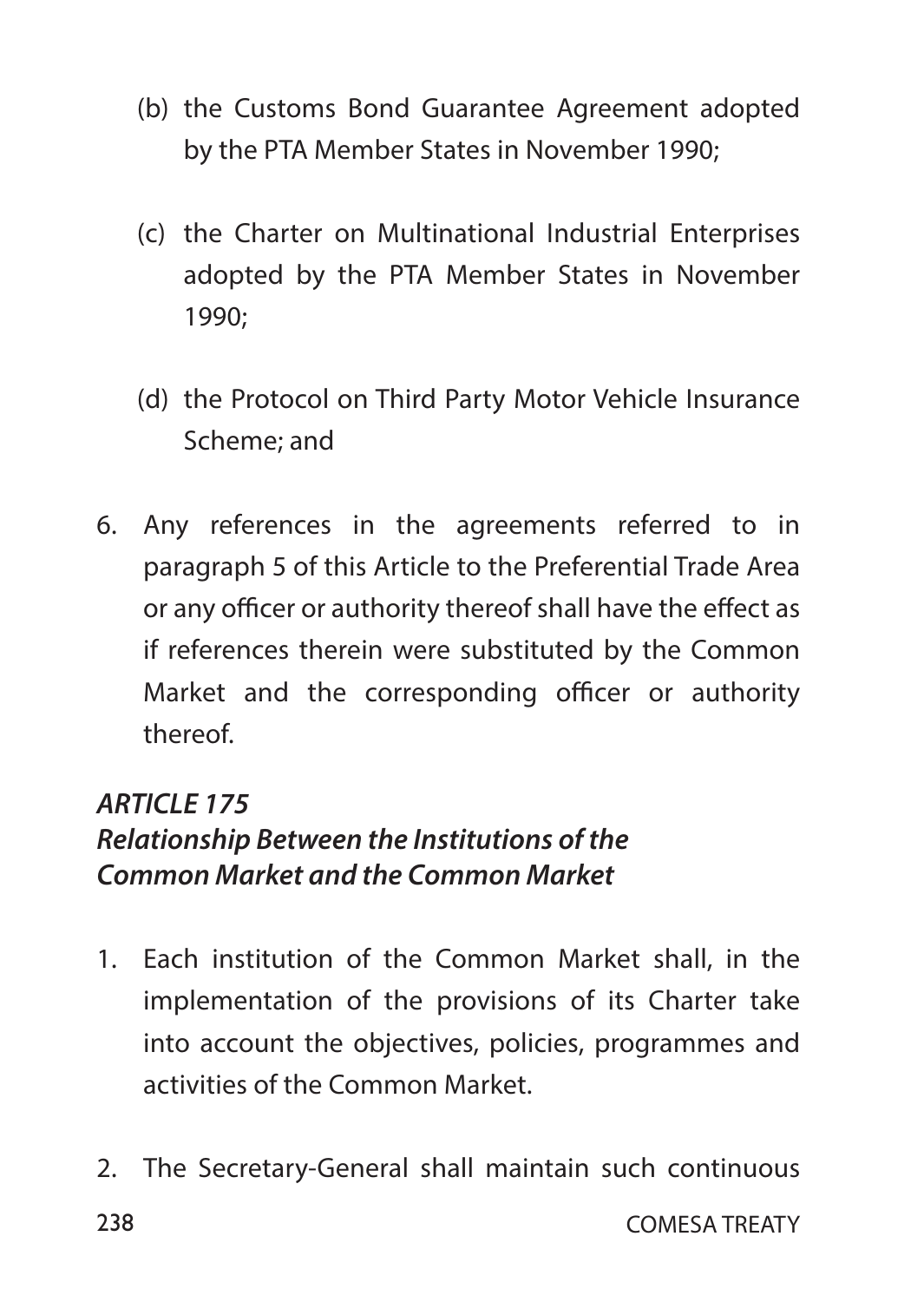working relations with the institutions of the Common Market as would further the implementation of the provisions of this Treaty and shall for this purpose, make co-operation arrangements with each Institution of the Common Market.

3. Each institution of the Common Market shall, in accordance with its Charter, submit annual progress Reports to the Council on its activities and in response to which the Council may give its opinion.

# *ARTICLE 176 Dissolution of Certain Existing Institutions*

Upon the entry into force of this Treaty the following institutions shall cease to exist:

- (a) the PTA Tribunal established by Article 10 of the Treaty for the Establishment of the Preferential Trade Area for Eastern and Southern African States; and
- (b) the PTA Administrative Appeals Board established by Article 2 of its Statute.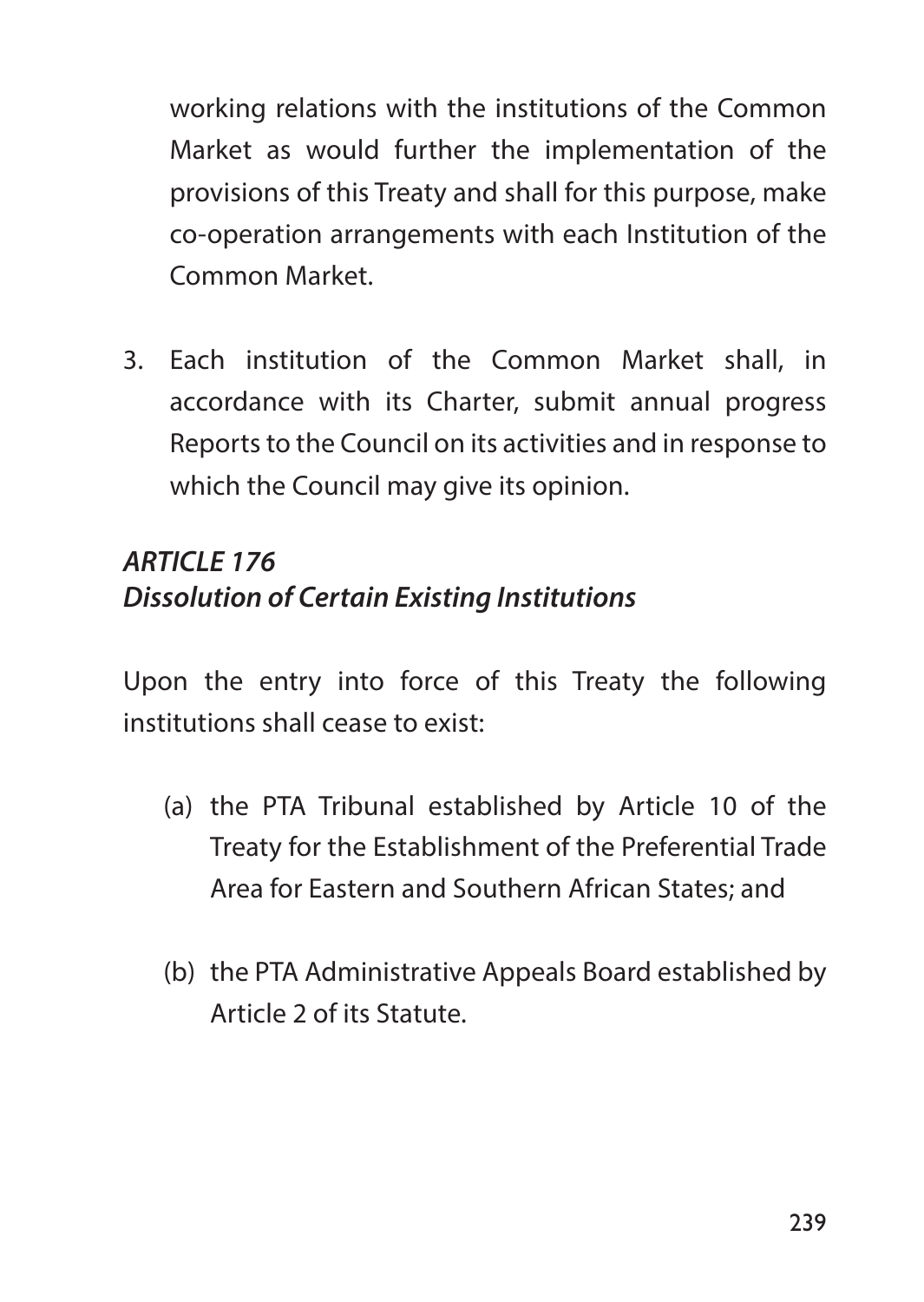## **CHAPTER THIRTY-FOUR**

# **ECONOMIC COMMUNITY FOR EASTERN AND SOUTHERN AFRICA**

### *ARTICLE 177 Gradual Establishment of an Economic Community for Eastern and Southern Africa*

- 1. At a date to be determined by the Authority after the entry into force of this Treaty, the Council shall propose to the Authority for its approval, measures which in addition to the provisions of this Treaty would be required to be implemented in order to assist in the eventual development and establishment of an Economic Community for Eastern and Southern Africa.
- 2. The functioning and development of the Common Market shall be reviewed in accordance with the provisions of this Treaty in order to establish an Economic Community for Eastern and Southern Africa.
- 240 Deen Julilleu.<br>
COMESA TREATY 3. The transition from the Common Market into an Economic Community for Eastern and Southern Africa shall be conditional upon a finding that the objectives of the Common Market have been substantially attained and that the obligations upon the Member States have been fulfilled.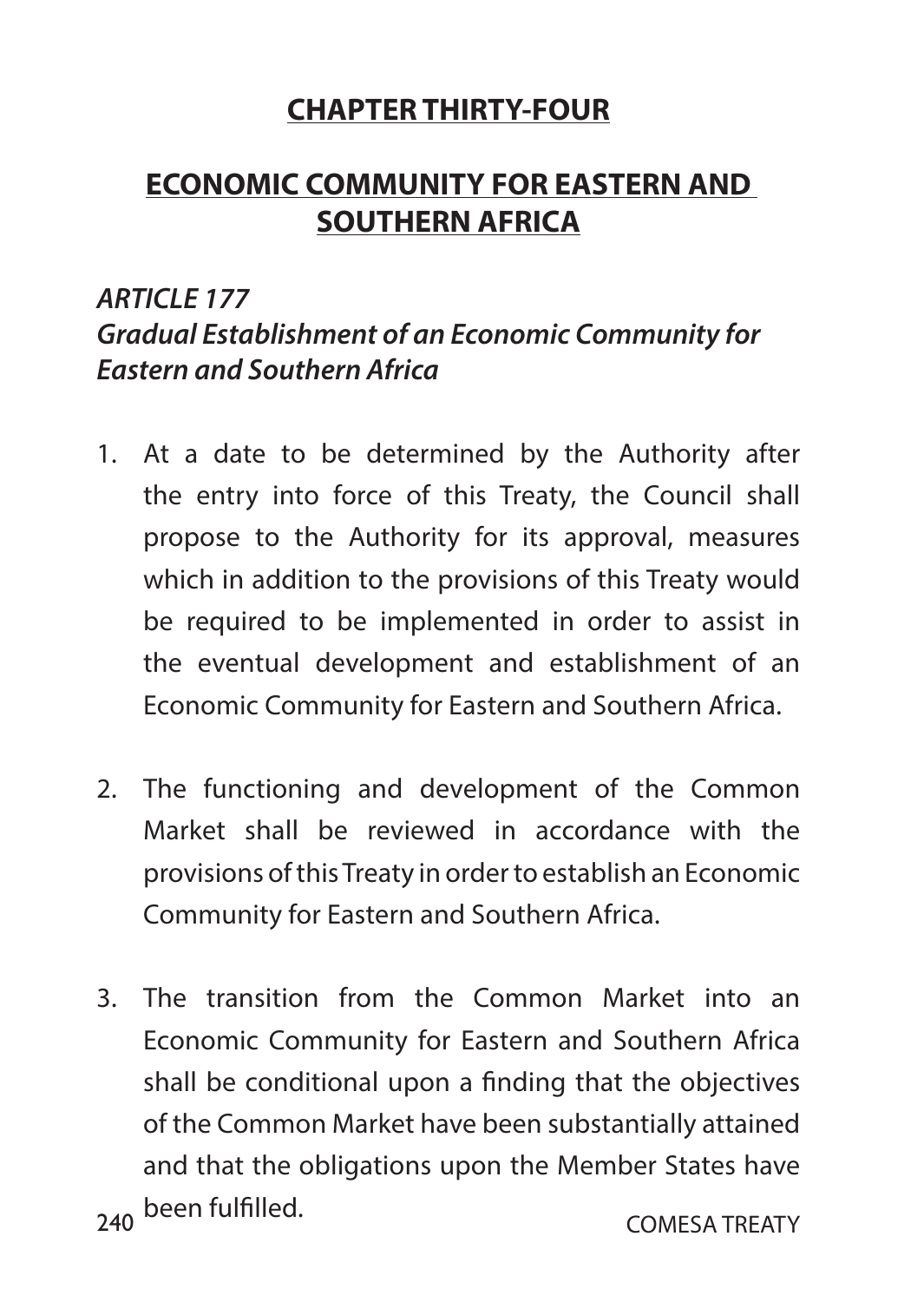### **CHAPTER THIRTY-FIVE**

## **RELATIONS WITH OTHER ORGANISATIONS AND CO-OPERATING PARTNERS**

# *ARTICLE 178 Relations with the African Economic Community*

- 1. The Member States agree that the final objective of the Common Market is to contribute to the implementation of the provisions of the Treaty Establishing the African Economic Community. To this end the Member States shall:
	- (a) negotiate, together with other regional economic communities, the Protocol on Relations between the African Economic Community and the Regional Economic Communities;
	- (b) implement the provisions of this Treaty with due consideration to the provisions of the Treaty Establishing the African Economic Community; and
	- (c) convert the Common Market or its successor, at a time to be agreed upon between the Common Market or its successor and the African Economic Community, into an organic entity of the African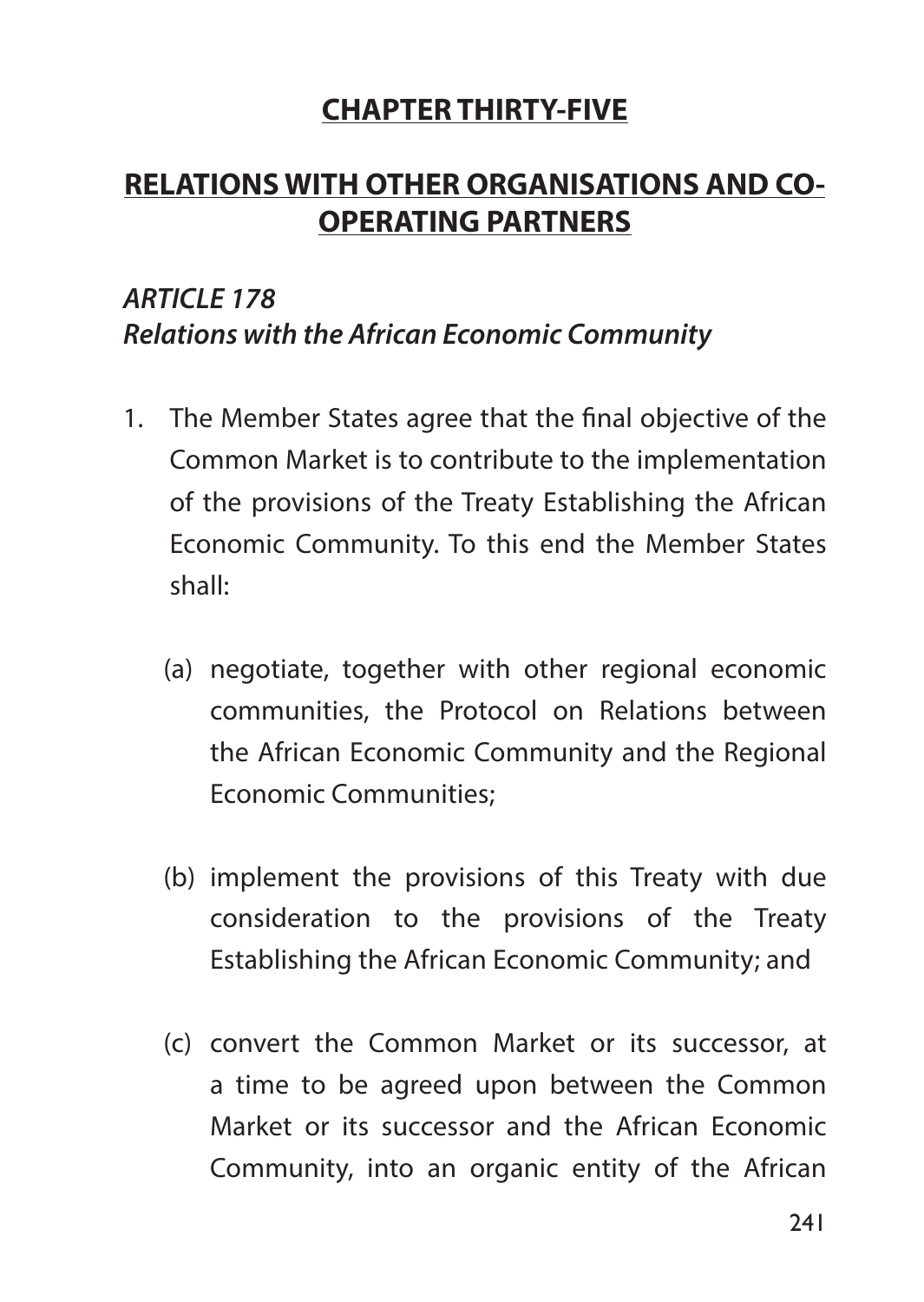Economic Community.

2. The Secretary-General shall coordinate the activities of the Common Market with those of the African Economic Community and shall, from time to time, submit reports to the Council.

# *ARTICLE 179 Relations with Other Regional Economic Communities*

- 1. In the context of realising its regional integration objectives, the Common Market may enter into cooperation agreements with other regional communities.
- 2. The co-operation referred to in paragraph 1 of this Article shall be subject to prior approval by the Council.

#### *ARTICLE 180 Relations with other Intergovernmental Organisations*

- 1. Subject to the provisions of this Treaty, the Member States may be members of other regional or subregional organisations with other Member States or third countries for the purpose of strengthening co-operation among themselves.
- 2. The Secretary-General shall endeavour to co-ordinate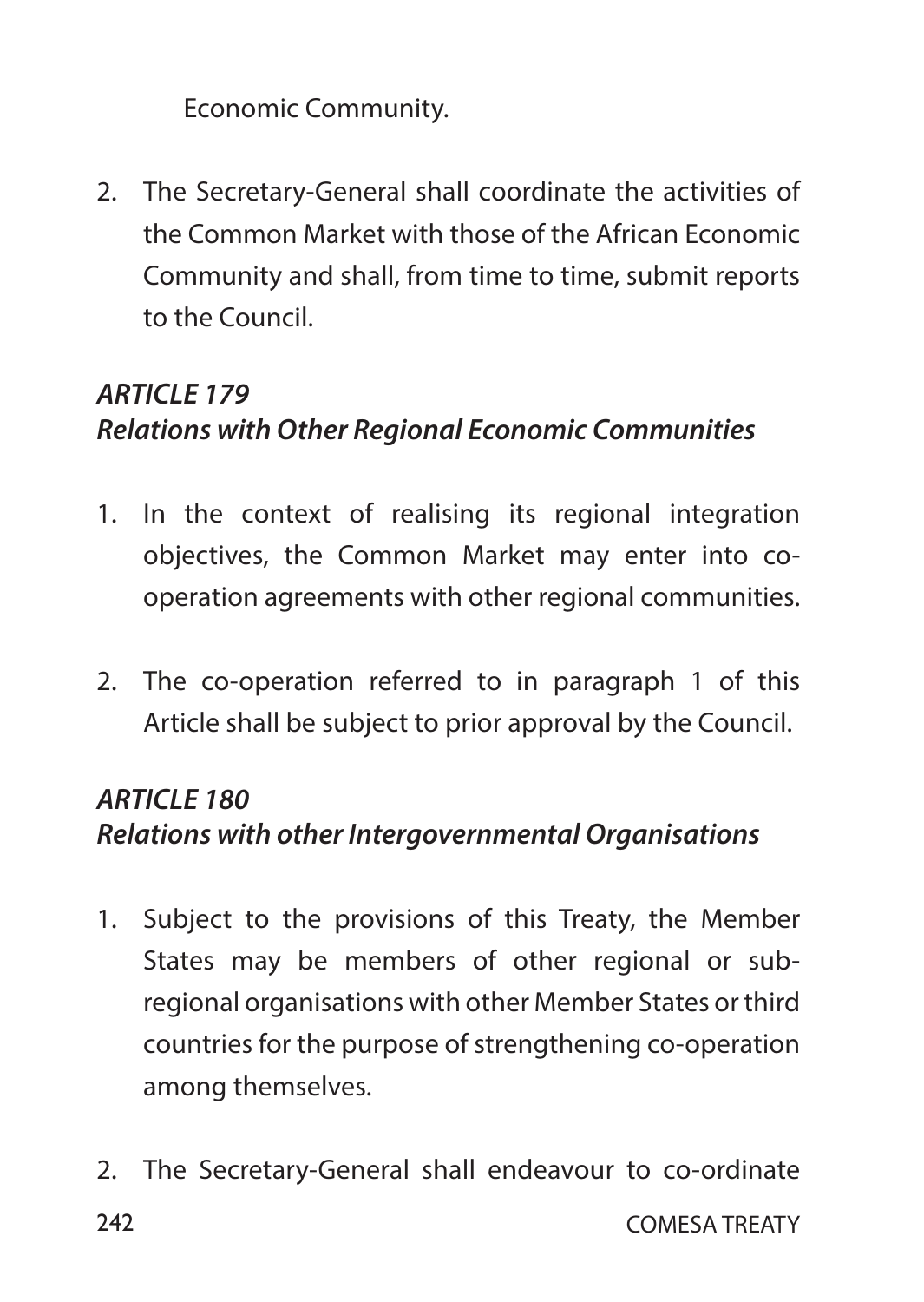the activities of the Common Market with those of the organisations referred to in paragraph 1 of this Article.

3. The Common Market shall maintain such continuous working relations with the Organisation of African Unity, the United Nations and such intergovernmental or governmental organisations as would assist the Common Market in the implementation of the provisions of this Treaty.

# *ARTICLE 181 Relations with Co-operating Partners*

- 1. The Common Market shall establish such continuous and close working relations with relevant African organisations such as the United Nations Economic Commission for Africa, the African Development Bank and other intergovernmental and non-governmental organisations in Eastern and Southern Africa with a view to strengthening the institutional capacity of the Common Market and assisting it in the implementation of the provisions of this Treaty.
- 2. The Common Market shall accord special importance to co-operation with United Nations systems, other international organisations and bilateral and multilateral donor agencies whose policies and programmes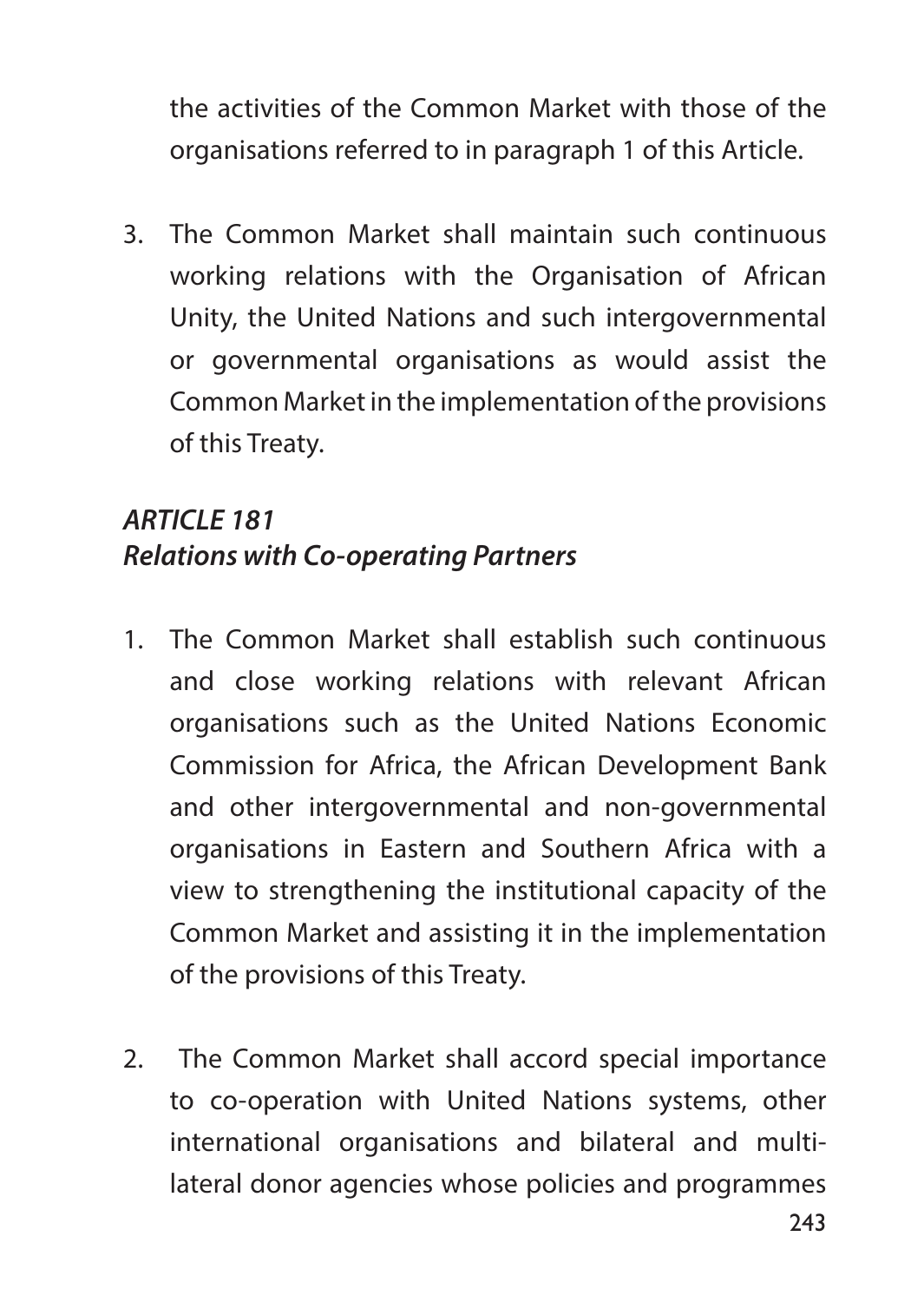are compatible with the policies, programmes and activities of the Common Market.

- 3. The Secretary-General shall initiate and maintain dialogue with the organisations and agencies referred to in paragraph 2 of this Article and with any other organisation whose policies and programmes are compatible with those of the Common Market in order to facilitate closer co-operation with such organisations, agencies and multi-lateral and bilateral donor agencies.
- 4. Meetings may be held between the Member States and governmental and non-governmental organisations and bilateral donor agencies on the Common Market policies and strategies including the implementation thereof, with a view to enhancing the participation of these organisations and agencies in the implementation and development of the Common Market.
- 5. Recommendations from the meetings referred to in paragraph 4 of this Article shall be put before the organs of the Common Market for consideration.

# *ARTICLE 182 Specialised Agencies*

244 COMESA TREATY 1. The Secretariat may, with the approval of the Council,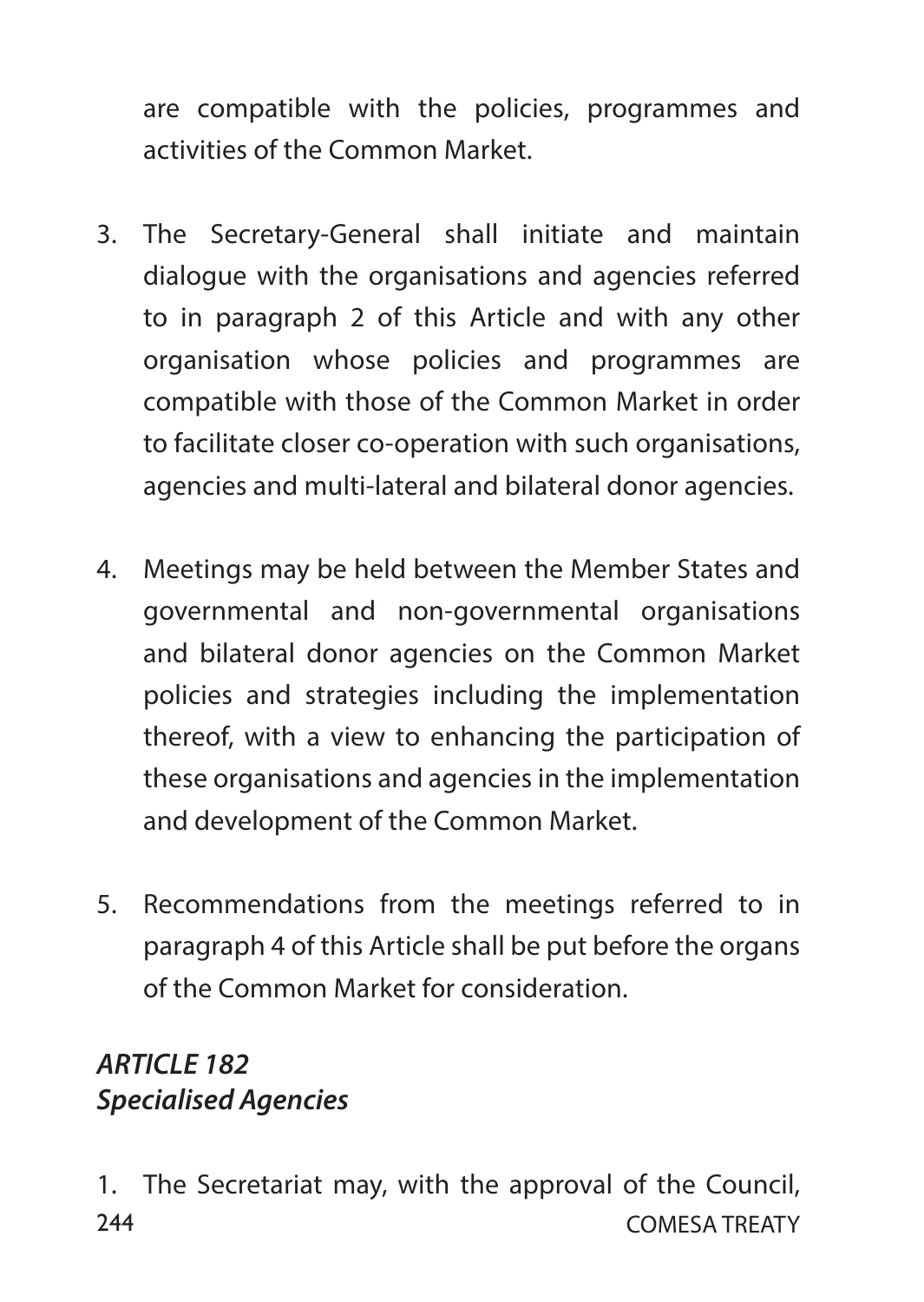enter into arrangements with any organisation specialised in any of the fields of activity of the Common Market under which such organisation shall implement a specific field of activity for the Common Market.

2. Arrangements made under paragraph 1 of this Article shall provide for the scope and content of the activity, administration and financing of the services concerned.

# *ARTICLE 183 Association with Other Countries*

The Member States may together negotiate with any third country with a view to the association of that country with the Common Market.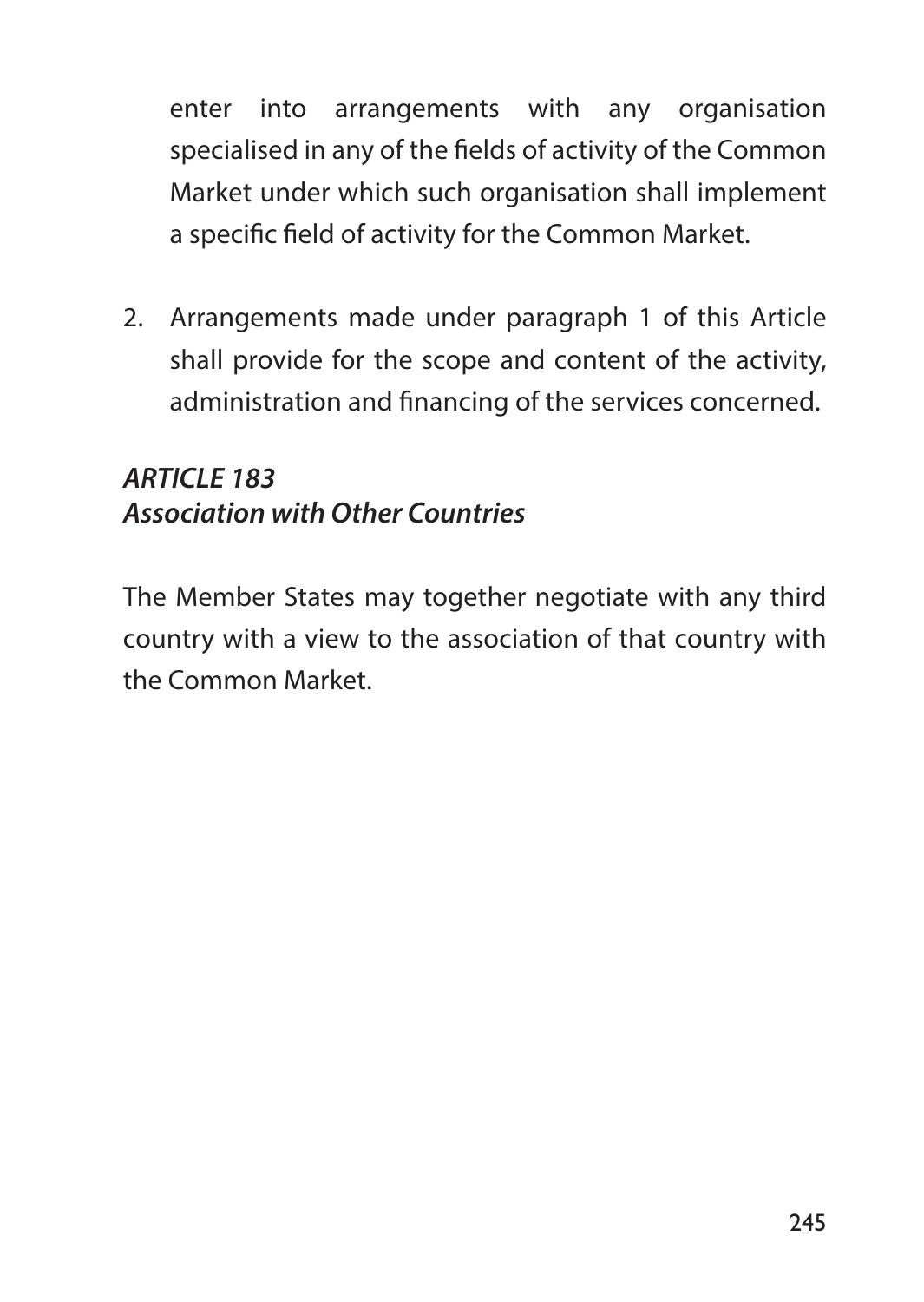# **CHAPTER THIRTY-SIX**

## **GENERAL, TRANSITIONAL AND FINAL PROVISIONS**

### *ARTICLE 184 Headquarters of the Common Market*

The Headquarters of the Common Market shall be in Lusaka in the Republic of Zambia or in such other place as may be determined by the Authority.

#### *ARTICLE 185 Official Languages*

The official languages of the Common Market shall be English, French, Portuguese and Arabic.

### *ARTICLE 186 Status, Privileges and Immunities*

- 1. The Common Market shall enjoy international legal personality.
- 2. It shall have in the territory of each Member State:
	- (a) the legal capacity required for the performance of its functions under this Treaty; and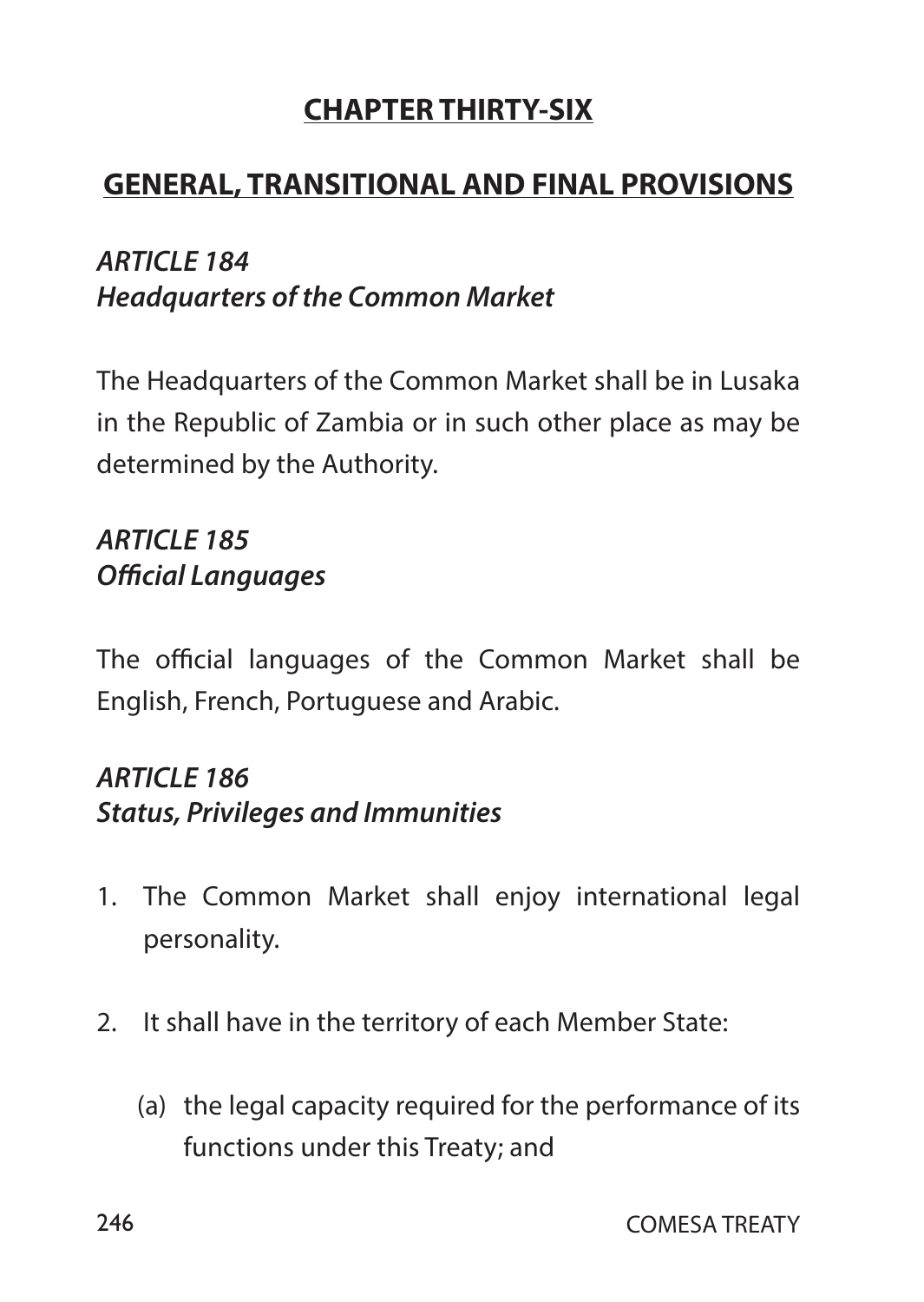- (b) power to acquire or dispose of movable and immovable property in accordance with the laws and regulations in force in each Member State.
- 3. The Common Market shall, in the exercise of its legal personality, be represented by the Secretary-General.
- 4. Subject to the provisions of the Charters establishing the institutions of the Common Market which provide that the institution, as the case may be, shall be capable of being sued, the Agreement shall be extended to the institutions of the Common Market:

Provided that the Secretary-General shall make arrangements by which the administrative costs related to implementation of the provisions of the Agreement are equitably shared with the institutions of the Common Market.

5. The Secretary-General acting on behalf of the Common Market, shall conclude with the governments of the Member States in whose territory the headquarters or regional or country offices of the Common Market shall be situated, agreements relating to the legal capacity and the privileges and immunities to be recognized and granted in connection with the Common Market.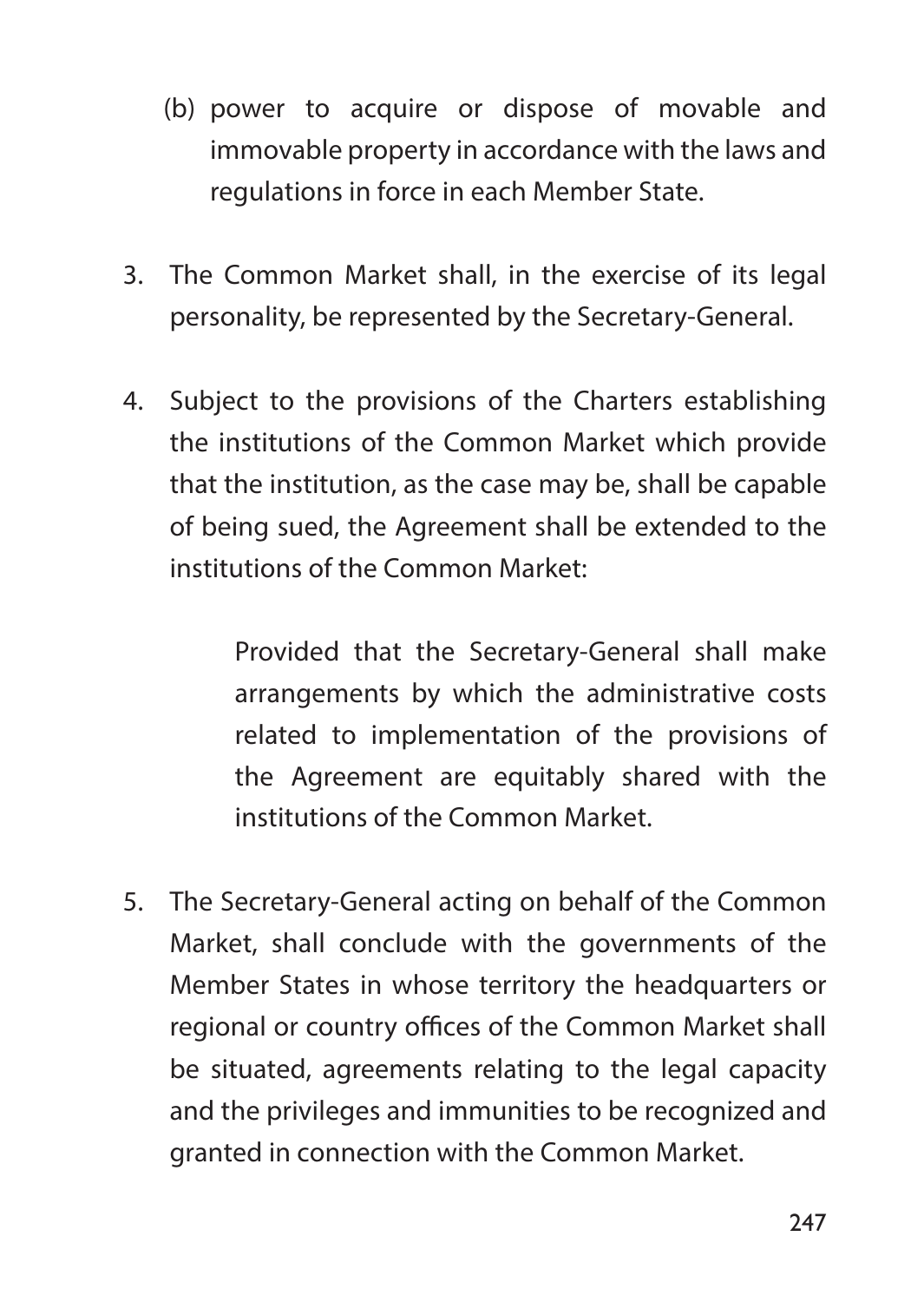6. The Chief Executives of the institutions of the Common Market shall, acting on behalf of their institutions, conclude with the governments in whose territory the Headquarters or other offices of such institutions are situated, agreements relating to the legal capacity and privileges and immunities to be recognised and granted in connection with their respective institutions of the Common Market.

# *ARTICLE 187 Transitional Arrangements*

- 1. Until Rules of Procedure and Terms of Reference of the Authority, the Council and all subordinate Organs other than the Court of the Common Market are made under the provisions of this Treaty, the Rules of Procedure and Terms of Reference of the Authority, the Council of Ministers and subordinate Organs of the Preferential Trade Area other than the PTA Tribunal shall continue to apply.
- 2. Until Staff Rules and Regulations and the Financial Rules of the Common Market are adopted the Staff Rules and Regulations and Financial Rules of the Preferential Trade Area shall continue to apply.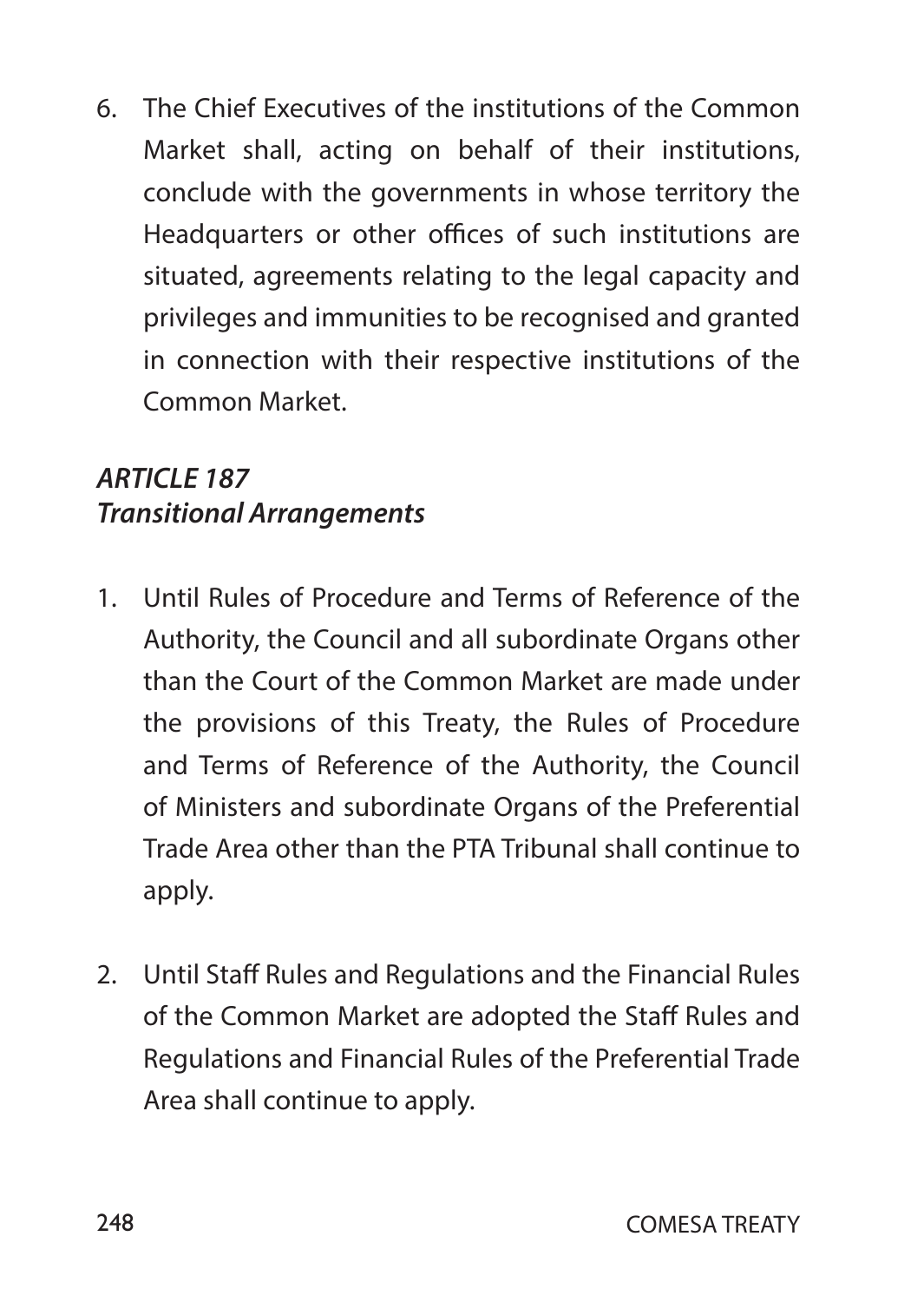# *ARTICLE 188 Dissolution of the Preferential Trade Area*

- 1. Upon the entry into force of this Treaty, hereinafter referred to as "the appointed day" the Preferential Trade Area established on the Thirtieth day of September 1982 by the Treaty for the Establishment of the Preferential Trade Area for Eastern and Southern African States, shall cease to exist.
- 2. The Secretary-General shall submit to the first meeting of the Council, a programme for the restructuring and reorganisation of the Secretariat including revision of job descriptions of the posts in the Secretariat to ensure that the Secretariat is more suitably structured to efficiently and adequately discharge the responsibilities entrusted upon it by or under this Treaty.

# *ARTICLE 189 Transfer of Assets and Liabilities*

1. On the appointed day there shall be transferred to and vested in the Common Market by virtue of this Article and without further assurance, all the assets and liabilities of the Preferential Trade Area and from that day, the Common Market shall, in respect of the assets and liabilities so transferred and vested, have all the rights,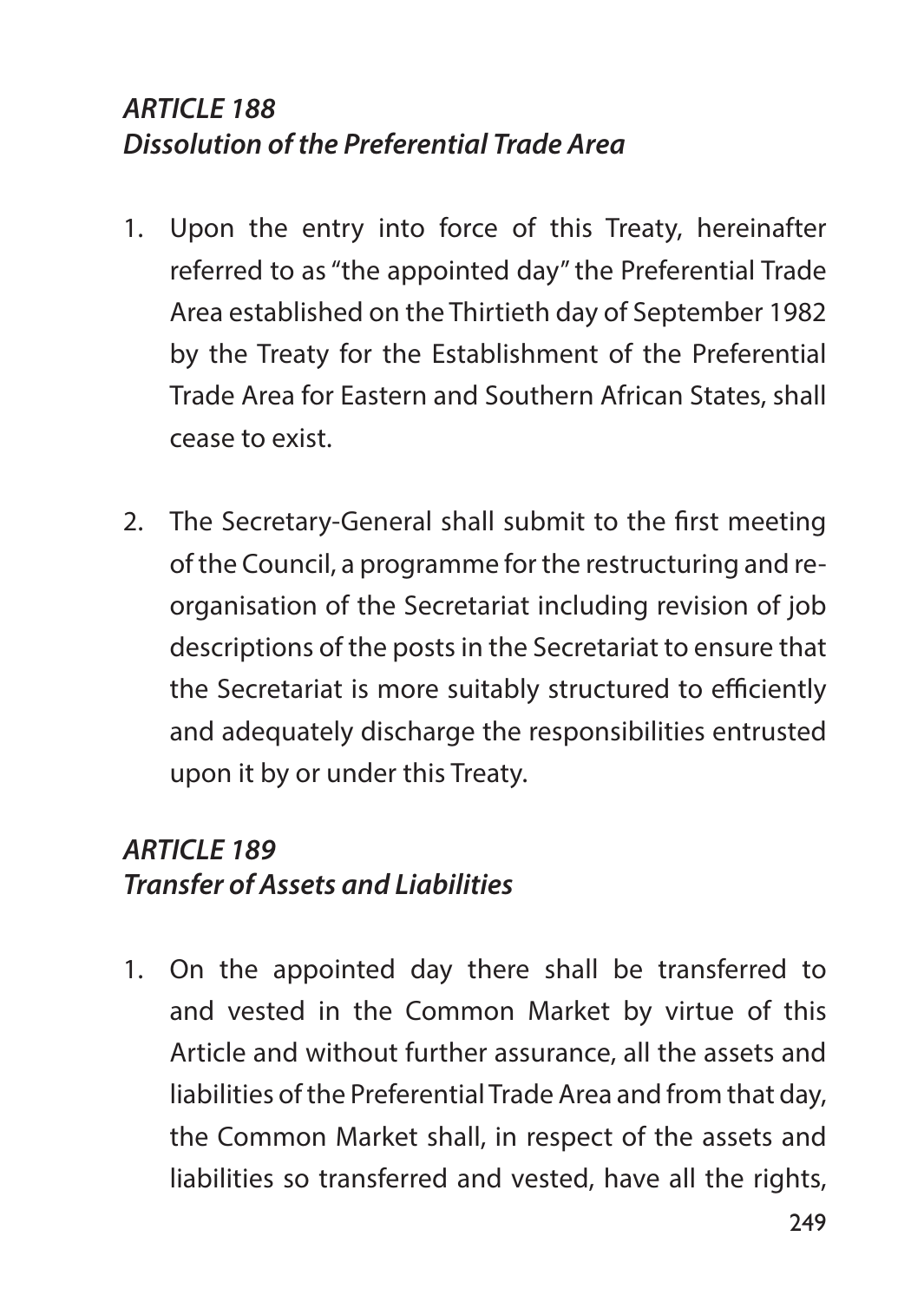and be subject to all the liabilities, which the Preferential Trade Area had, or is subject to, immediately before that day.

- 2. Every contract made by or on behalf of the Preferential Trade Area in writing and whether or not of such a nature that rights and liabilities thereunder can be assigned by the Preferential Trade Area, shall have effect as if made by or, on behalf of the Common Market and as if for references therein to the Preferential Trade Area or any officer or authority thereof, were substituted, in relation to anything falling to be done on or after the appointed day, references to the Common Market and to the corresponding employee or authority thereof.
- 3. Any proceedings by or against the Preferential Trade Area pending on the appointed day, shall be continued by or against the Common Market.
- 4. Reference to the Preferential Trade Area in any law or document shall on and after the appointed day be continued as references to the Common Market.

## *ARTICLE 190 Amendment*

250 COMESA TREATY 1. Any Member State or the Council may submit proposals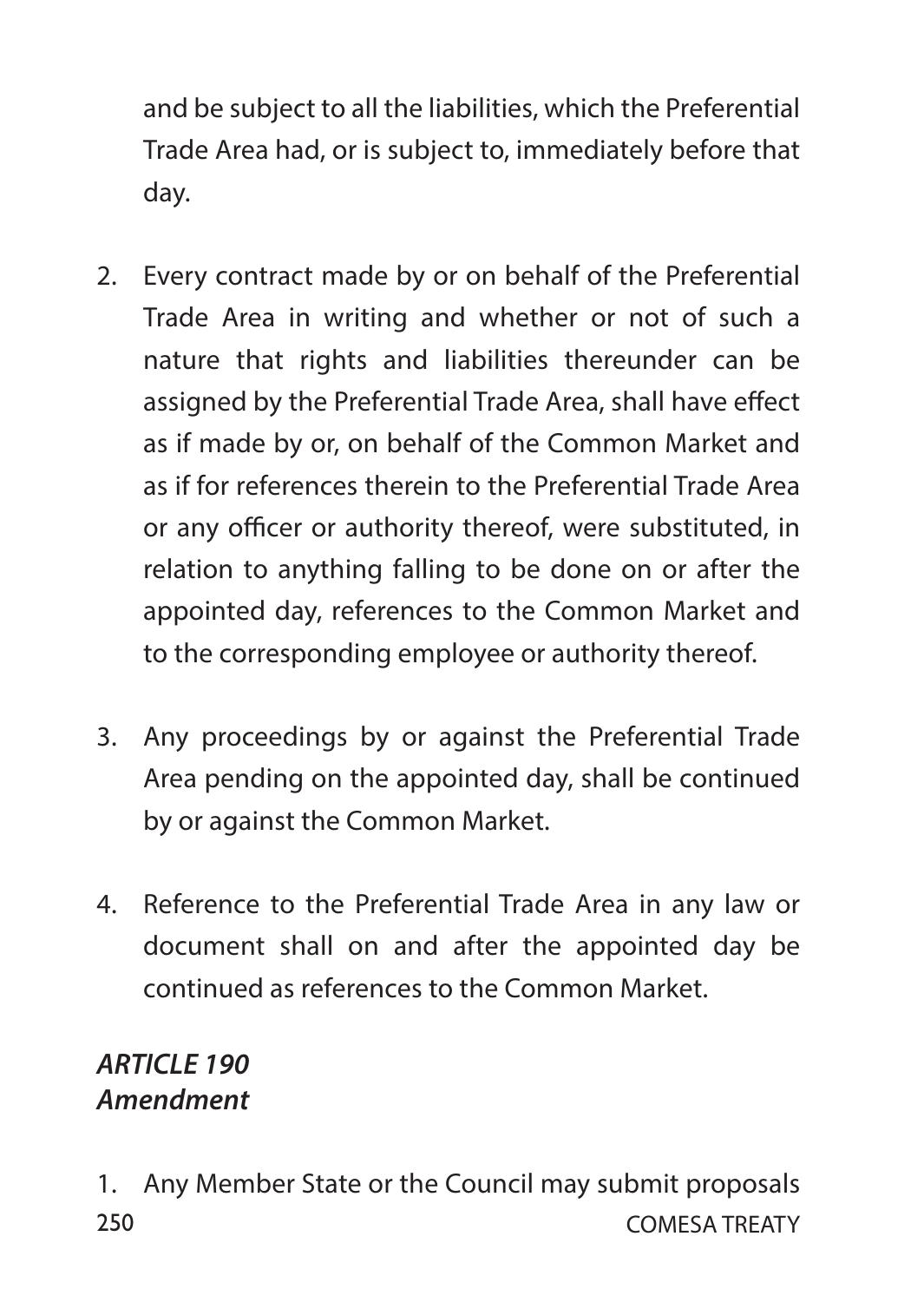for the amendment of this Treaty.

- 2. Any proposals for the amendment of this Treaty shall be submitted to the Secretary-General in writing who shall, within thirty days of its receipt, communicate it to the Member States.
- 3. The Member States which wish to comment on the proposals shall do so within ninety days from the date of the dispatch of the proposal by the Secretary-General.
- 4. After the expiration of the period prescribed under paragraph 3 of this Article, the Secretary-General shall submit the proposals and any comments thereon received from the Member States to the Authority through the Committee on Legal Affairs.
- 5. Any amendment to this Treaty shall be adopted by the Authority and shall enter into force when ratified by twothirds of the Member States, provided that in exceptional cases the Authority may provide for an Amendment of the Treaty to come into force upon adoption by the Authority.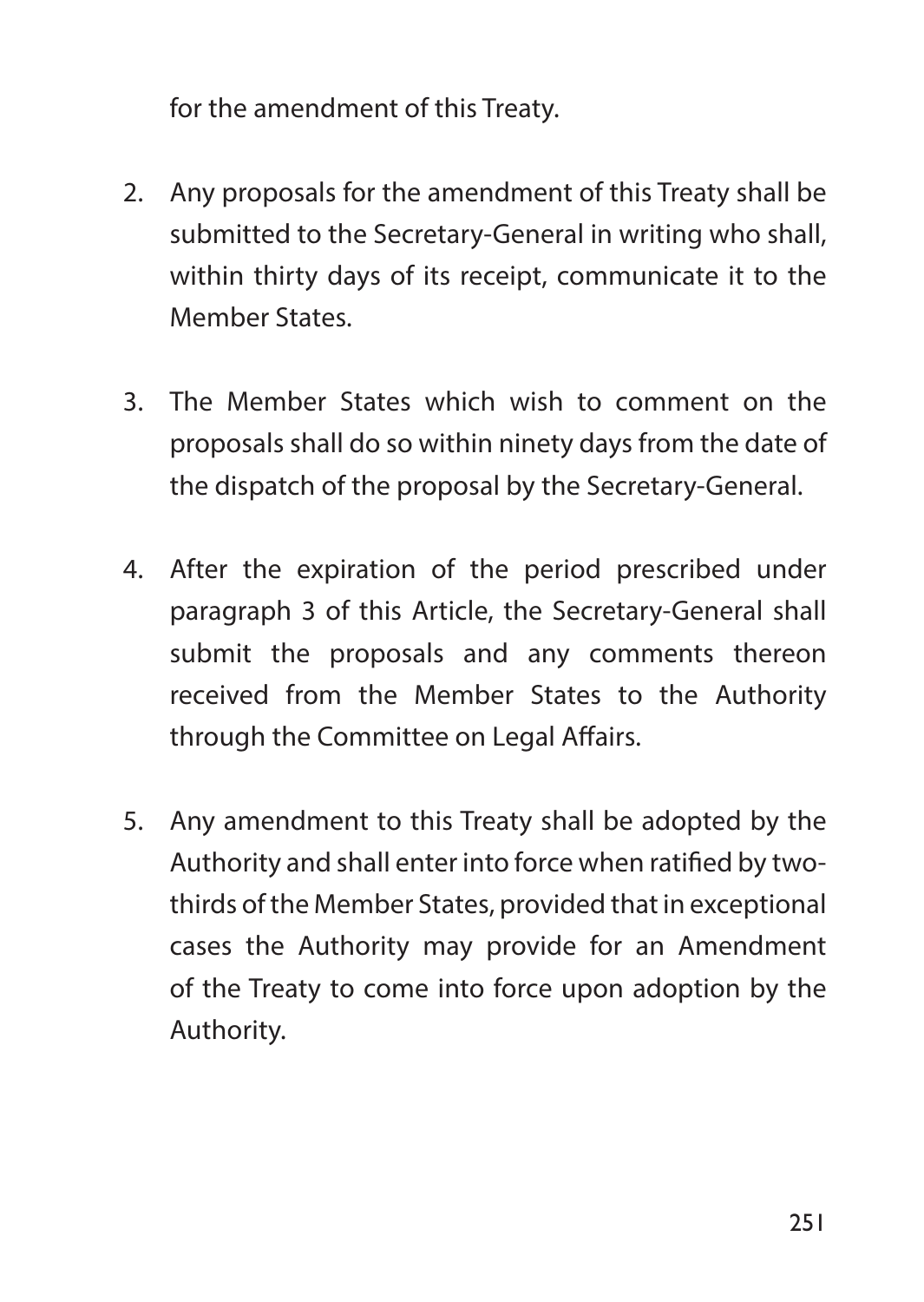### *ARTICLE 191 Withdrawal*

- 1. Any Member State wishing to withdraw from the Common Market shall give to the Secretary-General one year's written notice of its intention to withdraw and at the end of such year shall, if such notice is not withdrawn, cease to be a Member State of the Common Market.
- 2. During the period of one year referred to in paragraph 1 of this Article, a Member State wishing to withdraw from the Common Market shall nevertheless observe the provisions of this Treaty and shall remain liable for the discharge of its obligations under this Treaty.
- 3. The obligations assumed by the Member States under this Treaty shall, to the extent necessary survive the termination of membership of any Member State.
- 4. A withdrawing Member State shall be entitled to claim any property, assets or rights over any of the property and assets of the Common Market only upon the termination of the Common Market.
- 252 COMESA TREATY 5. Any property and assets of the Common Market situated in the territory of a Member State whose membership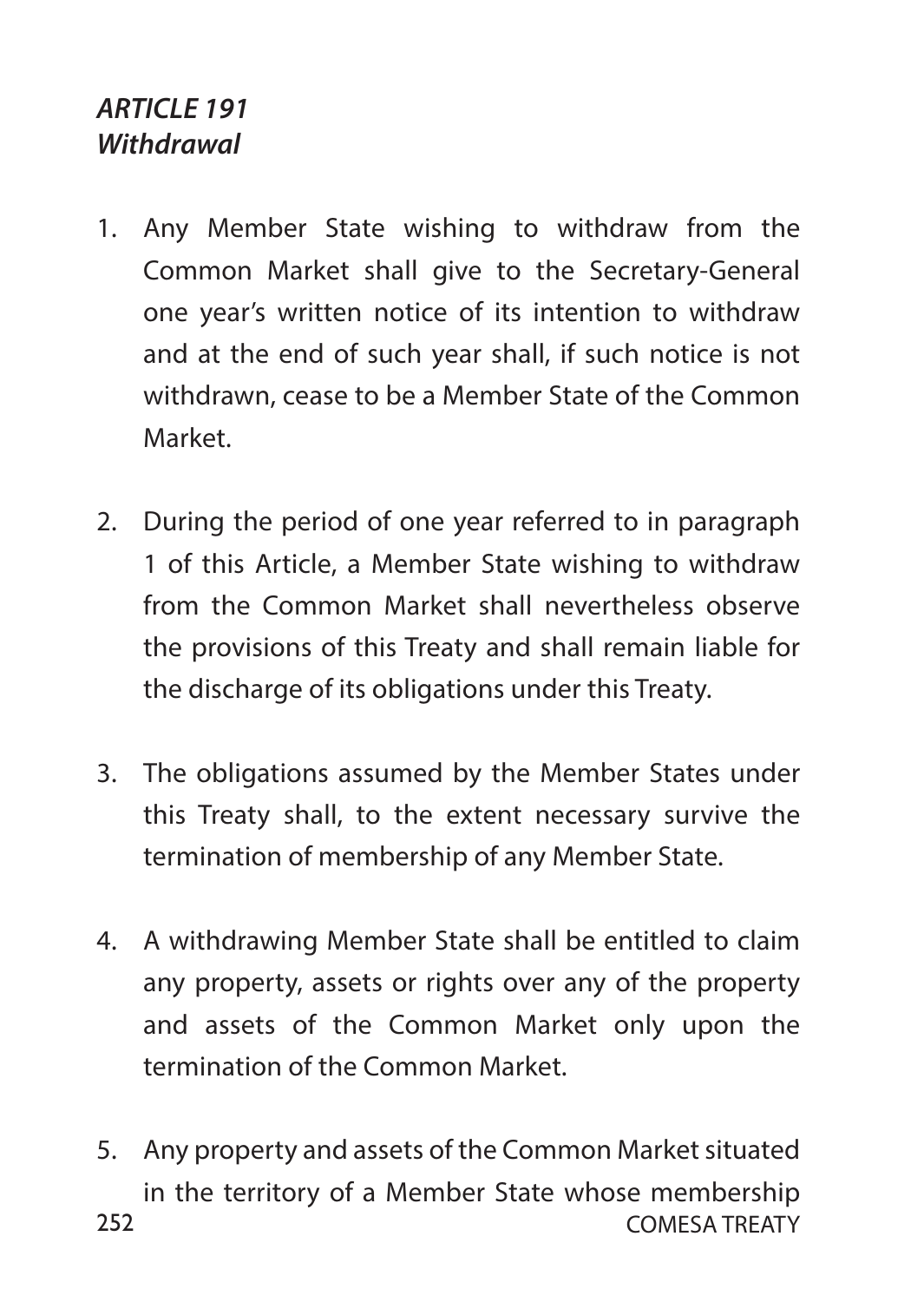has been withdrawn shall continue to be the property of the Common Market and be available to the Common Market.

### *ARTICLE 192 Termination of Operations*

- 1. The Authority may, on the recommendation of the Council, terminate the operations of the Common Market.
- 2. The activities of the Common Market shall cease on the date appointed by the Authority to be the termination date except those activities incidental to the orderly relations, the conservation and preservation of its assets and settlement of its obligations.
- 3. The liability of all Member States for their share of the contributions due shall continue until all claims of creditors, including all contingent claims shall have been discharged.
- 4. The Council shall, before making any payments to creditors holding direct claims, make such arrangements as are necessary to ensure a pro rata distribution among holders of direct and contingent claims.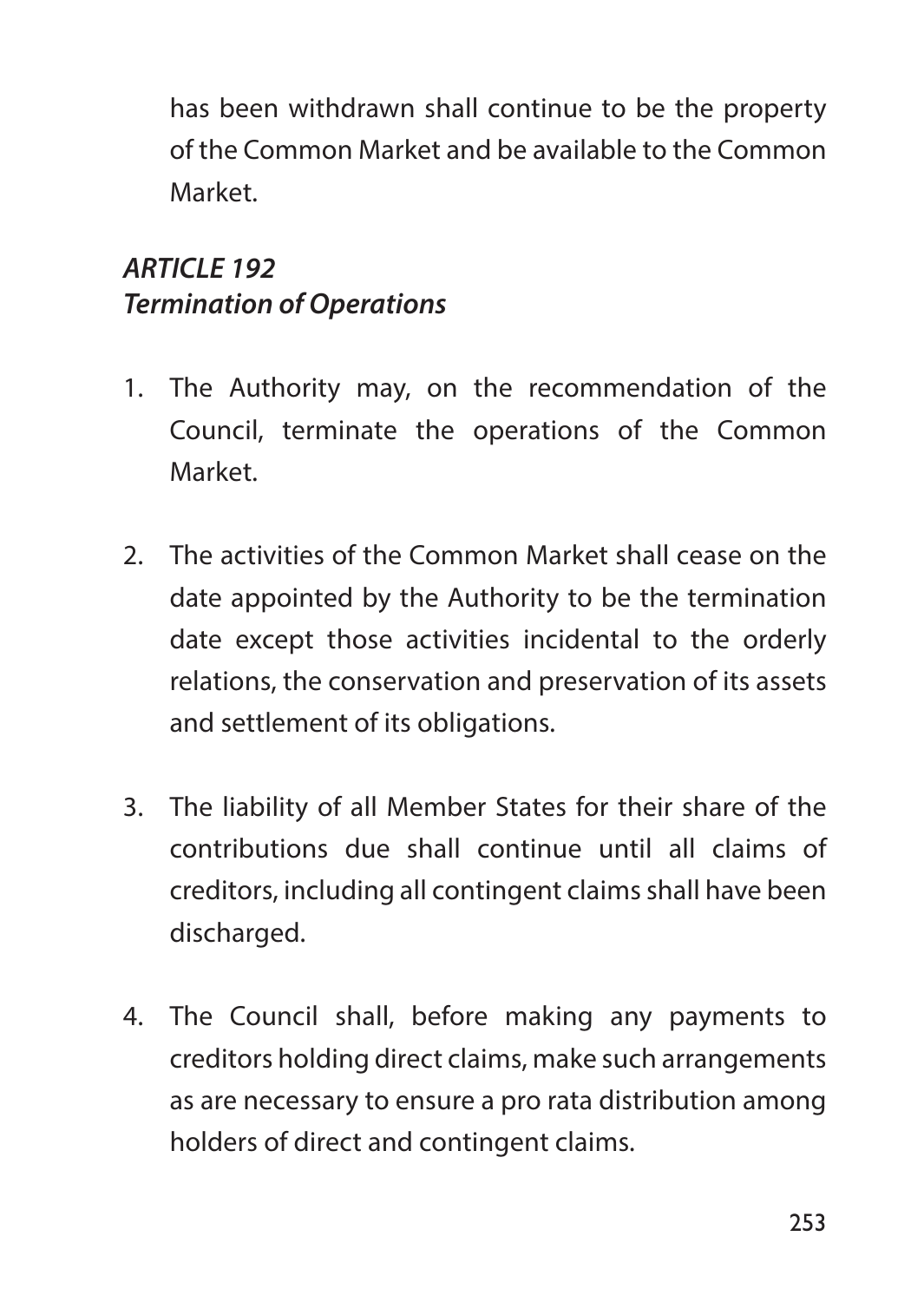- 5. All creditors holding direct claims shall first be paid out of the assets of the Common Market and then out of the contributions owing.
- 6. No distribution of assets shall be made to the Member States on account of their contributions to the budget until all liabilities to creditors shall have been discharged or provided for and any such distribution shall be approved by the Council.
- 7. Any distribution of assets of the Common Market to the Member States shall be in proportion to their contributions to the budget and shall be effected at such time and under such conditions as the Council considers fair and equitable.
- 8. No Member State shall be entitled to receive its share in such distribution of assets until it has settled all its obligations to the Common Market.
- 9. Any Member State receiving assets distributed pursuant to this Article shall enjoy the same rights with respect to such assets as the Common Market enjoyed prior to their distribution.
- 10. A withdrawing Member State under the provisions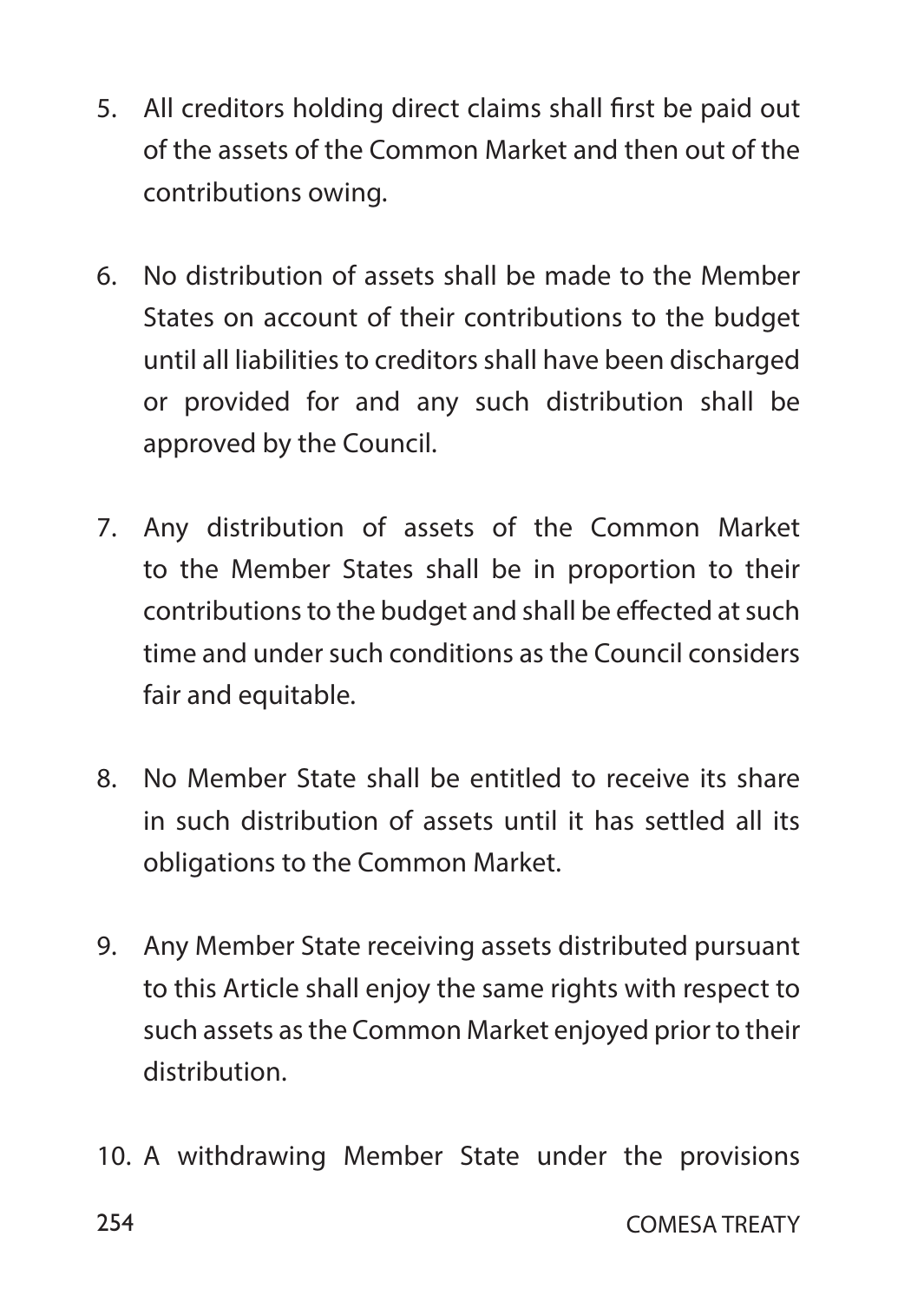of Article 191 of this Treaty shall, for the purposes of distribution of assets, be treated as a Member State.

# *ARTICLE 193 Annexes to the Treaty*

The Annexes to this Treaty shall form an integral part of this Treaty.

# *ARTICLE 194 Entry into Force, Ratification and Accession*

- 1. This Treaty shall enter into force when signed by or on behalf of the High Contracting Parties and ratified by at least eleven signatory States.
- 2. Any State referred to in paragraph 2 of Article 1 of this Treaty may accede to this Treaty.
- 3. Any State referred to in paragraph 3 of Article 1 of this Treaty may accede to this Treaty on such terms and conditions as the Authority may determine.
- 4. This Treaty shall enter into force in relation to an acceding State on the date its instrument of accession shall be deposited.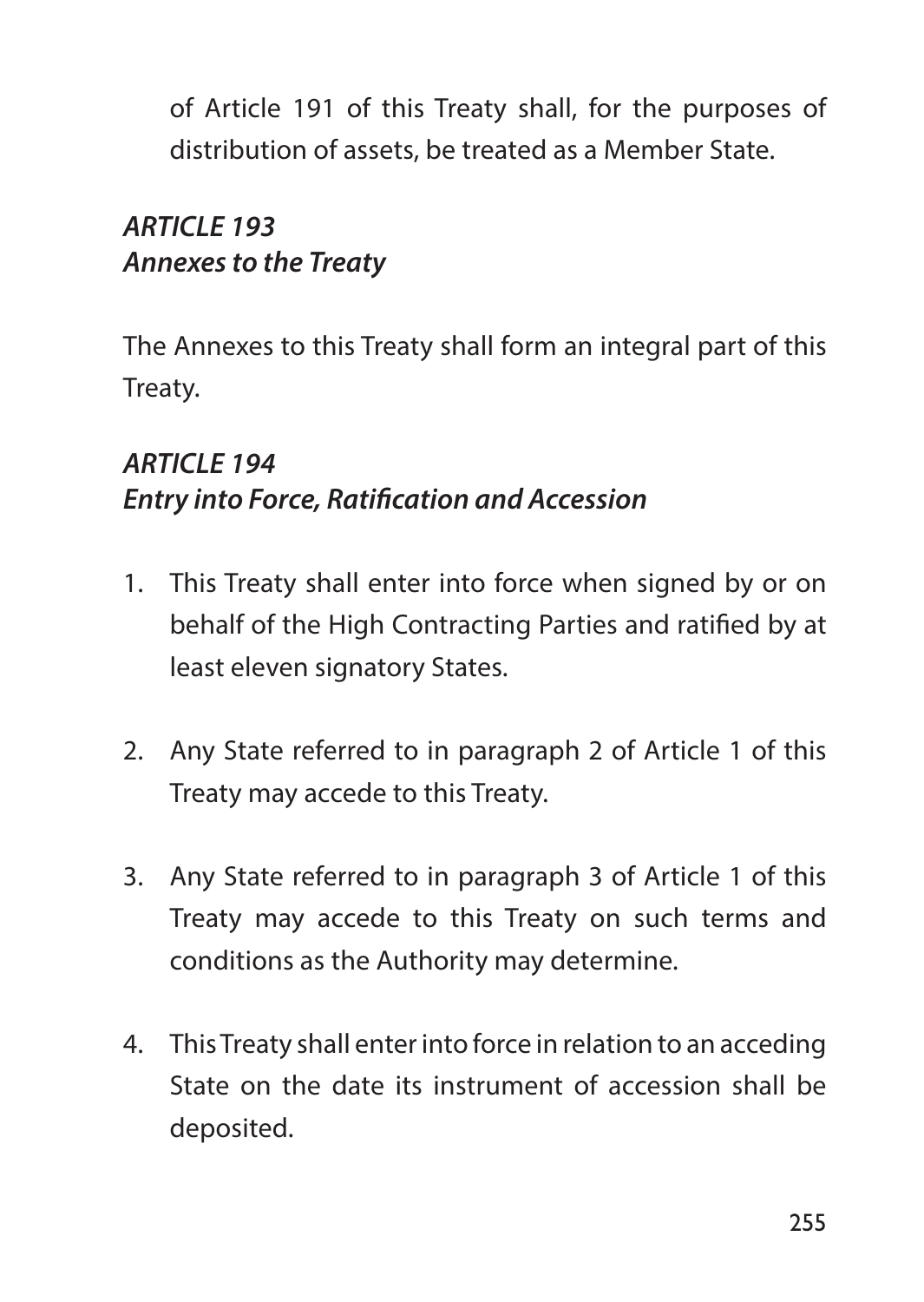## *ARTICLE 195 Depository*

- 1. This Treaty and all Instruments of Ratification or Accession shall be deposited with the Secretary-General who shall transmit certified true copies of this Treaty to all the Member States.
- 2. The Secretary-General shall notify the Member States of the dates of deposit of Instruments of Ratification and Accession and shall register this Treaty with the United Nations, the Organisation of African Unity and such other organisations as the Council may determine.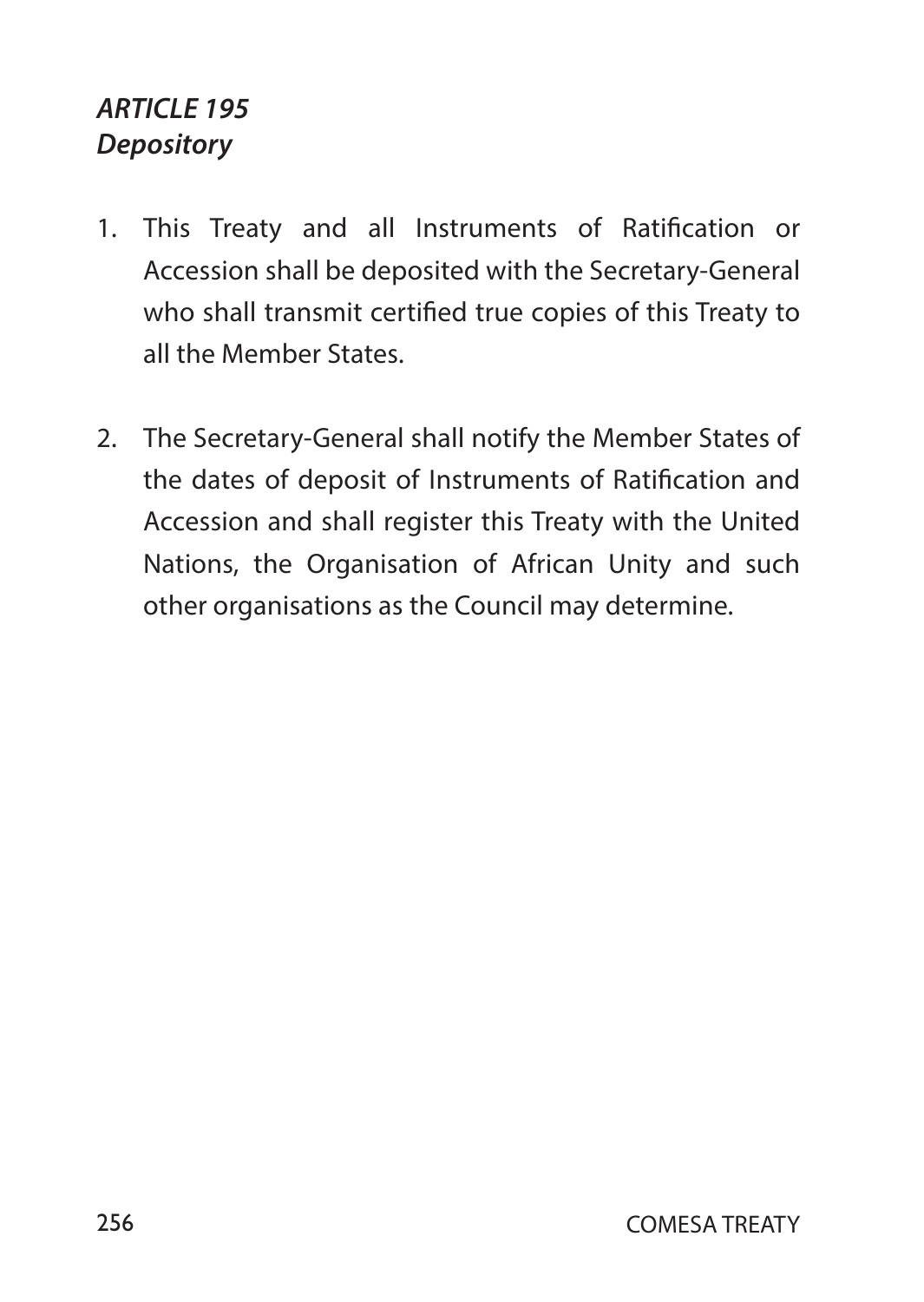## **ANNEX I**

# **PROTOCOL ON TRANSIT TRADE AND TRANSIT FACILITIES**

#### *PREAMBLE*

#### **THE HIGH CONTRACTING PARTIES**

**RECALLING** the provisions of sub-paragraph (b) of paragraph 2 of Article 4 of the Treaty to the effect that the Member States shall make regulations for facilitating transit trade within the Common Market:

**RECALLING FURTHER** the provisions of paragraph (h) of Article 85 of the Treaty;

**HAVING REGARD** to the provisions of paragraph 4 of Article 67 of the Treaty;

**HEREBY AGREE AS FOLLOWS:**

*ARTICLE 1 Interpretation*

In this Protocol:

257 "Carrier" means the person actual transporting transit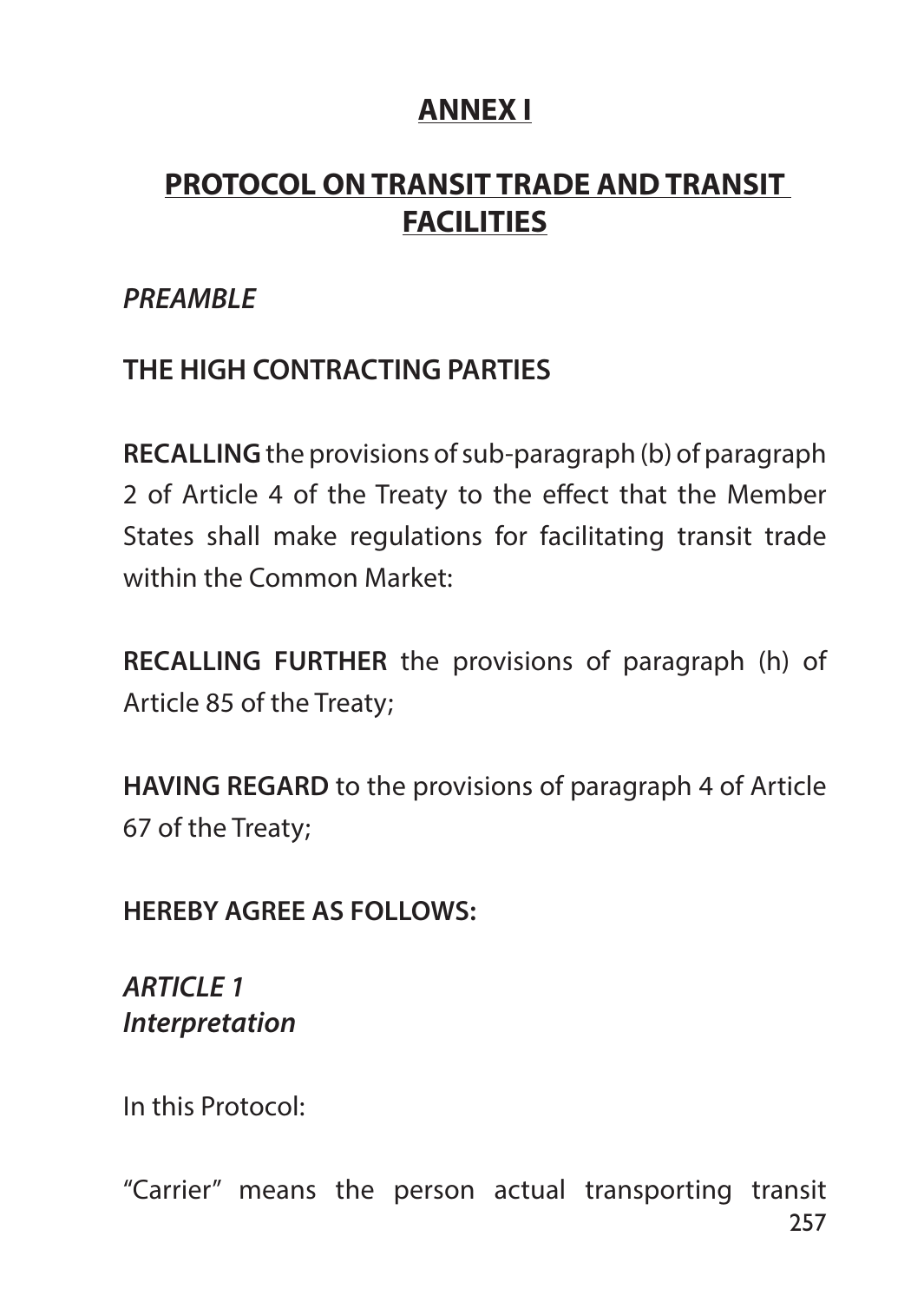goods or in charge of or responsible for the operation of the respective means of transport;

"Common Market Transit Document" means any type of customs document for transit declaration approved by the Council to be utilised within the Common Market;

"Container" means an article of transport equipment:

fully or partially enclosed to constitute a compartment intended for containing goods and capable of being sealed;

of a durable nature intended for repeated use;

specifically designed for the carriage of goods by one or more modes of transport without intermediate unloading and reloading of its contents;

fitted with devices for easy handling, particularly for its transfer from one mode of transport to another;

so designed as to be easy to fill and empty; and

having an internal volume of at least one cubic metre;

258 COMESA TREATY "Customs office of commencement" means any port, inland or frontier customs office of a Member State where the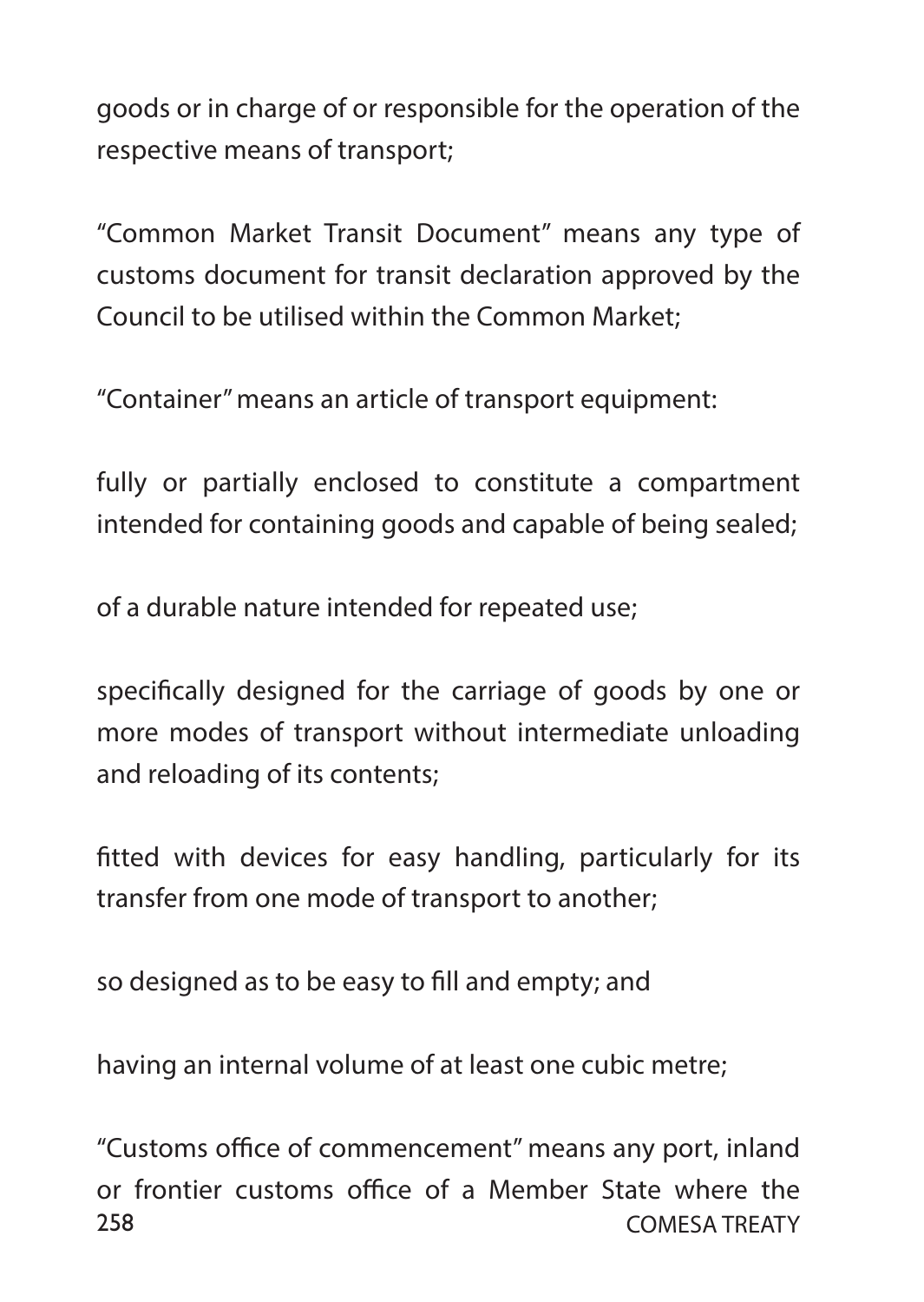provisions of this Protocol begin to apply;

"Customs office of destination" means any port, inland or frontier customs office of a Member State where the provisions of this Protocol cease to apply;

"Customs office en-route" means any customs office where goods are imported or exported in the course of a customs transit operation;

"Customs office of entry" means any customs office of a second or other subsequent Member States where, in relation to that State, the provisions of this Protocol begin to apply , and includes any customs office which, even when not situated on the frontier, is the first point of customs control after crossing the border;

"Customs office of exit" means any customs office, which, even when not situated on the frontier, is the last point of customs control before crossing the border;

"Goods" means all chattels personal other than things in action and includes wares, merchandise, mail, implement and industrial crops;

259 "Import or export duties and taxes" means customs duties and other charges of equivalent effect levied by reason of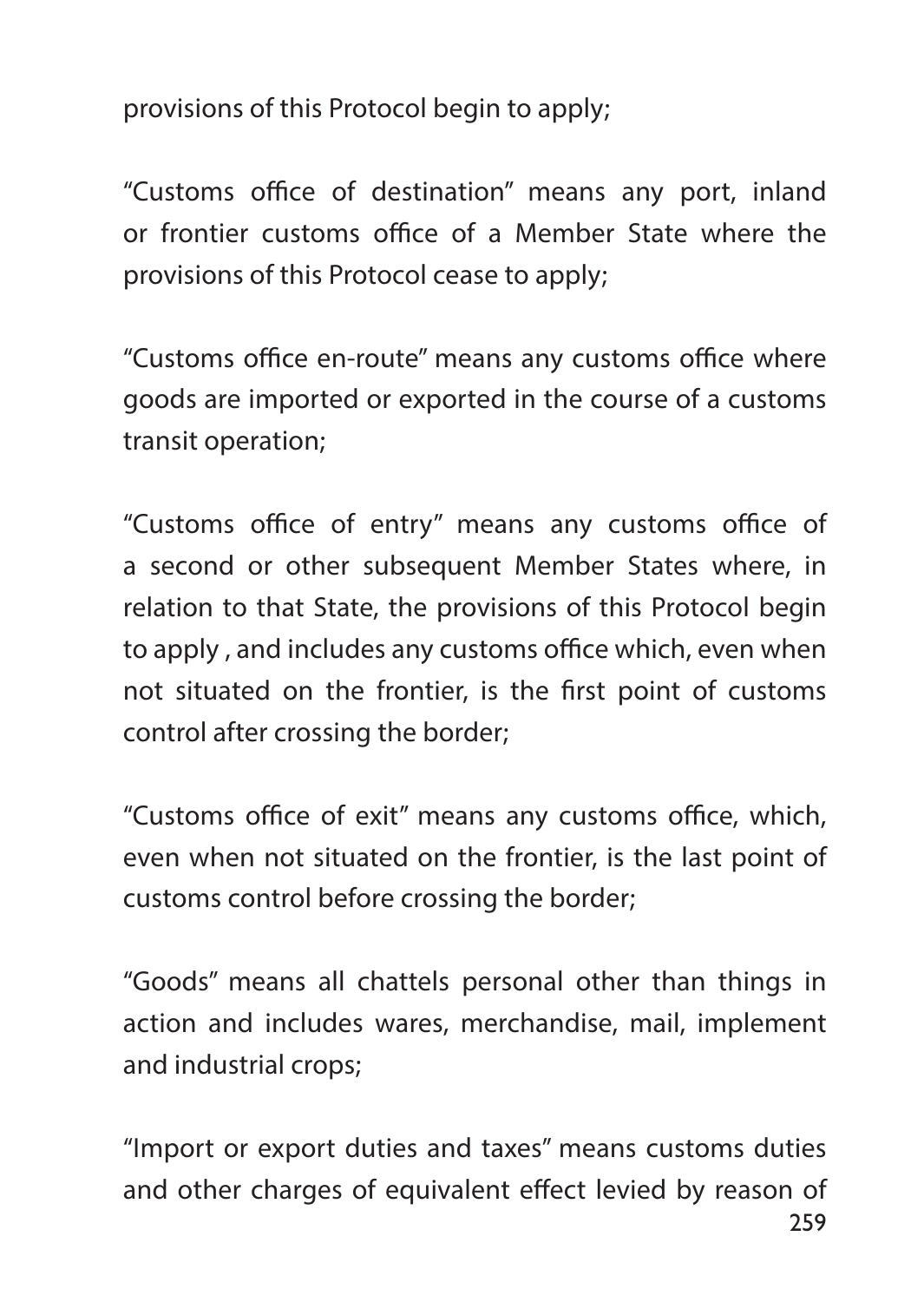importation or exportation of goods;

"Means of transport" include:

any railway stock, containers, water-going vessels, road vehicles and aircraft;

where the local situation so requires, porters and pack animals; and

pipelines and gas lines;

"Surety" means any person who gives an undertaking to the customs authorities of a Member State to answer for or be collaterally responsible for the debt, obligation, default or miscarriage of the transitor and for the payment to transit States of import duties and any other sums of money due and payable to them in the event of non-compliance with the terms and conditions of transit relating to transit traffic introduced into the transit States by carriers of such goods;

"RCTD Document" means the Common Market Road Customs Transit Declaration Document;

260 COMESA TREATY "Transit traffic" means the passage of goods including unaccompanied baggage, mail, persons and their means of transport through the territories of the Member States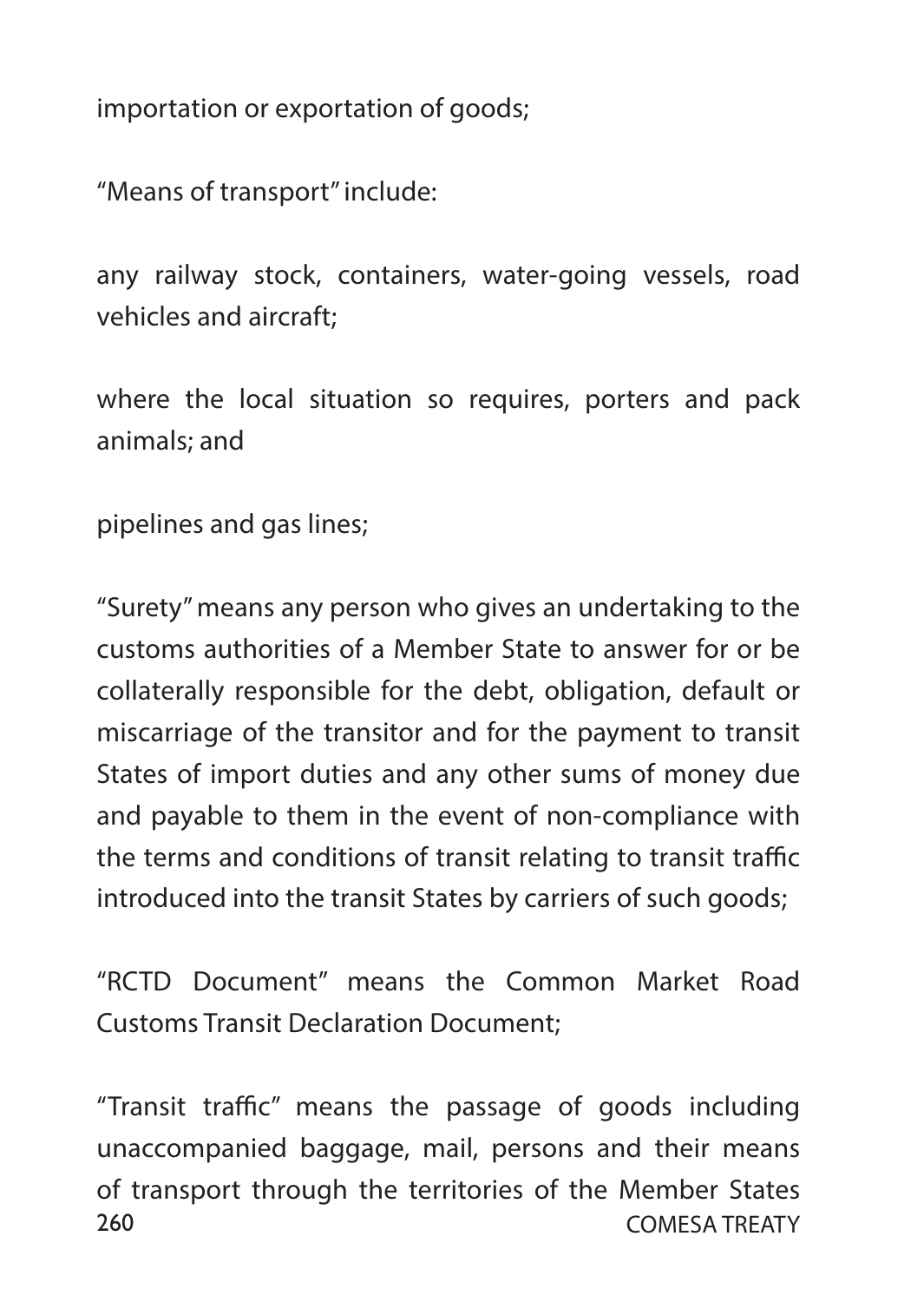in accordance with the itineraries set out in paragraph 1 of Article 2 of this Protocol;

"Transitor" means the person responsible for the conveyance of goods under the provisions of this Protocol or his authorised agent;

"Vessel" means any mechanically propelled ship, boat or craft with inboard engine power or any other craft moving through water carrying passengers or cargo.

# *ARTICLE 2 General Provisions*

- 1. The Member States undertake to grant all transitors and transit traffic freedom to traverse their respective territories by any means of transport suitable for that purpose when coming from:
	- (a) or bound for other Member States; or
	- (b) third countries and bound for other Member States; or
	- (c) other Member States and bound for third countries; or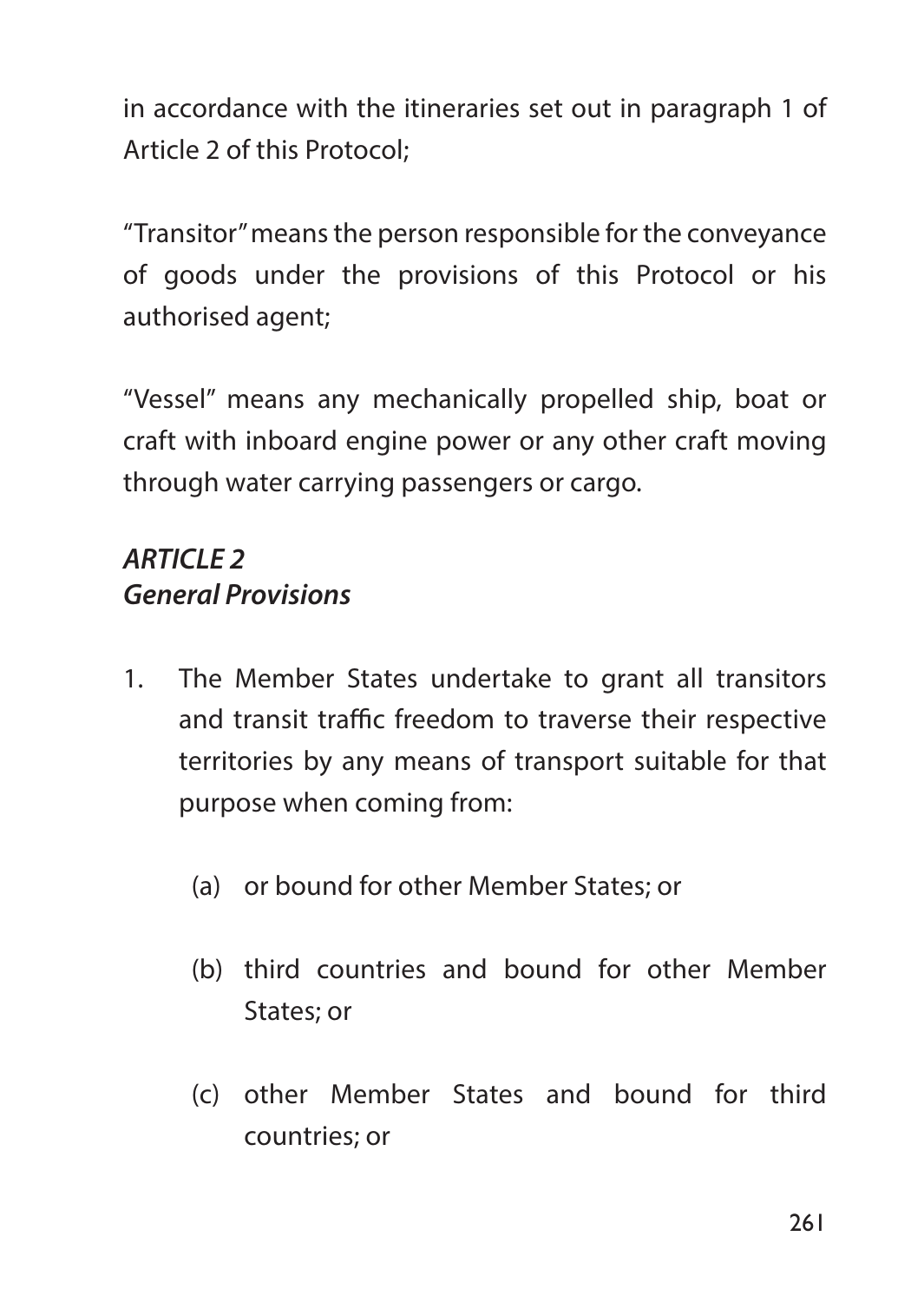- (d) third countries and bound for third countries.
- 2. Notwithstanding the provisions of paragraph 1 of this Article, any Member State may, if it deems it necessary, prohibit, restrict or otherwise control the entry of certain persons, mail, merchandise or means of transport from any country for the protection of public morality, safety, health or hygiene, or animal or plant health, or in the public interest.
- 3. The Member States undertake not to levy any import or export duties on the transit traffic referred to in paragraph 1 of this Article. However, in accordance with paragraph 6 of Article 11 of this Protocol, a Member State may levy administrative or service charges.
- 4. For the purposes of this Protocol, the Member States undertake to ensure that there shall be no discrimination in the treatment of persons, mail, merchandise and means of transport coming from or bound to the Member States, and that rates and tariffs, for the use of their facilities by other Member States shall not be less favourable than those accorded to their own traffic.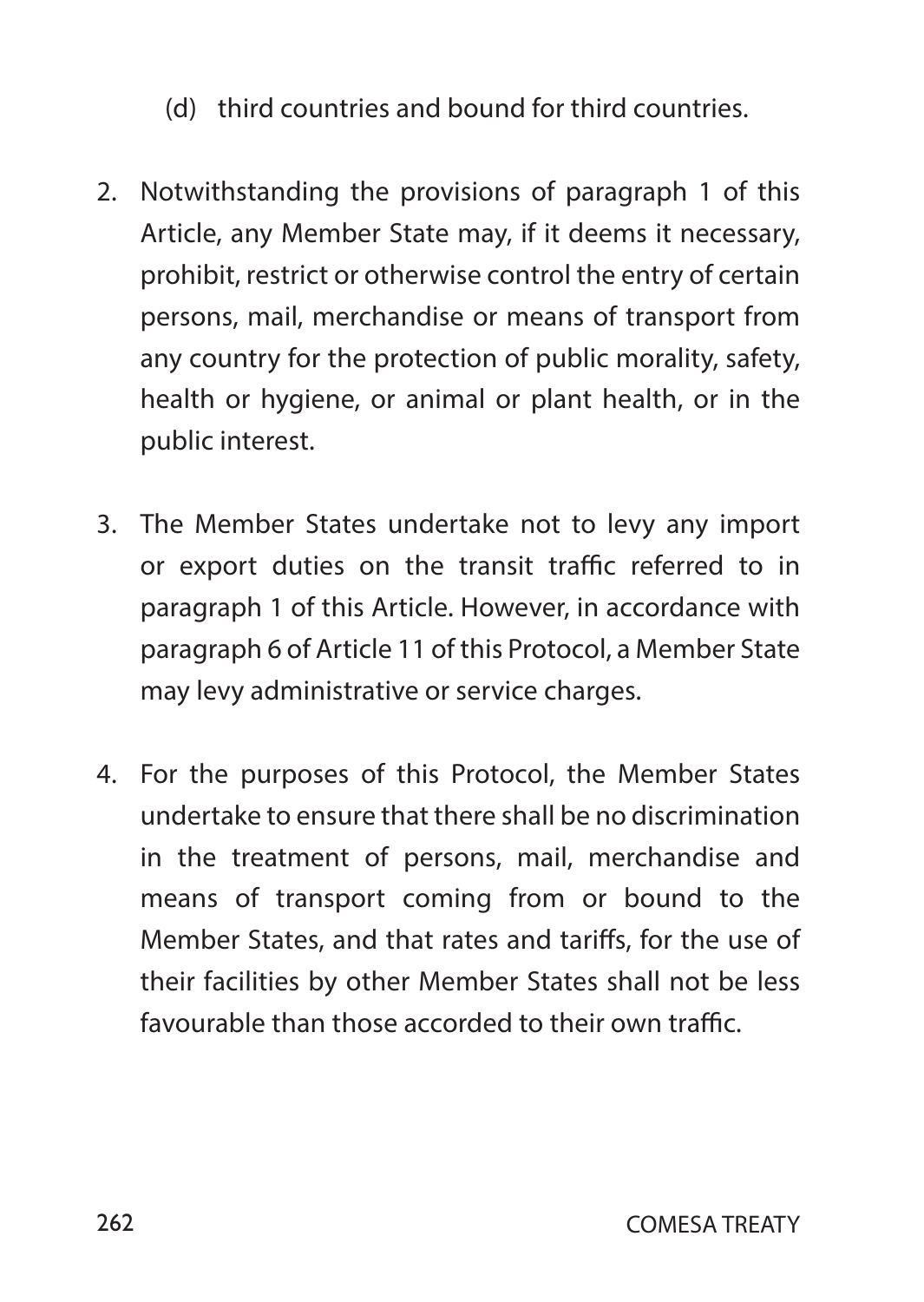# **ARTICLE 3** *Scope of Application*

- 1. The provisions of this Protocol shall apply to any transitor, mail, means of transport or any shipment of bonded goods in transit between two points either in two different Member States or between a Member State and a third country.
- 2. The provisions of this Protocol shall only apply to transit transport if it is:
	- (a) operated by a carrier licensed under the provisions of Article 4 of this Protocol;
	- (b) performed under the conditions set out in Article 5 of this Protocol y means of transport approved by the customs office of commencement and issued with certificates which shall be in the form set out in Appendix III of this Protocol;
	- (c) guaranteed by a surety in accordance with the provisions of Article 6 of this Protocol; and
	- (d) undertaken under cover of the RCTD Document, or any other transit document approved by Council.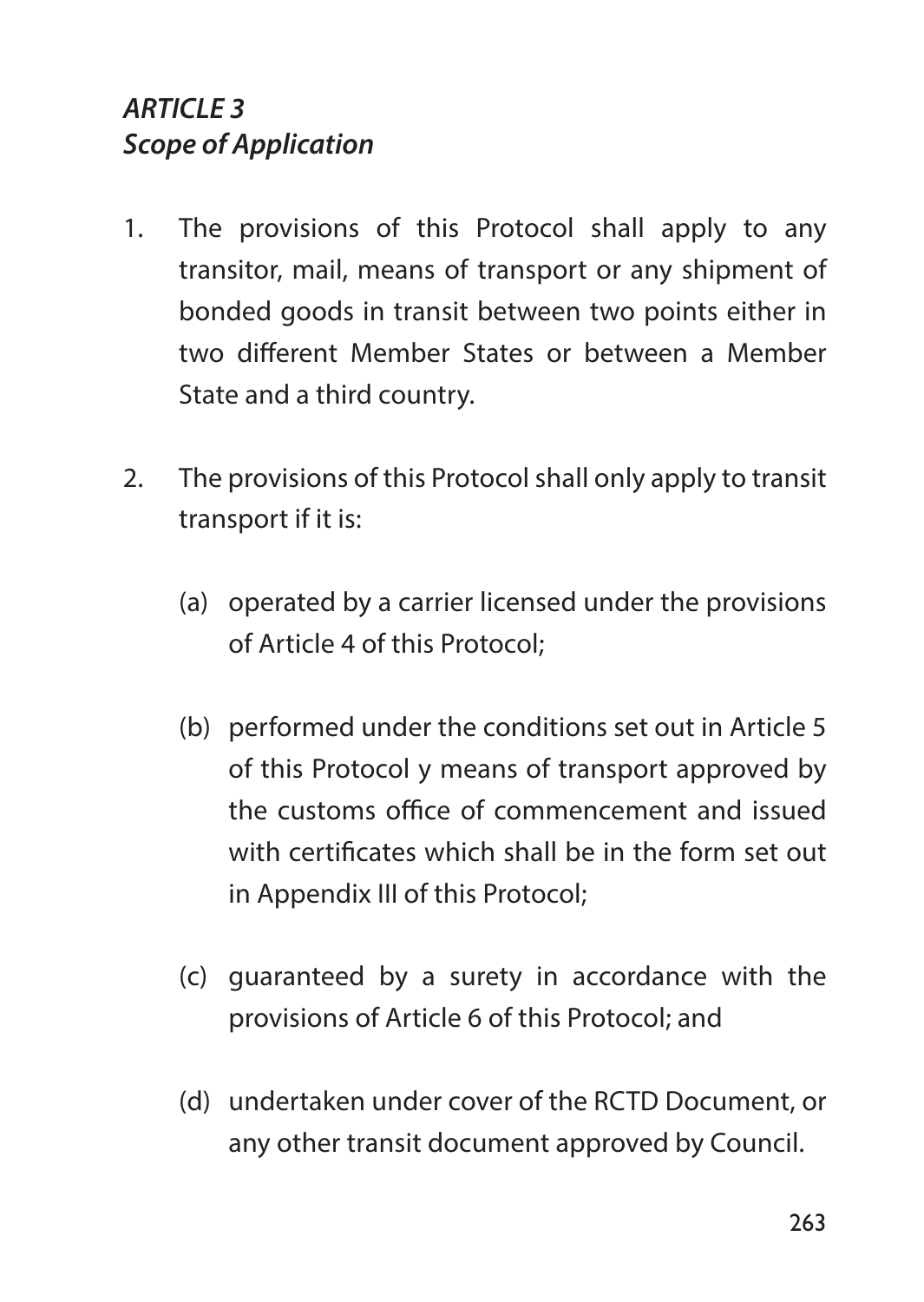- 3. The provisions of this Protocol shall apply to transit goods being carried by whatever means of transport, except that in the case of air, water and rail transport, the aircraft, vessel or train in transit shall be exempted from the application of the provisions of this Protocol but goods, including baggage carried on them shall be subject to the provisions of this Protocol. However, the aircraft, vessel or train will be subject to the national laws and regulations of the transit country.
- 4. The provisions of this Protocol shall cease to apply to transit traffic referred to in Article 2(1)(a) of this Protocol when the customs duties and other charges of equivalent effect have been eliminated and common external tariffs established. In this regard, the Council will determine the transit regime and trade facilities to be applicable for Common Market produced goods.

### *ARTICLE 4 Licensing of Carriers*

264 COMESA TREATY 1. Any person intending to be engaged in the operation of transit traffic under the provisions of this Protocol shall be licensed for that purpose by the competent authorities of the Member State in whose territory he is normally resident or established, and the competent authority shall inform all the other Member States of all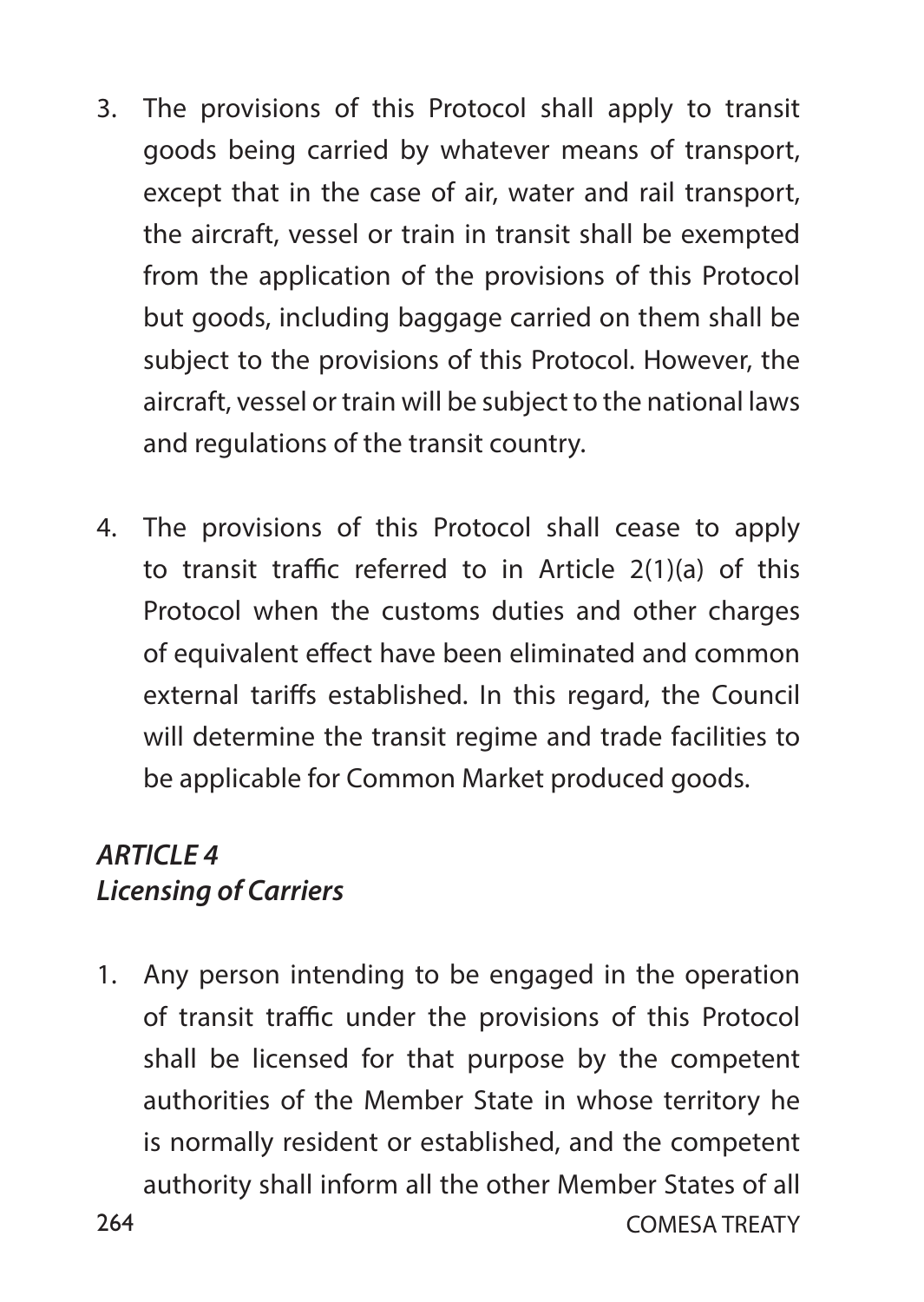the persons so licensed.

- 2. The conditions for the issuance of the licences referred to in paragraph 1 of this Article to a person resident or established in a Member State shall be that:
	- (a) the requirements of Article 5 of this Protocol have been satisfied; and
	- (b) the applicant has not during the previous three years been convicted of a serious offence, including accepting, receiving or offering bribes, smuggling, theft, destroying documents or evidence, and failing or refusing to give information relating to inter-state transportation of goods.
- 3. The conditions for the issuance of the licences referred to in paragraph 1 of this Article to applicants who are not resident or established in a Member State shall be determined by each Member State in consultations with the other Member States:

Provided that such conditions shall not be more favourable than conditions accorded to persons resident or established in that Member State.

265 4. Licensed carriers who are convicted of customs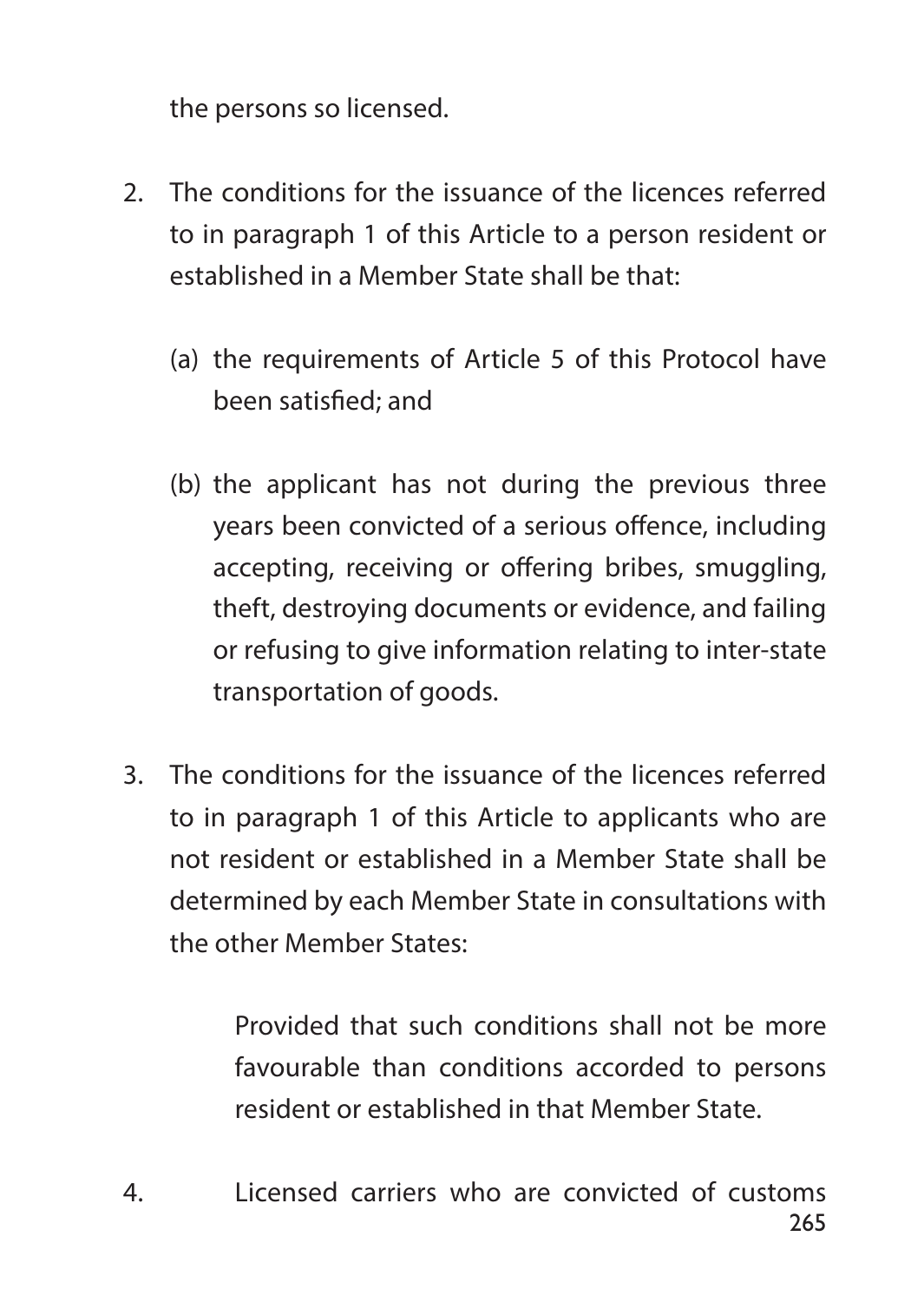offences referred to in sub-paragraph (b) of paragraph 2 of this Article or who conceal their record of having been convicted of such offences in order to obtain a licence or who commit such offences after they have been licensed to operate transit traffic, shall have their licences suspended automatically or withdrawn by the issuing authorities who shall thereupon notify the customs authorities of the other Member States and the respective sureties of the action taken.

# *ARTICLE 5 Approval of Means of Transport*

- 1. The means of transport used in transit trade shall be licensed by the appropriate licensing authorities of the Member States in accordance with their national laws and regulations.
- 2. For the purpose of sub-paragraph (b) of paragraph 2 of Article 3 of this Protocol, means of transport, together with their cargo, shall be presented to the customs offices of commencement for examination to ensure that they comply with the technical conditions stipulated in Appendix II of this Protocol before each transit traffic operation is undertaken.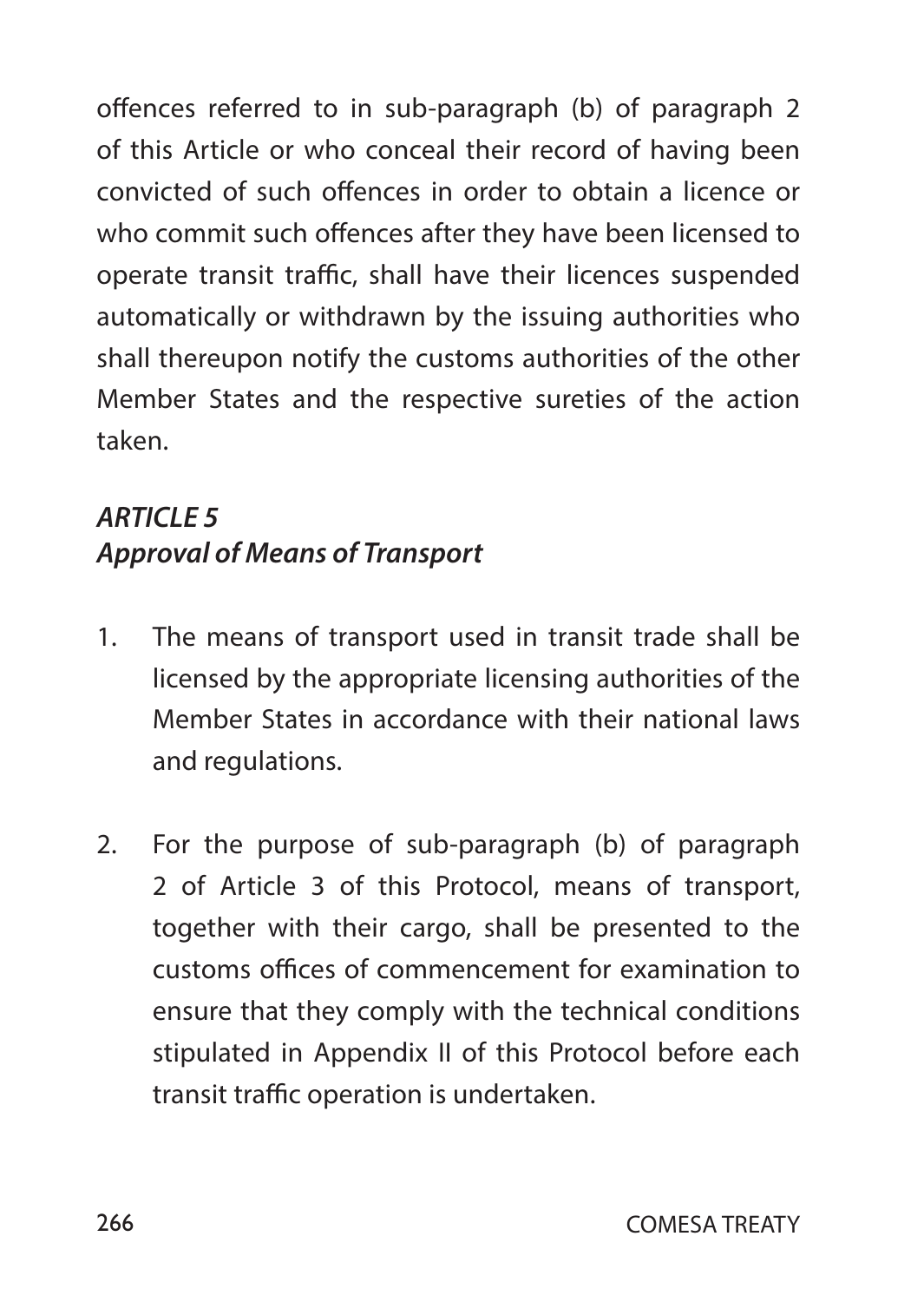### *ARTICLE 6 Bonds and Sureties*

All Common Market transit traffic operations carried under the cover of the RCTD Document or any other transit document approved by Council shall be covered by customs bond and sureties arrangements.

### *ARTICLE 7 Common Market Transit Document*

- 1. Subject to such other conditions and regulations as the Council may deem necessary, each Member State undertakes to authorise a transitor or his authorised agent, to prepare in respect of each consignment of transit goods a Common Market Transit Document in accordance with the Rules laid down in Appendix I of this Protocol.
- 2. Common Market Transit Documents shall conform to the standard form approved by the Committee on Trade and Customs. Common Market Transit Documents shall be valid for only one transit operation and shall contain a sufficient number of copies for customs control and discharge required for the transport operation concerned.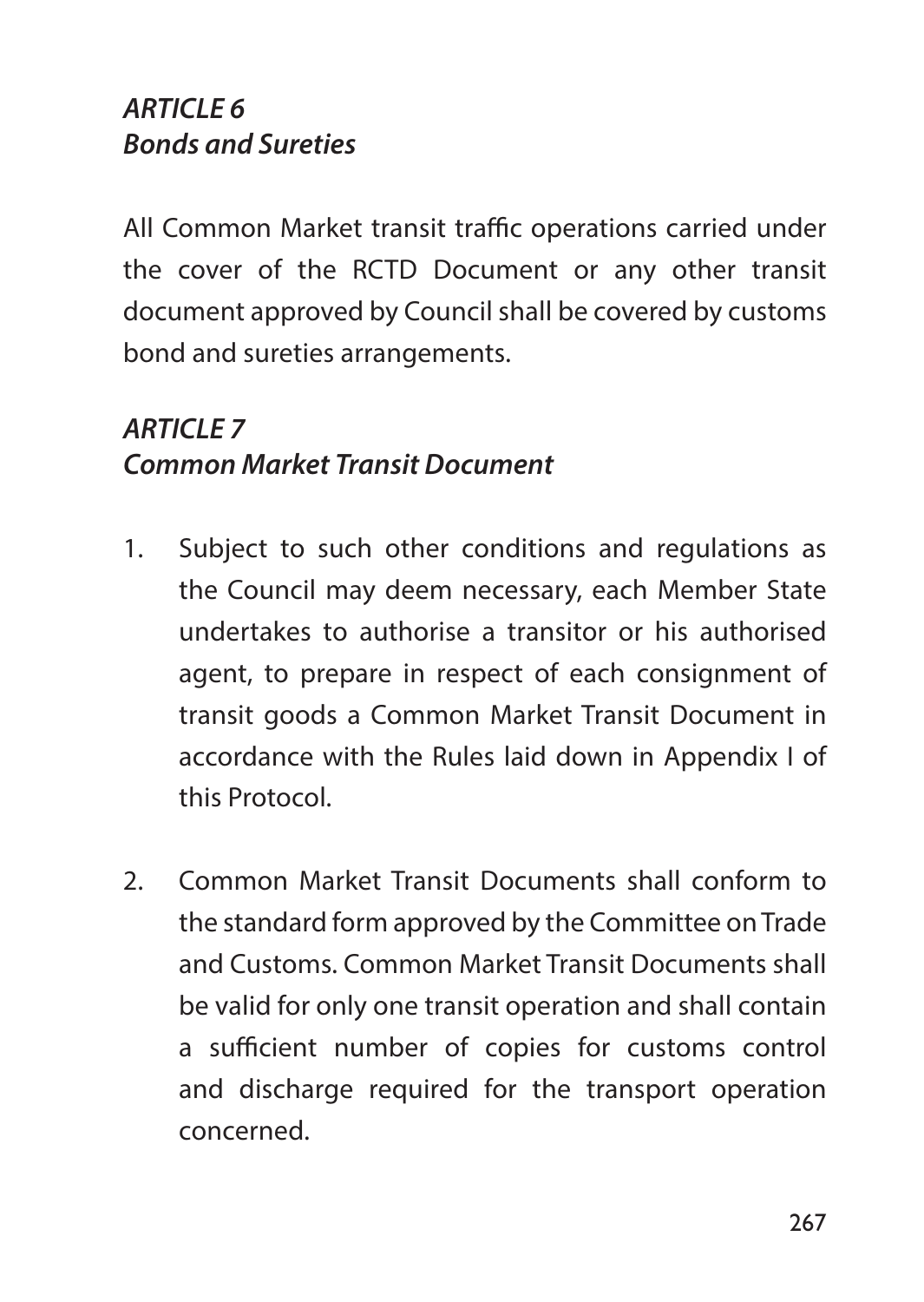3. All means of transport covered by the provisions of this Protocol shall be accompanied by relevant Common Market Transit Documents and such documents shall, on demand, be presented by the carriers, together with the respective means of transport and certificates to the customs offices en-route and the customs offices of destination for their appropriate actions.

### *ARTICLE 8 Exemption from Customs Examinations and Charges*

- 1. Provided the provisions of Articles 4 and 5 of this Protocol are satisfied, goods carried in approved sealed means of transport, sealed packages, or accepted by a customs office of commencement as goods not susceptible to tampering, substitution or manipulation, and permitted to be carried unsealed, shall not:
	- (a) be subject to the payment of import or export duties at customs offices en-route; and
	- (b) as a general rule, be subject to customs examination at such offices.
- 2. However, in order to prevent abuse, the customs authorities may, where they suspect an irregularity, carry out at such offices a partial or full examination of the goods.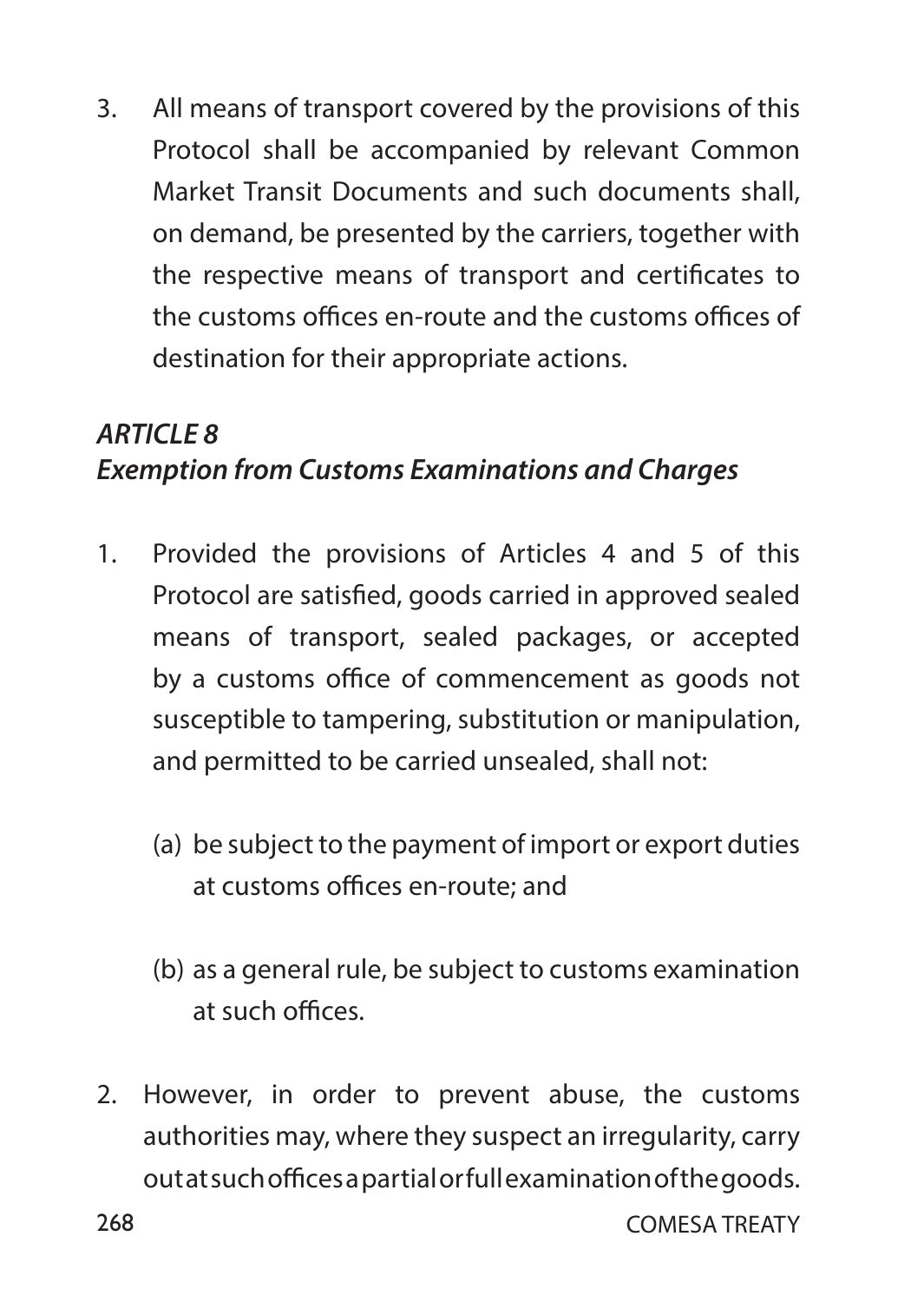#### *ARTICLE 9 Transit Procedures*

- 1. All transit goods and means of transport shall be presented to the customs office of commencement together with duly completed relevant Common Market Transit Documents supported by appropriate bonds as necessary for examination and affixing of customs seals. The office of commencement shall decide whether the means of transport to be used provide enough safeguards to ensure customs security and whether the shipment may be made under cover of the relevant Common Market Transit Document.
- 2. Where it is not possible for goods to be transported in sealed means of transport to compartments, the customs authorities at the customs office of commencement may authorise their transportation in such unsealed means of transport or compartments and under such conditions as they may deem necessary, and endorse the relevant Common Market Transit Document accordingly.
- 3. A means of transport engaged in the transport of goods under the provisions of this Protocol shall not at the same time be used to transport passengers unless such passengers and their personal effects are carried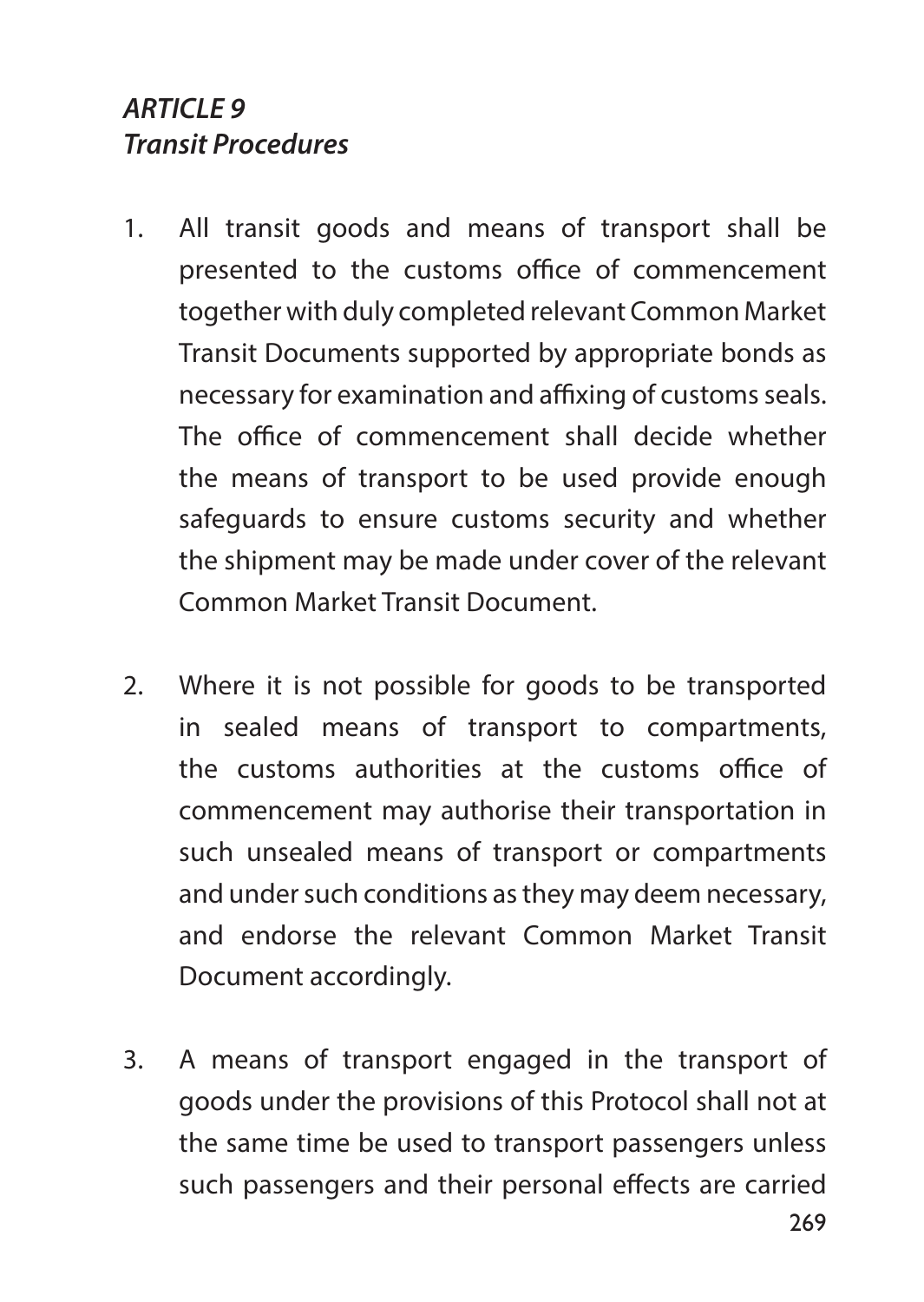in a part of the means of transport which is adequately sealed off to the satisfaction of the customs authorities of the customs office of commencement from that part of the means of transport used for the transport of goods under the provisions of this Protocol, and otherwise complies with the provisions of Appendix II of this Protocol, unless the goods are such that sealing is dispensed with under the provisions of this Protocol.

- 4. Nothing may be added to, taken from, or substituted for goods consigned under cover of a Common Market Transit Document at times of off-loading, transshipment or collecting.
- 5. The means of transport, together with the respective Common Market Transit Document, shall be presented to the customs authorities at customs offices enroute and at customs offices of destination for such administrative action as may be required under the provisions of this Protocol.
- 6. Save where irregularities are suspected, the customs offices enroute within the Member States shall respect the seals affixed by the customs authorities of the other Member States. Such customs authorities may, however, affix additional seals of their own.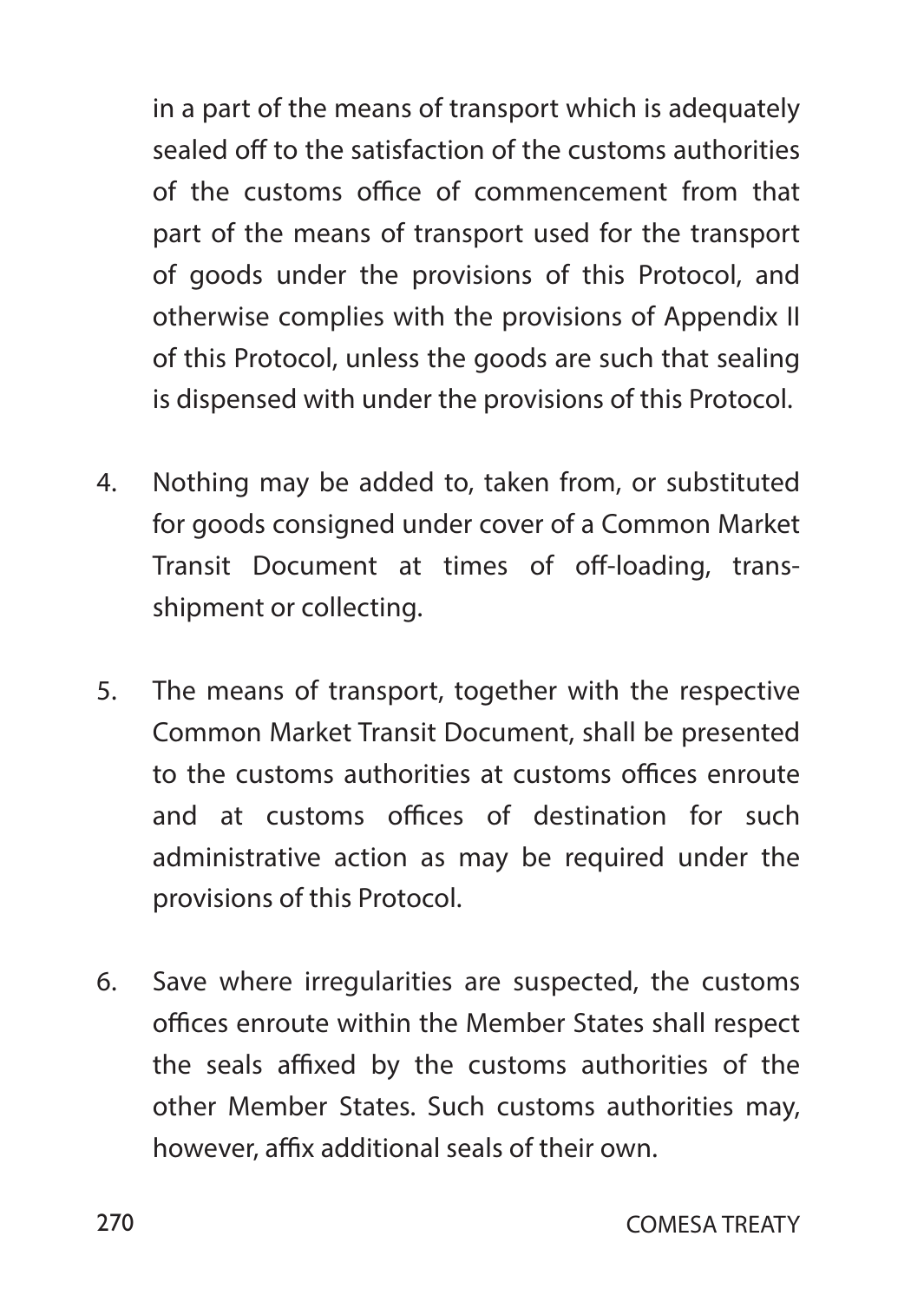- 7. In order to prevent abuse, the customs authorities may, if they deem it necessary:
	- (a) require the means of transport to be escorted through the territory of their country, at the transitor's expense, when goods are transported in unsealed means of transport; or
	- (b) require that examination of the means of transport and their loads be carried out enroute in the territory of their country.
- 1. An unsealed shipment covered by an appropriate Common Market Transit Document shall have only one customs office of destination.
- 2. If the goods in a means of transport are examined at a customs office enroute or anywhere in the course of transportation, the customs authorities concerned shall affix new seals and make a certified declaration of the particulars of irregularities, if any, and of the new seals affixed by them.
- 3. In the event of an accident or imminent danger necessitating the immediate unloading in whole or in part of a means of transport, the carrier may on his own initiative take such steps as may be necessary to ensure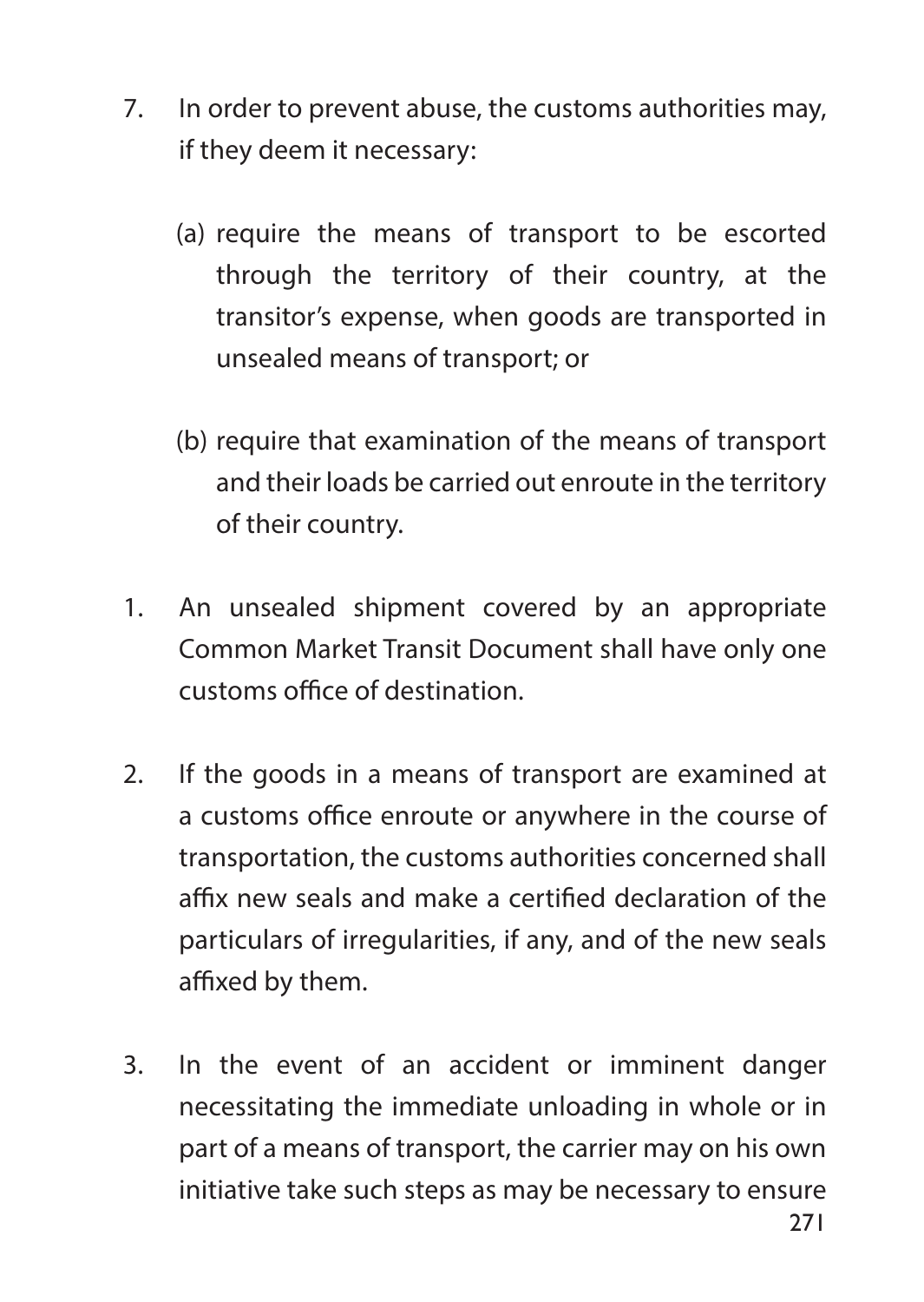the safety of the goods being transported or the means of transport in which they are being transported. The carrier should, however, as soon as possible thereafter, inform the customs office of commencement. The carrier shall arrange where appropriate for the goods to be transferred to other means of transport in the presence of customs authorities concerned or any other accredited local authority. The customs authority or such other accredited authority shall endorse the Common Market Transit Document with the particulars of the goods transferred to the other means of transport and where possible apply the customs seal.

- 4. On arrival at the customs office of destination, the Common Market Transit Document shall be discharged without delay. If, however, the goods cannot be immediately entered under another customs regime, the customs authorities may reserve the right to discharge the document conditionally upon a new liability being substituted for that of the surety guaranteeing the said document.
- 272 COMESA TREATY 5. If seals affixed by customs authorities are broken enroute otherwise than in the circumstances set out in paragraph 10 of this Article, or if goods are destroyed or damaged without breaking such seals, the procedure laid down in paragraph 11 of this Article shall, without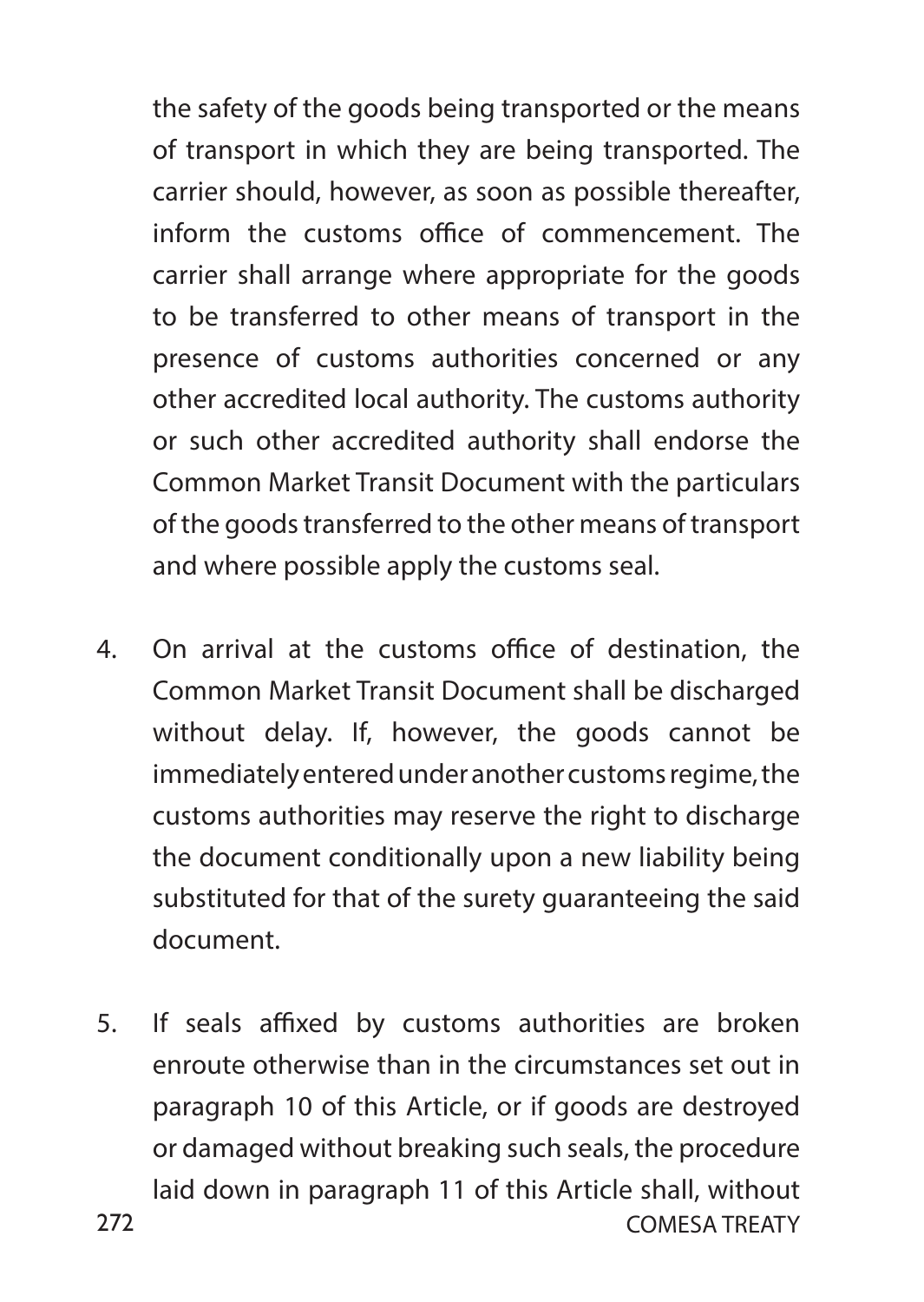prejudice to the application of the provisions of national laws, be followed and a certified report drawn up in the form set out in Appendix IV of this Protocol.

6. When the customs authorities are satisfied that the goods covered by a Common Market Transit Document have been destroyed by force majeure an exemption from payment of the duties shall be granted.

#### *ARTICLE 10 Obligations of the Member States and Sureties*

Subject to the provisions of Article 6 of this Protocol, the obligations of Member States and sureties are as follows:

- (a) each Member State undertakes to facilitate the transfer to the other Member States of the funds necessary for payment of premiums or other charges claimed from sureties under the provisions of this Protocol, or for payments of any penalties which the transitor may incur in the event of an offence being committed in the course of transit transport operations;
- (b) the Member States agree to ensure that the liabilities undertaken by sureties cover import or export duties due, any interest thereon, and other charges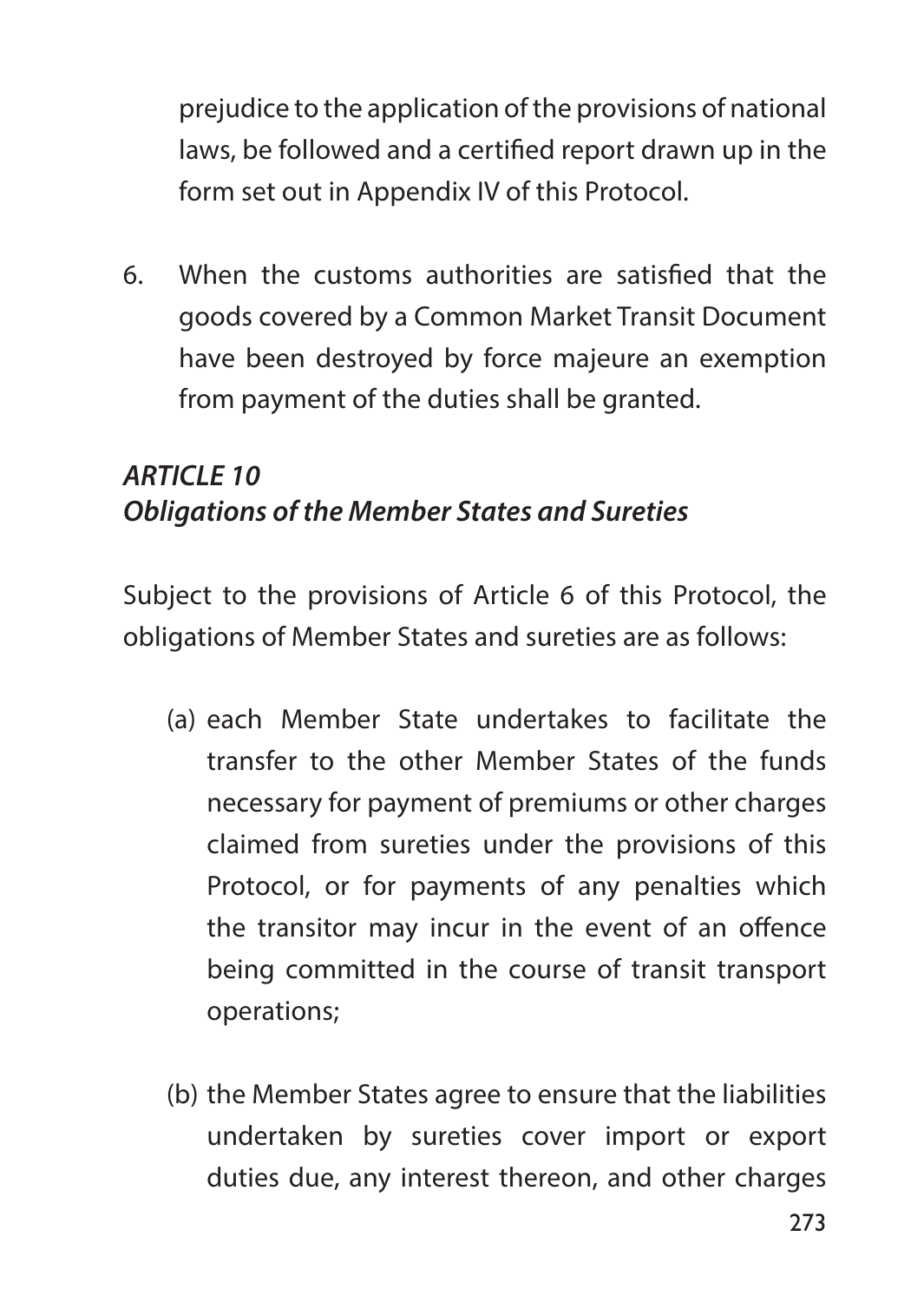and financial penalties incurred by the holder of a Common Market Transit Document and other persons involved in the transit transport operation under the customs laws and regulations of the Member State in which an offence has been committed. The surety and the persons charged with the offence shall be jointly and severally liable for payment of such sums. The fact that customs authorities might have authorised the examination of goods elsewhere than at a place where the business of the customs office of commencement or destination is usually conducted shall not affect the liability of the surety;

- (c) for the purpose of determining the duties referred to in paragraph (b) of this Article, the particulars of the goods as entered in the Common Market Transit Document shall, unless the contrary is proved, be regarded as correct;
- (d) the liability of the surety to the authorities of any Member State shall commence from the time when the Common Market Transit Document is accepted by the customs authorities of that Member State, and shall cover only the goods enumerated in the document;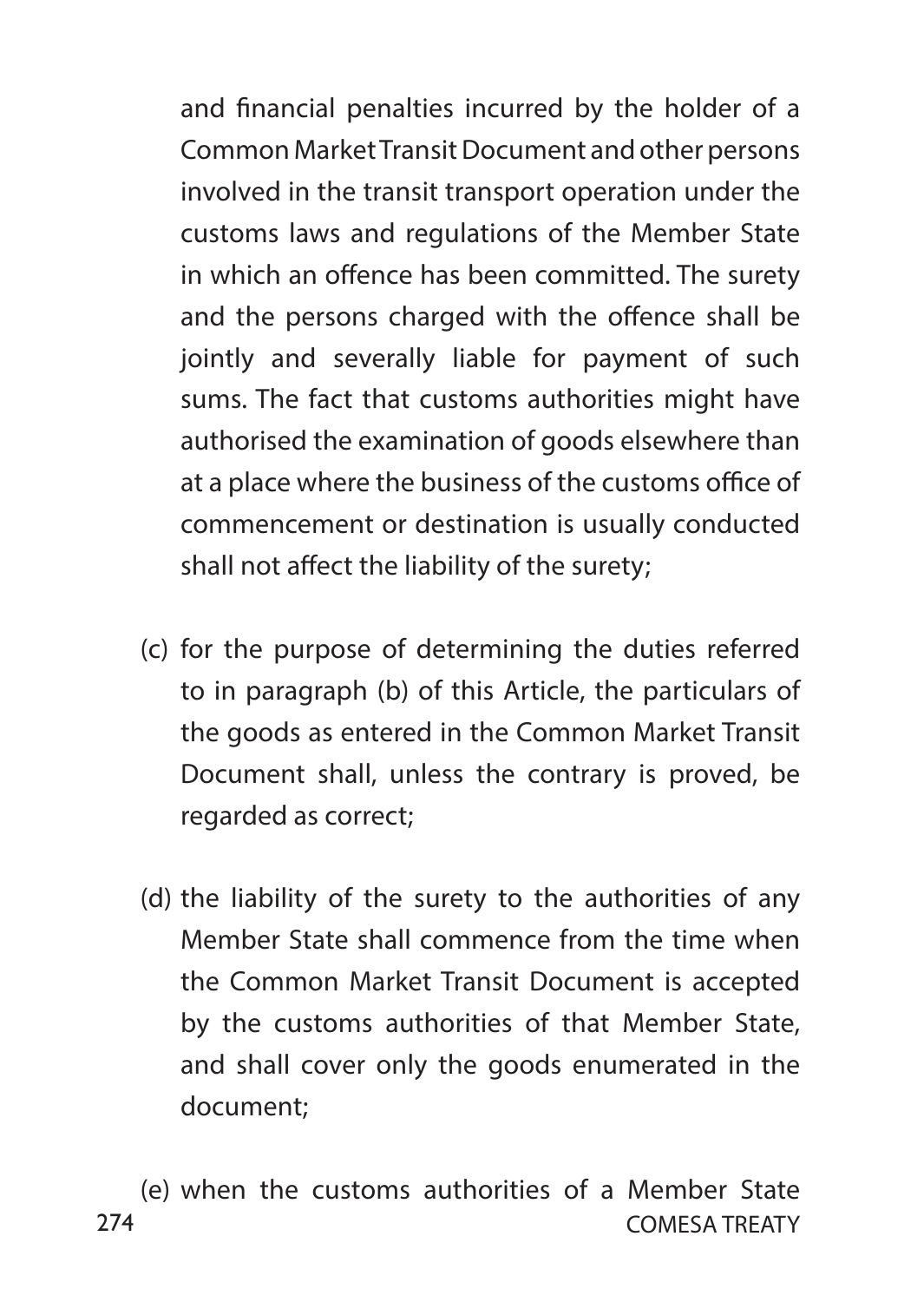have unconditionally discharged a Common Market Transit Document, they may not subsequently claim from the surety payment in respect of the duties referred to in paragraph (b) of this Article unless the certificate of discharge was issued erroneously or fraudulently;

- (f) the transitor and surety shall be released from their undertaking to the customs authorities of each Member State entered when the goods carried have been duly exported or have otherwise been accounted for satisfactorily to the customs authorities of the Member State concerned;
- (g) where a Common Market Transit Document has not been discharged or has been discharged conditionally, the competent authority of a Member State shall not claim from the surety the payments referred to in paragraph (b) of this Article unless such authority has, within a period of one year from the date on which the Common Market Transit Document was taken on charge, notified the surety of the nondischarge or conditional discharge of the document:

275 Provided that where the certificate of discharge was obtained erroneously or fraudulently, this paragraph shall not prevent the authorities of a Member State from taking the necessary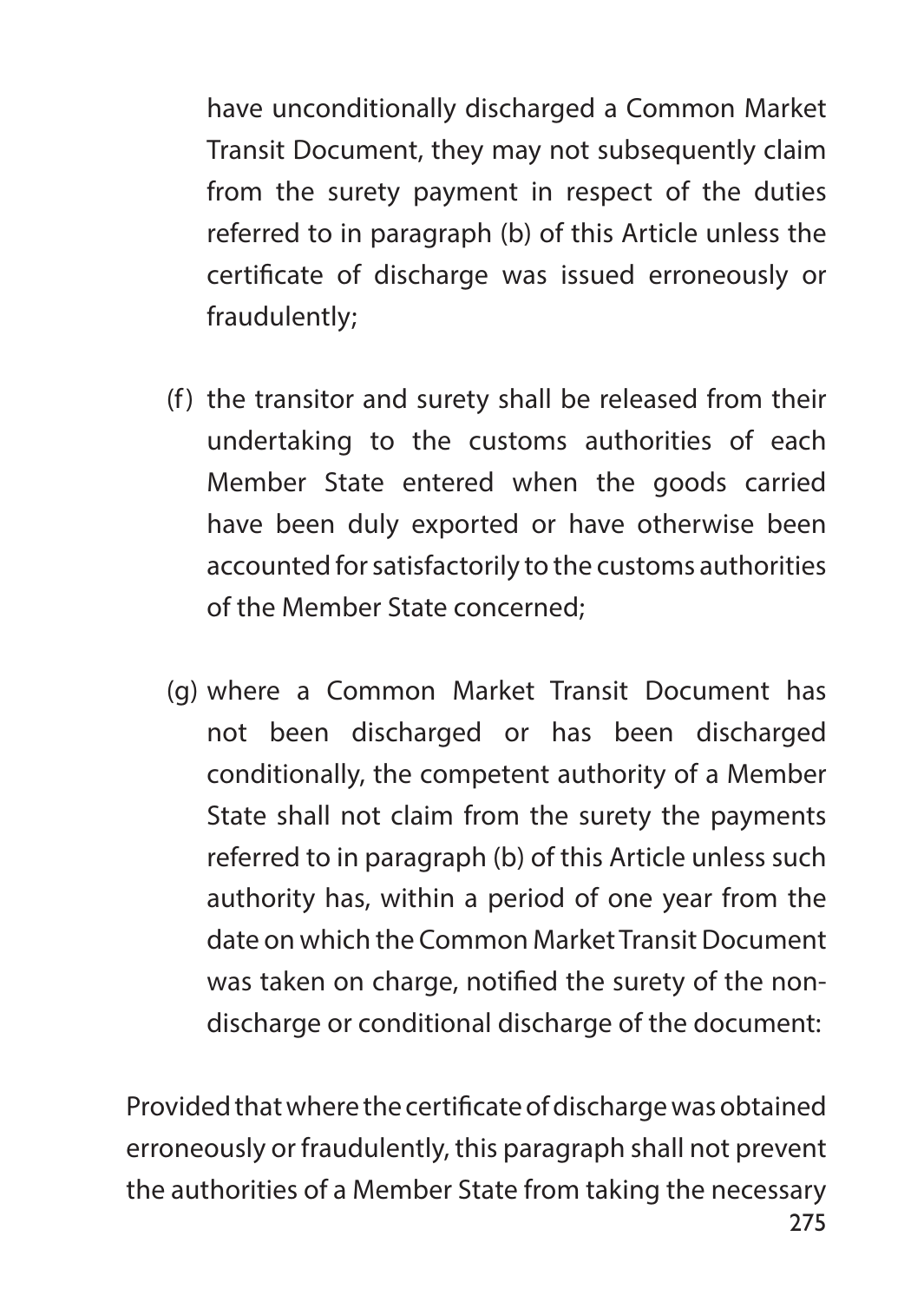action against the person or persons concerned at any time thereafter in accordance with their national laws;

- (h) the claim for payment referred to in paragraph (b) of this Article shall be made within three years from the date when the surety was notified that the relevant Common Market Transit Document had not been discharged or had been discharged conditionally, or that the certificate of discharge had been obtained erroneously or fraudulently. However, if the period of three years referred to in this Article includes a period of legal proceedings, any claim for payment under the provisions of this Article shall be made within one year from the date when the decision of the court becomes enforceable; and
- (i) the Member States shall, where feasible, use the services available in other Member States in all transit traffic operations provided such services are competitive and not less efficient than those offered by other parties.

#### *ARTICLE 11 Miscellaneous Provisions*

1. The Member States undertake to establish or facilitate the establishment of bonded, transit or customs areas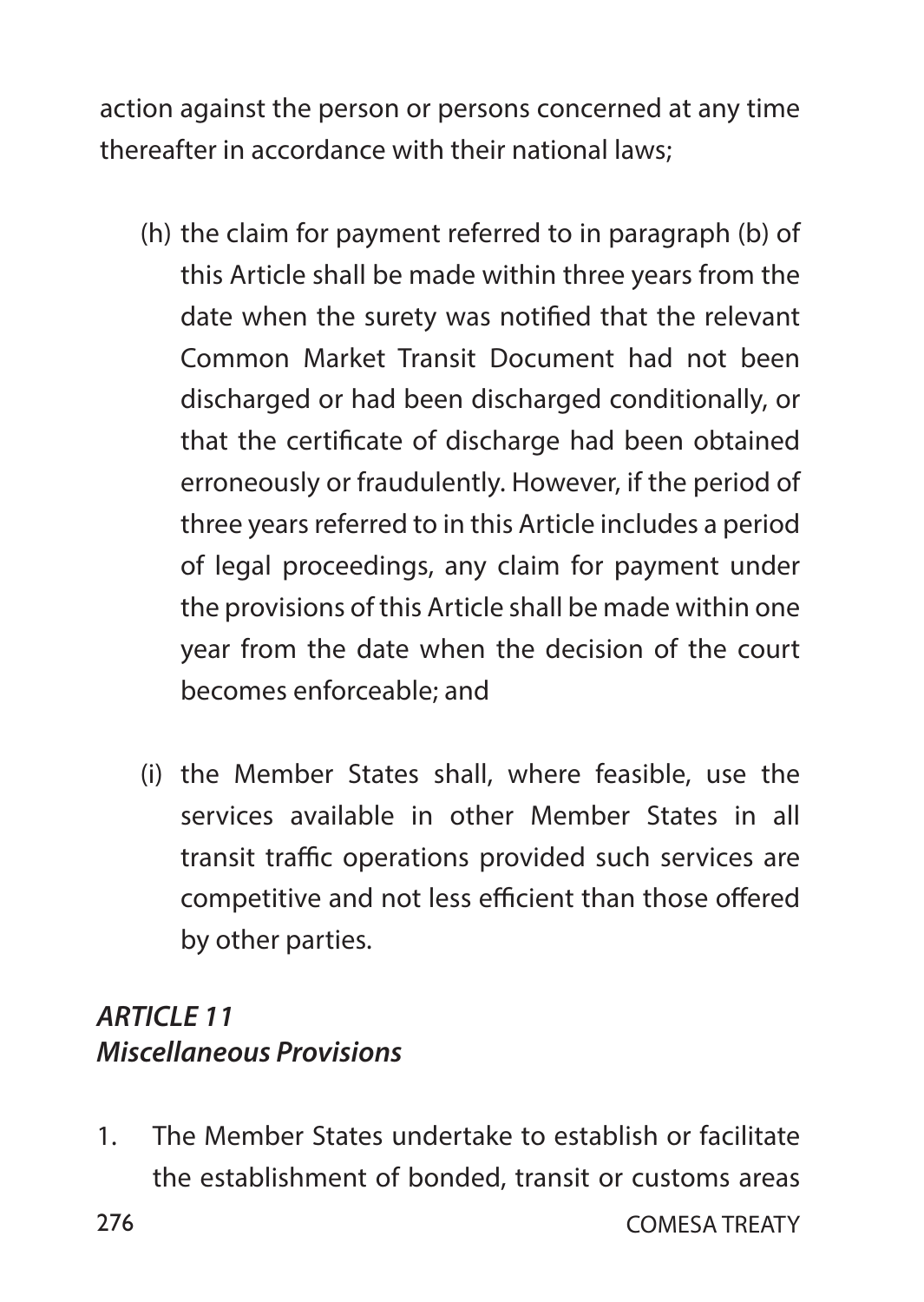or bonded warehouses for the temporary storage of transit goods where the direct trans-shipment of goods from one means of transport to another is not possible. The management and operation of such bonded, transit or customs areas and such bonded warehouses shall be in accordance with the customs rules and regulations of the Member States concerned.

- 2. The Member States undertake to permit and facilitate the establishment of cargo, clearing and forwarding offices in their territories by persons, organisations or associations of other Member States or their authorised agents, for the purpose of facilitating transit traffic in accordance with their national laws and regulations.
- 3. Each means of transport engaged in international transit traffic operations under cover of an RCTD document or any other transit document approved by Council shall have affixed to its front and rear, a plate bearing the letters "COMESA-TRANSIT", the specifications of which are laid down in Appendix V of this Protocol. These plates shall be so placed as to be clearly visible, removable and capable of being sealed. The seals to such plates shall be affixed by the customs authorities of the customs offices of commencement and shall be removed by the authorities of the offices of destination.
- 4. The Member States shall communicate to each other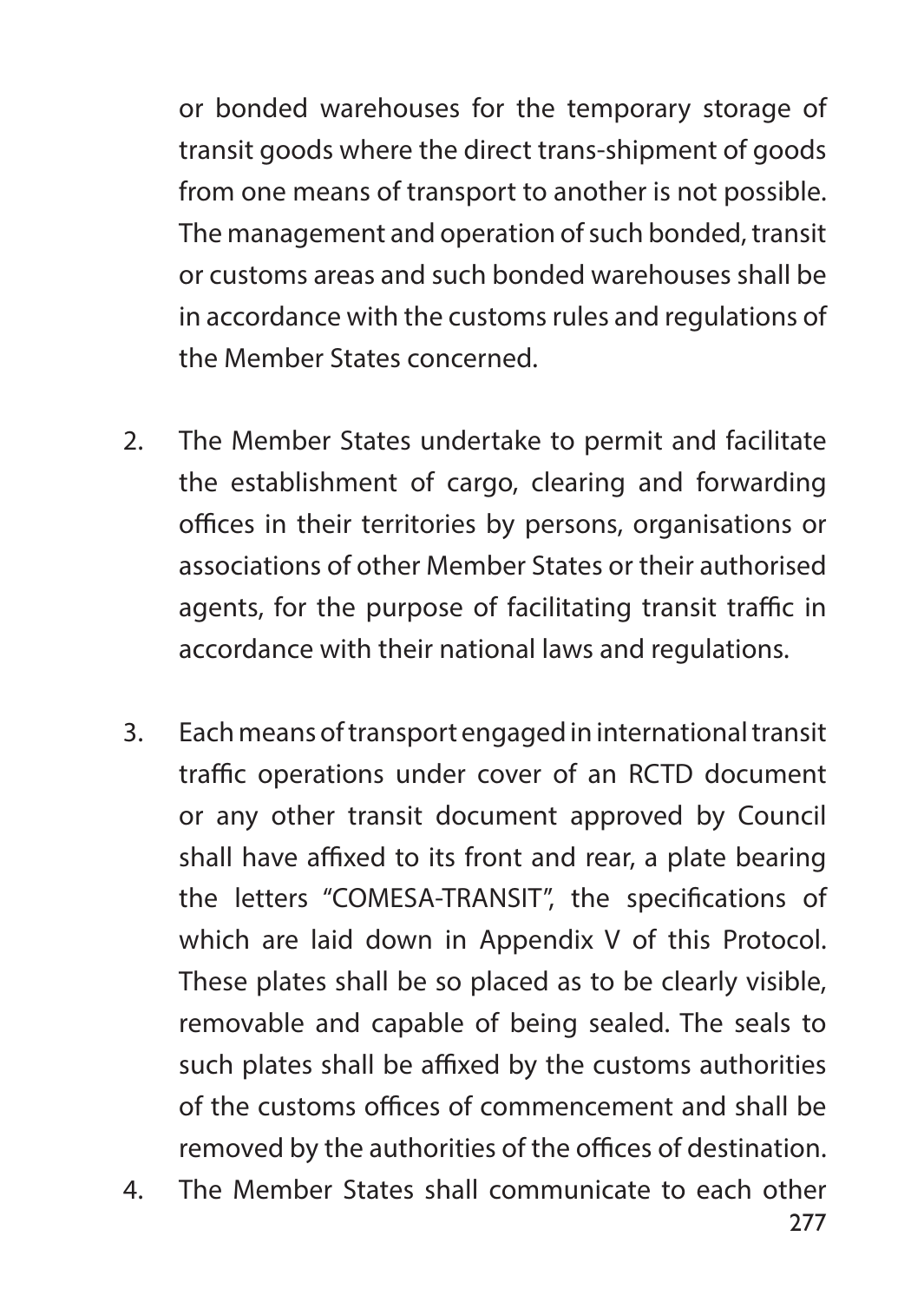through the Secretariat facsimiles of the seals, stamps and date stamps they use.

- 5. Each Member State shall send to the other Member States through the Secretariat a list of its customs offices and stations including transit routes approved by it for Common Market Transit Document covered traffic and normal working hours of such offices. Contiguous Member States shall consult each other in determining the frontier customs offices to be included in such lists and where possible such offices shall be juxtaposed.
- 6. In all customs operations referred to in this Protocol, no charges shall be levied for customs attendance, save where it is provided on days or at times or places other than those appointed for such operations. Wherever possible customs frontier offices shall remain open for business for twenty-four hours a day or shall allow execution of customs formalities relating to the transportation of goods under the provisions of this Protocol outside the normal working hours.
- 7. Any breach of the provisions of this Protocol shall render a carrier liable in the Member State where the offence is committed to the penalties prescribed by law in that Member State.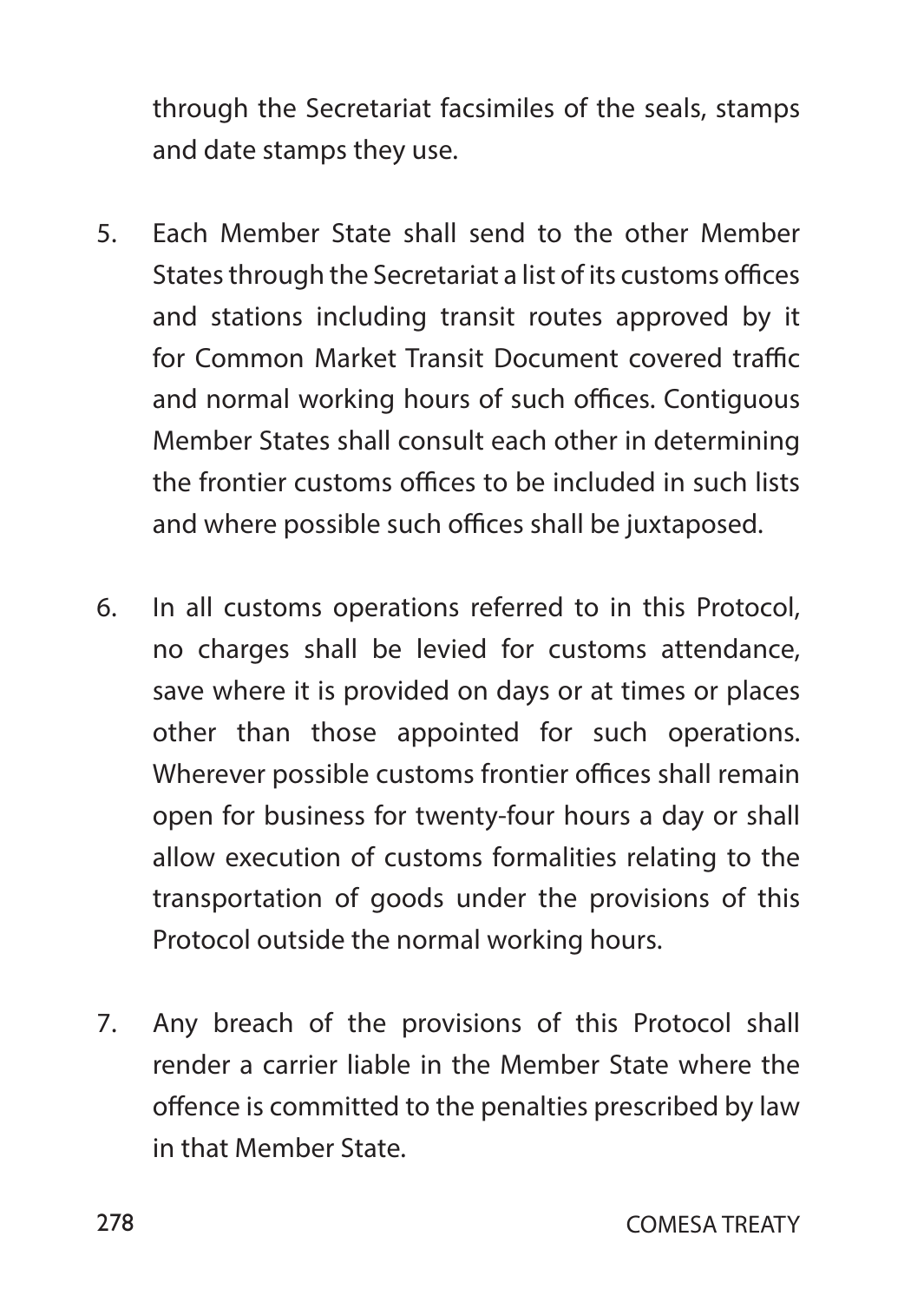8. Nothing contained in this Protocol shall prevent the Member States from enacting special legislation in respect of transport operations commencing or terminating in or passing through their territories:

Provided that the provisions of such legislation shall not conflict with the provisions of this Protocol, are extended to other Member States or do not confer benefits on third countries that are more favourable than those enjoyed by the Member States.

9. All Common Market Transit Documents may have an annex of a note explaining how that particular document should be used.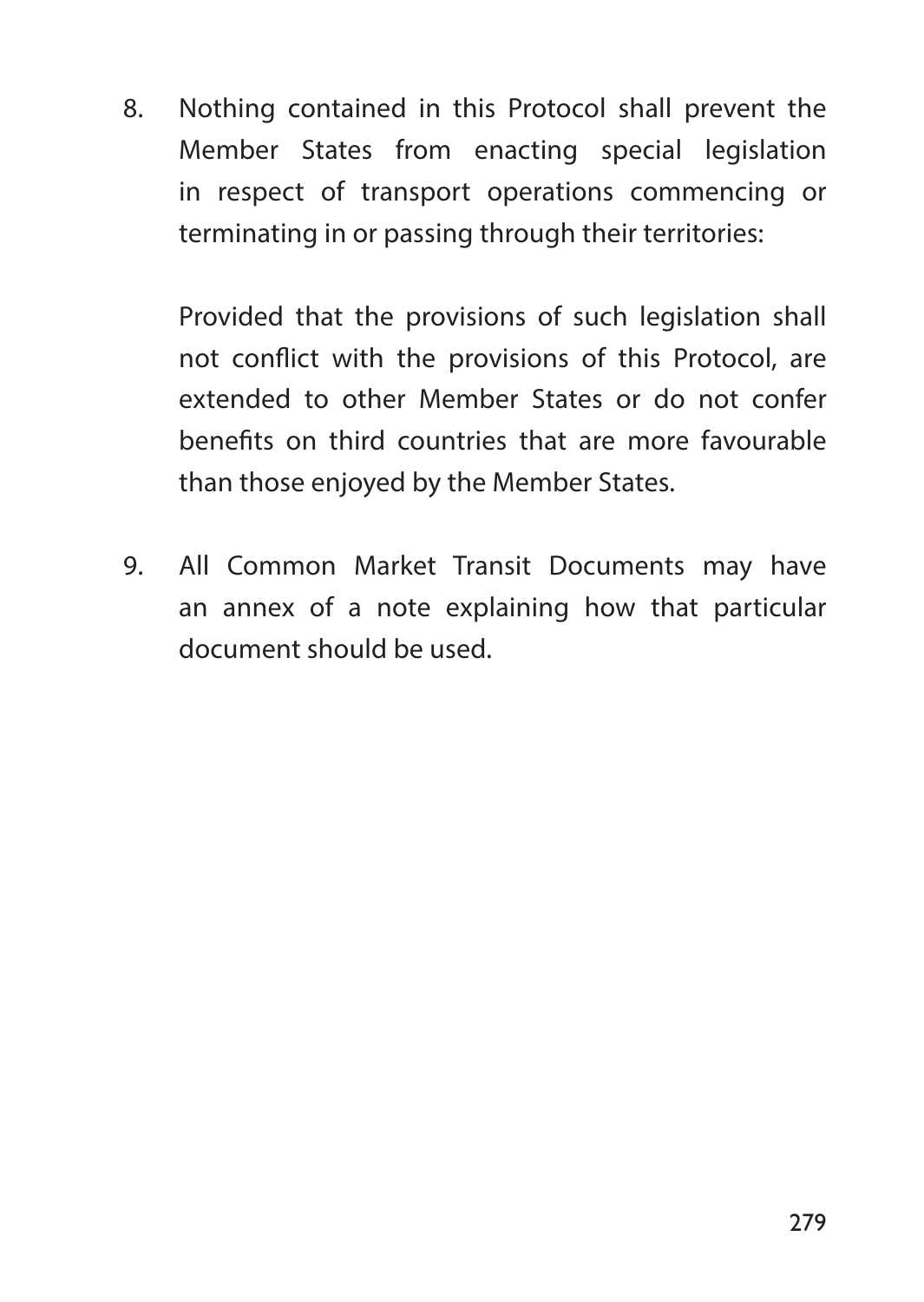#### **APPENDIX I**

## **NOTE FOR THE USE OF THE COMMONMARKET TRANSIT DOCUMENT**

- 1. The Common Market Transit Document herein after referred to as "document" shall be prepared in the country of commencement where the goods are first declared to be in transit.
- 2. The document shall be printed in the English. French and Portuguese languages but completed in the language of the country of commencement. The customs authorities of the other countries traversed reserve the right to require their translation into their own language. In order to avoid unnecessary delays which might arise from this requirement, earners are advised to supply the operator of the means of transport with the requisite translations.
- 3. A document remains valid until completion of the transit operation at a customs office of destination provided that it has been taken under customs control at the customs office of commencement within the time limit given by the issuing authorities.
- 280 COMESA TREATY 4. (a) The document must be typed or multigraphed or printed legibly.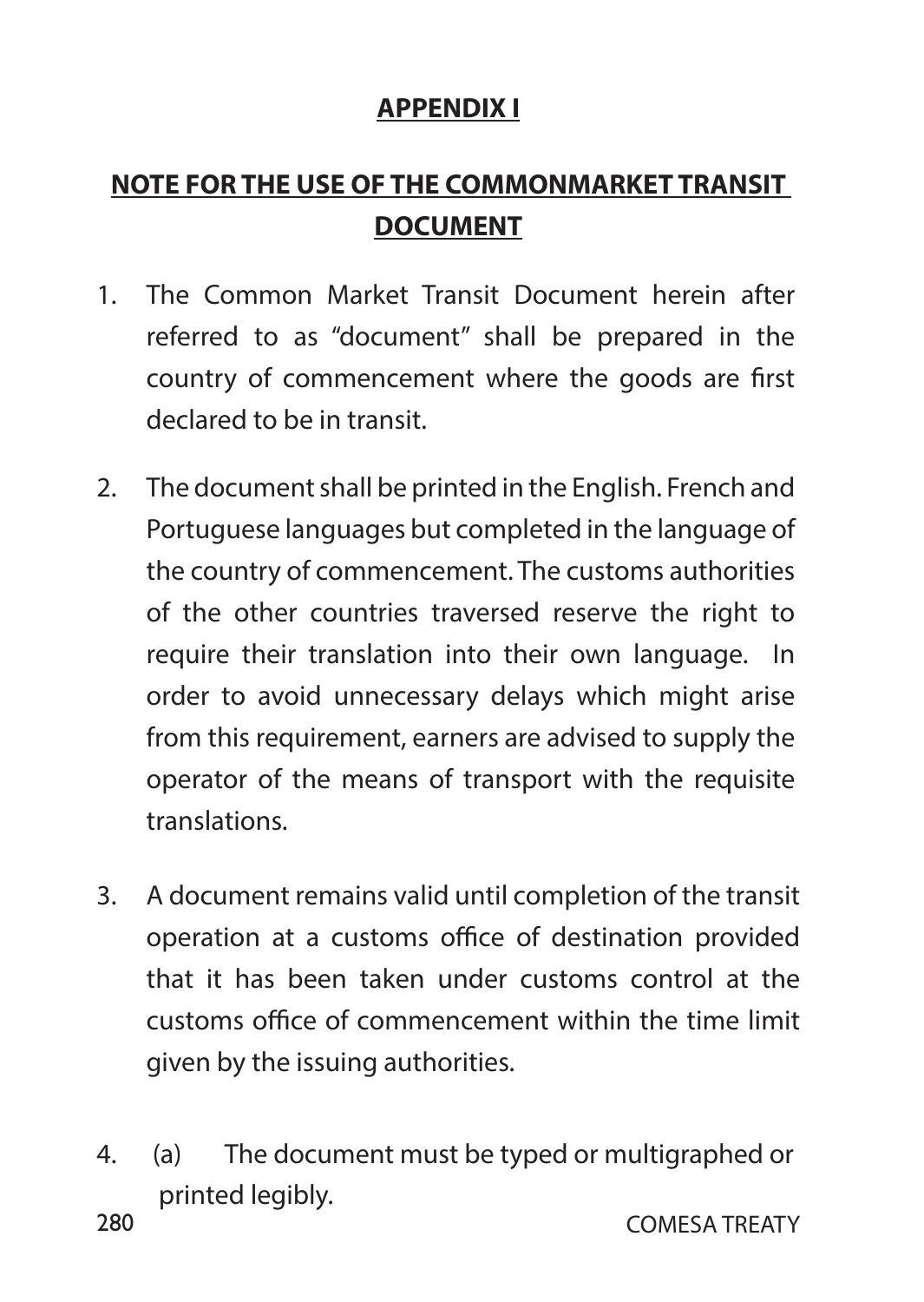(b) When there is not enough space on the manifest separate sheets to enter all the goods carried, separate sheets of the same model as the manifest may be attached to the latter, but all copies of th4!l manifests must contain the following particulars:-

- (i) a reference to the sheets; and
- (ii) the number and type of packages and goods in bulk enumerated on the separate sheets:
- (iii) the total value and the total gross weight of the goods appearing on the said sheets.
- 5. Weight, volume and other measurements shall be expressed in units of the metric system and values in the currency of the country of commencement or in Eastern and Southern Africa Currency Unit (ESACU).
- 6. No erasures or over-writing shall be allowed on the document. Any correction shall be made by deleting the incorrect particulars and adding, if necessary, the required particulars. Any correction, addition or other amendment shall be acknowledged by the person making II and countersigned by the customs authorities.
- 7 When the document covers coupled means of transport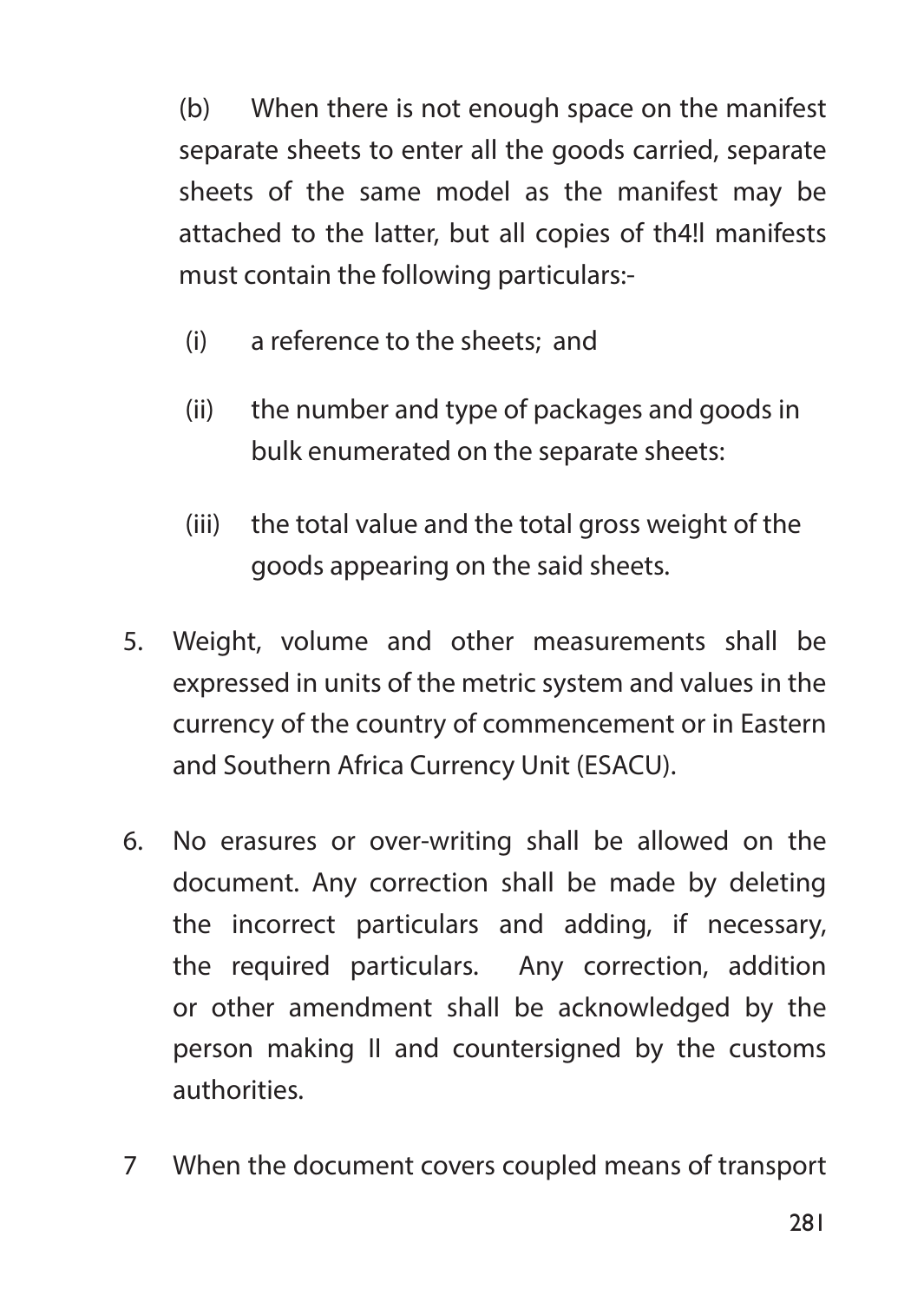or several containers, the contents of each means of transport shall be Indicated separately on the manifest. This information shall be preceded by the registration or identification number of the means of transport or container.

- 8. If there is more than one customs office of destination the entries concerning the goods taken under customs control at. or intended for. each office shall be clearly separated from each other on the manifest.
- 9. In the event of customs seals being broken or goods being destroyed or damaged accidentally en-route the operator of the means of transport shall ensure that a certified report is drawn up as quickly as possible by the authorities of the country in which the vehicle heated The operator shall approach the customs authorities. if there are any near at hand or if any other competent authorities. Operators shall accordingly provide themselves with copies of the certified report form laid down In Appendix V of this Protocol on Transit Trade and Transit Facilities within the Common Market.
- 10. In the event of accident involving immediate unloading of the whole or part of the part of the load en-route, the operator may take action on his own initiative without requesting or awaiting intervention by the authorities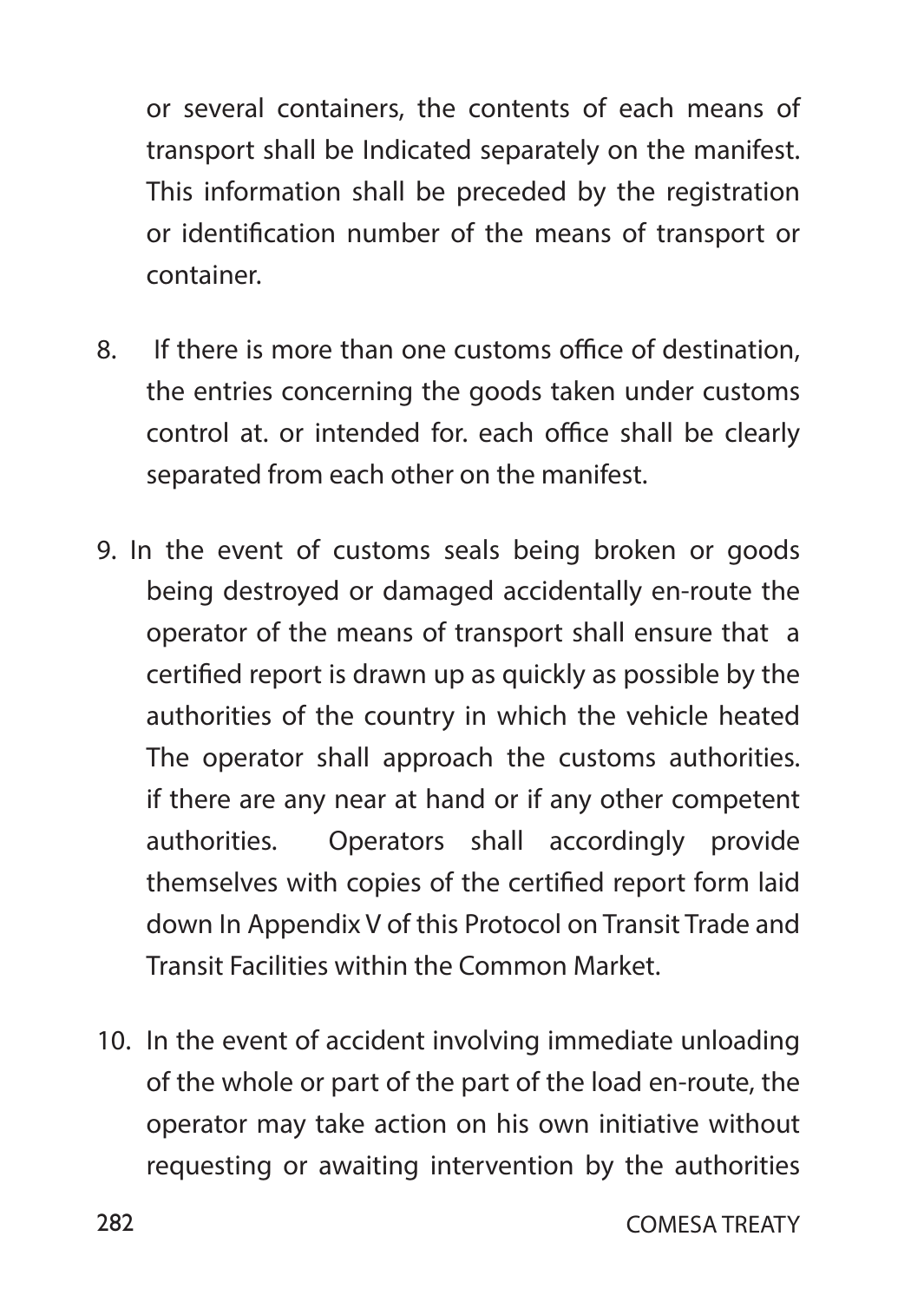mentioned in paragraph 9 of these notes. He must then furnish adequate proof that he was compelled to take such action the interests of the means of transport or of the load. Having taken such preventive measures as the emergency may necessitate, he shall at the first opportunity notify the authorities mentioned in paragraph 9 of these notes in order that the facts may be verified, the load checked, the means of transport sealed and a report drawn up.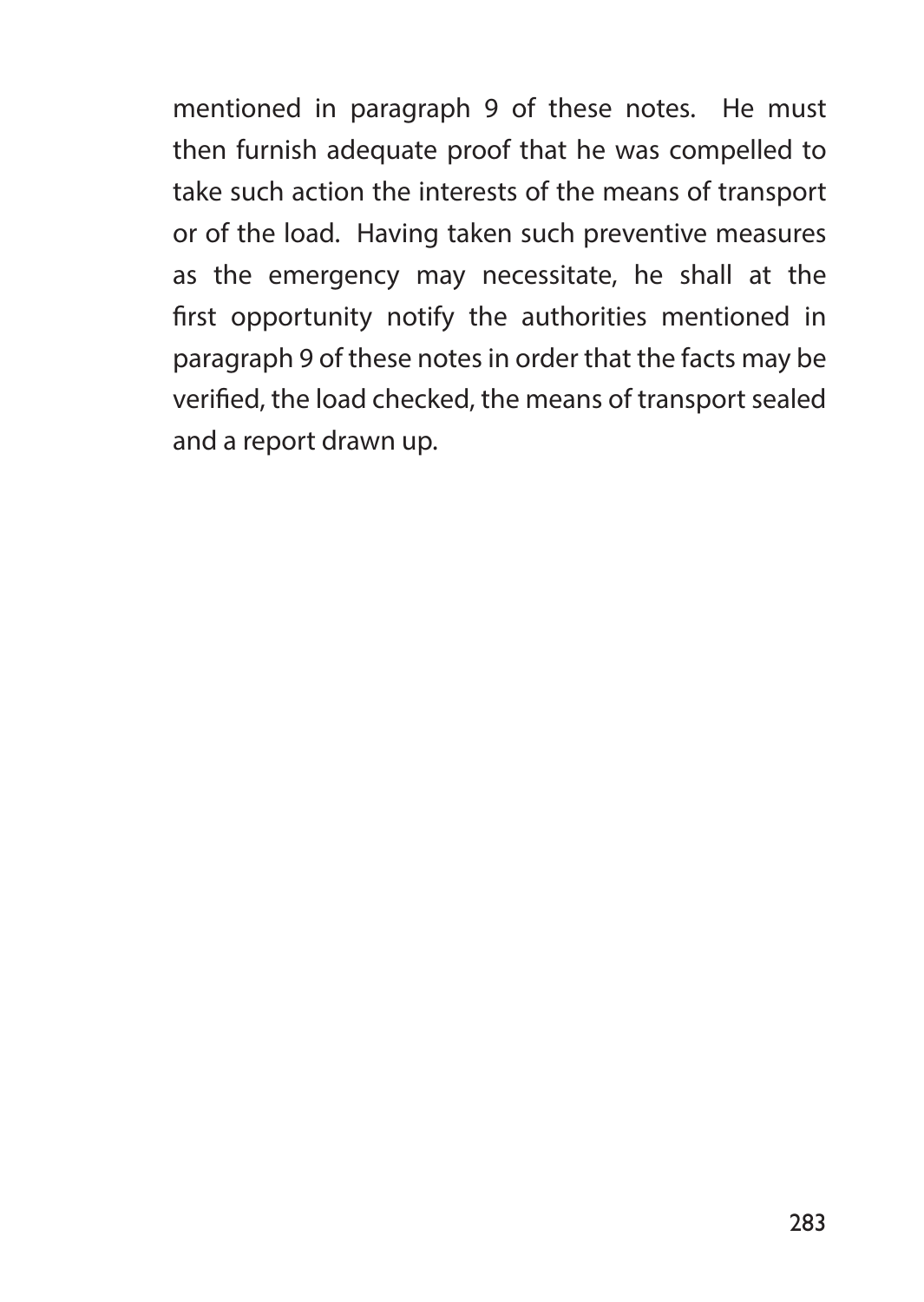## **APPENDIX II REGULATIONS RELATING TO TECHNICAL CONDITIONS APPLICABLE TO MEANS OF TRANSPORT OTHER THAN PORTERS AND PACK ANIMALS WHICH MAY BE ACCEPTED FOR TRANSPORT OF GOODS WITHIN THE COMMON MARKET UNDER CUSTOMS SEAL**

- 1. Approval for the intra-Common Market transport of goods by means transport under customs seal may be granted only for means of transport constructed and equipped in such a manner that:
	- (a) customs seal can be simply and effectively affixed thereto;
	- (b) no goods can be removed from or introduced into the sealed part of the means without transport without obvious damage to it or without breaking the seals:
	- (c) they contain no concealed spaces where goods may be hidden.
- 2. The means of transport shall be so constructed that all spaces in the form of compartments, receptacles or other recesses which are capable of holding goods are readily accessible for customs inspection.
- 284 COMESA TREATY 3. Should any empty spaces be formed by the different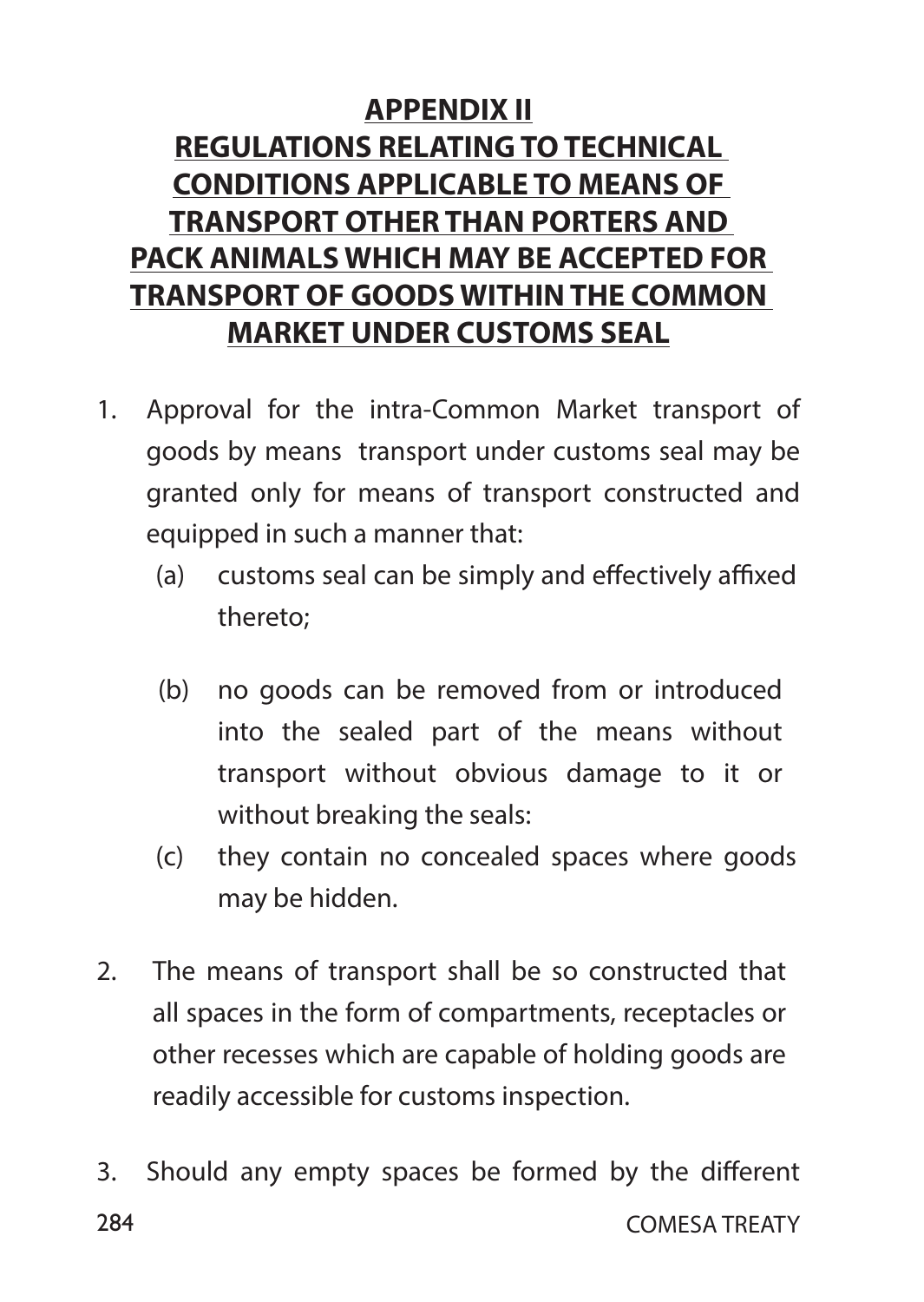layers of the sides, floor and roof of the means of transport, the inside surface shall be firmly fixed, solid, unbroken and incapable of being dismantled without leaving obvious traces.

- 4. Openings made in the floor for technical purposes, such as lubrication, maintenance and filling of the sand-box. shall be allowed only on condition that they are fined with a cover capable of being fixed in such a way as to render the loading compartment inaccessible from the outside.
- 5. Doors and all other closing systems of means of transport shall be fitted with a device which shall permit simple and effective customs sealing. This device shall either be welded to the sides of doors where these are of metal. or secured by at least two bolts. riveted or welded to the nuts on the inside.
- 6. Hinges shall be so made and fitted that doors and other closing systems cannot be lifted of the hinge-pins, once shut: the screws. bolts. hinge-pins and other fasteners shall be welded to the outer parts of the hinges. These requirements shall be waived. However, where the doors and other closing systems have a locking device Inaccessible from the outside which. once it is applied. Prevents the doors from being lifted off the hinge-pins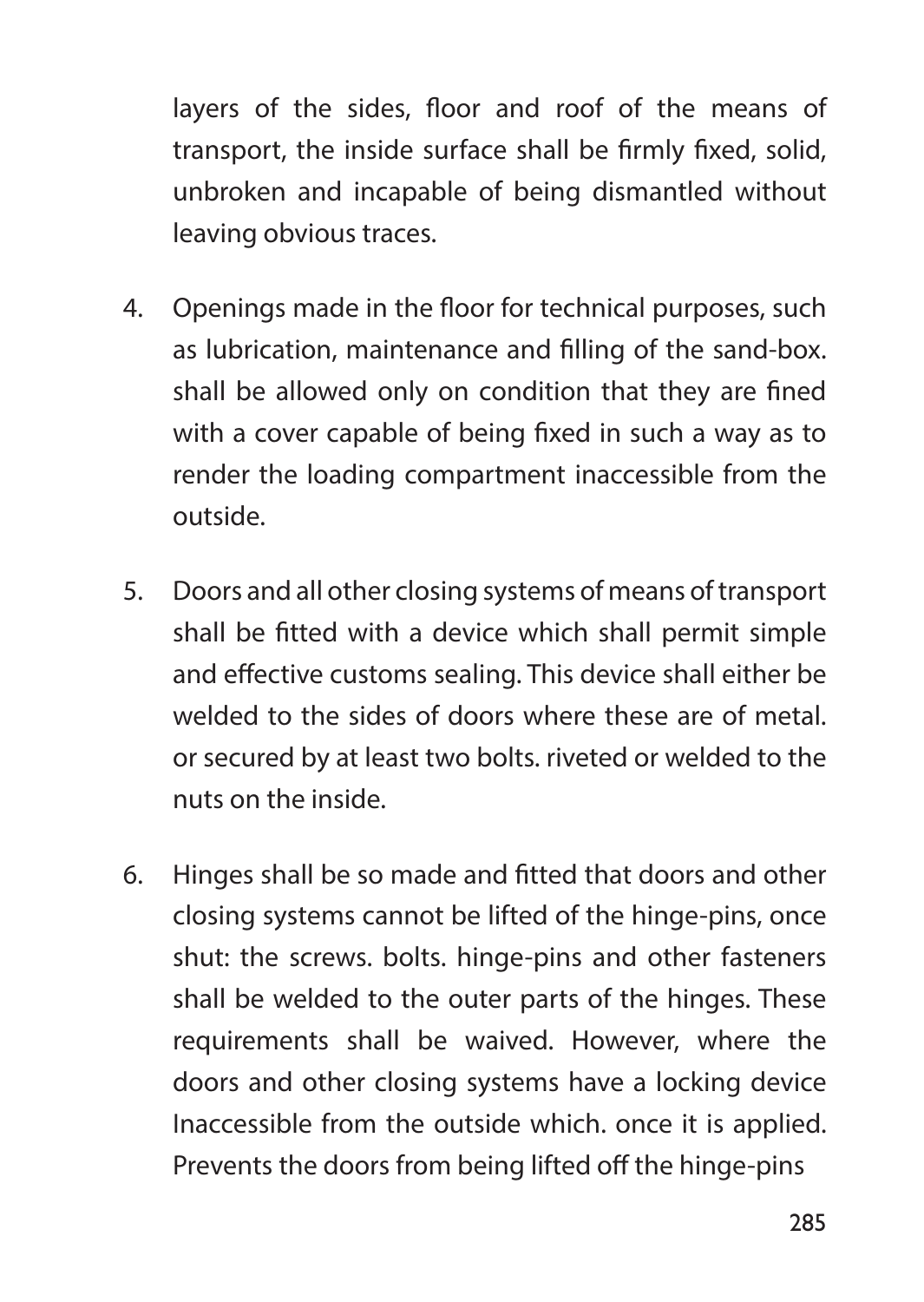- 7. Doors shall be so constructed as to cover all interstices and ensure complete and effective closure.
- 8. The means of transport shall be provided with a satisfactory device for protecting the customs seal. or shall be so constructed that the customs seal is adequately protected.
- 9 The foregoing conditions shall also apply to Insulated vehicles, refrigerator vehicles. Tank vehicles and furniture vehicles in so far as they are not incompatible with the technical requirements which such vehicles must fulfill in accordance with their use.
	- 10. The flanges (filler caps), drain cocks and manholes of tank wagons shall be so conducted as to allow simple and effective customs sealing. .
- 11. Folding or collapsible containers are subject to the same conditions as non-folding or non-collapsible containers, provided that the locking devices enabling them to be folded or collapsed allow of customs sealing and that no part of such container can be moved without breaking the seals.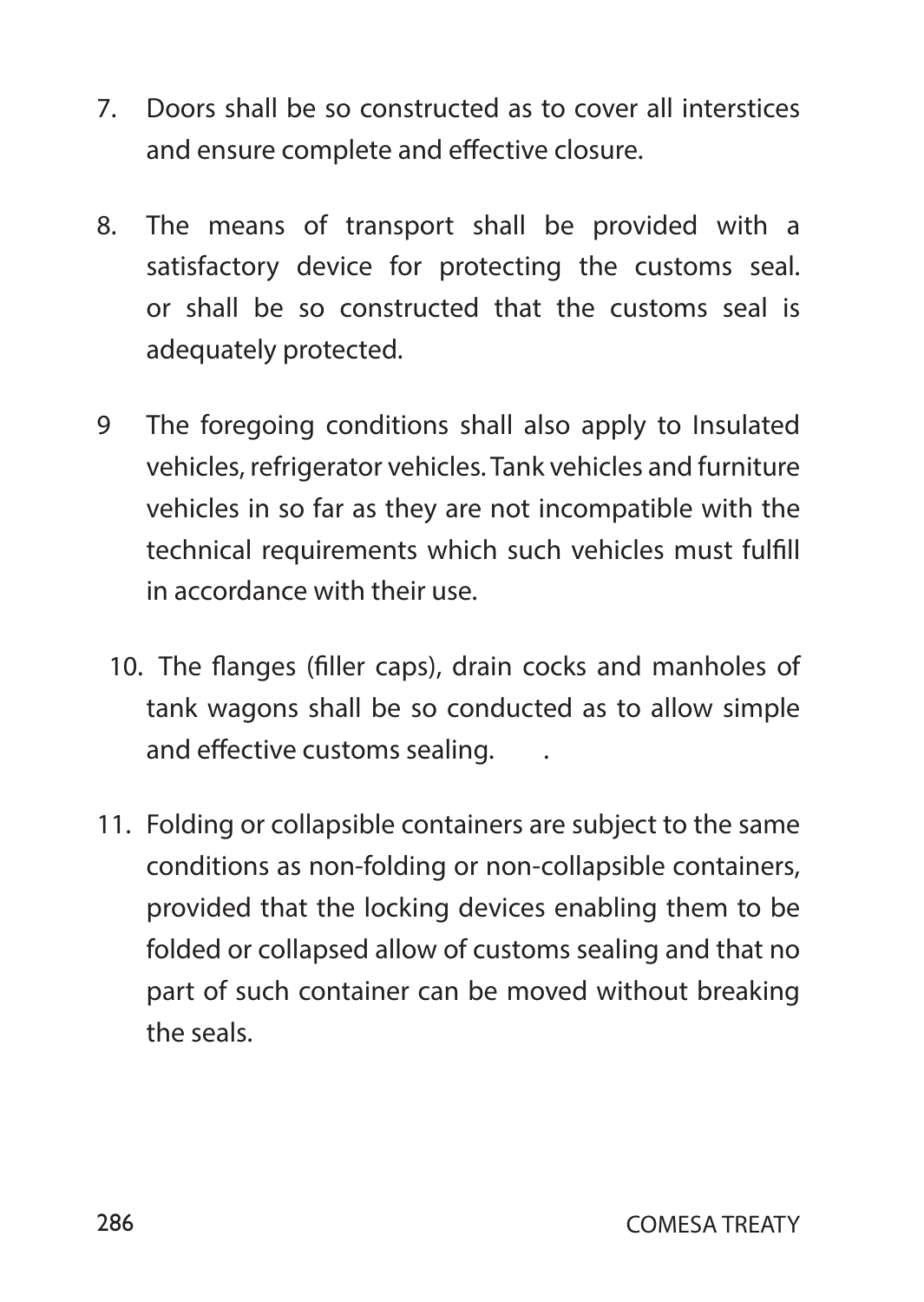#### **APPENDIX III**

#### **Certificate of Approval of Means of Transport**

- 1. Certificate No. ……………Date of Expiry: ………....……
- 2. Attesting that the means of transport specified below fulfils the conditions required for admission to intra-Common Market transport of goods under customs seals.
- 3. Name and address of holder (owner or carrier) ………………………….………………………………...... 4. Make: ……………………………………………………... 5. Type: ……………………………………………………… 6. Engine No: ……………Chassis No. ………………............. 7. Registration No. ……………………......................................... 8. Other particulars ……………………………........................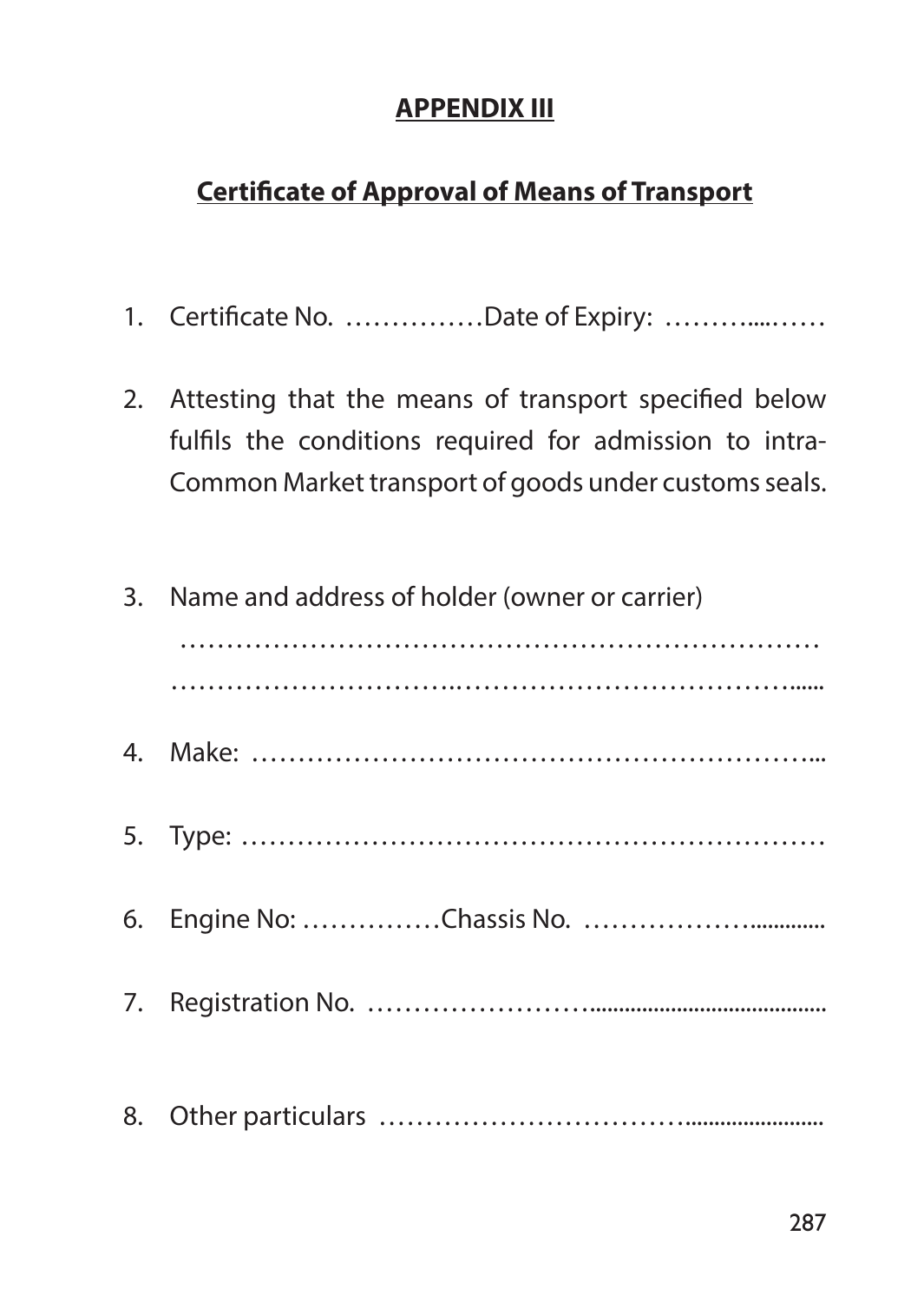- 9. Issued at …………(place) on ……… (date) ……....……
- 10. Signature and stamp of issuing office at …………….........
- Note: This licence must be frame and exhibited in the can of the means of transport to which it relates and must be returned to the issuing office when the means of transport is not in use, or on a change of owner or carrier on expiry of the period of validity of the certificate, or if there is any material change, in any essential particulars of the means of transport.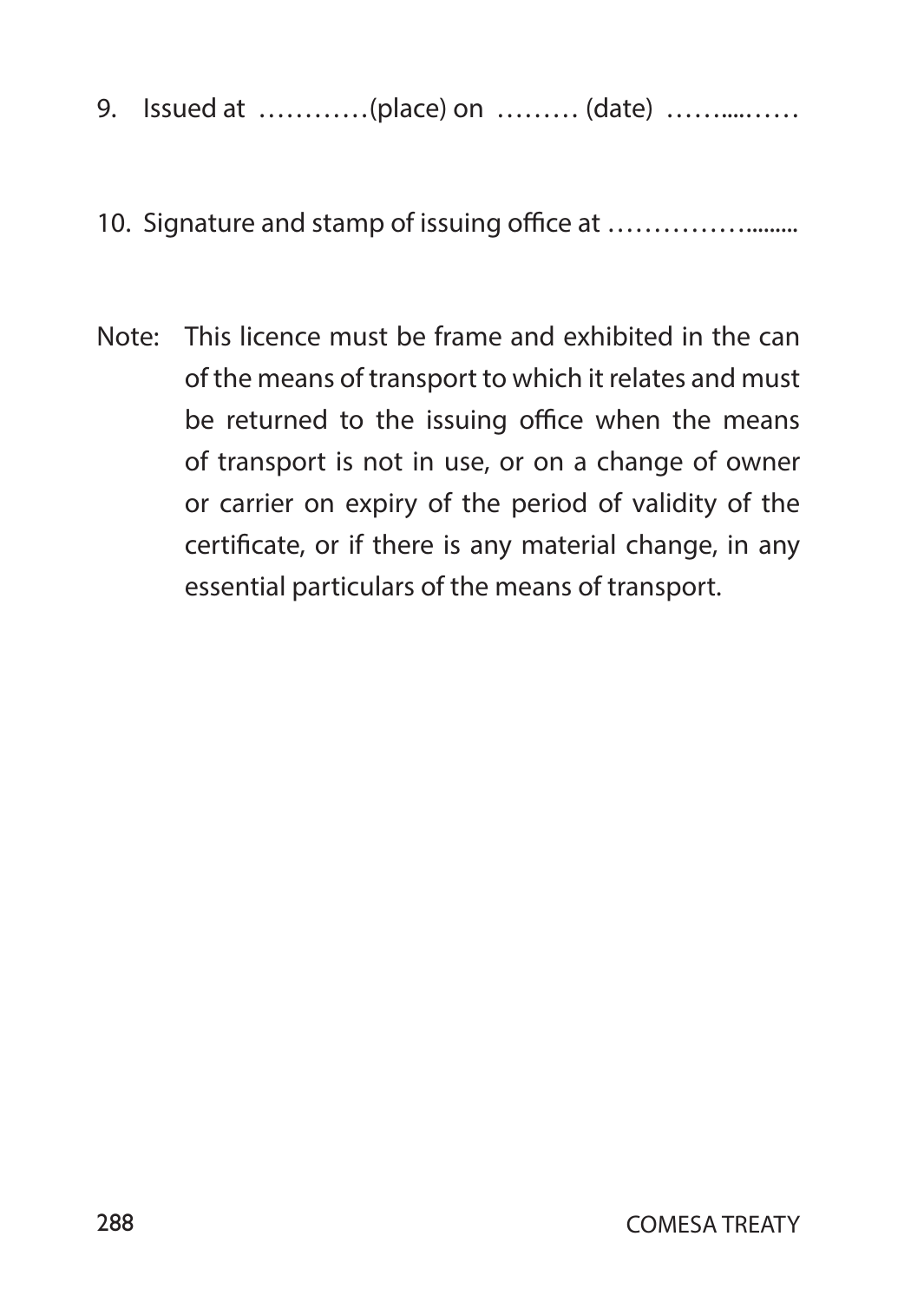## **APPENDIX IV CERTIFIED DECLARATION OF EXAMINATION OF CONTENTS OF MEANS OF COMMON MARKET TRANSPORT**

## **Front of Report Form**

- 1. Common Market Transit Document No: ………… Issued at ………...............................................................................................
- 2. Information concerning the means of transport examined: Kind of means of transport ………………………................

Registration No. ..............................Country in which registered ………………..............

- 3. Reasons for making the examination (check where appropriate):
- $\Box$  Seals broken or missing
- Evidence of break in
- $\Box$  Vechicle involved in an accident
- $\Box$  Other
- 4. Results of examination (check where appropriate):

All packages were intact and none of their contents were missing.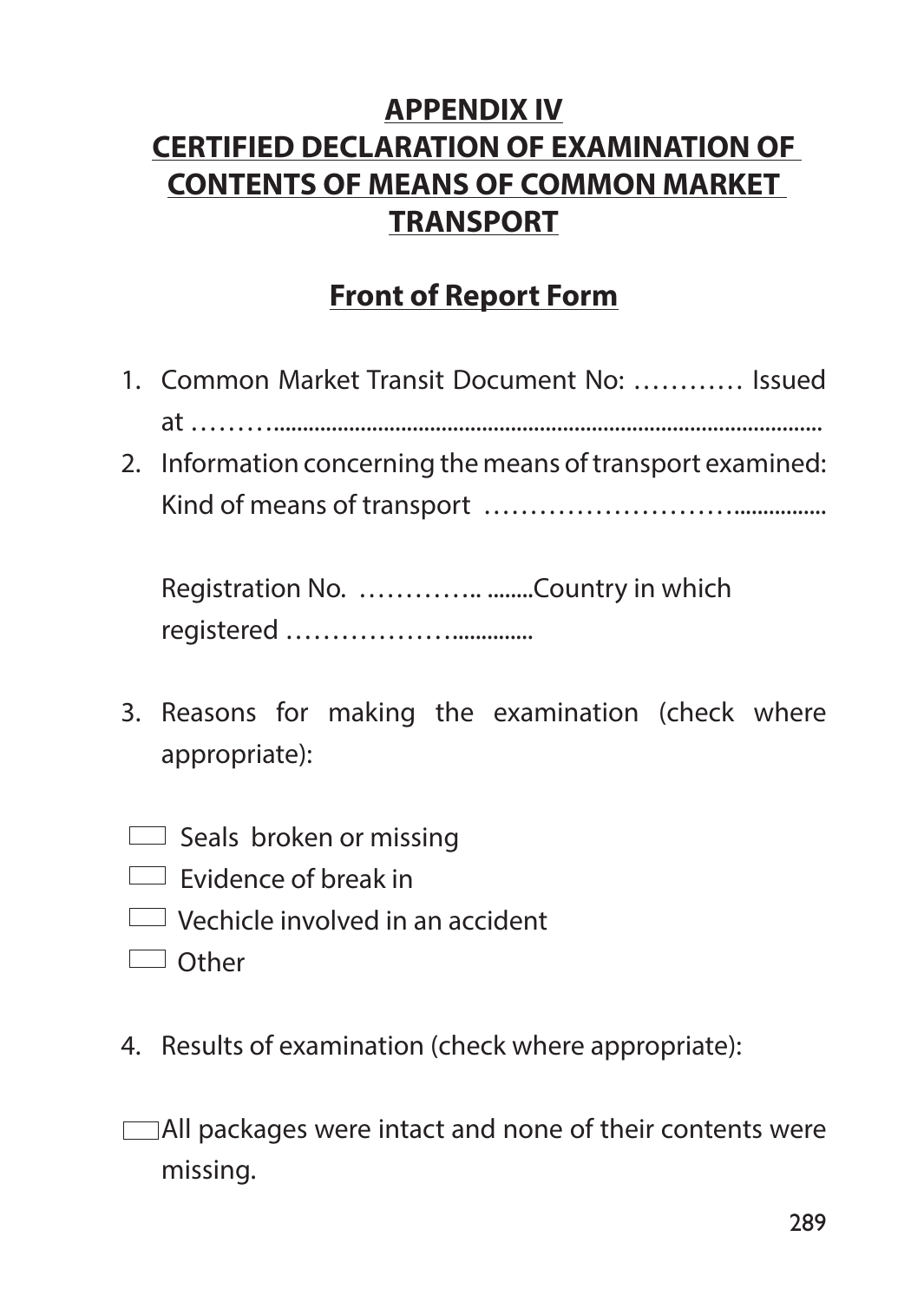#### The following good/packages were missing/damaged

#### **MANIFEST**

|        | Consignmental         | <b>Number</b> | <b>Description</b> | <b>Remarks</b> |
|--------|-----------------------|---------------|--------------------|----------------|
| Serial | and                   | and kind of   | of goods           |                |
| No.    | <b>Identification</b> | packages      |                    |                |
|        |                       |               |                    |                |
|        |                       |               |                    |                |

- 5. Explanation given by the carrier regarding the irregularities note (reply in the space provided on the back of this form)
- 6. Information concerning means of transport to which goods transferred:

Type of means of transport …………………………

 Registration No. ………………… Country in which registered ……………………

- 7. Seals affixed ……………………. Quantity ……………. Nos. ……………………….
- 8. The goods were able to proceed towards their destination

………………………………………

9. I hereby certify that the information provided above is correct and complete.

------------------- ----------------------- ------------------------- Place and date Signature of officer Location of customs office

#### **Check the boxes applicable**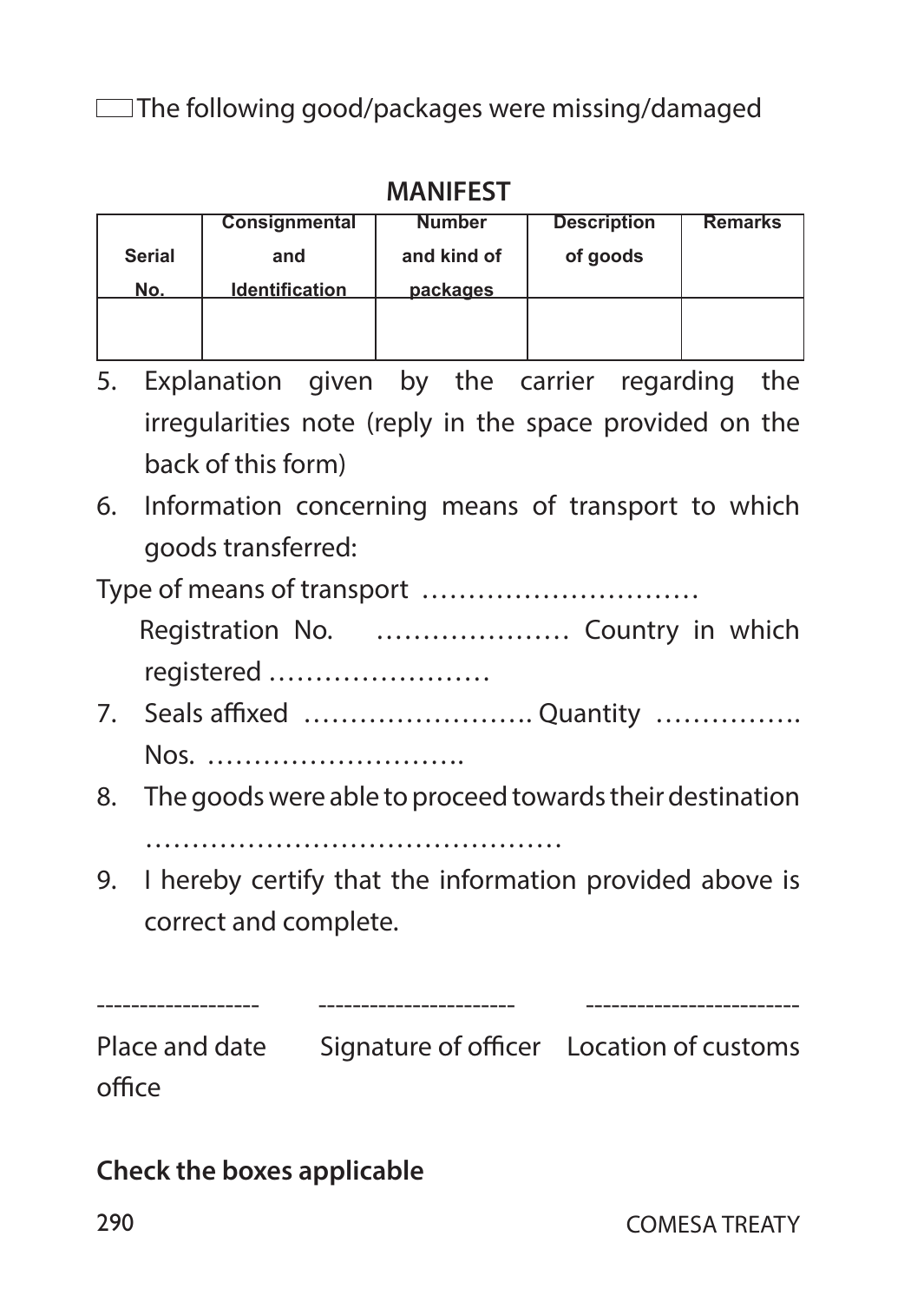#### **Back of Report Form**

Explanation provided by carrier

Place and Date Signature

NOTE: *This form must be prepared in triplicate to be distributed as follows:*

--------------------------- ---------------------------------------

**Original:** To be attached to the Common Market Transit Document.

**Duplicate:**If the inspection takes place at an office of entry, the duplicate should be attached to the copy of the Common Market Transit document of the office of entry.

If the inspection takes place at an office of exit, the duplicate should be attached to the corresponding voucher and returned to the office of entry.

**Triplicate:** To be returned at the office where the examination took place.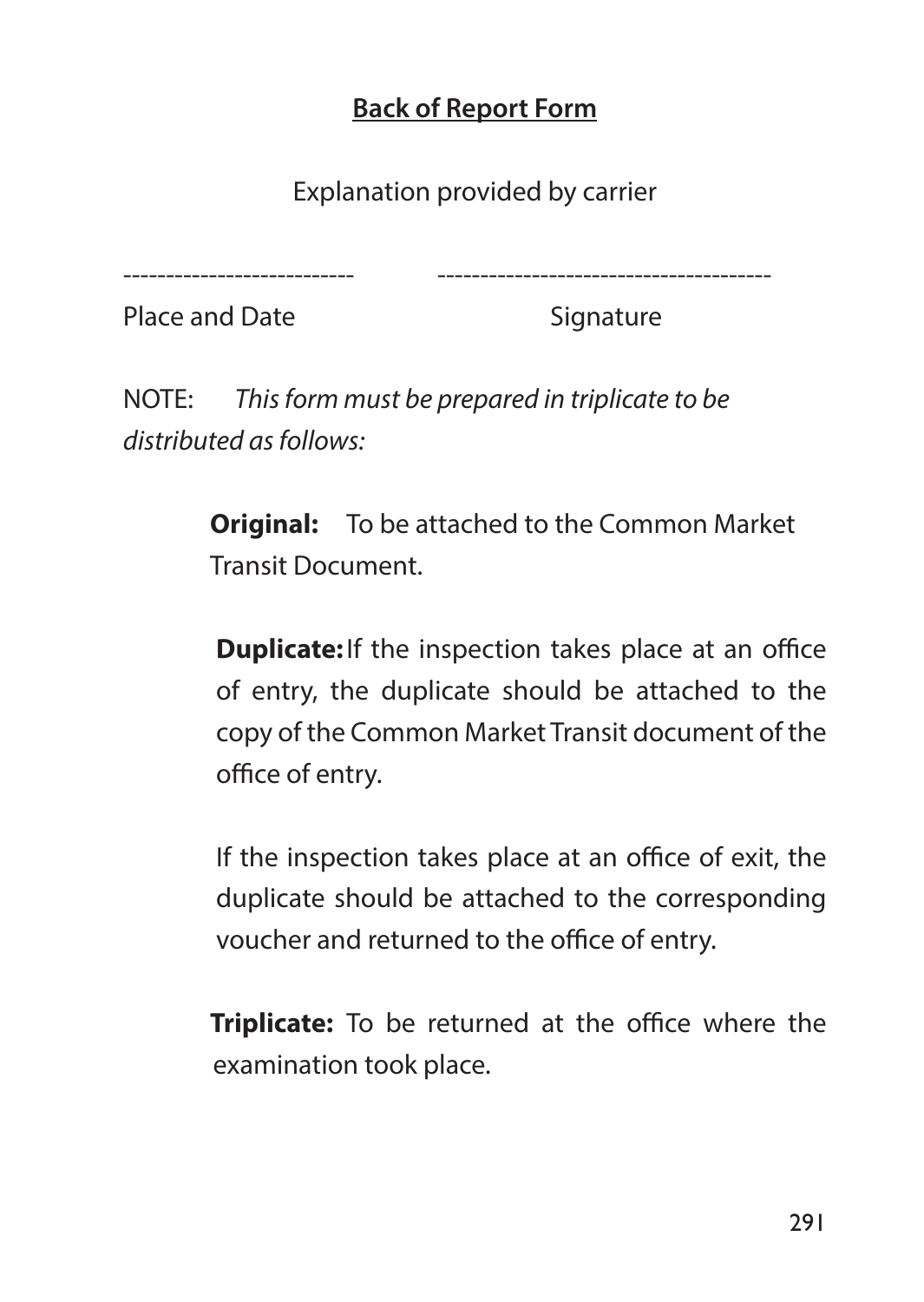## **APPENDIX V COMMON MARKET TRANSIT PLATES**

- 1. The plates shall measure 120 by 1000 millimetres.
- 2. The words ·COMESA-TRANSIT" shall be 70 millimetres high.

Roman letters shall be used.

The letters shall be white on a blue background.

3. The letters shall be arranged as follows:

-----------------------------------

"COMESA-TRANSIT"

----------------------------------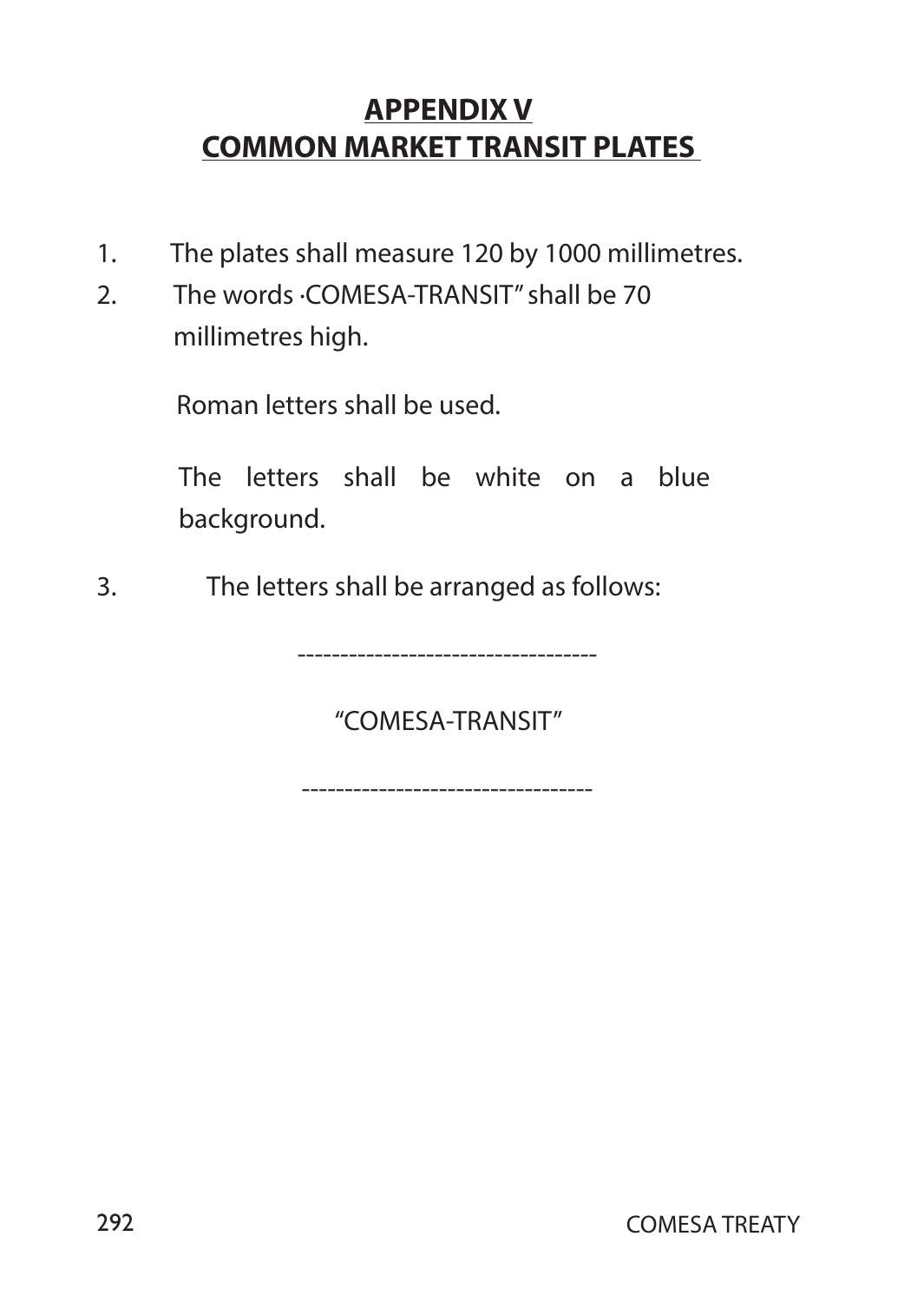## **ANNEX II PROTOCOL ON THIRD PARTY MOTOR VEHICLE INSURANCE SCHEME**

#### **PREAMBLE**

Whereas **IT IS PROVIDED IN SUB PARAGRAPH** (E) OF Article 85 of the Treaty that the Member States shall adopt minimum requirements for the insurance of goods and vehicles;

**AND** Whereas it is desirable to prescribe by means of this Protocol a third party motor vehicle insurance scheme.

**NOW THEREFORE** it is hereby agreed as follows:

## **PART ONE GENERAL PROVISIONS**

### **ARTICLE 1** *Interpretation*

For the purposes of this Protocol, the following terms and expressions shall have the meaning hereby assigned to them:

"accident" means a happening related to a motor vehicle causing personal injuries or material damage of both and therefore engages the third party liability of the policy holder;

"Council of Bureaux" means the Assembly of National Bureaux which shall co-ordinate and supervise the activities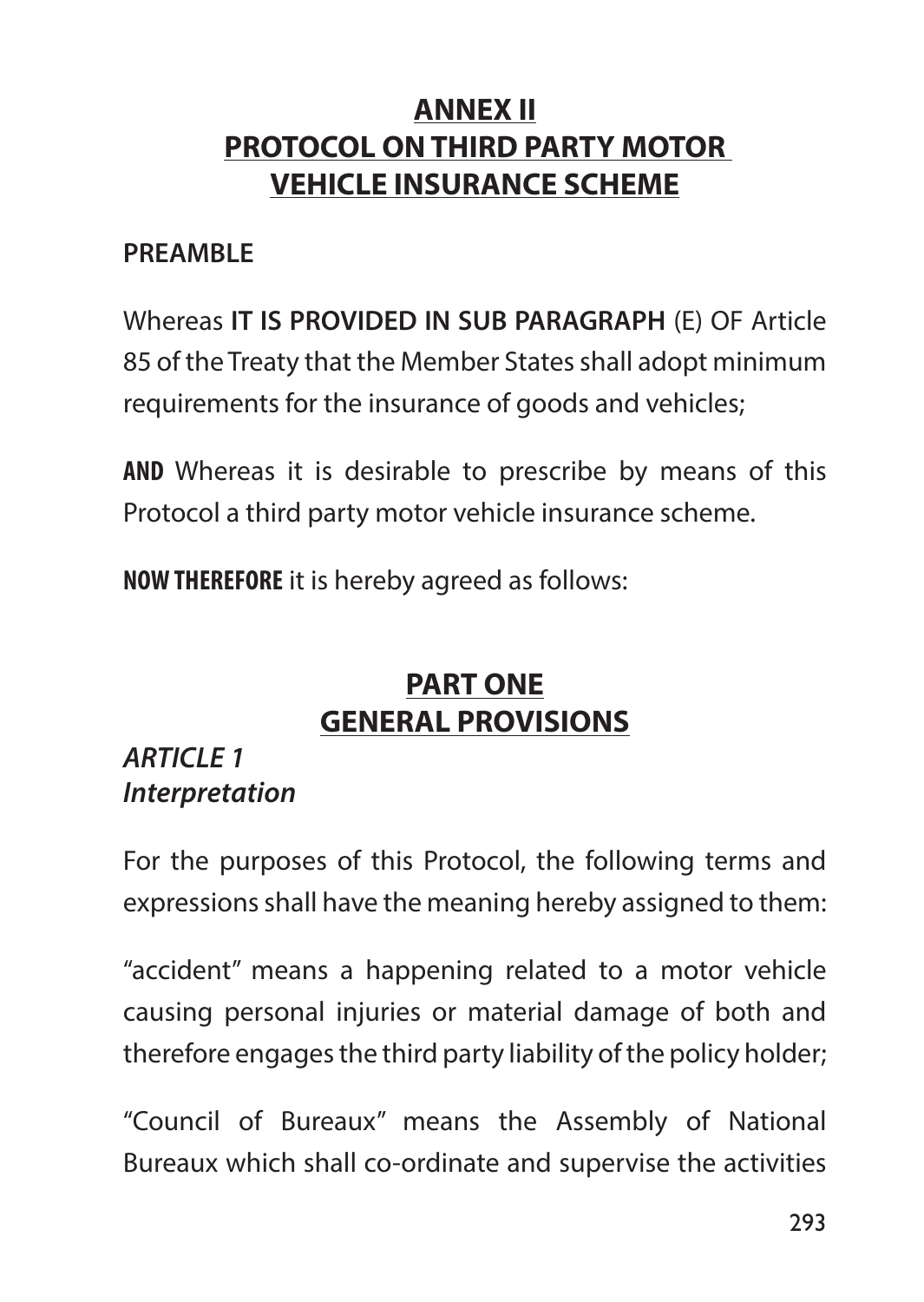of the National Bureaux;

"Common Market" means the Common Market established by the Treaty;

"Insurance policy" means a document issued by the insurer evidencing and agreement to insure and containing the conditions of the agreement concluded whereby the insurer undertakes for a specific fee to indemnify the insured for the losses arising out of the perils and accidents specified in the contract;

"Motor vehicle" means any motor vehicle which is constructed or adapted for the use of carriage of persons or goods by road and any trailer or semi-trailer designed to be drawn by such a vehicle;

"National Bureau" means a government designated agency in each Member State that shall be responsible for the management and control of the Common Market Yellow Card;

"policy holder" means a legal or a natural person holding an insurance policy on account of premium paid for the coverage of the liability in respect of the insured motor vehicle;

294 COMESA TREATY "the yellow card" means the insurance card that shall be issued by the National Bureaux of the Member States and shall be evidence of a third party liability cover obtained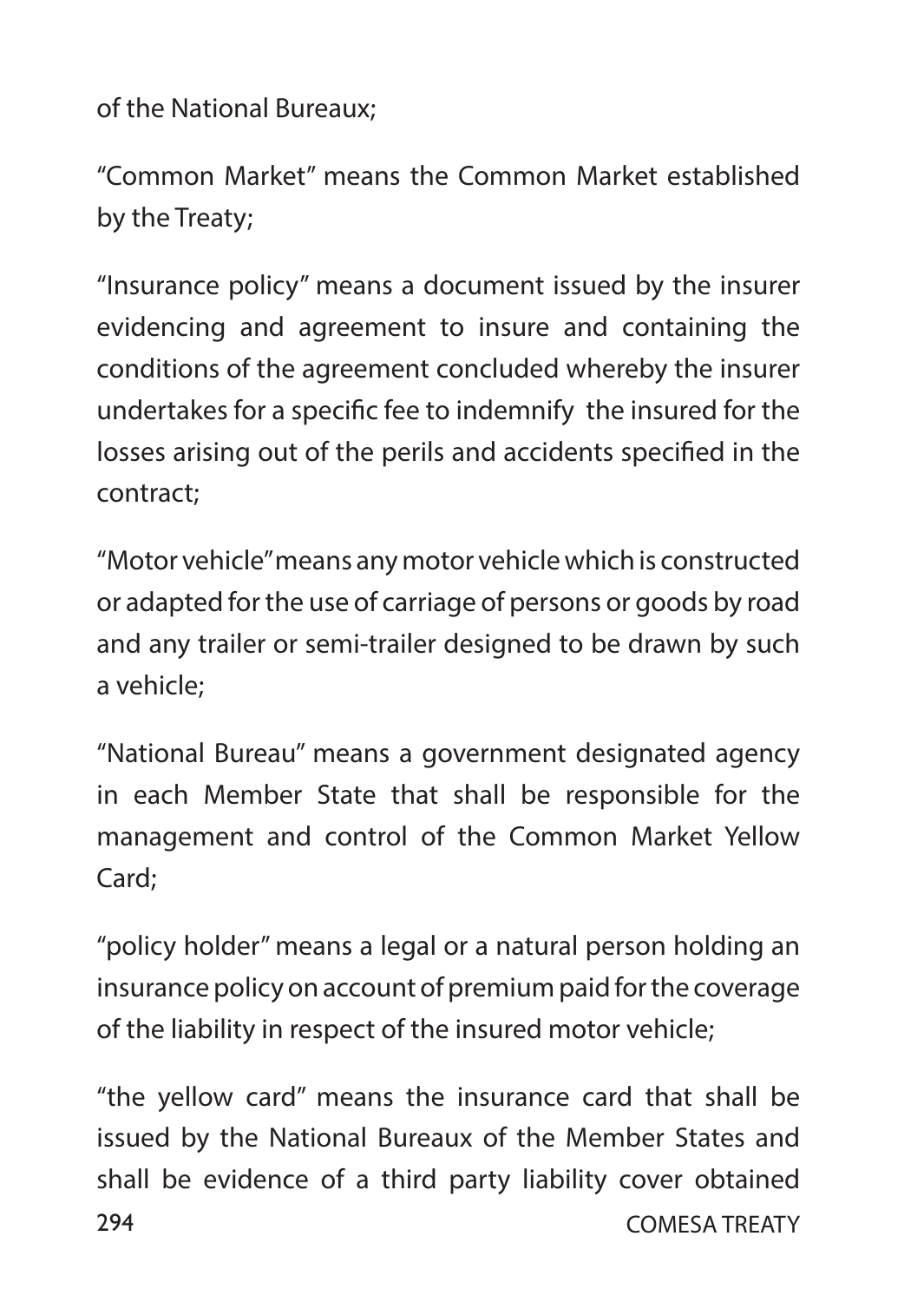in accordance with the laws and regulations in force in the country where the accident occurred;

"Treaty" means the Treaty for the Establishment of the Common Market for Eastern and Southern Africa.

#### *ARTICLE 2 Objective*

By this Protocol there is hereby established a compulsory third party motor vehicle insurance scheme providing at least minimum guarantees as those required by the laws in force in the Member states when the vehicles insured are transiting the territories of other Member States.

## *ARTICLE 3 Structure of the Scheme*

1. The third party motor vehicle liability insurance scheme established by this Protocole shall have, as its legal technical and financial basis, the guarantees which are afforded to motorists proceeding to the Member States by taking out an insurance policy on the usual terms with an insurer authorised to undertake this type of business in the country which is the point of departure for the journey.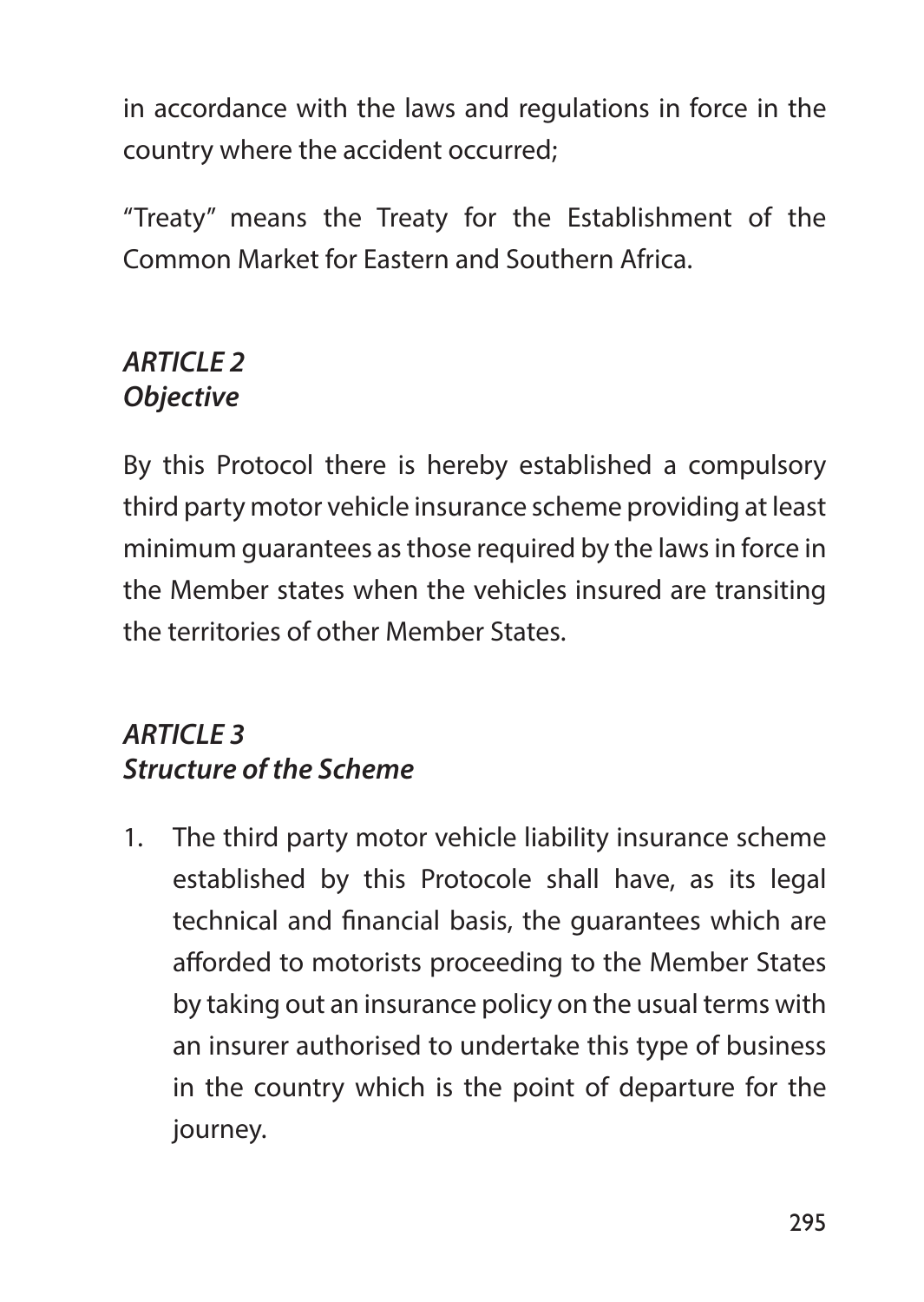- 2. The scheme shall be based materially on a Common Market Yellow Card hereinafter referred to as the "Yellow Card" and as defined in Article 6 of this Protocole.
- 3. The Yellow Card shall be issued by a National Bureau in accordance with the provisions of Article 13 of this Protocol. The yellow Card shall be issued to motorists through the insurers with whom they have take out a valid liability insurance policy when driving in their country.
- 4. Each National Bureau shall settle, on behalf of its member insurers, claims arising from accidents caused abroad by holders of the cards it has issued and shall also handle claims arising from accidents caused in its country by holders of cards issued by the National Bureaux of the Member States.
- 5. The legal, administrative and financial operation of the scheme established by this Protocol shall be coordinated and supervised by the Council of Bureaux of which all the National Bureaux of the Member States shall be members in accordance with the provisions of Article 16 of this Protocol.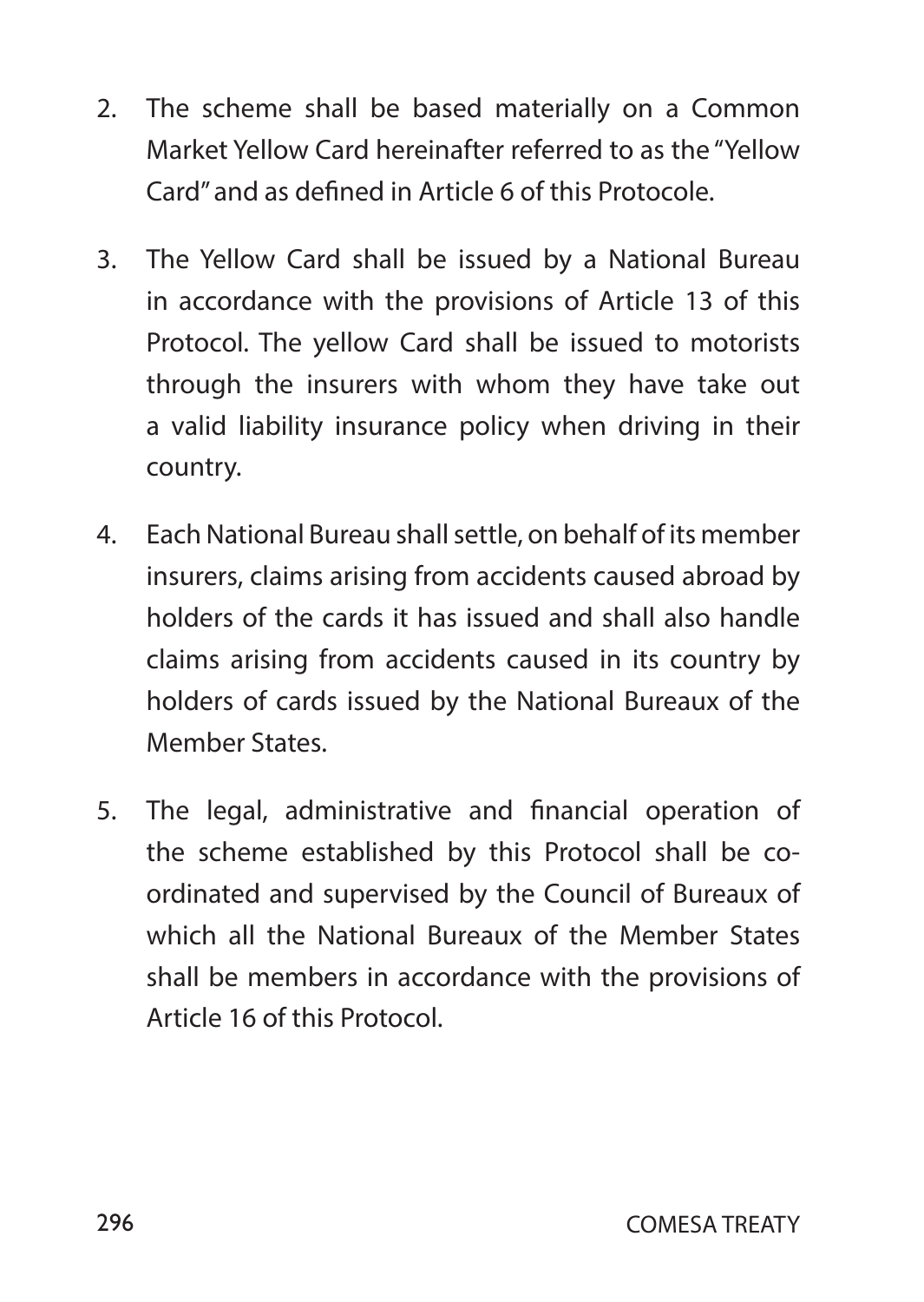## **PART TWO REGULATIONS CONCERNING THE YELLOW CARD**

#### **ARTICI F4** *Participants in the Scheme*

- 1. The Member States shall participate in the scheme as principal participants.
- 2. Insurers, irrespective of their legal of financial structure, which are authorised by the competent authorities of their countries of activity to undertake insurance operations against liability risks in respect of motor vehicle accidents, shall participate in the scheme as subsidiary participants. The participation of such insurers in the present scheme shall be subject to their membership in the National Bureau of their countries of activity.

#### *ARTICLE 5 Obligations of the Participants*

1. The responsibilities of a Member State shall be, inter-alia:

to recognise the validity of the Yellow Card in its territory and to enact laws and regulations for the establishment of the card scheme, and particularly for the designation of its National Bureau;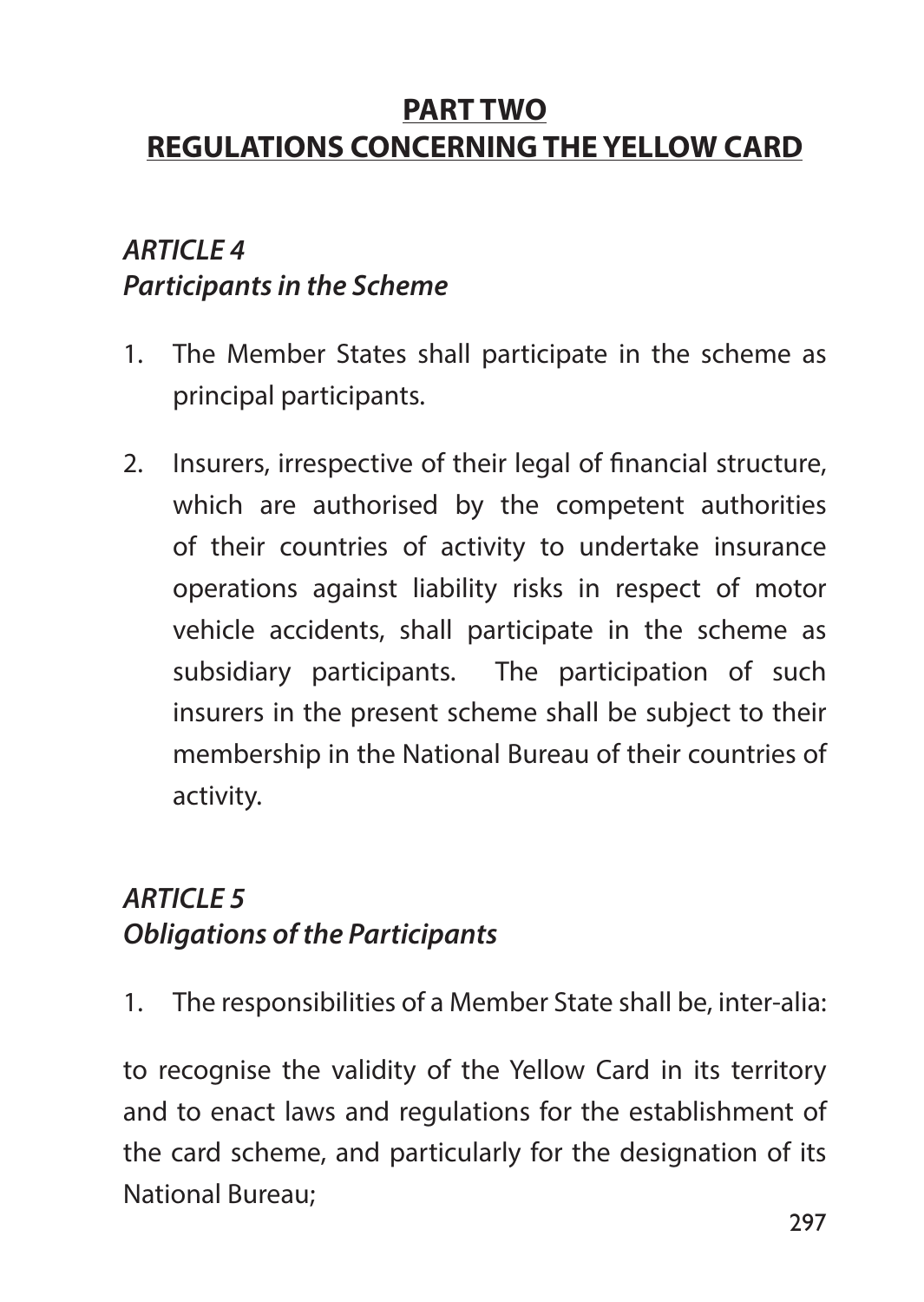to ensure that its National Bureau is established and functions in accordance with the provisions of this Protocol and that it joins the Council of Bureaux and complies with its decisions;

to guarantee the solvency of its National Bureau; and

to ensure that either its government or the National Bureau deposits with its Central Bank or a designated Commercial Bank a minimum of ESACU 200,000 in the form of either a letter of credit or security, to guarantee its performance.

2. The obligations of a subsidiary participant shall be:

to issue to its policy holders Yellow Cards guaranteeing such policy holders adequate cover against motor vehicle third party risks they incur in the countries which they visit;

to undertake, by way of reimbursement to the National Bureau, payment of compensation for damages and any accessory or related expenses; and

to contribute to the operation of the National Bureau and, through the Bureau, to the operating expenses of the Council of Bureaux of Bureaux.

# *ARTICLE 6 The Common Market Yellow Card*

1. The Yellow Card is hereby established.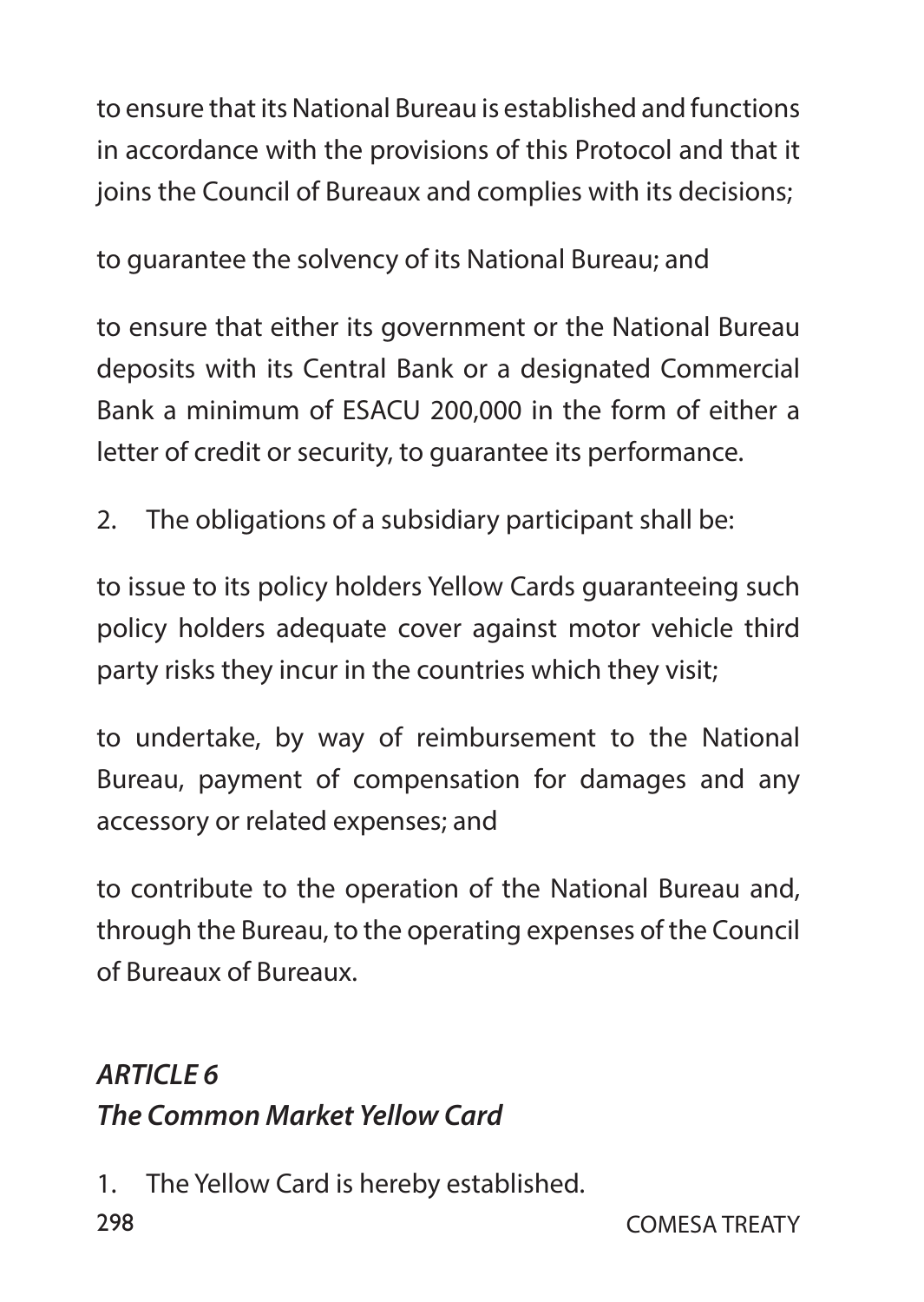- 2. The Council of Bureaux shall determine from time to time matters of form related to the Yellow Card which shall be uniform.
- 3. The Yellow Card shall include but not be limited by the following particulars:
- Name and address of the issuing National Bureau;
- Name and address of the insurer;
- Identification of the vehicle;
- Name and address of the policy holder;
- Date of issue and of expiry of the card;
- Name and address, in each contracting party, of the National Bureau
- which the policy holder is to notify in the event of an accident;
- Number of the insurance policy;
- Serial number of the card;
- List of countries in which it is valid;
- Signature and stamp of the insurer; and
- Signature of the policy holder.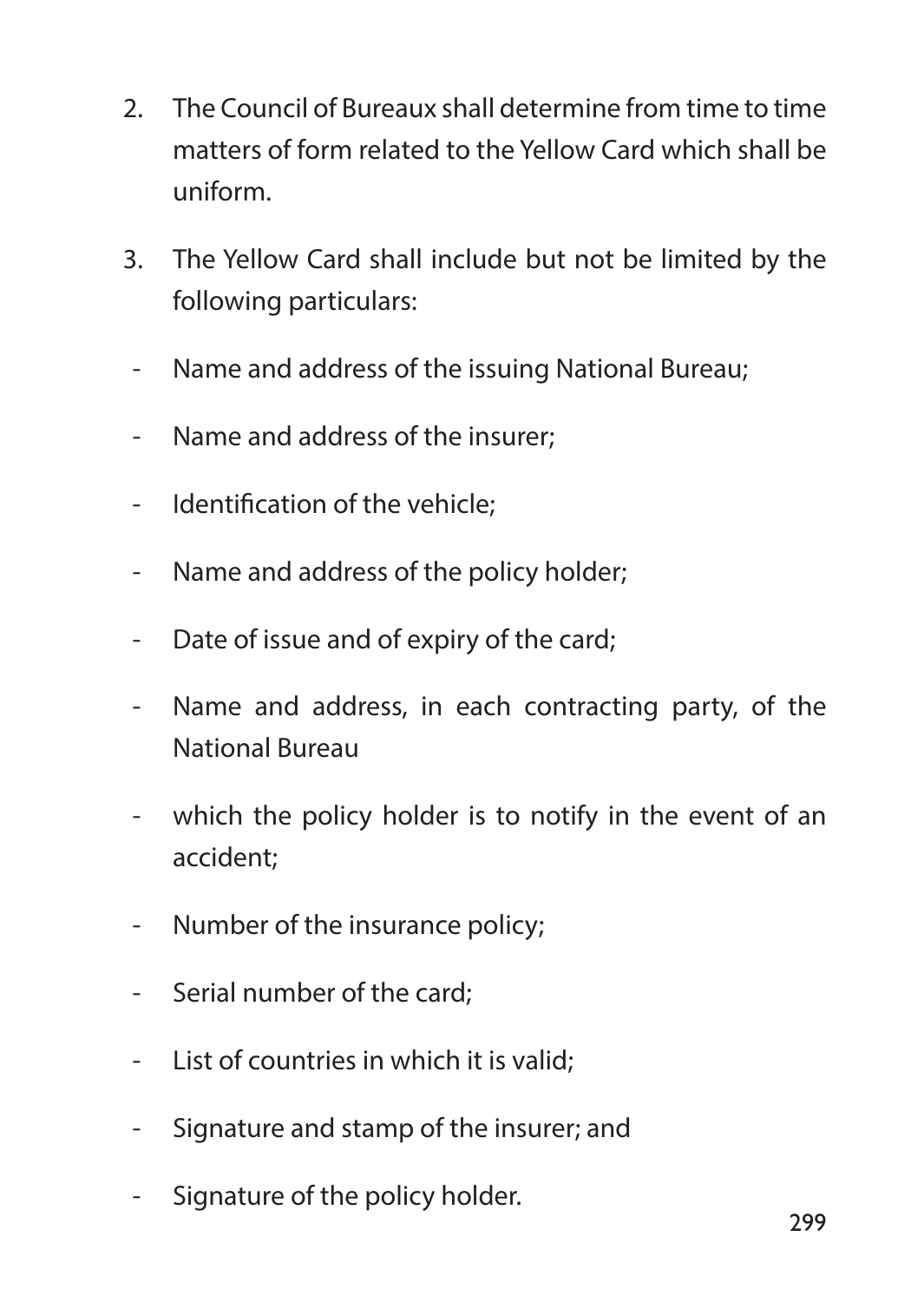- 4. The Yellow Card which shall be the means of effecting a compulsory motor vehicle third party insurance scheme within the Common Market, shall be printed in English, French and Portuguese languages.
- 5. The guarantee provided by the Yellow Card shall cover the liability incurred by the holder of the card in accordance with the laws of each member country which he visits.
- 6. Notwithstanding the terms of the insurance policy under which it is issued, the Yellow card shall provide all the guarantees required by the laws of regulations governing compulsory motor vehicle insurance in the country in which the accident occurred.
- 7. The Yellow Card shall be recognised as a valid certificate of insurance in the territories of the Member States in which the production of such a certificate is required either within the national territory or at ist frontiers, as a condition for circulation of motor vehicles.
- 8. For a Member State in whose territory insurance is not compulsory by law, the guarantee provided by the Yellow Card shall correspond to the third party liability on the motorist in accordance with the laws and regulations in force in the Member States where the accident occurred.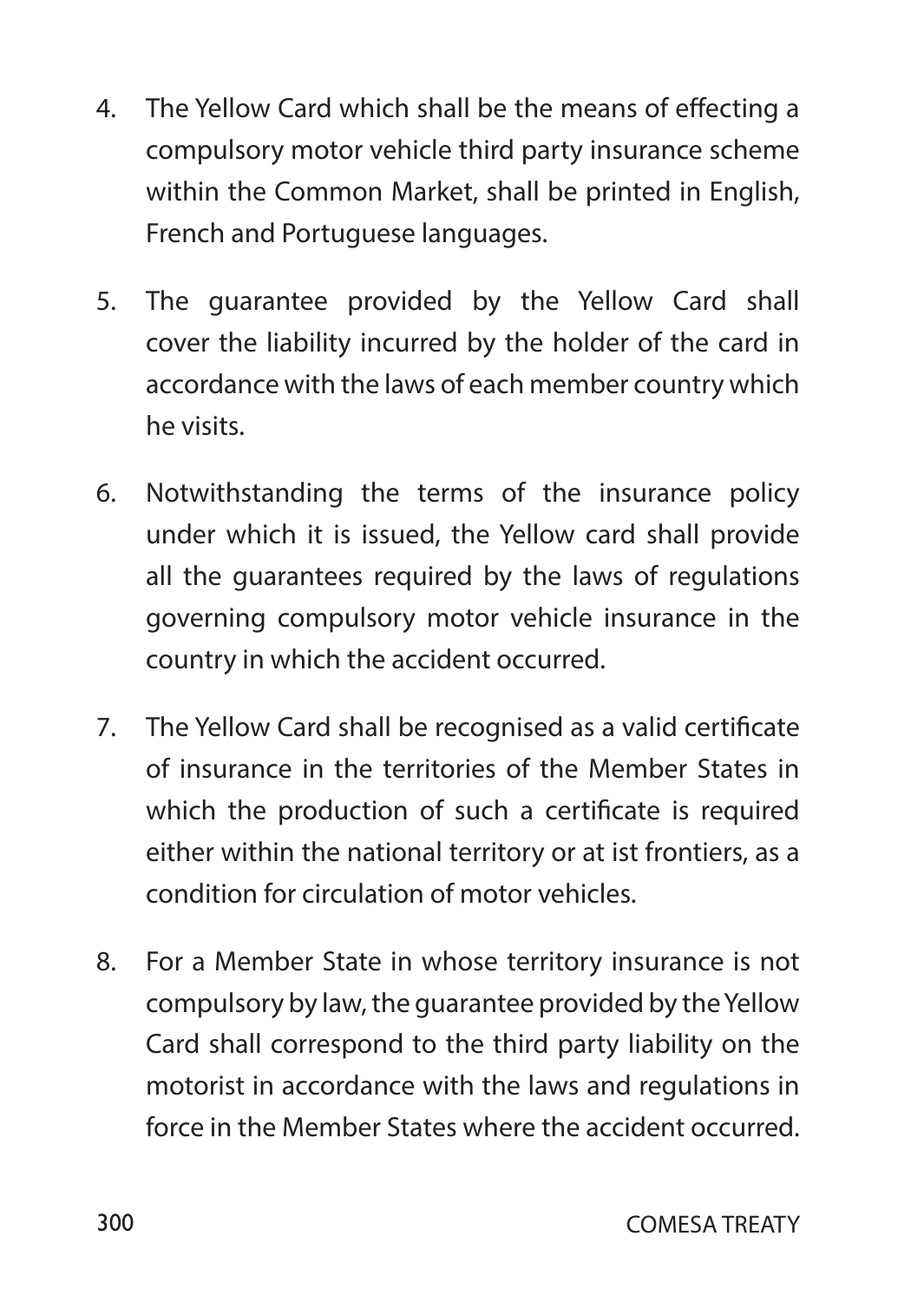## **ARTICLE 7** *Validity of the Yellow Card*

- 1. The Yellow Card shall be issued for a period of time determined in advance, irrespective of the number of journeys to be performed, the period in question not exceeding one year.
- 2. The Yellow Card shall be valid for one specific vehicle and shall in no circumstances be transferable to another vehicle.
- 3. During the period of its validity, the Yellow card shall constitute proof of the existence of an insurance policy.

### **PART THREE THE NATIONAL BUREAU**

#### *ARTICLE 8 Designation of the National Bureau*

The designation of each National Bureau shall be determined by the legal provisions in force in the territory of each Member State. Its mode of operation shall be determined by the legal instrument by which it is designated.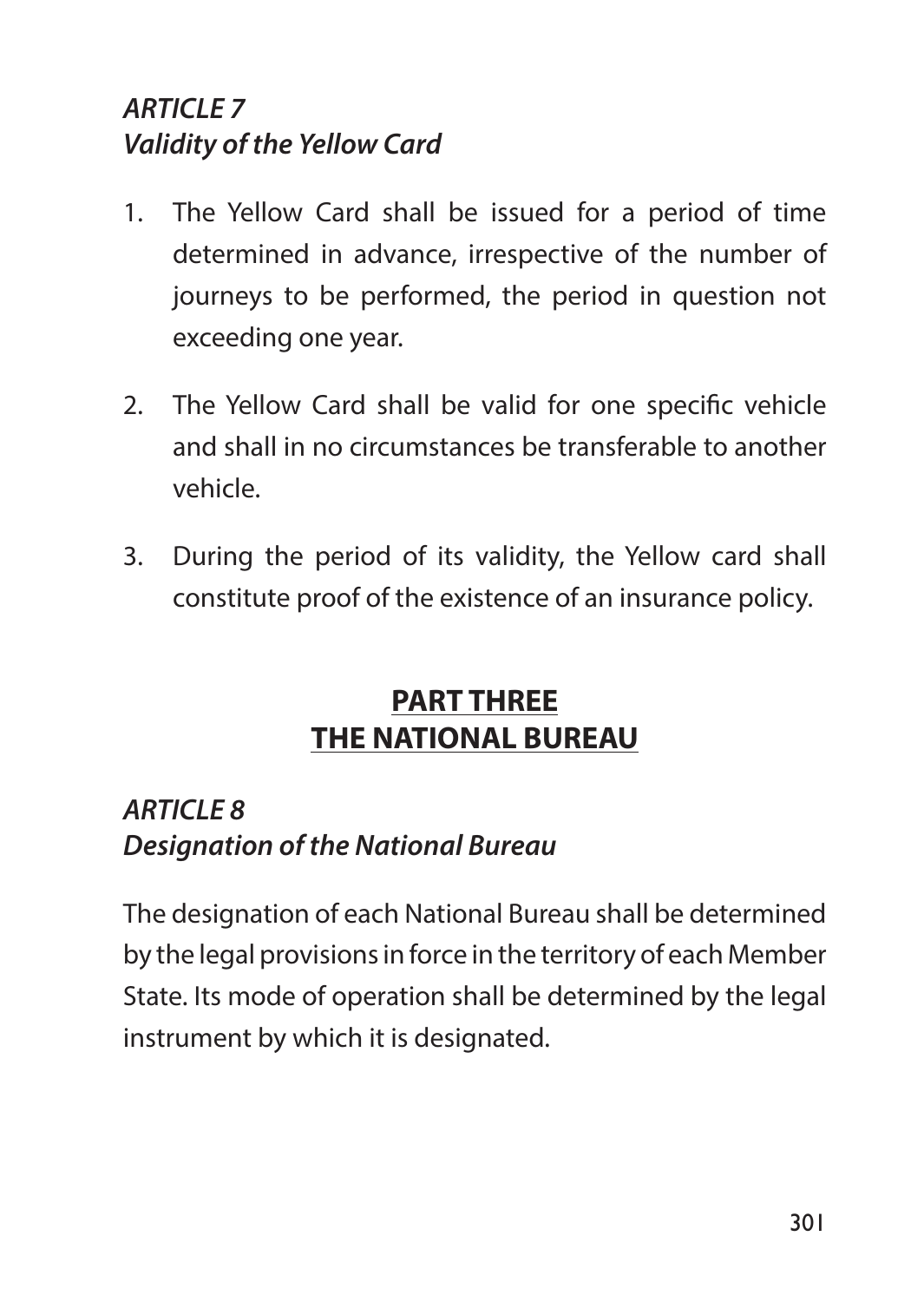# **ARTICLE 9** *Composition of National Bureau*

In accordance with paragraph 2 of Article 4 of this Protocol, each National Bureau shall be composed of insurers authorised by the local supervisory authorities for insurance against motor vehicle liability risks. In a Member State where one single State-owned insurance company has the monopoly of all insurance operations, that Member State may designate that company to act as the National Bureau of that country.

# *ARTICLE 10 Financing of the National Bureau*

- 1. The National Bureau shall be financed by the contributions of its members. The amount and method of payment of contributions shall be determined by the National Bureau at the time of admission to membership.
- 2. The members shall undertake to place at the disposal of the National Bureau as advances, at its request, the sum necessary for its operation.

## *ARTICLE 11 Withdrawal of Designation*

and Replacement of the National Bureau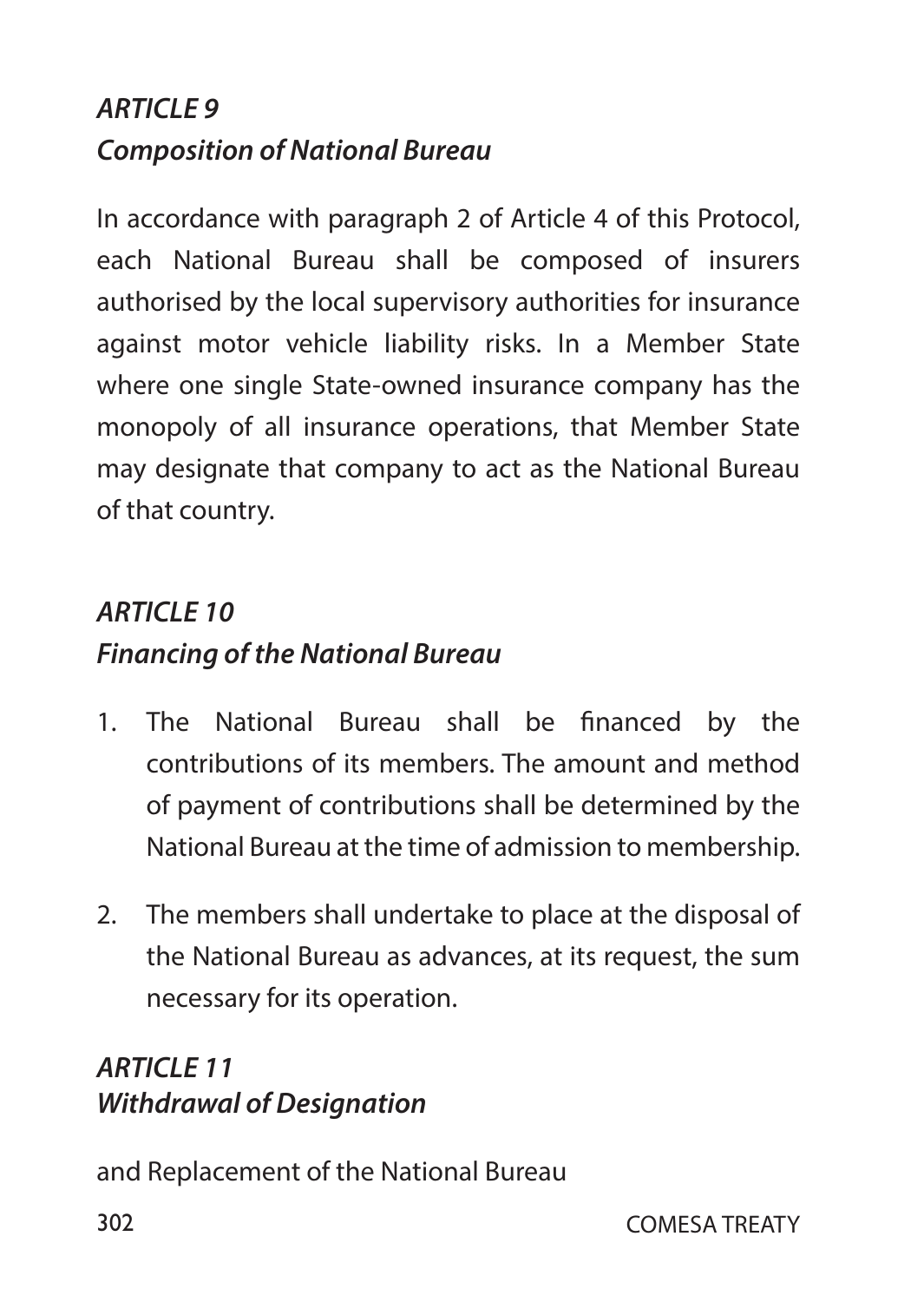The withdrawal of designation of a National Bureau shall be at the initiative of the Member State, provided that before the withdrawal becomes effective, the Member State shall notify the Council of Bureaux at least six months prior to such withdrawal; and the notification shall be accompanied by the conditions and modalities of such withdrawal and replacement of the National Bureau with a new designated one.

### *ARTICLE 12 Functions of the National Bureau*

The National Bureau shall undertake the functions of issuing and handling agencies.

## *ARTICLE 13 The National Bureau as the issuing Agency*

As an issuing agency, the National Bureau:

provide the Yellow Card forms to insurers which are members of the National Bureau and which request them; the National Bureau shall arrange for the printing of the cards and shall allot to each of them a serial number. The insurers shall keep a record of card holders and shall undertake not to issue cards to persons other than their own policy holders;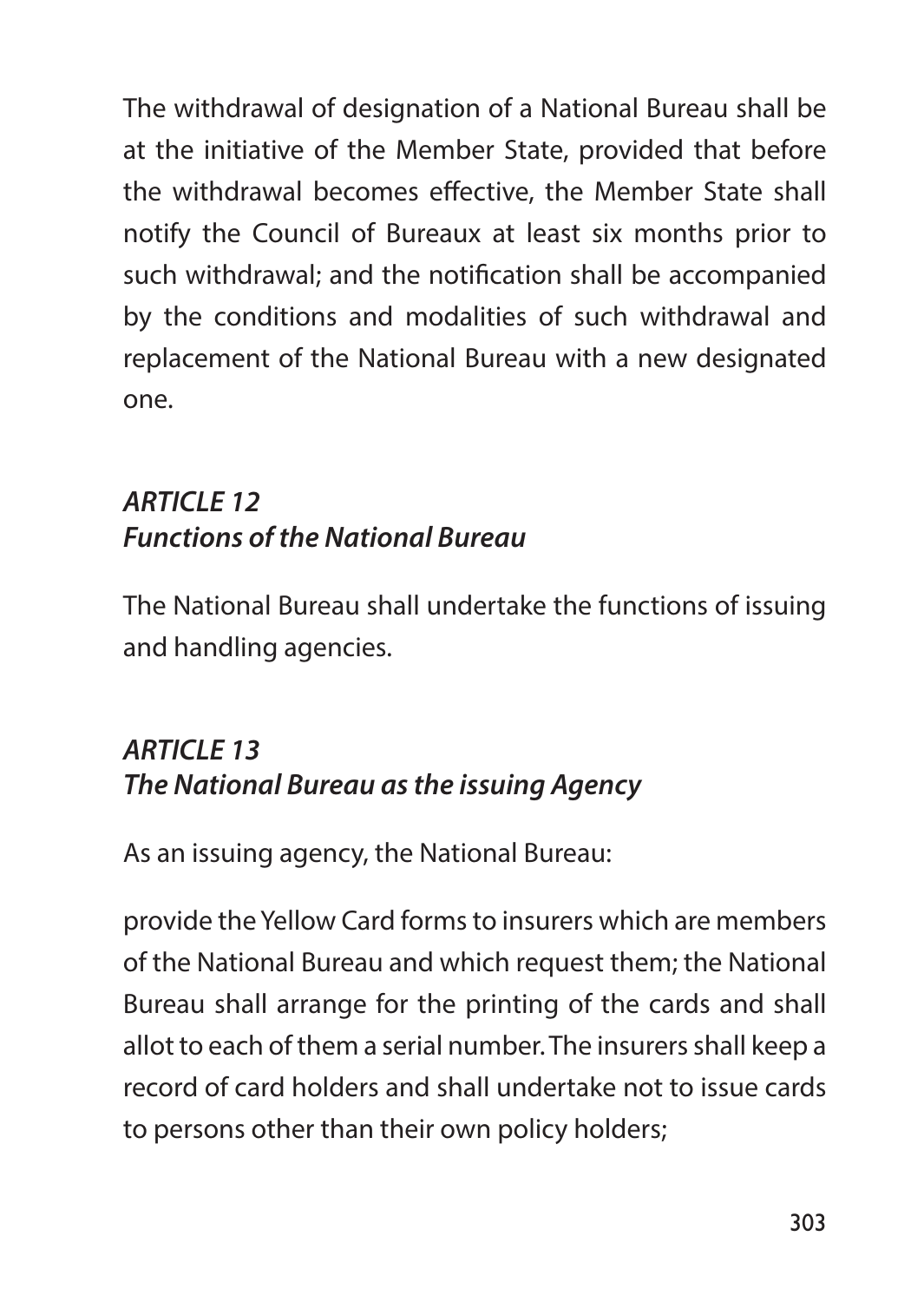arrange with each of the National Bureau of the Member States for the receipt of statements and claims concerning accidents caused in the territory of another Member State by its policy holders, to proceed with the investigation of such accidents and to pay compensation on request, supported by the usual documents of proof. In the case of claims for damages expected to exceed the amount to be determined by the Council of Bureaux the National Bureau shall obtain prior authorisation from the issuing Bureau before agreeing to any settlement;

shall reimburse free of transfer or exchange charges a handling agency which has paid compensation in the currency of its own country:

the total amount paid by way of damages, expenses and disbursement or, where the settlement is made by amicable agreement, the amount agreed in the settlement including agreed expenses. Fines shall on no account be reimbursed;

the expenses actually incurred in the investigation and settlement of the claim; and

the handling fee which shall be determined in advance and for all cases by the Council of Bureaux; and

may use the services of the Clearing House of the Common Market to effect such transfers.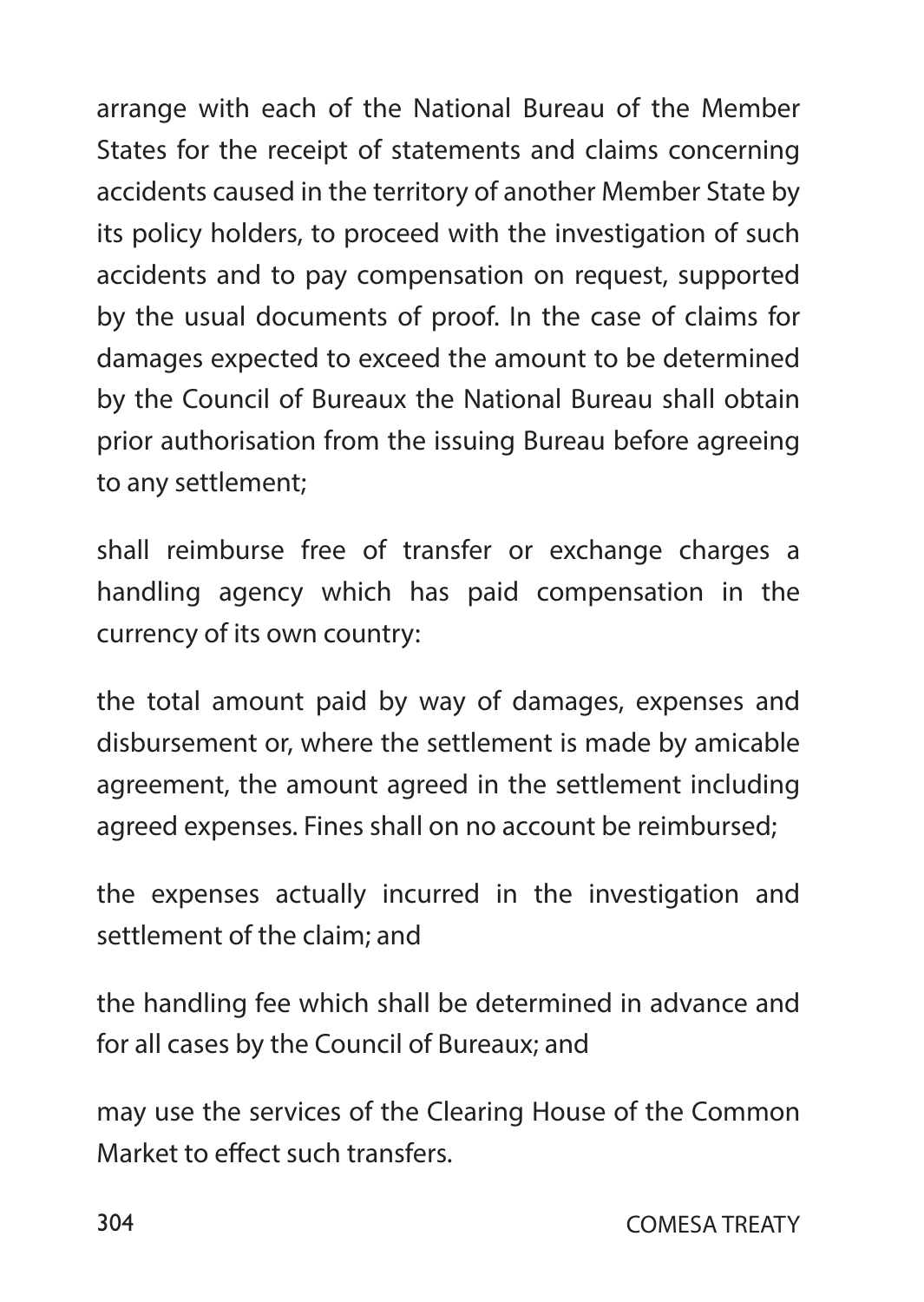### *ARTICLE 14 The National Bureau as a Handling Agency*

As a handling agency, the National Bureau shall perform the following operations:

It shall act in the best interests of the issuing Bureau as soon as it is informed of an accident caused in its country by the holder of a Yellow Card issued by the National Bureau of a Member State. In processing the claim, it shall undertake necessary verification concerning the circumstances of the accident and, on the basis of the findings, take any administrative or non-judicial action that it deems necessary. As provided by paragraph (b) of Article 13 of this Protocol, it may without the prior authorisation of the issuing Bureau, settle claims up to a limit to be fixed by the Council of Bureaux. It shall, in any case, advise the issuing Bureau of any claims it is handling on the latter's behalf. At the judicial level, the Bureaux, in its capacity as the handling agency, shall be entitled to take any steps to institute or to contest any legal action. In the case of claims for damages below a certain amount established by agreement with each of the other issuing Bureaux, the Bureau may agree to a settlement out of court.

It shall not knowingly entrust or relinquish the handling of a claim to one or more persons having interest in the settlement of the claim without the written consent of the issuing Bureau; and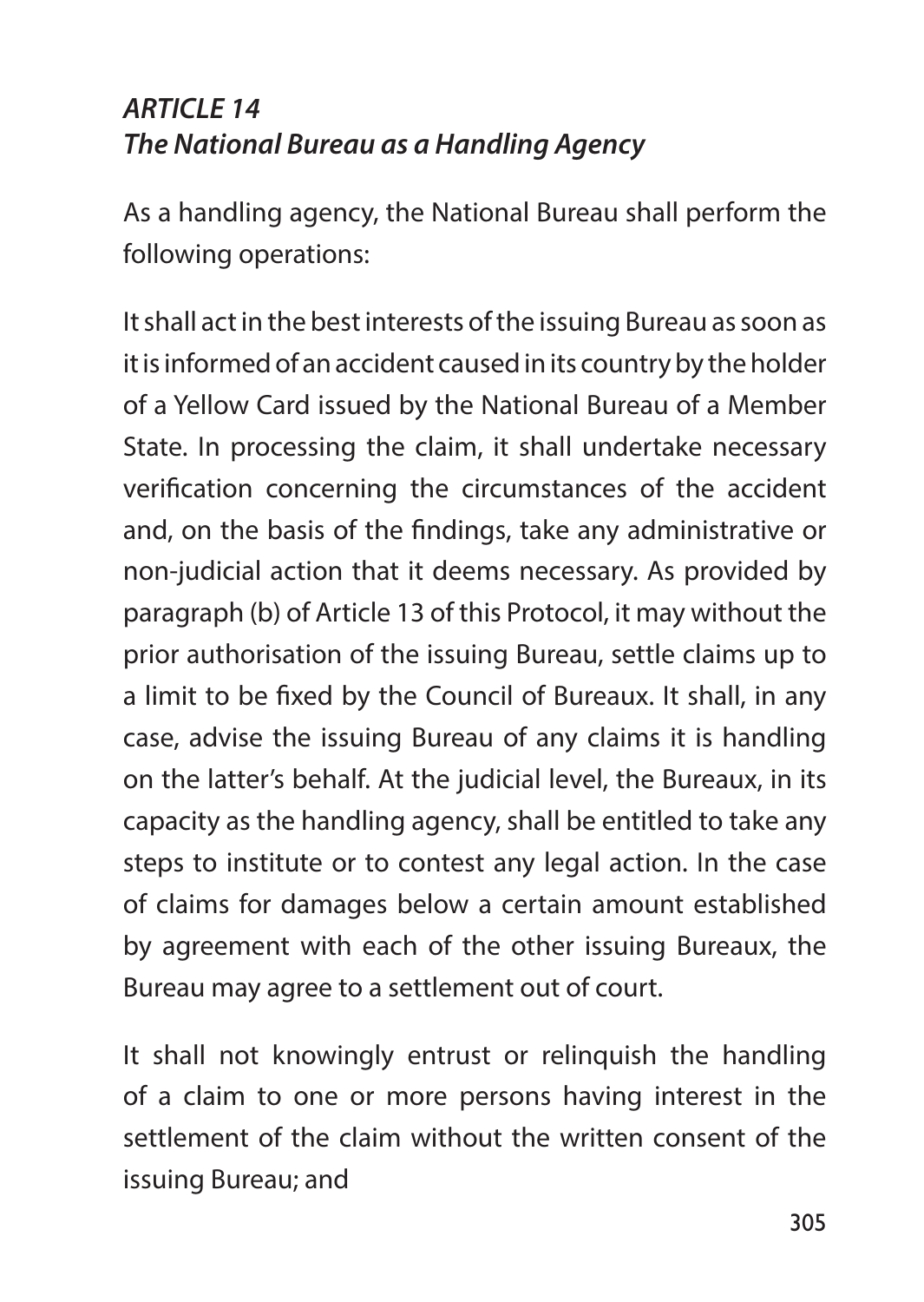When the compensation is equal or higher than the amount expected to be fixed by the Council of Bureaux, the handling Bureau can instruct the issuing Bureau to request its Bank to place immediately at its disposal an amount corresponding to the figure of compensation.

### **PART FOUR THE COUNCIL OF BUREAUX**

#### *ARTICLE 15 Creation of a Council of Bureaux*

The contracting parties agree to set up a body to be known as the Council of Bureaux whose functions are defined in Article 18 of this Protocol.

#### *ARTICLE 16*

## *Composition of the Council of Bureaux*

- 1. The Council of Bureaux shall consist of one representative and alternate representative designated by each National Bureau.
- 2. The Chairman and Vice-Chairman of the Council of Bureaux shall be elected in rotation among the members of the Council of Bureaux for a term of one year.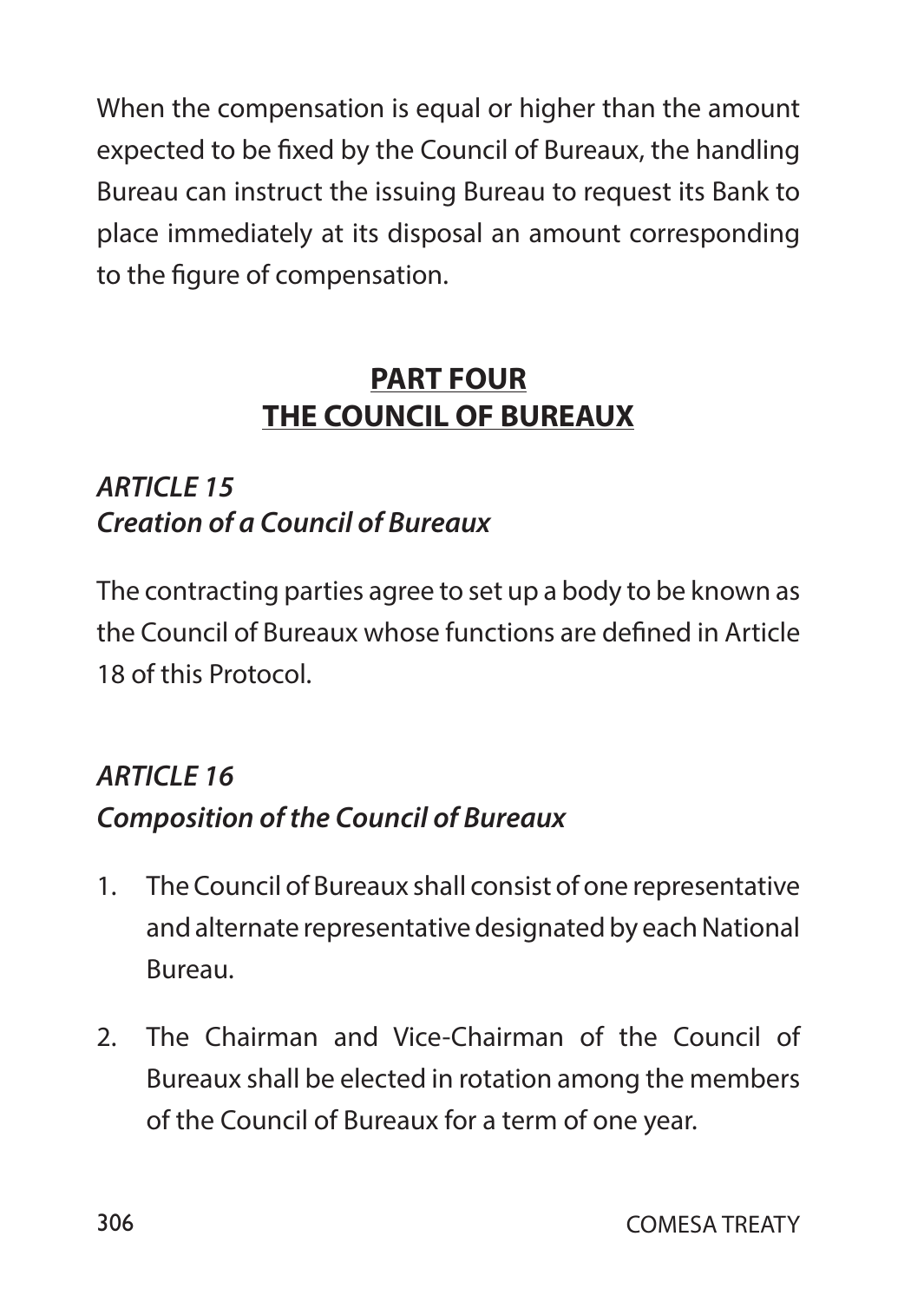# **ARTICLE 17** *Meetings of the Council of Bureaux*

- 1. The Chairman shall convene the meetings of the Council of Bureaux.
- 2. The Council of Bureaux shall meet not later than 2 months after the entry into force of this Protocol.
- 3. The Council of Bureaux shall meet once a year. Extraordinary meetings shall be held at the request of any one of the National Bureaux.
- 4. Half the number of members of the Council of Bureaux shall constitute a quorum for both ordinary and extraordinary meetings.
- 5. The items to be proposed for the agenda shall be submitted in writing to the Chairman not later than 20 days before the meeting. Only items on the agenda shall be discussed.
- 6. The Secretariat of the Common Market shall provide secretarial services to the Council of Bureaux until such time as the Council of Bureaux shall have decided to have its own secretariat.
- 7. Each member of the Council of Bureaux shall have one vote and the decisions of the Council of Bureaux shall be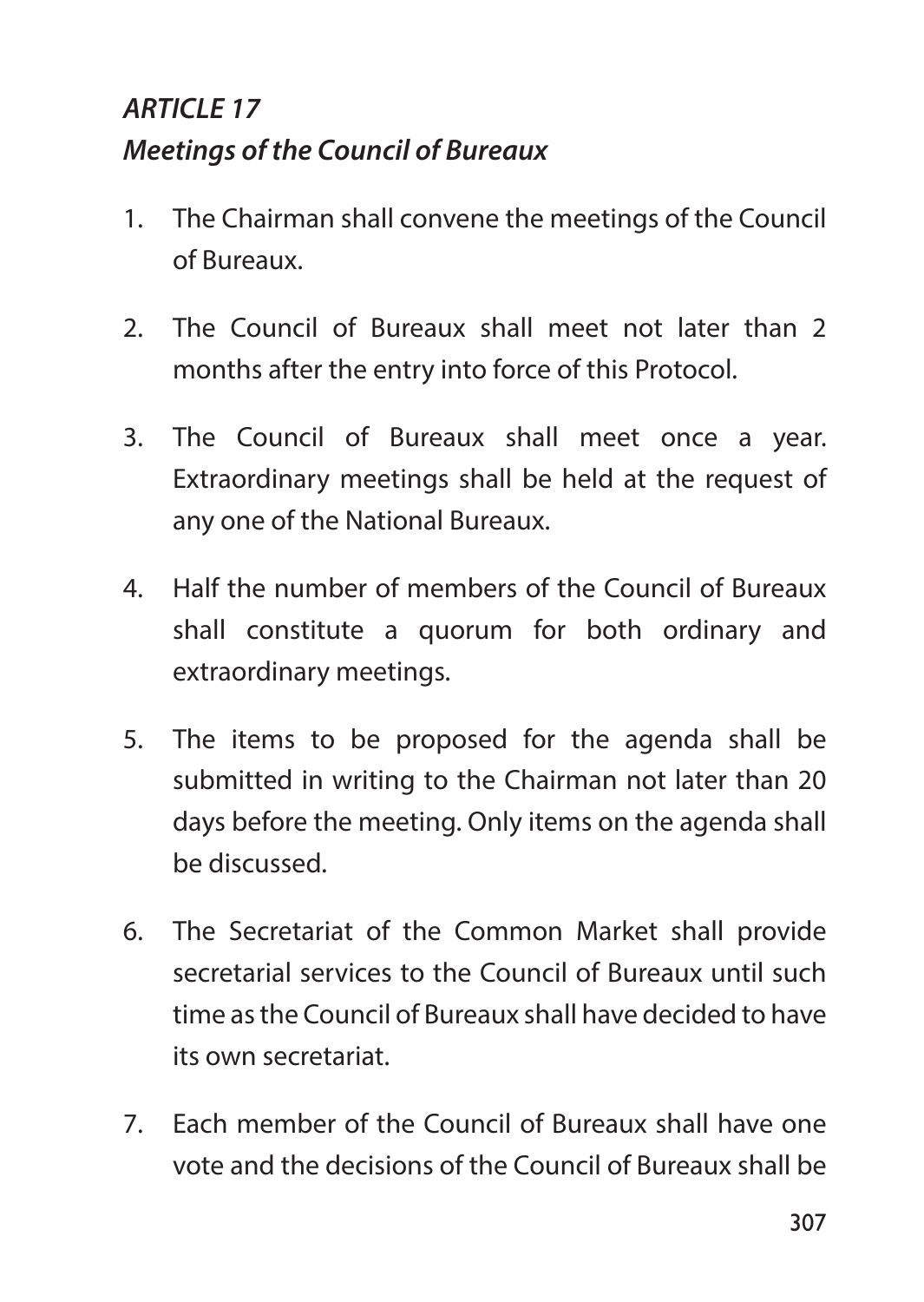by simple majority.

#### **ARTICLE 18** *Functions of the Council of Bureaux*

The Council of Bureaux shall:

have, as general function, the orientation, co-ordination and supervision over the whole of the insurance scheme established by this Protocol;

orientate, co-ordinate and supervise the legal technical administrative and financial operations of the National Bureaux;

prepare an inter-Bureaux Agreement which shall be signed by all the National Bureaux and which the Council of Bureaux shall be entitled to amend. This Agreement shall in particular determine the maximum amounts of the delegation of the powers of settlement by one National Bureau to another, and the minimum handling fee payable for each case handled by them;

settle disputes between two or more National Bureaux as to the implementation of the provisions of this Protocol. The decisions of the Council of Bureaux shall be notified to the National Bureaux and the Council of Bureaux shall see to their execution. The decisions of the Council of Bureaux shall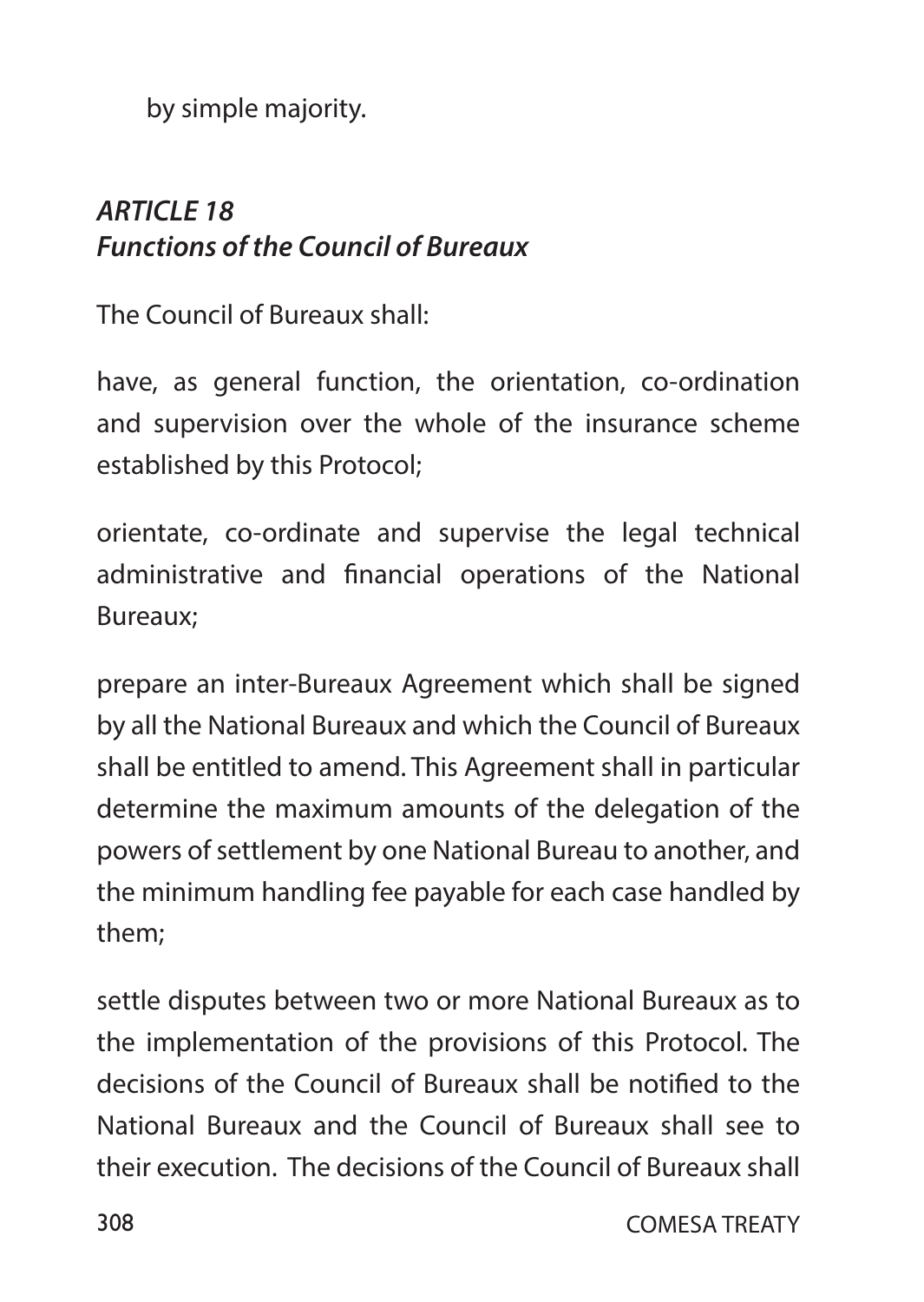be taken by simple majority. If no agreement is reached, the matter shall be referred for settlement in accordance with the provisions of Chapter Five of the Treaty;

In its own initiative or on the initiative of any of the Member States, consider and, if it deems it advisable, propose changes in the laws or regulations of the Member States with a view to improving the functioning of the Yellow Card Scheme, or to harmonising the systems of compensation for damages occasioned by road traffic accident or to improving accident prevention; and

Establish its annual budget and shall fix the annual contributions to be paid by members which shall be an equal amount among its members.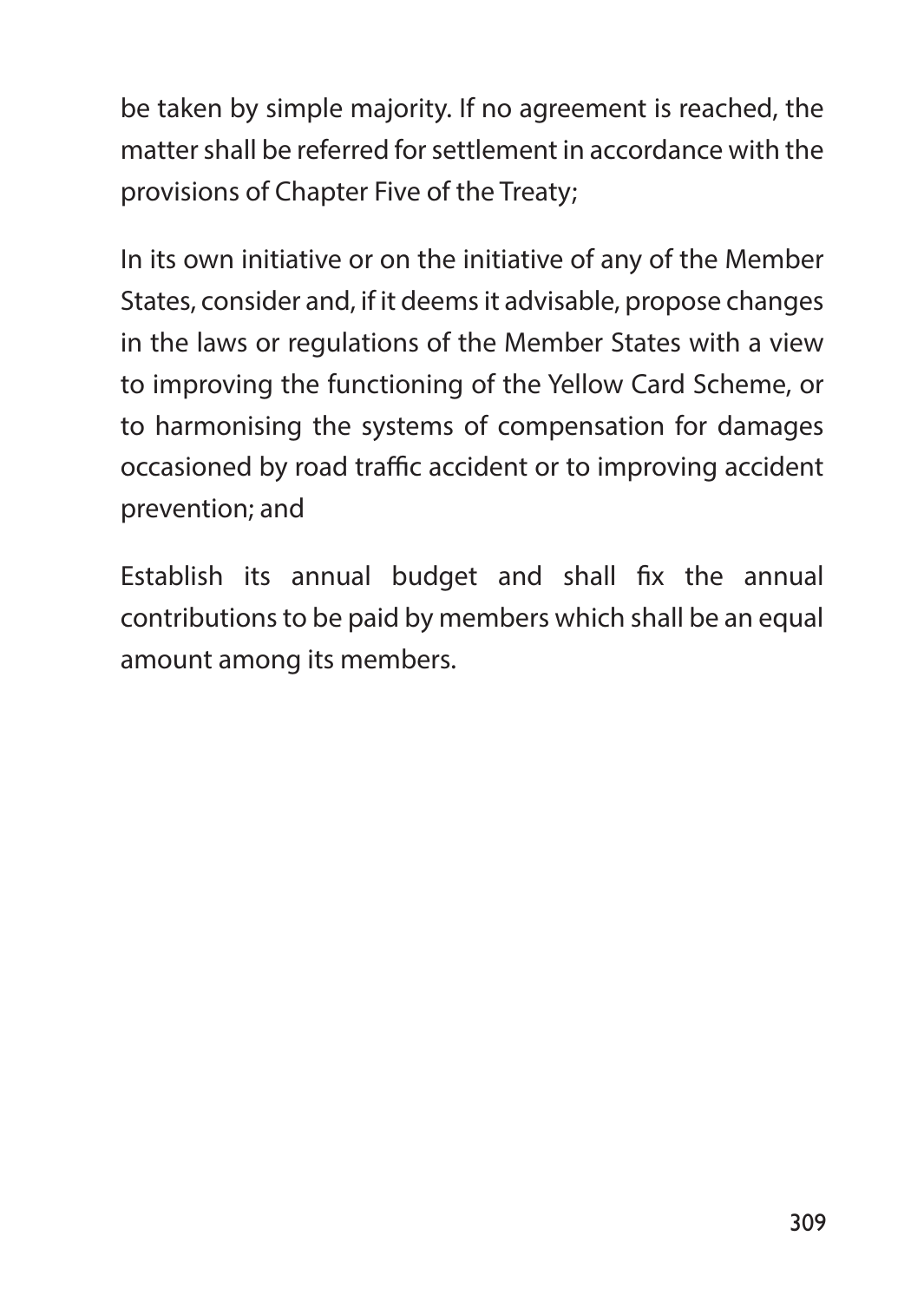### **ANNEX III PROTOCOL RELATING TO THE UNIQUE SITUATION OF LESOTHO, NAMIBIA AND SWAZILAND**

#### *THE HIGH CONTRACTING PARTIES*

Cognizant of the unique situation of Lesotho, Namibia and Swaziland (LNS) arising from the membership of the Southern African Customs Union and the Common Monetary Area.

Conscious that calling upon the LNS countries to implement immediately certain provisions of this Treaty may cause dislocation or fundamental disturbances to their economies.

#### **HAVE AGREED AS FOLLOWS:**

# *ARTICLE 1 Scope of Exceptions*

- 1. Without derogation from the generality of the provisions of the Treaty, the provisions of this Protocol shall apply for the purposes of establishing a framework of special arrangements in regard to the participation of the LNS countries in the Common Market.
- 310 COMESA TREATY 2. Pursuant to the provisions of paragraph 1 of this Article the Member States agree to grant to Lesotho, Namibia and Swaziland five (5) years derogation from the application of the provisions of the Treaty relating to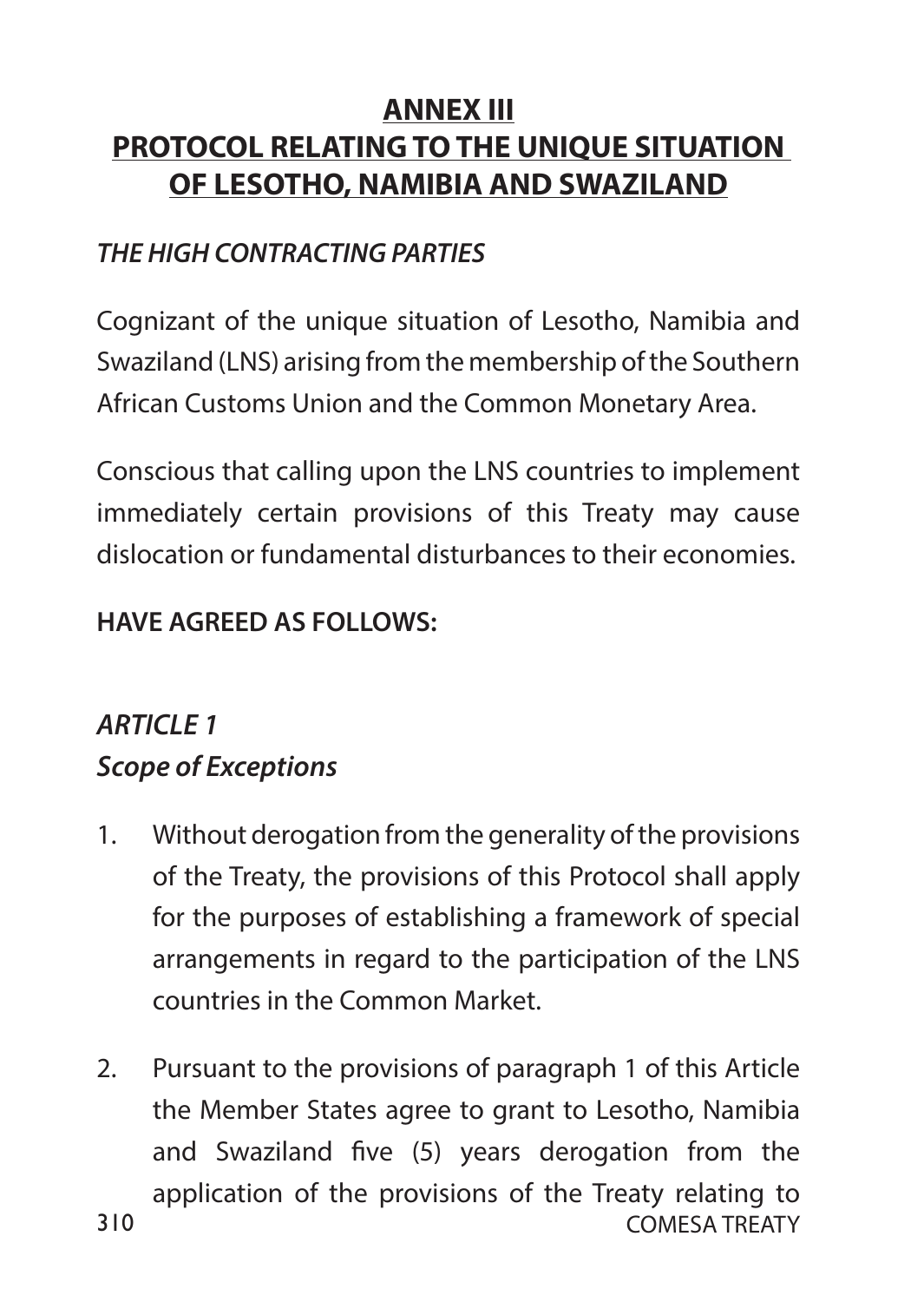tariff reduction and the removal of non-tariff barriers; the establishment and maintenance of a common external tariff; most favoured nation treatment and monetary cooperation.

3. Nothing contained in this Treaty shall affect any decision taken or acts done under the Southern African Customs Union Agreement and the Common Monetary Area Agreement before the coming into force of this Protocol or the continued fulfilment of the obligations of the LNS countries under the said Agreements.

### *Article 2 Obligations' of the LNS Countries*

The LNS countries undertaken to:

- (a) take such measure, including of a structural, economic and technical nature as will make possible the progressive increase in trade and economic cooperation with the other Member States;
- (b) pursue socio-economic policies that will be conducive to the fulfillment of the objectives of the Treaty;
- (c) provide the Secretariat with reports on progress made with respect to obtaining the concurrence of the other members of SACU and the CMA to extend concessions granted in the context of SACU and the CMA to the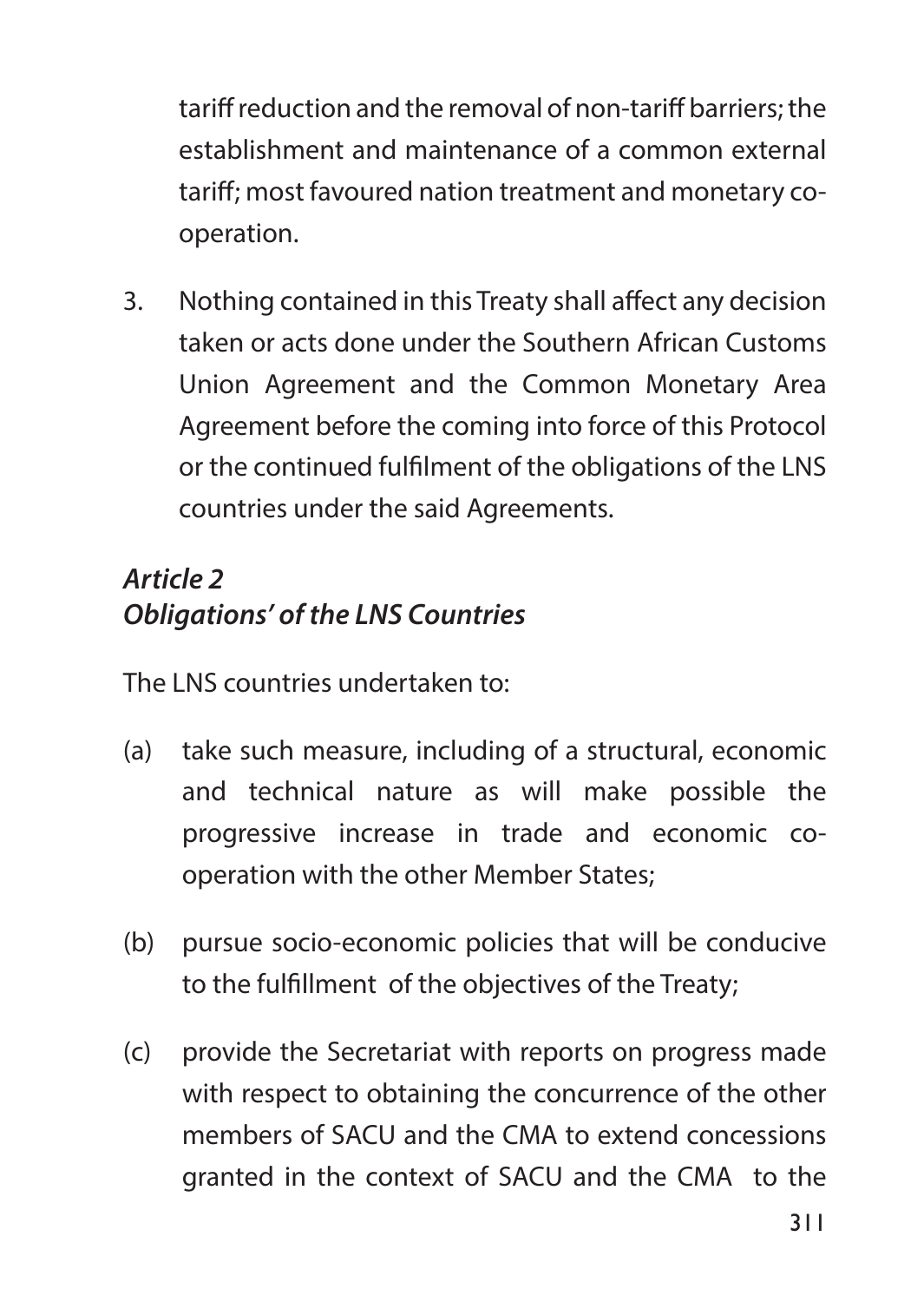other Member States;

(d) provide the Secretariat with reports on progress made to increase trade and economic cooperation with the other Member States thereby ensuring that they work progressively towards the full application of the provisions of the Treaty.

## *ARTICLE 3 Implementation*

- 1. The Council, acting on the proposal of the International Committee, may make recommendations to the LNS countries concerning the measures and projects to be undertaken in furtherance of the provisions of this Protocol.
- 2. For the effective implementations of the provisions of this Protocol the Secretary-General shall undertake studies and make appropriate recommendations to Council on the practical aspects of and any other matters relating to the implementation of this Protocol.

Done at .............................in the Republic of .................................. on the....................day.........................................

of ............................., in the year one thousand nine hundred and..............., in the English, French and Portuguese languages,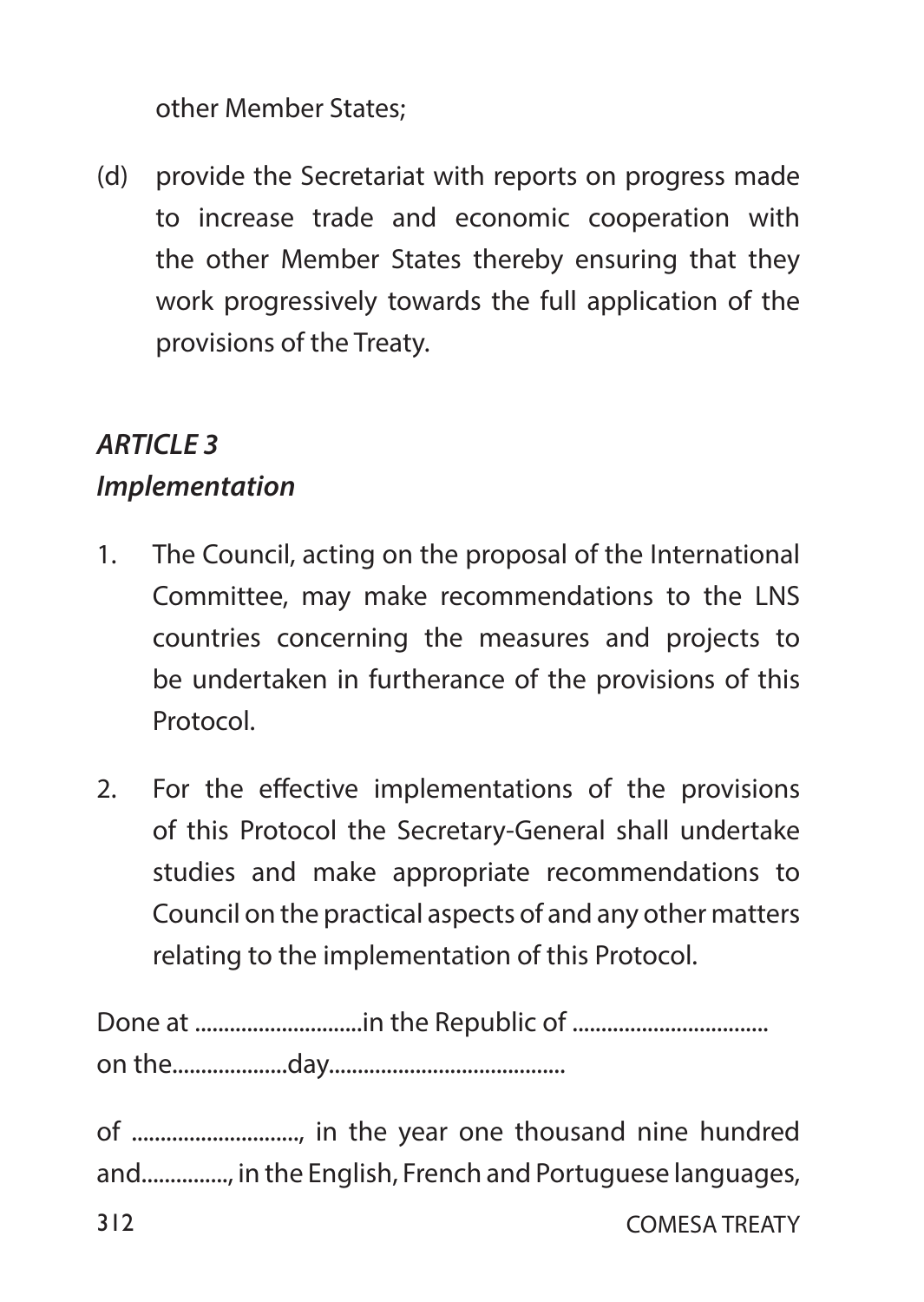the three texts being equally authentic.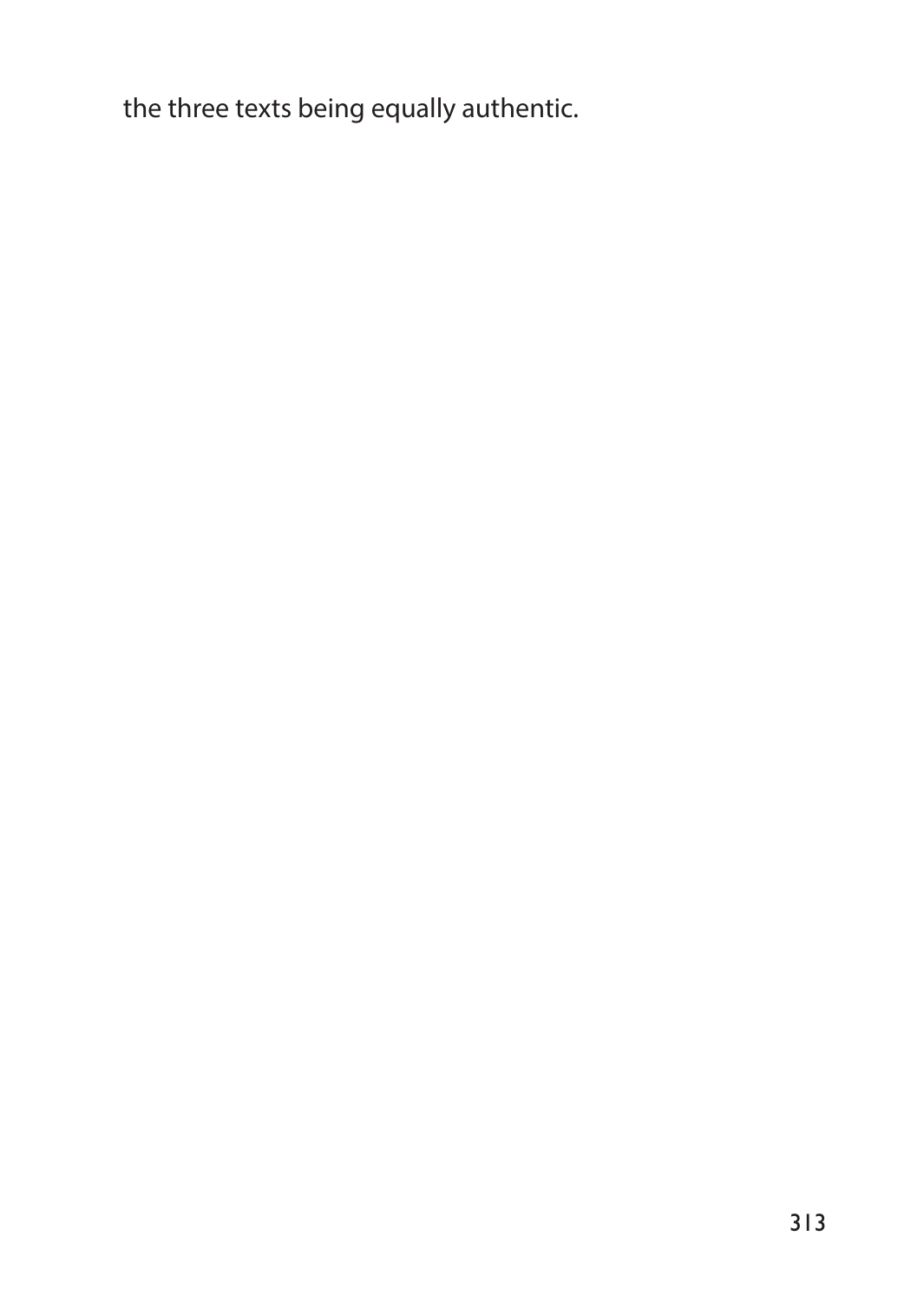#### **IN FAITH WHEREOF the undersigned have**

#### **Placed their signatures at the end of this Treaty**

The President of the Republic of Angola



The President of the Republic of Burundi



The President of the Federal Islamic Republic of the Comoros

The President of the Republic of Djibouti

The President of the State of Eritrea

The President of the Transitional Government of Ethiopia



The President of the Republic of Kenya

His Majesty the King of the Kingdom of Lesotho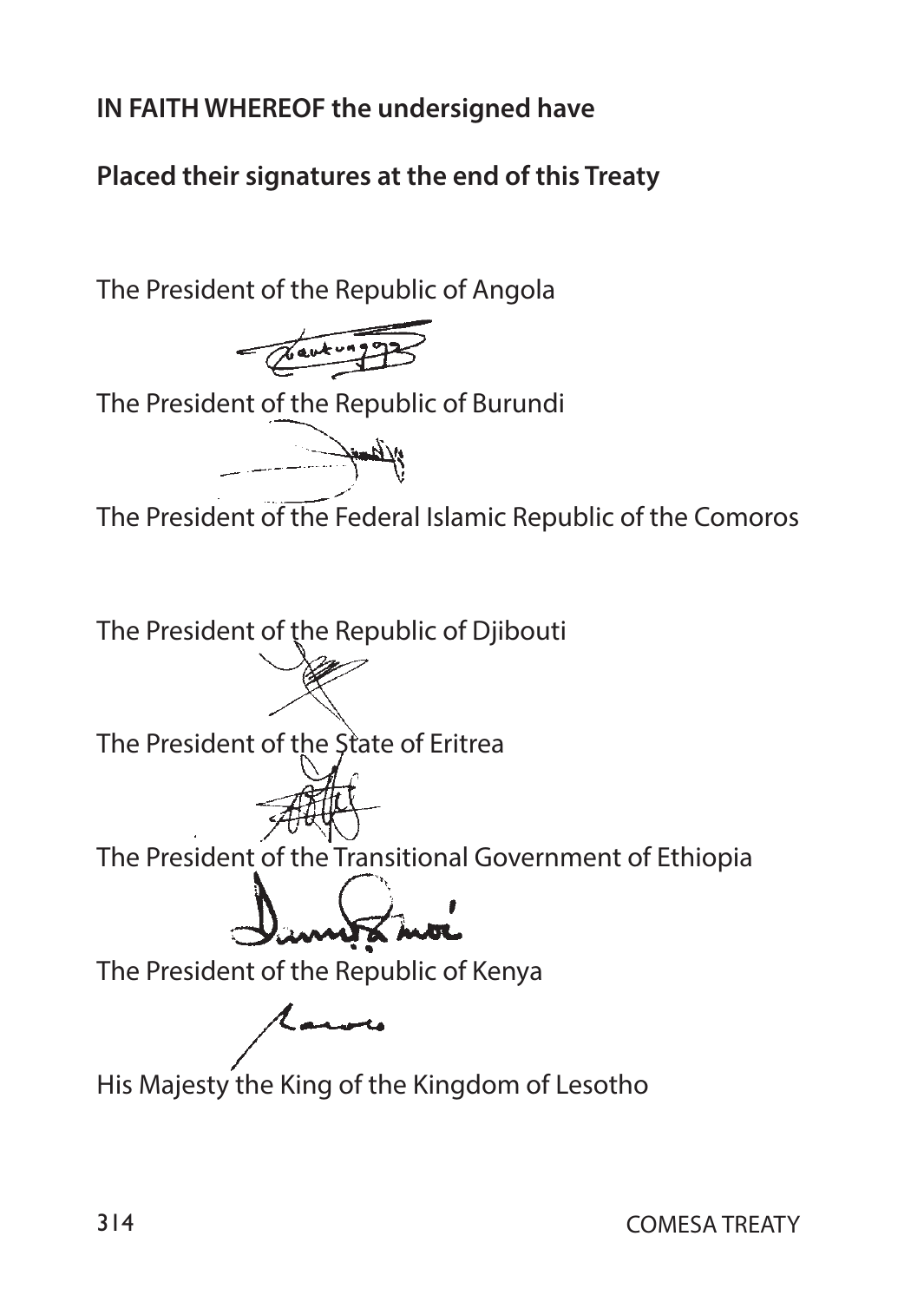The President of the Republic of Madagascar

fuscudo Charmanda

The Life President of the Republic of Malawi

the log

The Prime Minister of the Republic of Mauritius

minsa

The President of the Republic of Mozambique

The President of the Republic of Namibia

Innmur

The President of the Republic of Rwanda

The President of the Republic of Seychelles

The President of the Somali Democratic Republic

 $\mathop{\bigtriangledown_{\mathsf{c}}}$ 

The President of the Republic of Sudan<br>  $\mathcal{M}$ 

His Majesty the King of the Kingdom of Swaziland